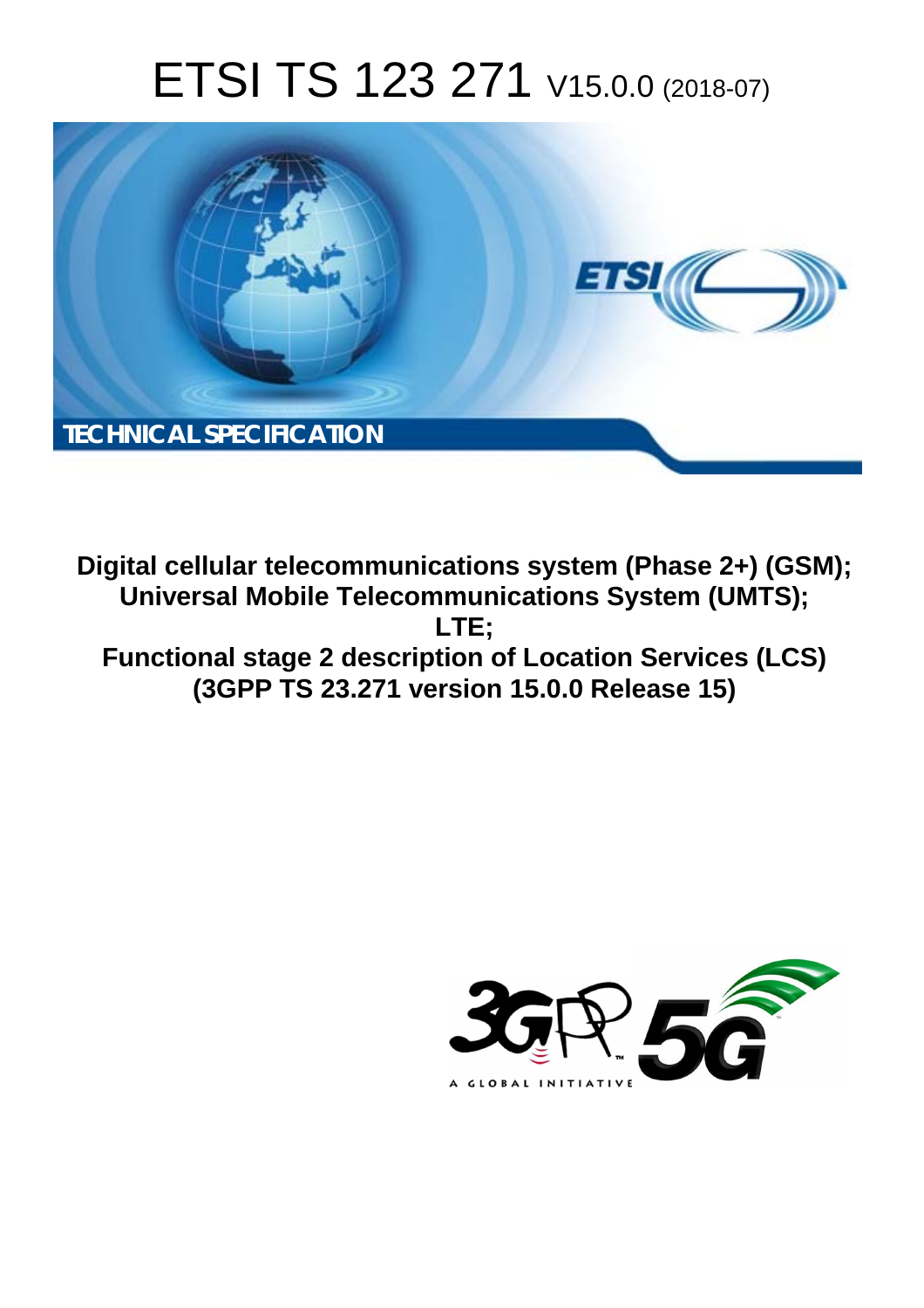Reference

RTS/TSGS-0223271vf00

Keywords GSM,LTE,UMTS

#### *ETSI*

#### 650 Route des Lucioles F-06921 Sophia Antipolis Cedex - FRANCE

Tel.: +33 4 92 94 42 00 Fax: +33 4 93 65 47 16

Siret N° 348 623 562 00017 - NAF 742 C Association à but non lucratif enregistrée à la Sous-Préfecture de Grasse (06) N° 7803/88

#### *Important notice*

The present document can be downloaded from: <http://www.etsi.org/standards-search>

The present document may be made available in electronic versions and/or in print. The content of any electronic and/or print versions of the present document shall not be modified without the prior written authorization of ETSI. In case of any existing or perceived difference in contents between such versions and/or in print, the only prevailing document is the print of the Portable Document Format (PDF) version kept on a specific network drive within ETSI Secretariat.

Users of the present document should be aware that the document may be subject to revision or change of status. Information on the current status of this and other ETSI documents is available at <https://portal.etsi.org/TB/ETSIDeliverableStatus.aspx>

If you find errors in the present document, please send your comment to one of the following services: <https://portal.etsi.org/People/CommiteeSupportStaff.aspx>

#### *Copyright Notification*

No part may be reproduced or utilized in any form or by any means, electronic or mechanical, including photocopying and microfilm except as authorized by written permission of ETSI. The content of the PDF version shall not be modified without the written authorization of ETSI. The copyright and the foregoing restriction extend to reproduction in all media.

> © ETSI 2018. All rights reserved.

**DECT**TM, **PLUGTESTS**TM, **UMTS**TM and the ETSI logo are trademarks of ETSI registered for the benefit of its Members. **3GPP**TM and **LTE**TM are trademarks of ETSI registered for the benefit of its Members and of the 3GPP Organizational Partners. **oneM2M** logo is protected for the benefit of its Members.

**GSM**® and the GSM logo are trademarks registered and owned by the GSM Association.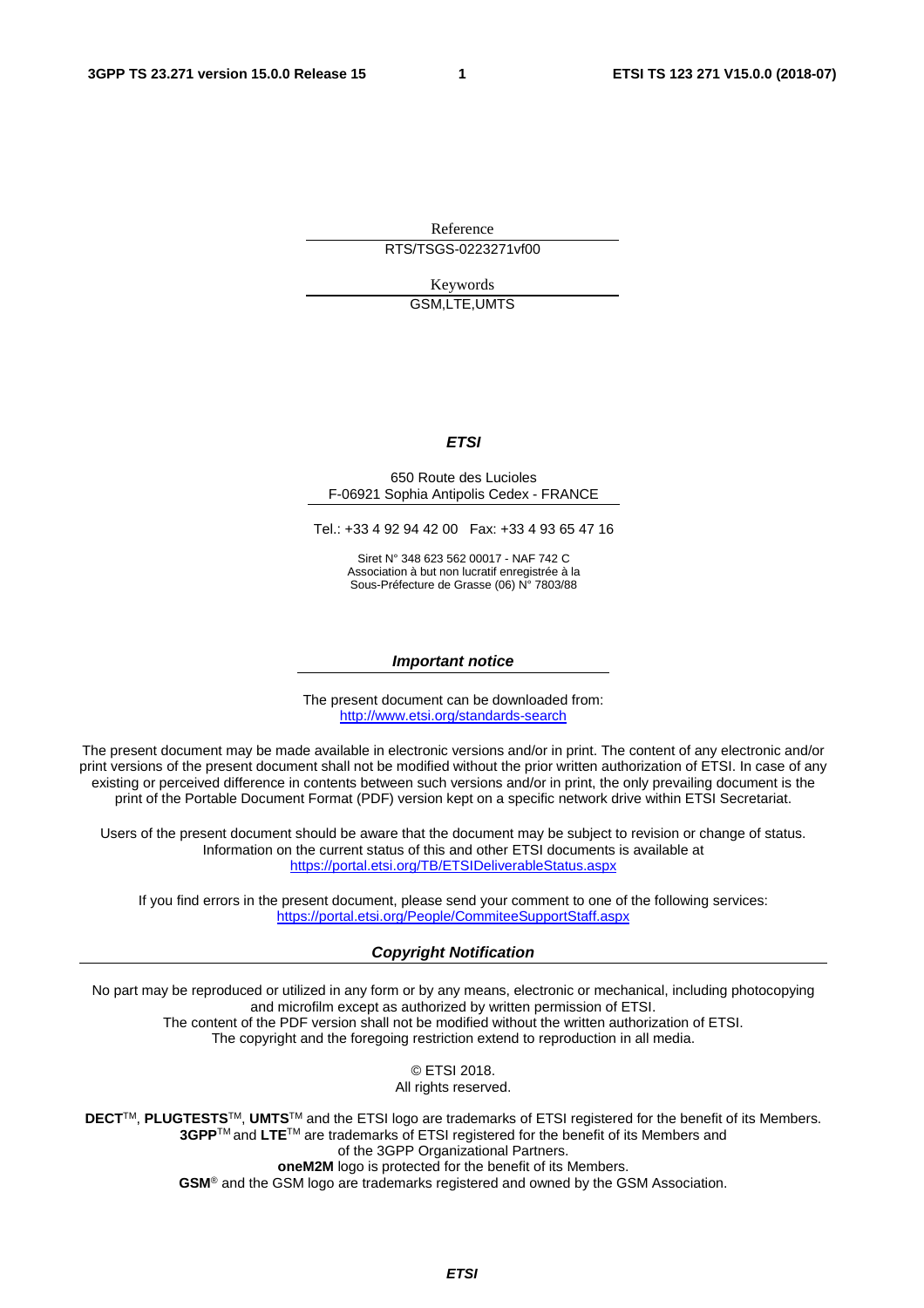# Intellectual Property Rights

#### Essential patents

IPRs essential or potentially essential to normative deliverables may have been declared to ETSI. The information pertaining to these essential IPRs, if any, is publicly available for **ETSI members and non-members**, and can be found in ETSI SR 000 314: *"Intellectual Property Rights (IPRs); Essential, or potentially Essential, IPRs notified to ETSI in respect of ETSI standards"*, which is available from the ETSI Secretariat. Latest updates are available on the ETSI Web server ([https://ipr.etsi.org/\)](https://ipr.etsi.org/).

Pursuant to the ETSI IPR Policy, no investigation, including IPR searches, has been carried out by ETSI. No guarantee can be given as to the existence of other IPRs not referenced in ETSI SR 000 314 (or the updates on the ETSI Web server) which are, or may be, or may become, essential to the present document.

#### **Trademarks**

The present document may include trademarks and/or tradenames which are asserted and/or registered by their owners. ETSI claims no ownership of these except for any which are indicated as being the property of ETSI, and conveys no right to use or reproduce any trademark and/or tradename. Mention of those trademarks in the present document does not constitute an endorsement by ETSI of products, services or organizations associated with those trademarks.

# Foreword

This Technical Specification (TS) has been produced by ETSI 3rd Generation Partnership Project (3GPP).

The present document may refer to technical specifications or reports using their 3GPP identities, UMTS identities or GSM identities. These should be interpreted as being references to the corresponding ETSI deliverables.

The cross reference between GSM, UMTS, 3GPP and ETSI identities can be found under [http://webapp.etsi.org/key/queryform.asp.](http://webapp.etsi.org/key/queryform.asp)

# Modal verbs terminology

In the present document "**shall**", "**shall not**", "**should**", "**should not**", "**may**", "**need not**", "**will**", "**will not**", "**can**" and "**cannot**" are to be interpreted as described in clause 3.2 of the [ETSI Drafting Rules](https://portal.etsi.org/Services/editHelp!/Howtostart/ETSIDraftingRules.aspx) (Verbal forms for the expression of provisions).

"**must**" and "**must not**" are **NOT** allowed in ETSI deliverables except when used in direct citation.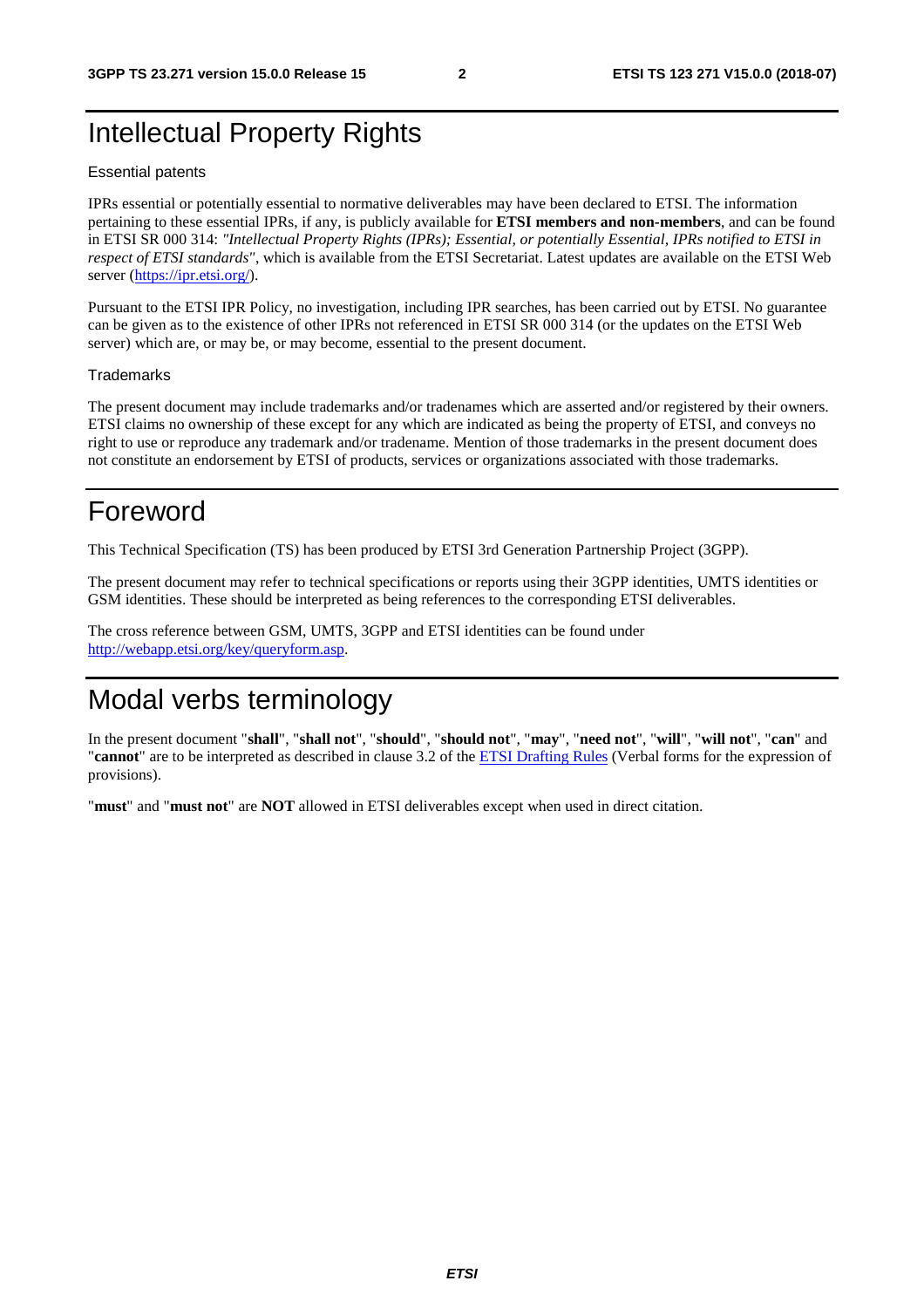$\mathbf{3}$ 

# Contents

| 1              |  |  |  |
|----------------|--|--|--|
| $\overline{2}$ |  |  |  |
| 3              |  |  |  |
| 3.1            |  |  |  |
| 3.2            |  |  |  |
| 3.3            |  |  |  |
| 4              |  |  |  |
| 4.1            |  |  |  |
| 4.2            |  |  |  |
| 4.3            |  |  |  |
| 4.3.1          |  |  |  |
| 4.3.2          |  |  |  |
| 4.3.3          |  |  |  |
| 4.4            |  |  |  |
| 4.4.1          |  |  |  |
| 4.4.2          |  |  |  |
| 4.4.2.1        |  |  |  |
| 4.5            |  |  |  |
| 5              |  |  |  |
| 5.1            |  |  |  |
| 5.2            |  |  |  |
| 5.3            |  |  |  |
| 5.3.1          |  |  |  |
| 5.4            |  |  |  |
| 5.4.1          |  |  |  |
| 5.4.1.1        |  |  |  |
| 5.4.1.2        |  |  |  |
| 5.4.1.2.1      |  |  |  |
| 5.4.1.2.2      |  |  |  |
| 5.4.1.3        |  |  |  |
| 5.4.1.4        |  |  |  |
| 5.4.2          |  |  |  |
| 5.4.2.1        |  |  |  |
| 5.4.2.2        |  |  |  |
| 5.4.2.3        |  |  |  |
| 5.4.2.4        |  |  |  |
| 5.4.2.5        |  |  |  |
| 5.4.2.6        |  |  |  |
| 5.4.3          |  |  |  |
| 5.4.3.1        |  |  |  |
| 5.4.3.2        |  |  |  |
| 5.4.3.3        |  |  |  |
| 5.4.4<br>5.5   |  |  |  |
| 5.5.1          |  |  |  |
| 5.5.2          |  |  |  |
| 5.6            |  |  |  |
| 5.6.1          |  |  |  |
| 5.6.2          |  |  |  |
| 5.7            |  |  |  |
|                |  |  |  |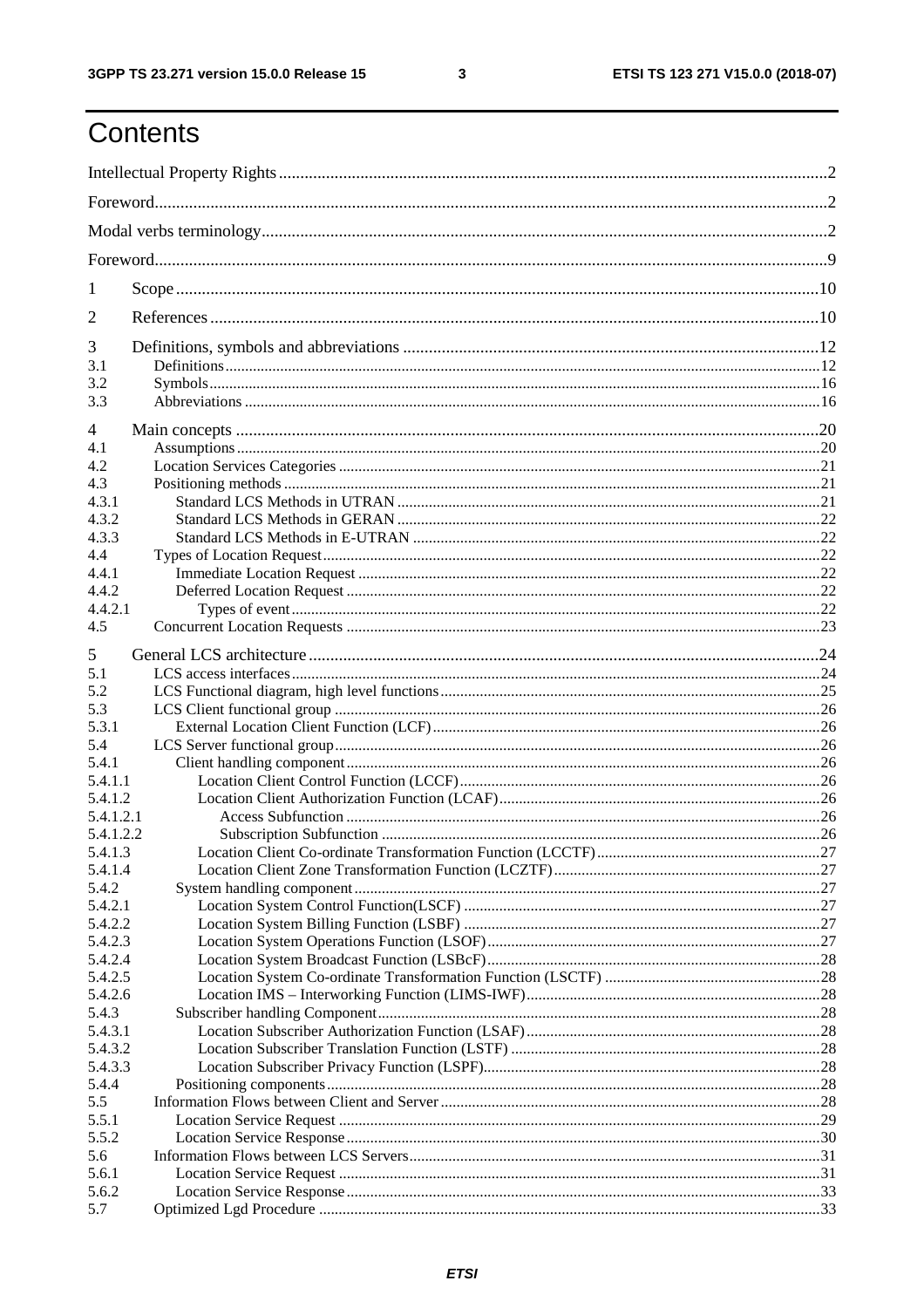#### $\overline{\mathbf{4}}$

| 6                  |                                                                                        |  |
|--------------------|----------------------------------------------------------------------------------------|--|
| 6.0                |                                                                                        |  |
| 6.1                |                                                                                        |  |
| 6.2                |                                                                                        |  |
| 6.3                |                                                                                        |  |
| 6.3.1              |                                                                                        |  |
| 6.3.2              |                                                                                        |  |
| 6.3.3              |                                                                                        |  |
| 6.3.3A             |                                                                                        |  |
| 6.3.4              |                                                                                        |  |
| 6.3.5              |                                                                                        |  |
| 6.3.6              |                                                                                        |  |
| 6.3.7              |                                                                                        |  |
| 6.3.8              |                                                                                        |  |
| 6.3.9              |                                                                                        |  |
| 6.3.10             |                                                                                        |  |
| 6.3.11<br>6.3.12   |                                                                                        |  |
| 6.3.13             |                                                                                        |  |
| 6.3.14             |                                                                                        |  |
| 6.4                |                                                                                        |  |
| 6.4.1              |                                                                                        |  |
| 6.4.2              |                                                                                        |  |
| 6.4.3              |                                                                                        |  |
| 6.5                |                                                                                        |  |
| 6.5.1              |                                                                                        |  |
| 6.5.1.1            |                                                                                        |  |
| 6.5.1.2            |                                                                                        |  |
|                    |                                                                                        |  |
|                    |                                                                                        |  |
| Τ                  |                                                                                        |  |
| 7.1                | LCS signalling between Access and Core Networks for GERAN and UTRAN access networks 46 |  |
| 7.1.1              |                                                                                        |  |
| 7.1.2              |                                                                                        |  |
| 7.1a               | LCS signalling between Access and Core Networks for E-UTRAN access networks46          |  |
| 7.1a.1             |                                                                                        |  |
| 7.1a.2             |                                                                                        |  |
| 7.2                |                                                                                        |  |
| 7.3                |                                                                                        |  |
| 7.4                |                                                                                        |  |
| 7.4.1              |                                                                                        |  |
| 7.4.2              |                                                                                        |  |
| 7.4.3              |                                                                                        |  |
| 7.4.4              |                                                                                        |  |
| 7.5                |                                                                                        |  |
| 7.5.1              |                                                                                        |  |
| 7.5.2              |                                                                                        |  |
| 7.6                |                                                                                        |  |
| 7.6.1<br>7.6.2     |                                                                                        |  |
| 7.6.3              |                                                                                        |  |
| 7.7                |                                                                                        |  |
| 7.8                |                                                                                        |  |
| 7.9                |                                                                                        |  |
| 7.10               |                                                                                        |  |
| 7.11               |                                                                                        |  |
|                    |                                                                                        |  |
| 8                  |                                                                                        |  |
| 8.1                |                                                                                        |  |
| 8.1.1              |                                                                                        |  |
| 8.1.1.1<br>8.1.1.2 |                                                                                        |  |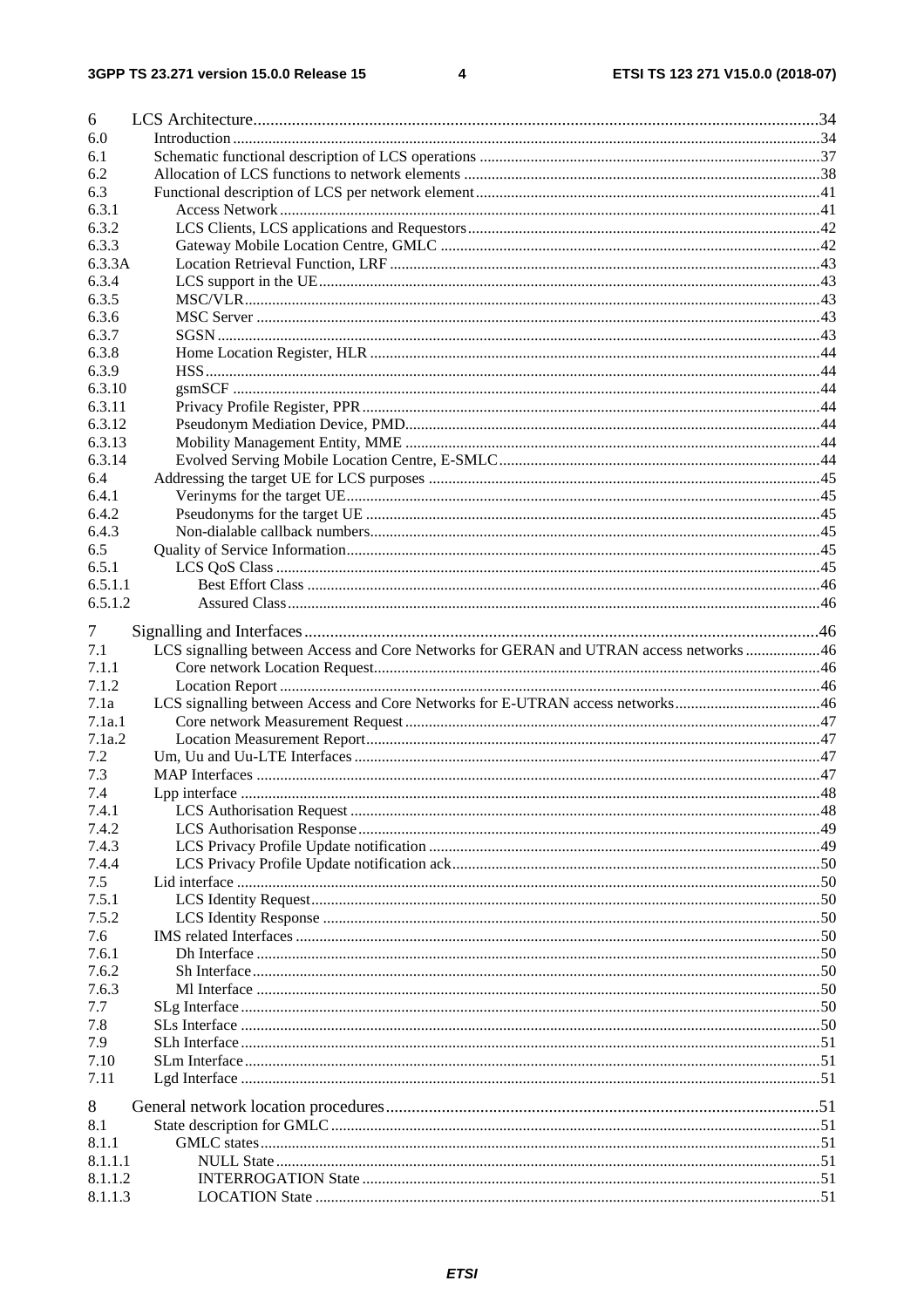#### $5\phantom{a}$

| 8.1.2     |                                                                                           |  |
|-----------|-------------------------------------------------------------------------------------------|--|
| 8.1.2.1   |                                                                                           |  |
| 8.1.2.2   |                                                                                           |  |
| 8.1.2.3   |                                                                                           |  |
| 8.2       |                                                                                           |  |
| 8.2.1     |                                                                                           |  |
| 8.2.1.1   |                                                                                           |  |
| 8.2.1.2   |                                                                                           |  |
| 8.2.2     |                                                                                           |  |
| 8.2.2.1   |                                                                                           |  |
| 8.2.2.2   |                                                                                           |  |
| 8.3       |                                                                                           |  |
| 8.3.1     |                                                                                           |  |
| 8.3.1.1   |                                                                                           |  |
| 8.3.1.2   |                                                                                           |  |
| 8.3.2     |                                                                                           |  |
| 8.3.2.1   |                                                                                           |  |
| 8.3.2.2   |                                                                                           |  |
| 8.4       |                                                                                           |  |
| 8.5       |                                                                                           |  |
| 8.6       |                                                                                           |  |
| 8.7       |                                                                                           |  |
| 8.7.1     |                                                                                           |  |
| 8.7.1.1   |                                                                                           |  |
|           |                                                                                           |  |
| 8.7.1.2   |                                                                                           |  |
| 8.7.2     |                                                                                           |  |
| 8.7.2.1   |                                                                                           |  |
| 8.7.2.2   |                                                                                           |  |
| 8.8       |                                                                                           |  |
| 9         |                                                                                           |  |
| 9.1       |                                                                                           |  |
| 9.1.1     |                                                                                           |  |
| 9.1.1A    |                                                                                           |  |
| 9.1.1.1   |                                                                                           |  |
| 9.1.1.2   |                                                                                           |  |
|           |                                                                                           |  |
| 9.1.1.3   |                                                                                           |  |
| 9.1.2     |                                                                                           |  |
| 9.1.2.1   |                                                                                           |  |
| 9.1.2.2   |                                                                                           |  |
| 9.1.2.3   |                                                                                           |  |
| 9.1.3     |                                                                                           |  |
| 9.1.4     |                                                                                           |  |
| 9.1.4.1   |                                                                                           |  |
| 9.1.4.2   |                                                                                           |  |
| 9.1.4.3   |                                                                                           |  |
| 9.1.4.4   |                                                                                           |  |
| 9.1.4.5   |                                                                                           |  |
| 9.1.4.5.1 |                                                                                           |  |
| 9.1.4.5.2 |                                                                                           |  |
| 9.1.4.5.3 |                                                                                           |  |
| 9.1.4.5.4 |                                                                                           |  |
| 9.1.5     |                                                                                           |  |
| 9.1.5.1   |                                                                                           |  |
| 9.1.5.2   |                                                                                           |  |
| 9.1.5.3   |                                                                                           |  |
| 9.1.5A    | NI-LR using Location Based Routing - applicable to North American Emergency Calls only 73 |  |
| 9.1.5A.1  |                                                                                           |  |
| 9.1.5A.2  |                                                                                           |  |
| 9.1.5A.3  |                                                                                           |  |
| 9.1.5A.4  |                                                                                           |  |
| 9.1.5A.5  |                                                                                           |  |
|           |                                                                                           |  |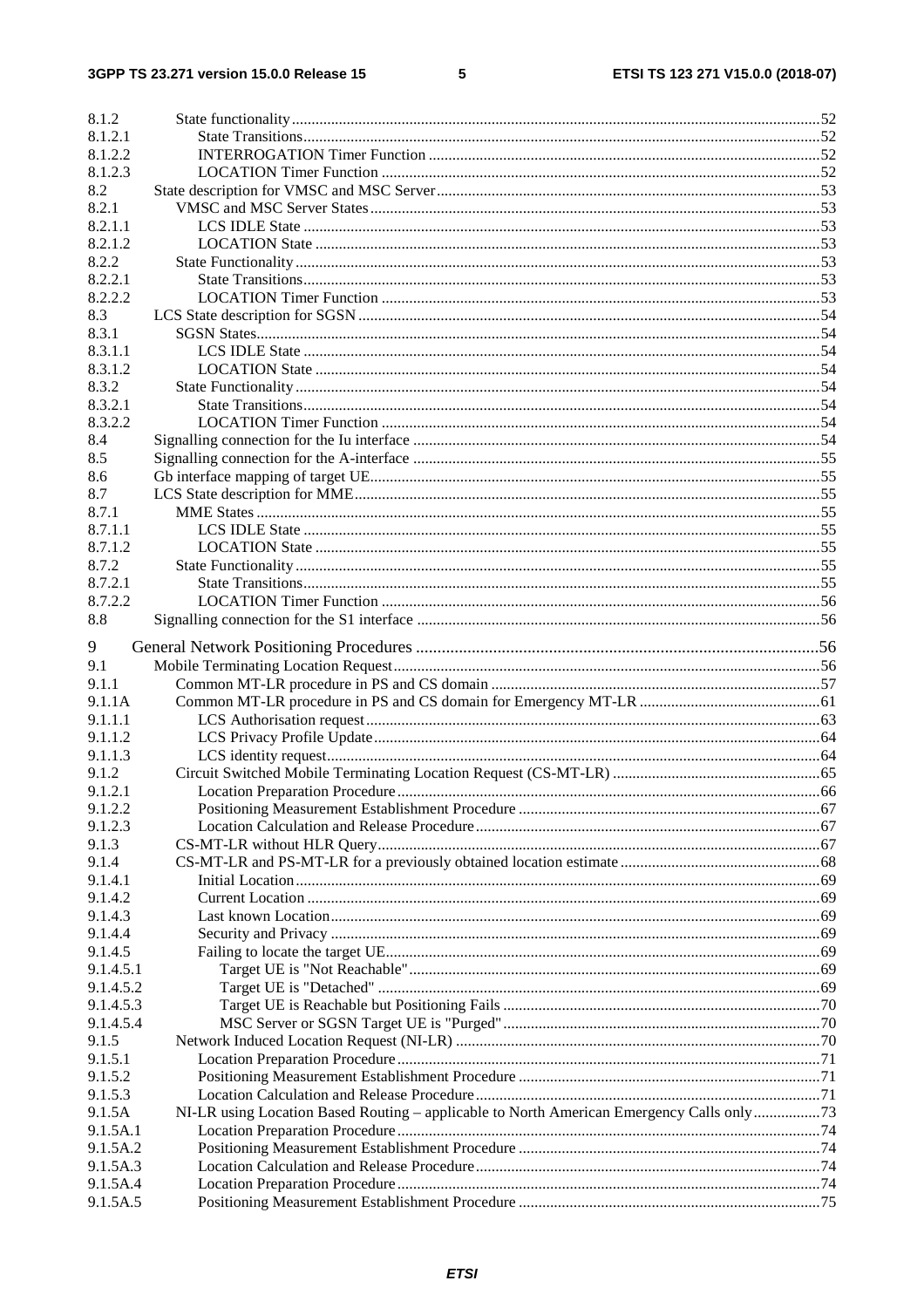| 9.1.5A.6      |                                                                                                |     |
|---------------|------------------------------------------------------------------------------------------------|-----|
| 9.1.6         |                                                                                                |     |
| 9.1.6.1       |                                                                                                |     |
| 9.1.6.2       |                                                                                                |     |
| 9.1.6.3       |                                                                                                |     |
| 9.1.6A        |                                                                                                |     |
| 9.1.7         |                                                                                                |     |
| 9.1.7.1       |                                                                                                |     |
| 9.1.7.2       |                                                                                                |     |
| 9.1.8         |                                                                                                |     |
| 9.1.8.1       |                                                                                                |     |
| 9.1.8.2       |                                                                                                |     |
| 9.1.8.3       | Combined Periodical/Deferred Mobile Terminating Location Request with UE available event83     |     |
| 9.1.8.4       |                                                                                                |     |
| 9.1.9         |                                                                                                |     |
| 9.1.9.1       |                                                                                                |     |
| 9.1.10        |                                                                                                |     |
| 9.1.11        |                                                                                                |     |
| 9.1.12        |                                                                                                |     |
|               |                                                                                                |     |
| 9.1.12.1      |                                                                                                |     |
| 9.1.12.2      |                                                                                                |     |
| 9.1.12.3      | LCS Client cancellation of a Deferred Location Request - Periodic Location Event100            |     |
| 9.1.12.4      | UE cancellation of a Deferred Location Request - Periodic Location Event 102                   |     |
| 9.1.13        |                                                                                                |     |
| 9.1.14        |                                                                                                |     |
| 9.1.15        |                                                                                                |     |
| 9.1.15.1      |                                                                                                |     |
| 9.1.15.2      |                                                                                                |     |
| 9.1.15.3      |                                                                                                |     |
| 9.1.16        |                                                                                                |     |
| 9.1.17        |                                                                                                |     |
| 9.1.17.1      |                                                                                                |     |
| 9.1.17.2      |                                                                                                |     |
| 9.1.18        |                                                                                                |     |
| 9.1.19        |                                                                                                |     |
| 9.1.19.1      |                                                                                                |     |
| 9.1.19.2      | LCS Client cancellation of a Deferred Location Request for Periodic and Triggered Location 118 |     |
| 9.1.19.3      | UE cancellation of a Deferred Location Request for Periodic and Triggered Location119          |     |
| 9.2           |                                                                                                | 121 |
| 9.2.1         |                                                                                                |     |
| 9.2.1.1       |                                                                                                |     |
|               |                                                                                                |     |
| 9.2.1.2       |                                                                                                |     |
| 9.2.1.3       |                                                                                                |     |
| 9.2.2         |                                                                                                |     |
| 9.2.2.1       |                                                                                                |     |
| 9.2.2.2       |                                                                                                |     |
| 9.2.2.3       |                                                                                                |     |
| 9.2.3         |                                                                                                |     |
| 9.2.4         |                                                                                                |     |
| 9.2.5         |                                                                                                |     |
| 9.2.6         |                                                                                                |     |
| 9.2.6.1       |                                                                                                |     |
| 9.2.6.2       |                                                                                                |     |
| 9.2.6.3       |                                                                                                |     |
| 9.3           |                                                                                                |     |
| 9.3a          |                                                                                                |     |
| 9.3a.1        |                                                                                                |     |
| 9.3a.2        |                                                                                                |     |
| 9.3a.3        |                                                                                                |     |
| 9.3a.4        |                                                                                                |     |
|               |                                                                                                |     |
| 9.3a.5<br>9.4 |                                                                                                |     |
|               |                                                                                                |     |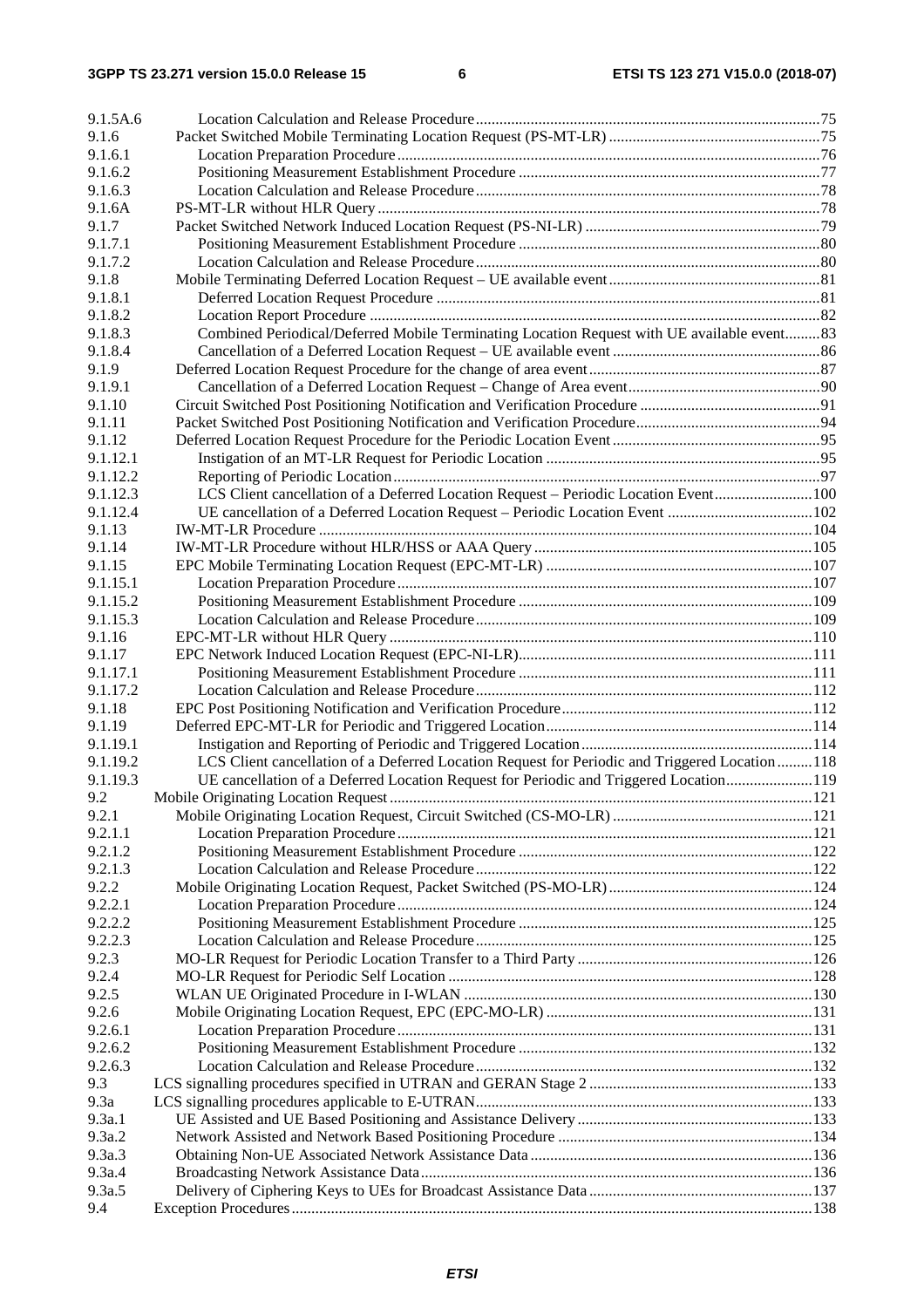$\overline{7}$ 

| 9.4.1            |                                                                           |  |
|------------------|---------------------------------------------------------------------------|--|
| 9.4.2<br>9.4.3   |                                                                           |  |
| 9.4.3a           |                                                                           |  |
| 9.4.4            |                                                                           |  |
| 9.4.5            |                                                                           |  |
| 9.4.5.1          |                                                                           |  |
| 9.4.5.2          |                                                                           |  |
| 9.4.5.3          |                                                                           |  |
| 9.4.5.4          |                                                                           |  |
| 9.4.5.4.1        |                                                                           |  |
| 9.4.5.4.2        | Location Continuity for Handover between 3GPP and 3GPP2 Access Types  144 |  |
| 9.4.5.4.3        |                                                                           |  |
| 9.4.5.4.4        | Location Continuity for WLAN Handover to E-UTRAN, UTRAN or GERAN 148      |  |
| 9.5              |                                                                           |  |
| 9.5.1            |                                                                           |  |
| 9.5.2            |                                                                           |  |
| 9.5.3            |                                                                           |  |
| 9.5.3.1          |                                                                           |  |
| 9.5.3.2          |                                                                           |  |
| 9.5.3.2.1        |                                                                           |  |
| 9.5.3.2.2        |                                                                           |  |
| 9.5.3.2.3        |                                                                           |  |
| 9.5.3.3          |                                                                           |  |
| 9.5.3.3.1        |                                                                           |  |
| 9.5.3.3.2        |                                                                           |  |
| 9.5.3.4          |                                                                           |  |
| 9.5.3.5          |                                                                           |  |
| 9.5.3.6          |                                                                           |  |
| 9.5.4            |                                                                           |  |
| 9.6<br>9.7       |                                                                           |  |
| 9.7.1            |                                                                           |  |
| 9.7.2            |                                                                           |  |
| 9.8              |                                                                           |  |
| 9.8.1            |                                                                           |  |
| 9.8.2            |                                                                           |  |
| 9.8.3            |                                                                           |  |
| 9.8.4            |                                                                           |  |
|                  |                                                                           |  |
| 10               |                                                                           |  |
| 10.1             |                                                                           |  |
| 10.1.1           |                                                                           |  |
| 10.2             |                                                                           |  |
| 10.2a            |                                                                           |  |
| 10.3             |                                                                           |  |
| 10.3.1           |                                                                           |  |
| 10.3.2           |                                                                           |  |
| 10.4             |                                                                           |  |
| 10.5             |                                                                           |  |
| 10.5.1           |                                                                           |  |
| 10.5.2           |                                                                           |  |
| 10.5.3<br>10.5.4 |                                                                           |  |
| 10.5.4.1         |                                                                           |  |
| 10.6             |                                                                           |  |
|                  |                                                                           |  |
| 11               |                                                                           |  |
| 11.1             |                                                                           |  |
| 11.2             |                                                                           |  |
|                  | <b>Annex A (normative):</b>                                               |  |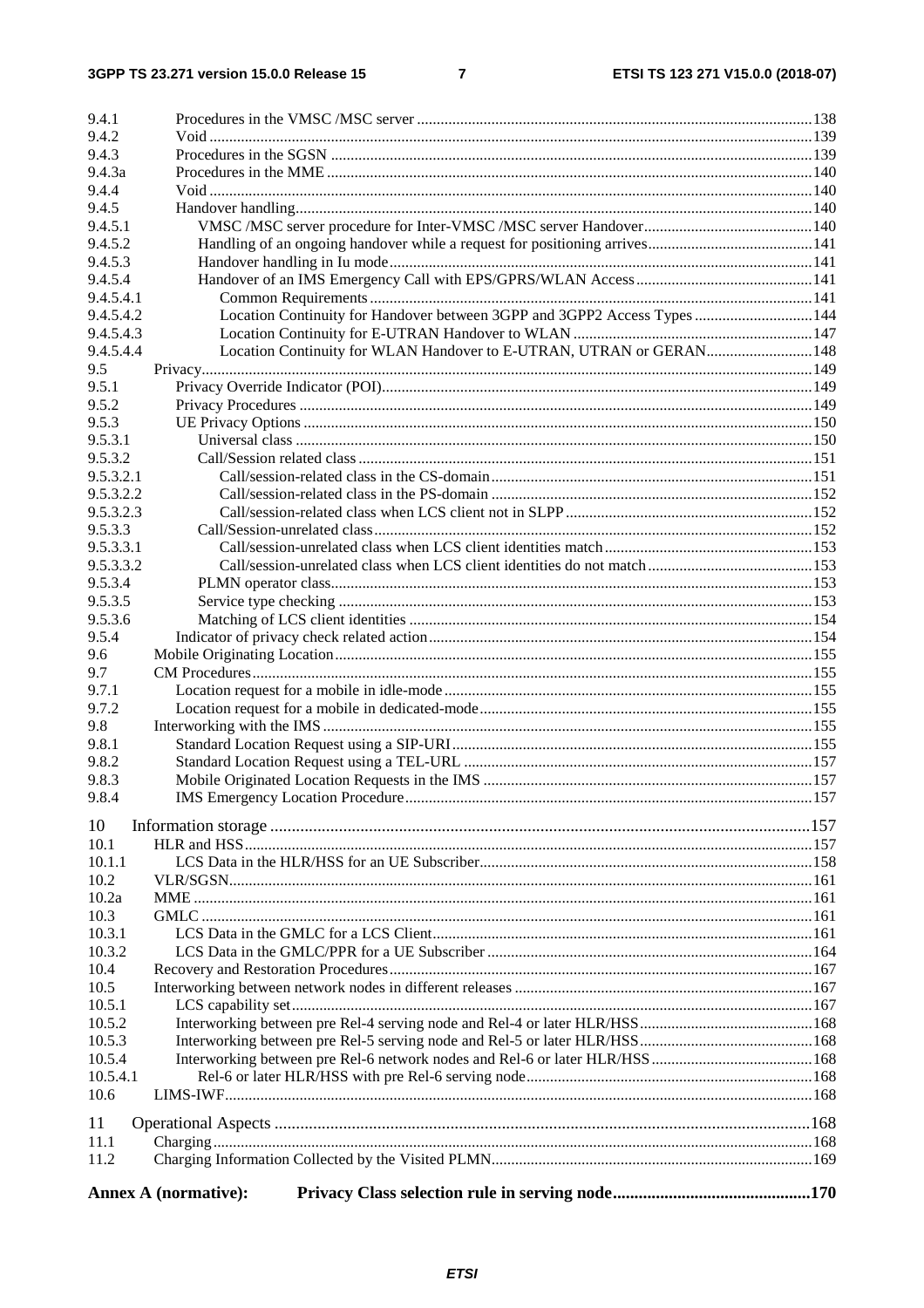| A.2 |                               |                                                             |  |
|-----|-------------------------------|-------------------------------------------------------------|--|
| A.3 |                               |                                                             |  |
|     | <b>Annex B</b> (normative):   | Presence of LCS client ID Components in MT-LR 173           |  |
|     | <b>Annex C</b> (Informative): |                                                             |  |
|     | <b>Annex D</b> (normative):   |                                                             |  |
|     | <b>Annex E</b> (Informative): |                                                             |  |
|     | <b>Annex F</b> (Informative): | Mechanism for performing Change of Area Event Detection 182 |  |
| F.1 |                               |                                                             |  |
|     | <b>Annex G</b> (normative):   |                                                             |  |
|     | <b>Annex H</b> (informative): |                                                             |  |
|     |                               |                                                             |  |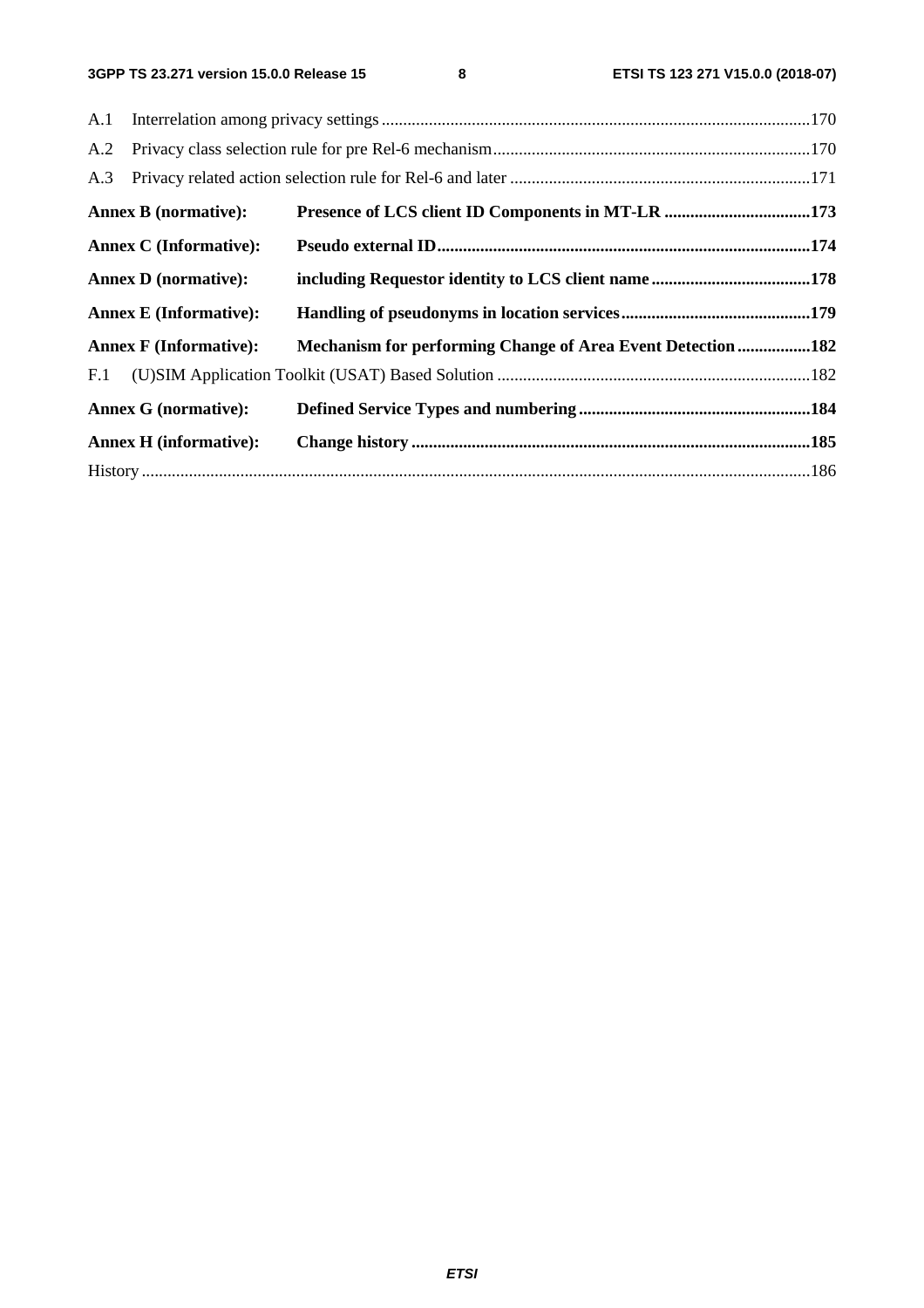# Foreword

This Technical Specification (TS) has been produced by the 3rd Generation Partnership Project (3GPP).

The contents of the present document are subject to continuing work within the TSG and may change following formal TSG approval. Should the TSG modify the contents of the present document, it will be re-released by the TSG with an identifying change of release date and an increase in version number as follows:

Version x.y.z

where:

- x the first digit:
	- 1 presented to TSG for information;
	- 2 presented to TSG for approval;
	- 3 or greater indicates TSG approved document under change control.
- y the second digit is incremented for all changes of substance, i.e. technical enhancements, corrections, updates, etc.
- z the third digit is incremented when editorial only changes have been incorporated in the document.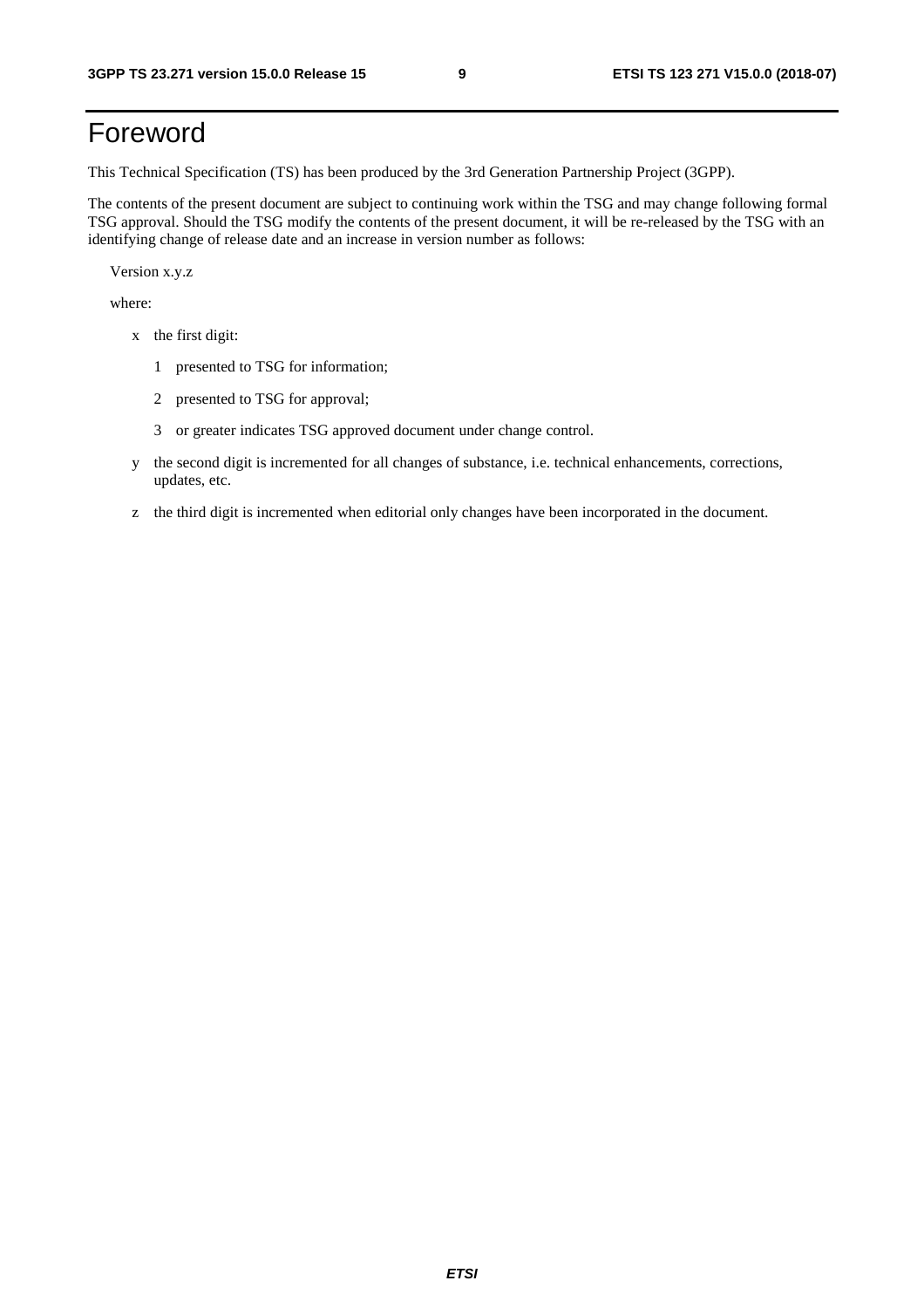# 1 Scope

The present document specifies the stage 2 of the LoCation Services (LCS) feature in UMTS, GSM and EPS (for E-UTRAN), which provides the mechanisms to support mobile location services for operators, subscribers and third party service providers.

Location Services in 5GC are restricted to regulatory services and are specified in TS 23.501 [54] and TS 23.502 [55] in this release of the specification. The architecture and signalling procedures in NG-RAN are defined in TS 38.305 [56].

The present document replaces the specifications TS 23.171 (Release 1999) and the system and core network parts of GSM 03.71 (Release 1999). TS 43.059 [16] replaces the radio access network parts of GSM 03.71 (Release 1999).

Location Services may be considered as a network provided enabling technology consisting of standardised service capabilities, which enable the provision of location applications. The application(s) may be service provider specific. The description of the numerous and varied possible location applications which are enabled by this technology are outside the scope of the present document. However, clarifying examples of how the functionality being described may be used to provide specific location services may be included.

This stage 2 service description covers the LCS system functional model for the whole system, the LCS system architecture, state descriptions, message flows, etc.

# 2 References

The following documents contain provisions which, through reference in this text, constitute provisions of the present document.

- References are either specific (identified by date of publication, edition number, version number, etc.) or non-specific.
- For a specific reference, subsequent revisions do not apply.
- For a non-specific reference, the latest version applies. In the case of a reference to a 3GPP document (including a GSM document), a non-specific reference implicitly refers to the latest version of that document *in the same Release as the present document*.
- [1] 3GPP TS 25.305: "Stage 2 functional specification of UE positioning in UTRAN".
- [2] (void).
- [3] 3GPP TR 21.905: "Vocabulary for 3GPP Specifications".
- [4] 3GPP TS 22.071: "Technical Specification Group Systems Aspects; Location Services (LCS); Stage 1".
- [5] (void).
- [6] (void).
- [7] (void).
- [8] 3GPP TS 22.101: "Service principles".
- [9] (void).
- [10] (void).
- [11] 3GPP TS 23.032: "Universal Geographical Area Description (GAD)".
- [12] (void).
- [13] (void).
- [14] 3GPP TS 25.413: "UTRAN Iu Interface RANAP signalling".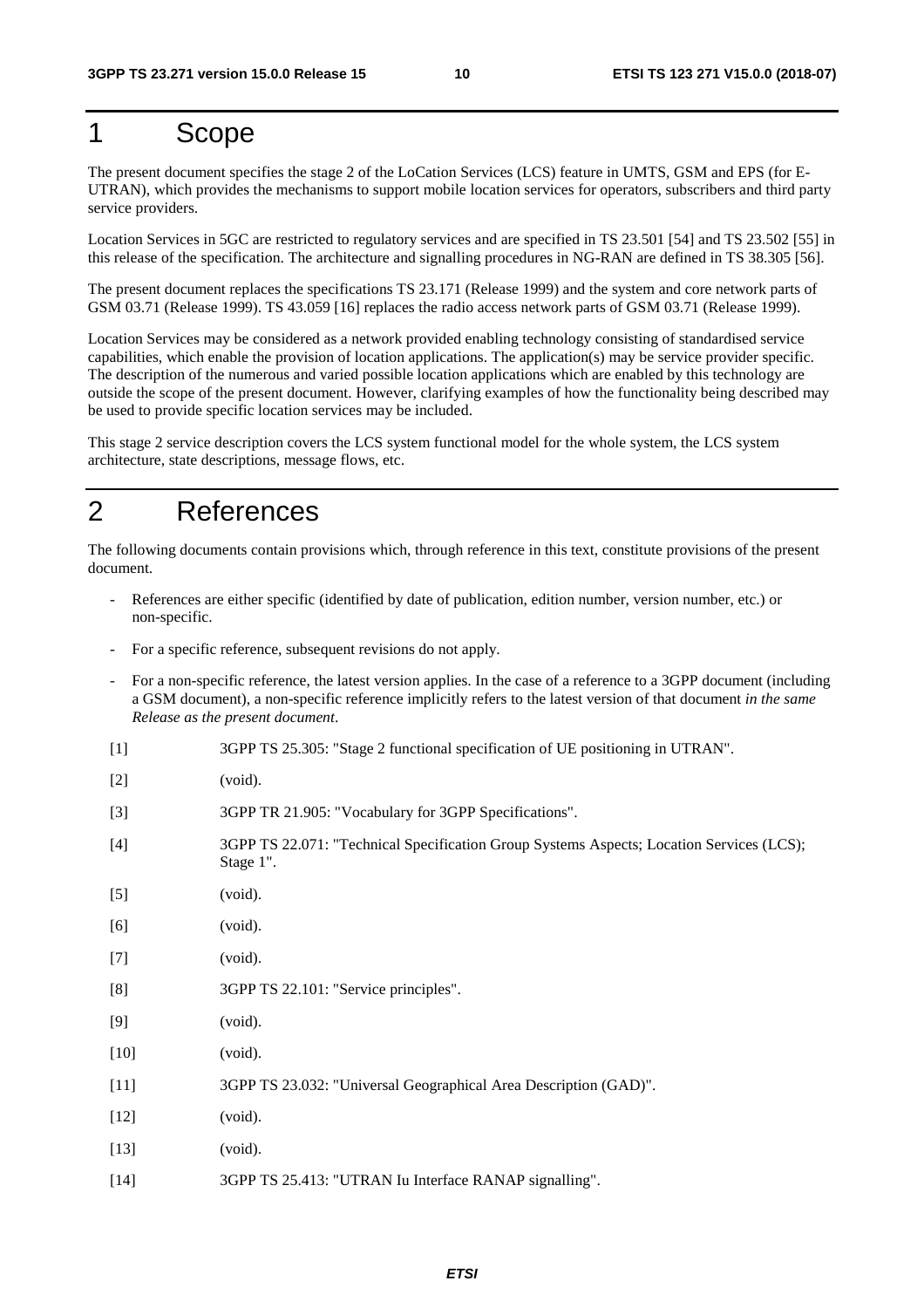- [15] 3GPP TS 23.060: "General Packet Radio Service (GPRS); Service description; Stage 2". [16] 3GPP TS 43.059: "Functional Stage 2 description of Location Services in GERAN". [17] 3GPP TS 23.003: "Numbering, addressing and identification". [18] 3GPP TS 29.002: "Mobile Application Part (MAP) Specification". [19] (void). [20] 3GPP TS 23.002: "Network architecture". [21] 3GPP TS 23.078: "Customised Applications for Mobile network Enhanced Logic (CAMEL) stage 2". [22] 3GPP TS 23.011: "Technical realization of Supplementary Services". [23] 3GPP TS 23.007: "Restoration procedures". [24] 3GPP TS 24.008: "Mobile Radio Interface - Layer 3 MM/CC Specification". [25] 3GPP TS 25.331: "RRC protocol specification". [26] 3GPP TS 23.127: "Virtual Home Environment/Open Service Access". [27] 3GPP TS 29.198-1: "Open Service Access (OSA); Application Programming Interface (API); Part 1; Overview". [28] 3GPP TS 29.198-2: "Open Service Access (OSA); Application Programming Interface (API); Part 2; Common Data". [29] 3GPP TS 29.198-3: "Open Service Access (OSA); Application Programming Interface (API); Part 3; Framework". [30] 3GPP TS 29.198-6: "Open Service Access (OSA); Application Programming Interface (API); Part 6: Mobility". [31] OMA MLP TS: "Mobile Location Protocol", [http://www.openmobilealliance.org]. [32] ANSI J-STD-036B: "Enhanced Wireless 9-1-1 Phase 2". [33] RFC 2396: "Uniform Resource Identifiers". [34] RFC 3261: "SIP: Session Initiation Protocol". [35] 3GPP TS 23.228: "IP multimedia subsystem (IMS)". [35a] ITU Recommendation E.164: "The international public telecommunication numbering plan". [35b] 3GPP TS 22.060: "General Packet Radio Service (GPRS); Service Description, Stage 1". [36] OMA RLP TS: "Roaming Location Protocol", [http://www.openmobilealliance.org]. [36a] 3GPP TS 23.167: "IP Multimedia Subsystem (IMS) emergency sessions". [37] 3GPP TS 31.111: "Universal Subscriber Identity Module (USIM) Application Toolkit (USAT)". [38] Open Mobile Alliance, OMA AD SUPL: "Secure User Plane Location Architecture", [\(http://www.openmobilealliance.org](http://www.openmobilealliance.org/)). [39] Open Mobile Alliance, OMA TS ULP: "User Plane Location Protocol", ([http://www.openmobilealliance.org](http://www.openmobilealliance.org/)). [40] IETF RFC 4119: "A Presence-based GEOPRIV Location Object Format".
- [41] 3GPP TS 23.401: "General Packet Radio Service (GPRS) enhancements for Evolved Universal Terrestrial Radio Access Network (E-UTRAN) access".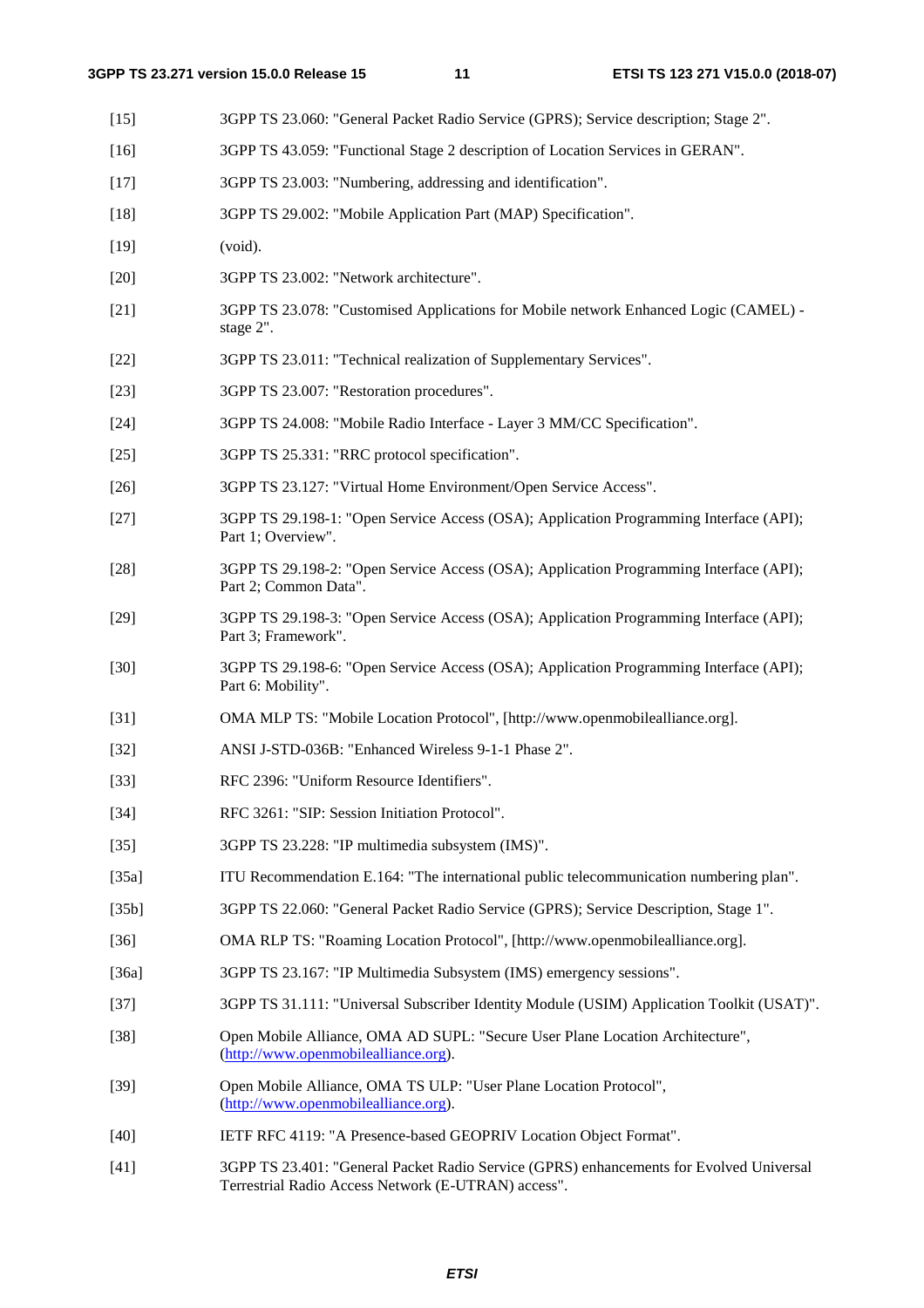| $[42]$ | 3GPP TS 36.305: "Stage 2 functional specification of UE positioning in E-UTRAN".                                                                                         |
|--------|--------------------------------------------------------------------------------------------------------------------------------------------------------------------------|
| $[43]$ | 3GPP TS 23.216: "Single Radio Voice Call Continuity (SRVCC); Stage 2".                                                                                                   |
| $[44]$ | 3GPP TS 23.402: "Architecture enhancements for non-3GPP accesses".                                                                                                       |
| $[45]$ | 3GPP TS 29.173: "Location Services (LCS); Diameter-based SLh interface for Control Plane<br>LCS".                                                                        |
| $[46]$ | 3GPP TS 29.171: "LCS Application Protocol (LCS-AP) between MME and E-SMLC; SLs<br>Interface".                                                                            |
| $[47]$ | 3GPP TS 36.355: "Evolved Universal Terrestrial Radio Access (E-UTRA); LTE Positioning<br>Protocol (LPP)".                                                                |
| $[48]$ | 3GPP TS 36.455: "Evolved Universal Terrestrial Radio Access (E-UTRA); LTE Positioning<br>Protocol Annex (LPPa)".                                                         |
| $[49]$ | 3GPP TS 36.413: "Evolved Universal Terrestrial Radio Access Network (E-UTRAN); S1<br>Application Protocol (S1AP)".                                                       |
| $[50]$ | 3GPP TS 36.300: "Evolved Universal Terrestrial Radio Access (E-UTRA) and Evolved Universal<br>Terrestrial Radio Access Network (E-UTRAN); Overall Description; Stage 2". |
| $[51]$ | 3GPP TS 29.272: "Evolved Packet System (EPS); Mobility Management Entity (MME) and<br>Serving GPRS Support Node (SGSN) related interfaces based on Diameter protocol".   |
| $[52]$ | 3GPP TS 23.234: "3GPP system to Wireless Local Area Network (WLAN) interworking".                                                                                        |
| $[53]$ | 3GPP TS 23.237: "IP Multimedia Subsystem (IMS) Service Continuity; Stage 2".                                                                                             |
| $[54]$ | 3GPP TS 23.501: " System Architecture for the 5G System; Stage 2".                                                                                                       |
| $[55]$ | 3GPP TS 23.502: "Procedures for the 5G System; Stage 2".                                                                                                                 |
| $[56]$ | 3GPP TS 38.305: "Stage 2 functional specification of User Equipment (UE) positioning in NG-<br>RAN".                                                                     |

# 3 Definitions, symbols and abbreviations

# 3.1 Definitions

For the purposes of the present document, the following terms and definitions apply:

**CAMEL:** CAMEL is a network functionality, which provides the mechanisms of Intelligent Network to a mobile user.

**Call Related:** any LCS related operation which is associated with an established call in CS domain and a session via an active PDP context in PS domain.

**Codeword:** access code, which is used by a Requestor or LCS Client in order to gain acceptance of a location request for a Target UE. The codeword is part of the privacy information that may be registered by a Target UE user.

**Current Location:** after a location attempt has successfully delivered a location estimate and its associated time stamp, the location estimate and time stamp is referred to as the "current location" at that point in time.

**Deferred location request:** location request where the location response (responses) is (are) required after a specific event has occurred. The event may or may not occur immediately.

**Global Navigation Satellite System:** Global Navigation Satellite System (GNSS) consists of three functional elements: Space Segment (satellites), User Segment (receivers), and Control Segment (maintenance etc.). The GNSS receiver calculates its own position based on the received time differences for several satellites. GNSS include Global Positioning System (GPS) and GALILEO.

**Immediate location request:** location request where a single location response only is required immediately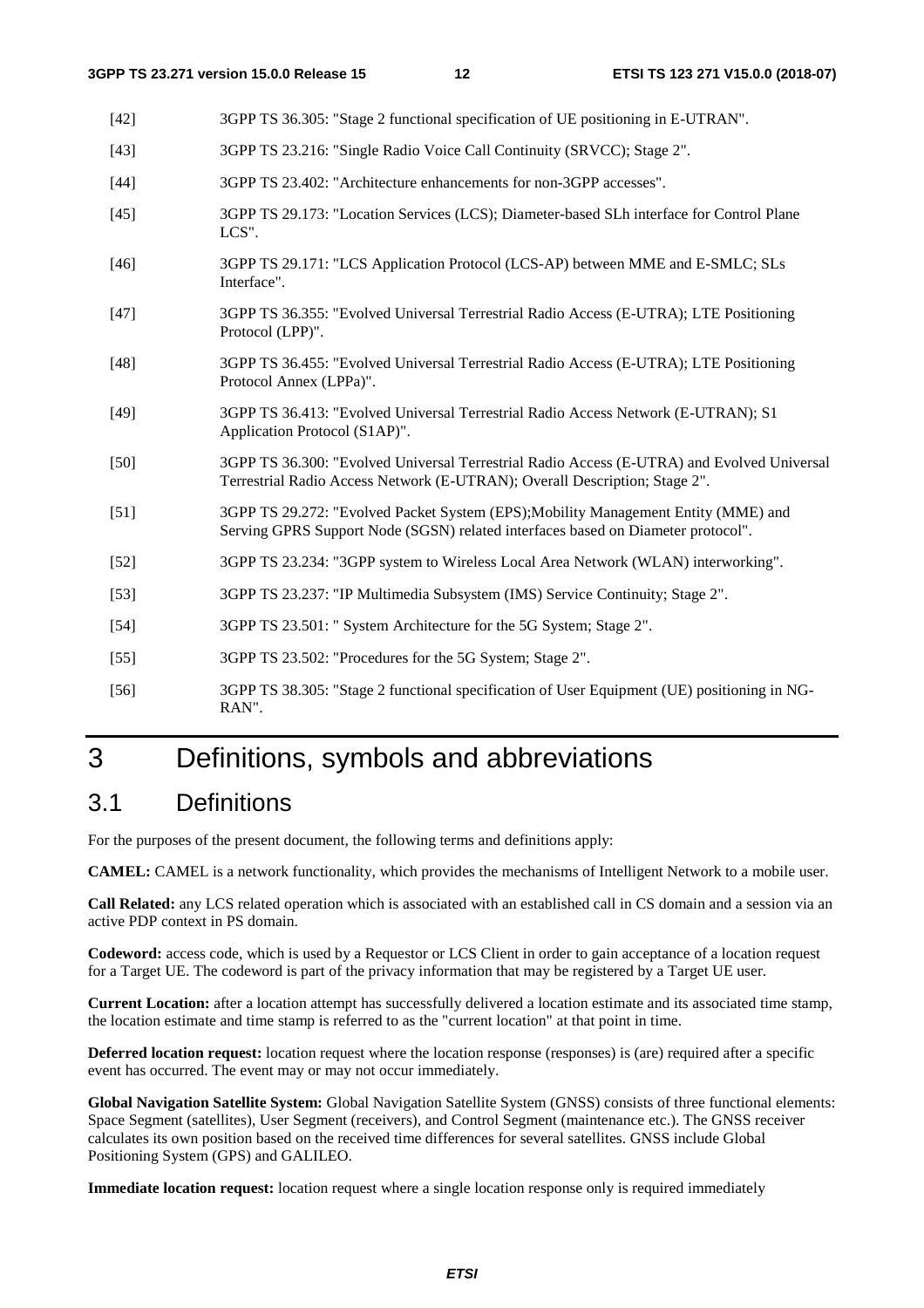**Initial Location:** in the context of an originating emergency call the location estimate and the associated time stamp at the commencement of the call set-up is referred to as "initial location".

**Last Known Location:** current location estimate and its associated time stamp for Target UE stored in the LCS Server is referred to as the "last known location" and until replaced by a later location estimate and a new time stamp is referred to as the "last known location".

**LCS (LoCation Services):** LCS is a service concept in system (e.g. GSM or UMTS) standardization. LCS specifies all the necessary network elements and entities, their functionalities, interfaces, as well as communication messages, due to implement the positioning functionality in a cellular network. Note that LCS does not specify any location based (value added) services except locating of emergency calls.

**LCS Client:** software and/or hardware entity that interacts with a LCS Server for the purpose of obtaining location information for one or more Mobile Stations. LCS Clients subscribe to LCS in order to obtain location information. LCS Clients may or may not interact with human users. The LCS Client is responsible for formatting and presenting data and managing the user interface (dialogue). The LCS Client may reside in the Mobile Station (UE).

**LCS Client Access barring list:** optional list of MSISDNs per LCS Client where the LCS Client is not allowed to locate any MSISDN therein.

**LCS Client Subscription Profile:** collection of subscription attributes of LCS related parameters that have been agreed for a contractual period of time between the LCS client and the service provider.

**LCS Feature:** capability of a PLMN to support LCS Client/server interactions for locating Target UEs.

**LCS QoS Class:** The QoS class determines the degree of adherence to the quality of service information as required by the source of a location request.

**LCS Server:** software and/or hardware entity offering LCS capabilities. The LCS Server accepts requests, services requests, and sends back responses to the received requests. The LCS server consists of LCS components, which are distributed to one or more PLMN and/or service provider.

**LDR reference number:** the identity which is assigned and maintained by the H-GMLC and circulated between the LCS Client, R-GMLC, H-GMLC, V-GMLC, MSC/SGSN and UE. With the identity of the UE, the LDR reference number can unique identify a Location Deferred Request. Notes: UE is involved only when the event type of the deferred request is "change of area" or "periodic location". In addition, in a Periodical Immediate/deferred LCS Service Request, the LDR reference number is exclusive.

**Linear Distance Threshold:** a straight line distance used for a deferred location request for the motion event. The linear distance threshold is defined by the LCS client and triggers a motion event when a UE moves by more than this distance from a previous location. The linear distance threshold is equivalent to a change of area event for leaving an area where the area is a circle with the linear distance threshold as a radius and centred on the previous location.

Local Information: information related to a given location, or general information, which is made available in a given location.

**Local Service:** service, which can be exclusively provided in the current serving network by a Value added Service Provider.

**Location (Based) Application:** location application is an application software processing location information or utilizing it in some way. The location information can be input by a user or detected by network or UE. Navigation is one location application example.

**Location Based Service (LBS):** service provided either by teleoperator or a 3rd party service provider that utilizes the available location information of the terminal. Location Application offers the User Interface for the service. LBS is either a pull or a push type of service (see Location Dependent Services and Location Independent Services). In ETSI/GSM documentation of SoLSA, LBS is called "Location Related Service". ETSI and/or 3GPP -wide terminology harmonization is expected here.

**Location Dependent Service:** service provided either by teleoperator or a 3rd party service provider that is available (pull type) or is activated (push type) when the user arrives to a certain area. It doesn't require any subscription in advance, but the push type activation shall be confirmed by the user. The offered service itself can be any kind of service (e.g. a public Xerox machine or the discount list in a store).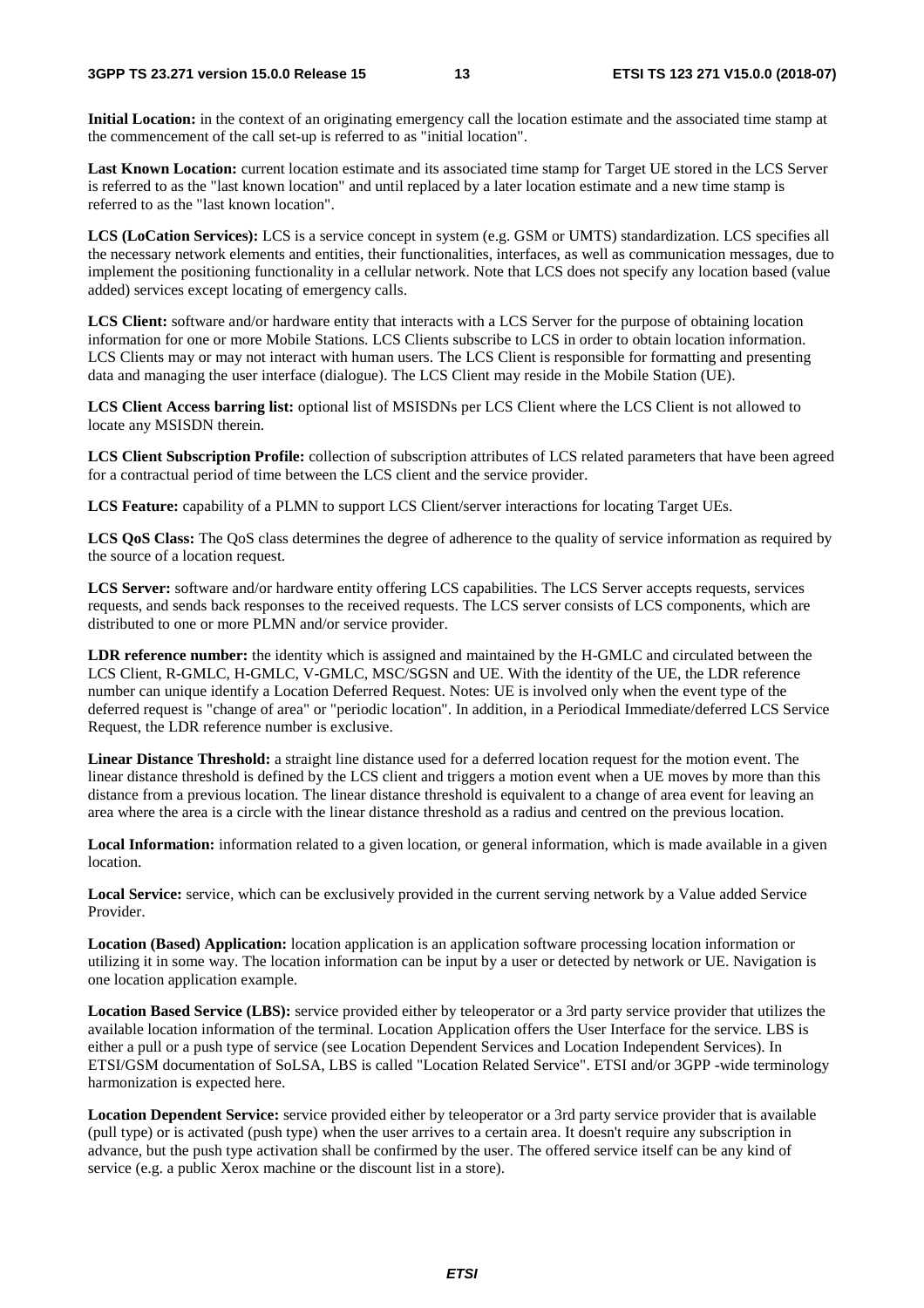**Location Estimate:** geographic location of an UE and/or a valid Mobile Equipment (ME), expressed in latitude and longitude data. The Location Estimate shall be represented in a well-defined universal format. Translation from this universal format to another geographic location system may be supported, although the details are considered outside the scope of the primitive services. The location estimate may include the velocity of the UE.

**Location Identifier:** information about the current location of the UE in the network. Location is indicated in network terms, for example using the global cell id in cellular networks, line-id in fixed broadband networks, the (MAC) address of the WLAN AP or Location Object as defined by IETF RFC 4119 [40], (OMA-Location also uses this term, but OMA so far defines the Location Identifier only for cellular access).

**Location Independent Service:** service provided either by teleoperator or a 3rd party service provider that is available and therefore can be activated anywhere in the network coverage. It is activated by the user's request or by other user's activated service, and therefore it requires a subscription in advance (pull type). The offered service itself can be any kind of service (e.g. MMS, SWDL, or LBS!).

**Location Retrieval Function (LRF):** this functional entity handles the retrieval of location information for the UE including, where required, interim location information, initial location information and updated location information. The LRF may interact with a separate RDF or contain an integrated RDF in order to obtain routing information. The LRF may interact with a separate GMLC or contain an integrated GMLC in order to obtain location information. The LRF may interact with or contain other types of location server functions in order to obtain location information.

**Maximum reporting time:** maximum allowed time between successive area/motion event reports. Expiration of the maximum reporting time triggers a report, the UE indicates expiration of the maximum reporting time as the trigger event.

**Minimum reporting time:** minimum allowed time between successive area/motion event reports. The UE defers any event report if needed until minimum reporting time expires.

**Mobile Assisted positioning:** any mobile centric positioning method (e.g. IPDL-OTDOA, E-OTD, GPS) in which the UE provides position measurements to the network for computation of a location estimate by the network. The network may provide assistance data to the UE to enable position measurements and/or improve measurement performance.

**Mobile Based positioning:** any mobile centric positioning method (e.g. IPDL-OTDOA, E-OTD, GPS) in which the UE performs both position measurements and computation of a location estimate and where assistance data useful or essential to one or both of these functions is provided to the UE by the network. Position methods where an UE performs measurements and location computation without network assistance data are not considered within this category.

**Mobile Station:** mobile station (MS) consists of Mobile or User Equipment (ME or UE) with a valid SIM or USIM attached. The abbreviation "UE" in this specification refers both to MS and User Equipment, see below.

**MO-LR Short Circuit:** use of an MO-LR based procedure to provide a location estimate directly from the UE to the serving SGSN or MSC using a Mobile Based positioning method (e.g. GPS) according to the requested LCS QoS and that is not obtained or verified by the RAN.

**Network-based positioning:** a positioning method (i.e. UTDOA) in which multiple network nodes (e.g. LMUs) perform position radio measurements based on UL transmissions from a mobile terminal to provide them to an E-SMLC for computation of a location estimate for the mobile terminal.

**Non-dialable call back number:** In case of a SIM-less emergency call, or a non-registered (U)SIM emergency call, a non-dialable callback number shall be used to identify the target UE. The format and structure of the non-dialable callback number is according to national or regional regulations.

**Non-registered (U)SIM emergency call:** The emergency call where the U(SIM) has not been authenticated and have not been registered in the VLR. Examples of such cases could be emergency call from a blocked (U)SIM due to mistyped PIN, or when the UE is in "enter PIN" mode, or the emergency call is performed in another network with no roaming agreement with the home PLMN. Any IMSI retrieved from such a (U)SIM cannot be trusted and so cannot be used to identify the calling party.

**PLMN Access barring list:** optional list of MSISDN per PLMN where any LCS Client is not allowed to locate any MSISDN therein except for certain exceptional cases.

**Positioning (***l***ocation detecting**): positioning is a functionality, which detects a geographical location and optionally, velocity (of e.g. a mobile terminal).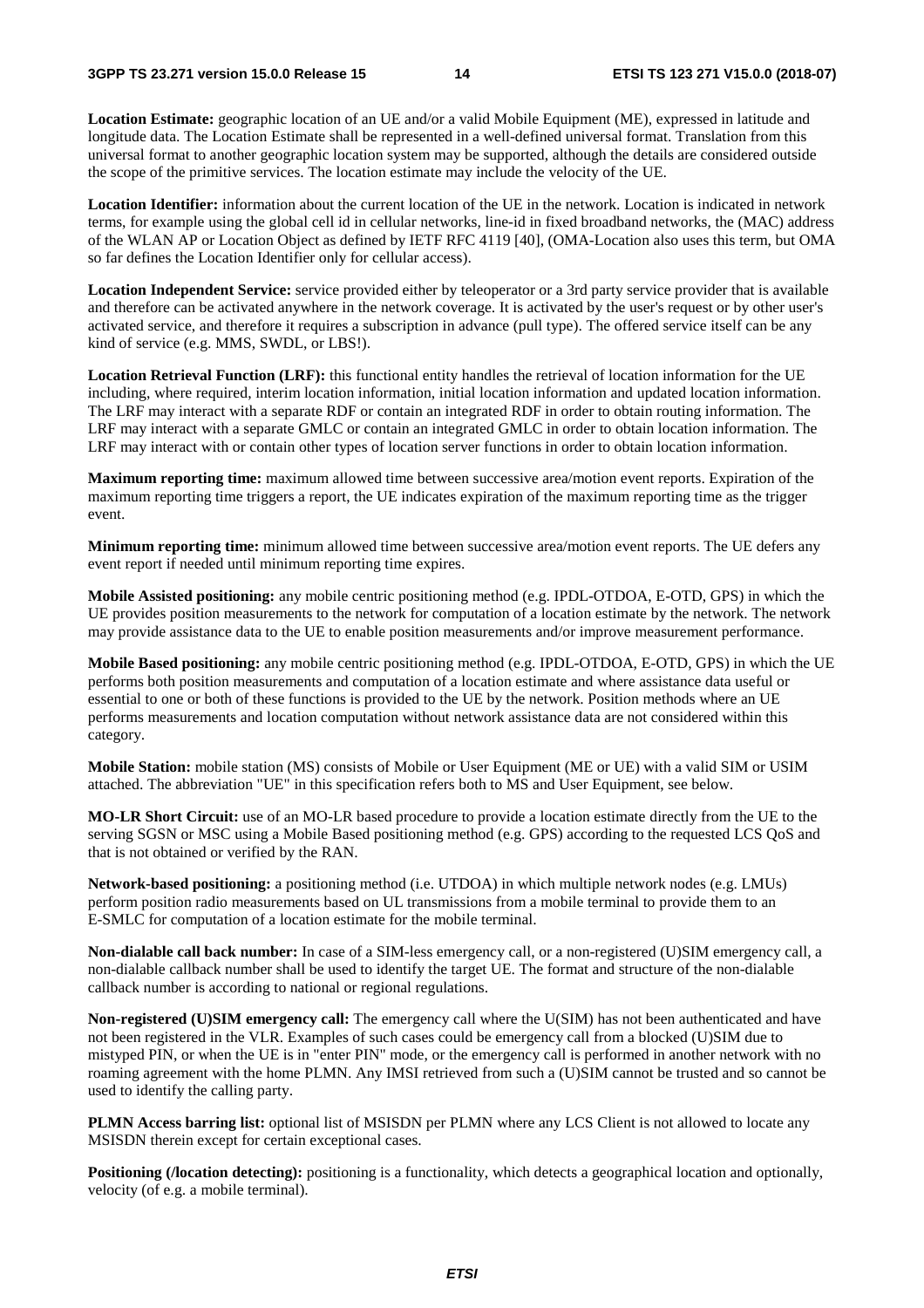**Positioning method (***locating method*): method or technical solution, which is used to get an estimate of the target mobile's geographical location. For example positioning methods based on radio cell coverage, GPS or Assisted GPS methods, which are based on the Time-Of-Arrival (TOA) algorithm, and UTDOA, OTDOA or E-OTD methods, which are based on the Time-Difference-Of-Arrival (TDOA) algorithm. The positioning methods are further described in E-UTRAN Stage 2, TS 36.305 [42], UTRAN Stage 2, TS 25.305 [1] and GERAN Stage 2, TS 43.059 [16].

**Predefined area:** geographical area, which is not related to cell or radio coverage. The mobile may take special action when it recognises it has entered or left a predefined area.

**Privacy Class:** list of LCS Clients defined within a privacy exception class to which permission may be granted to locate the target UE. The permission shall be granted either on activation by the target UE or permanently for a contractual period of time agreed between the target UE and the service provider.

**Privacy Exception List:** list consisting of various types of privacy classes (i.e. operator related, personal etc.). Certain types of classes may require agreement between the service provider and the target UE.

**Privacy Profile Register, PPR:** The PPR stores privacy information of the target mobile. The PPR also executes privacy checks and sends the privacy check results to other network elements using the Lpp interface. PPR may be a standalone network entity or the PPR functionality may be integrated in H-GMLC.

**Prohibited area:** area where the mobile must not activate its transmitter. The Prohibited area may be a Predefined area described above or related to radio cell(s).

**Pseudo-external identity:** The pseudo-external identity is not the identity of real external LCS client but the identity, which is used for notifying the result of the enhanced privacy check. The pseudo-external identity shall keep the compatibility with pre Rel-6 privacy mechanisms, which does not understand privacy check result made by H-GMLC/PPR. Each operator defines its own the pseudo-external identities.

**Pseudonym:** A fictitious identity, which may be used to conceal the true identity (i.e. MSISDN and IMSI) of a target UE from the requestor and the LCS client.

**Pseudonym mediation device**: Functionality that verifies pseudonyms to verinyms.

**Request id:** identity which is used to identify the correspondence of a location request to multiple responses when the Response method is ASYNC. Each receiving GMLC (R-GMLC or V-GMLC or H-GMLC) allocates and maintains the Request id to identify each ASYNC location request, and includes it in the responses to the source entity of the location request (i.e. LCS client or GMLC).

**Requestor**: the originating entity which has requested the location of the target UE from the LCS client.

**Requestor Identity**: This identifier is identifying the Requestor and can be e.g. MSISDN or logical name.

**Response method:** method how a GMLC, which receives a location request message from another entity (i.e. LCS client or GMLC), responds to the location request. There are two methods, synchronous (SYNC) and asynchronous (ASYNC). When the requesting entity wishes multiple responses (either about one or several target UE's location) to a single location request the procedure is ASYNC and when the requesting entity wishes a single response the procedure is SYNC. The source entity of the location request (i.e. LCS client or GMLC) can choose a preferred method and informs the method to the receiving GMLC. However, the selection of the method used is made by the receiving GMLC and when the ASYNC method is selected the Request id is notified to the source entity. The receiving GMLC can turn a SYNC request into an ASYNC procedure, e.g. in an overload situation, and the source entity (i.e. LCS client or GMLC) should be able to receive multiple responses even though the request was SYNC.

**Routing Determination Function (RDF):** The functional entity, which may be integrated in a Location Server (e.g. GMLC) or in an LRF, provides the proper PSAP destination address to the E-CSCF for routing the emergency request. It can interact with a location functional entity (e.g. GMLC) to manage ESQK allocation and management, and deliver location information to the PSAP.

**Service Area Identifier (SAI)**: information, which is used to identify an area consisting of one or more cells belonging to the same Location Area, see TS 25.413 [14]. Such an area is called a Service Area and can be used for indicating the location of a UE to the CN. For this specification, only a Service Area that is defined to be applicable to the PS and CS domains shall be used.

**Service coverage**: a list of country codes where an LCS client offers its location services. Country code in this context means E.164 country code for a geographic area [35a].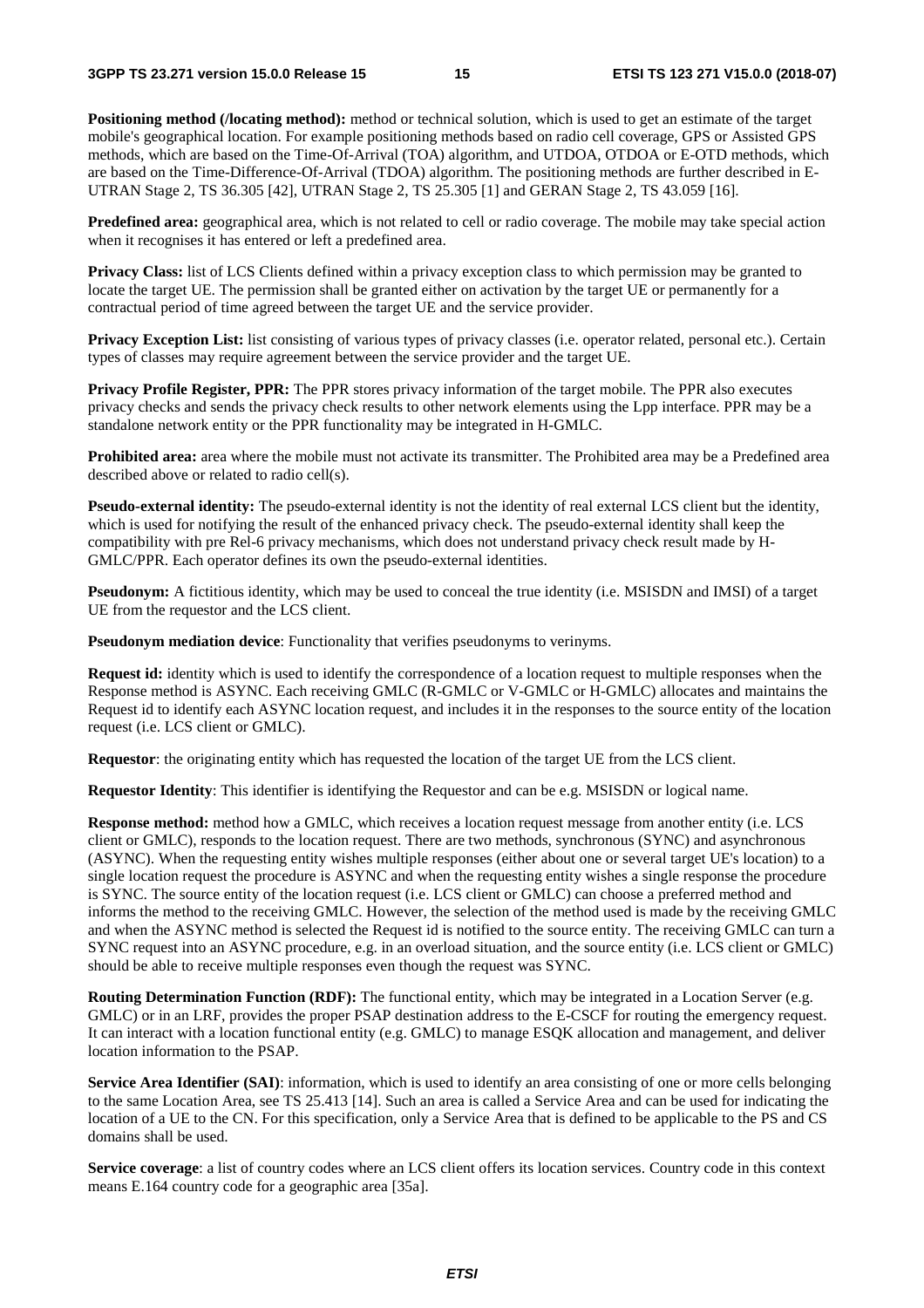**Service Type**: attribute of specific location based service provided by the LCS client, as defined in TS 22.071 [4].

**Serving cell identity**: the Cell Global Identification (CGI), see TS 23.003 [17], of the cell currently used by the target UE, e.g. for an emergency call in A-mode.

**SIM-less emergency call:** The emergency call that is originated from a UE, which does not have a SIM or USIM.

**Subscription Profile:** profile detailing the subscription to various types of privacy classes.

**Target area:** geographical area which is used for change of area type deferred location request. The target area is defined by the LCS client and is expressed as geographical area using a shape defined in TS 23.032 [11], as a geographical area using local coordinate system, as an E.164 country code for a geographic area [35a], as a PLMN identity or as a geopolitical name of the area (e.g. London).

**Target UE:** UE being positioned.

**User Equipment:** term 'User Equipment', or 'UE', as defined in TR 21.905 [3]. UE in this specification may also refer to a Mobile Equipment or User Equipment used for emergency calls, that do not have valid SIM or USIM.

**Velocity:** The speed of a UE and the direction in which it is travelling, encoded as defined in TS 23.032 [11]. Velocity may be defined as either 2-D (horizontal) velocity or 3-D (horizontal and vertical) velocity. Both 2-D and 3-D velocity may be reported either with or without uncertainty.

**Verinym**: True identity, i.e. MSISDN or IMSI, of the target UE.

Further UMTS related definitions are given in TS 22.101 [8].

# 3.2 Symbols

For the purposes of the present document, the following symbols apply:

| Dh         | Interface between LIMS-IWF and SLF                                                               |
|------------|--------------------------------------------------------------------------------------------------|
| Gb         | Interface between 2G-SGSN and BSS                                                                |
| <b>Gs</b>  | Interface between MSC and SGSN                                                                   |
| La         | Interface between GMLC and AAA                                                                   |
| Lc         | Interface between gateway MLC and gsmSCF (CAMEL interface)                                       |
| Le         | Interface between External User and MLC (external interface)                                     |
| Lg         | Interface between Gateway MLC - VMSC, GMLC - MSC Server, GMLC - SGSN (gateway MLC)<br>interface) |
| Lgd        | Interface between GMLC and SGSN (Diameter based)                                                 |
| Lh         | Interface between Gateway MLC and HLR (MAP based)                                                |
| Lid        | Interface between GMLC and PMD.                                                                  |
| Lpp        | Interface between GMLC(H-GMLC) and PPR entity.                                                   |
| Lr         | Interface between Gateway MLCs                                                                   |
| Ml         | Interface between the E-CSCF and LRF                                                             |
| Sh         | Interface between LIMS-IWF and HSS                                                               |
| <b>SLg</b> | Interface between GMLC and MME                                                                   |
| SLh        | Interface between GMLC and HSS (Diameter based)                                                  |
| <b>SLs</b> | Interface between MME and E-SMLC                                                                 |
| Um         | <b>GERAN</b> Air Interface                                                                       |
| Uu         | <b>UTRAN Air Interface</b>                                                                       |

# 3.3 Abbreviations

For the purposes of the present document, the following abbreviations apply:

| $2G-$      | <b>Second Generation</b>                                 |
|------------|----------------------------------------------------------|
| $3G-$      | <b>Third Generation</b>                                  |
| A-GNSS     | Assisted Global Navigation Satellite System              |
| AAA        | Authentication, Authorization, Accounting                |
| AC         | <b>Admission Control</b>                                 |
| AI         | Application Interface (prefix to interface class method) |
| <b>ANM</b> | Answer Message (ISUP)                                    |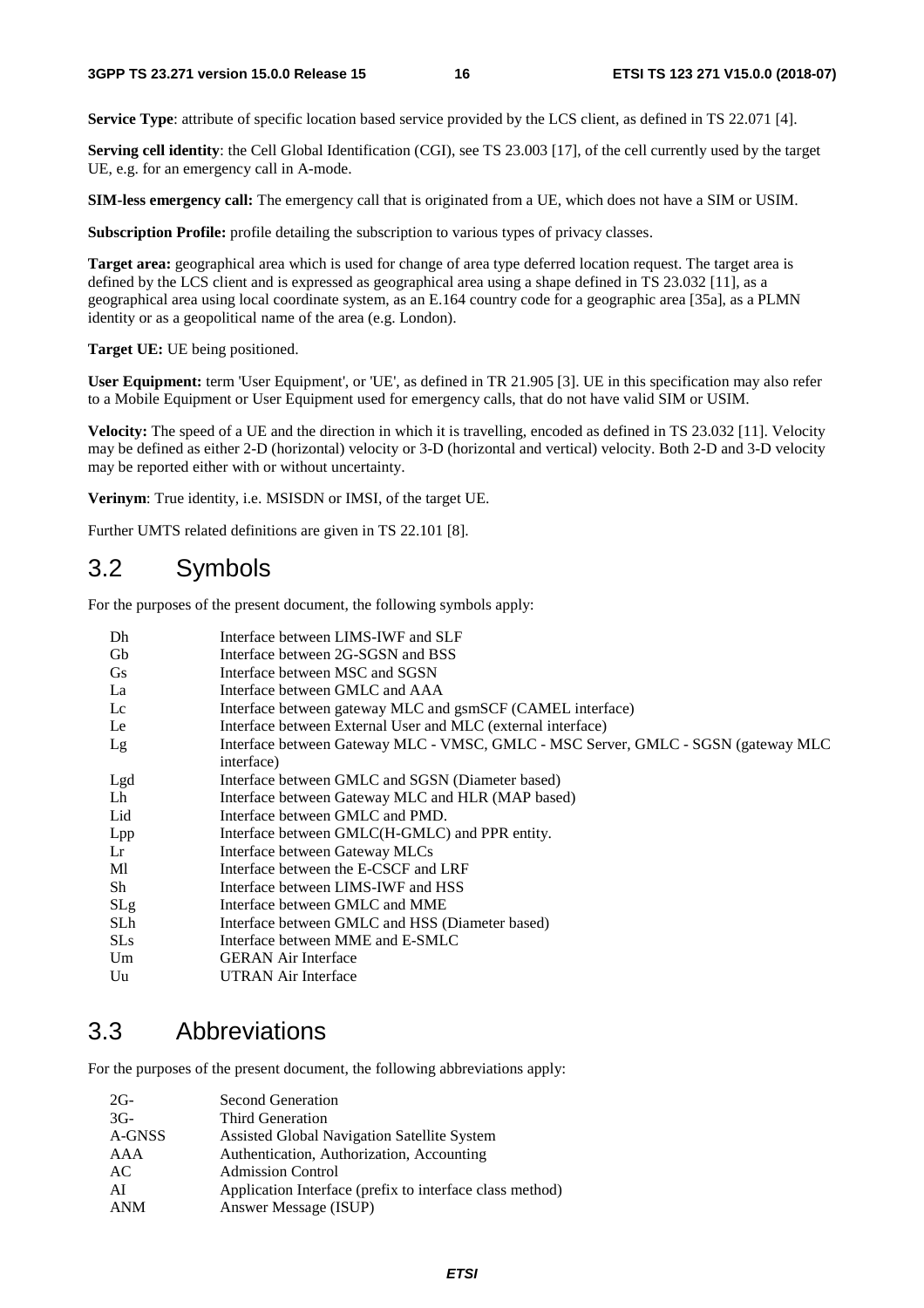| <b>APN</b>      | <b>Access Point Name</b>                                        |
|-----------------|-----------------------------------------------------------------|
| APN-NI          | <b>APN Network Identifier</b>                                   |
| ARIB            | <b>Association of Radio Industries and Business</b>             |
| <b>ATD</b>      | <b>Absolute Time Difference</b>                                 |
| <b>BCCH</b>     | <b>Broadcast Control Channel</b>                                |
| <b>BER</b>      | <b>Bit Error Rate</b>                                           |
| <b>BSSID</b>    | Basic Service Set Identifier                                    |
| <b>BSS</b>      | <b>Base Station Subsystem</b>                                   |
| <b>BTS</b>      | <b>Base Transceiver Station</b>                                 |
| <b>CAMEL</b>    | <b>Customised Application For Mobile Network Enhanced Logic</b> |
| CAP             | <b>CAMEL Application Part</b>                                   |
| <b>CM</b>       | <b>Connection Management</b>                                    |
| CN              | <b>Core Network</b>                                             |
| <b>CSCF</b>     | Call Service Control Function                                   |
| CSE             | <b>Camel Service Environment</b>                                |
| DL              | Downlink                                                        |
| <b>DNS</b>      | Domain Name System                                              |
| <b>DRNC</b>     | Drift RNC                                                       |
| E-CSCF          | <b>Emergency CSCF</b>                                           |
| E-OTD           | <b>Enhanced Observed Time Difference</b>                        |
| E-SLP           | <b>Emergency SUPL Location Platform</b>                         |
| E-SMLC          | <b>Evolved Serving Mobile Location Centre</b>                   |
| E-STN-DR        | <b>Emergency Session Transfer Number for DRVCC</b>              |
| <b>FER</b>      | <b>Frame Error Rate</b>                                         |
| <b>GERAN</b>    | <b>GSM EDGE Radio Access Network</b>                            |
| GGSN            | Gateway GPRS Support Node                                       |
| GMLC            | Gateway MLC                                                     |
| <b>GNSS</b>     | Global Navigation Satellite System                              |
| <b>GPRS</b>     | General Packet Radio Service                                    |
| <b>GPS</b>      | Global Positioning System                                       |
| <b>HE</b>       | Home Environment                                                |
| H-GMLC          | Home-GMLC                                                       |
| H-LIMS-IWF      | Home-LIMS-IWF                                                   |
| <b>HSS</b>      | Home Subscriber Server                                          |
| <b>HLR</b>      | Home Location Register                                          |
| <b>HPLMN</b>    | Home Public Land Mobile Network                                 |
| <b>IMEI</b>     | <b>International Mobile Equipment Identity</b>                  |
| <b>IMS</b>      | IP Multimedia Subsystem                                         |
| IMSI            | International Mobile Subscriber Identity                        |
| IP              | <b>Internet Protocol</b>                                        |
| <b>IPDL</b>     | Idle Period Downlink                                            |
| <b>IW-MT-LR</b> | Mobile Terminated Location Request for an I-WLAN                |
| <b>I-WLAN</b>   | <b>Interworking WLAN</b>                                        |
| LA              | <b>Location Application</b>                                     |
| LAF             | <b>Location Application Function</b>                            |
| <b>LBS</b>      | <b>Location Based Services</b>                                  |
| <b>LCAF</b>     | <b>Location Client Authorization Function</b>                   |
| <b>LCCF</b>     | <b>Location Client Control Function</b>                         |
| <b>LCCTF</b>    | <b>Location Client Co-ordinate Transformation Function</b>      |
| LCF             | <b>Location Client Function</b>                                 |
| <b>LCZTF</b>    | <b>Location Client Zone Transformation Function</b>             |
| LCS             | <b>LoCation Services</b>                                        |
| <b>LDR</b>      | <b>Location Deferred Request</b>                                |
| <b>LIMS-IWF</b> | Location IMS - Interworking Function                            |
| LIR             | <b>Location Immediate Request</b>                               |
| LMU             | <b>Location Measurement Unit</b>                                |
| <b>LRF</b>      | <b>Location Retrieval Function</b>                              |
| <b>LSAF</b>     | <b>Location Subscriber Authorization Function</b>               |
| LSBcF           | <b>Location System Broadcast Function</b>                       |
| LSBF            | <b>Location System Billing Function</b>                         |
| <b>LSCF</b>     | <b>Location System Control Function</b>                         |
| <b>LSCTF</b>    | Location System Co-ordinate Transformation Function             |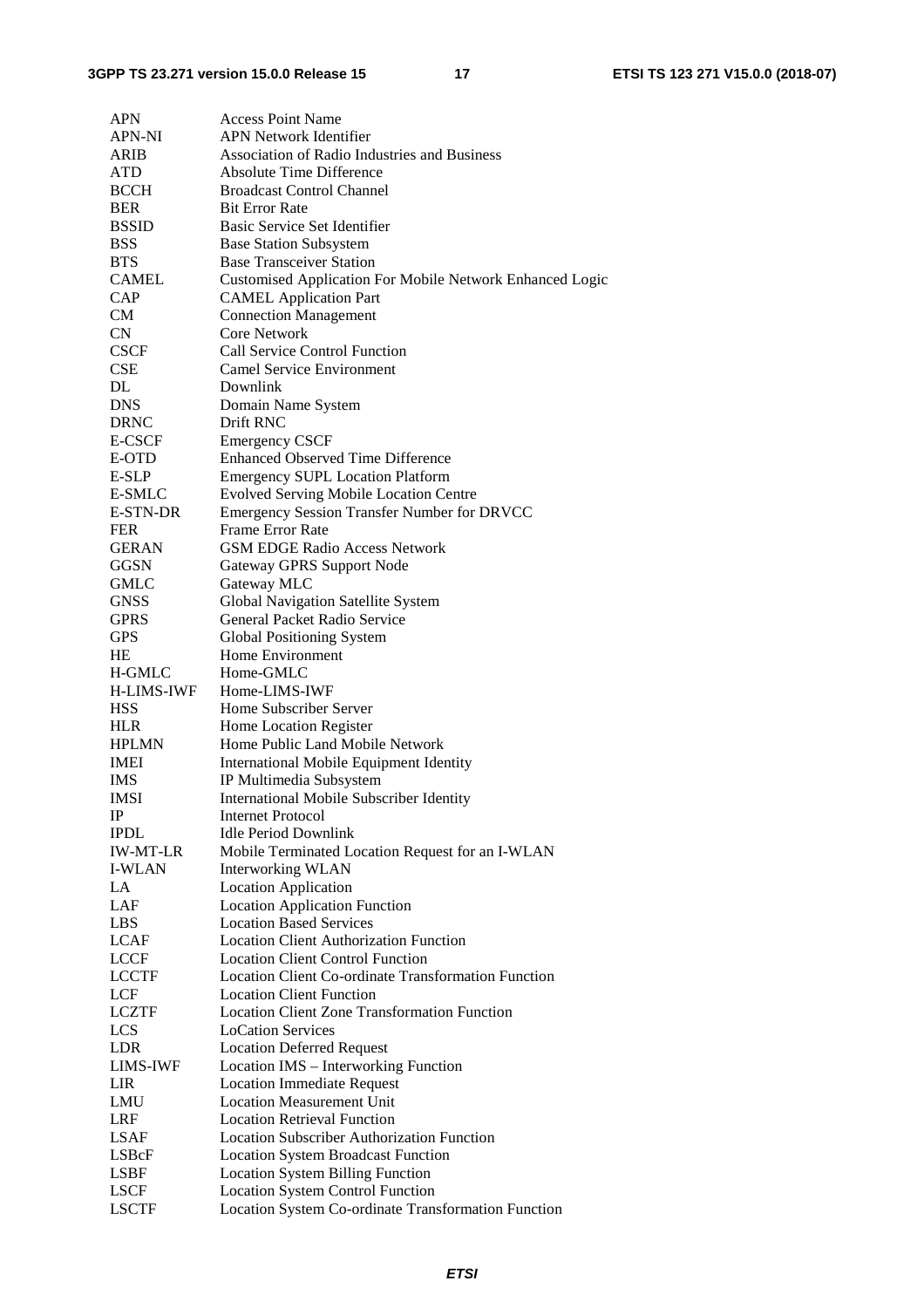| <b>LSOF</b>       | <b>Location System Operation Function</b>            |
|-------------------|------------------------------------------------------|
| <b>LSPF</b>       | <b>Location Subscriber Privacy Function</b>          |
| LSTF              | <b>Location Subscriber Translation Function</b>      |
| <b>MAP</b>        | Mobile Application Part                              |
| MЕ                | Mobile Equipment                                     |
| <b>MExE</b>       | <b>Mobile Execution Environment</b>                  |
| <b>MGCF</b>       | Media Gateway Control Function                       |
| MLC               | <b>Mobile Location Centre</b>                        |
| <b>MLP</b>        | Mobile Location Protocol                             |
| <b>MM</b>         | <b>Mobility Management</b>                           |
| MO-LR             | Mobile Originated Location Request                   |
| МS                | <b>Mobile Station</b>                                |
| <b>MSC</b>        | Mobile services Switching Centre                     |
| <b>MSISDN</b>     | Mobile Station Integrated Services Data Network      |
| MT-LR             | <b>Mobile Terminated Location Request</b>            |
| NA-ESRD           | North American Emergency Service Routing Digits      |
| <b>NA-ESRK</b>    | North American Emergency Service Routing Key         |
| NI-LR             | <b>Network Induced Location Request</b>              |
| <b>NPLI</b>       | <b>Network Provided Location Information</b>         |
| <b>OMA</b>        | Open Mobile Alliance                                 |
| <b>OSA</b>        | Open Service Architecture                            |
| <b>OTDOA</b>      | Observed Time Difference Of Arrival                  |
| PC                | Power Control                                        |
| <b>PCF</b>        | <b>Power Calculation Function</b>                    |
| <b>PLMN</b>       | <b>Public Land Mobile Network</b>                    |
| <b>PMD</b>        | Pseudonym mediation device functionality             |
| POI               | Privacy Override Indicator                           |
| <b>PPR</b>        | Privacy Profile Register                             |
| <b>PRCF</b>       | Positioning Radio Co-ordination Function             |
| <b>PRRM</b>       | Positioning Radio Resource Management                |
| <b>PSAP</b>       | <b>Public Safety Answering Point</b>                 |
| <b>PSE</b>        | Personal Service Environment                         |
| <b>PSM</b>        | Power Saving Mode                                    |
| <b>PSMF</b>       | Positioning Signal Measurement Function              |
| <b>PSTN</b>       | Public Switched Telephone Network                    |
| QoS               | Quality of Service                                   |
| RA                | Routing Area                                         |
| <b>RACH</b>       | Random Access Channel                                |
| RAN               | Radio Access Network                                 |
| <b>RANAP</b>      | Radio Access Network Application Part                |
| R-GMLC            | Requesting-GMLC                                      |
| RDF               | <b>Routing Determination Function</b>                |
| <b>RIS</b>        | Radio Interface Synchronization                      |
| <b>R-LIMS-IWF</b> | Requesting-LIMS-IWF                                  |
| <b>RLP</b>        | <b>Roaming Location Protocol</b>                     |
| <b>RNC</b>        | Radio Network Controller                             |
| <b>RRM</b>        | Radio Resource Management                            |
| <b>RTD</b>        | <b>Real Time Difference</b>                          |
| <b>RTT</b>        | Round Trip Time                                      |
| SAI               | Service Area Identifier                              |
| SAT               | <b>SIM Application Tool-Kit</b>                      |
| <b>SCCP</b>       | <b>Signalling Connection Control Part</b>            |
| <b>SCS</b>        | Service Capability Server                            |
| <b>SGSN</b>       | Serving GPRS Support Node                            |
| SI                | Service Interface (prefix to interface class method) |
| <b>SIM</b>        | <b>Subscriber Identity Module</b>                    |
| <b>SIP</b>        | <b>Session Initiation Protocol</b>                   |
| <b>SIP-URI</b>    | <b>SIP Uniform Resource Identifier</b>               |
| <b>SIR</b>        | Signal Interference Ratio                            |
| SLF               | <b>Subscription Locator Function</b>                 |
| SLP               | <b>SUPL Location Platform</b>                        |
| SLPP              | Subscriber LCS Privacy Profile                       |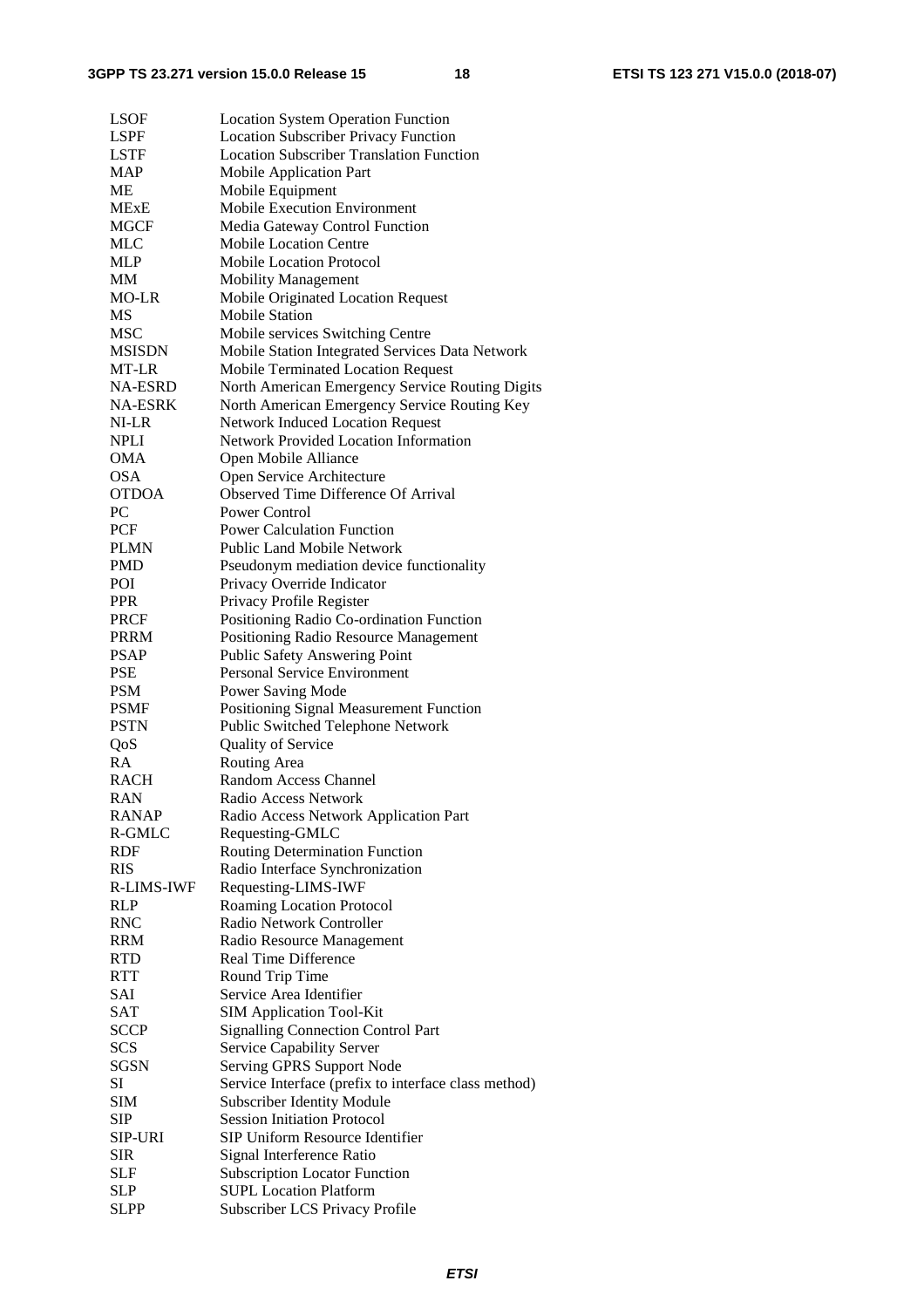| SMLC           | Serving Mobile Location Centre             |
|----------------|--------------------------------------------|
| <b>SMS</b>     | <b>Short Message Service</b>               |
| <b>SP</b>      | <b>Service Point</b>                       |
| <b>SRNC</b>    | Serving RNC                                |
| SS7            | Signalling System No 7                     |
| <b>SUPL</b>    | Secure User Plane Location                 |
| TA.            | Timing Advance                             |
| <b>TAU</b>     | <b>Tracking Area Update</b>                |
| <b>TEL-URL</b> | Telephone Uniform Resource Locator         |
| <b>TMSI</b>    | Temporary Mobile Subscriber Identity       |
| <b>TOA</b>     | Time Of Arrival                            |
| <b>TTTP</b>    | <b>Transfer To Third Party</b>             |
| <b>UDT</b>     | <b>SCCP</b> Unitdata message               |
| UE             | User Equipment                             |
| $\mathbf{H}$ . | Uplink                                     |
| <b>UMTS</b>    | Universal Mobile Telecommunication System  |
| <b>UPLI</b>    | <b>UE Provided Location Information</b>    |
| <b>USIM</b>    | Universal Subscriber Identity Module       |
| <b>UTDOA</b>   | Uplink Time Difference of Arrival          |
| <b>UTRAN</b>   | Universal Terrestrial Radio Access Network |
| <b>VASP</b>    | Value Added Service Provider               |
| V-GMLC         | Visited - GMLC                             |
| <b>VHE</b>     | Virtual Home Environment                   |
| <b>WCDMA</b>   | Wideband Code Division Multiple Access     |

Further related abbreviations are given in TR 21.905 [3].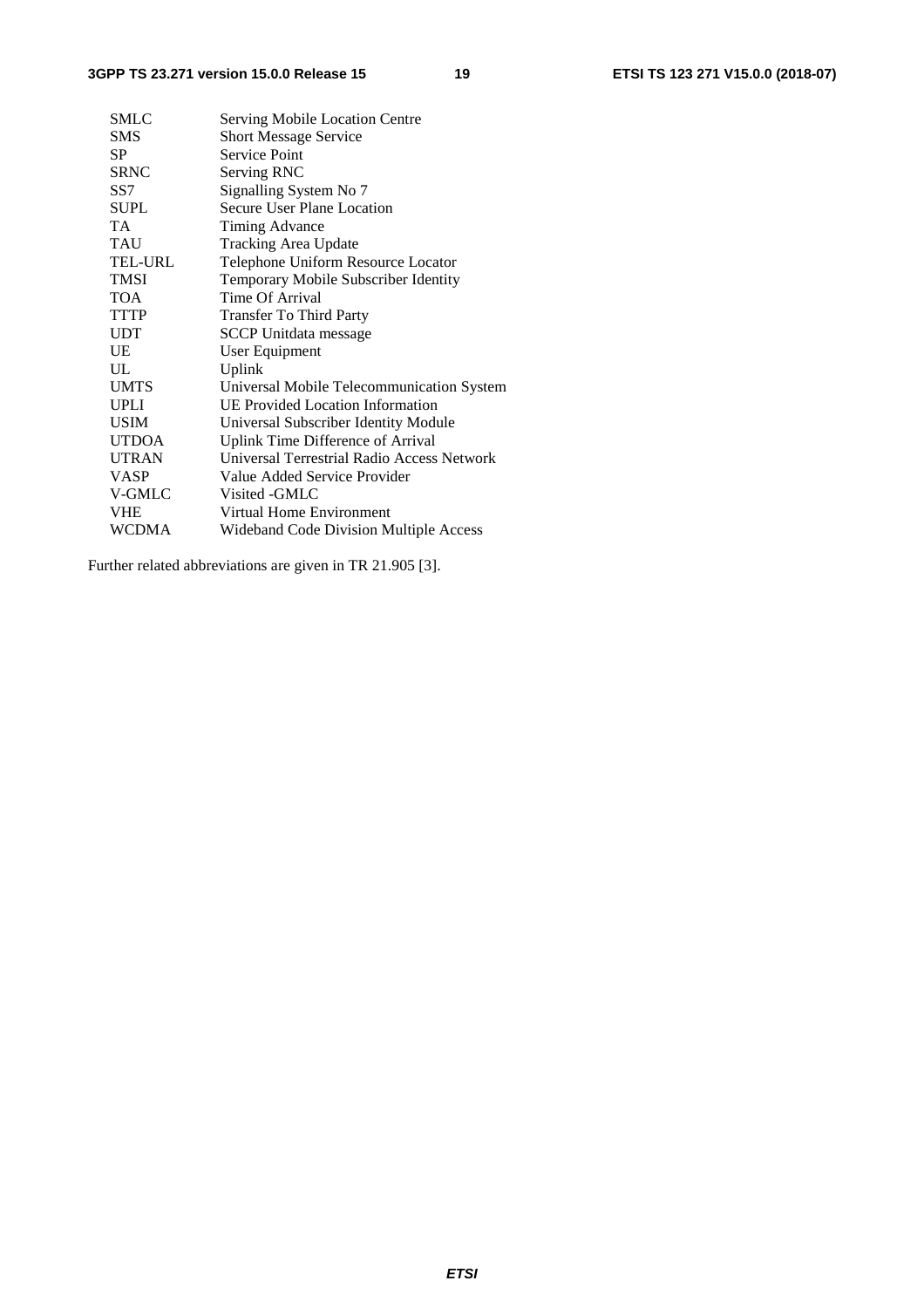# 4 Main concepts

A general description of location services and service requirements are given in the specification TS 22.071 [4]. The positioning of the UE is a service provided by the Access Network. In particular, all Access Networks (e.g. UTRAN, GERAN, E-UTRAN), that facilitate determination of the locations of User Equipments, shall be able to exchange location information with the core network as defined in the present document (when connected to a Core Network). Optionally, location information may also be communicated between GMLCs, located in the same or a different PLMN, via the specified GMLC to GMLC interface.

By making use of the radio signals the capability to determine the (geographic) location of the user equipment (UE) or mobile station (UE) shall be provided. The location information may be requested by and reported to a client (application) associated with the UE, or by a client within or attached to the Core Network. The location information may also be utilised internally in the system; for example, for location assisted handover or to support other features such as home location billing. The location information request may ask for the velocity of the UE as part of the positioning information. The position information shall be reported in standard, i.e. geographical co-ordinates, together with the time-of-day and the estimated errors (uncertainty) of the location of the UE according to specification TS 23.032 [11]. The velocity of the UE may be optionally returned in a format specified in TS 23.032 [11].

It shall be possible for the majority of the UE (active or idle) within a network to use the feature without compromising the radio transmission or signalling capabilities of the GSM/UMTS/EPS networks.

The UE and the network may support a number of different positioning methods and the UE may support or not support privacy invocation request and response. The UE informs the core network and radio access network about its LCS capabilities in this respect as defined in TS 24.008 [24] and TS 25.331 [25].

The uncertainty of the location measurement shall be network design (implementation) dependent at the choice of the network operator, this is further described in TS 25.305 [1], TS 36.305 [42], and TS 43.059 [16].

There are many different possible uses for the location information. The positioning feature may be used internally by the GSM/UMTS/EPS network (or attached networks), by value-added network services, by the UE itself or through the network, and by "third party" services. The positioning feature may also be used by an emergency service (which may be mandated or "value-added"), but the position service is not exclusively for emergencies.

There are regulatory requirements to support anonymity in location services in some countries.

# 4.1 Assumptions

As a basis for the further development work on LCS in GSM, UMTS and EPS the following assumptions apply:

- positioning methods are Access Network specific, although commonalties should be encouraged between Access Networks;
- commercial location services are only applicable for an UE with a valid SIM or USIM;
- the provision of the location services in the Access Network is optional through support of the specified method(s);
- the provision of location services is optional in MSC, SGSN and MME;
- LCS is applicable to any target UE whether or not the UE supports LCS, but with restrictions on choice of positioning method or notification of a location request to the UE user when LCS or individual positioning methods, respectively, are not supported by the UE;
- LCS shall be applicable for both circuit switched and packet switched services;
- the location information may be used for internal system operations to improve system performance;
- it shall be possible to accommodate future techniques of measurement and processing to take advantage of advancing technology so as to meet new service requirements;
- it may be necessary to support LCS signalling between separate access networks via the core network. For UMTS, the Iur interface should be used if available;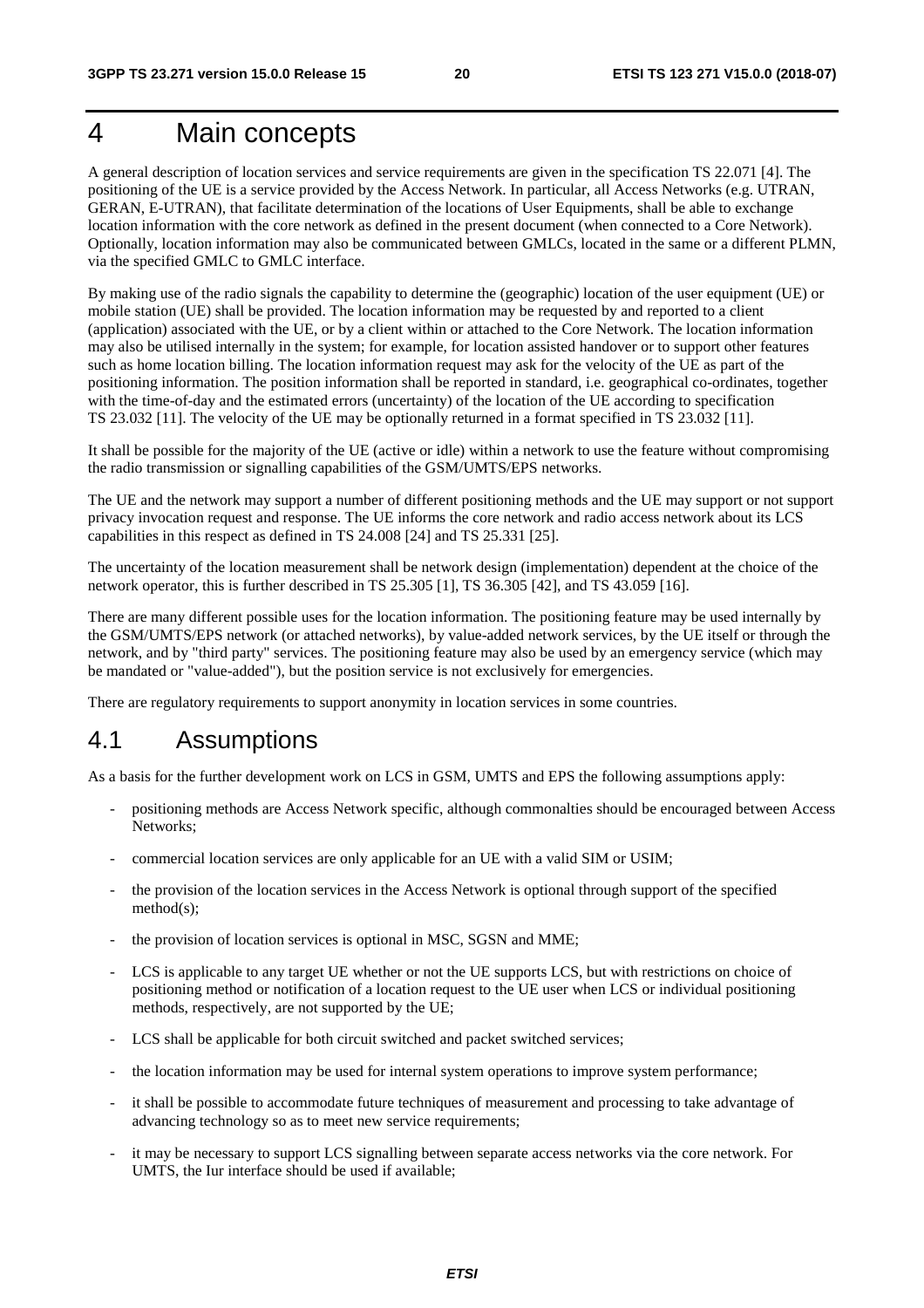- Provide positioning procedures through the circuit-switched domain are also applicable to GPRS UEs which are GPRS and IMSI attached;
- it shall be possible for more than one LCS Client to request and obtain the location of the same target UE at the same time.

# 4.2 Location Services Categories

Generally there are four categories of usage of the location service. These are the Commercial LCS, the Internal LCS, the Emergency LCS and the Lawful Intercept LCS. The definition of these services and their categories is outside the scope of the present document.

- The Commercial LCS (or Value Added Services) will typically be associated with an application that provides a value-added service to the subscriber of the service, through knowledge of the UE location (and optionally, velocity) and if available, and at the operator's discretion, the positioning method used to obtain the location estimate. This may be, for example, a directory of restaurants in the local area of the UE, together with directions for reaching them from the current UE location.
- The Internal LCS will typically be developed to make use of the location information of the UE for Access Network internal operations. This may include; for example, location assisted handover and traffic and coverage measurement. This may also include support certain O&M related tasks, supplementary services, IN related services and GSM bearer services and teleservices.
- The Emergency LCS will typically be part of a service provided to assist subscribers who place emergency calls. In this service, the location of the UE caller and, if available, the positioning method used to obtain the location estimate is provided to the emergency service provider to assist them in their response. This service may be mandatory in some jurisdictions. In the United States, for example, this service is mandated for all mobile voice subscribers.
- The Lawful Intercept LCS will use the location information to support various legally required or sanctioned services.

# 4.3 Positioning methods

The LCS feature utilises one or more positioning methods in order to determine the location of user equipment (UE). Determining the position of a UE involves two main steps:

- Radio signal measurements; and
- Position estimate computation based on the measurements.

The positioning methods for UTRAN are further described in TS 25.305 [1].

### 4.3.1 Standard LCS Methods in UTRAN

The specification TS 25.305 [1] UTRAN Stage 2 specifies the locating methods to be supported:

- cell coverage based positioning method;
- OTDOA positioning method;
- A-GNSS based positioning methods;
- UTDOA positioning method;
- Barometric pressure sensor method;
- WLAN method;
- Bluetooth method;
- Terrestrial Beacon System method.

For more details on these positioning methods, refer to TS 25.305 [1].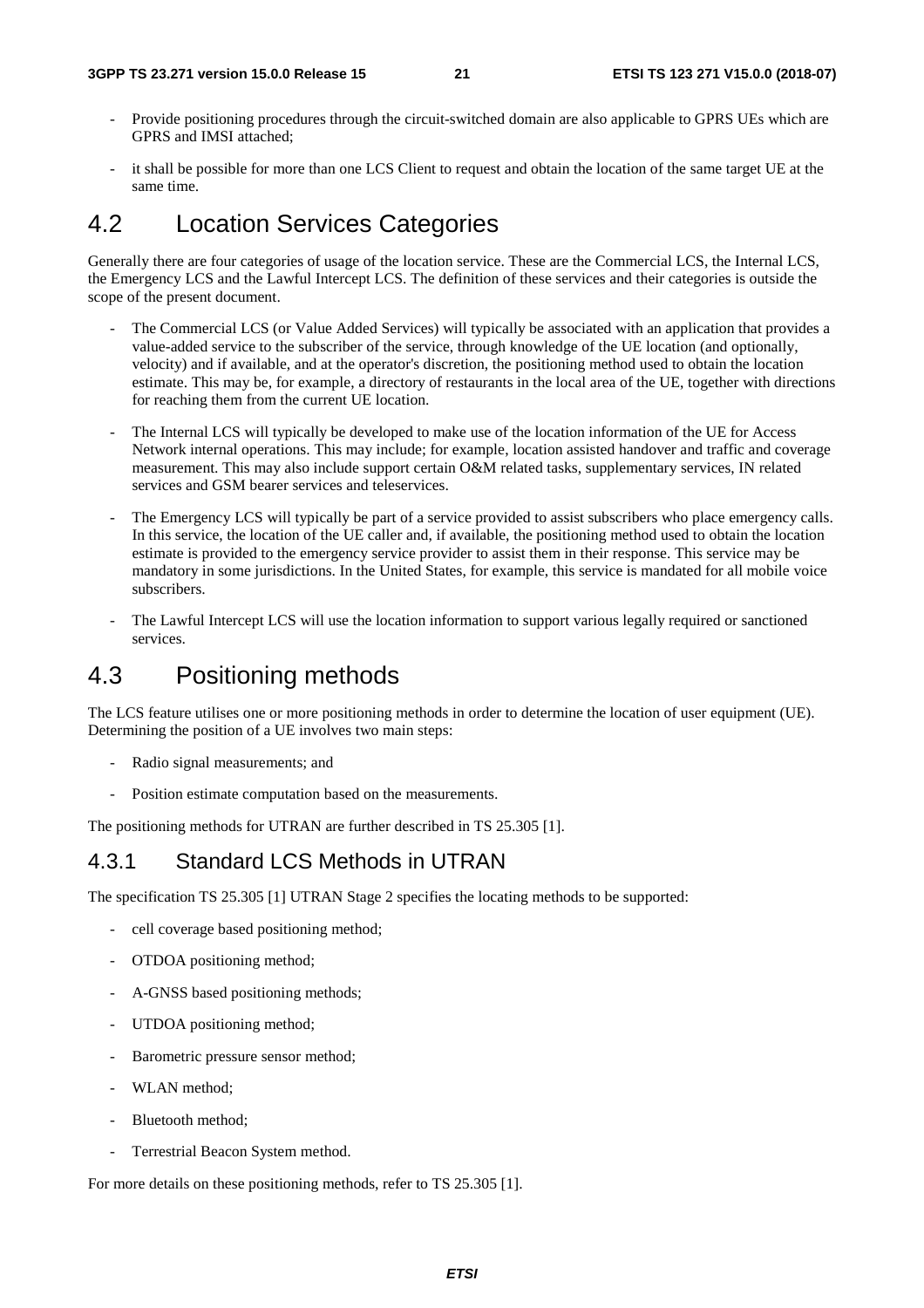## 4.3.2 Standard LCS Methods in GERAN

The specification TS 43.059 [16] GERAN LCS Stage 2 specifies the locating methods to be supported in GERAN:

- cell coverage based positioning method;
- Enhanced Observed Time Difference (E-OTD) positioning method;
- A-GNSS based positioning methods;
- Uplink Time Difference of Arrival (UTDOA) positioning method.

### 4.3.3 Standard LCS Methods in E-UTRAN

Locating methods specified in TS 36.305 [42] applicable to E-UTRAN comprise:

- uplink and downlink cell coverage based positioning methods;
- OTDOA positioning method;
- A-GNSS based positioning methods;
- UTDOA positioning method;
- Barometric pressure sensor method;
- WLAN method:
- Bluetooth method;
- Terrestrial Beacon System methods.

Hybrid positioning using multiple methods from the list of positioning methods above is also supported.

In case of the Home eNodeB, applicable locating methods may be restricted, e.g. when a Home eNodeB is connected via Home eNodeB GW.

# 4.4 Types of Location Request

# 4.4.1 Immediate Location Request

Request for location where the LCS Server replies immediately to the LCS Client with the current location estimate if this could be obtained.

### 4.4.2 Deferred Location Request

Request for location contingent on some current or future events where the response from the LCS Server to the LCS Client may occur some time after the request was sent.

#### 4.4.2.1 Types of event

- a) UE available: Any event in which the MSC/SGSN/MME has established a contact with the UE. Note, this event is considered to be applicable when the UE is temporarily unavailable due to inaction by the user, temporarily loss of radio connectivity or IMSI detach and so on. Note that IMSI detach is only applicable in the case the UE has previously been registered and information is still kept in the node. The UE Available event only requires one response and after this response, the UE Available event is concluded.
- b) Change of Area: An event where the UE enters or leaves a pre-defined geographical area or if the UE is currently within the pre-defined geographical area. Only one type of area event may be defined (i.e. entering, leaving or remaining within the area). The LCS client defines the target area as a geographical area, as an E.164 country code for a geographic area [35a], as a PLMN identity or as a geopolitical name of the area. The LCS server may translate and define the target area as the identities of one or more radio cells, location areas, routing areas, tracking areas, country code or PLMN identity. The target UE must not give the target UE user access to the area definitions and network identities. The change of area event may be reported one time only, or several times. The area event report must not be repeated more often than allowed by the LCS client. The change of area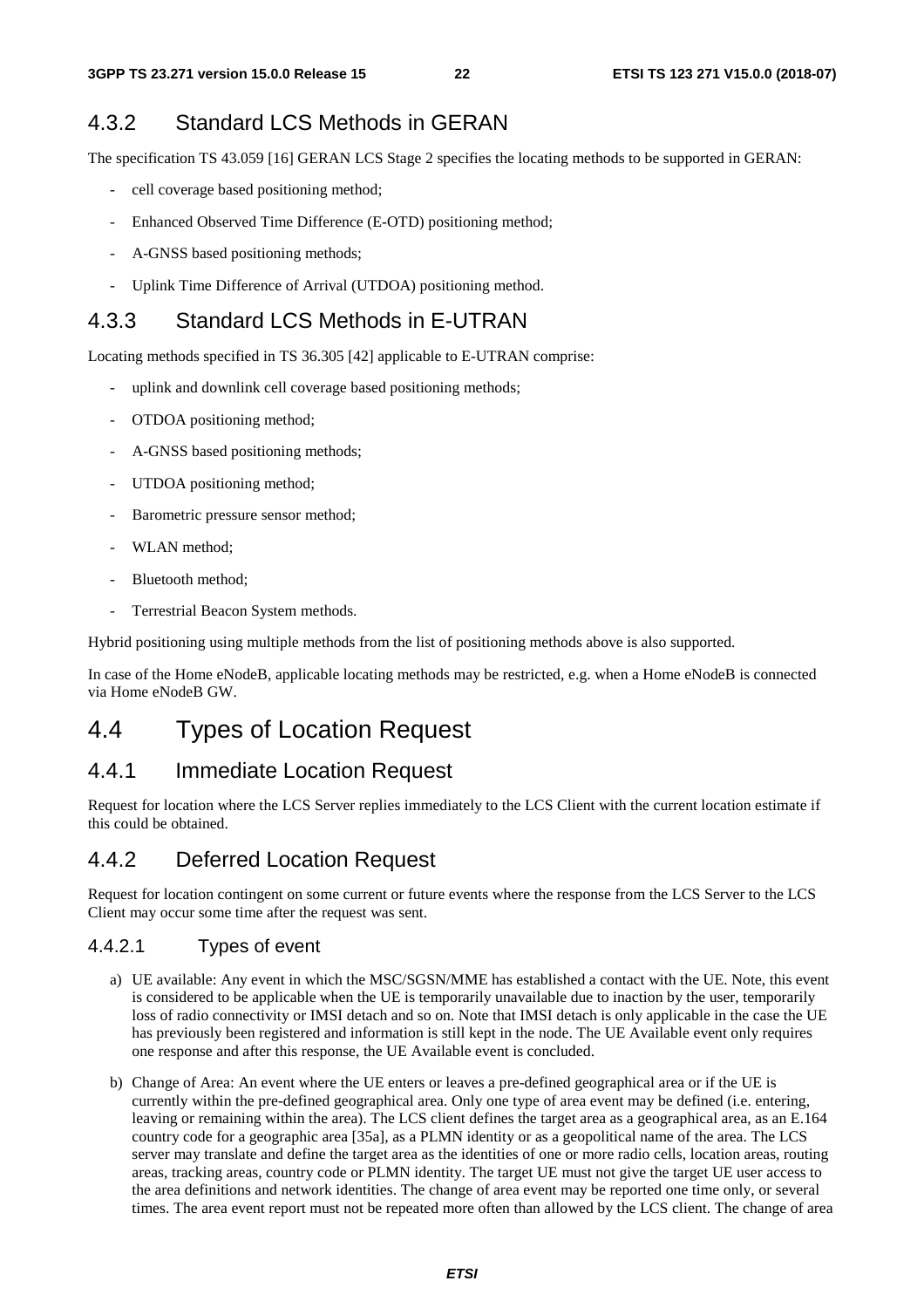event report shall contain an indication of the event occurrence. The location estimate may be included in the report. If an area event is detected by the UE but an event report cannot be sent (e.g. because the UE cannot access the network or due to a minimum reporting interval), a report shall be sent later when possible irrespective of whether the area event still applies for the current UE location. For E-UTRAN access, area event reporting is controlled by a minimum and a maximum reporting time. The minimum reporting time defines the minimum allowed time between successive area events. The maximum reporting time defines the maximum time between successive reports. When a UE sends a report due to expiration of the maximum reporting time, the UE indicates expiration of the maximum reporting time as the trigger event. The maximum reporting time enables the LCS client, R-GMLC and H-GMLC to remain aware of continuing support by the UE for the area event (e.g. to detect if area event reporting may have been aborted due to UE power off).

- c) Periodic Location: An event where a defined periodic timer expires in the UE and activates a location report or a location request. If a periodic event is detected by the UE but an event report cannot be sent (e.g. because the UE cannot access the network temporarily), a report shall be sent later when possible and the periodic timer for the next event shall then be started. The reporting duration for periodic location shall equal the requested number of reports multiplied by the periodic interval even when reports are delayed.
- d) Motion: An event where the UE moves by more than some predefined linear distance from a previous location. The motion event may be reported one time only, or several times. The motion event report shall contain an indication of the event occurrence. A location estimate may be included in the report if requested by the LCS client. For successive motion event reports, motion is determined relative to the UE location corresponding to the immediately preceding event report (including an event report triggered by expiration of the maximum reporting time). If a motion event is detected by the UE but an event report is deferred (e.g. because the UE cannot access the network temporarily), a report shall be sent later when possible irrespective of whether the motion event still applies to the current UE location. Motion reporting is controlled by a minimum and a maximum reporting time. The minimum reporting time defines the minimum allowed time between successive event reports. The maximum reporting time defines the maximum time between successive reports. When a UE sends a report due to expiration of the maximum reporting time, the UE indicates expiration of the maximum reporting time as the trigger event. The maximum reporting time enables the LCS client, R-GMLC and H-GMLC to remain aware of continuing support by the UE for the motion event (e.g. to detect if motion event reporting may have been aborted due to UE power off).
- e) Other events are FFS.

# 4.5 Concurrent Location Requests

The LCS Server is enabled to support concurrent location requests for the same target UE. The following principles apply.

- 1. Under certain conditions, an entity may combine concurrent location requests by fully executing one request and using the ensuing location estimate result(s) to satisfy the other request(s) without fully executing the latter and as allowed by QoS requirements. The allowed conditions for each type of entity are defined below:
	- a) An R-GMLC may combine concurrent MT-LR requests for the same target UE-LCS Client pair.
	- b) An H-GMLC may combine concurrent MT-LR requests for the same target UE if privacy requirements can be fully resolved by the H-GMLC (e.g. no notification or verification needed for the UE for any MT-LR that will not be fully executed).
	- c) A V-GMLC may combine concurrent MT-LR and NI-LR related location requests for the same target UE provided it is clear and unambiguous for any MT-LR that will not be fully executed (e.g. from the contents of any MAP Provide Subscriber Location request received from the H-GMLC) that no outstanding privacy related actions are required for the UE (e.g. no privacy notification and/or privacy verification interaction with the UE and no privacy subscription verification in the VLR, SGSN or MME).
	- d) An MSC, MSC server, SGSN or MME may combine concurrent MT-LR, MO-LR and NI-LR location requests once any needed privacy related actions (e.g. UE notification and verification) have been performed for each MT-LR.
	- e) A UE may combine concurrent MO-LR requests for LCS Clients internal to or associated with the UE.
- 2. Except under the conditions permitted in (1), different concurrent location requests shall be treated separately and shall not be visibly combined or made dependent on one another by any entity within the LCS Server. This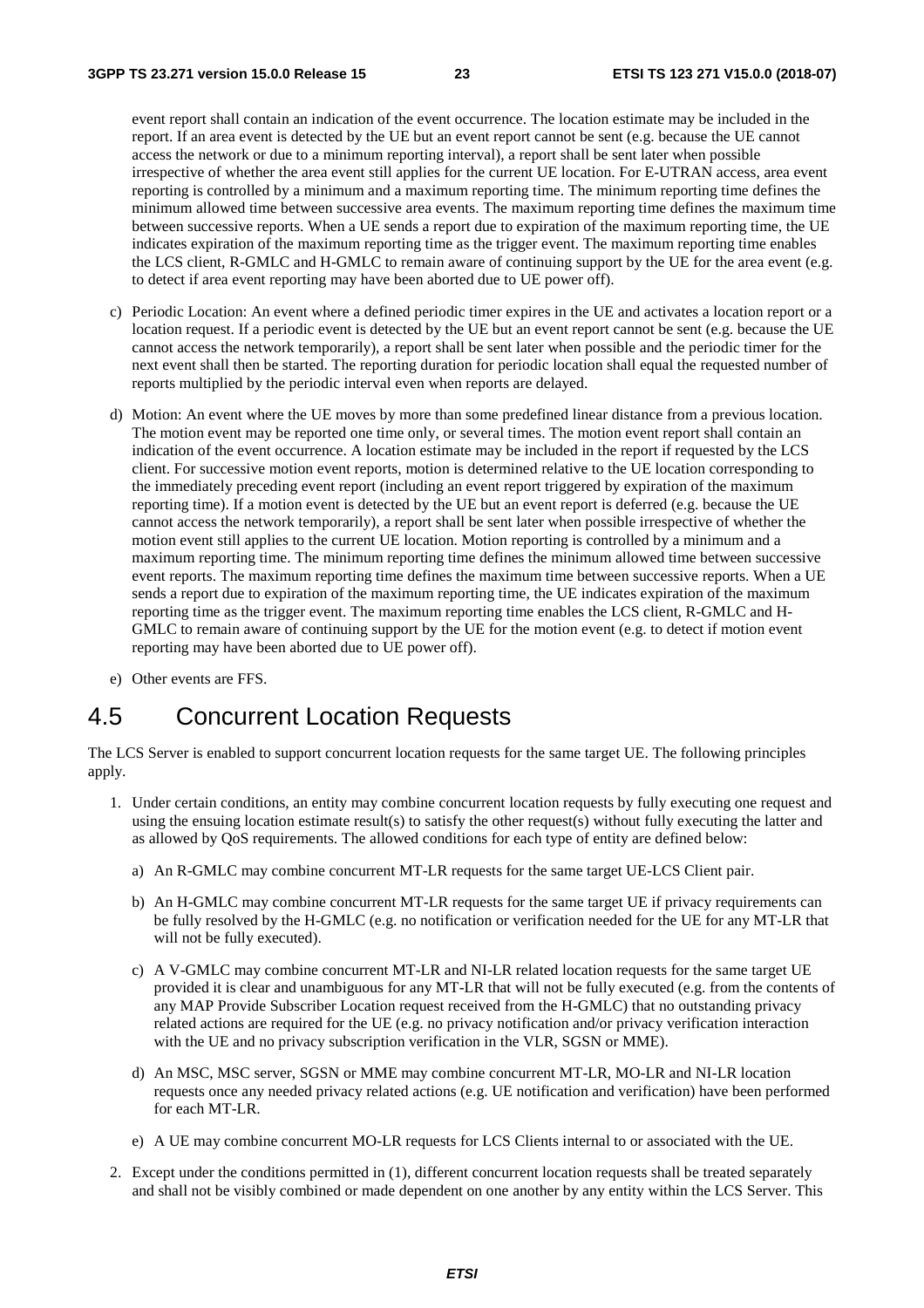means that the procedures defined here in clause 9 continue to apply to each separate location request and do not visibly impact one another.

- 3. Implementation limitations are allowed whereby an entity that, either itself or in association with another entity, cannot support concurrent location requests or more than a certain number of concurrent location requests is allowed to reject or defer a new concurrent request or cancel one or more existing requests. When concurrent location requests are supported, each entity needs to ensure it correlates each location/position response with the associated request.
- 4. In support of principles 1, 2 and 3, an entity (e.g. GMLC, MSC, MSC server, SGSN, MME, UE) that receives a new location request (e.g. MT-LR, MO-LR, NI-LR) while already supporting previous location requests for the same target UE may reject the new location request, defer (i.e. queue) the new request, cancel one or more previous requests (where a procedure for cancellation has been defined), allow the new location request to proceed concurrently with and separately from the previous requests if allowed on applicable interfaces or, for the specific cases defined in principle 1, combine the new request with one or more previous requests if this will not impair or affect service support for the new request (e.g. privacy and QoS).
- 5. In support of principle 4, LCS Client priority and any other relevant priority information (e.g. UE subscription preferences) should be considered. In particular, location requests associated with emergency services or lawful interception clients should be given priority over other location requests.

# 5 General LCS architecture

# 5.1 LCS access interfaces

One or more LCS Clients may access a Location Server via its Le interface. Location Servers, resident in the same or different PLMNs, may communicate with each other, indirectly, via the Lg interface to their associated MSC/SGSNs. Optionally, the Lr interface, as specified for direct GMLC to GMLC messaging, may be used for this purpose. For EPS, Location Servers, resident in the same PLMN, may communicate via the SLg interface to their associated MME. A fuller description of the LCS architecture, together with a diagram showing other LCS related interfaces, can be found in clause 6.



**Figure 5.1: LCS Access Interfaces and Reference Points**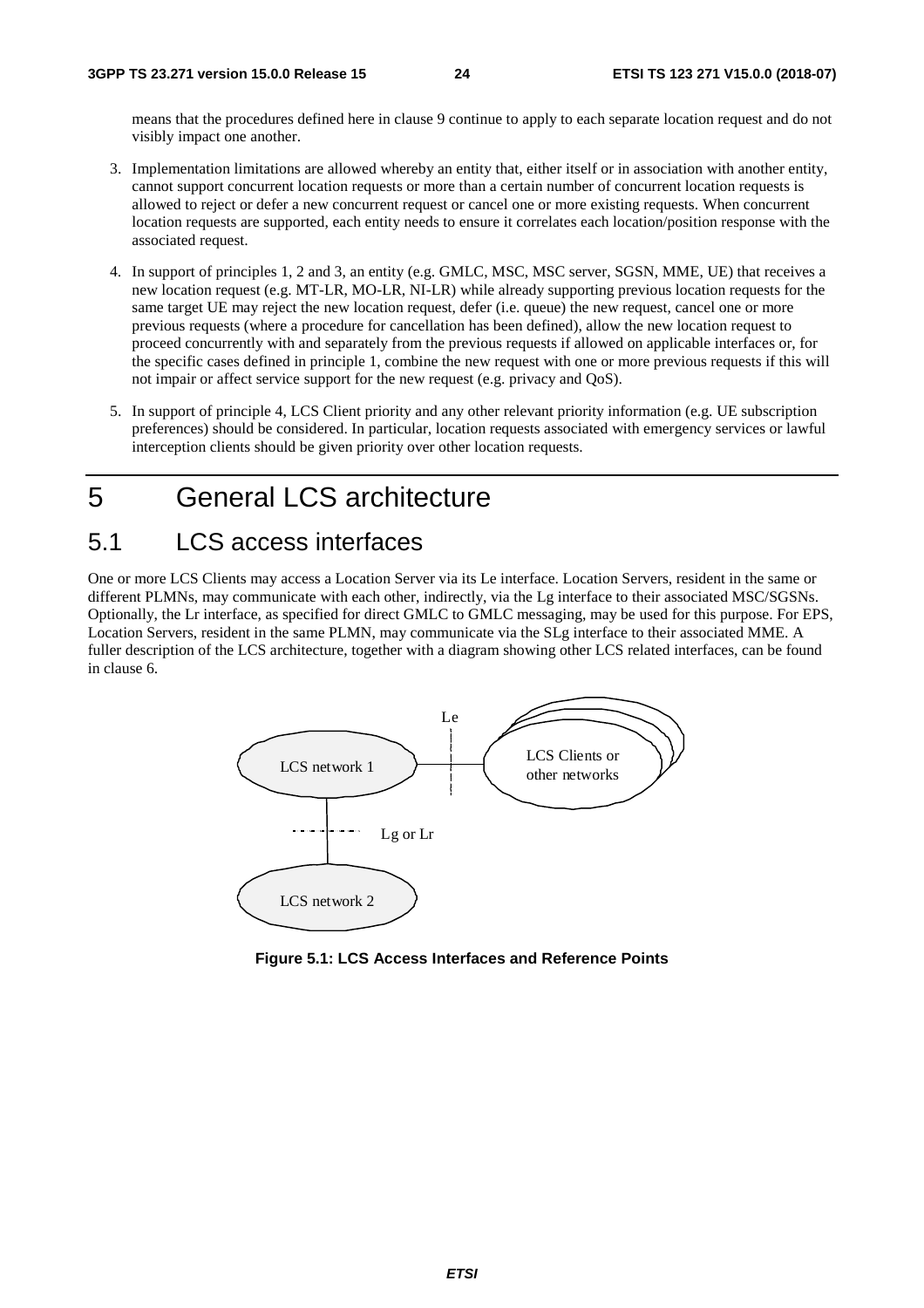# 5.2 LCS Functional diagram, high level functions

TS 22.071 [4] describes LCS services from the LCS client point of view. In the present document, a more detailed description of LCS is given. The LCS functional diagram shown in figure 5.2 depicts the interaction of the LCS client and the LCS server within the PLMN. The PLMN uses the various LCS components within the LCS server to provide the target UE Location Information to the LCS client.



#### **Figure 5.2: LCS capability server Functional Diagram**

The following list gives the logical functional entities for the LCS. Two main functional groupings are defined which encompass a number of smaller functions.

The LCS Functional entities are grouped as follows:

- the LCS Client functional group;
- the LCS Server functional group consists of functions in the GSM, UMTS or EPS PLMN supporting LCS:
	- client handling component;
	- system handling component;
	- subscriber handling component;
	- positioning component.

The functions of the LCS Client and the LCS Server in the PLMN are described in more detail in this clause.

The allocation of LCS functions to network elements is specified in clause 6.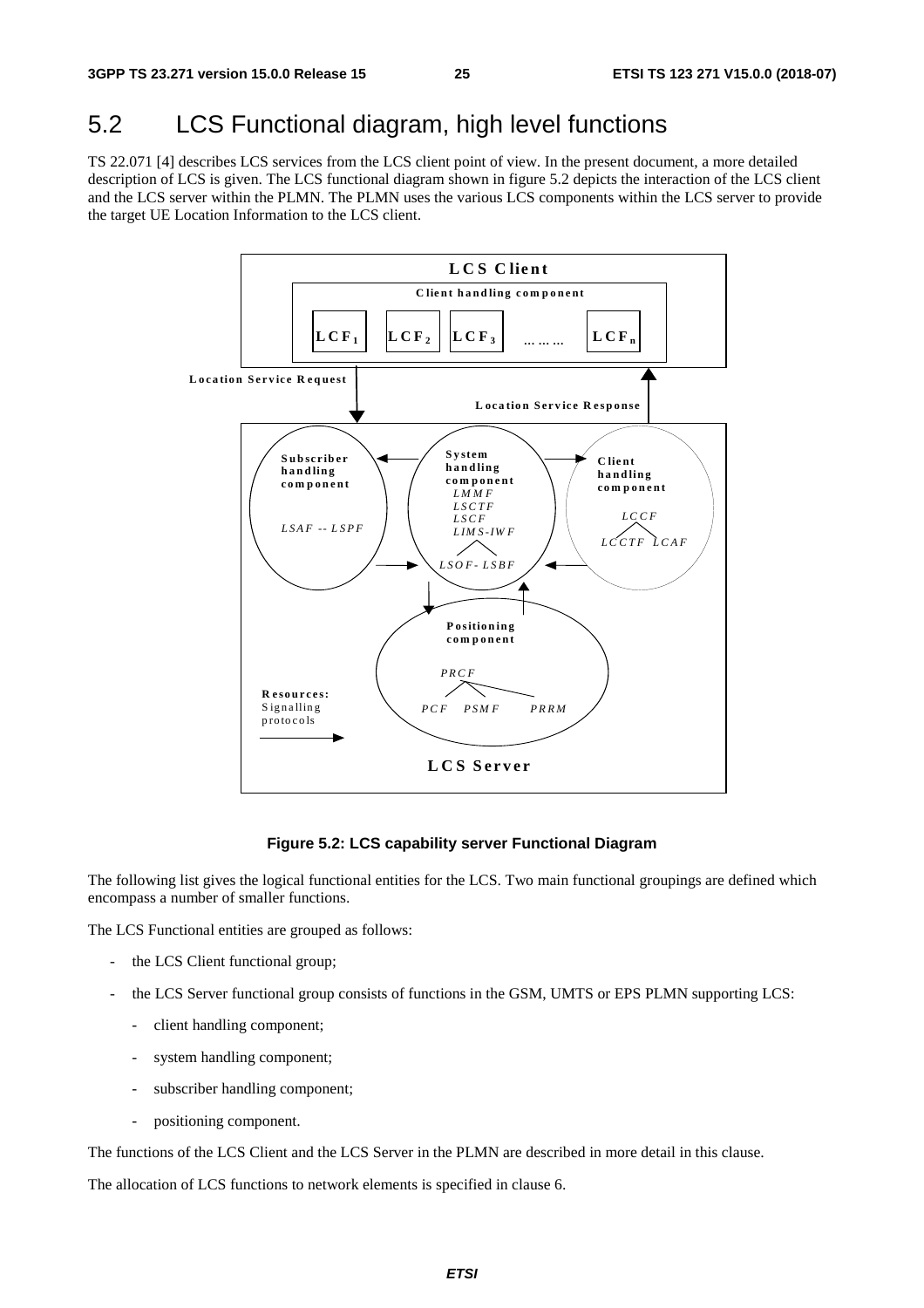# 5.3 LCS Client functional group

An LCS client contains an LCS component with one or more client(s), which by using location information can provide location, based services.

An LCS client is a logical functional entity that requests from the LCS server in the PLMN location information for one or more than one target UE within a specified set of parameters such as Quality of Service (QoS). The LCS Client may reside in an entity (including the UE) within the PLMN or in an entity external to the PLMN.

The specification of the LCS Client's internal logic and its relation to the external use is outside the scope of the present document.

# 5.3.1 External Location Client Function (LCF)

The Location Client Function (LCF) provides a logical interface between the LCS client and the LCS server.

This function is responsible for requesting location information for one or more UEs, with a specified "QoS" and receiving a response, which contains either location information or a failure indicator.

# 5.4 LCS Server functional group

The LCS server functional group consists of the functions that are needed for GSM, UMTS and EPS to support Location Services.

# 5.4.1 Client handling component

### 5.4.1.1 Location Client Control Function (LCCF)

The Location Client Control Function (LCCF) manages the external interface towards LCF. The LCCF identifies the LCS client by requesting client verification and authorization (i.e. verifies that the LCS client is allowed to position the subscriber) through interaction with the Location Client Authorization Function (LCAF). The LCCF handles mobility management for location services (LCS) e.g., forwarding of positioning requests to VMSC, SGSN or MME. The LCCF determines if the final positioning estimate satisfies the QoS for the purpose of retry/reject. The LCCF provides flow control of positioning requests between simultaneous positioning requests. It may order the Location Client Co-ordinate Transformation Function (LCCTF) to perform a transformation to local co-ordinates. It may also order a transformation of local co-ordinates to network identities via the Location System Co-ordinate Transformation Function (LSCTF). It also generates charging and billing related data for LCS via the Location System Billing Function (LSBF).

### 5.4.1.2 Location Client Authorization Function (LCAF)

The Location Client Authorization Function (LCAF) is responsible for providing access and subscription authorization to a client. Specifically, it provides authorization to a LCS client requesting access to the network and authorizes the subscription of a client. LCAF provides authorization to a LCS client requesting Location Information of a specific UE.

#### 5.4.1.2.1 Access Subfunction

An *Access Subfunction* enables LCS clients to access LCS services. This subfunction provides verification and authorization of the requesting client.

When a LCS is requested, the Access Subfunction uses the information stored in the LCS client *subscription profile* to verify that:

- the LCS client is registered; and
- the LCS client is authorized to use the specified LCS request type;
- the LCS client is allowed to request location information for the subscriber(s) specified in the LCS request.

#### 5.4.1.2.2 Subscription Subfunction

The LCS client Subscription profile shall contain a minimum set of parameters assigned on per LCS client basis for an agreed contractual period. The LCS client profile shall contain the following set of access parameters:

- LCS client identity;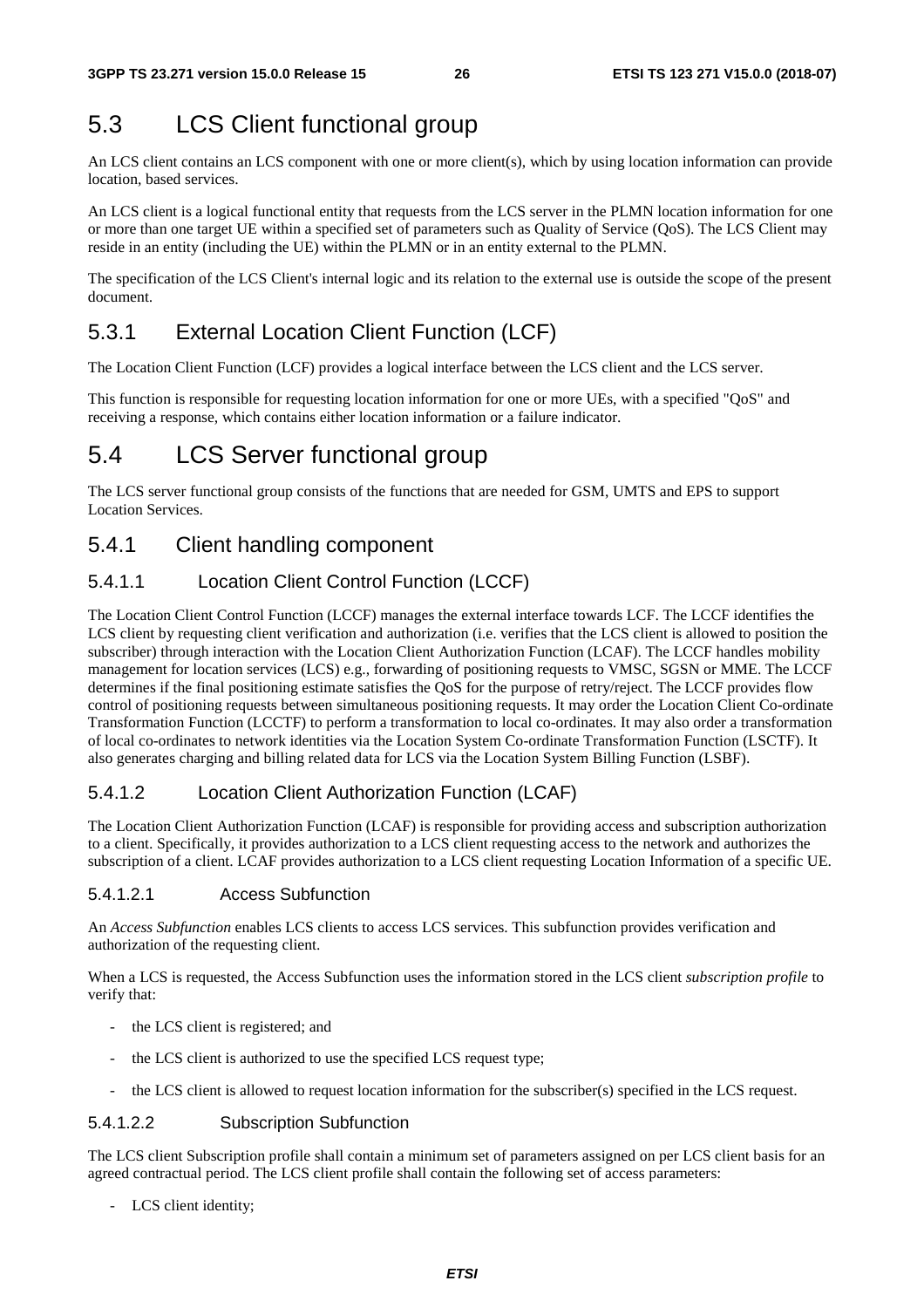- allowed LCS request types (i.e. LIR, LDR or both) (see note);
- maximum number of subscribers allowed in a single LCS request;
- priority;
- position override indicator;
- $state(s);$
- event(s) (applicable to LDR requests only);
- local coordinate system;
- LCS client access barring list (optional);
- PLMN access barring list applicability.
- NOTE: LIR = Location Immediate Request; and LDR = Location Deferred Request.

For certain authorized LCS client internal to the PLMN, a subscription profile is unnecessary. These clients are empowered to access any defined service that is not barred for an UE subscriber. This permits positioning of emergency calls without the need for pre-subscription.

#### 5.4.1.3 Location Client Co-ordinate Transformation Function (LCCTF)

The Location Client Co-ordinate Transformation Function (LCCTF) provides conversion of a location estimate expressed according to a universal latitude and longitude system into an estimate expressed according to a local geographic system understood by the LCF and known as location information. The local system required for a particular LCF will be either known from subscription information or explicitly indicated by the LCF. The LCCTF also provides the conversion of a target area to either a shape as defined in TS 23.032 [11], a PLMN, or country code. This is performed only if target area information is received from the LCS Client.

#### 5.4.1.4 Location Client Zone Transformation Function (LCZTF)

The Location Client Zone Transformation Function (LCZTF) performs transformations of a location (latitude and longitude) into a zone identity, which in North America identifies a particular emergency services zone.

### 5.4.2 System handling component

### 5.4.2.1 Location System Control Function(LSCF)

The Location System Control Function (LSCF) is responsible for co-ordinating location requests. This function manages call-related and non-call-related positioning requests of LCS and allocates network resources for handling them. The LSCF retrieves UE classmark information for the purpose of determining the LCS capabilities of UE.

The LSCF performs call setup if required as part of a LCS e.g., putting the UE on dedicated radio resources. It also caters for co-ordinating resources and activities with regard to requests related to providing assistance data needed for positioning. This function interfaces with the LCCF, LSPF, LSBF and PRCF. Using these interfaces, it conveys positioning requests to the PRCF, relays positioning data to the LCCF and passes charging related data to the LSBF.

The U-LSCF for UTRAN is further described in TS 25.305 [1], LSCF for GERAN is described in TS 43.059 [16].

### 5.4.2.2 Location System Billing Function (LSBF)

The Location System Billing Function (LSBF) is responsible for charging and billing activity within the network related to location services (LCS). This includes charging and billing of both clients and subscribers. Specifically, it collects charging related data and data for accounting between PLMNs.

### 5.4.2.3 Location System Operations Function (LSOF)

The Location System Operations Function (LSOF) is responsible for provisioning of data, positioning capabilities, data related to clients and subscription (LCS client data and UE data), validation, fault management and performance management of LCS.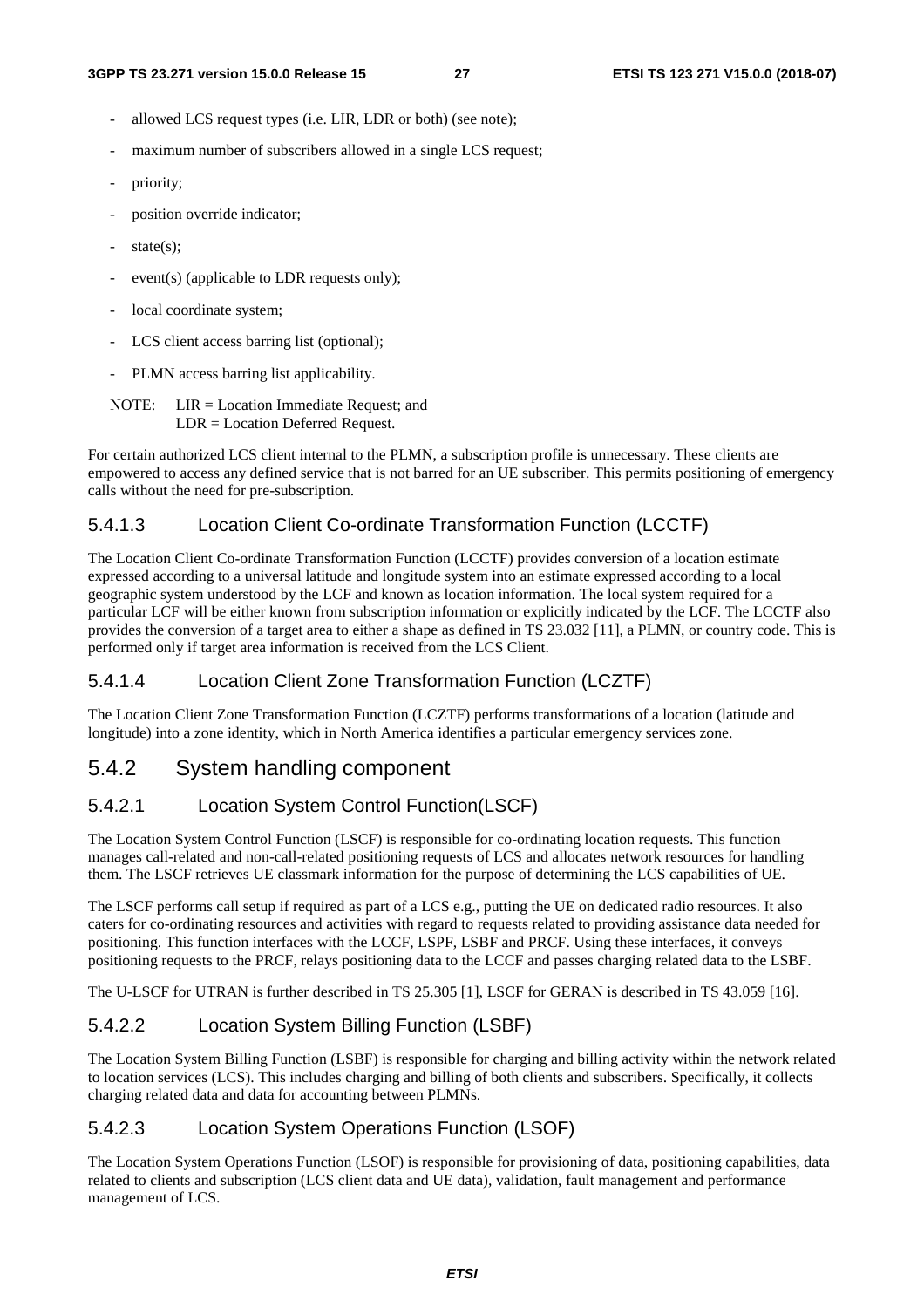An LSOF may be associated with each entity.

#### 5.4.2.4 Location System Broadcast Function (LSBcF)

The Location System Broadcast Function (LSBcF) provides broadcast capability. The LSBcF capability is only used when broadcast data is required for E-OTD, OTDOA or A-GNSS positioning methods.

#### 5.4.2.5 Location System Co-ordinate Transformation Function (LSCTF)

The Location System Co-ordinate Transformation Function (LSCTF) provides the conversion of an area definition, expressed in a geographic shape as defined in TS 23.032 [11], to network identities recognised only within a PLMN (such as Cell Identity, Location Area Identity). The area definition may convert to more than one network identity such as a collection of Cell Global Identities.

#### 5.4.2.6 Location IMS – Interworking Function (LIMS-IWF)

The Location IMS – Interworking Function (LIMS-IWF) in the requesting network provides the capability to route LCS service requests based on an IMS Public User Identity (SIP-URI) to the home network of the target user. The LIMS-IWF in the home network of the target user is responsible to determine the appropriate HSS and to obtain the MSISDN associated with a IMS Public User Identity from the HSS.

# 5.4.3 Subscriber handling Component

#### 5.4.3.1 Location Subscriber Authorization Function (LSAF)

The Location Subscriber Authorization Function (LSAF) is responsible for authorizing the provision of a location service (LCS) for a particular mobile station (UE with SIM/USIM). Specifically, this function validates that a LCS can be applied to a given subscriber. In case LCF is in the UE then LSAF verifies that the UE subscriber has subscribed to the requested LCS service. LSAF also detects if the identity used to address the target UE is a pseudonym. If the identity used is detected as a pseudonym, the LSAF can then call the Location Subscriber Translation Function to perform the translation to verinym.

### 5.4.3.2 Location Subscriber Translation Function (LSTF)

The Location Subscriber Translation Function (LSTF) is responsible for the mapping between pseudonyms and verinyms of the target UE.

#### 5.4.3.3 Location Subscriber Privacy Function (LSPF)

The Location Subscriber Privacy function is responsible performs all privacy related authorizations. For a target UE it shall authorize the positioning request versus the privacy options of the target UE, if any.

### 5.4.4 Positioning components

The positioning components Positioning Radio Co-ordination Function (PRCF), Positioning Calculation Function (PCF), Positioning Signal Measurement Function (PSMF) and Positioning Radio Resource Management (PRRM) are described in documents specific to each Access Network type.

For location services for GSM and UMTS, the Access Network shall send the result of the positioning to the core network in geographical co-ordinates as defined in TS 23.032 [11]. For location services for EPS (for E-UTRAN access), the E-SMLC shall determine the result of the positioning in geographical co-ordinates as defined in TS 23.032 [11]. If requested and if available, the positioning result may also include the velocity of the UE as defined in TS 23.032 [11]. The Access Network or E-SMLC shall map the cell(s) the Target UE is associated with into geographical co-ordinates, but this mapping is not standardized.

These entities are defined in TS 36.305 [42] for E-UTRAN, TS 25.305 [1] for UTRAN and in TS 43.059 [16] for GERAN.

# 5.5 Information Flows between Client and Server

Other types of national specific information flows may be supported in addition to the information flow specified here.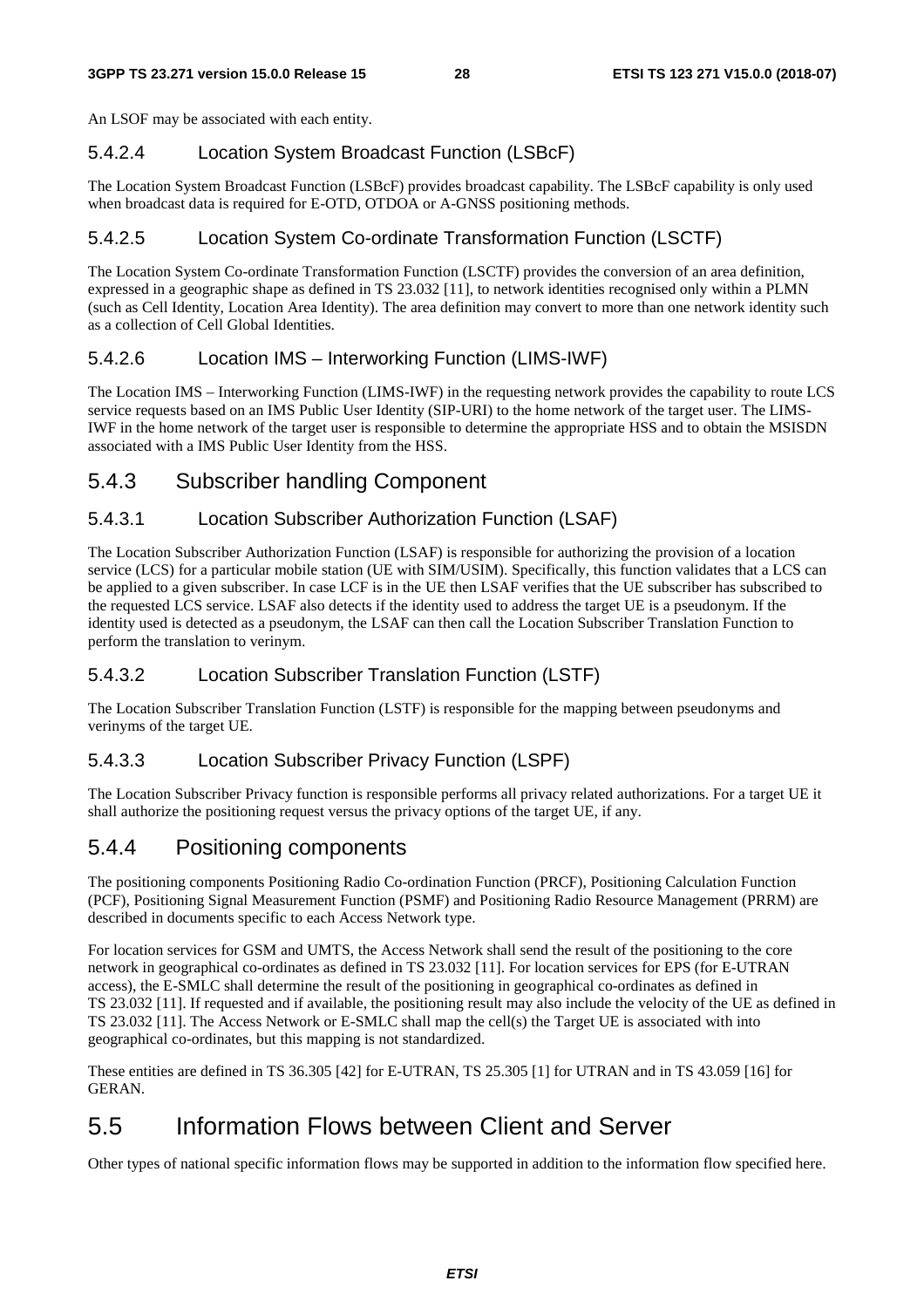Any of the information flows here indicated may not be externally realized if the information does not flow over an open interface.

## 5.5.1 Location Service Request

Via the Location Service Request, the LCS client communicates with the LCS server to request for the location information of one or more than one UE within a specified quality of service. There exist two types of location service requests:

- Location Immediate Request (LIR); and
- Location Deferred Request (LDR).

The attributes for the information exchange between the LCS Client and the LCS Server have been standardized by OMA in MLP [31].

The following attributes are identified for Location Service Request information flow:

- Target UE identity (either verinym or pseudonym);
- LCS Client identity;
- Service identity, if needed;
- Response method (SYNC or ASYNC), if needed;
- Codeword, if needed;
- Requestor identity, if needed (and type of Requestor identity if available);
- Number dialled by the target mobile user or APN-NI, if the request is call or session related;
- Type of Event definition, i.e. UE available, change of area, motion or periodic location, applicable to deferred location requests only;
- Definitions for change of area type deferred location requests. Following parameters may be defined, if needed;
	- a) Indication for event trigger, i.e. UE enters, leaves or is within requested target area;
	- b) Indication of either a single event report or multiple event reports;
	- c) Minimum time interval between area event reports, if multiple event reports are requested;
	- d) Indication of the requested location estimate; i.e. whether the location estimate of the target UE should be contained in the change of area event report;
	- e) Duration of event reporting;
	- f) For EPC access, the maximum time interval between reports;
	- g) For EPC access, the maximum sampling time for event detection;
- Definitions for motion type deferred location requests. Following parameters may be defined, if needed;
	- a) Linear distance threshold;
	- b) Indication of either a single event report or multiple event reports;
	- c) Minimum time interval between motion event reports, if multiple event reports are requested;
	- d) Indication of the requested location estimate; i.e. whether the location estimate of the target UE should be contained in the motion event report;
	- e) Duration of event reporting;
	- e) Maximum time interval between reports;
	- f) Maximum sampling time for event detection;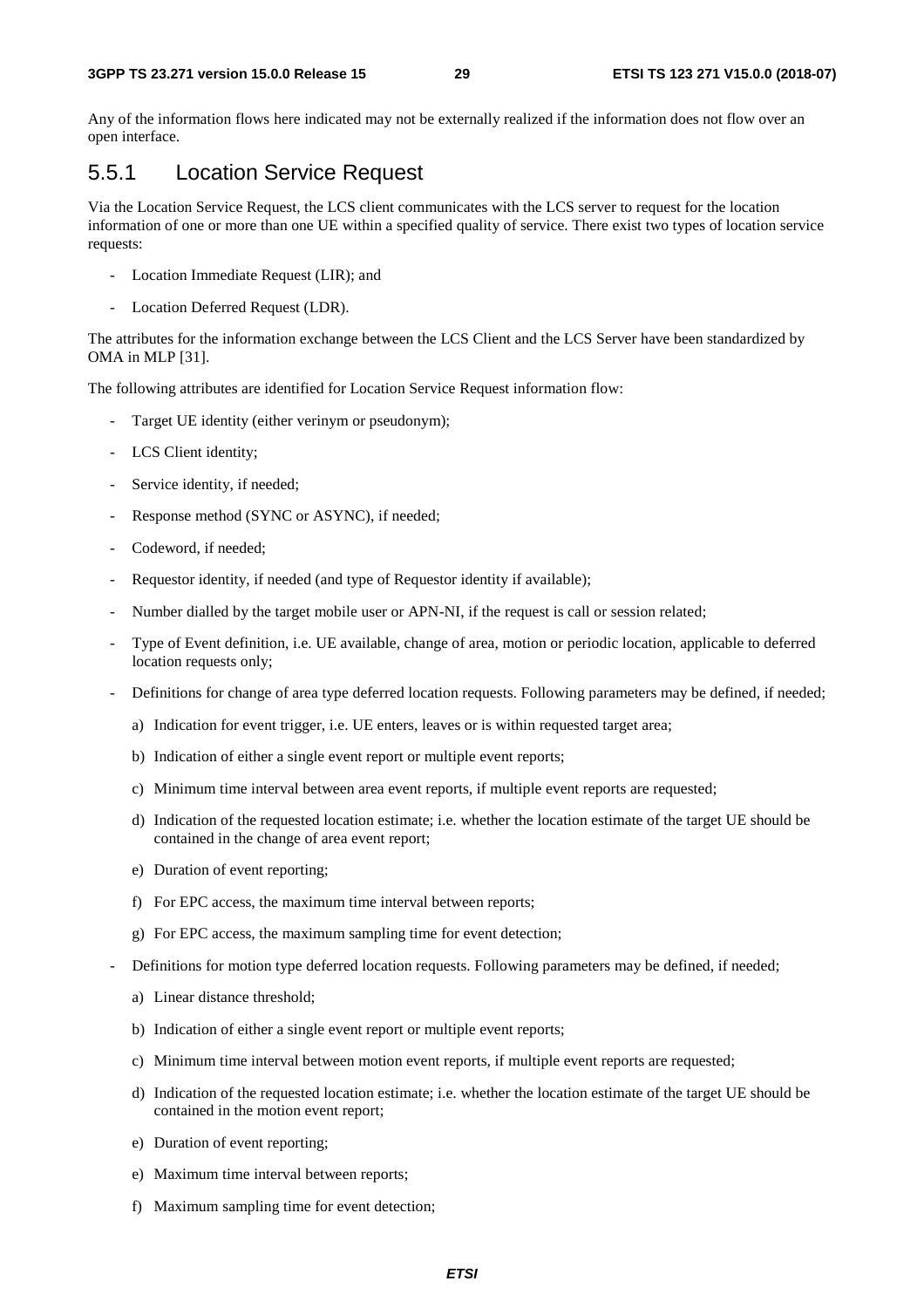- Definitions for periodic location type deferred location requests. Following parameters may be defined, if needed:
	- a) Time interval between successive location reports;
	- b) Total number of reports;
- Start time, stop time (i.e. specifying the validity time of LCS request), if needed;
- Interval, applicable to periodical requests only;
- Requested Quality of Service information, if needed, i.e. accuracy, response time and LCS QoS Class;
- Requested type of location, i.e. "current location", "current or last known location" or "initial location" applicable to LIR only (current location is only available for LDR);
- Velocity of the UE, if needed;
- Priority, if needed;
- Service coverage (i.e. E.164 country codes for geographic areas [35a]), if needed;
- Requested maximum age of location, if needed;
- Local coordinate reference system, if needed;
- Target area, i.e. geographical area expressed as one of the following format, if needed.
	- a) a shape defined in TS 23.032 [11]
	- b) local coordinate system
	- c) E.164 country code for a geographic area [35a]
	- d) PLMN identity
	- e) geopolitical name of the area (e.g. London)

 Some of the information may be stored in GMLC and the LCS client does not need to include such information in the location service request.

### 5.5.2 Location Service Response

The LCS server (GMLC) sends the Location Service Response to the LCS client either as an:

- Immediate Response; or a
- Deferred Response, these deferred responses can be either single or periodic.

The following attributes are identified for the Location Service Response information flow:

- Location indication of UE in geographical coordinates expressed as a shape as defined in TS 23.032 [11] or local coordinate system;
- Velocity of the UE as defined in TS 23.032 [11], if requested and if available;
- The information about the positioning method used to obtain the location estimate of the UE, if it is available at the LCS server and if needed;
- Time stamp of location estimate;
- Indication when UE enters, is within or leaves the Geographical area, if needed;
- Acknowledgement for a deferred location request, if needed.
- Request id, if needed.
- LDR reference number, if needed.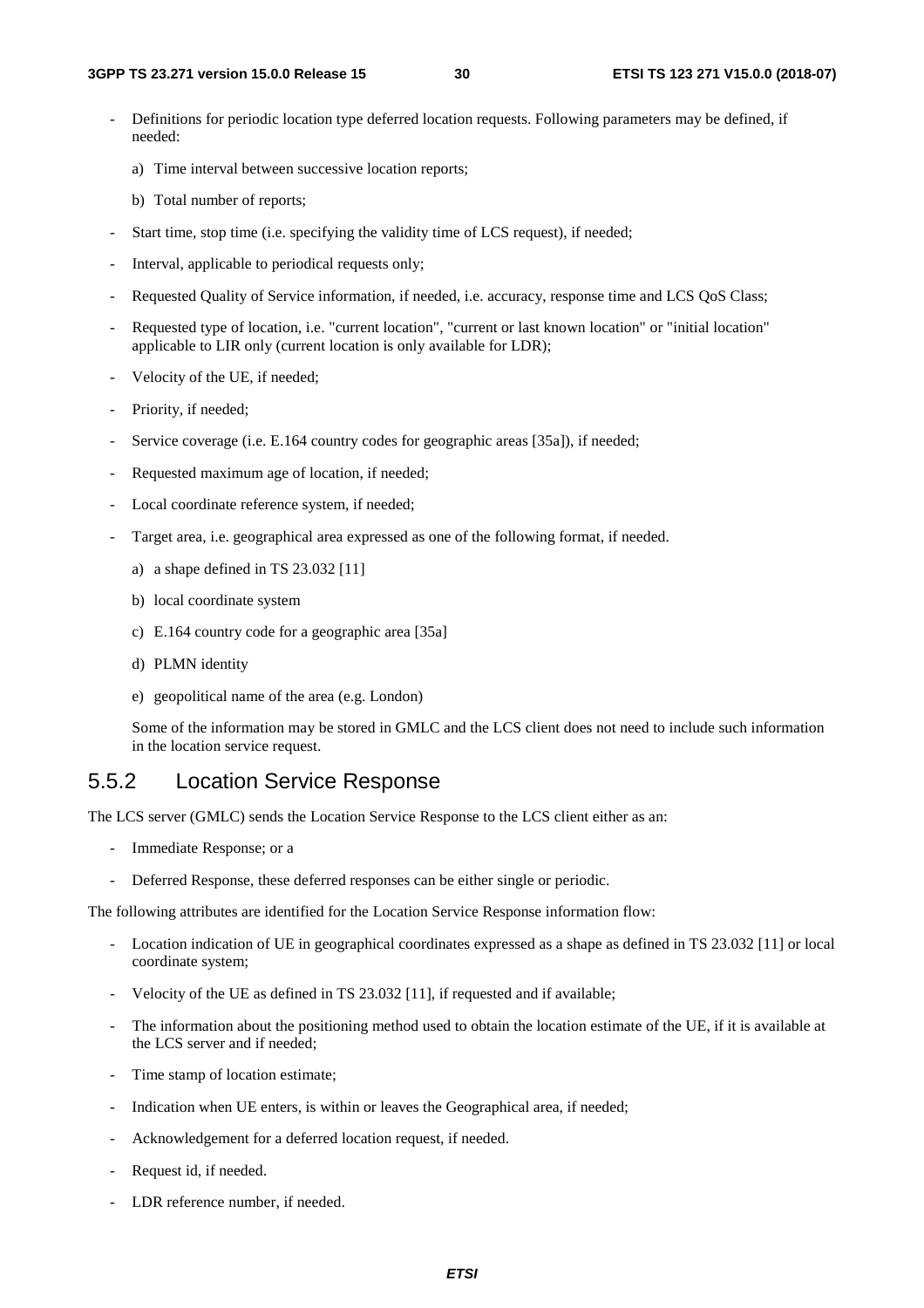- Indication that the requested QoS was not met, if needed, only applicable if the request was for best effort class
- Indication of a periodic event.
- Indication of a motion event.
- Indication that a deferred location request has been activated in a UE.
- Indication of expiration of the maximum reporting interval for the area event or motion event.

In addition the information attributes of the location service request may be used also in the location service response.

# 5.6 Information Flows between LCS Servers

Other types of national specific information flows may be supported in addition to the information flow specified here.

Any of the information flows here indicated may not be externally realized if the information does not flow over an open interface.

When the LCS server's associated GMLC uses the Lr interface then this interface shall conform to the procedures defined in clause 9 of the current specification.

### 5.6.1 Location Service Request

Via the Location Service Request, the source LCS server communicates with the destination LCS server to request for the location information of one UE within a specified quality of service. There exist two types of location service requests:

- Location Immediate Request (LIR); and
- Location Deferred Request (LDR).

The attributes for the information exchange between the LCS Servers have been standardized by OMA in RLP [36].

The following attributes are identified for Location Service Request information flow:

- Target UE identity, (either one or both of MSISDN and IMSI, or SIP-URI, or pseudonym);
- LCS Client identity, i.e. LCS client external identity or internal identity;
- LCS Client type, (i.e. Value added, Emergency, PLMN operator or Lawful interception);
- LCS Client name, if needed (and type of LCS client name if available);
- Service type, if needed;
- Response method (SYNC or ASYNC), if needed:
- Codeword, if needed;
- Requestor identity, if needed (and type of Requestor identity if available);
- Number dialled by the target mobile user or APN-NI, if the request is call or session related;
- Type of Event definition, i.e. UE available, change of area, motion or periodic location, applicable to deferred location requests only;
- Definitions for change of area type deferred location requests. Following parameters may be defined, if needed;
	- a) Indication for event trigger, i.e. UE enters, leaves or is within requested target area;
	- b) Indication of either a single event report or multiple event reports;
	- c) Minimum time interval between area event reports;
	- d) Start time, stop time, i.e. specifying the validity time of LCS area event request;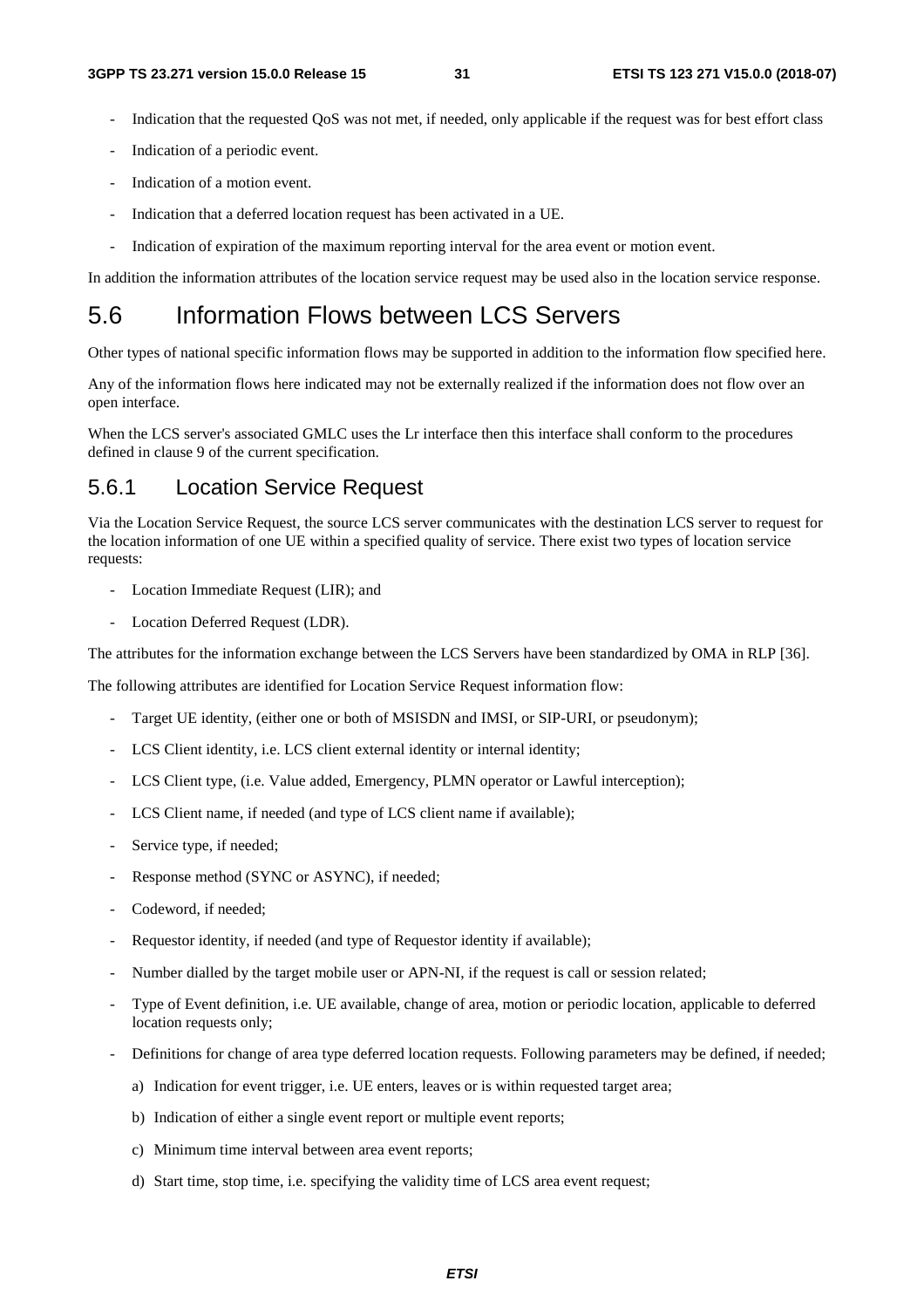- e) Indication of the requested location estimate; i.e. whether the location estimate of the target UE should be contained in the change of area event report;
- f) Duration of event reporting;
- g) For EPC access, the maximum time interval between reports;
- h) For EPC access, the maximum sampling time for event detection;
- Definitions for periodic location type deferred location requests. Following parameters may be defined, if needed:
	- a) Time interval between successive location reports;
	- b) Total number of reports;
	- c) Indication of whether MO-LR Short Circuit is permitted (not applicable to EPC access);
	- d) Reporting PLMN list;
- Definitions for motion type deferred location requests. Following parameters may be defined, if needed;
	- a) Linear distance threshold;
	- b) Indication of either a single event report or multiple event reports;
	- c) Minimum time interval between motion event reports, if multiple event reports are requested;
	- d) Indication of the requested location estimate; i.e. whether the location estimate of the target UE should be contained in the motion event report;
	- e) Duration of event reporting;
	- e) Maximum time interval between reports;
	- f) Maximum sampling time for event detection;
- Requested Quality of Service information, if needed, i.e. accuracy, response time and LCS QoS Class;
- Requested type of location, i.e. "current location", "current or last known location" or "initial location" applicable to LIR only (current location is only available for LDR);
- Velocity of the UE, if needed;
- Priority, if needed;
- Requested maximum age of location, if needed;
- Privacy override indicator, if needed;
- Service coverage (i.e. E.164 country codes for geographic areas [35a]), if needed;
- Indicator of privacy check related actions, if needed;
- Supported GAD shapes, if needed;
- HPLMN LCS server address, i.e. H-GMLC address, if needed;
- VPLMN LCS server address, i.e. V-GMLC address, if needed;
- Network address of Privacy Profile Register, if needed:
- Network numbers of serving nodes;
- LCS capability sets of serving nodes, if needed.
- Target area, i.e. geographical area expressed as one of the following format, if needed.
	- a) a shape defined in TS 23.032 [11]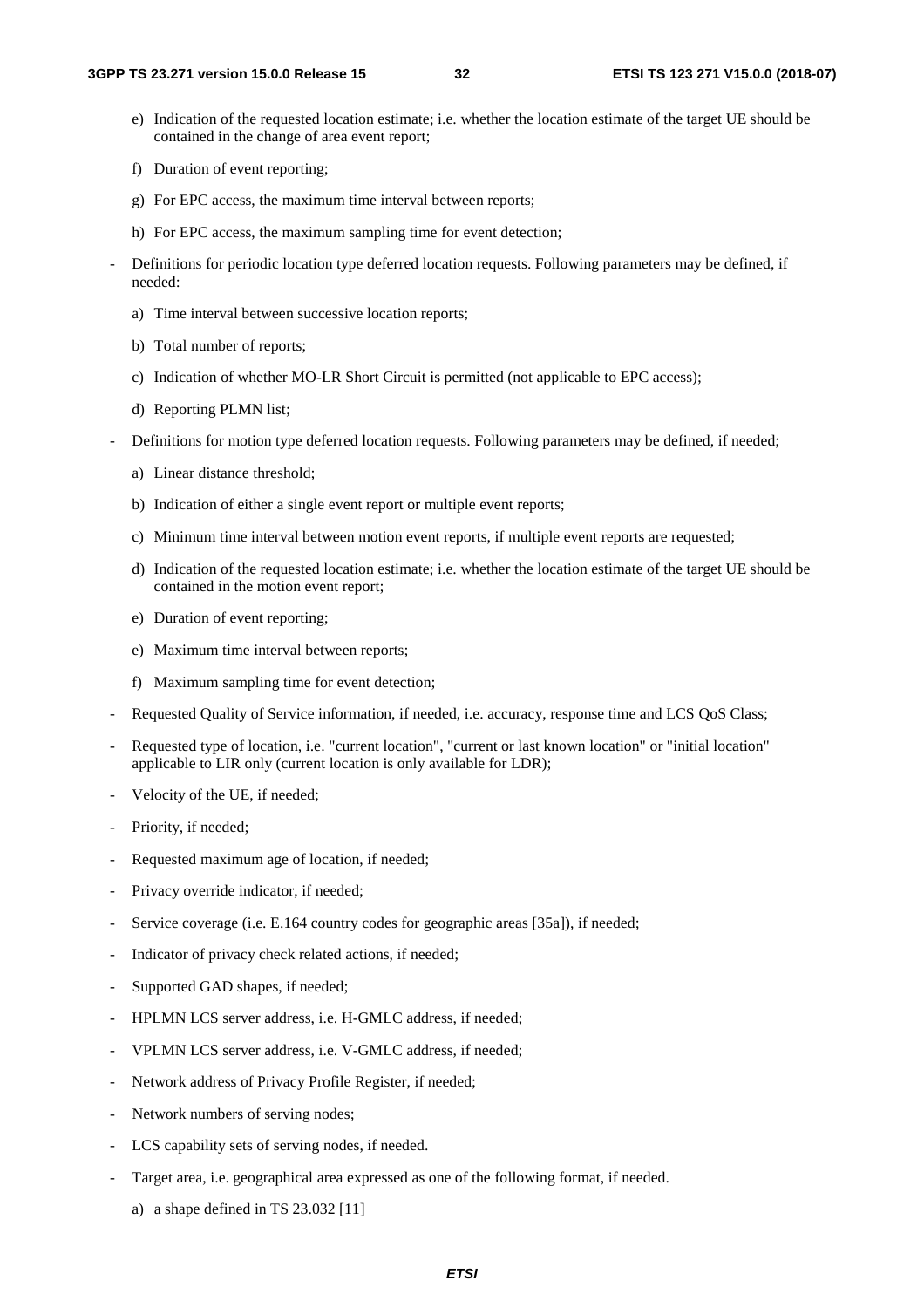- b) E.164 country code for a geographic area [35a]
- c) PLMN identity
- LDR reference number, if needed.

### 5.6.2 Location Service Response

The Location Service Response is sent to the source LCS server as the result of the Location Service Request by the destination LCS Server:

- Immediate Response; or a
- Deferred Response, these deferred responses can be either single or periodic.

The following attributes are identified for the Location Service Response information flow:

- Location indication of UE in geographical coordinates expressed as a shape as defined in TS 23.032 [11];
- Velocity of the UE as defined in TS 23.032 [11], if requested and if available;
- Indication when UE enters, is within or leaves the geographical area, if needed;
- The information about the positioning method used to obtain the location estimate of the UE, if it is available at the LCS server and needed;
- Age of location estimate:
- Acknowledgement for a deferred location request, if needed.
- Request id, if needed
- Indication that the requested QoS was not met, if needed, only applicable if the request was for best effort QoS class
- Indication of a periodic event.
- Indication of a motion event.
- Indication that a deferred location request has been activated in a UE.
- Indication of expiration of the maximum reporting interval for the area event or motion event.

In addition the information attributes of the location service request may be used also in the location service response.

# 5.7 Optimized Lgd Procedure

Optimized Lgd is an optional feature, applicable when Lgd is used, which allows signalling savings for when the GMLC needs the location information from the UE served by a combined MME/SGSN. It requires support from the following network elements:

- Combined MME / SGSN when both MME and SGSN parts of the combined MME / SGSN are serving the UE.
- HSS.
- GMLC.

A combined MME/SGSN supporting this feature shall indicate its support to the HSS via 'Optimized Lgd' indicator during Update Location Request procedures when network supports ISR, as specified in TS 29.272 [51].

An HSS supporting this feature shall indicate its support to the GMLC via 'Optimized Lgd' indicator in response to Send Routing Info for LCS request if the combined MME/SGSN registered for the given UE has indicated support for this procedure as specified in TS 29.173 [45]. Upon receipt of 'Optimized Lgd' indicator from the HSS, and if the GMLC supports this feature, then the GMLC shall consider this feature as activated for a given LCS Service Request procedure.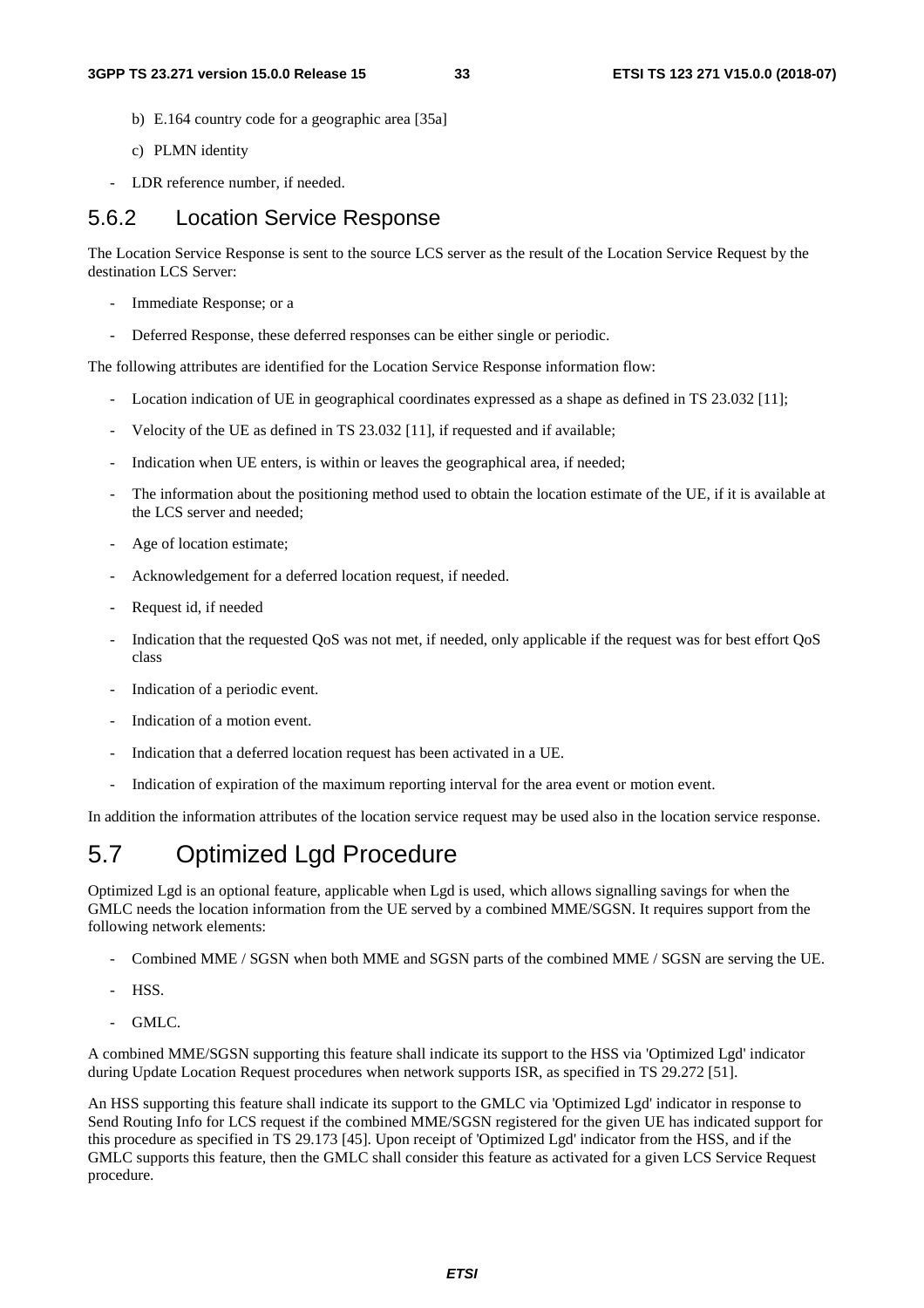Once the GMLC receives "Optimized Lgd" indicator from the HSS indicating support for this feature, and the GMLC has received both MME and SGSN addresses from the HSS, and the GMLC has determined to execute either PS-MT-LR or EPS-MT-LR procedures, and the GMLC has determined to not execute deferred location procedures, then the GMLC shall send only a single Provide Subscriber Location request to the combined MME/SGSN. When the combined MME/SGSN receives a single Provide Subscriber Location request, it shall perform either EPC-MT-LR or PS-MT-LR procedure depending upon the knowledge of the current RAT type of the UE. e.g. if the UE is in connected mode in E-UTRAN, the combined MME/SGSN performs only EPC-MT-LR procedure; if the ISR activated UE is in idle mode, the combined MME/SGSN performs the paging procedure followed by either EPC-MT-LR or PS-MT-LR procedure (depending upon the RAT where the UE is active).

# 6 LCS Architecture

# 6.0 Introduction

Figure 6.1 shows the general arrangement of the Location Service feature in GSM, UMTS and EPS. This illustrates, generally, the relation of LCS Clients and servers in the core network with the GERAN, UTRAN and E-UTRAN Access Networks. The LCS entities within the Access Network communicate with the Core Network (CN) across the A, Gb, Iu and S1 interfaces. Communication among the Access Network LCS entities makes use of the messaging and signalling capabilities of the Access Network.

As part of their service or operation, the LCS Clients may request the location information of UE. There may be more than one LCS client. These may be associated with the GSM/UMTS/EPS networks or the Access Networks operated as part of a UE application or accessed by the UE through its access to an application (e.g. through the Internet).

The clients make their requests to a LCS Server. There may be more than one LCS Server. The client must be authenticated and the resources of the network must be co-ordinated including the UE and the calculation functions, to estimate the location and optionally, velocity of the UE and result returned to the client. As part of this process, information from other systems (other Access Networks) can be used. As part of the location information returned to the client, an estimate of the accuracy of the estimate and the time-of-day the measurement was made may be provided.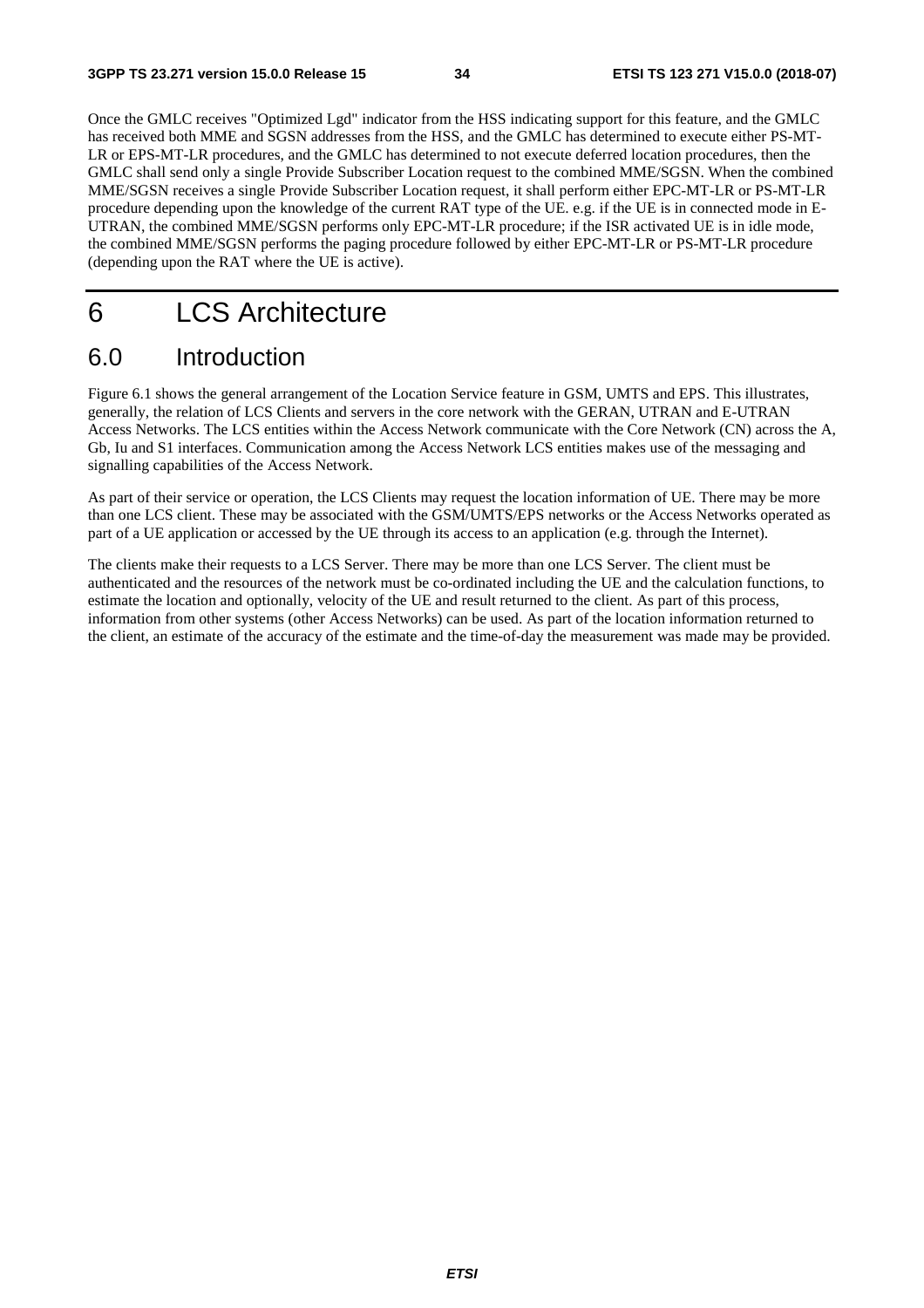

- NOTE 1: HSS includes both 2G-HLR and 3G-HLR functionality. LCS is included in the overall network architecture in TS 23.002 [20].
- NOTE 2: As one alternative the LCS client may get location information directly from GMLC, which may contain OSA Mobility SCS with support for the OSA user location interfaces. See TS 23.127 [26], TS 29.198-1 [27], TS 29.198-2 [28], TS 29.198-3 [29] and TS 29.198-6 [30].
- NOTE 3: The PPR functionality may be integrated in GMLC
- NOTE 4: The PMD functionality may be integrated in GMLC or PPR.
- NOTE 5: The LIMS-IWF may optionally be located within the GMLC.
- NOTE 6: LRF may interact with a separate GMLC or contain an integrated GMLC.
- NOTE 7: the SLP, which may be an H-SLP, V-SLP or E-SLP, may optionally be associated with an E-SMLC in order to share assistance data for support of both control plane LCS and OMA SUPL for an operator who deploys both solutions. Interaction between the E-SMLC and SLP is outside the scope of this TS.
- NOTE 8: The E-UTRAN may also comprise an LMU as noted in TS 36.300 [50] which interacts with an E-SMLC via the SLm interface. This LMU may be standalone or integrated into an eNodeB, as noted in TS 36.305 [42].
- NOTE 9: Interface between SGSN and GMLC when MAP-based is referred to as Lg and when Diameter-based is referred to as Lgd.

#### **Figure 6.1-1: General arrangement of LCS**

Figure 6.1-1a shows the general arrangement of the Location Service feature in I-WLAN. This illustrates, generally, the relation of LCS Clients and servers in the core network with the WLAN Access Networks defined in TS 23.234 [52].

NOTE 1: The support of location services for the I-WLAN architecture is no longer maintained.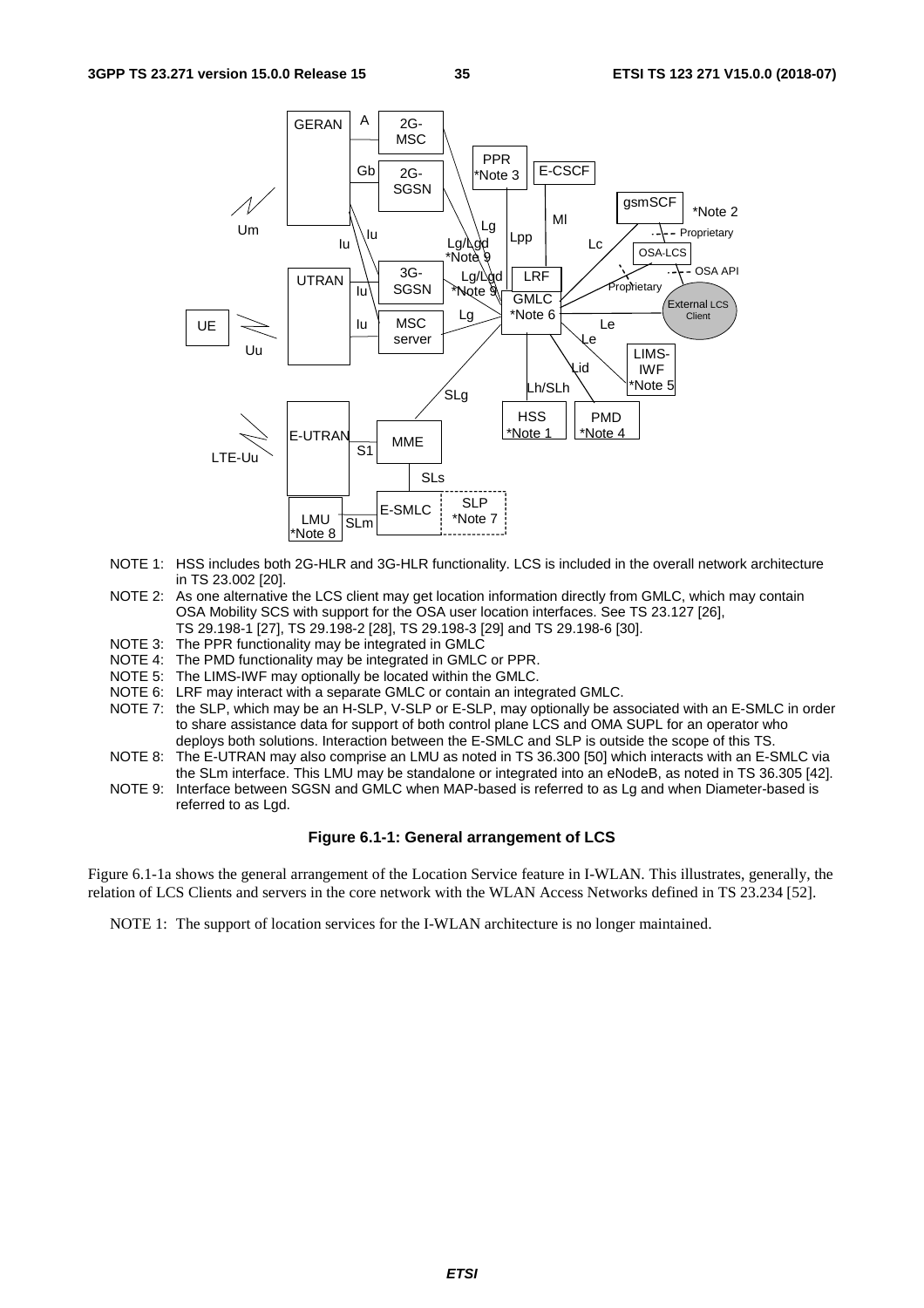#### **3GPP TS 23.271 version 15.0.0 Release 15 36 ETSI TS 123 271 V15.0.0 (2018-07)**



- NOTE 1: The shaded area refers to WLAN 3GPP IP Access functionality.
- NOTE 2: The LCS La interface is added to support LCS for I-WLAN
- NOTE 3: The GMLC can have the SLP functionality or GMLC can be connected to the SLP.
- NOTE 4: For I-WLAN emergency location determination, the Ml interface between E-CSCF and LRF will be used. For roaming scenario, the Lr will be used.

**Figure 6.1-1a: General arrangement of LCS for I-WLAN defined in TS 23.234 [52]**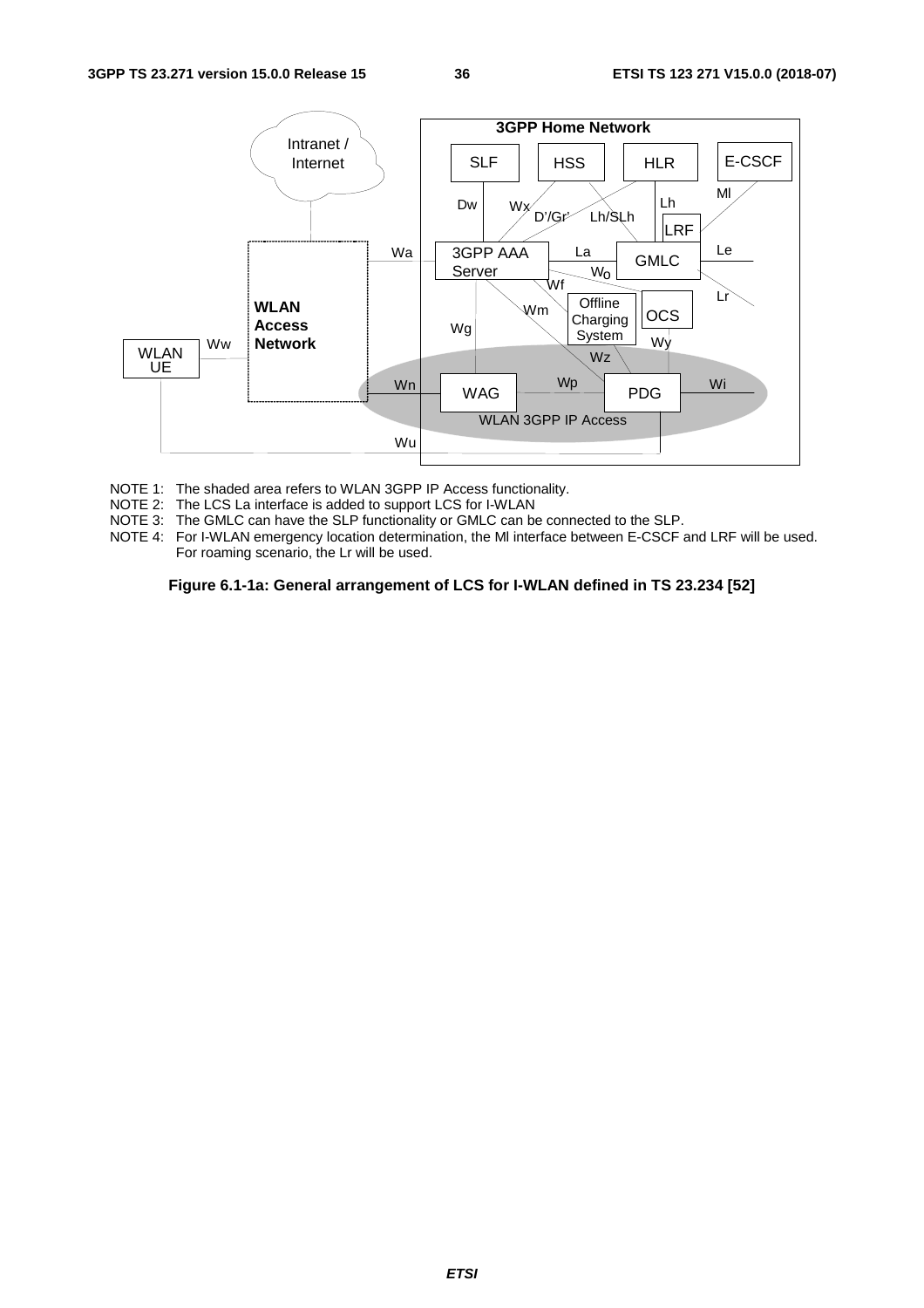

- NOTE 1: LRF may interact with a separate GMLC or contain an integrated GMLC.
- NOTE 2: the SLP, which may be an H-SLP, V-SLP or E-SLP, may optionally be associated with an E-SMLC in order to share assistance data for support of both control plane LCS and OMA SUPL for an operator who deploys both solutions. Interaction between the E-SMLC and SLP is outside the scope of this TS.
- NOTE 3: The E-UTRAN may also comprise an LMU as noted in TS 36.300 [50] which interacts with an E-SMLC via the SLm interface. This LMU may be standalone or integrated into an eNodeB, as noted in TS 36.305 [42].
- NOTE 4: Interface between SGSN and GMLC when MAP-based is referred to as Lg and when Diameter-based is referred to as Lgd.

#### **Figure 6.1-2: General arrangement of LCS with inter-GMLC and LIMS-IWF [Lr] interface**

NOTE 2: For the scope of supporting location retrieval for IMS Emergency Service for WLAN access to EPC see TS 23.167 [36a].

## 6.1 Schematic functional description of LCS operations

The allocation of LCS functional blocks to the Client, LCS server, Core Network, Access Network and UE is based on the schematic functional description below. The detailed functions and interactions are specified later in the present document and in TS 36.305 [42] for E-UTRAN, TS 25.305 [1] for UTRAN, in TS 43.059 [16] for GERAN and in corresponding Stage 3 specifications.

The operation begins with a LCS Client requesting location information for a UE from the LCS server. The LCS server will pass the request to the LCS functional entities in the core network. The LCS functional entities in the core network shall then:

- verify that the LCS Client is authorized to request the location of the UE or subscriber;
- verify that LCS is supported by the UE:
- establish whether it is allowed to locate the UE or subscriber, for privacy or other reasons;
- establish which network element in the Access Network for GERAN or UTRAN, or EPC for E-UTRAN, should receive the Location request;
- request the Access Network (via the A, Gb or Iu interface) for GERAN or UTRAN, or the E-SMLC (via the SLs interface) for E-UTRAN, to provide location information for an identified UE, with indicated QoS;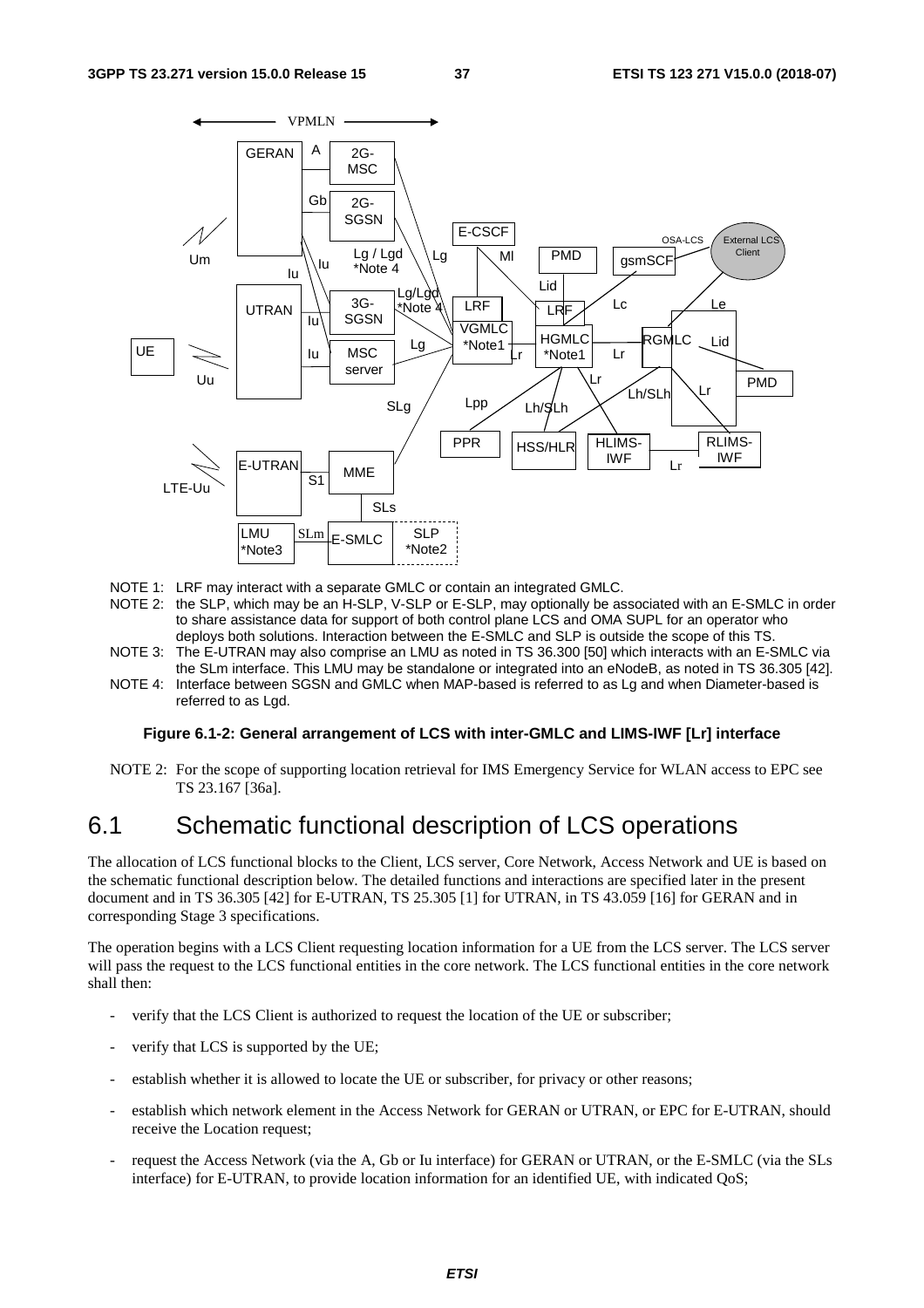- receive information about the location of the UE from the Access Network or E-SMLC and forward it to the Client;
- send appropriate accounting information to an accounting function.

The Access Network LCS functional entities shall determine the position of the target UE according to TS 36.305 [42] for E-UTRAN, TS 25.305 [1] for UTRAN and TS 43.059 [16] for GERAN.

## 6.2 Allocation of LCS functions to network elements

Table 6.1 shows a summary of the Functional Groups and Functional Blocks for Location services. Table 6.2 and figure 6.2 show the generic configuration for LCS and the distribution of LCS functional blocks to network elements. Different positioning methods, including network-based, mobile-based, mobile-assisted and network-assisted positioning methods may be used. With this configuration both the network and the mobiles are able to measure the timing of signals and compute the mobile's location estimate. Depending on the applied positioning method it is possible to utilise the corresponding configuration containing all needed entities. For instance, if network-based positioning is applied, the entities that are involved in measuring the mobile's signal and calculating its location estimate are allocated to the network elements of the access stratum. On the other hand, in case mobile-based or network-assisted methods are used these entities should be allocated to the UE.

LCS is logically implemented on the network structure through the addition of one network node, the Mobile Location Centre (MLC). It is necessary to name a number of new interfaces. The LCS generic architecture can be combined to produce LCS architecture variants.

| Funct.<br>Group | <b>Functional</b><br>component | <b>Full name of Functional Block</b>                | Abbrev.                 |
|-----------------|--------------------------------|-----------------------------------------------------|-------------------------|
| Loc.            | ocation Client                 | (External) Location Client Function                 | <b>LCF</b>              |
| <b>Client</b>   | Component                      | <b>Internal Location Client Function</b>            | <b>LCF</b><br>-internal |
| <b>LCS</b>      | Client handling                | <b>Location Client Control Function</b>             | <b>LCCF</b>             |
| Server in       | component                      | Location Client Authorization Function              | <b>LCAF</b>             |
| <b>PLMN</b>     |                                | Location Client Co-ordinate Transformation Function | <b>LCCTF</b>            |
|                 |                                | Location Client Zone Transformation Function        | <b>LCZTF</b>            |
|                 | System                         | Location System Control Function                    | <b>LSCF</b>             |
|                 | handling                       | Location System Billing Function                    | <b>LSBF</b>             |
|                 | component                      | <b>Location System Operations Function</b>          | <b>LSOF</b>             |
|                 |                                | ocation System Broadcast Function                   | <b>LSBcF</b>            |
|                 |                                | Location System Co-ordinate Transformation Function | <b>LSCTF</b>            |
|                 |                                | Location IMS - Interworking Function                | LIMS-IWF                |
|                 | Subscriber                     | ocation Subscriber Authorization Function           | <b>LSAF</b>             |
|                 | Handling                       | ocation Subscriber Translation Function             | <b>LSTF</b>             |
|                 | component                      | Location Subscriber Privacy function                | <b>LSPF</b>             |
|                 | Positioning                    | Positioning Radio Control Function                  | <b>PRCF</b>             |
|                 | component                      | Positioning Calculation Function                    | <b>PCF</b>              |
|                 |                                | Positioning Signal Measurement Function             | <b>PSMF</b>             |
|                 |                                | Positioning Radio Resource Management               | <b>PRRM</b>             |

**Table 6.1: Summary of Functional Groups and Functional Blocks for Location services** 

Tables 6.2 and 6.2a and figure 6.2 illustrate the allocation of functional entities in the reference configuration of LCS. It is assumed that the CS and PS have either their own independent mobility management or use the joint mobility management through the optional Gs interface.

It is also seen that LCS may take benefit of the Iur interface between RNCs, when uplink radio information and measurement results are collected.

The functional model presented in the figure includes functional entities for both CS and PS related LCS. In addition, it consists of all the entities needed for different positioning methods, i.e. network based, mobile based, mobile assisted, and network assisted positioning, exploiting either uplink or downlink measurements. Similarly, the velocity of a UE may be calculated in either the network or the UE. It is noted that the UE may use e.g. the GPS positioning mechanism, but still demand e.g. auxiliary measurements from the serving network. RAN specific functional entities are specified in TS 36.305 [42] for E-UTRAN, TS 25.305 [1] for UTRAN and in TS 43.059 [16] for GERAN.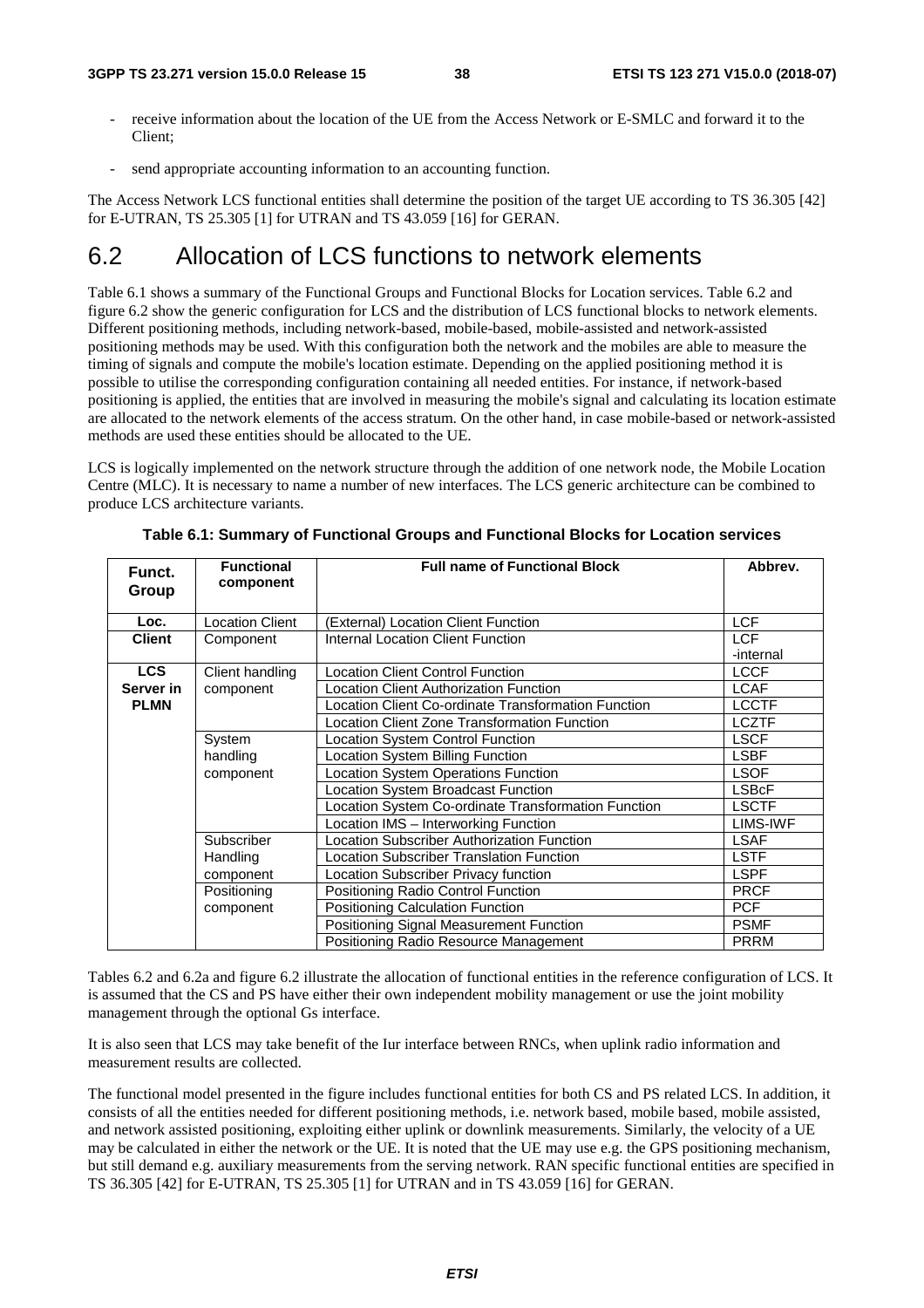|                                  | <b>UE</b>               | <b>RAN</b>              | <b>GMLC</b>             | <b>SGSN</b>                  | <b>MSC/MSC</b><br><b>Server</b>      | <b>HLR/HSS</b> | <b>PPR</b>     | <b>PMD</b>     | <b>Client</b> |
|----------------------------------|-------------------------|-------------------------|-------------------------|------------------------------|--------------------------------------|----------------|----------------|----------------|---------------|
| <b>Location client functions</b> |                         |                         |                         |                              |                                      |                |                |                |               |
| <b>LCF</b>                       | $\overline{\mathsf{x}}$ |                         |                         | X                            | X                                    |                |                |                | X             |
| <b>LCF</b>                       |                         | $\overline{X}$          |                         |                              |                                      |                |                |                |               |
| <b>Internal</b>                  |                         |                         |                         |                              |                                      |                |                |                |               |
| <b>Client handling functions</b> |                         |                         |                         |                              |                                      |                |                |                |               |
| <b>LCCTF</b>                     |                         |                         | X                       |                              |                                      |                |                |                |               |
| <b>LCCF</b>                      |                         |                         | $\overline{\mathsf{x}}$ |                              |                                      |                |                |                |               |
| <b>LCAF</b>                      |                         |                         | $\overline{\mathsf{x}}$ |                              |                                      |                |                |                |               |
| <b>LCZTF</b>                     |                         |                         | X                       |                              |                                      |                |                |                |               |
|                                  |                         |                         |                         |                              | <b>System handling functions</b>     |                |                |                |               |
| <b>LSCF</b>                      |                         | X                       |                         | X                            | X                                    |                |                |                |               |
| <b>LSBF</b>                      |                         |                         | $\overline{X}$          | $\overline{\mathsf{X}}$      | $\overline{\mathsf{X}}$              |                |                |                |               |
| <b>LSOF</b>                      | X                       | X                       | $\overline{\mathsf{x}}$ | X                            | X                                    |                |                |                |               |
| <b>LSBcF</b>                     |                         | X                       |                         |                              |                                      |                |                |                |               |
| <b>LSCTF</b>                     |                         |                         | $\overline{X}$          |                              |                                      |                |                |                |               |
| <b>LIMS-IWF</b>                  |                         |                         | $X$ (Note 1)            |                              |                                      |                |                |                |               |
|                                  |                         |                         |                         |                              | <b>Subscriber handling functions</b> |                |                |                |               |
| <b>LSAF</b>                      |                         |                         | Χ                       | X                            | X                                    |                | X              |                |               |
| <b>LSPF</b>                      |                         |                         | $\overline{X}$          | $\overline{X}$               | $\overline{X}$                       | $\pmb{\times}$ | $\overline{X}$ |                |               |
| <b>LSTF</b>                      |                         |                         |                         |                              |                                      |                |                | $\overline{X}$ |               |
|                                  |                         |                         |                         | <b>Positioning functions</b> |                                      |                |                |                |               |
| <b>PRCF</b>                      |                         | Χ                       |                         |                              |                                      |                |                |                |               |
| <b>PCF</b>                       | X                       | $\overline{\mathsf{x}}$ |                         |                              |                                      |                |                |                |               |
| <b>PSMF</b>                      | X                       | X                       |                         |                              |                                      |                |                |                |               |
| <b>PRRM</b>                      |                         | $\overline{\mathsf{x}}$ |                         |                              |                                      |                |                |                |               |
|                                  | <b>UE</b>               | <b>RAN</b>              | <b>GMLC</b>             | <b>SGSN</b>                  | <b>MSC/MSC</b><br><b>Server</b>      | <b>HLR/HSS</b> | <b>PPR</b>     | <b>PMD</b>     | <b>Client</b> |

#### **Table 6.2: Allocation of LCS functional entities to network elements**

NOTE 1: The LIMS-IWF may optionally be located within the GMLC. If it is not located within the GMLC, it shall use the Le or Lr reference point to interface to the GMLC.

NOTE 2: The functional entities shown for the RAN are valid for GSM and UMTS but not EPS.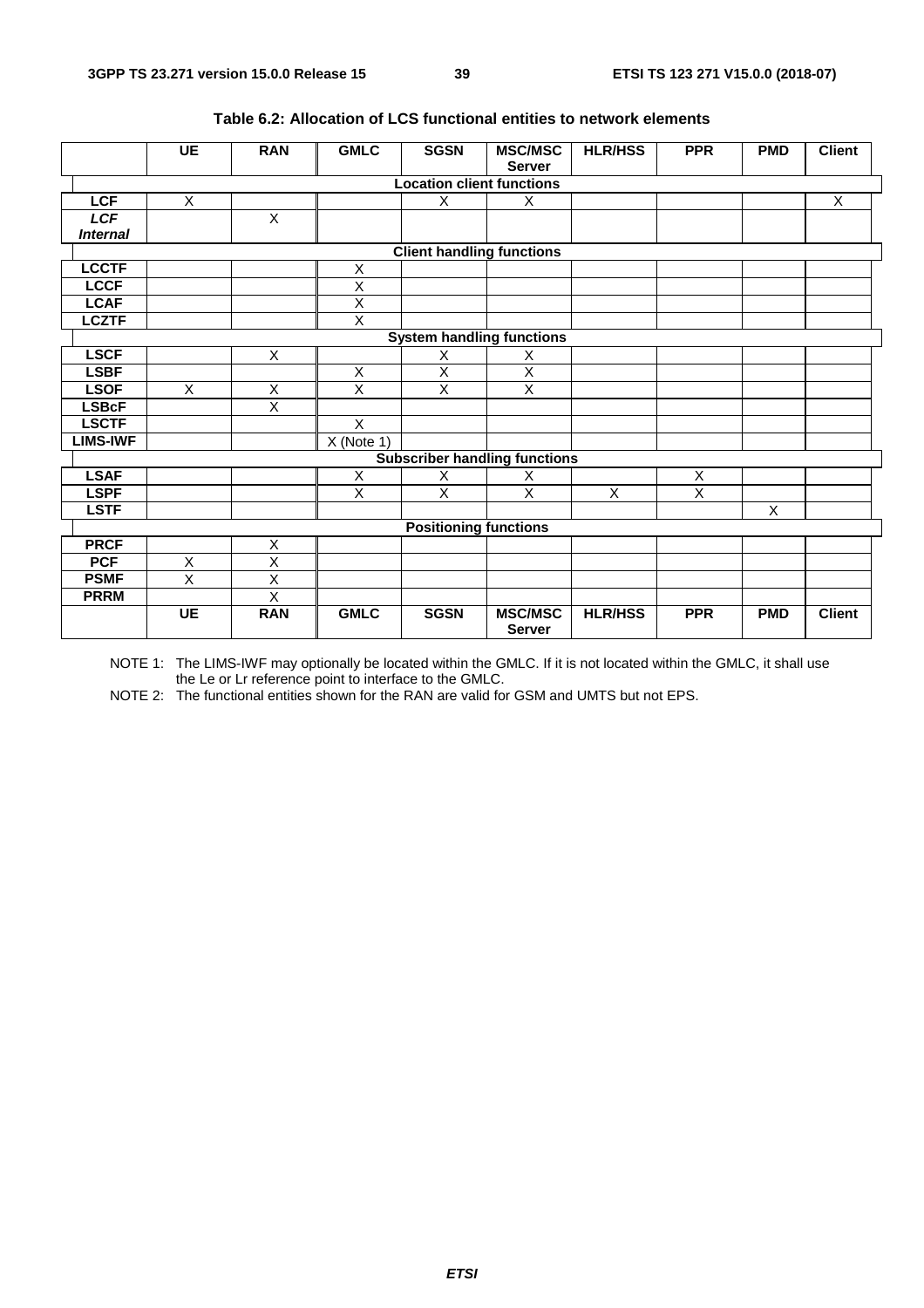|                                  | <b>UE</b>      | <b>RAN</b>              | <b>GMLC</b>             | <b>MME</b>                   | <b>E-SMLC</b>                        | <b>HLR/HSS</b> | <b>PPR</b>              | <b>PMD</b> | <b>Client</b> |
|----------------------------------|----------------|-------------------------|-------------------------|------------------------------|--------------------------------------|----------------|-------------------------|------------|---------------|
| <b>Location client functions</b> |                |                         |                         |                              |                                      |                |                         |            |               |
| <b>LCF</b>                       | X              |                         |                         | X                            |                                      |                |                         |            | $\mathsf{X}$  |
| <b>LCF</b>                       |                |                         |                         |                              |                                      |                |                         |            |               |
| <b>Internal</b>                  |                |                         |                         |                              |                                      |                |                         |            |               |
| <b>Client handling functions</b> |                |                         |                         |                              |                                      |                |                         |            |               |
| <b>LCCTF</b>                     |                |                         | X                       |                              |                                      |                |                         |            |               |
| <b>LCCF</b>                      |                |                         | X                       |                              |                                      |                |                         |            |               |
| <b>LCAF</b>                      |                |                         | $\overline{\mathsf{x}}$ |                              |                                      |                |                         |            |               |
| <b>LCZTF</b>                     |                |                         | $\overline{X}$          |                              |                                      |                |                         |            |               |
|                                  |                |                         |                         |                              | <b>System handling functions</b>     |                |                         |            |               |
| <b>LSCF</b>                      |                |                         |                         | Χ                            |                                      |                |                         |            |               |
| <b>LSBF</b>                      |                |                         | X                       | X                            |                                      |                |                         |            |               |
| <b>LSOF</b>                      | $\pmb{\times}$ | X                       | $\overline{X}$          | X                            | $\mathsf X$                          |                |                         |            |               |
| <b>LSBcF</b>                     |                | X                       |                         |                              | X                                    |                |                         |            |               |
| <b>LSCTF</b>                     |                |                         | X                       |                              |                                      |                |                         |            |               |
| <b>LIMS-IWF</b>                  |                |                         | $X$ (Note 1)            |                              |                                      |                |                         |            |               |
|                                  |                |                         |                         |                              | <b>Subscriber handling functions</b> |                |                         |            |               |
| <b>LSAF</b>                      |                |                         | X                       | X                            |                                      |                | X                       |            |               |
| <b>LSPF</b>                      |                |                         | $\overline{\mathsf{x}}$ | $\overline{X}$               |                                      | X              | $\overline{\mathsf{x}}$ |            |               |
| <b>LSTF</b>                      |                |                         |                         |                              |                                      |                |                         | X          |               |
|                                  |                |                         |                         | <b>Positioning functions</b> |                                      |                |                         |            |               |
| <b>PRCF</b>                      |                |                         |                         |                              | X                                    |                |                         |            |               |
| <b>PCF</b>                       | X              |                         |                         |                              | $\overline{\mathsf{x}}$              |                |                         |            |               |
| <b>PSMF</b>                      | X              | Χ                       |                         |                              |                                      |                |                         |            |               |
| <b>PRRM</b>                      |                | $\overline{\mathsf{x}}$ |                         |                              |                                      |                |                         |            |               |
|                                  | <b>UE</b>      | <b>RAN</b>              | <b>GMLC</b>             | <b>MME</b>                   | <b>E-SMLC</b>                        | <b>HLR/HSS</b> | <b>PPR</b>              | <b>PMD</b> | <b>Client</b> |

#### **Table 6.2a: Allocation of LCS functional entities to EPS elements**

NOTE 1: The LIMS-IWF may optionally be located within the GMLC. If it is not located within the GMLC, it shall use the Le or Lr reference point to interface to the GMLC.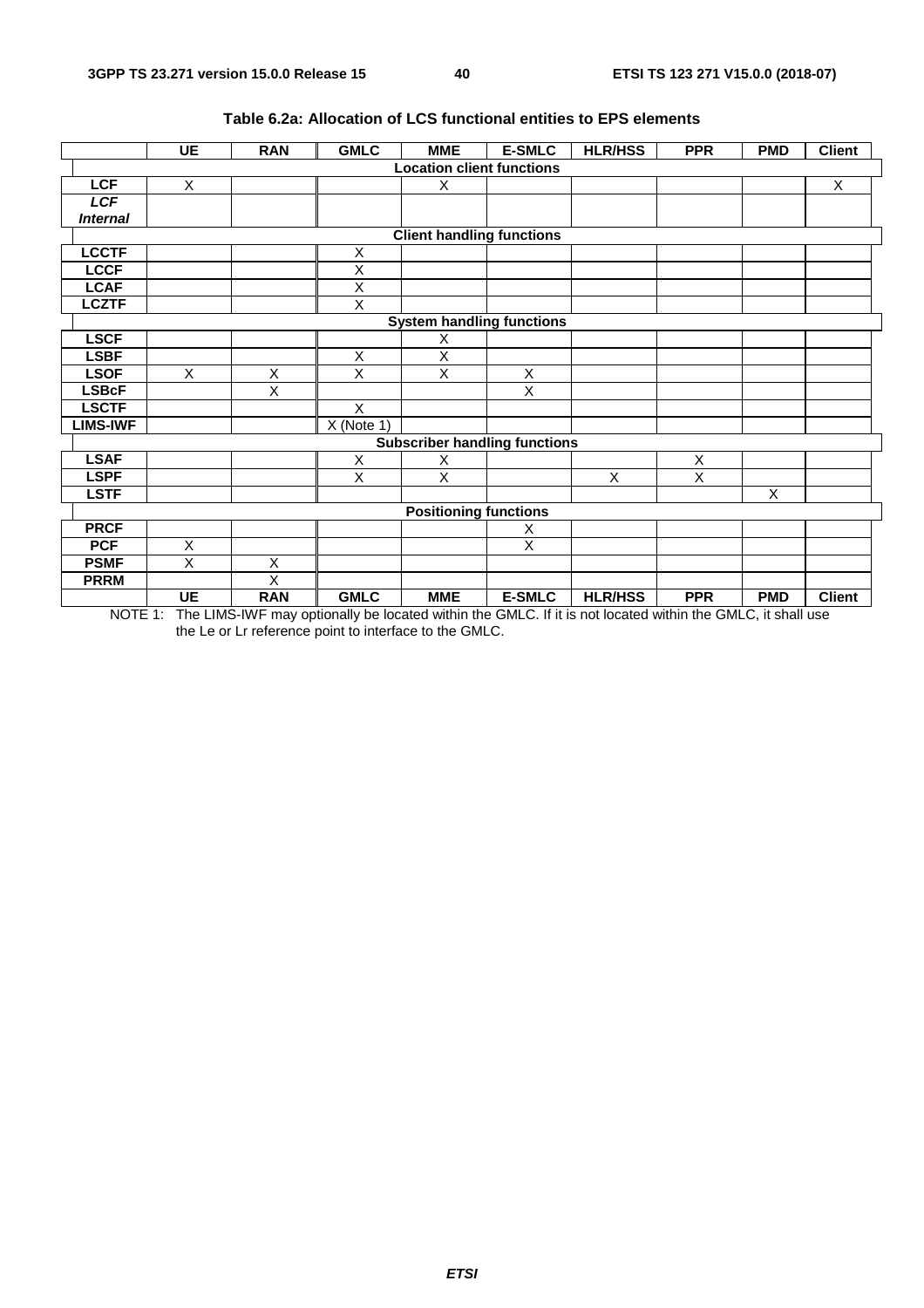

NOTE 1: The LIMS-IWF may optionally be located within the GMLC. If it is not located within the GMLC, it shall use the Le or Lr reference point to interface to the GMLC.

**Figure 6.2: Generic LCS Logical Architecture** 

## 6.3 Functional description of LCS per network element

### 6.3.1 Access Network

The Access Network is involved in the handling of various positioning procedures.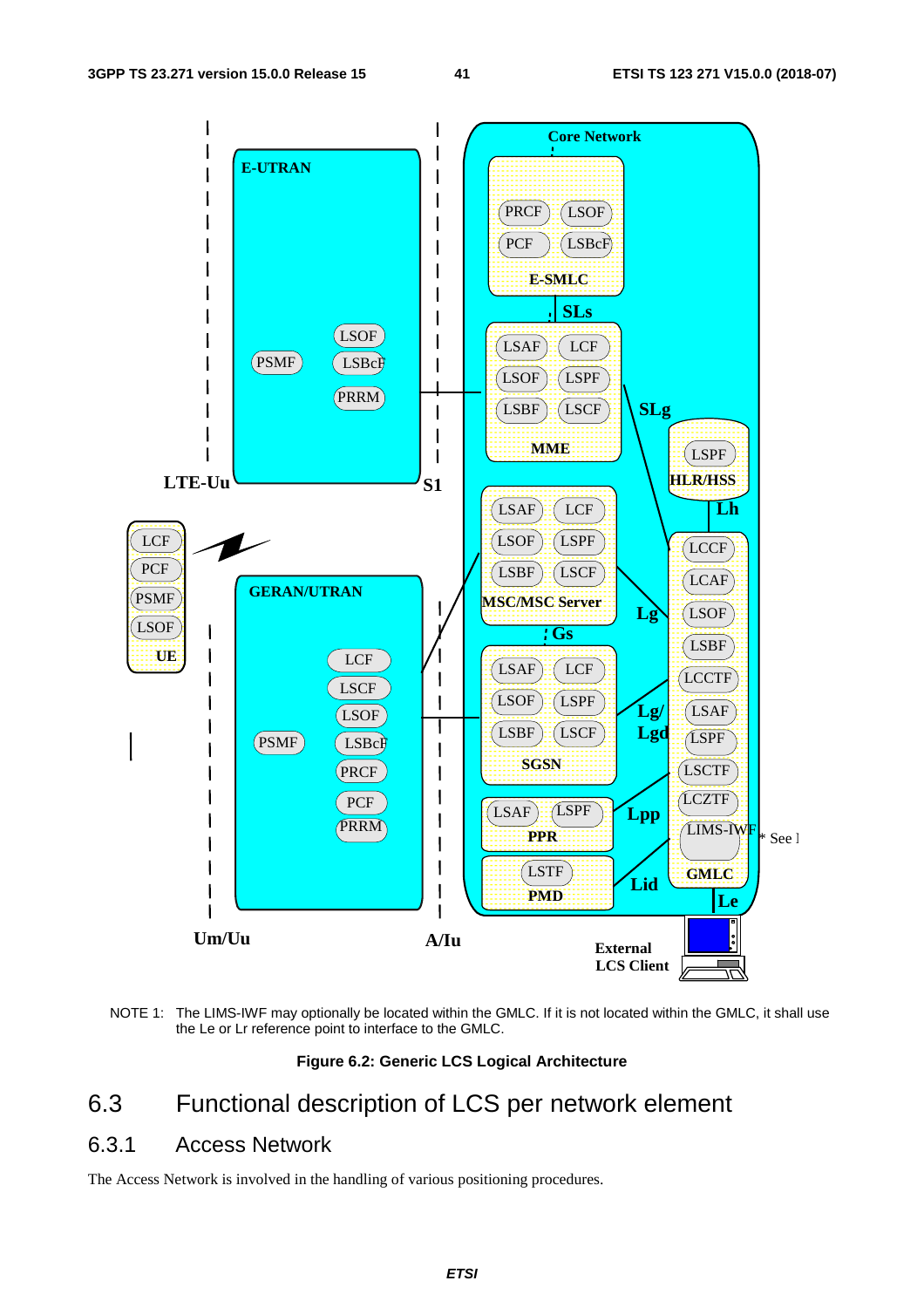The LCS specific functionalities of the radio access network elements are specified in TS 36.305 [42] for E-UTRAN, TS 25.305 [1] for UTRAN and TS 43.059 [16] for GERAN.

## 6.3.2 LCS Clients, LCS applications and Requestors

There are two classes of LCS Application - Internal applications and External applications. Internal applications represent entities internal to the GSM/UMTS/EPC that make use of location information for the (improved) operation of the network. Internal LCS client can be identified by LCS client internal ID. LCS client Internal ID distinguishes the following classes: (LCS client broadcasting location related information, O&M LCS client in the HPLMN, O&M LCS client in the VPLMN, LCS client recording anonymous location information, LCS Client supporting a bearer service, teleservice or supplementary service to the target UE). External applications represent entities (such as Commercial or Emergency services) that make use of location information for operations external to the mobile communications network. External LCS client can be identified by LCS client external ID. The LCS Applications interface to the LCS entities through their Location Client functions (LCF). Location requests from the external LCS clients may be originated by external entities (i.e. Requestor). LCS client should authenticate the Requestor Identity but this is outside the scope of this specification.

LCS client may indicate the type of the Requestor identity in the LCS service request. The type of the Requestor identity can be one of the following:

- Logical name
- MSISDN (TS 23.003 [17])
- E-mail address (RFC 2396 [33])
- URL (RFC 2396 [33])
- SIP URL (RFC 3261 [34])
- IMS public identity (TS 23.228 [35])

The LCS Client, LCS applications and Requestors are outside the scope of the present document.

### 6.3.3 Gateway Mobile Location Centre, GMLC

The Gateway Mobile Location Centre (GMLC) contains functionality required to support LCS. In one PLMN, there may be more than one GMLC.

A GMLC is the first node an external LCS client accesses in a PLMN (i.e. the Le reference point is supported by the GMLC). The GMLC may request routing information from the HLR via the Lh interface or HSS via the SLh/Lh interface. After performing registration authorization, it sends positioning requests to either VMSC, SGSN, MSC Server or MME and receives final location estimates from the corresponding entity via the Lg, Lgd or SLg interface.

NOTE: Support of both Lg and Lgd on GMLC is an implementation option. Whether a GMLC supporting both interfaces (Lg and Lgd) uses Lg or Lgd towards an SGSN is based on operator configuration.

Information needed for authorisation, location service requests and location information may be communicated between GMLCs, located in the same or different PLMNs, via the Lr interface. The target UE's privacy profile settings shall always be checked in the UE's home PLMN prior to delivering a location estimate. In order to allow location request from a GMLC outside the HPLMN while having privacy check in the HPLMN, the Lr interface is needed.

The "Requesting GMLC" is the GMLC, which receives the request from LCS client.

The "Visited GMLC" is the GMLC, which is associated with the serving node of the target mobile.

The "Home GMLC" is the GMLC residing in the target mobile's home PLMN, which is responsible for the control of privacy checking of the target mobile.

The Requesting GMLC can be the Visited GMLC, and either one or both of which can be the Home GMLC at the same time.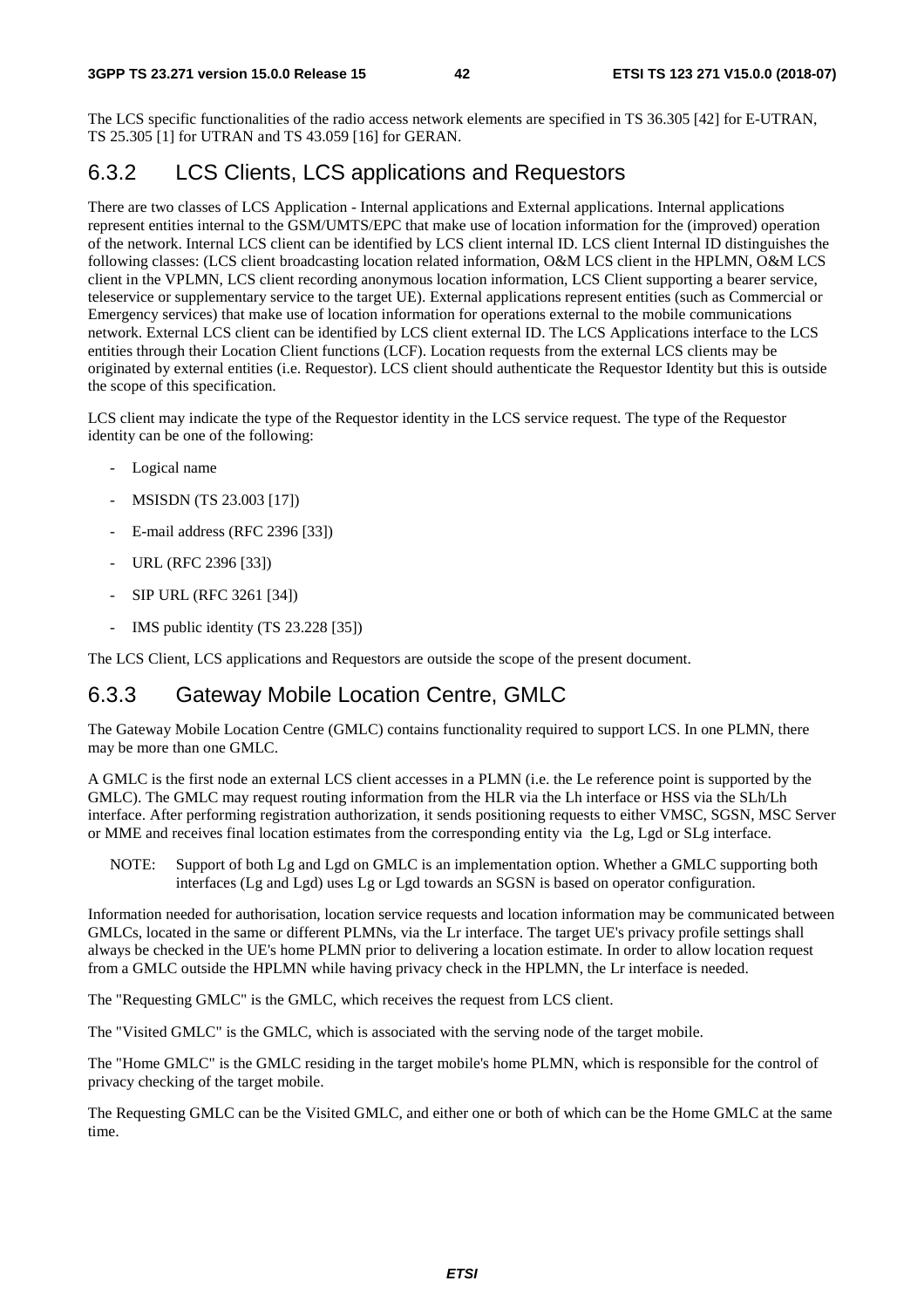## 6.3.3A Location Retrieval Function, LRF

Location Retrieval Function (LRF) may be collocated with the GMLC or separate and is responsible for retrieving or validating location information, providing routing and/or correlation info of an UE that has initiated an IMS emergency session. The information is provided to the E-CSCF via the Ml interface. For detail, refer to TS 23.167 [36a].

## 6.3.4 LCS support in the UE

The UE may be involved in the various positioning procedures. Specific UE involvement is specified in each of the positioning procedures specified in TS 36.305 [42] in E-UTRAN, TS 25.305 [1] for UTRAN and TS 43.059 [16] for GERAN.

The UE interacts with the measurement co-ordination functions to transmit the needed signals for uplink based LCS measurements and to make measurements of downlink signals. The measurements to be made will be determined by the chosen location method.

The UE may also contain LCS applications, or access a LCS application through communication with a network accessed by the UE or an application residing in the UE. This application may include the needed measurement and calculation functions to determine the UE's location with or without assistance of the GSM/UMTS/EPS LCS entities.

In GSM the positioning methods supported by the UE are signalled by the UE to the core network and radio access network using Classmark3 in CS mode, as specified in TS 24.008 [24].

In UMTS the UE capability to support different positioning methods is only communicated within UTRAN, as specified in TS 25.331 [25].

In EPS the positioning methods supported by the UE may be signalled by the UE to the core network using LPP by the initial location service invocation as specified in TS 36.305 [42]. Also, in EPS the UE capabilities to support LCS Notification for an MT-LR and LPP for positioning are exchanged at the initial EPS attach procedure. The indication of the UE LPP capability will be forwarded by MME to E-SMLC as specified in TS 29.171 [46].

The UE informs the core network about its capability to support privacy invocation request and response using Classmark2 in CS mode and MS Network Capability in PS mode, as specified in TS 24.008 [24].

The UE may also, for example, contain an independent location function (e.g. Global Satellite Positioning Service GPS) and thus be able to report its location, independent of the RAN transmissions. The UE with an independent location function may also make use of information broadcast by the RAN that assists the function.

The UE may support multiple simultaneous location sessions.

## 6.3.5 MSC/VLR

The MSC/VLR contains functionality responsible for UE subscription authorization and managing call-related and non-call related positioning requests of LCS. The MSC is accessible to the GMLC via the Lg interface. The LCS functions of MSC are related to charging and billing, LCS co-ordination, location request, authorization and operation of the LCS services. If connected to SGSN through the Gs interface, it checks whether the UE is GPRS attached to decide whether to page the UE on the A/Iu or Gs interface.

The MSC/VLR may inform HLR/HSS about the UE's LCS Capabilities and may include the IP address of the V-GMLC associated with the MSC/VLR in the MAP UPDATE LOCATION message, during Registration and Inter MSC Update Location procedures.

## 6.3.6 MSC Server

The MSC Server handles the same functionality as the MSC/VLR including charging and billing, LCS co-ordination, location request, authorization and operation of the LCS services. The MSC Server is accessible to the GMLC via the Lg interface.

## 6.3.7 SGSN

The SGSN contains functionality responsible for UE subscription authorization and managing positioning requests of LCS. The SGSN is accessible to the GMLC via the Lg (MAP-based) or Lgd (Diameter-based) interface. The LCS functions of SGSN are related to charging and billing, LCS co-ordination, location request, authorization and operation of the LCS services.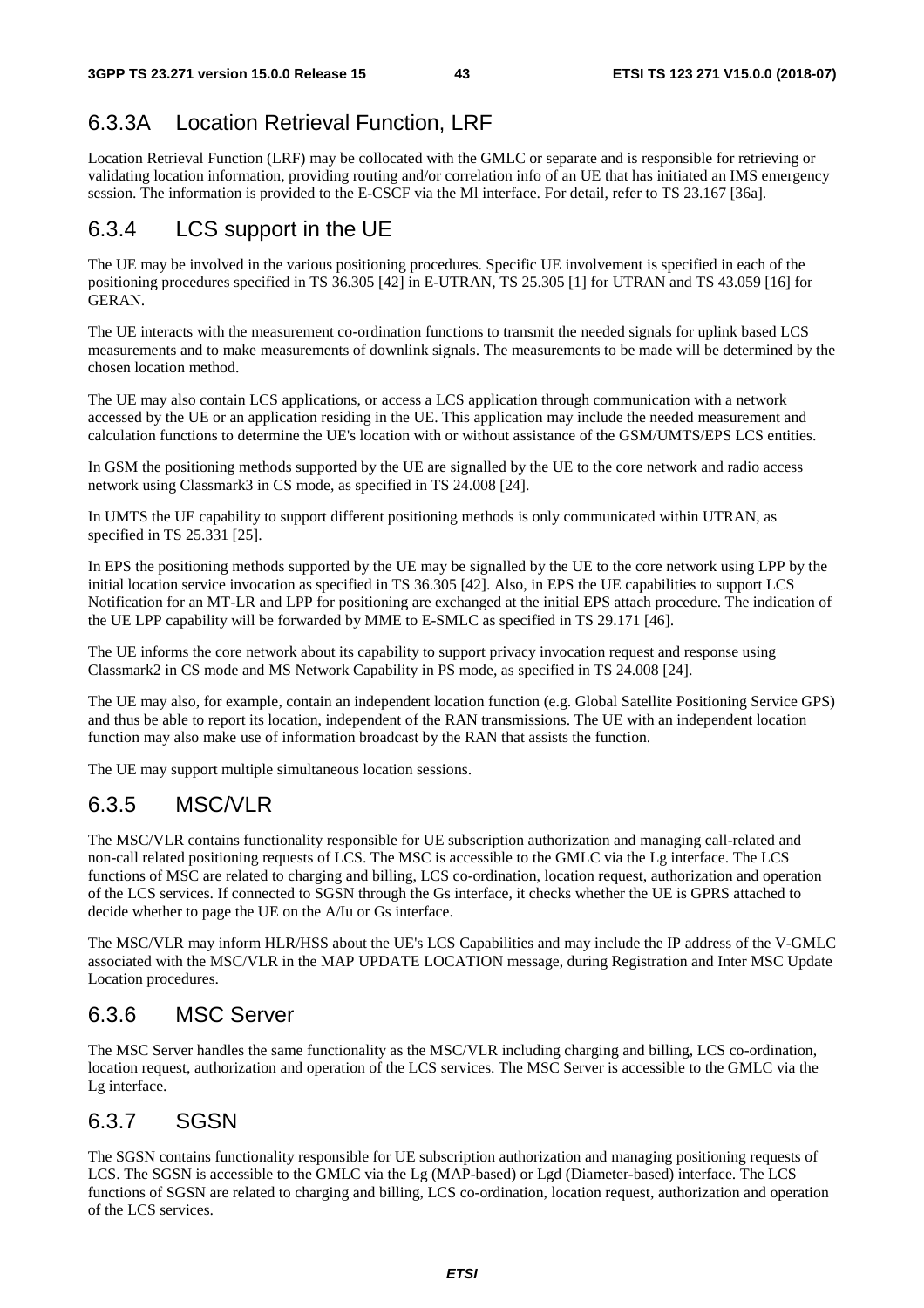NOTE: Support of both Lg and Lgd on SGSN is an implementation option. Whether an SGSN supporting both (Lg or Lgd) interfaces uses Lg or Lgd towards a GMLC is based on operator configuration.

The SGSN may inform HLR/HSS about the UE's LCS Capabilities for GPRS and may include the IP address of the V-GMLC associated with the SGSN in the MAP UPDATE GPRS LOCATION message, during Attach and Inter SGSN Routing Area Update procedures.

The SGSN forwards the circuit-switched paging request received from the Gs interface to the BSS/RNC.

## 6.3.8 Home Location Register, HLR

The HLR contains LCS subscription data and routing information. The HLR is accessible from the GMLC via the Lh interface. For a roaming UE, HLR may be in a different PLMN.

## 6.3.9 HSS

The HSS contains LCS subscription data and routing information. The HSS is accessible from the GMLC via the Lh/SLh interface. For roaming UEs, HSS may be in a different PLMN.

## 6.3.10 gsmSCF

The Lc interface supports CAMEL access to LCS and is applicable in CAMEL Phase 3 and later. The procedures and signalling associated with it are defined in TS 23.078 [21] and TS 29.002 [18], respectively.

## 6.3.11 Privacy Profile Register, PPR

Privacy check may be done in the privacy profile register. The HLR or HSS contains the address to the PPR. The PPR is accessible from the H-GMLC via the Lpp interface. PPR may be a standalone network entity or the PPR functionality may be integrated in H-GMLC.

## 6.3.12 Pseudonym Mediation Device, PMD

The pseudonym mediation device (PMD) functionality maps or decrypts the pseudonym into the corresponding verinym (i.e. IMSI or MSISDN). PMD functionality may be a standalone network entity or the PMD functionality may be integrated in PPR, GMLC or other network entity. If PMD functionality is not part of GMLC it may be accessed using the Lid interface. The detail of PMD functionality is out of scope, and only the interface between GMLC and PMD functionality is specified in this specification.

## 6.3.13 Mobility Management Entity, MME

The Mobility Management Entity (MME) contains functionality responsible for UE subscription authorization and managing positioning requests of LCS. The MME is accessible to the GMLC via the SLg interface. The LCS functions of MME are related to charging and billing, LCS co-ordination, E-SMLC selection, location request, authorization and operation of the LCS services.

The MME may inform HLR/HSS about the UE's LCS Capabilities for EPS and may include the IP address of the V-GMLC associated with the MME in the Update Location Request message, during Attach and Inter MME Tracking Area Update procedures.

The MME selects an available E-SMLC to serve the location request for a UE. The selection is based on network topology and should provide load balancing between E-SMLCs. Other criteria for E-SMLC selection may include LCS Client type and requested QoS.

When assistance data is broadcast by the EPS in ciphered form, the MME receives ciphering keys from the E-SMLC and forwards to suitably subscribed UEs using mobility management procedures.

## 6.3.14 Evolved Serving Mobile Location Centre, E-SMLC

The E-SMLC manages the overall co-ordination and scheduling of resources required for the location of a UE that is attached to E-UTRAN. It also calculates the final location and velocity estimate and estimates the achieved accuracy. The E-SMLC interacts with the UE in order to exchange location information applicable to UE assisted and UE based position methods and interacts with the E-UTRAN in order to exchange location information applicable to network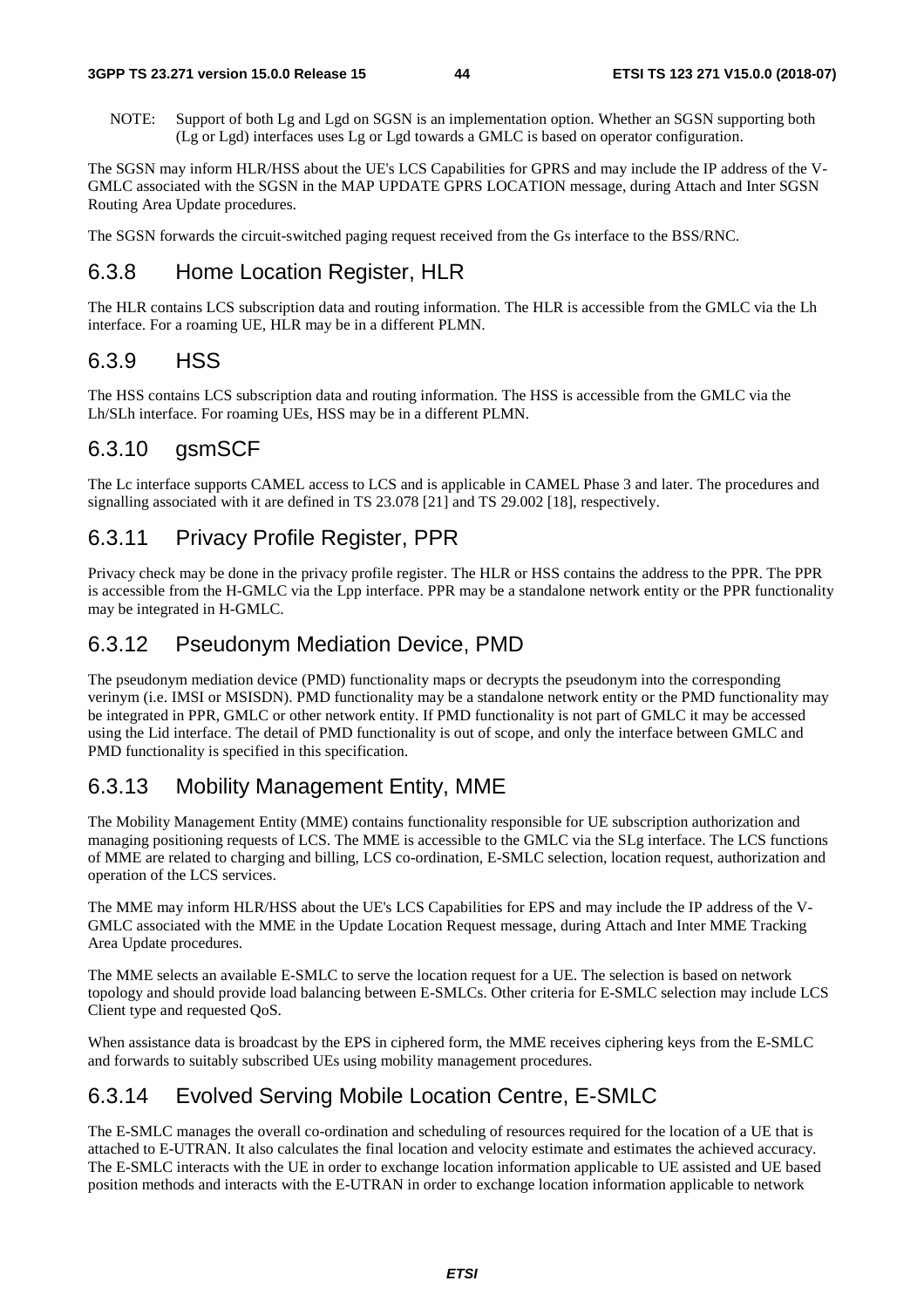assisted and network based position methods. The E-SMLC may provide broadcast assistance data via E-UTRAN in ciphered or unciphered form and forward any ciphering keys to subscribed UEs via the MME.

## 6.4 Addressing the target UE for LCS purposes

### 6.4.1 Verinyms for the target UE

It shall be possible to address and indicate the target UE using MSISDN and SIP-URI. It may be possible in certain cases to address the target UE using IP address when a static or dynamic IP address (IPv4 or IPv6) has been allocated for the UE.

In the mobile terminated location request procedures in the PS domain (as well as in the CS domain), the target UE is identified using either MSISDN or IMSI.

NOTE: It is recognized that IP-addressing of the target UE is only possible when there is an active PDP context established between the target UE and the external LCS client. Using the established PDP context, the LCS client can request the target UE, as identified with the IP address it currently uses, to initiate a Mobile originated location request. The actual signalling exchange between the LCS Client/server and the target UE or the user of the target UE is outside the scope of this specification. The resulting MO-LR is performed as specified in this document.

### 6.4.2 Pseudonyms for the target UE

National regulations require support for the anonymity of the target mobile user in some countries. It shall therefore be possible to address and indicate the target UE using a pseudonym. The pseudonym may be the IMSI or MSISDN of the target UE encrypted e.g. using the public key of the home operator. The address of the network element that issued the pseudonym, i.e. the PMD address, shall either be attached to the pseudonym, if required or this address can be deduced from the pseudonym. The H-GMLC address may also either be attached to the pseudonym or be deduced from the pseudonym. It is outside the scope of this specification how the requestor and the LCS client will receive and handle the pseudonym, but some examples are described in the informative Annex E.

### 6.4.3 Non-dialable callback numbers

In case of a SIM-less emergency call, or in case of a non-registered (U)SIM emergency call, a non-dialable callback number shall be used to identify the target UE. The format and structure of the non-dialable callback number is according to national or regional regulations. The non-dialable callback number in North America shall, according to J-STD-036 [32], be the digits 911 + the last 7 digits of IMEI expressed in decimal numbers.

NOTE: The use of non-dialable callback numbers in other parts of the world is for further study. The non-dialable callback number should adopt random numbering, if not otherwise unique.

## 6.5 Quality of Service Information

LCS Quality of Service information is characterised by 3 key attributes:

- LCS OoS Class
- **Accuracy**
- Response Time

The use of quality of service to characterise location requests is optional and if not requested the default shall be either network operator determined or client negotiated.

### 6.5.1 LCS QoS Class

The LCS QoS Class defines the degree of adherence by the Location Service to another quality of service parameter (Accuracy), if requested. The LCS Server shall attempt to satisfy the other quality of service parameter regardless of the use of QoS Class.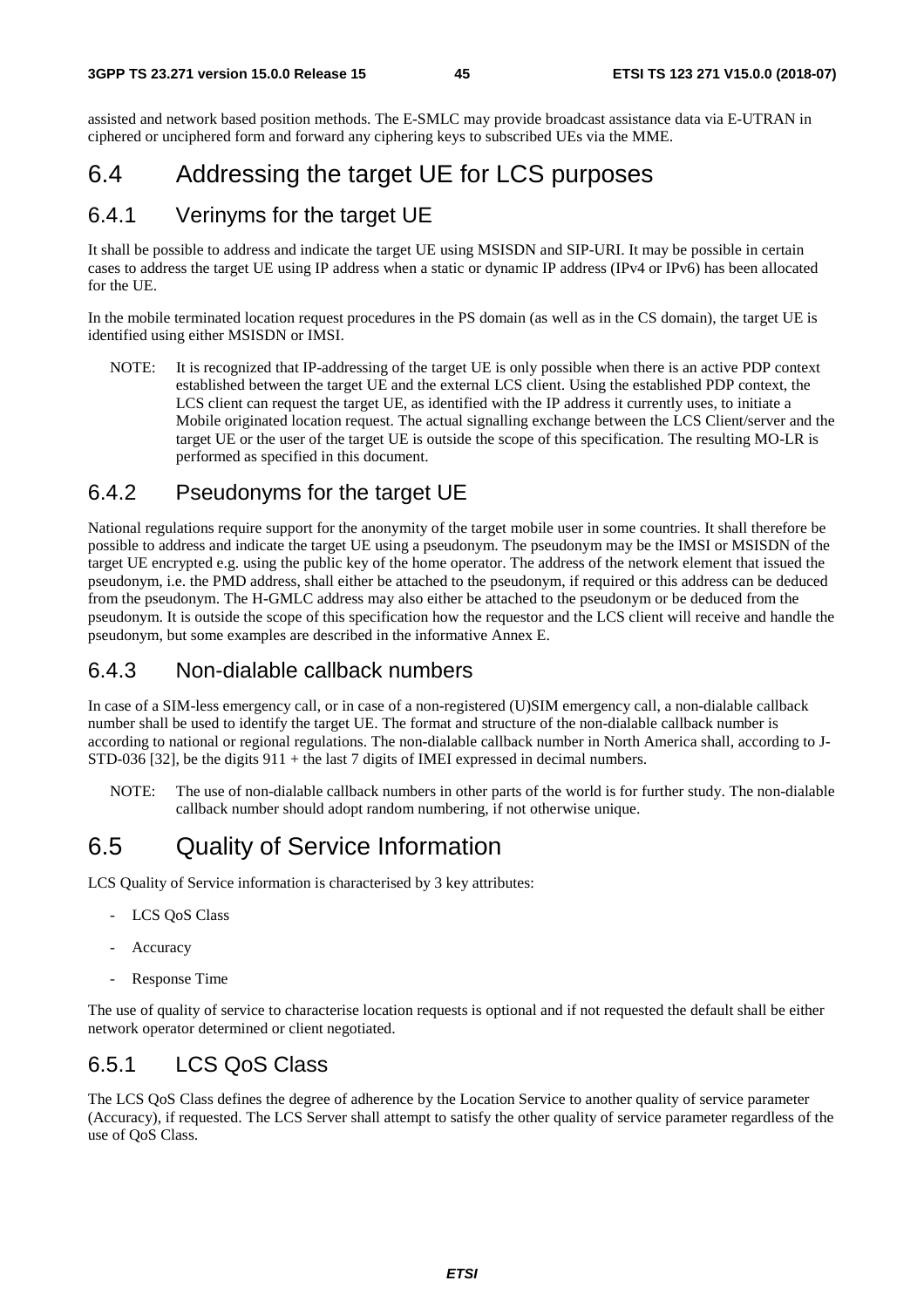#### 6.5.1.1 Best Effort Class

This class defines the least stringent requirement on the QoS achieved for a location request. If a location estimate obtained does not fulfil the other QoS requirements, it should still be returned but with an appropriate indication that the requested QoS was not met. If no location estimate is obtained, an appropriate error cause is sent.

#### 6.5.1.2 Assured Class

This class defines the most stringent requirement on the accuracy achieved for a location request. If a location estimate obtained does not fulfil the other QoS requirements, then it shall be discarded and an appropriate error cause sent.

# 7 Signalling and Interfaces

## 7.1 LCS signalling between Access and Core Networks for GERAN and UTRAN access networks

For GERAN and UTRAN access networks, the core network sends location requests to the access network, which then sends the corresponding responses back to the core network.

Communication between access and core networks is accomplished through Iu interface in UMTS whereas the A, Gb and Iu interfaces are used for the purpose in GSM (see TS 25.305 [1] and TS 43.059 [16]).

## 7.1.1 Core network Location Request

The core network request for a location estimate of a target UE shall contain sufficient information to enable location of the Target UE according to the required QoS using any positioning method supported by the PLMN and, where necessary, UE. For location services the core network may request the geographical co-ordinates and velocity of the Target UE.

In Iu mode the core network may also request in which Service Area the Target UE is located. The Service Area information may be used for routing of corresponding Emergency calls, or for CAMEL services.

In A/Gb mode this corresponds to the usage of Cell ID in the core network. It should be noted that the Service Area concept is different from the Localized Service Area concept used for SoLSA services.

When the location of a Target UE in Idle Mode is requested, the core network shall determine which RAN entity is associated with the Target UE.

### 7.1.2 Location Report

The access network reports the location of the Target UE to the core network entities. The location report may contain the following information as defined in the corresponding location request:

- the geographical co-ordinates of the Target UE;
- the positioning method used to obtain the location estimate if the access network is either GERAN in the A/Gb mode, GERAN in the Iu mode or UTRAN in the Iu mode.
- the service area in which the Target UE is located;
- achieved quality level of the location estimate;
- velocity estimate of the Target UE, if available;
- achieved quality level of the velocity estimate of the Target UE, if available.

## 7.1a LCS signalling between Access and Core Networks for E-UTRAN access networks

For E-UTRAN access networks, the MME sends location requests to the E-SMLC via the SLs interface (see clause 7.8). The E-SMLC then sends core network measurement requests, as described in clause 7.1a.1, to the access network via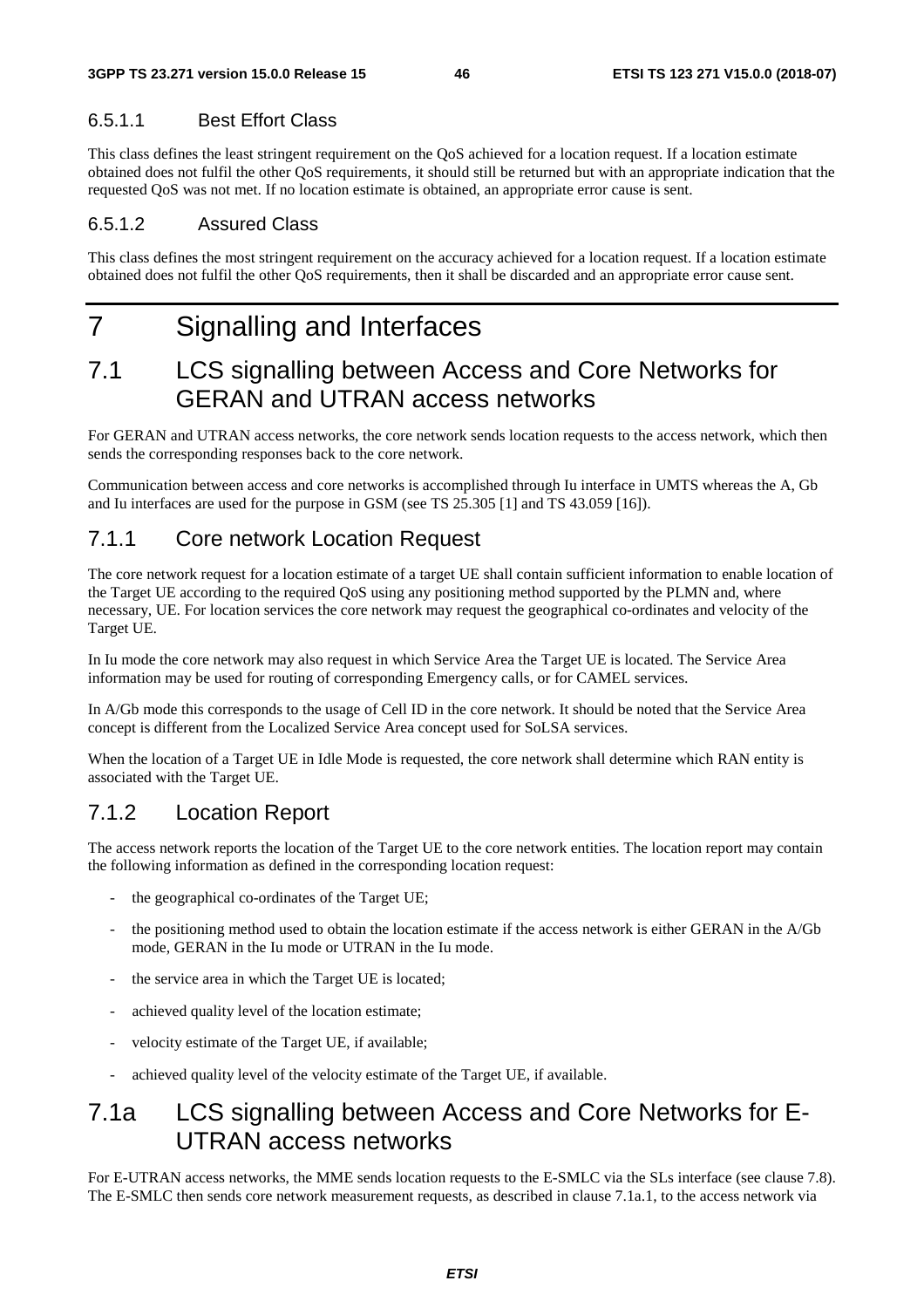the MME. The access network sends corresponding network measurement reports, as described in clause 7.1a.2, back to the E-SMLC, again via the MME.

Communication between access and core networks is accomplished through S1 interface in E-UTRAN (see TS 36.305 [42].

### 7.1a.1 Core network Measurement Request

The core network request for network measurements shall contain sufficient information to enable the desired measurements to be provided by the access network.

The core network shall determine which RAN entities are associated with the Target UE.

### 7.1a.2 Location Measurement Report

The access network reports measurements pertaining to the Target UE back to the E-SMLC as defined in the corresponding core network measurement request.

## 7.2 Um, Uu and Uu-LTE Interfaces

The Um, Uu and Uu-LTE interfaces are used to communicate among the LCS entities associated with the BSC, RNC, the UE and the stand-alone (Type A) Location Measurement Units (LMU). The Um, Uu and Uu-LTE interfaces are also used to communicate between the LCS entities in the core network and the UE.

NOTE: The Type A and Type B LMUs are defined only for GERAN. For LTE, the LMU may be standalone or integrated into an eNodeB, as noted in TS 36.305 [42].

The Um/Uu/Uu-LTE interfaces may pass measurement requests and results to and from UE or the stand-alone LMU.

The Um/Uu/Uu-LTE interfaces may also pass location requests from internal or external LCS Clients (Applications) at the UE. Note that these requests may require the services of the LCS entities associated with the core network to authenticate clients and subscriber subscriptions to aspects of the LCS.

The Um/Uu/Uu-LTE interfaces may also be used for broadcast of information that may be used by the UE or standalone LMU for their LCS operations. This may, for example, include timing information about nearby Node-B/BTS transmissions that may assist the UE or LMU in making their measurements. In UTRAN code information may be included.

The Um, Uu and Uu-LTE interfaces may also pass messages relating to changes or reporting of the data associated with the Location System Operations Function (LSOF) in the UE or the remote LMU.

UTRAN Stage 2 specification TS 25.305 [1] specifies LCS signalling over the Uu interface and GERAN Stage 2 specification TS 43.059 [16] specifies LCS signalling over the Um interface correspondingly. E-UTRAN Stage 2 specification TS 36.305 [42] specifies LCS signalling over the Uu-LTE interface.

Message segmentation is specified in GERAN LCS Stage 2, TS 43.059 [16].

## 7.3 MAP Interfaces

The following interfaces are based on MAP in LCS.

- Lh interface: interface between GMLC and HSS. This interface is used by the GMLC to request the address of the H-GMLC, and/or the address of the visited MSC or SGSN for a particular target UE whose location has been requested
- Lg interface: interface between GMLC MSC and GMLC SGSN. This interface is used by the GMLC to convey a location request to the MSC or SGSN currently serving a particular target UE whose location was requested. The interface is used by the MSC or SGSN to return location results to the GMLC.
- Lc interface: interface between GMLC and gsmSCF, CAMEL. This interface is used to get location information for CAMEL based services.

The following MAP services are defined for LCS.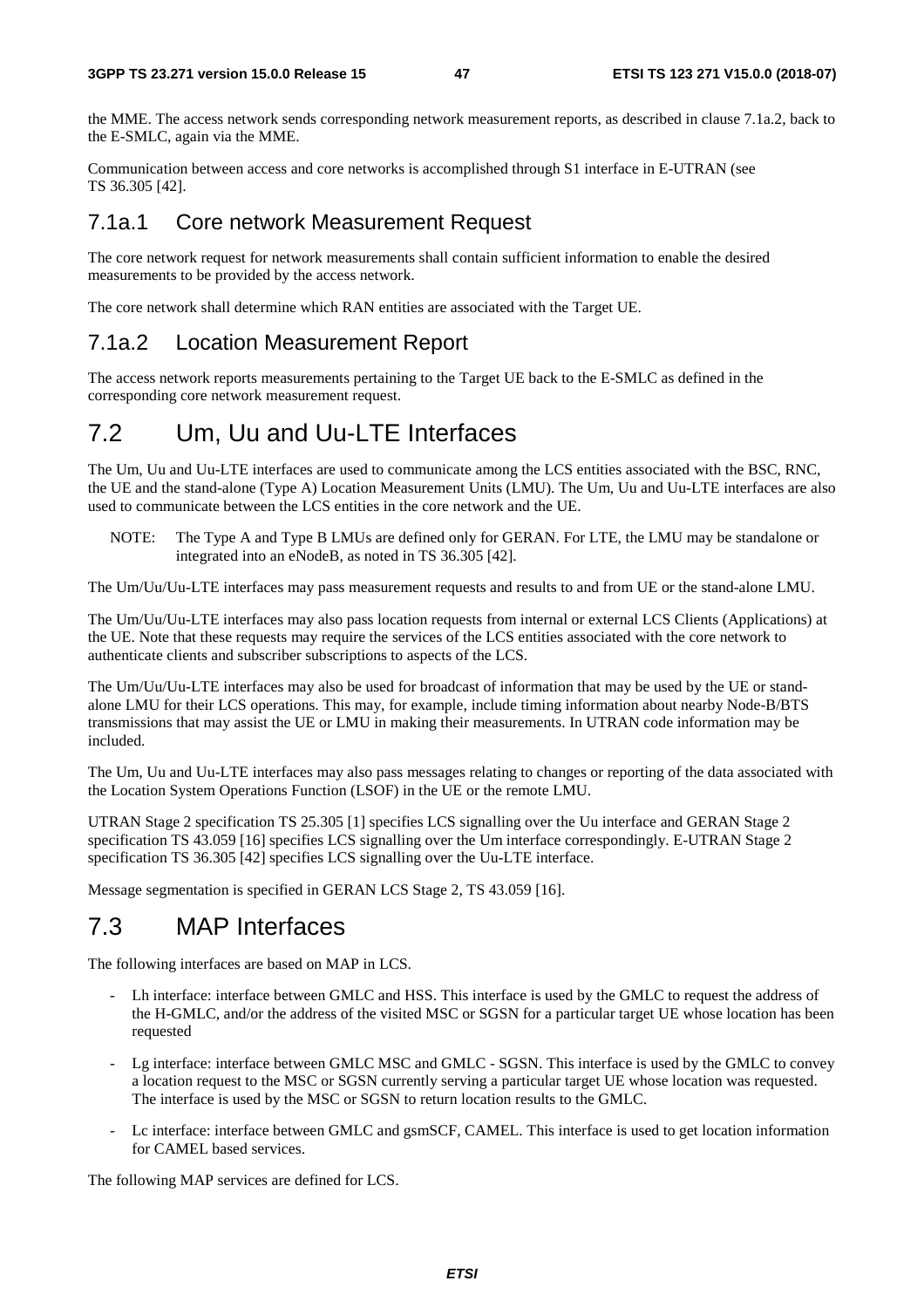- MAP-SEND-ROUTING-INFO-FOR-LCS Service.

This service is used between the GMLC and the HLR/HSS to retrieve the routing information needed for routing a location service request to the serving VMSC , SGSN. The service may be used in GMLC - HSS interface to retrieve routing information in order to route the location service request to the correct VMSC, SGSN and MSC Server.

In case the service is used between the R-GMLC and the HSS, the H-GMLC address of the target UE to be located is retrieved. The address of the V-GMLC associated with the serving node and PPR may also be retrieved.

MAP-PROVIDE-SUBSCRIBER-LOCATION Service.

This service is used by a GMLC to request the location and optionally, velocity, of a target UE from the visited MSC, SGSN or MSC Server at any time.

MAP-SUBSCRIBER-LOCATION-REPORT Service.

This service is used by a VMSC, SGSN or MSC Server to provide the location of a target UE to a GMLC when a request for location is either implicitly administered or made at some earlier time.

The MAP Subscriber Location Report could also be used to send information about location and, if requested and available, velocity of the Target UE (for MO-LR) to an external client.

## 7.4 Lpp interface

Lpp is the interface between H-GMLC and PPR. If the UE subscribers LCS privacy information is kept in the PPR this interface is used by the H-GMLC to request the PPR to perform a privacy check. The Lpp interface shall conform to the protocol as specified in (reference to be added) and the procedures defined in clause 9 of this specification.

### 7.4.1 LCS Authorisation Request

Via the LCS Authorisation Request, the H-GMLC can request the PPR to perform the privacy check. There exist two types of LCS Authorisation Request:

- LCS Authorisation Request without location estimate (send by H-GMLC before location request);
- LCS Authorisation Request with location estimate (to check location related privacy settings).

The following attributes are identified for LCS Authorisation Request information flow:

- Target UE identity, (one or both of MSISDN and IMSI), if needed;
- If PPR contains PMD functionality the LCS Authorisation Request may contain the same information as the LCS Identity request, i.e. the pseudonym of the target UE, if needed.
- Indication on call/session related MT-LR;
- LCS Client identity, i.e. LCS client external identity or internal identity;
- LCS Client type, (i.e. Value added, Emergency, PLMN operator or Lawful interception);
- LCS Client name, if needed (and type of LCS client name if available);
- Service type, if needed;
- Codeword, if needed:
- Requestor identity, if needed (and type of Requestor identity if available);
- Type of location, i.e. "current location", "current or last known location" or "initial location";
- Velocity of the UE, if needed;
- LCS capability sets of serving nodes, if needed;
- Location estimate, if needed and available (This is only relevant for LCS Authorisation Request with location estimate);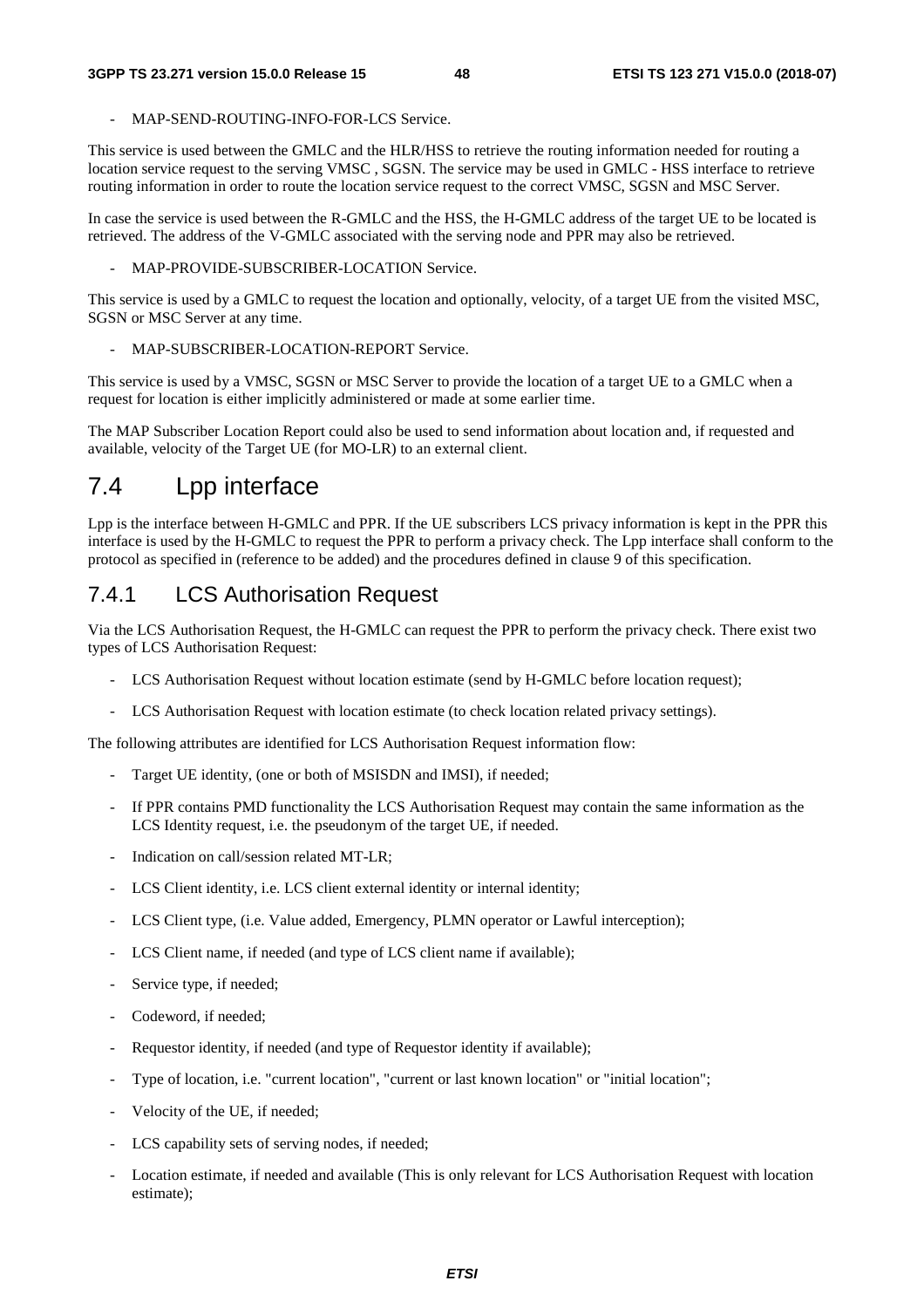- Type of Deferred Location Request, if needed (i.e. UE available, Change of Area, Motion or Periodic Location);
- Geographic area for change of area event, if needed;
- Parameters for Periodic Location event, if needed (i.e. reporting interval, total number of reports, request for MO-LR short circuit).
- Parameters for change of area event, if needed (i.e. type of area event, indication of single or multiple reports, minimum interval between reports, whether location estimates are requested, duration, maximum interval between reports, maximum sampling interval);
- Parameters for motion event, if needed (i.e. linear distance threshold, indication of single or multiple reports, minimum interval between reports, whether location estimates are requested, duration, maximum interval between reports, maximum sampling interval).

## 7.4.2 LCS Authorisation Response

The LCS Authorisation Response is sent by the PPR to the H-GMLC as the result for the LCS Authorisation Request.

The following attributes are identified for the LCS Authorisation Response information flow:

- Indicator for location request is to be barred, if needed. If this is set, no other indicators shall be included in the response;
- Indicator for call/session related class of privacy check related actions, if needed;
	- positioning not allowed;
	- positioning allowed without notifying the UE user;
	- positioning allowed with notification to the UE user;
	- positioning requires notification and verification by the UE user; positioning is allowed only if granted by the UE user or if there is no response to the notification;
	- positioning requires notification and verification by the UE user; positioning is allowed only if granted by the UE user.
- Indicator for call/session unrelated class of privacy check related actions, if needed;
	- positioning not allowed;
	- positioning allowed without notifying the UE user;
	- positioning allowed with notification to the UE user;
	- positioning requires notification and verification by the UE user; positioning is allowed only if granted by the UE user or if there is no response to the notification;
	- positioning requires notification and verification by the UE user; positioning is allowed only if granted by the UE user.
- Pseudo external ID, if needed (see Annex C);
- Indicator on additional privacy check with location estimate, if needed;
- Indicator on additional notification/verification by the UE user without positioning (existing location estimate to be returned to the LCS Client if this is successful), if needed;
- Same information as in the LCS Identity Response, in case the PMD is integrated in PPR, if needed;
- Indicator for MO-LR short circuit allowed/not allowed, if needed.

## 7.4.3 LCS Privacy Profile Update notification

The LCS Privacy Profile Update notification is sent to the H-GMLC from the PPR in order to notify the H-GMLC about the change of UEs privacy profile.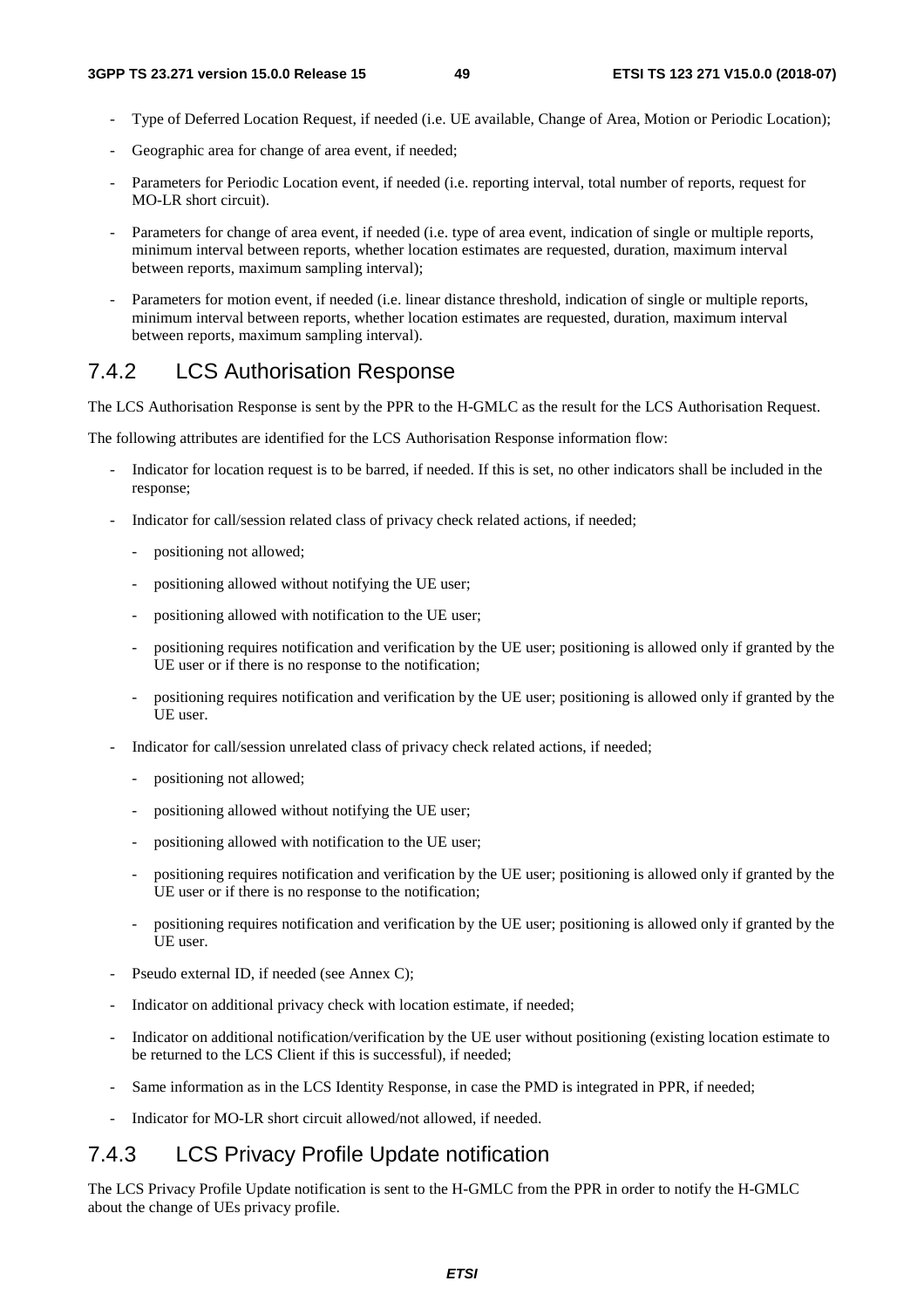- Target UE identity, (one or both of MSISDN and IMSI);
- Indication on the changed UEs privacy profile

## 7.4.4 LCS Privacy Profile Update notification ack

The LCS Privacy Profile Update notification ack. is sent to the PPR as the result of the LCS Privacy Profile Update Request by H-GMLC.

- Acknowledgement

## 7.5 Lid interface

Lid is the interface between H-GMLC and PMD. If the UE subscribers pseudonym can be mapped or decrypted to the corresponding verinym in the standalone PMD. The Lid interface shall conform to the protocol as specified in (reference to be added) and the procedures defined in clause 9 of this specification.

## 7.5.1 LCS Identity Request

Via the LCS Identity Request, the H-GMLC can request the PMD to retrieve the verinym of the subscriber.

The following attribute is identified for the LCS Identity Request:

- Pseudonym;

## 7.5.2 LCS Identity Response

The PMD sends the LCS Identity Response to the H-GMLC as a result of the LCS Identity Request by the H-GMLC.

The following attribute is identified for the LCS Identity Response information flow:

Target UE identity, (one or both of MSISDN and IMSI);

## 7.6 IMS related Interfaces

### 7.6.1 Dh Interface

Dh is the interface between LIMS-IWF and SLF. The purpose of this interface is to retrieve the address of the correct HSS serving the user. Dh is an optional interface.

### 7.6.2 Sh Interface

Sh is the interface between LIMS-IWF and HSS. The purpose of this interface is to retrieve the user's MSISDN.

### 7.6.3 Ml Interface

Ml is the interface between the E-CSCF and LRF. For details, refer to TS 23.167 [36a].

## 7.7 SLg Interface

SLg is the interface that is used by the GMLC to convey a location request to the MME currently serving a particular target UE whose location was requested. The interface is also used by the MME to return location results to the GMLC.

## 7.8 SLs Interface

SLs is the interface between the MME and the E-SMLC. This interface is used to convey location requests from the MME to the E-SMLC and to convey corresponding location reports back from the E-SMLC to the MME.

It is also used for tunnelling core network measurement requests from the E-SMLC to the RAN, using RAN specified protocols transparent to the MME as described in TS 36.305 [42].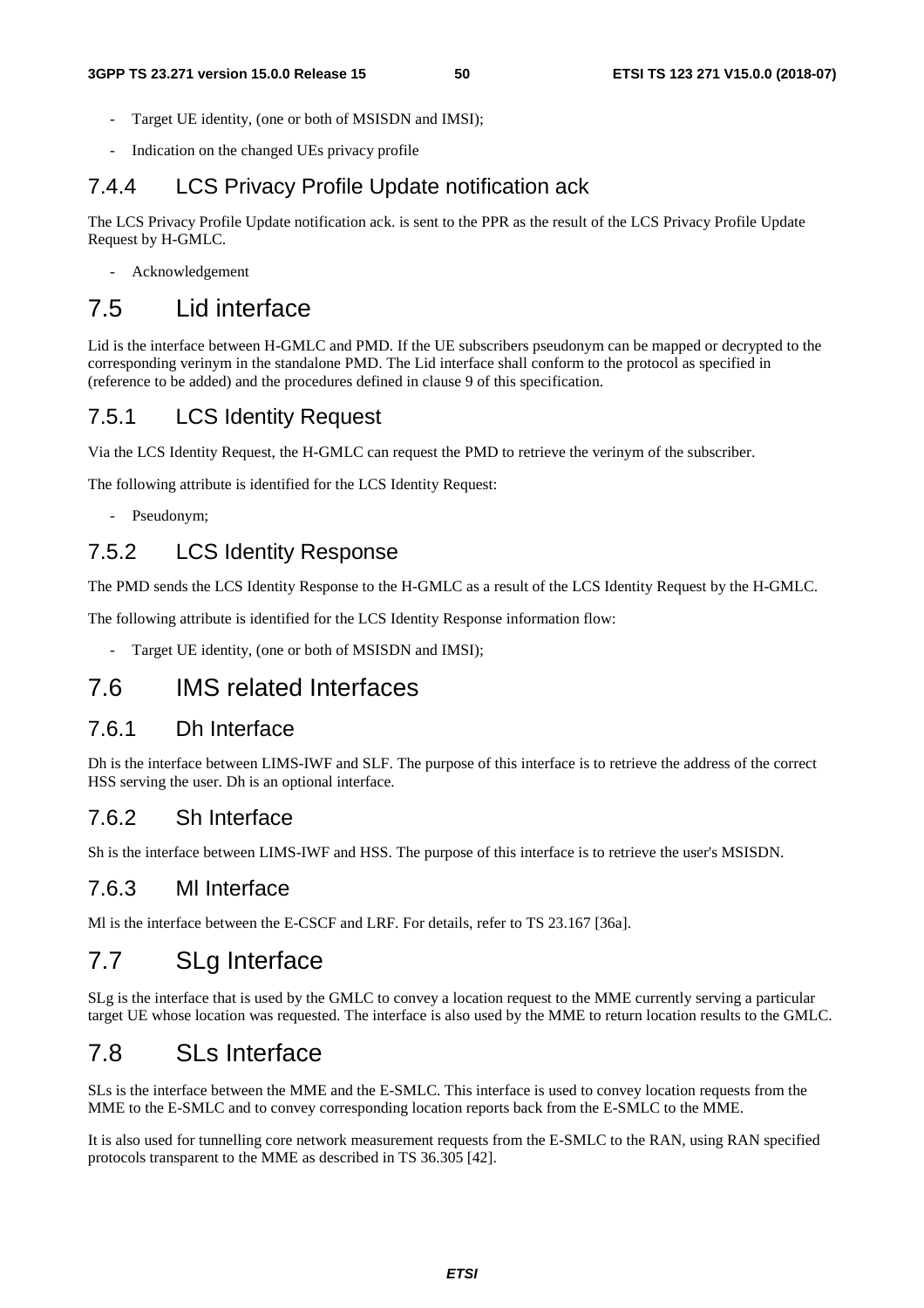## 7.9 SLh Interface

SLh is the Diameter based interface between the HSS and the GMLC as described in TS 29.173 [45].

## 7.10 SLm Interface

SLm is the interface between the E-SMLC and the LMU. This interface allows the E-SMLC to exchange measurement information with the LMU for the purpose of UTDOA positioning as described in TS 36.305 [42].

## 7.11 Lgd Interface

Lgd is the interface that is used by the GMLC to convey a location request to the SGSN currently serving a particular target UE whose location was requested. The interface is also used by the SGSN to return location results to the GMLC. This interface is applicable only for an SGSN supporting EPS based interfaces and protocols.

## 8 General network location procedures

## 8.1 State description for GMLC

8.1.1 GMLC states

#### 8.1.1.1 NULL State

In the NULL state, a particular location request from some LCS client either has not been received yet or has already been completed. After a location request is received from a LCS client, the GMLC remains in the NULL state while the identity of the client and nature of its location request are verified. While the NULL state exists conceptually, it need not be represented explicitly in the GMLC.

### 8.1.1.2 INTERROGATION State

In this state, the GMLC has sent an interrogation to the home HLR/HSS of the UE to be located and is awaiting a response giving one or several of the following addresses: the VMSC, MSC Server, SGSN address, MME address and IMSI for this UE.

### 8.1.1.3 LOCATION State

In this state, the GMLC has sent a location request to the VMSC, MSC Server, SGSN or MME serving the UE to be located and is awaiting a response containing a location estimate. Optionally, location information may also be communicated between GMLCs, located in the same or a different PLMN, via the GMLC to GMLC Lr interface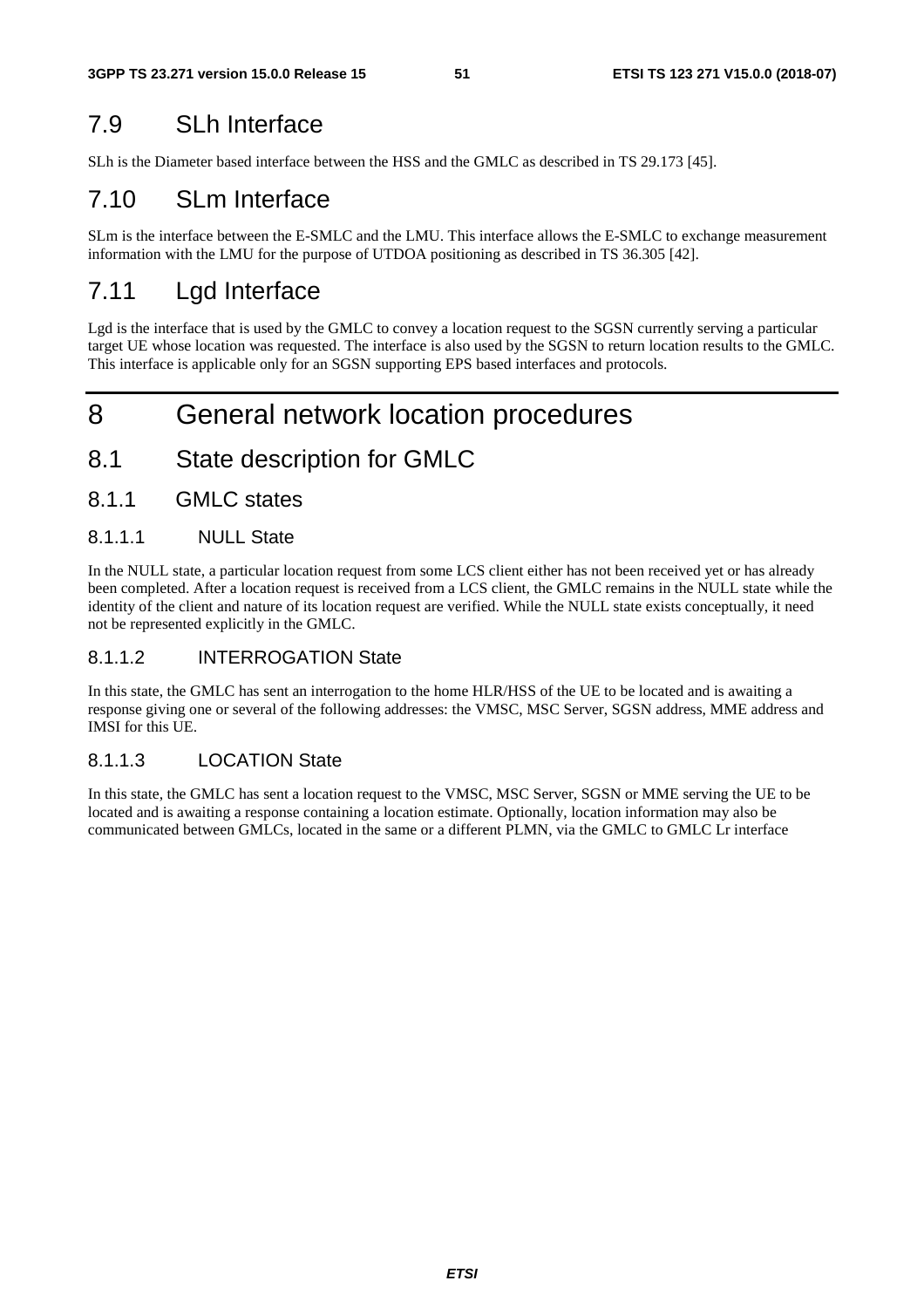## 8.1.2 State functionality

8.1.2.1 State Transitions



**Figure 8.1: State Transitions in the GMLC** 

Moving from NULL to INTERROGATION state:

If the GMLC does not know any of the following addresses: VMSC, MSC Server, SGSN, MME, V-GMLC address or IMSI when it receives a location service request from some LCS client, it moves from the NULL state to the INTERROGATION state and sends a request to the UE's home HLR/HSS for the VMSC/ MSC Server/ SGSN /MME/ V-GMLC address and IMSI.

Moving from NULL to LOCATION state:

If the GMLC already knows one of the following addresses: VMSC, MSC Server, SGSN, MME or UE IMSI, when it receives a location service request from some LCS client (e.g. from information retained for an earlier location request for the same UE), it moves from the NULL state to the LOCATION state and sends a location request to either the VMSC, MSC Server, SGSN, or MME. Optionally, it may send the location request to another GMLC via the Lr interface.

NOTE: It is for further study how GMLC selects if it shall send the location request to VMSC, MSC server, SGSN, and/or MME in different cases. This should be specified in the signalling procedures.

Moving from INTERROGATION to LOCATION state:

After the GMLC, in the INTERROGATION state, receives one or several of the addresses VMSC, MSC Server, SGSN, MME, V-GMLC and IMSI from the home HLR/HSS, it enters the LOCATION state and sends a location request to either the VMSC, MSC Server, SGSN, MME or V-GMLC of the UE being located.

Moving from LOCATION to NULL state:

After the GMLC receives a location estimate response from the VMSC, MSC Server, SGSN, MME or V\_GMLC, it forwards the location estimate to the requesting LCS client and re-enters the NULL state.

### 8.1.2.2 INTERROGATION Timer Function

The GMLC runs a timer while in the INTERROGATION state to limit the amount of time waiting for an interrogation response from the HLR/HSS. If the timer expires before an interrogation response is received, the GMLC indicates a location failure to the LCS client and re-enters the NULL state.

#### 8.1.2.3 LOCATION Timer Function

The GMLC runs a timer while in the LOCATION state to limit the amount of time waiting for a location estimate response from the VMSC/ MSC Server /SGSN/MME. If the timer expires before a response is received, the GMLC indicates a location failure to the LCS client and re-enters the NULL state.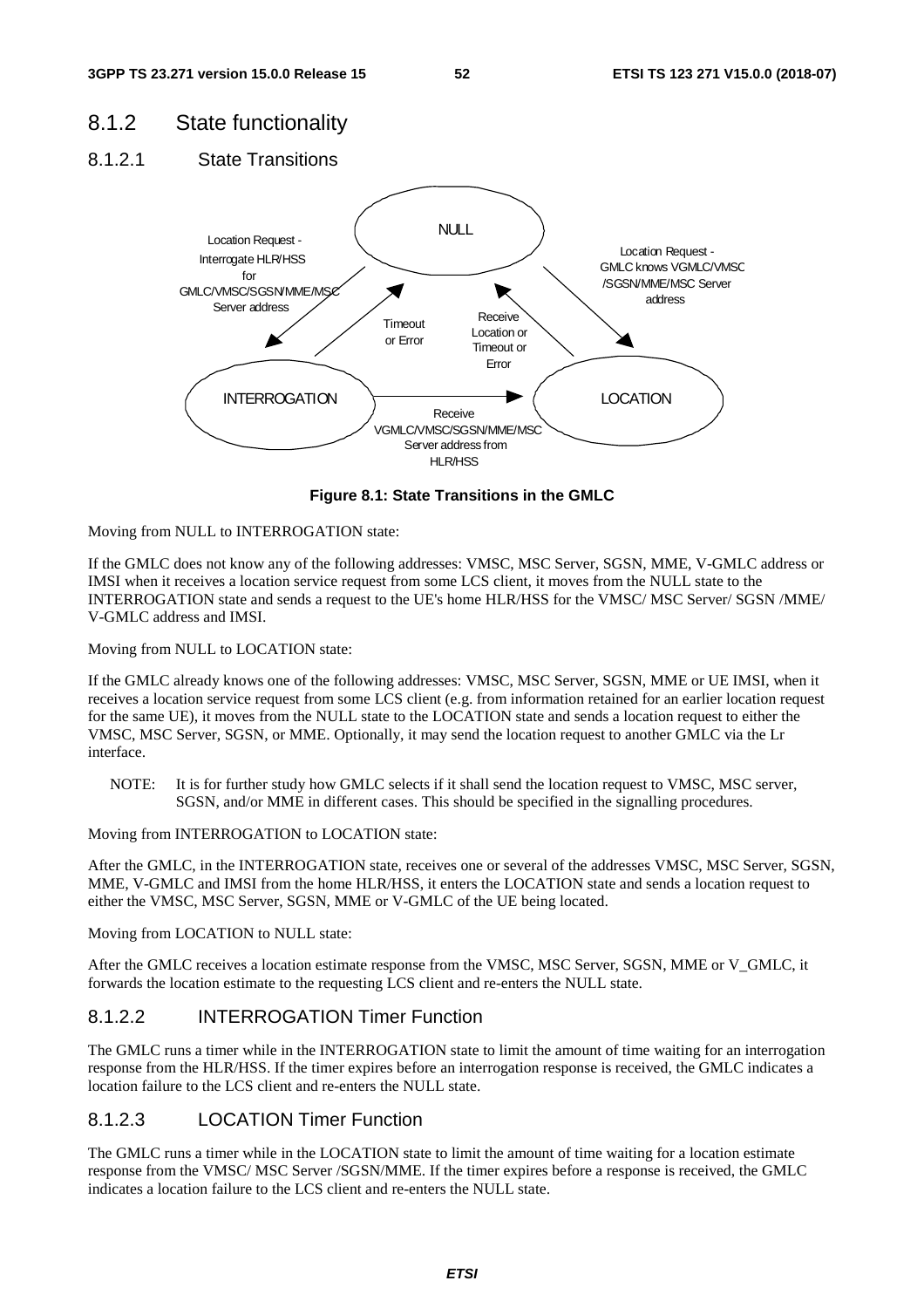## 8.2 State description for VMSC and MSC Server

## 8.2.1 VMSC and MSC Server States

#### 8.2.1.1 LCS IDLE State

In this state, the VMSC/MSC Server location service is inactive for a particular UE. The UE may be known in the VMSC/MSC Server (except for a USIM less or SIM less Emergency call or where the UE information has been cancelled or lost in the VMSC/MSC Server), but there may not be an active Mobility Management to the UE.

#### 8.2.1.2 LOCATION State

In this state, the VMSC/MSC Server is awaiting a response from RAN after requesting the location for a particular UE.

#### 8.2.2 State Functionality

#### 8.2.2.1 State Transitions



#### **Figure 8.2: State Transitions in the VMSC/MSC Server**

#### **Moving from LCS IDLE to LOCATION state:**

After a request has been received to locate a particular UE and the UE subscription options have been verified, a location request is sent to the RAN of the UE to be located: the VMSC/MSC Server then enters the LOCATION state. Before entering this state, the VMSC/MSC Server must have setup a Mobility Management connection to the UE if none was previously active. The mobile is paged and authenticated before positioning.

Moving from LOCATION to LCS IDLE state:

After the return of a location estimate result from RAN, the VMSC/MSC Server shall re-enter IDLE state.

#### 8.2.2.2 LOCATION Timer Function

The VMSC/MSC Server runs a timer while in the LOCATION state to limit the amount of time waiting for a location response from the RAN. If the timer expires before such information is received, the VMSC/MSC Server indicates a location failure to the original requesting entity and re-enters IDLE state.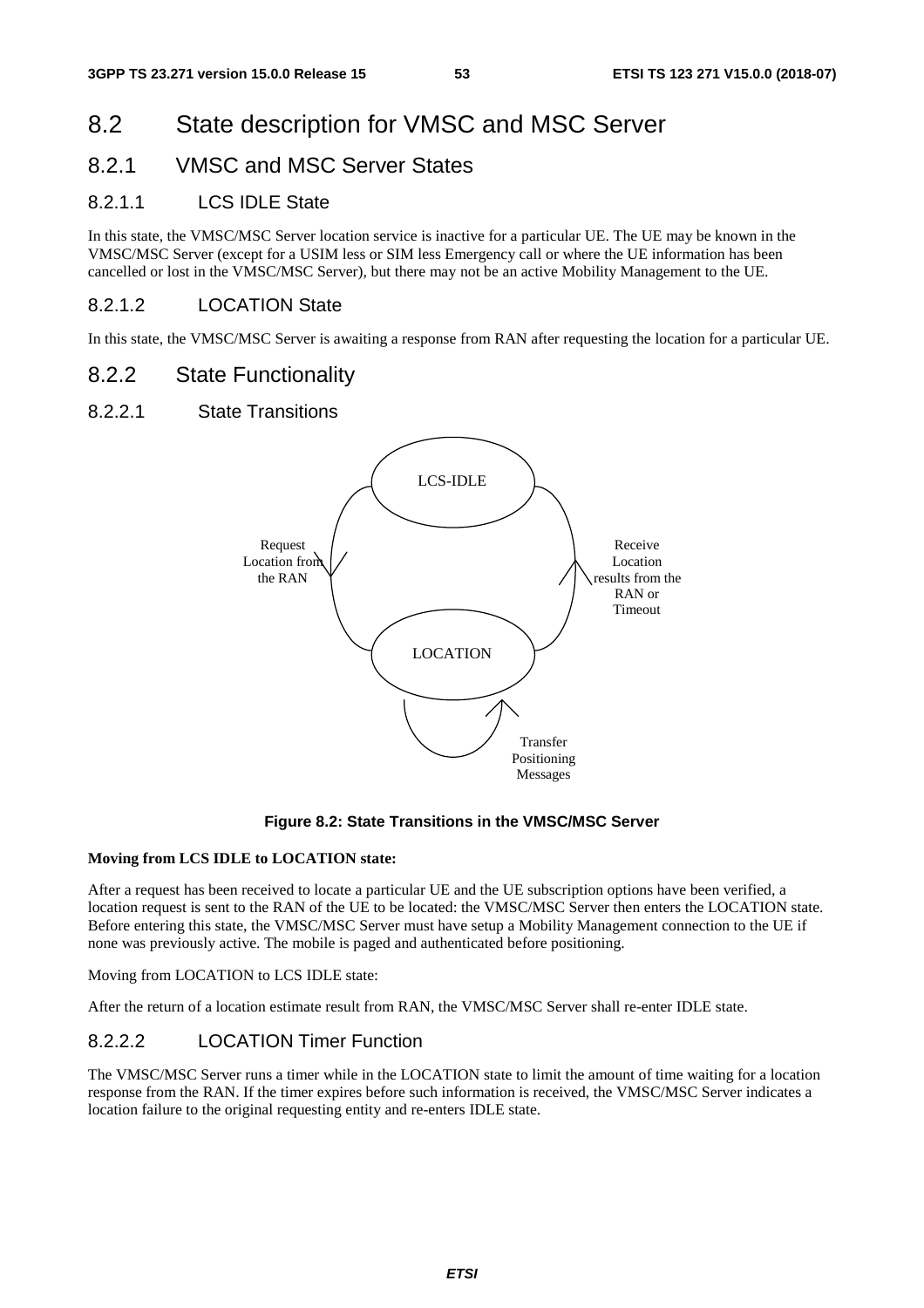## 8.3 LCS State description for SGSN

### 8.3.1 SGSN States

#### 8.3.1.1 LCS IDLE State

In this state, the SGSN location service is inactive for a particular UE. The UE is known in the SGSN except in case where the UE data has been cancelled or lost in the SGSN. There is not an active Mobility Management to the UE.

#### 8.3.1.2 LOCATION State

In this state, the SGSN is awaiting a response from the RAN after requesting the location for a particular UE. In this state, a Mobility Management connection to the target UE will be active.

#### 8.3.2 State Functionality

#### 8.3.2.1 State Transitions



#### **Figure 8.3: State Transitions in the SGSN**

#### **Moving from LCS-IDLE to LOCATION state:**

After a request has been received to locate a particular UE and the UE subscription options have been verified to allow this, the SGSN sends a location request to the RAN. The SGSN then enters the LOCATION state. Before entering this state, the SGSN must have setup a Mobility Management connection to the UE if none was previously active. The mobile is paged and authenticated before positioning.

#### **Moving from LOCATION to LCS IDLE state:**

After the return of a location estimate result from RAN, or if the Location Timer described below expires, the SGSN shall re-enter IDLE state.

#### 8.3.2.2 LOCATION Timer Function

The SGSN runs a timer while in the LOCATION state to limit the amount of time waiting for a location response from the RAN. If the timer expires before such information is received, the SGSN indicates a location failure to the original requesting entity and re-enters IDLE state.

## 8.4 Signalling connection for the Iu interface

When using the Iu interface, before SGSN/MSC server can request location information of a target UE from RAN, an Iu signalling connection must have been established between SGSN/MSC server and RAN. The SGSN/MSC server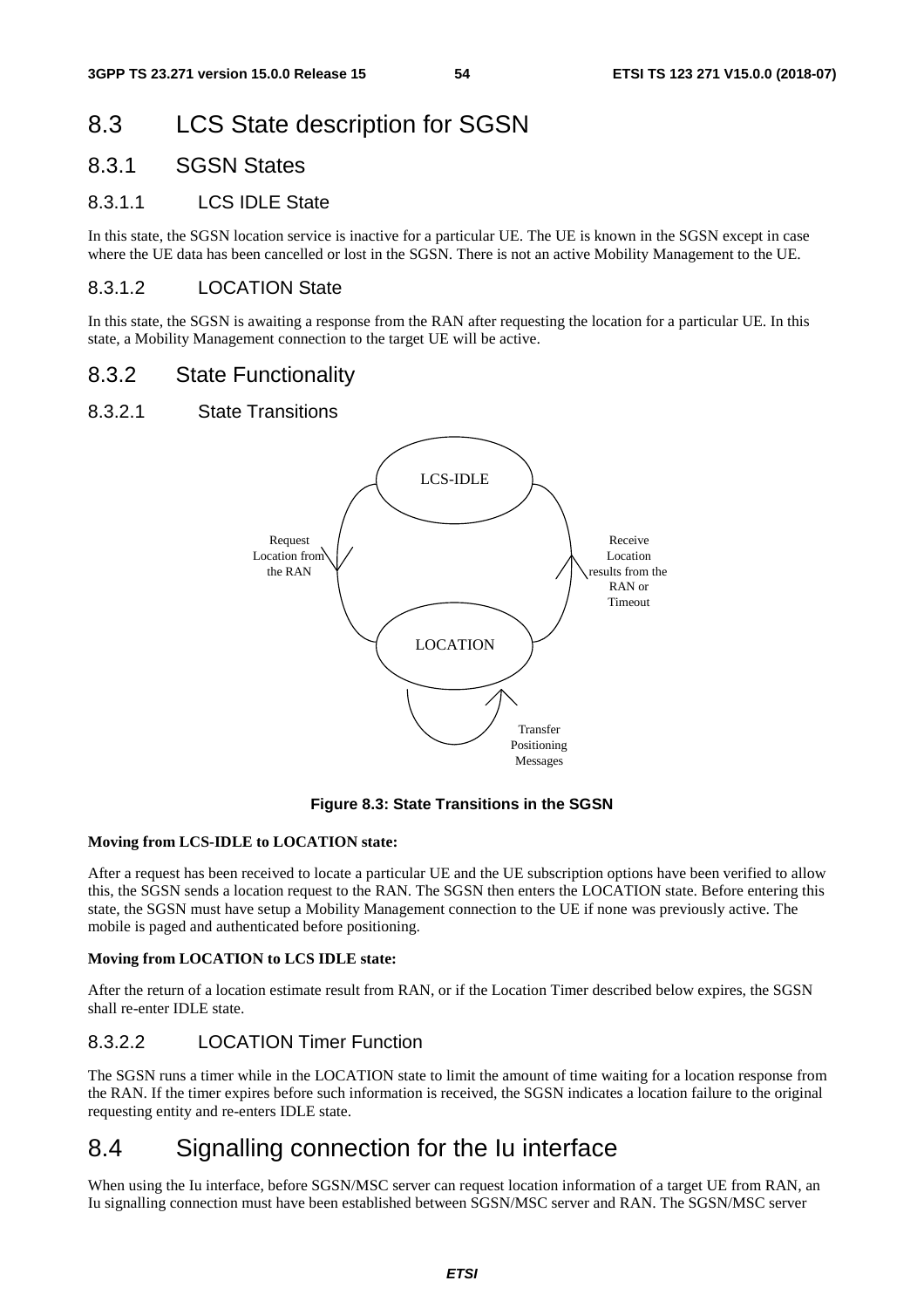sends a location request message to RAN, which determines the location of the target UE related to this Iu signalling connection and sends a location report to SGSN/MSC server over the same Iu signalling connection. On the Iu interface, only one location request for a geographic location estimate can be ongoing at any time.

## 8.5 Signalling connection for the A-interface

When using the A interface, before MSC can request location information of a target UE from RAN, an A interface signalling connection must have been established between MSC and RAN. The MSC sends a location request message to RAN, which determines the location of the target UE related to this A interface signalling connection and sends a location report to MSC over the same A interface signalling connection. On the A interface, only one location request can be ongoing at any time.

## 8.6 Gb interface mapping of target UE

The pre-requisite for LCS procedures on the Gb interface is that UE is in "ready state". On the Gb interface, only one location request can be ongoing at any time.

## 8.7 LCS State description for MME

### 8.7.1 MME States

An MME supports at least one location session for any UE at any one time. A location session is invoked by the MME in order to obtain the location of the UE or perform some other location related service such as transferring assistance data to the UE.

#### 8.7.1.1 LCS IDLE State

In this state, the MME location service is inactive for a particular UE. The UE is known in the MME and a mobility management connection for the UE may or may not be active.

#### 8.7.1.2 LOCATION State

In this state, the MME is awaiting a response from an E-SMLC after requesting a location service for a particular UE. In this state, the UE is known in the MME and a Mobility Management connection to the UE is active.

### 8.7.2 State Functionality

#### 8.7.2.1 State Transitions



**Figure 8.4: State Transitions in the MME**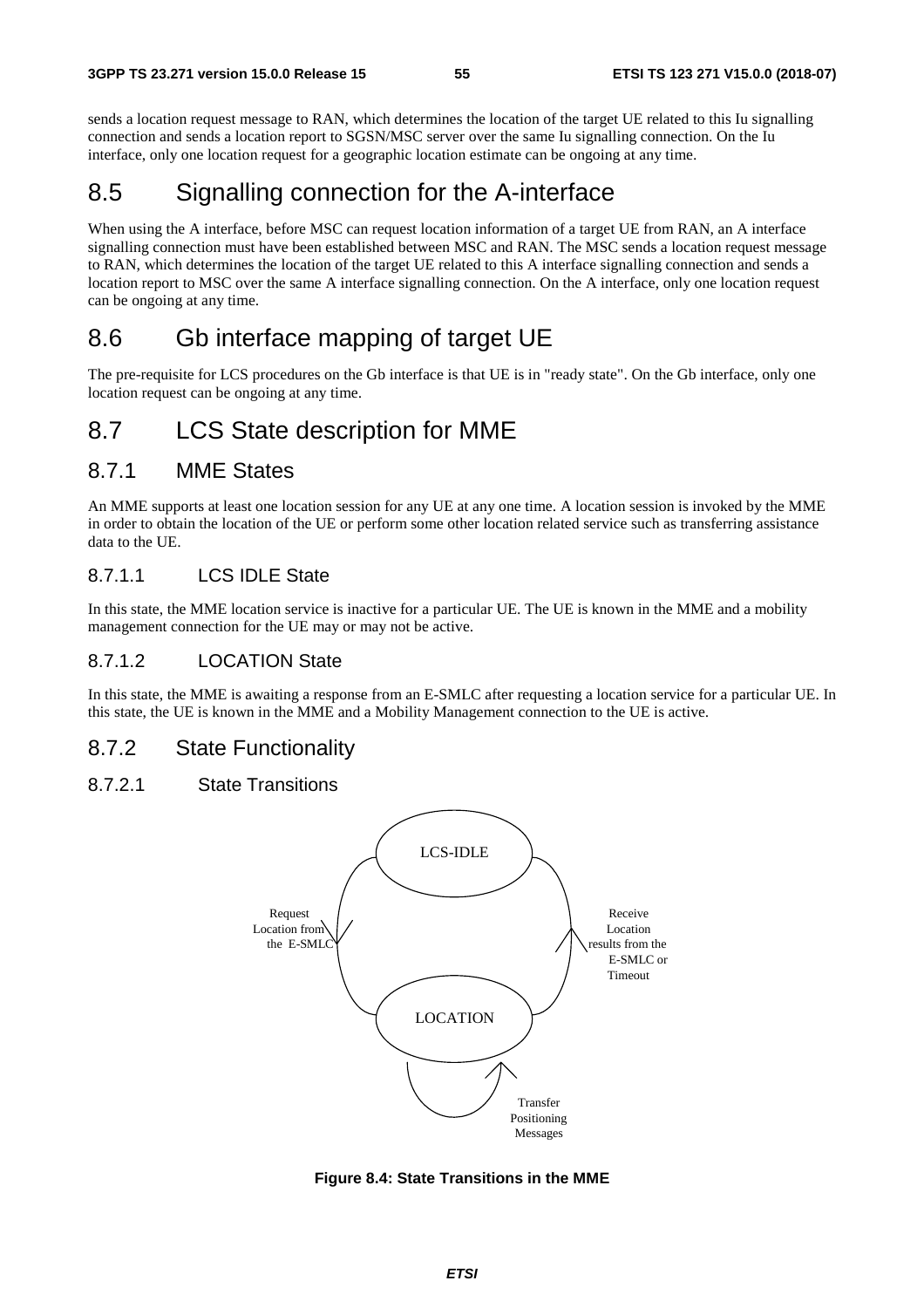#### **Moving from LCS-IDLE to LOCATION state:**

After a request has been received for a particular location service for a particular UE and the UE subscription options have been verified where applicable to allow this, the MME sends a location request to an E-SMLC. The MME then enters the LOCATION state. Before entering this state, the MME must have setup a Mobility Management connection to the UE if none was previously active.

#### **Moving from LOCATION to LCS IDLE state:**

After the return of a location result from the E-SMLC, or if the Location Timer described below expires, the MME shall re-enter IDLE state.

#### 8.7.2.2 LOCATION Timer Function

The MME runs a timer while in the LOCATION state, whose value may depend on the location service, to limit the amount of time waiting for a location response from the E-SMLC. If the timer expires before such information is received, the MME indicates a location failure to the original requesting entity and re-enters IDLE state.

## 8.8 Signalling connection for the S1 interface

Before the MME can request location information of a target UE from the E-SMLC, an S1 signalling connection must have been established between the MME and E-UTRAN. The MME sends a location request message to E-SMLC, which determines the location of the target UE related to this S1 signalling connection and sends a location measurement report to the MME.

## 9 General Network Positioning Procedures

The generic network positioning procedure of providing the location information of an UE subscriber can be partitioned into the following procedures.

#### **Location Preparation Procedure**

This generic procedure is concerned with verifying the privacy restrictions of the UE subscriber, reserving network resources, communicating with the UE to be located and determining the positioning method to be used for locating the UE subscriber based on the requested QoS and the UE and network capabilities.

#### **Positioning Measurement Establishment Procedure**

This procedure is concerned with performing measurements by involving the necessary network and/or UE resources. Depending on the positioning method to be used for locating the UE the internals of this procedure can be positioning method dependent. The procedure is completed with the end of the positioning measurements.

#### **Location Calculation and Release Procedure**

This generic procedure is initiated after the measurements are completed and is concerned with calculating the location and optionally, velocity of the UE and releasing all network and/or UE resources involved in the positioning.

Each of the following procedures defines the support of a single location request (MT-LR, MO-LR or NI-LR) that may be immediate or deferred. Treatment alternatives for a new location request when other concurrent locations requests are already ongoing for the same target UE is not generally defined in these procedures except in certain specific cases. For such general treatment alternatives, refer to clause 4.5.

## 9.1 Mobile Terminating Location Request

The MT-LR procedures for the location request from the LCS client which does not have the privacy override capability are described in the clause 9.1.1.

The MT-LR procedures for the location request from the LCS client which has the privacy override capability (e.g. the request is come from the emergency service provider) are described in the clause 9.1.1A. In this case the H-GMLC is not involved to the location procedures and the privacy check procedures in H-GMLC/PPR are skipped.

It is noted that R-GMLC or the UE may handle the periodicity of location requests as requested by the LCS client both in CS and PS domain.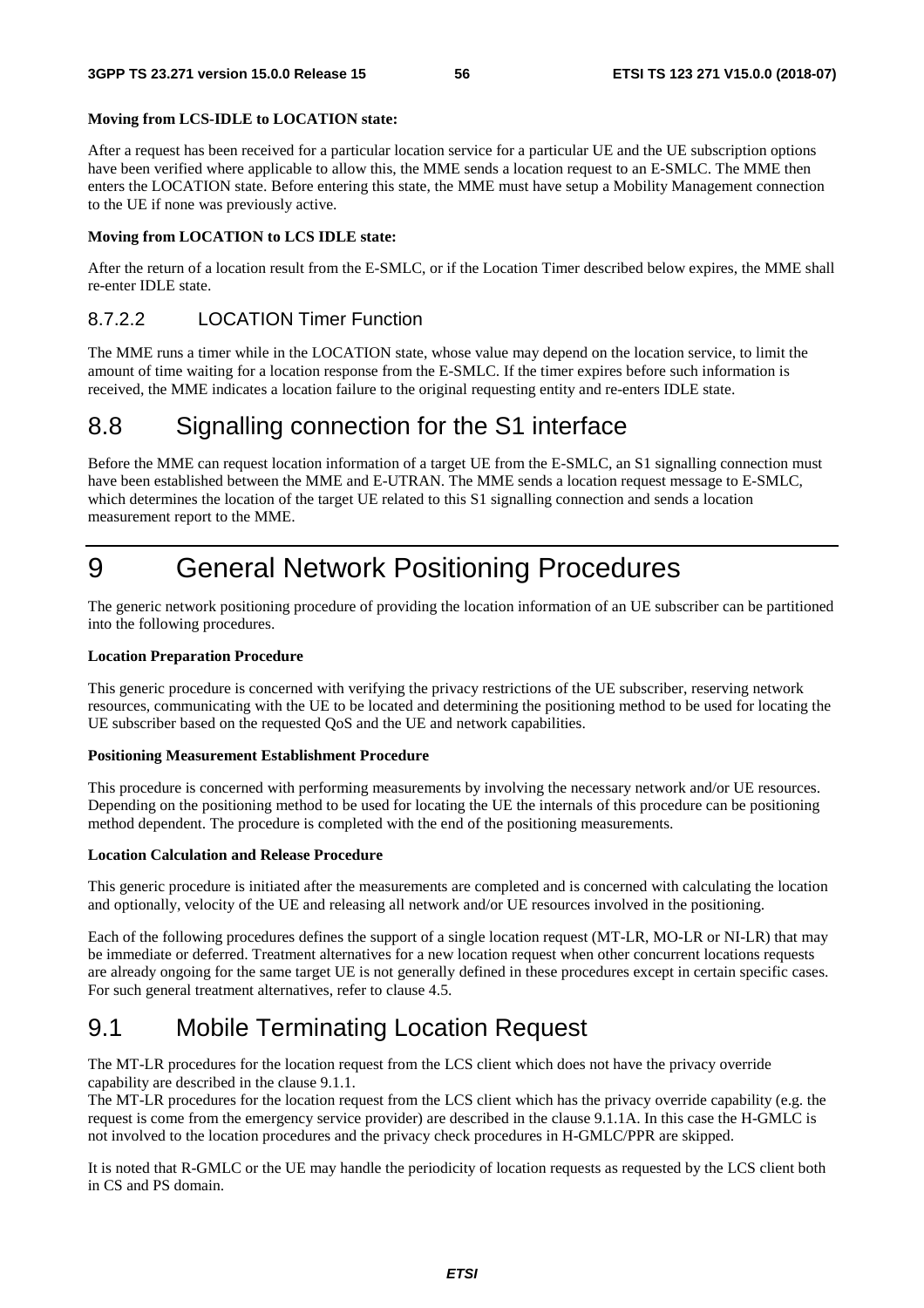



**Figure 9.1: General Network Positioning for a MT-LR** 

1) An external LCS client requests the current location and optionally, velocity of a target UE from a GMLC. The LCS Client may also request a deferred location request, i.e. based on event. The R-GMLC verifies the identity of the LCS client and its subscription to the LCS service requested and derives the MSISDN or IMSI or pseudonym of the target UE to be located and the LCS QoS from either subscription data or data supplied by the LCS client. For a call related location request, the LCS client includes the LCS client's called party number, as dialled by the target mobile user, in the LCS service request. For a session related location request, the LCS client includes the APN-NI of the LCS client, as used by the target UE, in the LCS service request. For a call/session related request the R-GMLC may verify that the called party number or APN-NI is correct for the LCS client in question. The LCS client's dialled number or APN-NI are checked in step 9 for the call/session related class.

The LCS request may carry also the Service Identity and the Codeword and the service coverage information. The R-GMLC may verify that the Service Identity received in the LCS request matches one of the service identities allowed for the LCS client. If the service identity does not match one of the service identities for the LCS client, the R-GMLC shall reject the LCS request. Otherwise, the R-GMLC can map the received service identity in a corresponding service type.

If the location request is originated by a Requestor, the Requestor Identity may be added to the LCS service request. The LCS client should authenticate the Requestor Identity but this is outside the scope of this specification. The LCS service request may also contain the type of the Requestor identity if the requestor identity was included.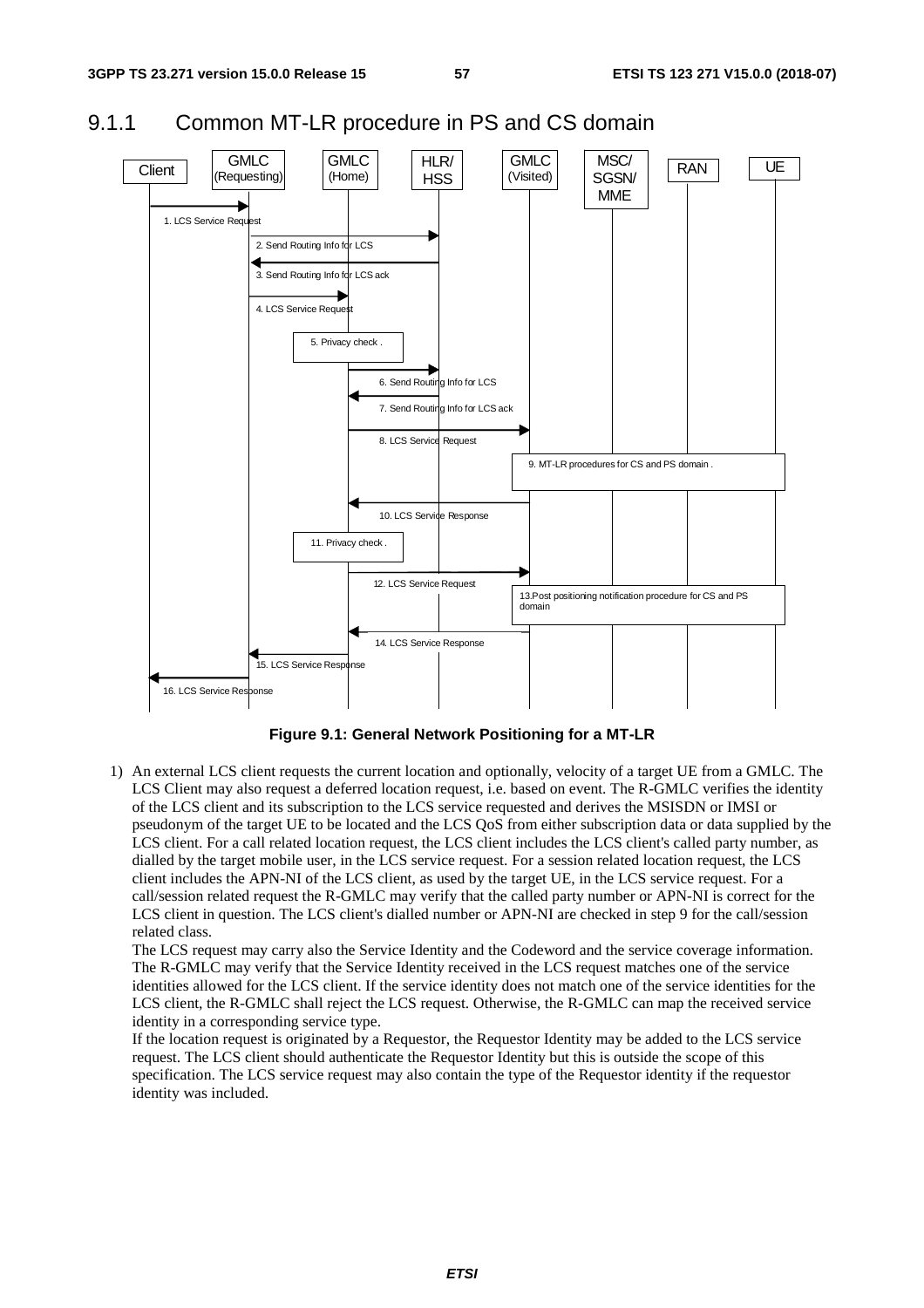If the H-GMLC address is not contained in the pseudonym or cannot deduced from the pseudonym, the R-GMLC shall determine the verinym for the pseudonym. In this case the R-GMLC may access to its associated PMD as described in clause 9.1.1.3.

The R-GMLC verifies whether it stores the privacy profile of the target UE. If the R-GMLC stores the UE's privacy profile, (this means the R-GMLC is the H-GMLC of the target UE), then step 2, 3, 4 and 12 are skipped. If location is required for more than one UE, the steps following below may be repeated and in that case the R-GMLC should verify whether the number of Target UEs in the LCS request is equal or less than the Maximum Target UE Number of the LCS client. If the Maximum Target UE Number is exceeded, the R-GMLC should respond to the client with proper error cause. If periodic location is requested, the steps following below may be repeated or the R-GMLC may forward the periodic location request to the UE, see clause 9.1.12.

2) If the R-GMLC already knows, (e.g. from a previous location request or an internal lookup table), or is able to determine, (e.g. it is possible to use a DNS lookup mechanism similar to IETF RFC 2916), the network address of H-GMLC of the target UE, or in case the location service request contains the target UE's pseudonym, which includes the target UE's Home-GMLC address, or a pseudonym from which the target UE's Home-GMLC address can be deduced, then this step and step 3 may be skipped.

Otherwise, the R-GMLC sends a SEND\_ROUTING\_INFO\_FOR\_LCS message to the home HLR/HSS of the target UE to be located with the IMSI or MSISDN of the UE.

The details of the alternative methods of retrieving H-GMLC address other than the sending SEND\_ROUTING\_INFO\_FOR\_LCS message to the HLR/HSS, (e.g. internal lookup table, DNS lookup mechanism), are not in the scope of this specification.

#### Editor's note: The support for number portability with these alternative solutions of retrieving H-GMLC address still needs further study and should be in line with the general solution to support number portability in Rel-6.

3) The HLR/HSS verifies whether the R-GMLC is authorized to request UE location information. If not, an error response is returned.

Otherwise the HLR/HSS returns one or several of the network addresses of the current SGSN and/or VMSC/MSC server and/or current MME, the LCS capabilities of the serving nodes if available , the V-GMLC address associated with the serving nodes, if available and whichever of the IMSI and MSISDN that was not provided in step 2. The HLR/HSS returns the address of the H-GMLC. The HLR/HSS also returns the address of the PPR, if available.

NOTE 1: HLR/HSS may prioritise between the MSC/VLR or SGSN or MME address sent to the GMLC. The prioritisation might be based on information received from SGSN and/or MSC/VLR and/or MME concerning the UE's capabilities for LCS. Other priority criteria are for further study.

4) If R-GMLC finds out that it is the H-GMLC, the signalling steps 4 and 15 are skipped. If the R-GMLC did not receive the H-GMLC address in step 3 and can not retrieve the H-GMLC address in some other way (e.g. DNS lookup), then steps 4, 5, 6, 7, 8, 10, 11, 12, 14 and 15 are skipped and the R-GMLC directly sends the PSL message to the serving node. Otherwise, the R-GMLC sends the location request to the H-GMLC. If one or several of the network addresses of the current SGSN and/or VMSC/MSC server and/or current MME, the LCS core network signalling capabilities of the serving nodes, IMSI and MSISDN for the target UE and the address of the V-GMLC and the PPR have been retrieved in Step 3, the R-GMLC shall pass the information with the location request to the H-GMLC. The R-GMLC shall also send the service coverage information to the H-GMLC, if the information is available.

5) The H-GMLC verifies whether the R-GMLC is authorized to request UE location information. If the R-GMLC is not authorized, an error response is returned. If the LCS service request contains the pseudonym of the target UE and the H-GMLC cannot resolve the PMD address from the pseudonym, the H-GMLC itself determines the verinym (MSISDN or IMSI) of the target UE. If the H-GMLC can resolve the address of PMD from the pseudonym, the H-GMLC requests the verinym from its associated PMD, see clause 9.1.1.3. In case H-GMLC knows that the PMD functionality is integrated in PPR, it

can include the information from the LCS Identity Request in the LCS authorisation request to the PPR, see clause 9.1.1.1. In this case, if H-GMLC is not able to obtain the verinym of the target UE, the H-GMLC shall cancel the location request.

The H-GMLC performs privacy check on the basis of the UE user's privacy profile stored in the H-GMLC and the capabilities of the serving nodes (MSC/VLR and/or SGSN and/or MME), if available. If the privacy profile of the target UE is stored in a PPR and the H-GMLC received the network address of the PPR from R-GMLC or is able to determine the PPR address (e.g. from a previous location request or an internal lookup table), the H-GMLC shall ask the PPR to perform the privacy check as described in the 9.1.1.1. If the privacy profile is stored in a PPR but the network address of the PPR is not available, the H-GMLC shall send SRI for LCS message to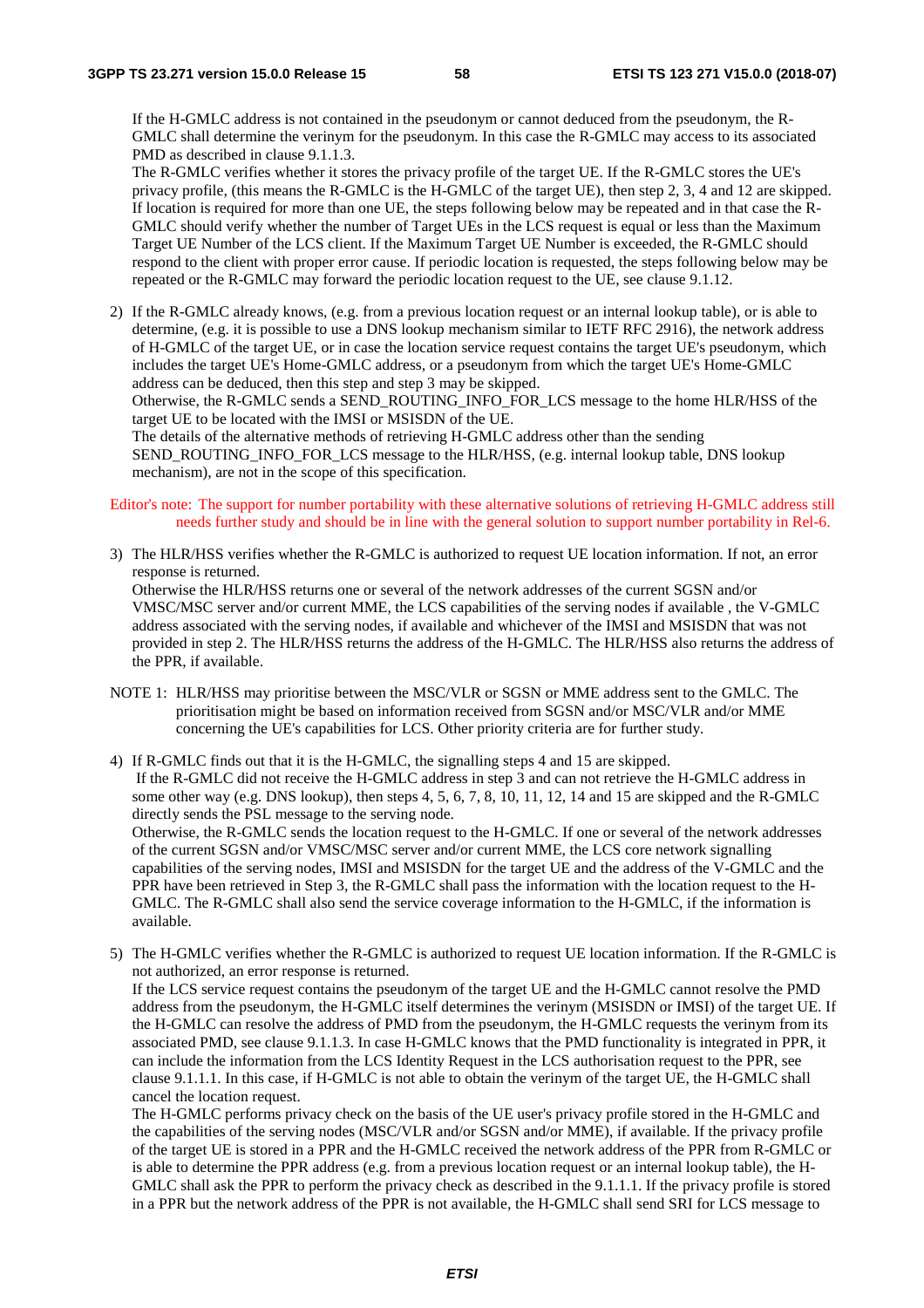HLR/HSS in step 6 in order to get the PPR address and the privacy check in this step shall be performed after step 7. Also if the key of the UE user's privacy profile (i.e. MSISDN or IMSI) is not available, the privacy check in this step shall be performed after step 7. The H-GMLC/PPR verifies LCS barring restrictions in the UE user's privacy profile in the H-GMLC/PPR. In verifying the barring restrictions, barring of the whole location request is assumed if any part of it is barred or any requisite condition is not satisfied. If the location service request is to be barred, GMLC shall terminate the request towards the R-GMLC or the LCS client with the appropriate error code. As a result of the privacy check, the H-GMLC/PPR selects one or two indicators of the privacy check related action and/or a pseudo-external identity in the case of interaction with a pre Rel-6 serving node. (The details of the indicator of the privacy check related action and the pseudo-external identity are described in clause 9.5.4 and Annex C). If the requested type of location is "current or last known location" and the requested maximum age of location information is available, the H-GMLC verifies whether it stores the previously obtained location estimate of the target UE. If the H-GMLC stores the location estimate and the location estimate satisfies the requested accuracy and the requested maximum age of location, the H-GMLC checks the result of the privacy check. In case the result of the privacy check for call/session unrelated class is "Location allowed without notification" then steps 6, 7, 8, 9 and 10 may be skipped.

- 6) If the H-GMLC does not know IMSI for the particular MSISDN (e.g. from a previous location request), and the VMSC/MSC server address, SGSN address or MME address, the H-GMLC shall send a SEND\_ROUTING\_INFO\_FOR\_LCS\_message to the home HLR/HSS of the target UE to be located with the IMSI or MSISDN of this UE. Also if the privacy profile is stored in a PPR but the network address of the PPR was not available in the step 5, the H-GMLC shall send the SRI for LCS message to HLR/HSS. Otherwise, this step and step 7 may be skipped.
- 7) The HLR/HSS then returns one or several of the network addresses of the current SGSN and/or VMSC/MSC server and/or current MME, the LCS core network signalling capabilities of the serving nodes , the V-GMLC address associated with the serving nodes, if available, "Optimized Lgd" indicator if enabled according to the criteria in clause 5.7 and whichever of the IMSI and MSISDN that was not provided in step (6) for the particular UE. The HLR/HSS may also return the address of the PPR, if available.
- NOTE 2: HLR/HSS may prioritise between the MSC/VLR or SGSN or MME address sent to the GMLC. The prioritisation might be based on information received from SGSN and/or MSC/VLR and/or MME concerning the UE's capabilities for LCS. Other priority criteria are for further study.
- NOTE 3: If ISR is active for LTE access, the HSS may return the address of both the current MME and current SGSN.
- 8) If step 6 and step 7 were performed, the H-GMLC/PPR may do a new privacy check, or if the privacy profile is stored in a PPR but the network address of the PPR was not available in step 5 and the PPR address is obtained in step 7, the H-GMLC shall ask the PPR to perform the privacy check as described in the 9.1.1.1. If the location request is an immediate location request and the service coverage information was sent from R-GMLC, the H-GMLC checks the country codes of the serving node addresses. If the H-GMLC finds out the current SGSN and/or VMSC/MSC server and/or current MME locates out of the service coverage, the H-GMLC returns an appropriate error message to the R-GMLC or the LCS client.

In the cases when the H-GMLC did not receive the address of the V-GMLC, or when the V-GMLC address is the same as the H-GMLC address, or when both PLMN operators agree not to use the Lr interface, the H-GMLC does not send the location request to the V-GMLC and step 10 is skipped. In this case, the H-GMLC sends the location service request message to the serving node.

If the H-GMLC received the address of the V-GMLC from the HLR/HSS and the V-GMLC address is different from the H-GMLC address, the H-GMLC may send the location request to the V-GMLC. The location request shall contain one or several of the network addresses of the current SGSN and/or MSC/VLR and/or current MME, and the IMSI and MSISDN of the target UE. The location request may also carry the requested action of the VPLMN as the result of the privacy check in the H-GMLC (i.e. by using the indicator of the privacy check related action as described in clause 9.5.4 or by using the pseudo-external identity as described in Annex C in the case of query to a pre Rel-6 serving node). If the result of privacy check indicates that the notification (and verification) based on current location is needed, the H-GMLC shall send a location request to the V-GMLC indicating "positioning allowed without notification" or, for backwards compatibility with a pre Rel-6 serving node, a pseudo external identity representing the same privacy notification and verification action required as for the "positioning allowed without notification" procedure as described in Annex C and V-GMLC shall send a Provide Subscriber Location message to the MSC/SGSN/MME indicating "positioning allowed without notification" or, for backwards compatibility with a pre Rel-6 serving node, a pseudo external identity representing the same privacy notification and verification action required as for the "positioning allowed without notification" procedure as described in Annex C. The V-GMLC first authenticates that the location request is allowed from this GMLC, PLMN or from this country. If not, an error response is returned.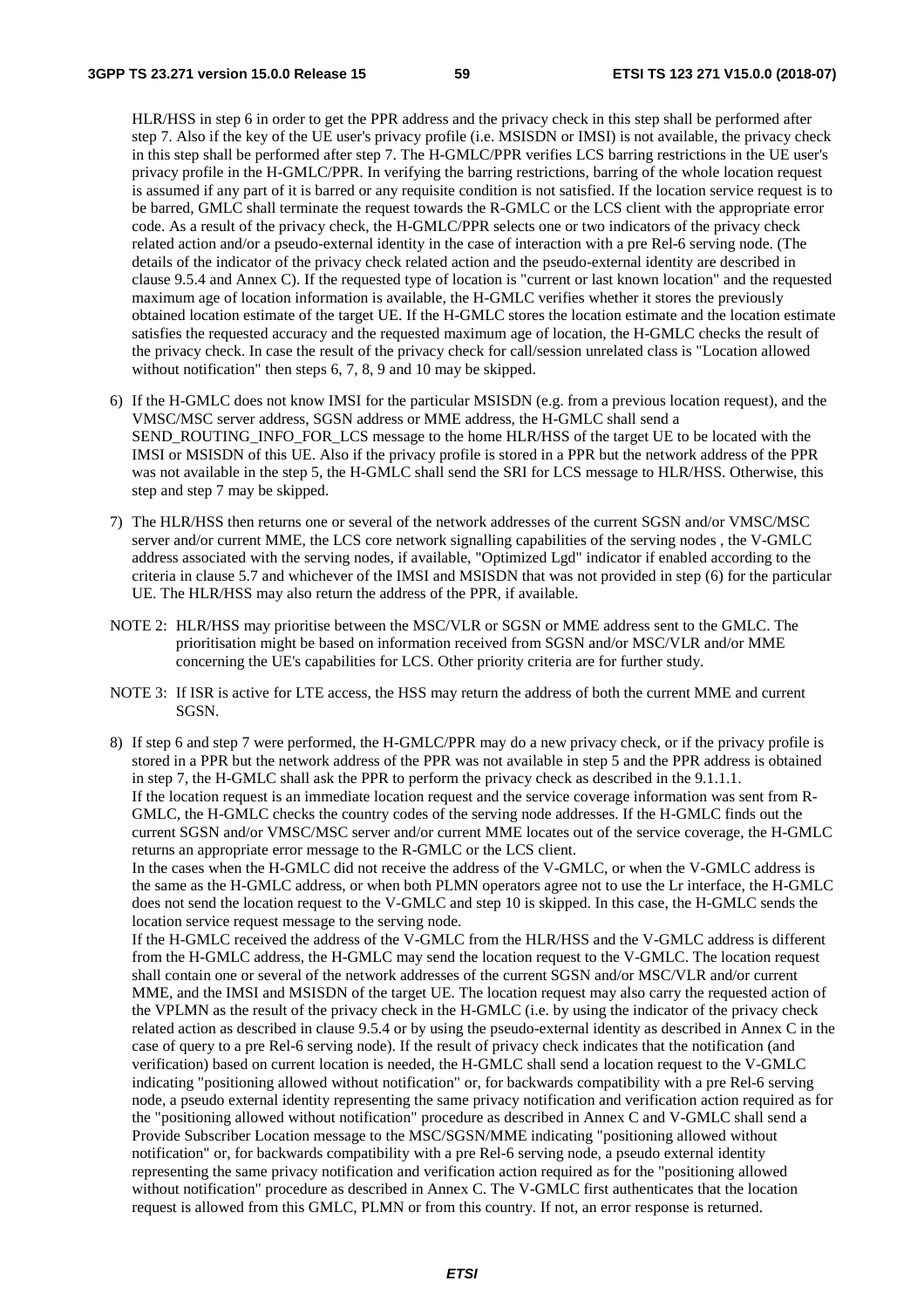- 9) If the GMLC (H-GMLC, R-GMLC or V-GMLC) receives only the MSC/VLR address, the MT LR proceeds as the CS-MT-LR procedure described in clause 9.1.2. If the GMLC receives only the SGSN address, the MT LR proceeds as the PS-MT-LR procedure described in clause 9.1.6. If the GMLC receives only the MME address, the MT LR proceeds as the EPC-MT-LR procedure described in clause 9.1.15. If the GMLC receives several of the following addresses, SGSN, VMSC, MSC Server and/or MME, it has to decide where to send the location request. If the requested MT-LR is known to be associated with a CS call, the CS-MT-LR procedure shall be invoked. If the requested MT-LR is associated with a PS session in UTRAN, the PS-MT-LR procedure shall be invoked. If the requested MT-LR is associated with a PS session in E-UTRAN, the EPC-MT-LR procedure shall be invoked. Otherwise, two or more of CS-MT-LR, PS-MT-LR and EPC-MT-LR are applicable. If the GMLC has determined that PS-MT-LR and/or EPC-MT-LR procedures are to be executed then according to the criteria in clause 5.7 the GMLC shall set the "Optimized Lgd" indicator in the Provide Subscriber Location request procedure for either EPC-MT-LR or PS-MT-LR. In this case, GMLC shall only execute either EPC-MT-LR or PS-MT-LR procedure. If LCS Client indicated deferred location request, GMLC shall indicate this together with applicable event type (e.g. UE available) in the requested EPC/PS/CS-MT-LR, see clauses 9.1.8 and 9.1.15.
- NOTE 4: The order in which these procedures are invoked and whether one or both procedures are used may depend on information in the LCS service request, subscription information for the LCS client, possible priority information returned by the HSS or information already stored in the GMLC (e.g. obtained from previous location requests). The order may also depend on operator preference for invoking or not invoking location estimation on a particular access type when CSFB or ISR may be supported.
- NOTE 5: If ISR is active for LTE access, the V-GMLC receives both an SGSN and MME address. The VGMLC which hasn't received activation of Optimized Lgd procedures (see clause 5.7) from HSS and which doesn't support Optimized Lgd procedures (see clause 5.7), may then instigate both PS-MT-LR and EPC-MT-LR procedures. This will lead to separate paging of the UE in its registered TA(s) in association with the MME procedure and in its registered RA(s) in association with the SGSN procedure. The UE would then respond to only one paging request leading to continuation of only one of the MT-LR procedures and a termination of the other. The V-GMLC will discover which is which from the responses it later receives from the MME and SGSN for each MT-LR procedure.
- 10) The V-GMLC sends the location service response to the H-GMLC in accordance with the requested LCS QoS Class. If the requested LCS QoS class was Assured, V-GMLC sends the result only if the result has been indicated to fulfil the requested accuracy, otherwise V-GMLC sends a LCS service response with a suitable error cause. If the UE requested LCS QoS class was Best Effort, V-GMLC sends whatever result it received with an appropriate indication if the requested accuracy was not met. The location service response may contain the information about the positioning method used. The V-GMLC may record charging information.
- 11) If the privacy check in step 5 indicates that further privacy checks are needed, or on the basis of the privacy profile, the H-GMLC shall perform an additional privacy check or the H-GMLC may ask the PPR to perform the privacy check as described in the 9.1.1.1 in order to decide whether the H-GMLC can forward the location information to the LCS client or send a notification if the result of the privacy check requires the notification and verification based on current location. If the location request from the R-GMLC or the LCS client contained the pseudonym, the H-GMLC shall use the pseudonym of the target UE in the location response to the R-GMLC or the LCS client. One example when this additional privacy check is needed is when the target UE user has defined different privacy settings for different geographical locations.
- 12) If the result of privacy checks in step 11 indicates that the notification (and verification) based on current location is needed, the HGMLC shall send a location request to the V-GMLC indicating "notification only" or, for backwards compatibility with a pre Rel-6 serving node, a pseudo external identity representing the same privacy notification and verification action required as for the "notification only" procedure as described in Annex C. Otherwise this step and steps 13, 14 may be skipped. If the H-GMLC received the address of the V-GMLC from the HLR/HSS and the V-GMLC address is different from the H-GMLC address in step 8, the H-GMLC may send the location request to the V-GMLC. The location request shall contain one or several of the network addresses of the current SGSN and/or MSC/VLR and/or current MME, and the IMSI and MSISDN of the target UE.
- NOTE: The use of pseudo external identities in this step implies that a second positioning attempt is performed.
- 13) If the GMLC (H-GMLC, R-GMLC or V-GMLC) received only the MSC/VLR address in step 9, the MT LR proceeds as the CS post positioning notification and verification procedure described in clause 9.1.10 or clause 9.1.2 if pseudo external identity is used. If the GMLC receives only the SGSN address in step 9, the MT LR proceeds as the PS post positioning notification and verification procedure described in clause 9.1.11 or clause 9.1.6 if pseudo external identity is used. If the GMLC receives only the MME address in step 9, the MT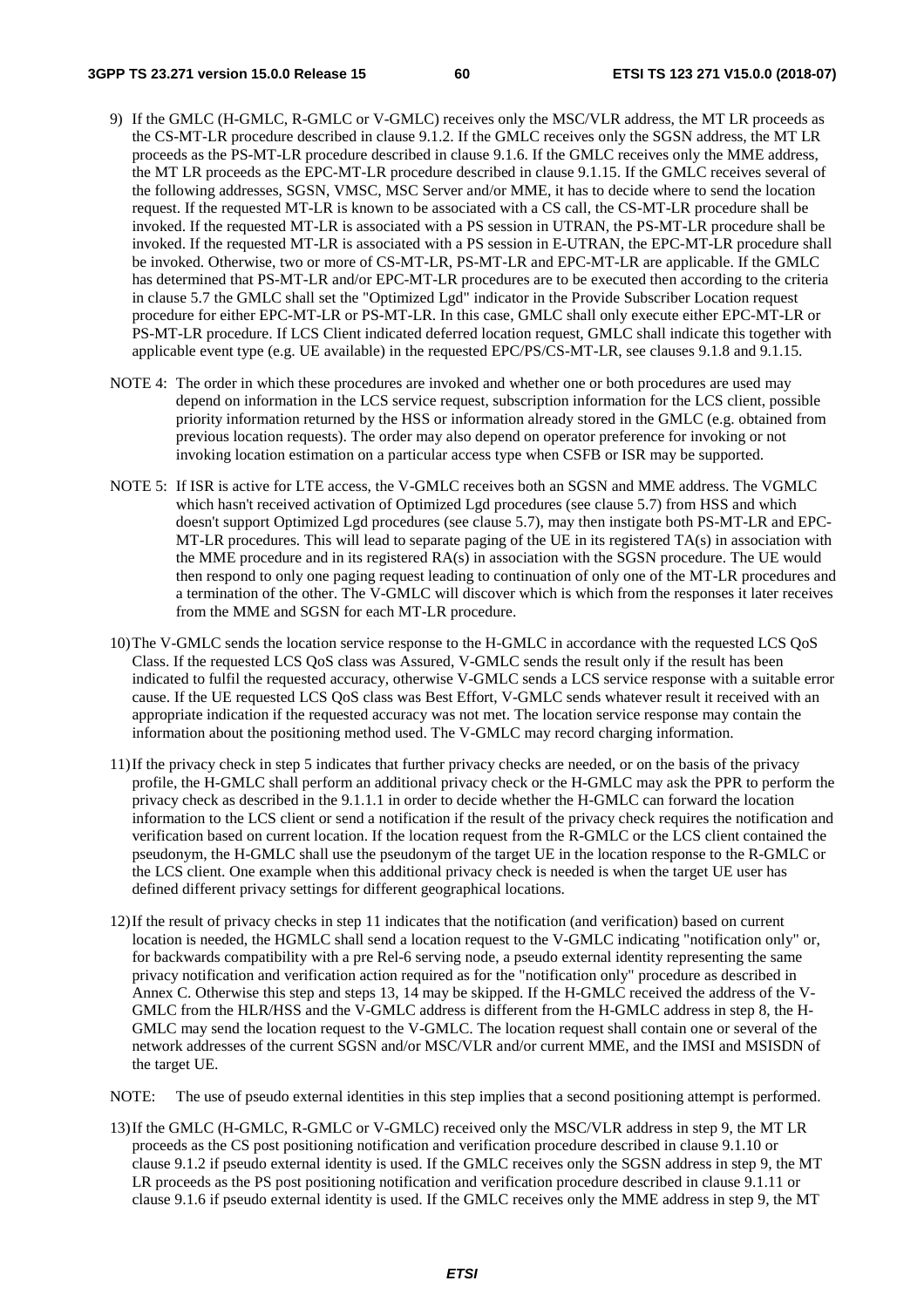LR proceeds as the EPC post positioning notification and verification procedure described in clause 9.1.18. If the GMLC receives several of the following addresses, SGSN, VMSC, MSC Server and/or MME, it has to decide where to send the location request. If the requested MT-LR is known to be associated with a CS call, the CS post positioning notification and verification procedure shall be invoked. If the requested MT-LR is associated with a PS session in UTRAN, the PS post positioning notification and verification procedure shall be invoked. If the requested MT-LR is associated with a PS session in E-UTRAN, the EPC post positioning notification and verification procedure shall be invoked. Otherwise, CS and/or PS and/or EPC post positioning notification and verification procedure are applicable.

- 14) The V-GMLC sends the location service response with an indication of the result of notification and verification procedure performed in step 13 to the H-GMLC.
- 15) The H-GMLC sends the location service response to the R-GMLC. The H-GMLC may store the location information and its age. The location service response may contain the information about the positioning method used and the indication whether the obtained location estimate satisfies the requested accuracy or not. The H-GMLC may record charging information.
- 16) R-GMLC sends the location service response to the LCS client. If the location request from the LCS client contained the pseudonym and the R-GMLC resolved the verinym from the pseudonym in the step 1, the R-GMLC shall use the pseudonym of the target UE in the location response to the LCS client. If the LCS client requires it, the R-GMLC may first transform the universal location co-ordinates provided by the SGSN or MSC/MSC server or MME into some local geographic system. The R-GMLC may record charging information both for the LCS client and inter-network revenue charges from the SGSN or MSC/MSC server or MME's network. The location service response from the R-GMLC to the LCS client may contain the information about the positioning method used and the indication whether the obtained location estimate satisfies the requested accuracy or not.

The detailed CS-MT-LR, PS-MT-LR and EPC-MT-LR procedures in step 9 of figure 9.1 are described in clauses 9.1.2, 9.1.6 and 9.1.15. The detailed procedure for deferred PS/CS-MT-LR is described in clause 9.1.8.

### 9.1.1A Common MT-LR procedure in PS and CS domain for Emergency MT-LR

This clause describes how an emergency location request may be handled similarly to a normal location request. This method should be restricted to those countries where there is not a national requirement to provide location for callers who are either roaming or making a SIM-less emergency call, or making a non-registered (U)SIM emergency call. It is also appropriate to use this method to provide location for lawful intercept services where allowed by national regulation.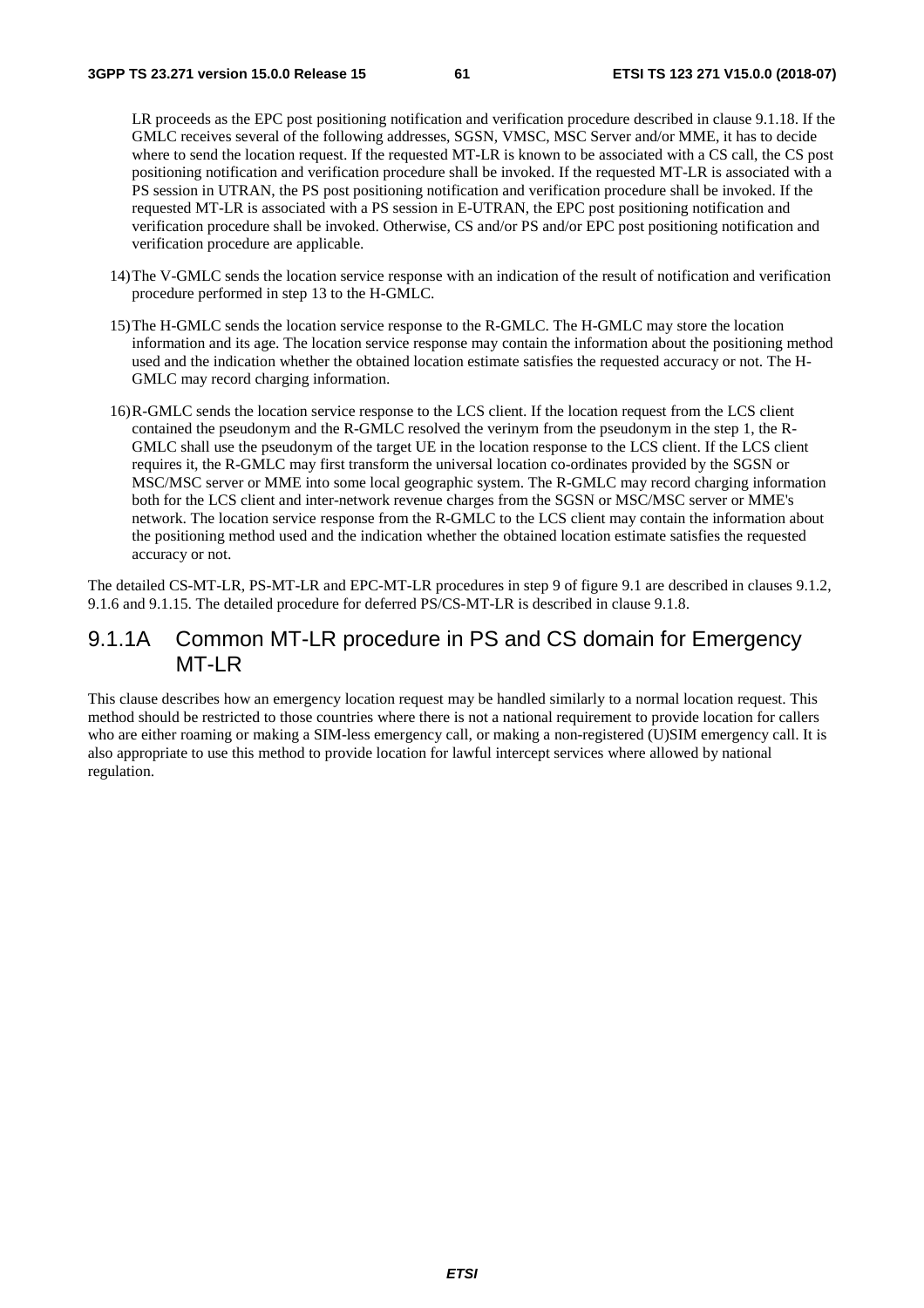

**Figure 9.1A: Network Positioning for an Emergency MT-LR** 

- 1) An external LCS client which has the privacy override capability, (e.g. Emergency service provider), requests the location of a target UE from a GMLC. The R-GMLC verifies the identity of the LCS client and its subscription to the LCS service requested and derives the MSISDN or IMSI of the target UE to be located and the LCS QoS from either subscription data or data supplied by the LCS client.
- 2) If the R-GMLC already knows IMSI for the particular MSISDN, (e.g. from a previous location request) and the VMSC/MSC server address, SGSN address or MME address, this step and step 3 may be skipped. Otherwise, the R-GMLC sends a SEND\_ROUTING\_INFO\_FOR\_LCS message to the home HLR/HSS of the target UE to be located with the IMSI or MSISDN of this UE.
- 3) The HLR/HSS verifies whether the R-GMLC is authorized to request UE location information. If not, an error response is returned. Otherwise the HLR/HSS returns one or several of the network addresses of the current SGSN and/or VMSC/MSC server and/or current MME and whichever of the IMSI and MSISDN that was not provided in step 2. The HLR/HSS also returns the address of the V-GMLC associated with the serving nodes, if available.
- NOTE 1: HLR/HSS may prioritise between the MSC/VLR, SGSN or MME address sent to the GMLC. The prioritisation might be based on information received from SGSN and/or MSC/VLR and/or MME concerning the UE's capabilities for LCS. Other priority criteria are for further study.
- NOTE 2: If ISR is active for LTE access, the HSS may return the address of both the current MME and current SGSN.
- 4) In the cases when the R-GMLC did not receive the address of the V-GMLC, or when the V-GMLC address is the same as the R-GMLC address, or when both PLMN operators agree not to use the Lr interface, the R-GMLC does not send the location request to the V-GMLC and the step 6 is skipped. In this case, the R-GMLC sends the location service request message directly to the serving node. If the R-GMLC received the address of the V-GMLC from the HLR/HSS and the V-GMLC address is different from the R-GMLC address, the R-GMLC sends the location request to the V-GMLC. The location request shall contain one or several of the network addresses of the current SGSN and/or MSC/VLR, the IMSI and MSISDN of the target UE and the privacy override indicator. The V-GMLC first authenticates that the location request is allowed from this GMLC, PLMN or from this country. If not, the positioning request is rejected and an error response is returned. Otherwise, it sets the privacy indicator to "not allowed" and includes it with the POI in the Provide Subscriber Location message.
- 5) If the GMLC receives only the MSC/VLR address, the MT LR proceeds as the CS-MT-LR procedure described in clause 9.1.2. If the GMLC receives only the SGSN address, the MT LR proceeds as the PS-MT-LR procedure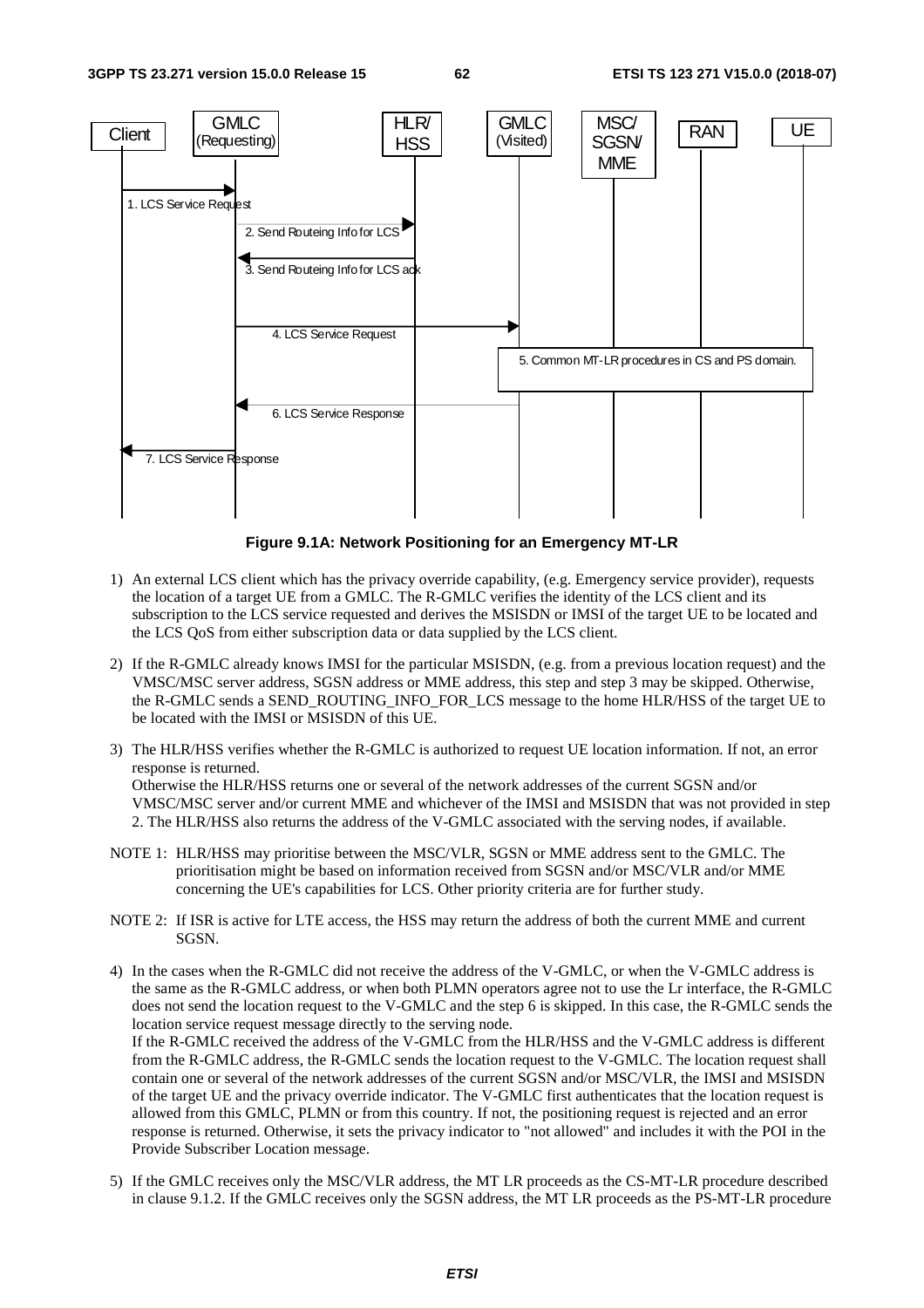described in clause 9.1.6. If the GMLC receives only the MME address, the MT LR proceeds as the EPC-MT-LR procedure described in clause 9.1.15. If the GMLC receives several of the following addresses, SGSN, VMSC, MSC Server and/or MME, it has to decide where to send the location request. In any case the serving node checks for POI applicability.

- NOTE: The order in which these procedures are invoked and whether one or both procedures are used may depend on information in the LCS service request, subscription information for the LCS client, possible priority information returned by the HLR/HSS or information already stored in the GMLC (e.g. obtained from previous location requests).
- 6) The V-GMLC sends the location service response to the R-GMLC. The location service response may contain the information about the positioning method used. The V-GMLC may record charging information.
- 7) R-GMLC sends the location service response to the LCS client. If the LCS client requires it, the R-GMLC may first transform the universal location co-ordinates provided by the SGSN or MSC/MSC server into some local geographic system. The location service response from the GMLC to the LCS client may contain the information about the positioning method used. After receiving (stage 3) acknowledgement from the LCS client, the R-GMLC may record charging information both for the LCS client and inter-network revenue charges from the SGSN or MSC/MSC server's network.

The detailed CS-MT-LR, PS-MT-LR and EPC-MT-LR procedures in step 5 of figure 9.1A are described in clauses 9.1.2, 9.1.6 and 9.1.15.

#### 9.1.1.1 LCS Authorisation request

If the UE subscribers LCS privacy information is kept in the PPR the GMLC (H-GMLC) shall send a LCS Authorisation request to PPR, see figure 9.1B.





1) The GMLC sends the LCS authorisation request to the PPR. The LCS authorisation request carries the type of location information requested (e.g. current location), the LCS client type, the UE subscriber's identity and indication whether the request is call/session related or call/session unrelated. The UE subscriber's identity can be one or both of MSISDN and IMSI. If PMD functionality is integrated in PPR, the LCS authorization request may carry the pseudonym of the target UE, instead of the verinym. In case GMLC received the LCS client's called party number or the APN-NI of the target mobile's session, GMLC shall request both call/session related and call/session unrelated privacy checks in PPR. In case GMLC did not receive the LCS client's called party number or the APN-NI of the target mobile's session, GMLC requests only a call/session unrelated privacy check in PPR. For a value added LCS client, the message shall carry the client's name, the external identity of the LCS client and the requestor identity (if that is both supported and available). Moreover the message may also carry the Service Type and the Codeword. This message shall also carry the LCS capabilities of the SGSN or VMSC/MSC server.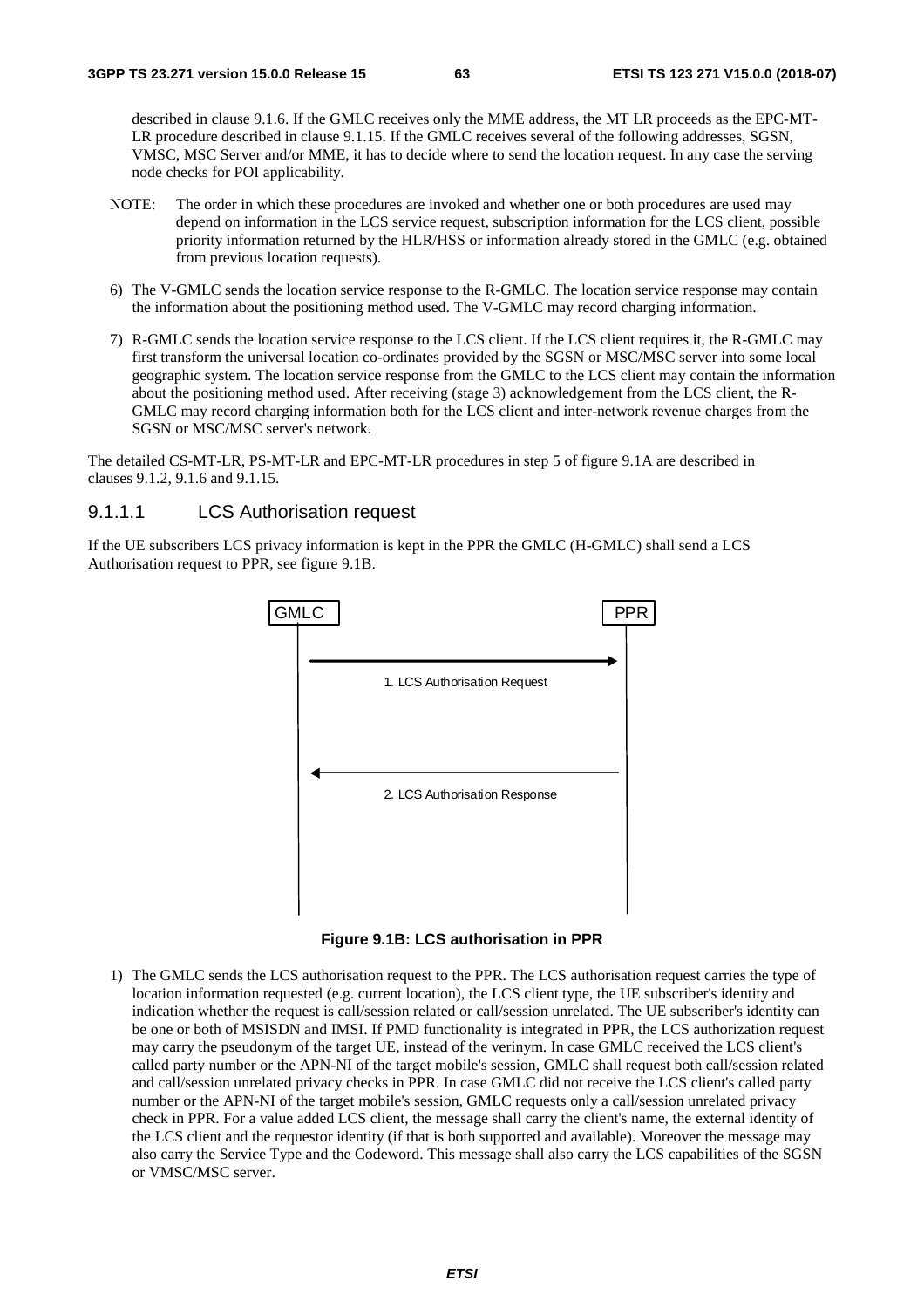In case the additional privacy check was requested to be performed after the positioning procedure the LCS Authorisation Request shall also include the location estimate.

2) If the LCS authorization request contains the pseudonym of the target UE, the PPR with PMD functionality seeks to determine the verinym of the target UE. PPR performs the privacy check based on the target UE's privacy profile. The result of that privacy check is sent to GMLC in the LCS Authorisation response. If the location request is to be barred, the PPR shall send an indication of this within the LCS Authorisation response and no other indicators. If requested by the GMLC the PPR shall include two privacy check results for the LCS Authorisation response, both call/session related and call/session unrelated privacy check results. The response may also contain information if an additional privacy check is needed when the GMLC has received the location information of the target UE (e.g. if the target UE allows its location information to be given to the LCS client only when it is located in certain areas).

 If the LCS authorisation request contains the pseudonym of the target UE and the PPR has integrated PMD functionality, the PPR shall return the target UE's IMSI and/or MSISDN corresponding to the pseudonym in the LCS authorisation response.

 If PPR received information that the visited MSC/SGSN is pre Rel-6 it shall select a pseudo external ID which shall carry the response of the privacy check. For more information on pseudo external Ids, see Annex C.

#### 9.1.1.2 LCS Privacy Profile Update

If the UE subscribers privacy information has been changed in the PPR the LCS Privacy Profile Update shall be send to the GMLC (H-GMLC), see figure 9.1C.





- 1) In case subscriber changed his privacy profile information in the PPR the LCS Privacy Profile Update shall be send to the GMLC (H-GMLC). The message shall carry the identity of the UE subscriber.
- 2) GMLC acknowledges that it received the notification

#### 9.1.1.3 LCS identity request

The GMLC may request the verinym of the UE from the PMD, see figure 9.1D.



**Figure 9.1D: LCS identity request** 

1) The GMLC sends the pseudonym to its associated PMD and requests the corresponding verinym of the target UE from PMD.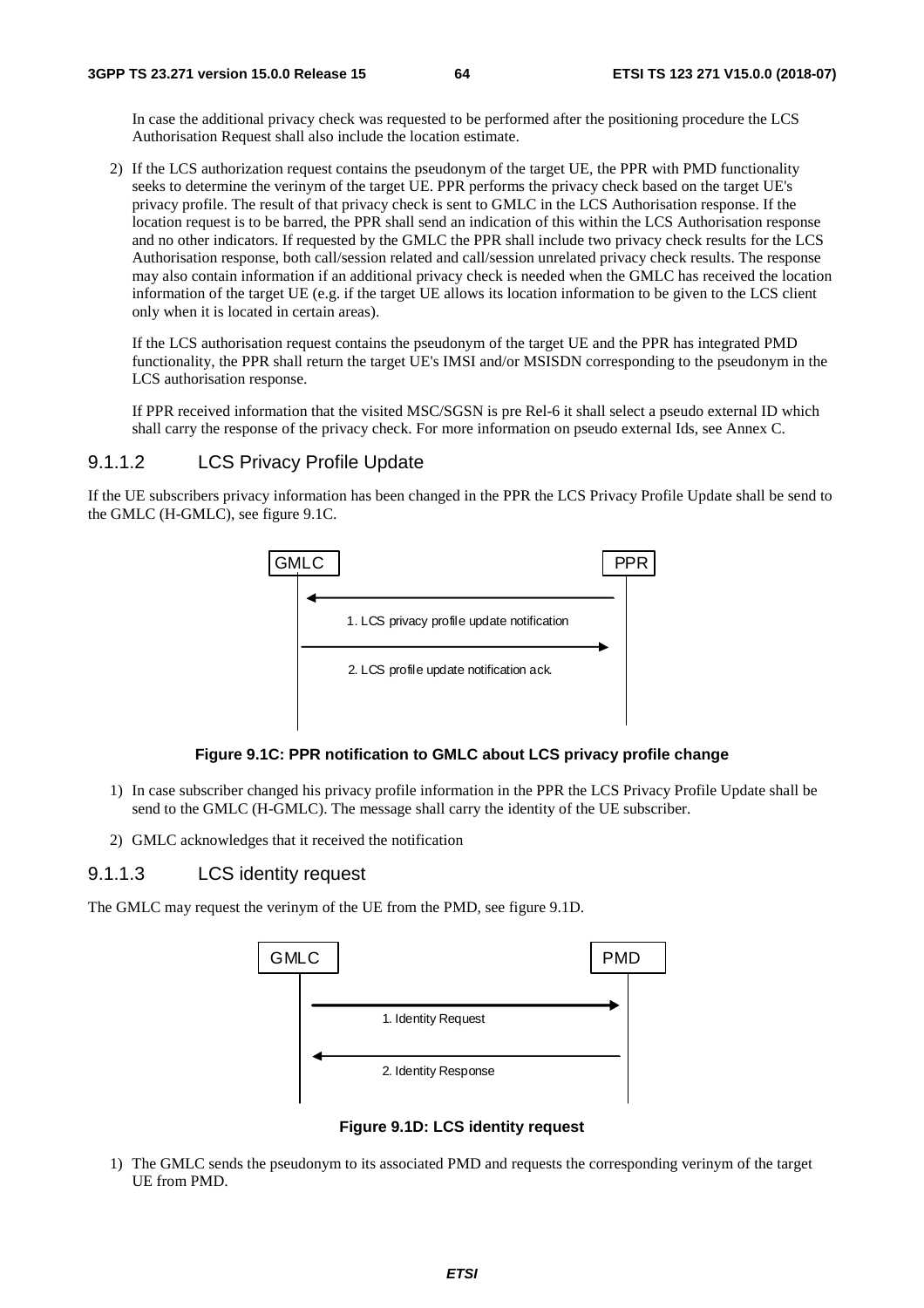2) The PMD shall map or decrypt (e.g. using the private key of the operator) the target UE's pseudonym to the corresponding verinym, i.e. IMSI and /or MSISDN, to be included in the Identity Response.

## 9.1.2 Circuit Switched Mobile Terminating Location Request (CS-MT-LR)

Figure 9.2 illustrates general network positioning for LCS clients external to the PLMN. In this scenario, it is assumed that the target UE is identified using either an MSISDN or IMSI.



**Figure 9.2: Network Positioning for a CS-MT-LR**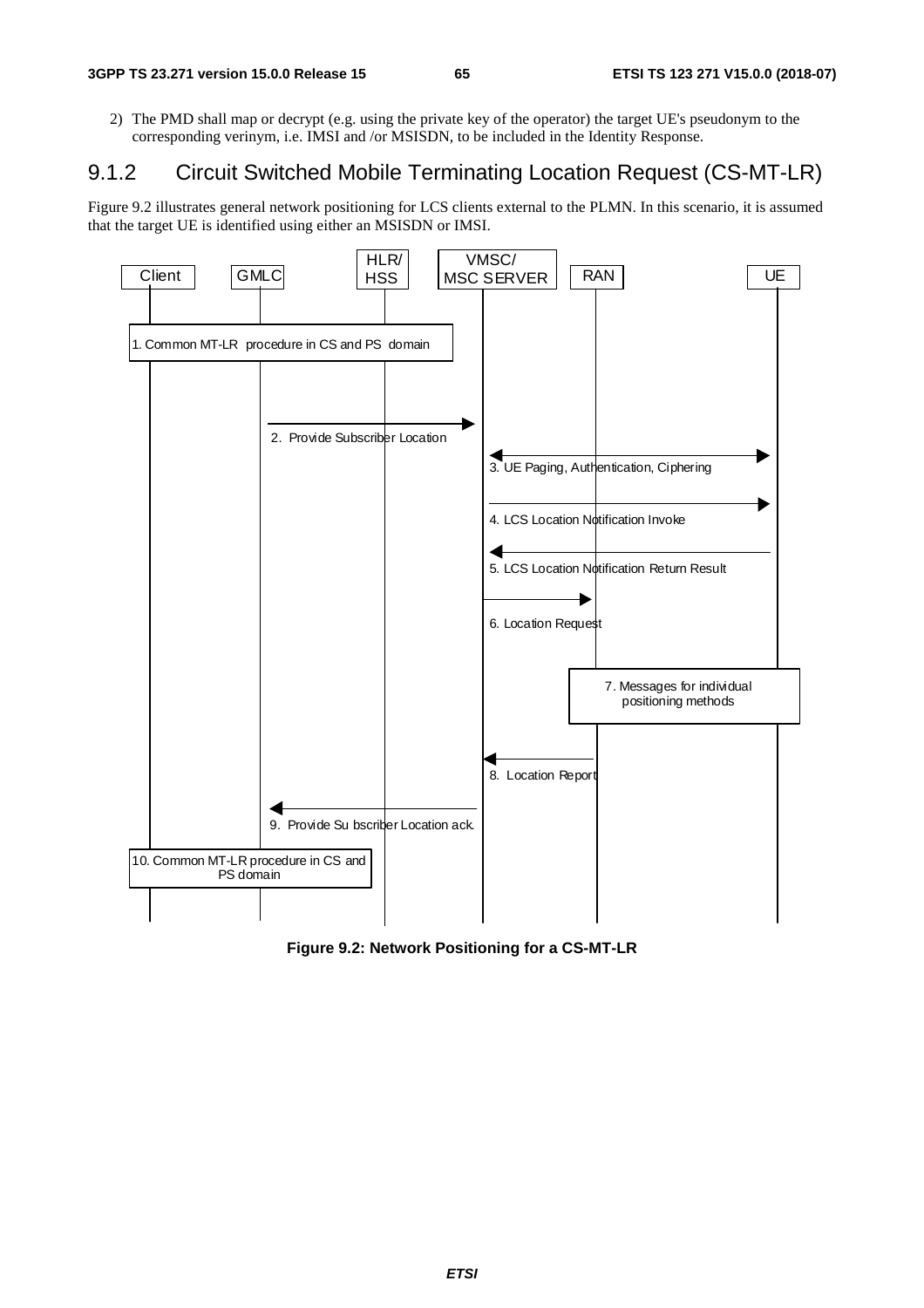#### 9.1.2.1 Location Preparation Procedure

- 1) Common PS and CS MT-LR procedure as described in clause 9.1.1.
- 2) The GMLC sends a PROVIDE SUBSCRIBER LOCATION message to the MSC/MSC server indicated by the HLR/HSS. This message carries the type of location information requested (e.g. current location and optionally, velocity), the UE subscriber's IMSI, LCS QoS information (e.g. accuracy, response time) and an indication of whether the LCS client has the override capability. For a call related location request, the message also carries the LCS client's called party number. For a value added LCS client, the message shall carry the client name, the external identity of the LCS client (or the pseudo external identity) and the Requestor Identity (if that is both supported and available). Also the message may carry the type of the LCS client name and also the type of the Requestor identity if the requestor identity was included. For a PLMN operator LCS client, the message shall carry the internal identity of the LCS client. Moreover the message may also carry the Service Type. If the result of the privacy check at H-GMLC/PPR indicated that the codeword shall be sent to the UE user, the message may carry also the codeword received from the LCS client. For a PLMN operator LCS client, the message shall carry the internal identity of the LCS client. If the Requestor Identity is provided, the GMLC shall send it as separate information. In addition, in order to display the requestor identity in case of pre rel-5 network elements (i.e. MSC and/or UE), the requestor identity may be also added to the LCS client name by the GMLC. When the Requestor identity is added to the LCS client name the practise described in the Annex D should be followed. The message also shall carry the indicators of privacy related action which is described in clause 9.5.4 , if it is provided by H-GMLC.
- 3) If the GMLC is located in another PLMN or another country, the VMSC/MSC server first authenticates that a location request is allowed from this PLMN or from this country. If not, an error response is returned. If the PSL message from the GMLC contains the indicators of privacy related action, the VMSC/MSC server determines a required privacy related action as described in Annex A.3. If the PSL message from the GMLC does not include the indicators of privacy related action, the VMSC/MSC server then verifies LCS barring restrictions in the UE user's subscription profile in the MSC server. In verifying the barring restrictions, barring of the whole location request is assumed if any part of it is barred or any requisite condition is not satisfied. If LCS is to be barred without notifying the target UE and a LCS client accessing a GMLC in the same country does not have the override capability, an error response is returned to the GMLC.

Otherwise, if the UE is in idle mode, the Core Network performs paging, authentication and ciphering. The MSC will page a GPRS attached UE either through A/Iu or Gs interface, depending on the presence of the Gs interface (see Note 2). The UE will inform the network about its LCS capabilities, as described in clause 6.3.4. If the UE is instead in dedicated mode, the VMSC/MSC server will already have UE classmark information. In GSM this is supported by controlled early classmark sending.

- NOTE 1: In GSM, if the target UE has an established circuit call other than speech, the location request may be denied and an error response is then returned to the GMLC. If the location request is allowed for a nonspeech circuit call, it shall be up to RAN to decide, on the basis of the applicable position methods and requested QoS, whether positioning is possible.
- NOTE 2: In some network mode of operation, a GPRS capable UE may not receive the CS paging. In addition, upon receipt of a CS paging, a GPRS capable UE may immediately answer to the Paging Request or delay the answer, as defined in TS 22.060 [35b] and TS 23.060 [15]. A GPRS UE in class B mode may also suspend its GPRS traffic, sending a GPRS Suspension Request to the network.
- 4) If the location request comes from a value added LCS client and the indication of requested privacy related action or the UE subscription profile indicates that the UE must either be notified or notified with privacy verification and the UE supports notification of LCS (according to the UE Capability information), an LCS Location Notification Invoke message is sent to the target UE indicating the type of location request from the LCS Client (e.g. current location or "current or last known location") and the identity of the LCS client, the Requestor Identity (if that is both supported and available) and whether privacy verification is required. Also the message may indicate the type of the LCS client name and also the type of the Requestor identity if the requestor identity was included. Moreover, the message may carry also the service type and the codeword. Optionally, the VMSC/MSC server may, after sending the LCS Location Notification Invoke message continue in parallel the location process, i.e. continue to step 6 without waiting for a LCS Location Notification Return Result message in step 5.
- NOTE 3: It is for further study, if all available client identities are to be included in the Privacy Notification message to be shown to the end-user.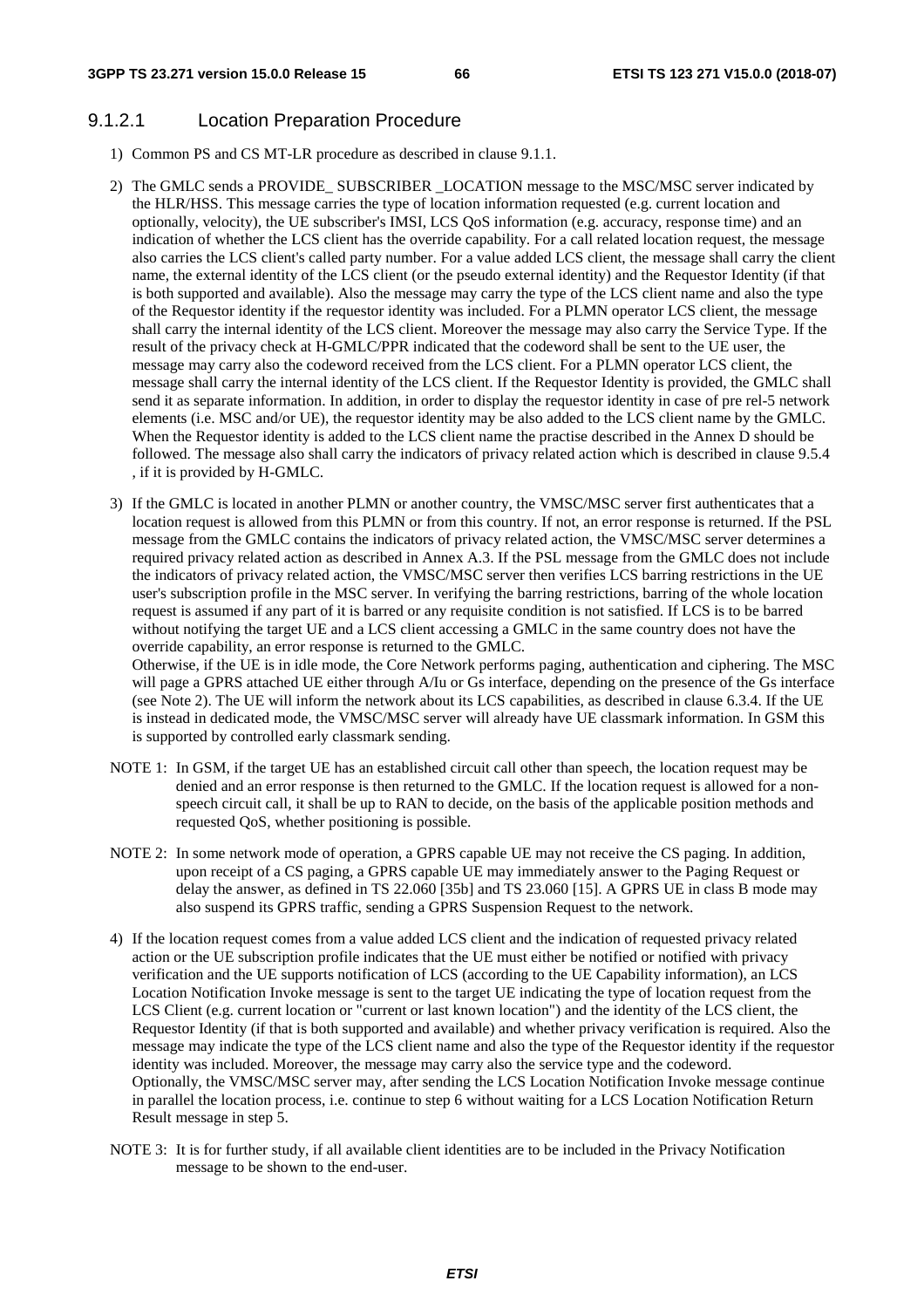- 5) The target UE notifies the UE user of the location request. If privacy verification was requested, the target UE indicates to the UE user whether the location request will be allowed or not allowed in the absence of a response and waits for the user to grant or withhold permission. The UE then returns an LCS Location Notification Return Result to the VMSC/MSC server indicating, if privacy verification was requested, whether permission is granted or denied. Optionally, the LCS Location Notification Return Result message can be returned some time after step 4, but before step 9. If the UE user does not respond after a predetermined time period, the VMSC/MSC server shall infer a "no response" condition. The VMSC/MSC server shall return an error response to the GMLC if privacy verification was requested and either the UE user denies permission or there is no response with the UE subscription profile indicating barring of the location request in the absence of a response.
- 6) The MSC/MSC server sends a Location Request message to RAN. This message includes the type of location information requested and requested QoS and, in GSM, the UE's location capabilities.

#### 9.1.2.2 Positioning Measurement Establishment Procedure

7) RAN determines the positioning method and instigates the particular message sequence for this method, as specified in UTRAN Stage 2, TS 25.305 [1] and GERAN Stage 2, TS 43.059 [16].

#### 9.1.2.3 Location Calculation and Release Procedure

- 8) When a location estimate best satisfying the requested QoS has been obtained, RAN returns it to the MSC/MSC server in a Location Report message. RAN shall in its response include an indication whether the obtained location estimate satisfies the requested accuracy or not. The information about the positioning method used may be returned with the location estimate. If a location estimate could not be obtained, RAN returns a Location Report message containing a failure cause and no location estimate.
- 9) The MSC/MSC server returns the location information, its age and obtained accuracy indication to the GMLC, if the VMSC/MSC server has not initiated the Privacy Verification process in step 4. If step 4 has been performed for privacy verification, the VMSC/MSC server returns the location information only, if it has received a LCS Location Notification Return Result indicating that permission is granted. In these cases, the information about the positioning method used may be sent with the location information. If a LCS Location Notification Return Result message indicating that permission is not granted is received, or there is no response, with the requested privacy action or the UE subscription profile indicating barring of location in the absence of a response, the VMSC/MSC server shall return an error response to the GMLC. If RAN did not return a successful location estimate, but the privacy checks in steps 4 - 5 were successfully executed, the VMSC/MSC server may return the last known location of the target UE if this is known and the LCS client is requesting the current or last known location. The MSC/MSC server may then release the Mobility Management connection to the UE, if the UE was previously idle, and the MSC/MSC server may record charging information.

10) Common MT-LR procedure in PS and CS domain as described in clause 9.1.1.

### 9.1.3 CS-MT-LR without HLR Query

Figure 9.3 illustrates current or last known location requests for an emergency services call, where an emergency services client (i.e., a Public Safety Answering Point) identifies the target UE and the serving GMLC using correlation information that were previously provided to it by the VMSC. In North America, this correlation information is provided by either an NA-ESRK, or an MSISDN and NA-ESRD. In E.U. it is provided through the ISUP/BICC IAM message with location number parameter set to MSC number and the calling party number parameter set to MSISDN. The signalling used to provide the correlation information to the PSAP is out of scope of this TS, but is presumed to occur on the signalling for the call. This allows the requesting V-GMLC to request location from the VMSC without first querying the home HLR of the target UE. This scenario therefore supports location of emergency callers from roamers or SIM-less emergency calls, or non-registered (U)SIM emergency calls, and requires that the initial location, as well as UE and VMSC identifying information had been pushed to the GMLC as per 9.1.5 (or 9.1.5.A for North America). In North America, additional requirements are found in [32].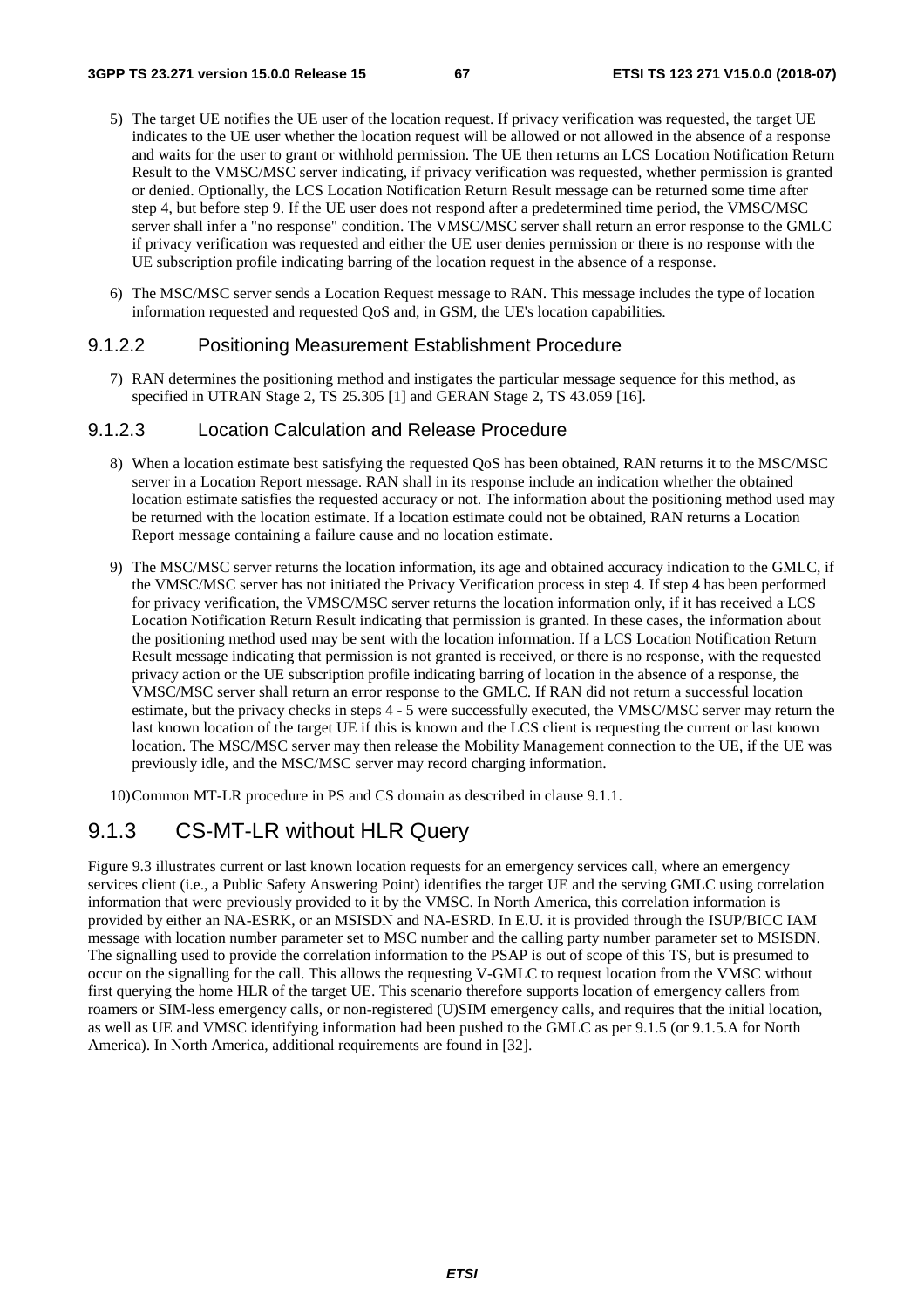

#### **Figure 9.3: Positioning for a Emergency Services MT-LR without HLR Query**

- 1) Same as step 1 in figure 9.1 but with the LCS client (PSAP) identifying first the target UE and the serving V-GMLC by previously supplied correlation information for the emergency call.
- 2) The GMLC may determine the VMSC from correlation information received from the PSAP, or from stored information for the target UE (e.g. from a prior location estimate delivery from the VMSC/MSC server). In North America, the GMLC determines the VMSC using the NA-ESRK or NA-ESRD - with use of the NA-ESRK taking priority over that of the NA-ESRD. The MAP\_PROVIDE\_SUBSCRIBER\_LOCATION message sent to the VMSC carries the MSISDN and, if provided, the IMSI and IMEI for the target UE, as well as the required QoS and an indication of a location request from an emergency services client. The VMSC identifies the target UE using the IMSI or MSISDN and, if provided, the IMEI. In case of a SIM-less emergency call, or non-registered (U)SIM emergency call, the IMEI shall be always sent and the MSISDN may be populated with a non-dialable callback number as specified in clause 6.4.3.
- 3) The MSC verifies that UE privacy is overridden by the emergency services provider and that positioning is not prevented for other reasons (e.g. unreachable UE, inapplicable call type to the UE). The VMSC then sends a Location Request to the RAN, as for a normal MT-LR.
- 4) RAN performs positioning as for a normal CS-MT-LR.
- 5) RAN returns a location estimate to the VMSC as for a normal CS-MT-LR.
- 6) Same as step 9 for a normal CS-MT-LR.
- 7) Same as step 10 for a normal CS-MT-LR.

## 9.1.4 CS-MT-LR and PS-MT-LR for a previously obtained location estimate

Every time the location estimate of a target UE subscriber is returned by the RAN to the VMSC, MSC Server or SGSN, the corresponding entity may store the location estimate together with a time stamp. The MSC/MSC server may store this information in the subscriber's MSC server record. Also when the location estimate of a target UE subscriber is returned to the H-GMLC, the H-GMLC may store the location estimate together with the age in the subscriber's record.

The time stamp is the time at which the location estimate is stored at the corresponding entity i.e. after the RAN returns the location estimate to the VMSC, MSC Server or SGSN. The time stamp indicates the "age" of the location estimate.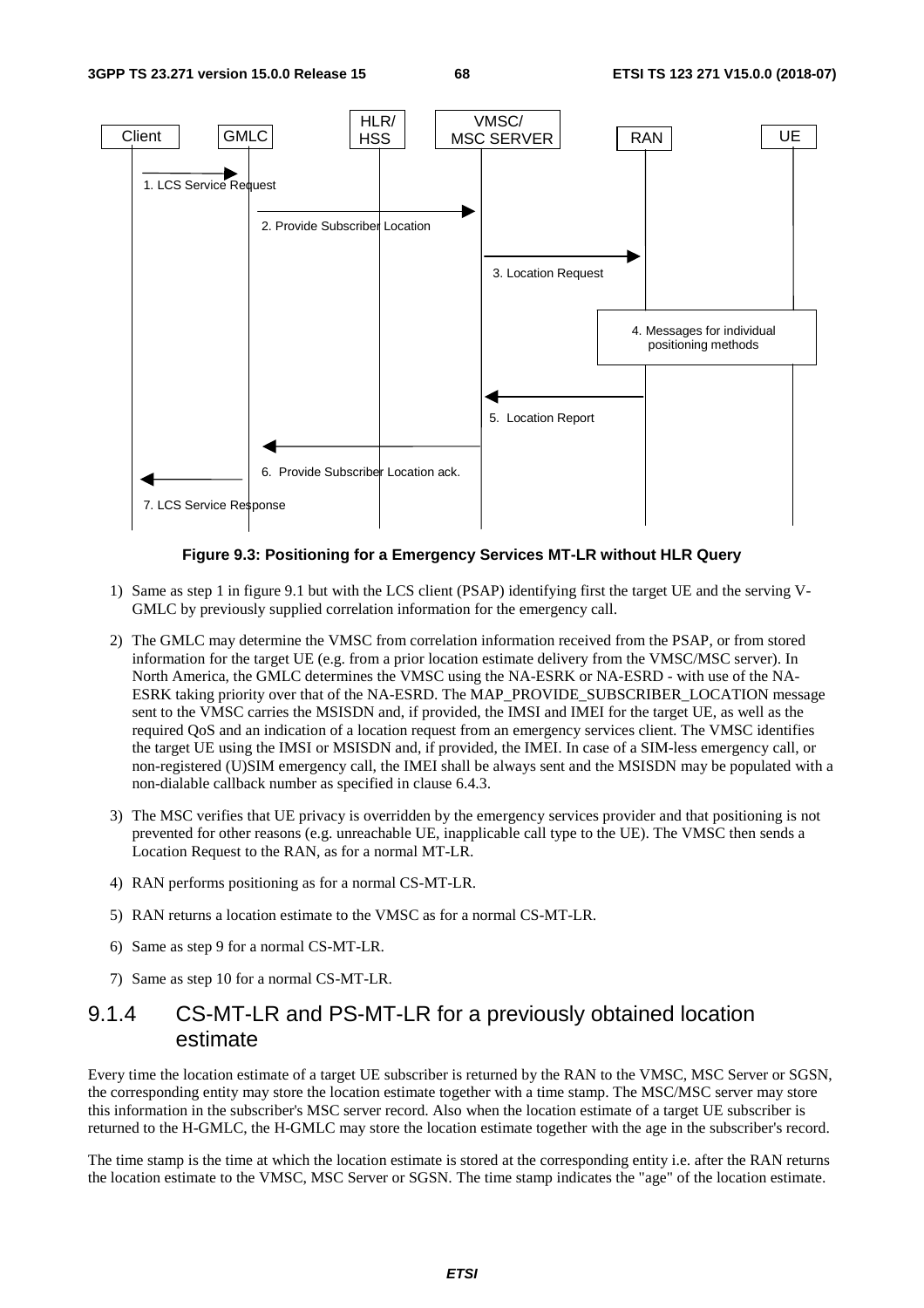#### 9.1.4.1 Initial Location

In the context of an originating emergency call the location estimate and the associated time stamp at the commencement of the call set-up is referred to as *"initial location"*.

#### 9.1.4.2 Current Location

After a location attempt has successfully delivered a location estimate and its associated time stamp, the location estimate and time stamp is referred to as the *"current location"* at that point in time.

#### 9.1.4.3 Last known Location

Depending on national regulations, the current location estimate and its associated time stamp may be stored in MSC/VLR, MSC Server, SGSN, or in H-GMLC and until replaced by a later location estimate and a new time stamp is referred to as the *"last known location"*. The last known location may be distinct from the initial location - i.e. more recent.

#### 9.1.4.4 Security and Privacy

The collection and/or the release of the last known and initial location estimate of the target UE may not be allowed by national option. The handling of security and privacy of the target UE with regard to returning the last known or initial location estimate of the target UE shall be the same as when the target UE is reachable for positioning. (i.e. the requesting LCS client is authorized and the privacy of the target UE is secured before the VMSC/MSC server check the MSC server status of the target UE (i.e. whether the UE is marked as attached or detached in the MSC server). A similar status check apply for SGSN and MSC Server.

### 9.1.4.5 Failing to locate the target UE

In case of a "Detached" or "Not Reachable" target UE, the last known location and a time stamp stored at the VLR, MSC Server or SGSN, may be returned to a LCS client requesting location information if the LCS client specifically requested the current or last known location. This does not apply to a value added LCS client where the target UE subscribes to notification of the location request: if the notification cannot be performed, the VMSC, MSC Server or SGSN shall reject the location request.

NOTE: Due to CAMEL, the MSC/MSC server/VLR may already be storing other location information parameters like location number, service area identity and MSC server number in the subscriber's MSC server record.

When a request for location information is received at the VMSC, MSC Server or SGSN, the request shall indicate whether the "last known location of the target UE" should be returned in case of a "detached" or "not reachable" target UE.

If the VLR, MSC Server or SGSN has a valid copy of the subscriber's permanent data and the target UE's privacy settings are such that positioning is allowed, then the following two cases can occur.

#### 9.1.4.5.1 Target UE is "Not Reachable"

If the target UE is marked as "attached" in the VLR, MSC Server or SGSN, the corresponding entity orders paging of the target UE. If paging fails, due to target UE being "not reachable" then the corresponding VMSC, MSC Server or SGSN shall check whether the LCS client has requested "last known location" in case of "not reachable" target UE.

If such a request exists and notification to the target UE does not apply for a value added LCS client, the VMSC, MSC Server or SGSN shall include the last known location together with the time stamp available in its response to the request for location information.

An indicator of "last known location" returned shall be marked at the CDR at VMSC, MSC Server or SGSN correspondingly.

#### 9.1.4.5.2 Target UE is "Detached"

If the target UE is marked as "detached" in the VLR, MSC Server or SGSN, the corresponding entity shall check whether the LCS client has requested "last known location" in case of "detached" target UE.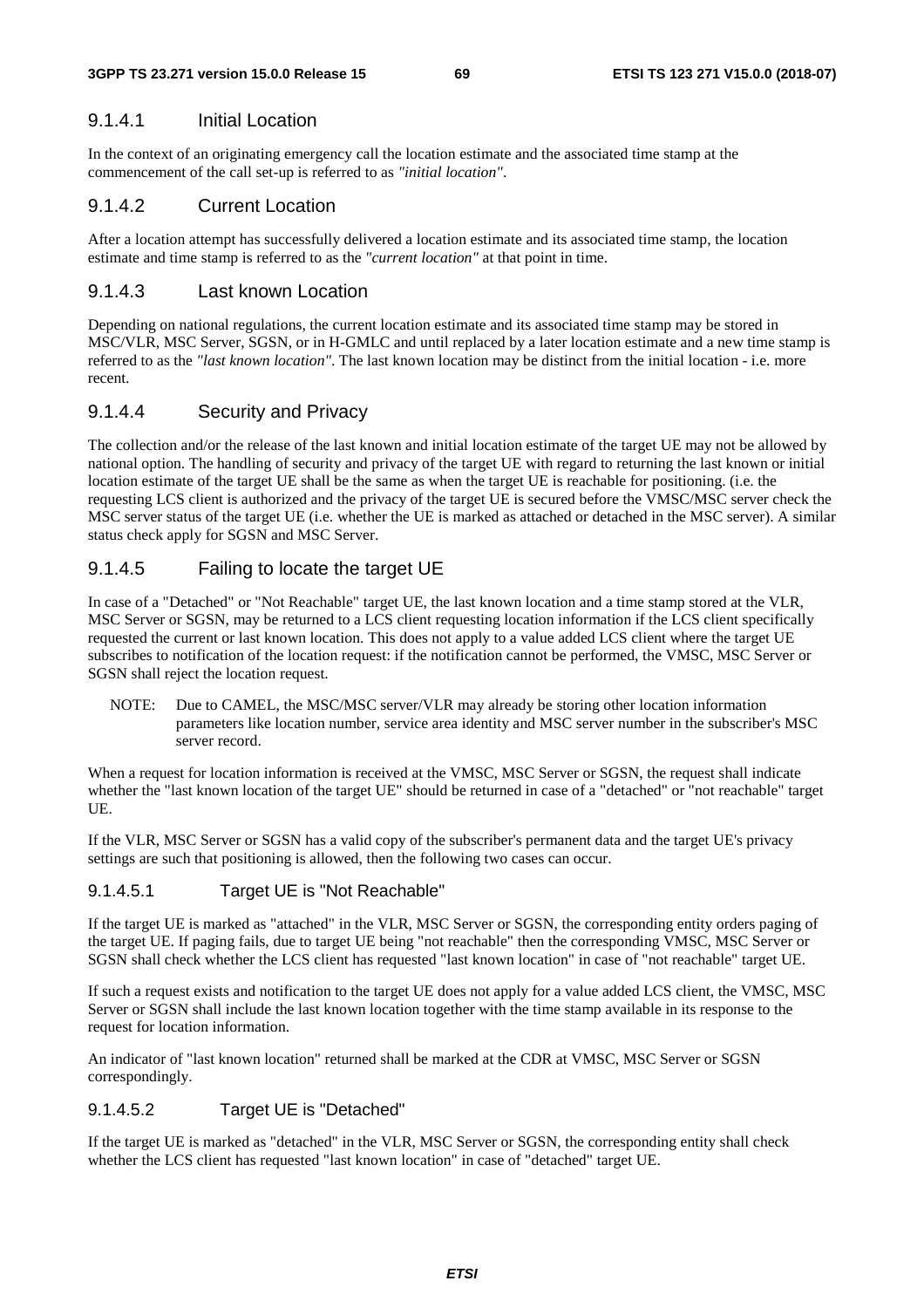If such a request exists and notification to the target UE does not apply for a value added LCS client, the VMSC, MSC Server or SGSN includes the "last known location" together with the time stamp available in its response to the request for location information.

An indicator of "last known location" returned shall be marked at the CDR at VMSC, MSC Server or SGSN.

#### 9.1.4.5.3 Target UE is Reachable but Positioning Fails

If the target UE is reachable (e.g. paging succeeds), but the VMSC, MSC Server or SGSN is unable to obtain a current location estimate, then the corresponding entity shall check whether the LCS client has requested "last known location".

If such a request exists and notification to the target UE either does not apply or was successfully executed for a value added LCS client, the VMSC, MSC Server or SGSN includes the "last known location" together with the time stamp available in its response to the request for location information. An indicator of "last known location" returned shall be marked at the CDR at VMSC.

#### 9.1.4.5.4 MSC Server or SGSN Target UE is "Purged"

If the target UE is marked as "Purged" in HLR/HSS, then an indication "Absent Subscriber" is returned to the GMLC.

### 9.1.5 Network Induced Location Request (NI-LR)

Figure 9.4 illustrates how the initial position for an emergency service call is determined when the subscriber initiates the emergency call.



**Figure 9.4: Positioning for a NI-LR Emergency Service Call**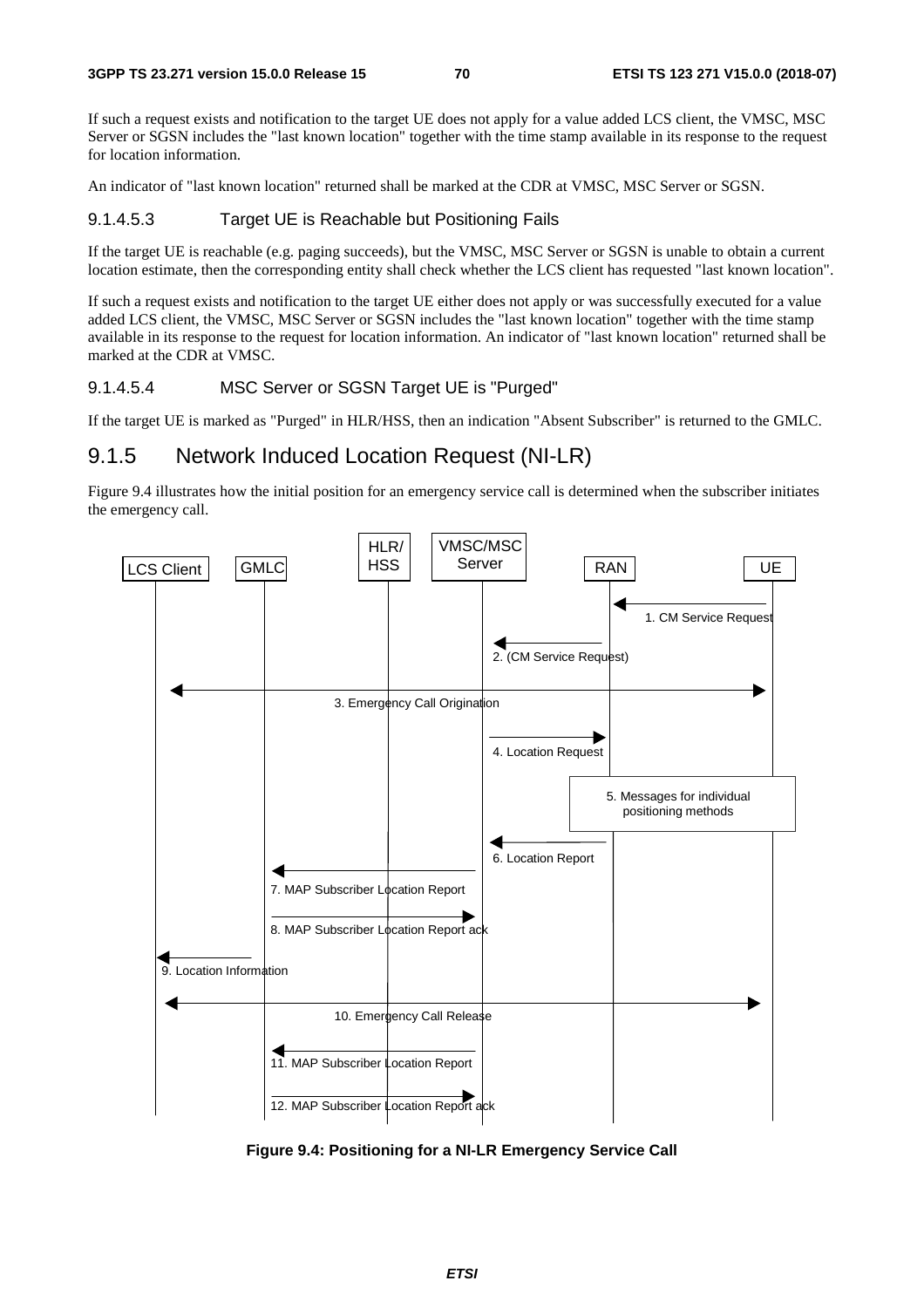#### 9.1.5.1 Location Preparation Procedure

- 1) An initially idle UE requests radio connection setup indicating a request for an Emergency Service call to the VMSC/MSC server via RAN.
- 2) RAN shall convey the CM service request to the core network. (Before having a CM connection there must be a radio connection.) The UE may identify itself using a TMSI, IMSI or IMEI.
- 3) The emergency call procedure is applied. The VMSC/MSC server determines based on the serving cell the appropriate emergency services client. The VMSC/MSC server, RAN and UE continue the normal procedure for emergency call origination towards that emergency services client. Depending on local regulatory requirements, the sending of call setup information into the PSTN may be delayed until either the UE's location has been obtained or the location attempt has failed or a PLMN defined timer has expired before location was obtained. If the serving cell serves an area that contains the service domain of multiple emergency services clients, the VMSC/MSC server may delay call setup and invoke location based routing procedures described in section 9.1.5A. Call setup information sent into the PSTN may include the UE location (if already obtained) plus information that will enable the emergency service provider to request UE location at a later time (e.g. NA-ESRD or NA-ESRK in North America, or the ISUP/BICC IAM message with location number parameter set to MSC number and the calling party parameter set to MSISDN, in E.U.).
- 4) At any time after step 2, the VMSC/MSC server may initiate procedures to obtain the UE's location and optionally, velocity. These procedures may run in parallel with the emergency call origination. The VMSC/MSC server sends a Location Request message to RAN associated with the UE's current location area (see step 6 for a MT-LR). This message includes the QoS required for an emergency call.

#### 9.1.5.2 Positioning Measurement Establishment Procedure

5) RAN determines the positioning method and instigates the particular message sequence for this method, as specified in UTRAN Stage 2, TS 25.305 [1] and GERAN Stage 2, TS 43.059 [16].

#### 9.1.5.3 Location Calculation and Release Procedure

- 6) When a location estimate best satisfying the requested QoS has been obtained, RAN returns it to the VMSC/MSC server in a Location Report. As a national option, Cell ID positioning accuracy is allowed. RAN shall in its response include an indication whether the obtained location estimate satisfies the requested accuracy or not. The information of the positioning method used may be returned with the location estimate. If a location estimate could not be obtained, the RAN returns a location response containing a failure cause and no location estimate.
- 7) Depending on local regulatory requirements, the VMSC/MSC server may send a MAP Subscriber Location report to a GMLC associated with the emergency services provider to which the emergency call has been or will be sent. This message shall carry any location estimate returned in step 6 including the indication received from RAN whether the obtained location estimate satisfies the requested accuracy or not, the age of this estimate and may carry the MSISDN, IMSI and IMEI of the calling UE, the information about the positioning method used and the serving cell identity or SAI of the UE. In case of a SIM-less emergency call, or a non-registered (U)SIM emergency call, the IMEI shall be always sent and the MSISDN may be populated with a non-dialable callback number as specified in clause 6.4.3. In North America, any NA-ESRD and any NA-ESRK that may have been assigned by the VMSC/MSC server shall be included. In the E.U. the VMSC/MSC Server shall provide the identity of the PSAP to which the emergency call was connected. The message shall also indicate the event that triggered the location report. If location failed (i.e. an error result was returned by RAN in step 6), an indication of failure rather than a location estimate may be sent to the GMLC: the indication of failure is conveyed by not including a location estimate in the MAP Subscriber Location Report. The MSC/MSC server may record charging information.
- 8) The GMLC acknowledges receipt of the location information. The GMLC shall store the location information for later retrieval by the emergency services LCS client.
- 9) The GMLC may optionally forward the information received in step 8 to the emergency services LCS client. The GMLC may also record charging information. The client is expected to obtain the location information by requesting it from the GMLC. The information about the positioning method used may be sent with the location information from the GMLC to the LCS client.
- 10) At some later time, the emergency services call is released.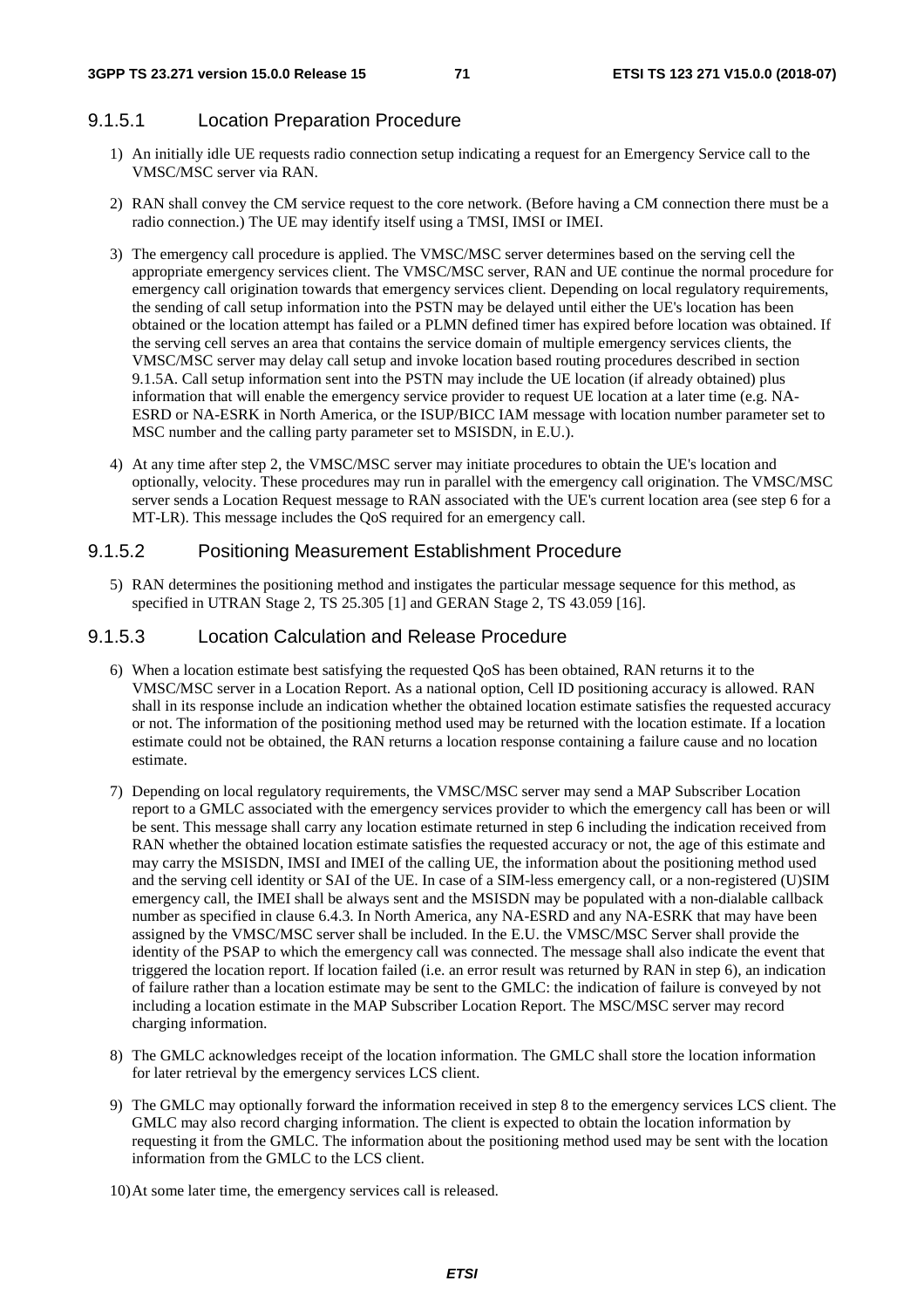- 11) The MSC/MSC server sends another MAP Subscriber Location Report to the GMLC. This message may include the same parameters as before except that there is no position estimate and an indication of emergency call termination is included.
- 12) The GMLC acknowledges the MSC/MSC server notification and may then delete all information previously stored for the emergency call per national regulation.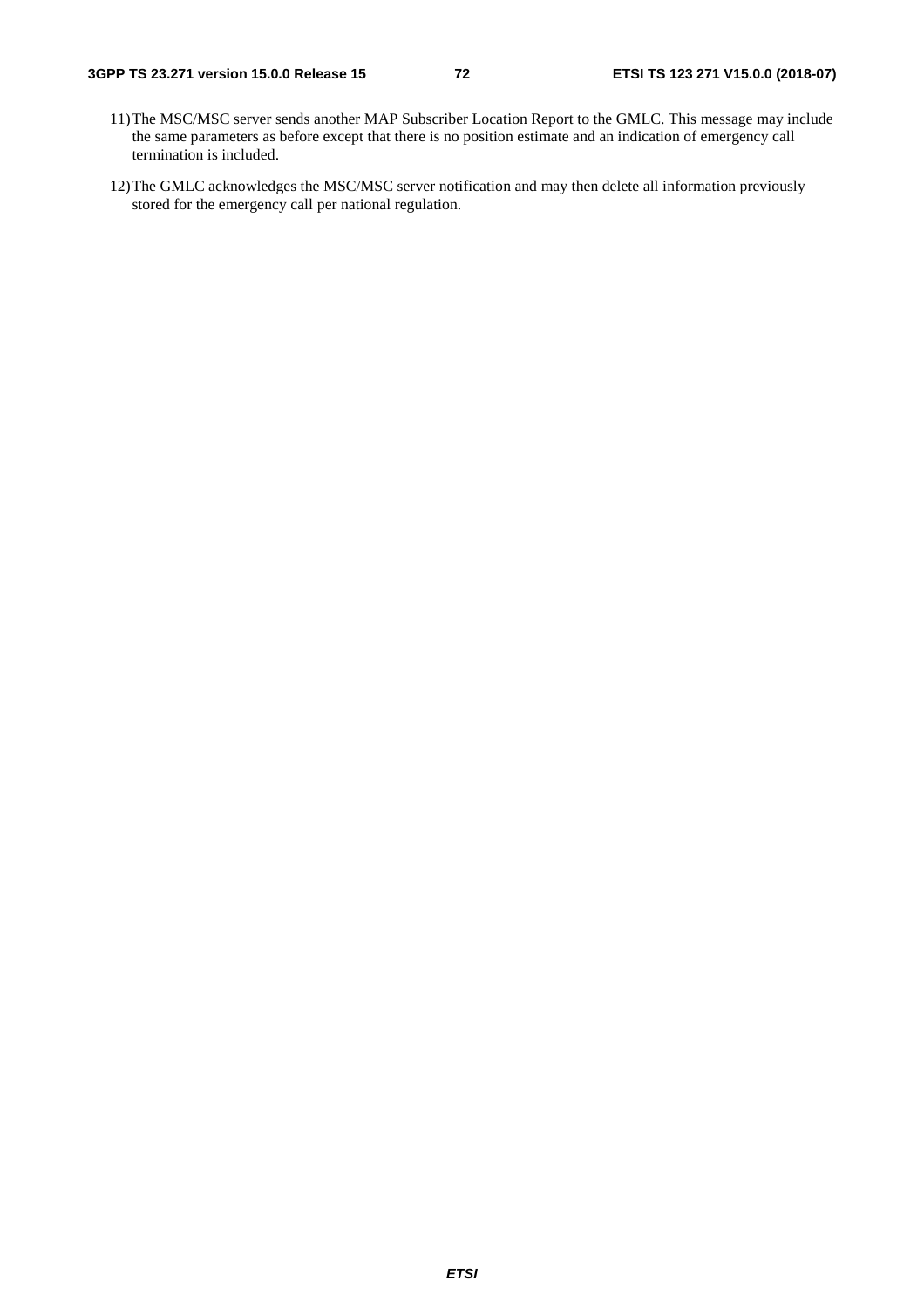# 9.1.5A NI-LR using Location Based Routing – applicable to North American Emergency Calls only

Figure 9.4A illustrates positioning for an emergency service call using location based routing.



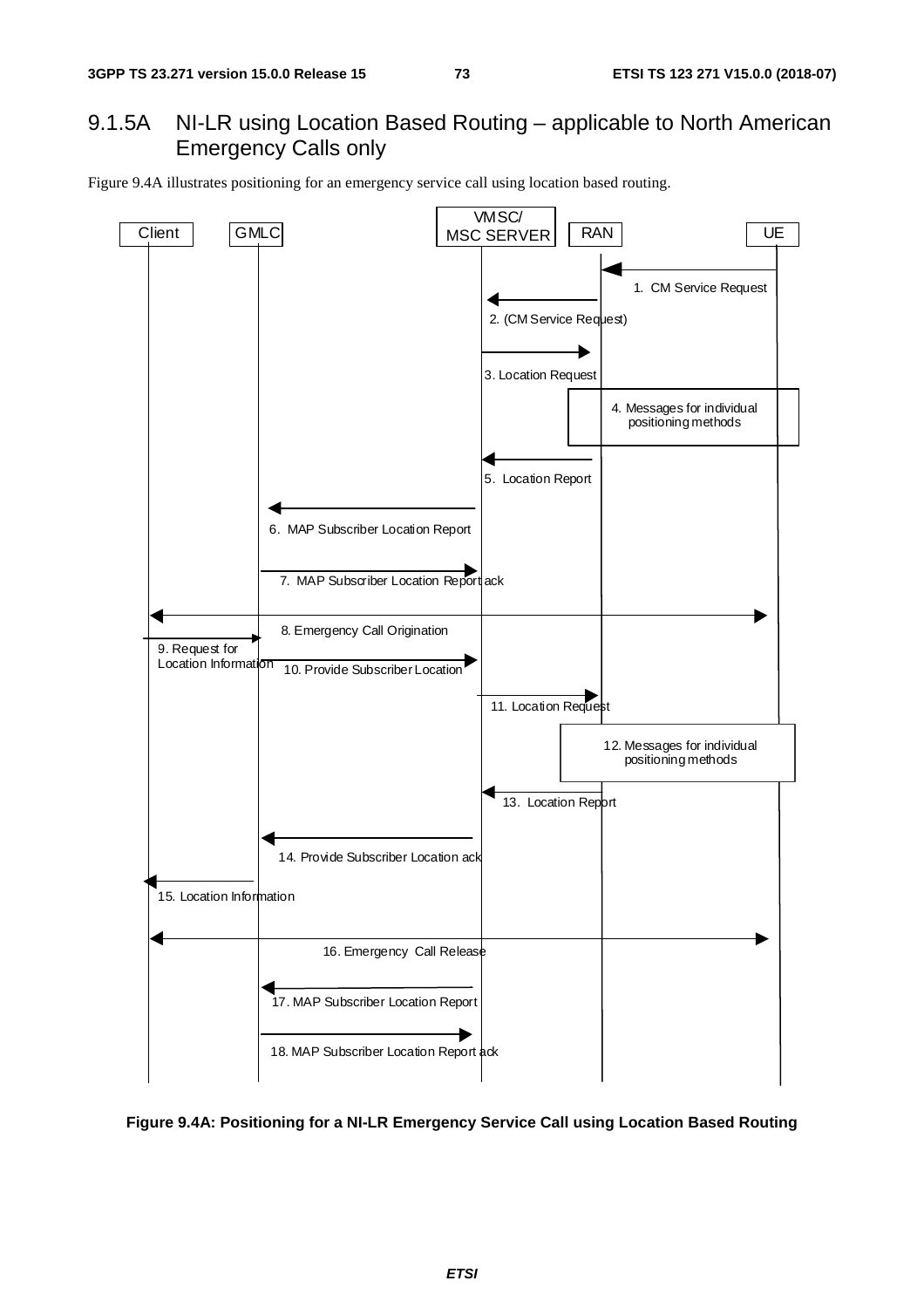### 9.1.5A.1 Location Preparation Procedure

- 1) An initially idle UE requests radio connection setup indicating a request for an Emergency Service call to the VMSC/MSC server via RAN.
- 2) RAN shall convey the CM service request to the core network. (Before having a CM connection there must be a radio connection.) The UE may identify itself using a TMSI, IMSI or IMEI.
- 3) The VMSC/MSC server determines that the serving cell serves an area that contains portions of multiple emergency services zones. Therefore, the VMSC/MSC server delays call setup and initiates procedures to obtain the UE's location for routing the emergency call to the emergency services LCS client. The VMSC/MSC server sends a Location Request message to RAN associated with the UE's current location area. This message includes the type of location information requested, the UE's location capabilities and a QoS with low delay and low horizontal accuracy.

### 9.1.5A.2 Positioning Measurement Establishment Procedure

4) RAN determines the positioning method and instigates the particular message sequence for this method, as specified in UTRAN Stage 2, TS 25.305 [1] and GERAN Stage 2, TS 43.059 [16].

### 9.1.5A.3 Location Calculation and Release Procedure

- 5) When a location estimate best satisfying the requested QoS has been obtained, RAN returns it to the VMSC/MSC server. If a location estimate could not be obtained, the RAN returns a location response containing a failure cause and no location estimate. If a failure is received, the VMSC/MSC server initiates emergency call setup using the normal NI-LR procedures.
- 6) The VMSC/MSC server sends a MAP Subscriber Location Report to a GMLC associated with the emergency services provider to which the emergency call will be sent. This message shall carry any location estimate returned in step 5, the age of this estimate and may carry the MSISDN, IMSI, IMEI of the calling UE, the information about the positioning method used and the serving cell identity or SAI of the UE. In case of a SIMless emergency call, or a non-registered (U)SIM emergency call, the IMEI shall be always sent and the MSISDN shall be populated with a non-dialable callback number as specified in clause 6.4.3. The message shall also indicate the event that triggered the location report. Any NA-ESRD and NA-ESRK that was assigned by the VMSC/MSC server shall be included. The message shall also include an indication that the VMSC/MSC server supports the capability to replace an NA-ESRK or NA-ESRD value with the one assigned by the GMLC. The VMSC/MSC server and GMLC may record charging information.
- 7) The GMLC translates the location estimate into a zone identity and assigns either a NA-ESRK or a NA-ESRD, which was requested by the VMSC/MSC server. The GMLC shall include either the NA-ESRK value or the NA-ESRD value in the MAP Subscriber Location Report ack and send it to the VMSC/MSC server. The GMLC stores either the assigned NA-ESRD or the assigned NA- ESRK and any NA-ESRD that was sent by the VMSC/MSC server in step 6.

### 9.1.5A.4 Location Preparation Procedure

- 8) The emergency call procedure is applied. The VMSC/MSC server, RAN and UE continue the normal procedure for emergency call origination towards the appropriate emergency services client. Call setup information sent into the PSTN may include the UE location plus information that will enable the emergency service provider to request UE location at a later time (NA-ESRD or NA-ESRK in North America). The NA-ESRK or NA-ESRD used shall be the one received from the GMLC. If a NA-ESRK or NA-ESRD is not received from the GMLC then the VMSC/MSC server shall employ default routing for the call using a default NA-ESRK, default NA-ESRD or other default number as in clause 9.1.5.1 step 3.
- 9) At any time after step 8, the emergency services LCS client may request location information.
- 10) At any time after step 6, the GMLC may send a MAP Provide Subscriber Location message to the VMSC/MSC server. This message includes a QoS with higher delay and higher horizontal accuracy required for an emergency call. In case of a SIM-less emergency call, or a non-registered (U)SIM emergency call, the IMEI shall be included in the message.

 If the GMLC is capable of determining whether the initial location satisfies the higher accuracy requirements for an emergency call, then the GMLC may not need to request for a higher accuracy location.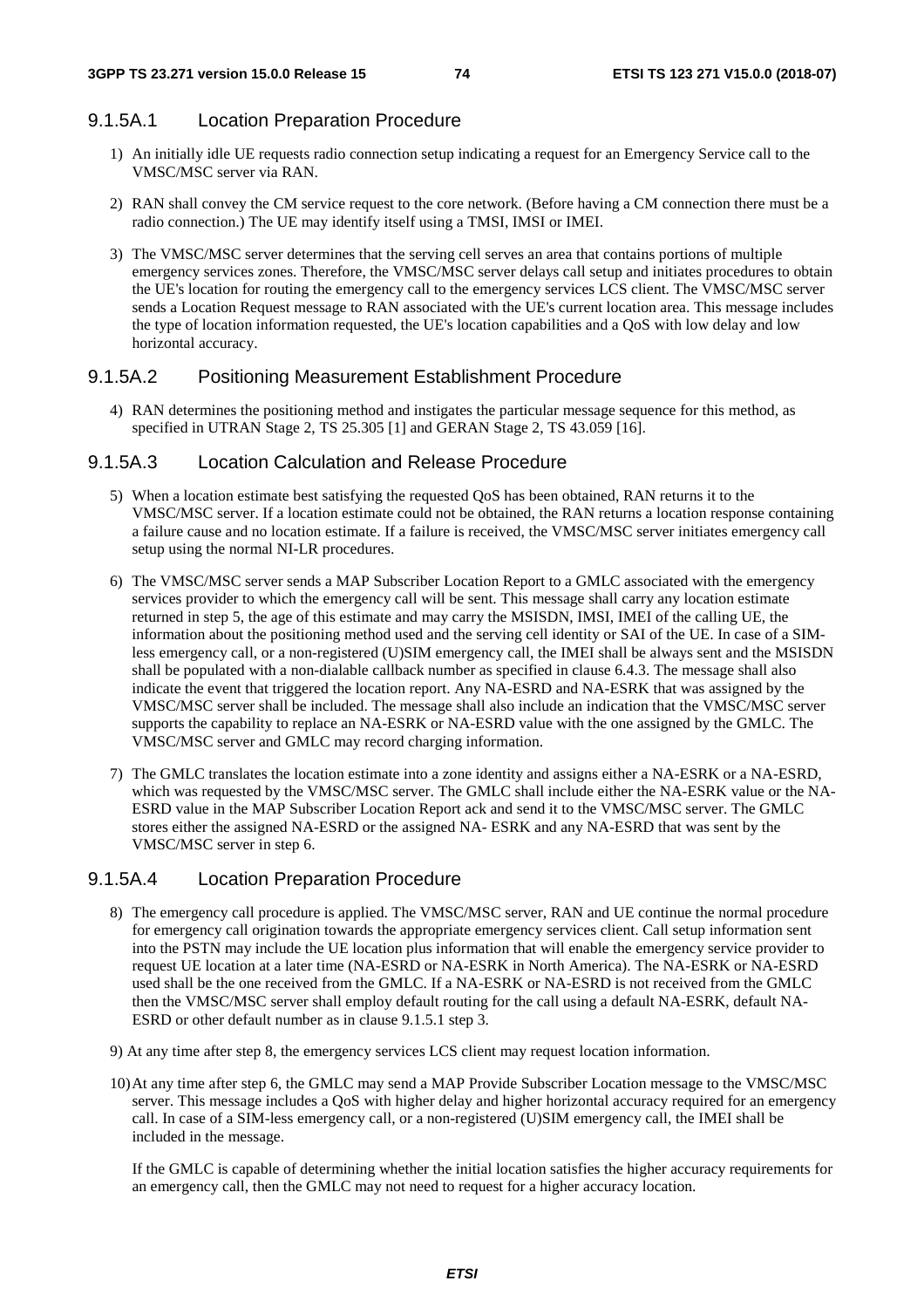11) The VMSC/MSC server sends a Location Request message to RAN. This message includes the type of location information requested, the UE's location capabilities and requested higher accuracy QoS.

### 9.1.5A.5 Positioning Measurement Establishment Procedure

12) same as step 4.

### 9.1.5A.6 Location Calculation and Release Procedure

13) same as step 5.

- 14) The VMSC/MSC server returns the location information and its age, the information about the positioning method used and the serving cell identity or SAI of the UE to the GMLC. The GMLC shall replace the previously stored low accuracy location information with the higher accuracy information for later retrieval by the emergency services LCS client. The VMSC/MSC server and GMLC may record charging information.
- 15) The GMLC may forward the information received in the previous step to the emergency services LCS client. The client is expected to have requested this information from GMLC before. The information about the positioning method used may be sent with this location information from the GMLC to the LCS client.
- 16) same as step 10 for normal NI-LR.
- 17) same as step 11 for normal NI-LR.
- 18) same as step 12 for normal NI-LR.

# 9.1.6 Packet Switched Mobile Terminating Location Request (PS-MT-LR)

Figure 9.5 illustrates the general network positioning for LCS clients external to the PLMN for packet switched services. In this scenario, it is assumed that the target UE is identified using an MSISDN or IMSI.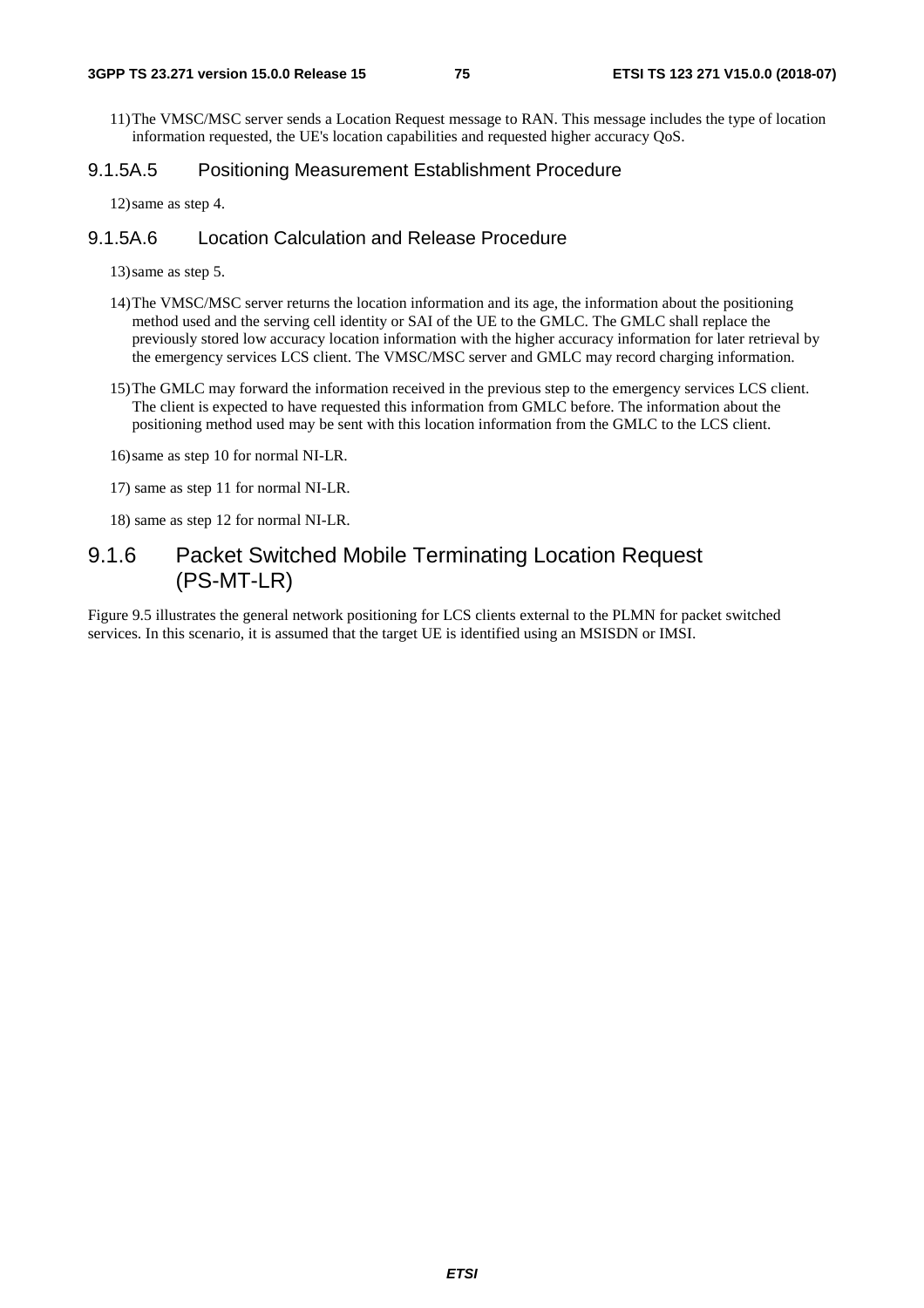**3GPP TS 23.271 version 15.0.0 Release 15 76 ETSI TS 123 271 V15.0.0 (2018-07)**



**Figure 9.5: General Network Positioning for Packet Switched MT-LR** 

### 9.1.6.1 Location Preparation Procedure

- 1) Common PS and CS MT-LR procedure as described in clause 9.1.1.
- 2) GMLC sends a Provide Subscriber Location message to the SGSN indicated by the HLR/HSS. This message carries the type of location information requested (e.g. current location and optionally, velocity), the UE subscriber's IMSI, LCS QoS information (e.g. accuracy, response time) and an indication of whether the LCS client has the override capability. For a session related location request, the message also carries the APN-NI to which the user has established the session. For a value added LCS client, the message shall carry the client name, the external identity of the LCS client (or the pseudo external identity) and the Requestor Identity (if that is both supported and available), optionally the message may also carry the Service Type. Also the message may carry the type of the LCS client name and also the type of the Requestor identity if the requestor identity was included. If the result of the privacy check at H-GMLC/PPR indicated that the codeword shall be sent to the UE user, the message may carry also the codeword received from the LCS client. For a PLMN operator LCS client, the message shall carry the internal identity of the LCS client. If the Requestor Identity is provided, the GMLC shall send it as separate information. In addition, in order to display the requestor identity in case of pre rel-5 network elements (i.e. SGSN and/or UE), the requestor identity may be also added to the LCS client name by the GMLC. When the Requestor identity is added to the LCS client name the practise described in the Annex D should be followed. The message also shall carry the indicators of privacy related action which is described in clause 9.5.4 , if it is provided by H-GMLC. If the GMLC supports delayed location reporting for UEs transiently not reachable (i.e because they are in extended idle mode DRX or PSM), this shall be indicated in this message.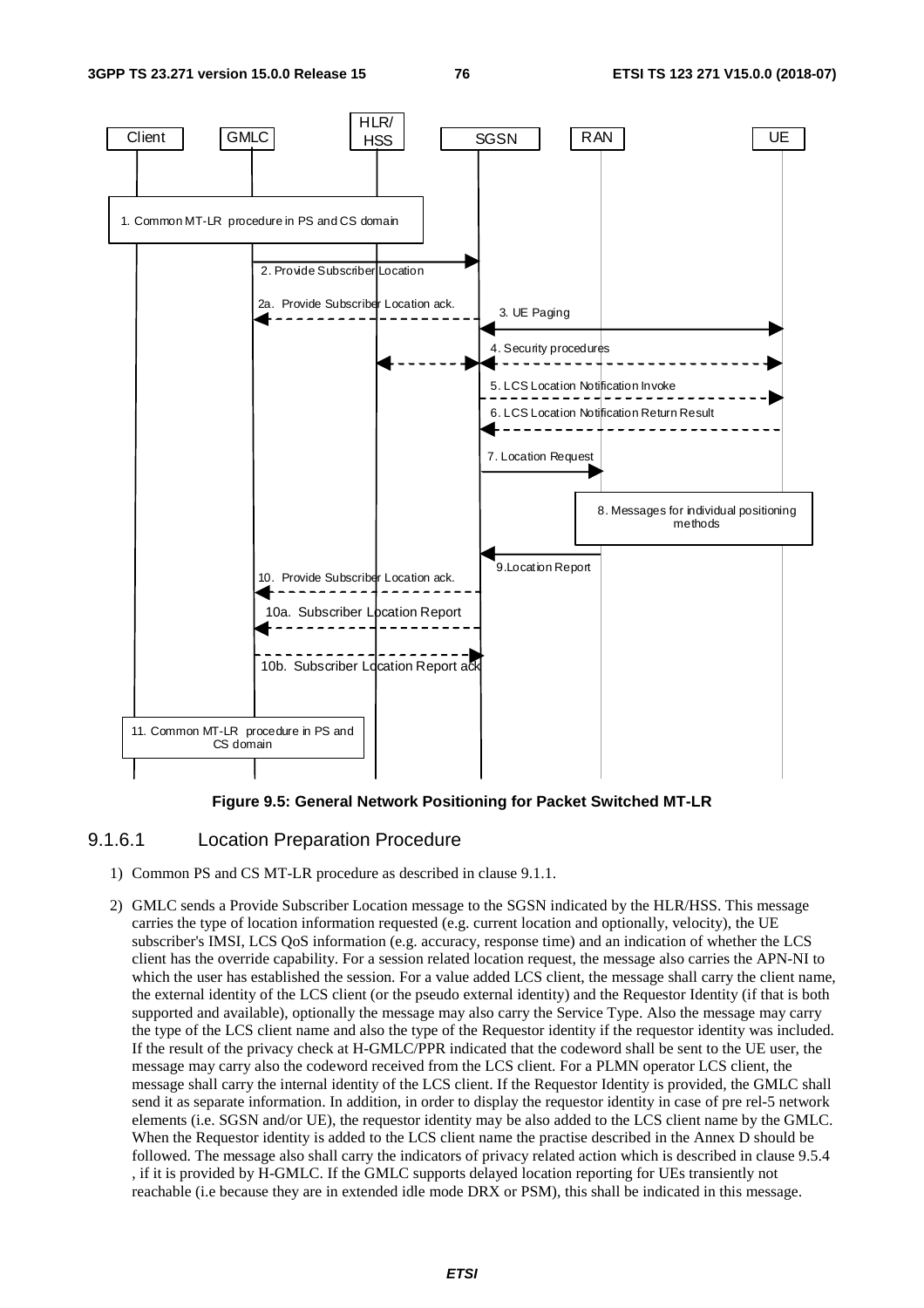- 2a) If the UE for which the request in step 2 is related is transiently not reachable and the GMLC supports delayed location reporting for UEs transiently not reachable as indicated in step 2, the SGSN sends a Provide Subscriber Location ack and a "UE transiently not reachable" indication. In this case step 10a and 10b are executed instead of step 10.
- 3) If the GMLC is located in another PLMN or another country, the SGSN first authenticates that a location request is allowed from this PLMN or from this country. If not, an error response is returned. If the PSL message from the GMLC includes the indicators of privacy related action, the SGSN determines a required privacy related action as described in Annex A.3. If the PSL message from the GMLC does not include the indicators of privacy related action, the SGSN then verifies LCS barring restrictions in the UE user's subscription profile in the SGSN. In verifying the barring restrictions, barring of the whole location request is assumed if any part of it is barred or any requisite condition is not satisfied. If LCS is to be barred without notifying the target UE and a LCS client accessing a GMLC in the same country does not have the override capability, an error response is returned to the GMLC.

Otherwise, if the UE is in idle mode, the SGSN performs paging. The paging procedure is defined in TS 23.060 [15].

- 4) Security functions may be executed. These procedures are defined in TS 23.060 [15].
- 5) If the location request comes from a value added LCS client and the indicators of privacy related action or the UE subscription profile indicates that the UE must either be notified or notified with privacy verification and the UE supports notification of LCS, a notification invoke message is sent to the target UE indicating the type of location request from the LCS Client (e.g. current location or "current or last known location") and the identity of the LCS client and the Requestor Identity (if that is both supported and available), whether privacy verification is required. Also the message may indicate the type of the LCS client name and also the type of the Requestor identity if the requestor identity was included. Moreover, the message may carry also the service type and the codeword. Optionally, the SGSN may after sending the LCS Location Notification Invoke message continue in parallel the location process, i.e. continue to step 7 without waiting for a LCS Location Notification Return Result message in step 6.
- 6) The target UE notifies the UE user of the location request and, if privacy verification was requested, waits for the user to grant or withhold permission. The UE then returns a notification result to the SGSN indicating, if privacy verification was requested, whether permission is granted or denied. Optionally, this message can be returned some time after step 5, but before step 10. If the UE user does not respond after a predetermined time period, the SGSN shall infer a "no response" condition. The SGSN shall return an error response to the GMLC if privacy verification was requested and either the UE user denies permission or there is no response with the UE subscription profile indicating barring of the location request.
- 7) The SGSN sends a Location Request message to the RAN. This message includes the type of location information requested, the requested QoS and any other location information received in paging response.

### 9.1.6.2 Positioning Measurement Establishment Procedure

8) If the requested location information and the location accuracy within the QoS can be satisfied based on parameters received from the SGSN and the parameters obtained by the RAN e.g. cell coverage and timing information (i.e. RTT or TA), the RAN may send a Location Report immediately. Otherwise, the RAN determines the positioning method and instigates the particular message sequence for this method in UTRAN Stage 2 TS 25.305 [1] and in GERAN Stage 2 TS 43.059 [16]. If the position method returns position measurements, the RAN uses them to compute a location estimate. If there has been a failure to obtain position measurements, the RAN may use the current cell information and, if available, RTT or TA value to derive an approximate location estimate. If an already computed location estimate is returned for an UE based position method, the RAN may verify consistency with the current cell and, if available, RTT or TA. If the location estimate so obtained does not satisfy the requested accuracy and sufficient response time still remains, the RAN may instigate a further location attempt using the same or a different position method. If a vertical location co-ordinate is requested but the RAN can only obtain horizontal co-ordinates, these may be returned.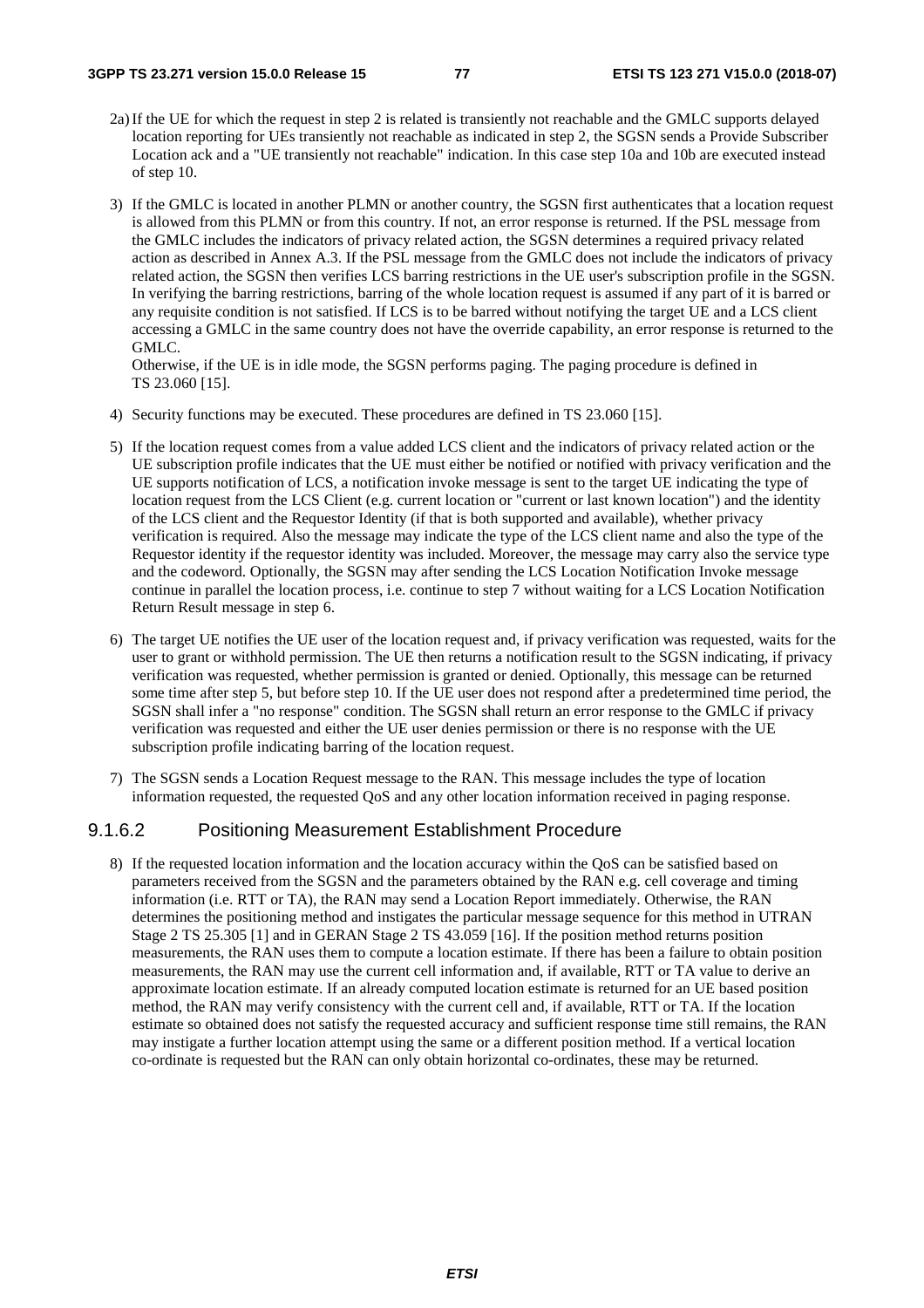### 9.1.6.3 Location Calculation and Release Procedure

- 9) When location information best satisfying the requested location type and QoS has been obtained, the RAN returns it to the SGSN in a Location Report message. RAN shall in its response include an indication whether the obtained location estimate satisfies the requested accuracy or not. The information of the positioning method used may be returned with the location information. If a location estimate could not be obtained, the RAN returns a Location Report message containing a failure cause and no location estimate.
- 10) This step is executed only if Step 2a was not executed. The SGSN returns the location information, its age and obtained accuracy indication to the GMLC, if the SGSN has not initiated the Privacy Verification process in step 5. If step 5 has been performed for privacy verification, the SGSN returns the location information only, if it has received a LCS Location Notification Return Result indicating that permission is granted. In these cases, the information about the positioning method used may be sent with the location information. If a LCS Location Notification Return Result message indicating that permission is not granted is received, or there is no response, with the requested privacy action or the UE subscription profile indicating barring of location, the SGSN shall return an error response to the GMLC. If the SGSN did not return a successful location estimate, but the privacy checks were successfully executed, the SGSN may return the last known location of the target UE if this is known and the LCS client is requesting the current or last known location. The SGSN may record charging information.
- 10a) This step is executed only if Step 2a was executed. The SGSN shall send a Subscriber Location Report to the GMLC, and, if these were obtained in steps 7 to 9, the location information, its age and obtained accuracy indication to the GMLC, if the SGSN has not initiated the Privacy Verification process in step 5. If step 5 has been performed for privacy verification, the SGSN returns the location information only, if it has received a LCS Location Notification Return Result indicating that permission is granted. In these cases, the information about the positioning method used may be sent with the location information. If a LCS Location Notification Return Result message indicating that permission is not granted is received, or there is no response, with the requested privacy action or the UE subscription profile indicating barring of location, the SGSN shall send an error indication to the GMLC. If the SGSN did not return a successful location estimate, but the privacy checks were successfully executed, the SGSN may return the last known location of the target UE if this is known and the LCS client is requesting the current or last known location. The SGSN may record charging information. If SGSN relocation happens before location information can be reported, the old SGSN includes an error cause code indicating that it cannot proceed with the request as a result of UE mobility. The GMLC may reiterate then its request towards the new SGSN.
- 10b) If step 10a was executed, the GMLC shall acknowledge receipt of the Subscriber Location Report.
- 11) Common MT-LR procedure in PS and CS domain as described in clause 9.1.1.

# 9.1.6A PS-MT-LR without HLR Query

Figure 9.5A illustrates current or last known location requests for an emergency services call, where an emergency services client (i.e., a Public Safety Answering Point) identifies the target UE and the serving GMLC using correlation information that was previously provided to it by the IMS Core. The signalling used to provide the correlation information to the PSAP is out of scope of this TS, but is presumed to occur on the signalling for the call. The correlation information may be used by the GMLC to retrieve other information previously provided to it by the IMS Core as per TS 23.167 [36a] and/or SGSN as described in clause 9.1.7. This allows the requesting V-GMLC to request location from the SGSN without first querying the home HLR of the target UE. This scenario therefore supports location of emergency calls from roamers or SIM-less emergency calls, or non-registered (U)SIM emergency calls, and requires that the initial location, as well as UE and SGSN identifying information had been pushed to the GMLC as per clause 9.1.7 or as per TS 23.167 [36a].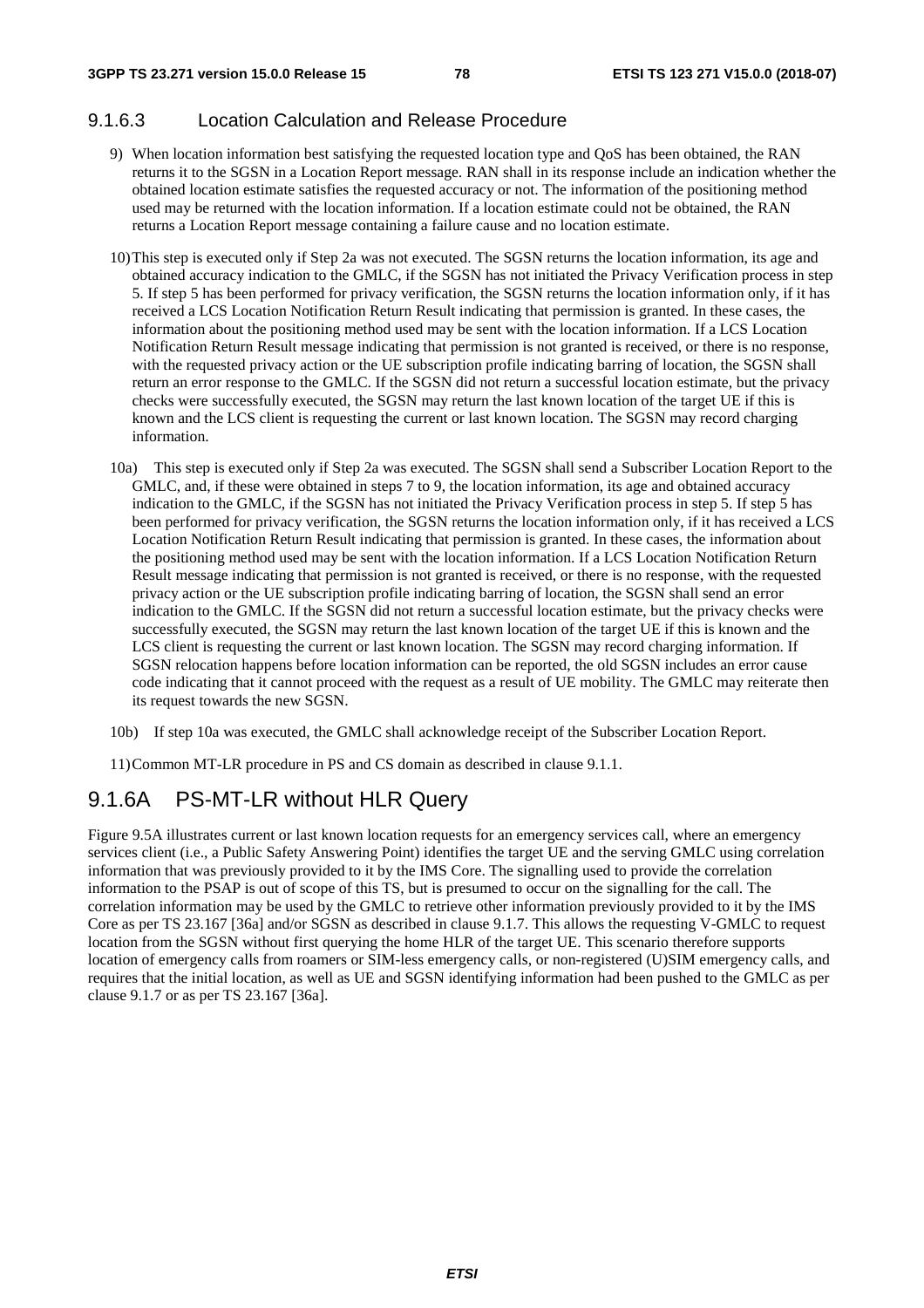

### **Figure 9.5A: Positioning for a Emergency Services PS-MT-LR without HLR Query**

- 1) Same as step 1 in figure 9.1 but with the LCS client (PSAP) identifying first the target UE and the serving V-GMLC by previously supplied correlation information for the emergency call.
- 2) The GMLC may determine the SGSN by associating the correlation information received from the PSAP with other information received previously from the SGSN using a PS-NI-LR and/or from the IMS core. The Provide Subscriber Location request sent to the SGSN carries, if available, the MSISDN or the IMSI and, if available, the IMEI for the target UE, as well as the required QoS and an indication of a location request from an emergency services client. The SGSN identifies the target UE using the IMSI, MSISDN and/or the IMEI. In case of a SIMless emergency call, or non-registered (U)SIM emergency call, the IMEI shall be always sent.
- 3) The SGSN verifies that UE privacy is overridden by the emergency services provider and that positioning is not prevented for other reasons (e.g. unreachable UE). The SGSN then sends a Location Request to the RAN, as for a normal PS-MT-LR.
- 4) RAN performs positioning as for a normal PS-MT-LR.
- 5) RAN returns a location estimate to the SGSN as for a normal PS-MT-LR.
- 6) The SGSN returns the location information, its age and obtained accuracy indication to the GMLC. The information about the positioning method used may be sent with the location information. If the RAN did not return a successful location estimate, the SGSN may return the last known location of the target UE if this is known and the LCS client is requesting the current or last known location.
- 7) The GMLC sends the location service response to the LCS client (PSAP).
- NOTE: The SGSN determined by the GMLC in step 2 must be the current SGSN for the UE. In the event of handover to a new SGSN, this may require updating of the GMLC using the PS-NI-LR procedure in clause 9.1.7. Before any handover has occurred, this may require using the cell ID or SAI for the UE provided by the IMS Core.

# 9.1.7 Packet Switched Network Induced Location Request (PS-NI-LR)

At any time after detecting an emergency situation (i.e. after emergency Attach or Service Request for emergency, PDP context activation towards emergency APN), the SGSN may initiate the Packet Switched Network Induced Location Request (PS-NI-LR) procedure. At any time after the handover or relocation of an emergency PDP context from an old to a new SGSN, where the old SGSN indicates that a PS-NI-LR is still needed, the new SGSN may initiate a PS-NI-LR to the GMLC indicated by the old SGSN. At any time after the handover or relocation of an emergency PDP context from an old to a new SGSN, where the old SGSN indicates that a PS-NI-LR is not needed but provides a GMLC address, the new SGSN may initiate a PS-NI-LR procedure to transfer its address to the GMLC indicated by the old SGSN in order to support a later PS-MT-LR. The procedure is illustrated in figure 9.6.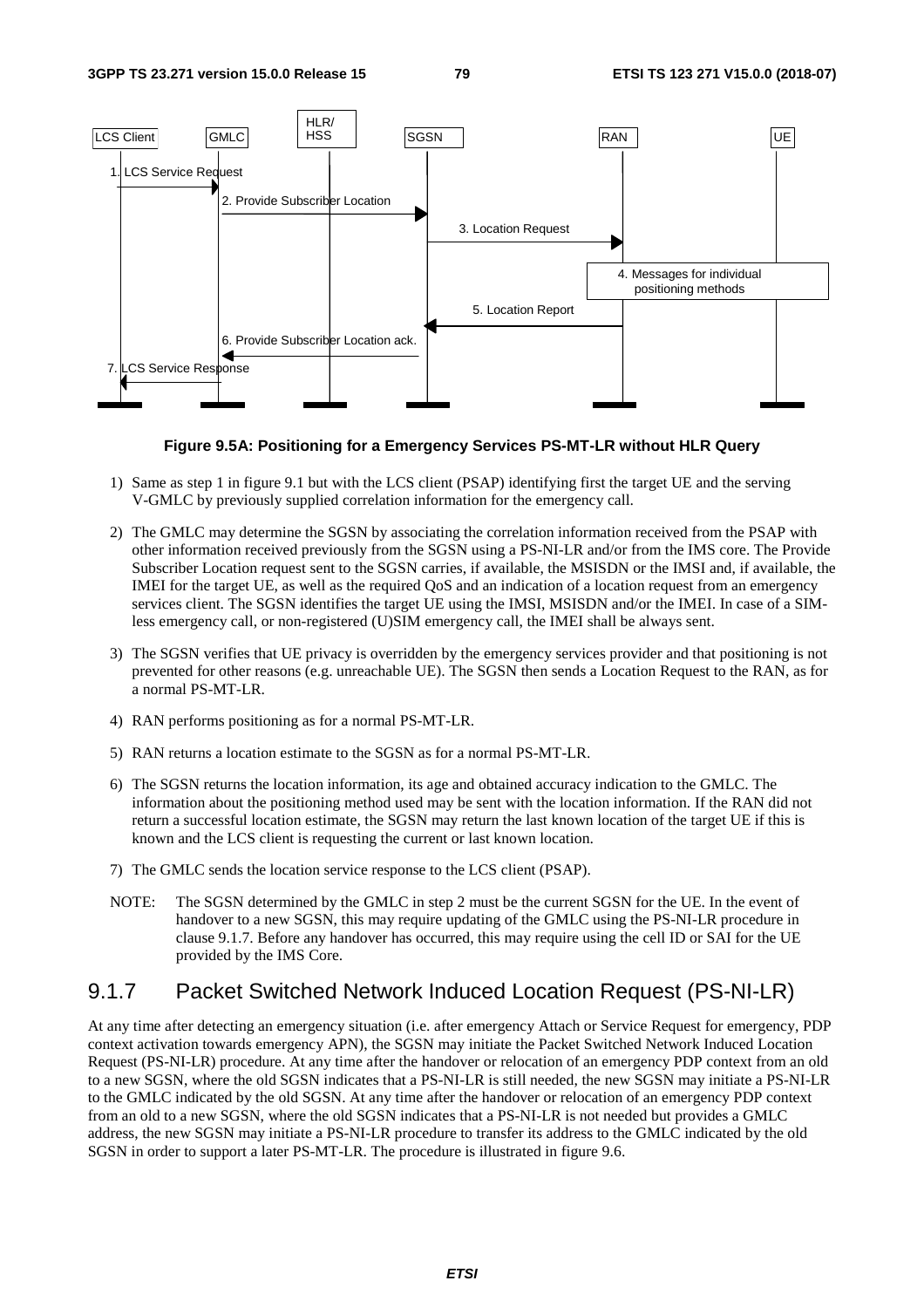

**Figure 9.6: Network Induced Location Request for the PS Domain** 

1) The SGSN sends a Location Request message to the RAN. This message indicates the type of location information requested and requested QoS. If the location of the UE is not required (e.g. the SGSN is only sending its address to the GMLC), the SGSN skips both this step and steps 2 and 3.

### 9.1.7.1 Positioning Measurement Establishment Procedure

2) If the requested location information and the location accuracy within the QoS can be satisfied based on parameters received from the SGSN and the parameters obtained by the RAN e.g. cell coverage and timing information (i.e. RTT or TA), the RAN may send a Location Report immediately. Otherwise, the RAN determines the positioning method and instigates the particular message sequence for this method. If the position method returns position measurements, the RAN uses them to compute a location estimate. If there has been a failure to obtain position measurements, the RAN may use the current cell information and, if available, RTT or TA value to derive an approximate location estimate. If an already computed location estimate is returned for an UE based position method, the RAN may verify consistency with the current cell and, if available, RTT or TA value. If the location estimate so obtained does not satisfy the requested accuracy and sufficient response time still remains, the RAN may instigate a further location attempt using the same or a different position method. If a vertical location co-ordinate is requested but the RAN can only obtain horizontal co-ordinates, these may be returned.

### 9.1.7.2 Location Calculation and Release Procedure

- 3) When a location estimate best satisfying the requested QoS has been obtained, the RAN returns a Location Report to the SGSN with an indication whether the obtained location estimate satisfies the requested accuracy or not. This message carries the location estimate that was obtained. If a location estimate was not successfully obtained, a failure cause is included in the Location Report.
- 4) The SGSN may determine the GMLC and emergency services client using the SAI or cell identity, the location estimate if obtained or information received from a previous SGSN in the case of SRNS relocation, RAU or handover. The SGSN shall send a Subscriber Location Report to the GMLC carrying the MSISDN of the UE, the identity of the LCS client, the event causing the message (PS-NI-LR), and, if these were obtained in steps 1 to 3, the location estimate and its age and the indication received from RAN whether the obtained location estimate satisfies the requested accuracy or not. The serving cell identity or SAI of the UE may also be sent. The SGSN may include its own address. If the UE was not authenticated, the IMEI shall be included. The SGSN may record charging information.
- 5) The GMLC shall acknowledge receipt of the location estimate provided that it serves the identified LCS client and the client is accessible.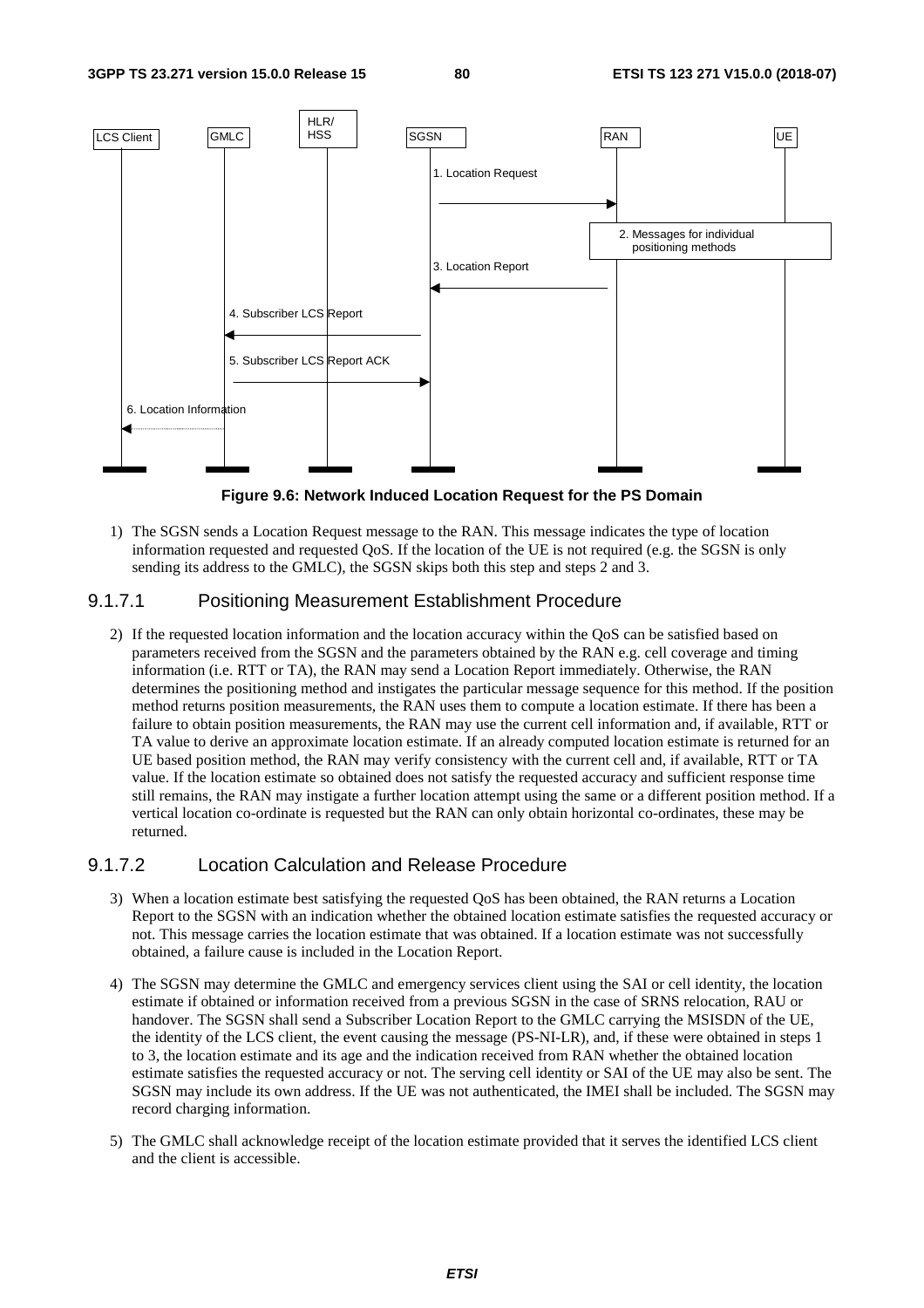- 6) The GMLC may transfer the location information to the LCS client either immediately or upon request from the client. The GMLC may store the information received in step 4: e.g. may store the UE identity and the address of the SGSN. The GMLC may record charging information.
- NOTE: Determination of the GMLC in step 4 must ensure a match with any GMLC used by the IMS Core to assist with location retrieval for, and/or routing of, the IMS Emergency call.

# 9.1.8 Mobile Terminating Deferred Location Request – UE available event

Figure 9.6a illustrates the procedures for a Deferred Location Request, where the Location Report is returned based on a UE available event.



**Figure 9.6a: General Network Positioning for a Deferred MT-LR with UE available event** 

### 9.1.8.1 Deferred Location Request Procedure

- 1) The LCS Service Request shall contain an indication of the requested event i.e. UE available.
- 2) LCS service request handling between GMLCs as described in clause 9.1.1. The information received by the R-GMLC is transferred to the H-GMLC. The H-GMLC assigns a LDR reference number to this LCS Service request and transfers the information to the V-GMLC, including the LDR reference number and the H-GMLC address.
- 3) The V-GMLC sends the UE available event to MSC/SGSN in the Provide Subscriber Location request (deferred) and includes the LDR reference number and the H-GMLC address in the request.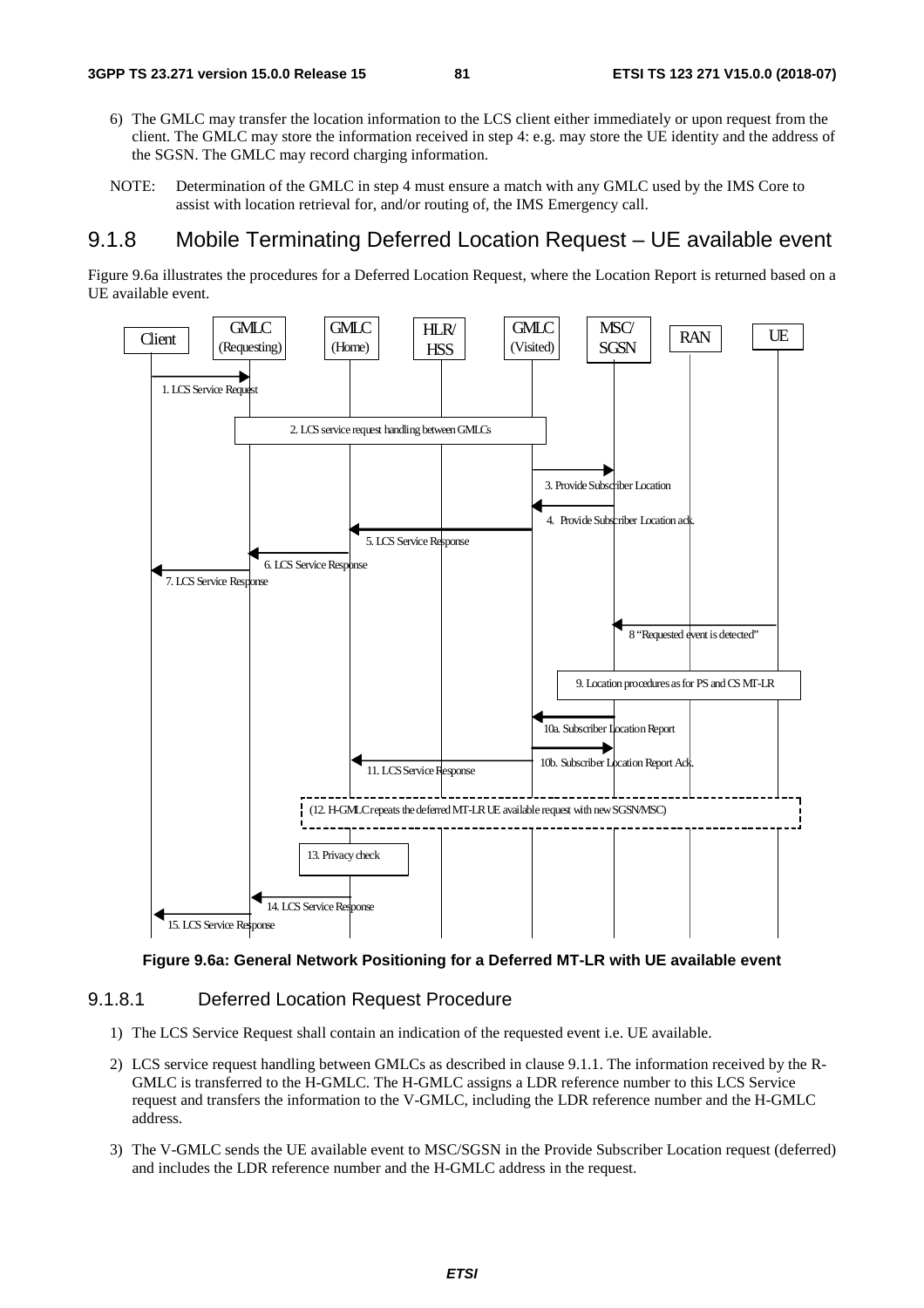- NOTE: It shall be possible to issue the deferred location requests for the UE available event, even in case there is an ongoing previous MT-LR for the same UE.
- 4) If the SGSN/MSC cannot support the deferred location request for the specified event (for temporary or permanent reasons), or if either the security or privacy check related actions fail, then a Provide Subscriber Location return error shall be returned with a suitable cause. If the SGSN/MSC can support the deferred location request for the specified event, a Provide Subscriber Location ack. shall be returned to the V-GMLC without a location estimate. The SGSN/MSC may record charging information for an accepted deferred location request.
- 5) V-GMLC returns the LCS Service Response to H-GMLC to notify whether the request was successfully accepted or not. The V-GMLC may record charging information for an accepted deferred location request.
- 6) H-GMLC returns the LCS Service Response to R-GMLC to notify whether the request was successfully accepted or not. When the H-GMLC returns the LCS Service Response to the R-GMLC, the LDR reference number assigned by the H-GMLC shall be included. The H-GMLC may record charging information for an accepted deferred location request.
- 7) The R-GMLC then returns the LCS Service Response with LDR reference number to the LCS Client to notify whether the request was successfully accepted or not. The R-GMLC may record charging information for an accepted deferred location request.

### 9.1.8.2 Location Report Procedure

8) Immediately following step 3, the SGSN/MSC shall verify if the requested event is already satisfied (e.g. UE available inferred from a current transaction) or can be invoked immediately (e.g. by paging the UE and receiving a page response). If the requested event is not already satisfied, the SGSN/MSC waits until it has occurred or until some maximum time has expired.

 In case the SGSN/MSC receives an indication that the UE has moved to another SGSN/MSC, while it is waiting for the requested event to happen, SGSN/MSC shall immediately send a Subscriber Location Report to the V-GMLC. The report shall include the reference number and H-GMLC address that were included in the Provide Subscriber Location request and the information that the MT-LR must be reinitiated against the new SGSN/MSC. It shall also include the address of the new SGSN/MSC, if available. If the V-GMLC is associated with the new MSC/SGSN, it re-issues the location request to the new MSC/SGSN. Otherwise the V-GMLC forwards the responses to the H-GMLC. If the H-GMLC already knows (e.g. from a previous location request or an internal lookup table), or is able to determine, (e.g. it is possible to use a DNS lookup mechanism similar to IETF RFC 2916), the network address of the V-GMLC, it reinitiates the MT-LR to the new SGSN/MSC through the new V-GMLC. Otherwise, the H-GMLC shall then issue a SEND\_ROUTING\_INFO\_FOR\_LCS message to get the address of the V-GMLC associated with the new SGSN/MSC and reinitiate the MT-LR with the new SGSN/MSC through the new V-GMLC, see step 12.

9) When the requested event is detected, the SGSN/MSC shall proceed with the location request as described in clauses 9.1.2/9.1.6. If an LCS Location Notification Invoke message is sent to the target UE as defined in step 4 of clause 9.1.2.1 and step 5 of clause 9.1.6.1, the type of location request shall indicate current location and the deferred location event type shall be omitted.

 If either security or privacy check related actions fail, the SGSN/MSC shall send a Subscriber Location Report with the reference number and H-GMLC address that was included in the Provide Subscriber Location with appropriate error cause indicating termination of the deferred location request.

10) When location information has been obtained from the RAN, the SGSN/MSC returns the Subscriber Location Report. The report shall include the reference number that was included in the Provide Subscriber Location, the H-GMLC address, an indication that this is a response to a previously sent deferred location request and may also include the indication whether the obtained location estimate satisfies the requested accuracy or not (provided that this indication is obtained from RAN with the location estimate). The SGSN/MSC may record charging information.

 If the location information could not be obtained, or the SGSN/MSC for some other reason decides to not wait any longer for the requested event to occur (ex. timer expires), the Subscriber Location Report with the reference number and H-GMLC address that was included in the Provide Subscriber Location will be returned with an appropriate error cause indicating termination of the deferred location request.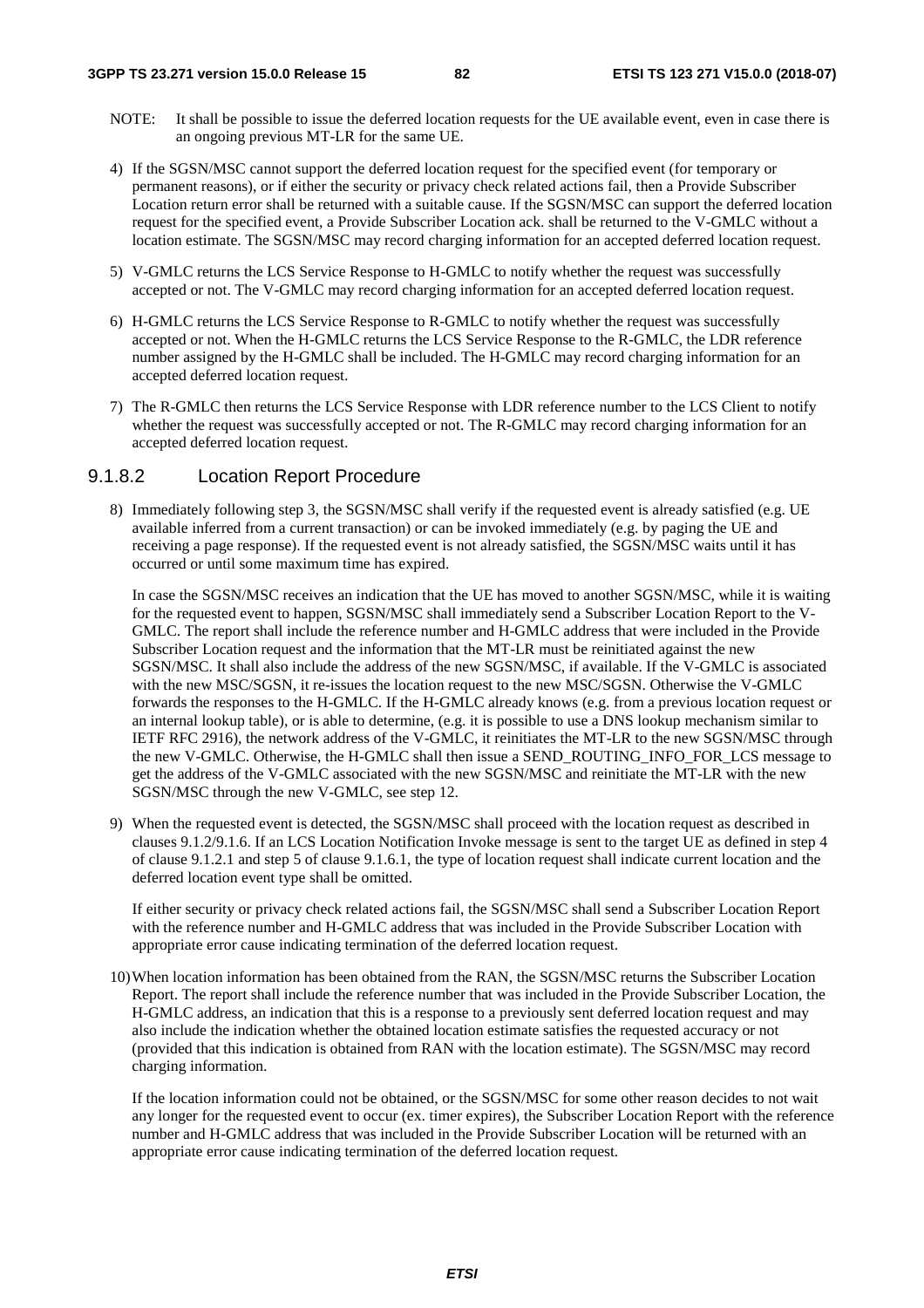- 11) V-GMLC sends the LCS Service Response to the H-GMLC with an indication of the event occurrence and the LDR reference number. The LCS Service Response is sent in accordance with the requested QoS Class, as described in clause 9.1.1 for common MT-LR.
- 12) In case the LCS Service Response indicates to H-GMLC that the mobile has moved to another SGSN/MSC, the H-GMLC shall send the deferred MT-LR with UE available event to the V-GMLC (previous or new), which forwards the request to the new SGSN/MSC, as described in step 2 onwards.
- 13) The H-GMLC performs the privacy check as described in clause 9.1.1.
- 14) The H-GMLC sends the LCS Service Response to R-GMLC. When the H-GMLC returns the LCS Service Response to the R-GMLC, the LDR reference number that was sent to the R-GMLC in step 6 shall be included.
- 15) The R-GMLC sends the LCS Service Response with the LDR reference number to the LCS Client.

### 9.1.8.3 Combined Periodical/Deferred Mobile Terminating Location Request with UE available event

Figure 9.6b illustrates the procedures for a Combined Periodical/Deferred Mobile Terminating Location Request with UE available event, where the response to the LCS client is returned periodically and based on the event. This clause is applicable only to the case, when the R-GMLC handles the periodicity of the location requests. The case when the UE handles the periodicity of location reporting, as specified in clause 9.1.12, is independent of this clause.

NOTE: In the description below, it is assumed that the LCS client issues the Periodical/Deferred MT-LR with only the location estimate type of "current location".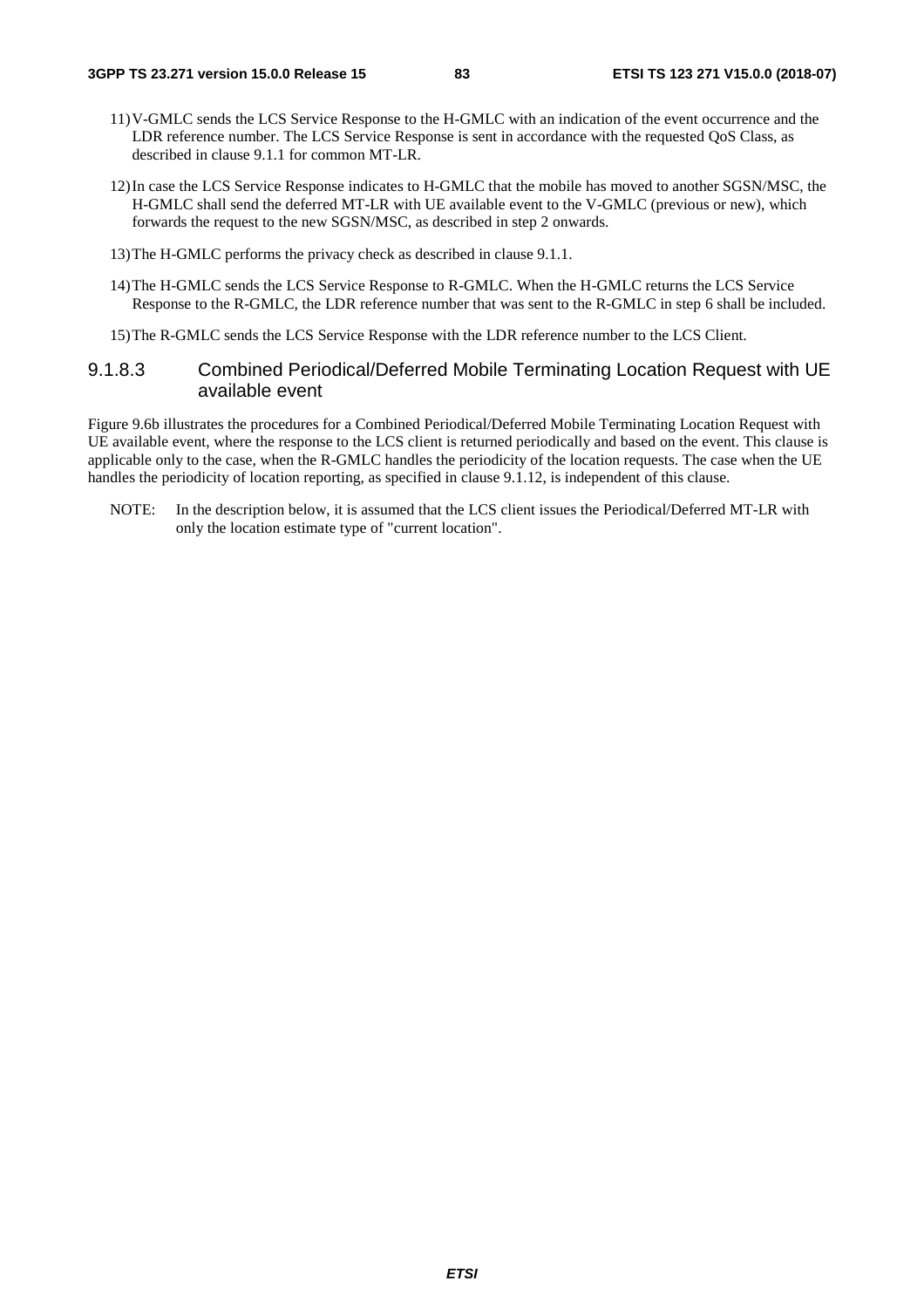

**Figure 9.6b: General Network Positioning for a Combined Periodical/Deferred MT-LR** 

- 1) When a R-GMLC receives a LCS Service Request from a LCS client, the R-GMLC verifies the identity of the LCS client as described in clause 9.1.1, then the R-GMLC transfers the periodical request to the H-GMLC.
- 2) The H-GMLC starts the periodical timer and assigns a LDR reference number for this periodical request, and initiates the common LCS procedures as described in clause 9.1.1.
- 3) The V-GMLC sends a Deferred Location Request to the SGSN/MSC by means of Provide Subscriber Location as described in clauses 9.1.2/9.1.6. In addition, the Deferred Location Request includes the reference number assigned by the H-GMLC and the event that shall trigger the sending of Subscriber Location Report.
- 4) If the SGSN/MSC cannot support the deferred location request for the specified event or the LCS client is not allowed to position the requested UE according to subscription information, a Provide Subscriber Location error is returned to the V-GMLC. If the SGSN/MSC can support the deferred location request for the specified event and the privacy checks are satisfied, a Provide Subscriber Location ack shall be returned to the V-GMLC without a location estimate. The SGSN/MSC may record charging information for an accepted deferred location request.
- 5) The V-GMLC then returns the LCS Service Response to the LCS Client via H-GMLC and R-GMLC to notify whether the request was successfully accepted or not. The V-GMLC, H-GMLC and R-GMLC may record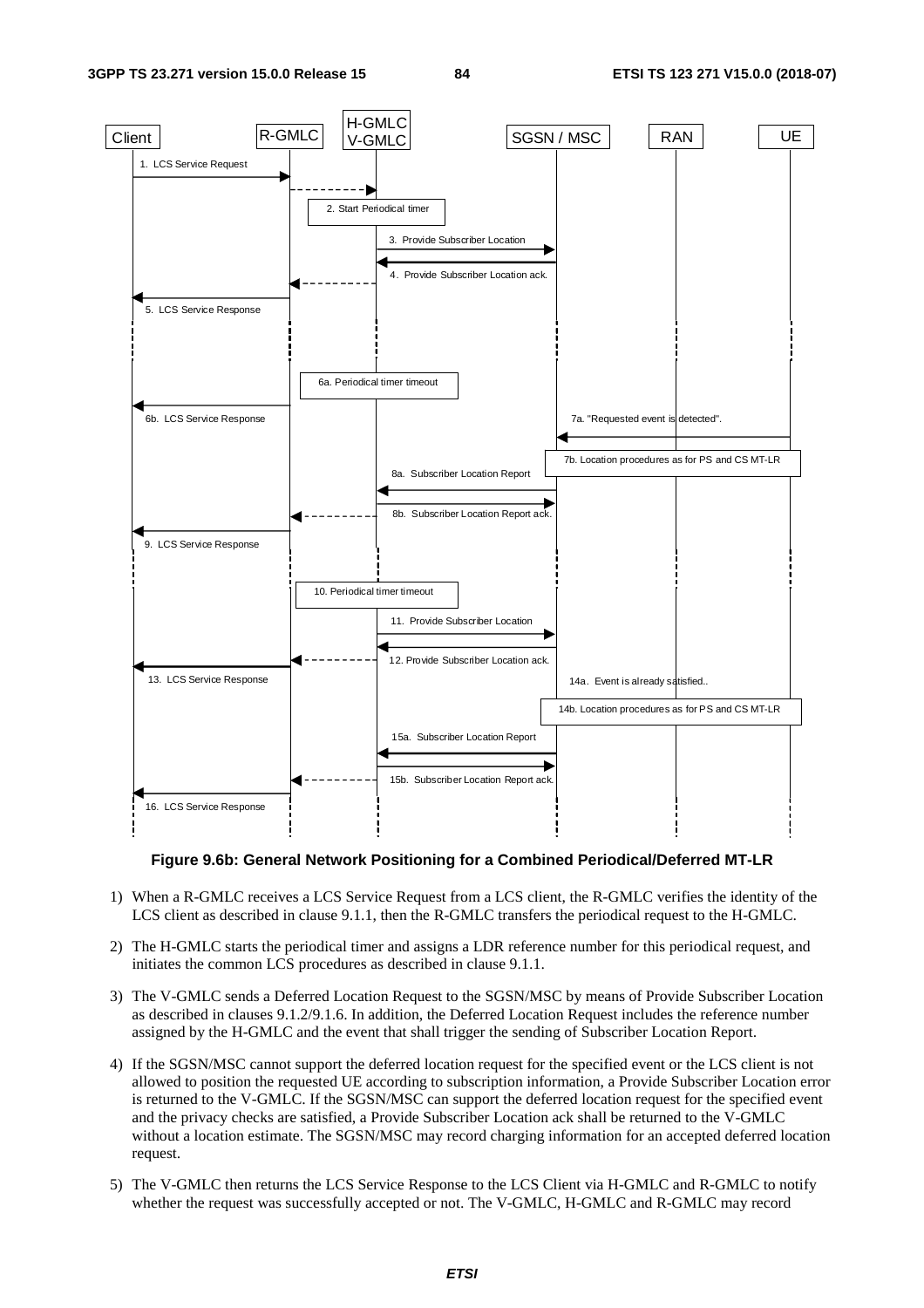charging information for an accepted deferred location request. When the H-GMLC returns the LCS Service Response to the LCS Client via R-GMLC, the LDR reference number assigned by the H-GMLC shall be included.

- 6) When the periodical timer expires, if the H-GMLC is still waiting for the event, the H-GMLC shall send a LCS Service Response to the LCS client via R-GMLC, indicating that the location is not available at that moment. The LDR reference number that was sent to the LCS Client in step 5 shall be included in the response.
- 7) When the requested event is detected, the SGSN/MSC will proceed with the location request as described in clauses 9.1.2/9.1.6. If an LCS Location Notification Invoke message is sent to the target UE as defined in step 4 of clause 9.1.2.1 and step 5 of clause 9.1.6.1, the type of location request shall indicate current location and the deferred location event type shall be omitted.
- 8) When location information has been obtained from the RAN, the SGSN/MSC returns the Subscriber Location Report. The report shall include the reference number included in the previously sent Provide Subscriber Location and an indication that this is a response to a previously sent deferred location request. The SGSN/MSC may record charging information.

 If the location information could not be obtained, or the SGSN/MSC for some other reason decides to not wait any longer for the requested event to occur (ex. timer expires), the Subscriber Location Report with the reference number included in the previously sent Provide Subscriber Location will be returned with an appropriate error cause indicating termination of the deferred location request.

- 9) The V-GMLC then returns the LCS Service Response to the LCS Client via H-GMLC and R-GMLC as in clauses 9.1.2/9.1.6. When the H-GMLC returns the LCS Service Response to the LCS Client via R-GMLC, the LDR reference number that was sent to the LCS Client in step 5 shall be included.
- 10) When the timer expires, if the H-GMLC is not waiting for the event, the H-GMLC initiates the common LCS procedures as described in clause 9.1.1. The H-GMLC should use the same LDR reference number assigned in the step 2, should NOT assign a new LDR reference number.
- 11) Same as step 3.
- 12) Same as step 4.
- 13) Same as step 5.
- 14) If the requested event is already satisfied, the SGSN/MSC will proceed with the location request as described in clauses 9.1.2/9.1.6. If an LCS Location Notification Invoke message is sent to the target UE as defined in step 4 of clause 9.1.2.1 and step 5 of clause 9.1.6.1, the type of location request shall indicate current location and the deferred location event type shall be omitted.
- 15) Same as step 8.

16) Same as step 9.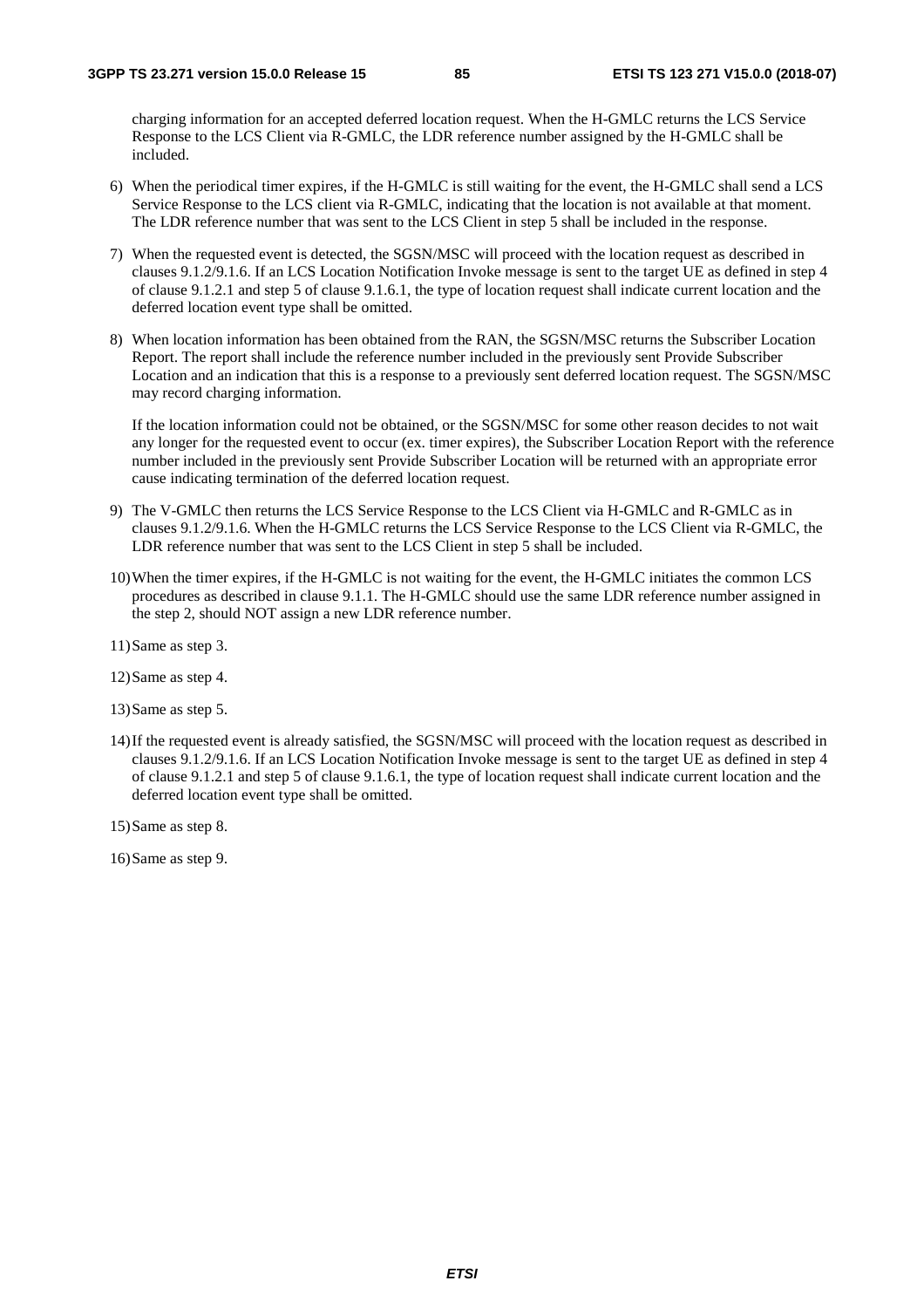



**Figure 9.6c: Cancellation of a Deferred MT-LR – UE available event procedure** 

- 1) The LCS Client requests the cancellation of a previously requested Deferred Location Request. The LDR reference number that was included in the previous LCS Service Response sent by the GMLC shall be included in the request to indicate which outstanding LDR should be cancelled.
- 2) The R-GMLC sends the cancellation request to H-GMLC, including the LDR reference number. The cancellation could be initiated by the R-GMLC itself for some reasons (e.g. the expiry of the validity timer specified by the start time and stop time; or the expiry of an implementation dependent timer specified by the Operator as a default value in the R-GMLC when the stop time is undefined or exceeds the maximum allowed value).
- 3) The H-GMLC forwards the LCS Cancel Service Request to V-GMLC with the LDR reference number which is received from the R-GMLC, and the H-GMLC address. The H-GMLC may itself initiate the cancellation procedure, e.g. if an implementation dependent timer in the H-GMLC expired, or when the UE's privacy profile stored in the H-GMLC or in the PPR was changed. For every outstanding Deferred Location Request against that UE, the H-GMLC shall perform or ask the PPR to perform a new privacy check based on the updated privacy profile. If the privacy check passes, i.e. the LCS Client is still allowed to position the target UE, the handling of the outstanding Deferred Location Request should be continued. Otherwise, if the privacy check does not pass, i.e. the Location estimate of the target UE is not allowed to be provided to the LCS Client, the H-GMLC shall initiate a cancellation procedure.
- NOTE: The H-GMLC shall know that the UE subscriber's privacy profile has been changed in the PPR when the LCS Privacy Profile Update has been sent from PPR to H-GMLC as described in clause 9.1.1.2.
- 4) The V-GMLC will indicate this cancellation request in the Provide Subscriber Location toward the SGSN/MSC. The Provide Subscriber Location shall include the H-GMLC address, and the reference number specified by LCS Client in the LCS Cancel Service Request.
- 5) When the SGSN/MSC completes the cancellation procedure, it notifies it to the V-GMLC in the Provide Subscriber Location Ack (with no location estimate included).
- 6) The V-GMLC sends the LCS Cancel Service Response to H-GMLC.
- 7) H-GMLC sends the LCS Cancel Service Response to R-GMLC. H-GMLC may send the LCS Cancel Service Response to R-GMLC, even if the R-GMLC/LCS client has not requested the cancellation, see step 3.
- 8) The R-GMLC sends the LCS Cancel Service Response to the LCS Client.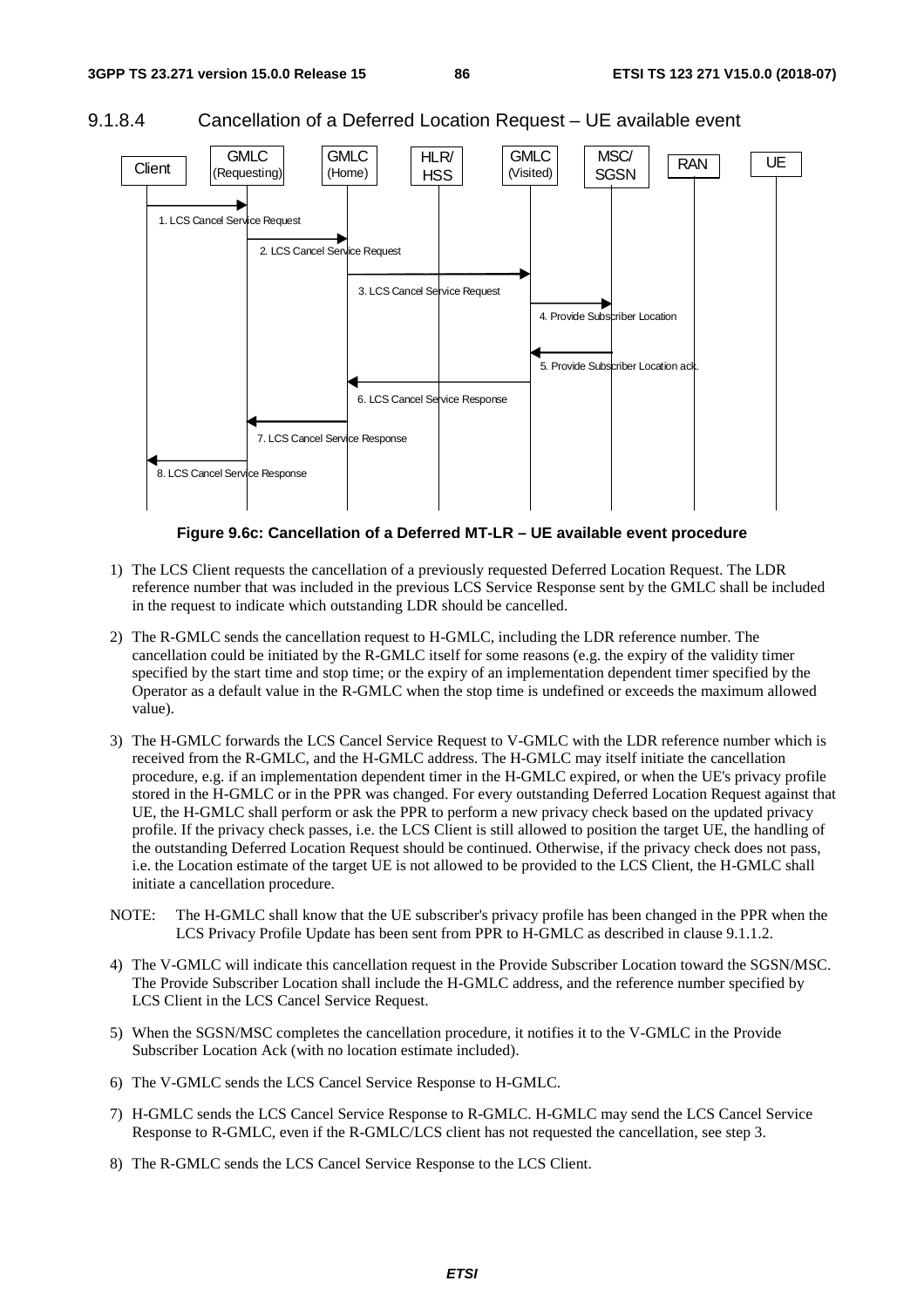# 9.1.9 Deferred Location Request Procedure for the change of area event

Figure 9-6d illustrates the procedures for a Deferred Location Request where the Location Report is returned to the network by the UE following a change of area event. An area event occurs when the UE leaves, enters or is within a target area as defined by geographical area, PLMN identity, country code or geopolitical name of the area. Details of the target area are contained in the LCS Service Request message, see clause 5.5.1.

The PLMN operator may choose to use another mechanism (such as SIM Application Toolkit) for the transfer and detection mechanism of the Area Definition and change of area event information to the UE. In this case, the GMLCs handle steps 2 to 7 and 11 to 14 differently from that shown below. An alternative mechanism is detailed in Annex F



**Figure 9.6d: Deferred MT-LR procedure for the Area event** 

1) The LCS Service Request contains the change of area type deferred location request information, i.e. details of the target area and the nature of the event, whether the event to be reported is the UE being inside, entering into or leaving the target area. The LCS service request may specify the validity time, i.e. start time and stop time, for the deferred location request and R-GMLC may cancel the deferred location request as described in clause 9.1.9.1. In addition, when validity time of a pending area event request in the target UE expires, the UE shall delete the pending deferred location request. The LCS Service Request shall contain an indication of the minimum interval time between area event reports, if applicable. The LCS service request shall contain the information whether the deferred area event may be reported one time only, or several times. If the change of area event is reported one time only, the Location Service request shall be completed after the first area event has occurred. If the target area is expressed by local coordinate system or geopolitical name, the R-GMLC shall convert the target area to geographical area expressed by a shape defined in TS 23.032 [11]. In addition to the target area definition, the LCS Client may include the country code of the target area in the area event request.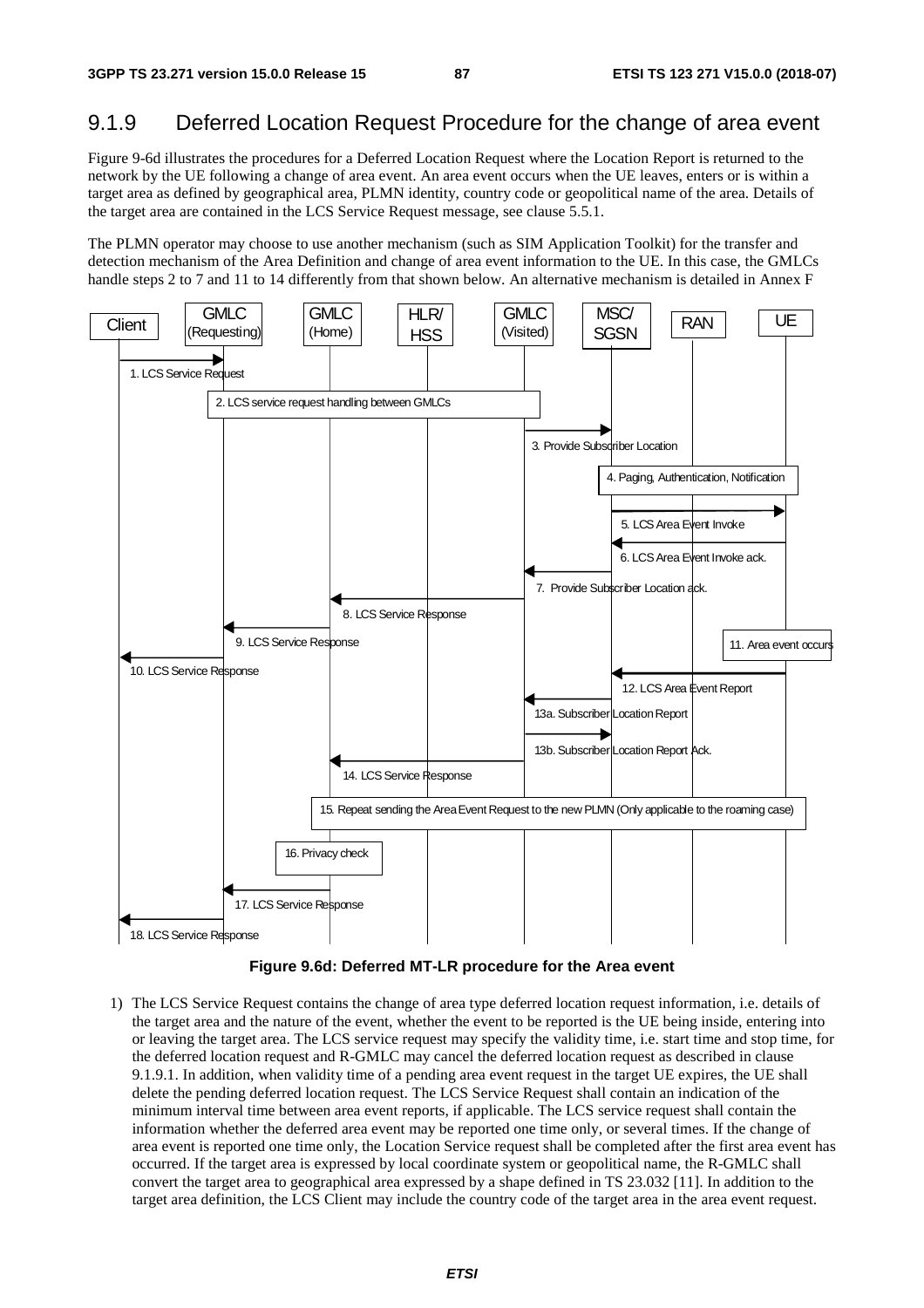#### **3GPP TS 23.271 version 15.0.0 Release 15 88 ETSI TS 123 271 V15.0.0 (2018-07)**

2) LCS service request handling between GMLCs as described in clause 9.1.1. The information received by the R-GMLC is transferred to the H-GMLC. If indication of the requested location estimate is included in the area event request, the H-GMLC should record this indication and any relevant parameters such as QoS. The H-GMLC assigns a LDR reference number to this LCS Service request then transfers the information to the V-GMLC, including the LDR reference number and the H-GMLC address.

 If the H-GMLC notices that the current visited PLMN does not serve the target area, it may generate a modified deferred LCS service request in order to get notified when the target UE enters a PLMN that serves the target area. The modified target area event is that the target UE enters one of the PLMNs that serve the original target area. Note that the new area event may include multiple PLMNs (identified by PLMN IDs) if there are more than one PLMN that serves the original target area, based on the stored PLMN list and the corresponding estimated coverage. The H-GMLC then generates a new location request with the new defined area event and the same rest of the information in the original request.

 The new location request is sent to the target UE via the current V-GMLC. The H-GMLC keeps the original area event location service request pending for as long as determined by the validity time of the request. When the UE enters one of the pre-defined PLMNs, it sends an area event location report to H-GMLC. The H-GMLC then sends the original area event location service request to the UE via the new V-GMLC. If the H-GMLC cannot derive a list of PLMNs that may cover the target area, and the current visited network does not cover the target area, the H-GMLC may reject the request.

3) If the received target area is expressed by a shape defined in TS 23.032 [11], V-GMLC converts the target area into an Area Definition consisting of the corresponding list of cell identities, location areas or routing area. If the V-GMLC is not able to translate the target area into network identities, it shall reject the request and send an LCS service response to H-GMLC with the appropriate error cause.

If the received target area is expressed by country code or PLMN identity, the V-GMLC shall use the country code or PLMN identity as the Area Definition.

The V-GMLC sends the Area Definition to MSC/SGSN in the Provide Subscriber Location request (deferred) and includes the LDR reference number and the H-GMLC address in the request. The message shall define whether the event to be reported is the UE being inside, entering into or leaving the area. The message shall also include the validity period of the location request, the minimum interval time between area event reports, the information whether the deferred area event may be reported one time only or

several times, if applicable.

- 4) The MSC/SGSN verifies the UE capabilities with regard to the change of area event. If either the MSC/ SGSN or the UE does not support the deferred location request for the change of area event (for temporary or permanent reasons), a Provide Subscriber Location return error shall be returned with a suitable cause in step 7. If the UE is in idle mode, the core network performs paging, authentication and ciphering. If privacy notification/verification is requested, the MSC/SGSN sends an LCS Location Notification Invoke message to the target UE with a location type indicating activation of a deferred location request, a deferred location event type containing the change of area types requested and an indication as to whether privacy verification is required. LCS Location Notification is further specified in clauses 9.1.2 and 9.1.6. If privacy verification was requested, the UE returns an LCS Location Notification Return Result to the MSC/SGSN indicating whether permission is granted or denied. If a previous deferred location request is ongoing in the UE and the MSC/SGSN proceeds with the current deferred request, the UE may return an LCS Location Notification Return Error response to the MSC/SGSN indicating that the new request cannot be supported.
- 5) The MSC/SGSN sends the LCS Area Event Invoke to the UE carrying the Area Definition, other area event information, the LDR reference number and the H-GMLC address. The message shall also define whether the event to be reported is the UE being inside, entering into, leaving the area. The message shall also include the validity period of the location request, the minimum interval time between area event reports and the information whether the deferred area event may be reported one time only, or several times, if applicable.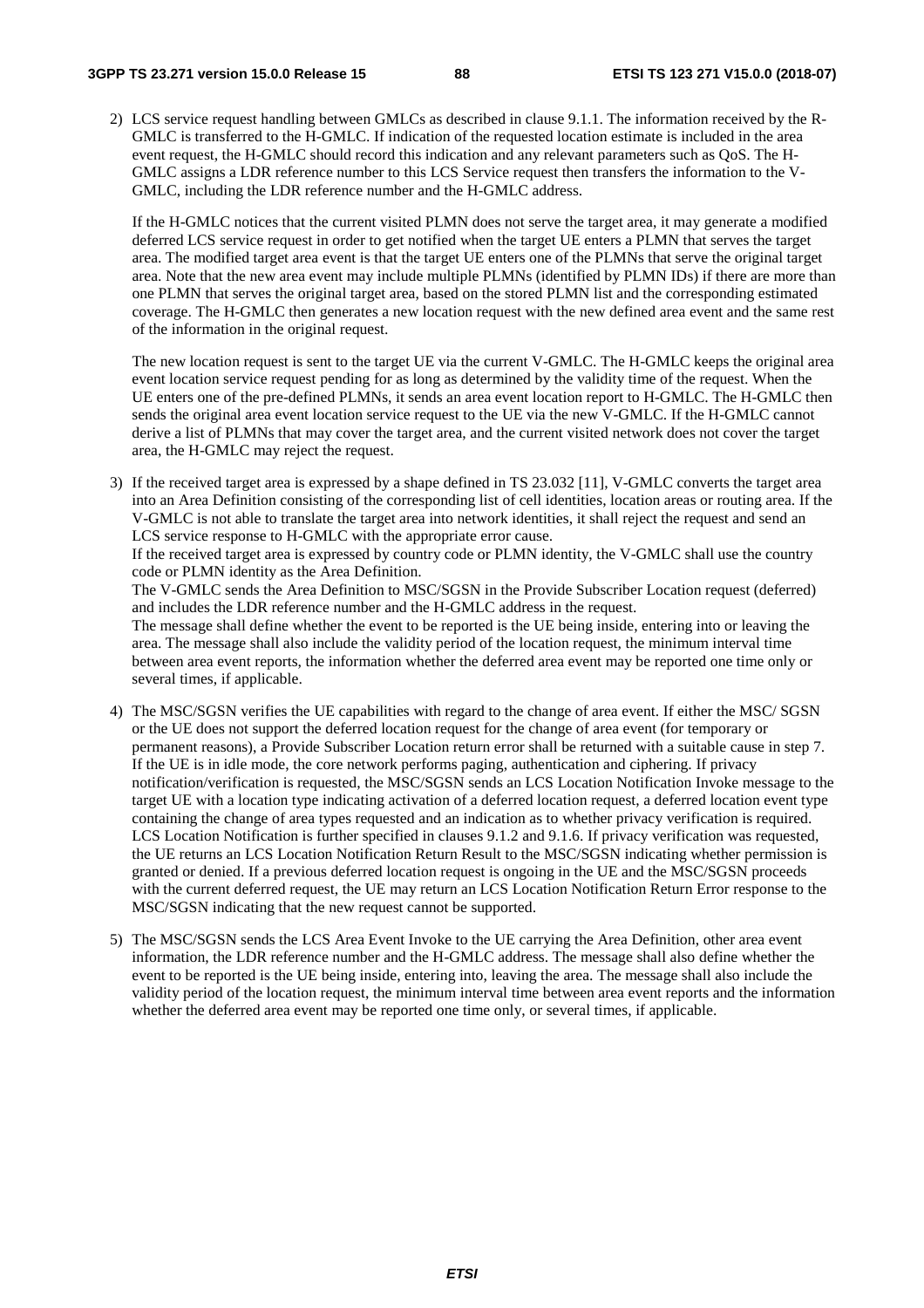- 6) If the LCS Area Event Invoke is successfully received by the UE and the UE supports the change of area type deferred location request, the UE sends acknowledgement to MSC/SGSN and begins monitoring for the change of area event. The UE shall determine whether it is inside, entering into or leaving the target area by comparing the current serving cell identity, location area, routing area, PLMN identity or country code to the Area Definition received from the MSC/SGSN. In case of soft handover, it is sufficient if one of the cells belongs to the target area. In case the Area Definition consists of a location or routing area, PLMN or country identity the UE shall check for the area event during the normal location or routing area update procedure. The change of area event detection mechanism must not influence on the normal UE cell selection and reselection procedures. If the UE does not support the deferred location request (for temporary or permanent reasons), it shall send the LCS Area Event Invoke ack. with the appropriate error cause. If a previous deferred location request is still ongoing in the UE, the UE may return an LCS Area Event Return Error response to the MSC/SGSN indicating that the new request cannot be supported.
- 7) If either the MSC/ SGSN or the UE does not support the deferred location request for the change of area event (for temporary or permanent reasons), a Provide Subscriber Location return error shall be returned to the V-GMLC with a suitable cause. If both of the SGSN/MSC and UE supports the deferred location request for the change of area event, a Provide Subscriber Location ack. shall be returned to the V-GMLC without a location estimate. MSC/SGSN shall include the result of the notification/verification in the response to the V-GMLC, if the notification/verification is needed. The response message shall include the LDR reference number and the H-GMLC address. The change of area event invoke result shall be also included, if necessary. After sending the Provide Subscriber Location ack to the V-GMLC, the deferred location request shall be completed in the MSC/SGSN. The SGSN/MSC may record charging information for an accepted area event request.
- 8) to 10) V-GMLC returns the LCS Service Response via H-GMLC and R-GMLC to the LCS Client to notify whether the request was successfully accepted or not. When the H-GMLC returns the LCS Service Response to the R-GMLC, the LDR reference number assigned by the H-GMLC shall be included, then the R-GMLC shall transfer the LDR reference number to the LCS Client in the LCS Service Response. After sending the LCS Service Response to the H-GMLC, the deferred location request shall be completed in the V-GMLC. The V-GMLC or R-GMLC may record charging information for an accepted area event request.
- 11) UE detects that the requested area event has occurred.
- 12) Before sending the LCS Area Event Report the UE shall establish either a CS radio connection or PS signalling connection as specified in clauses 9.2.1 and 9.2.2. The UE sends the LCS Area Event Report to the VMSC/SGSN including the original LDR reference number and the H-GMLC address. The report shall also include the result of the notification/verification procedure, if the notification/verification is needed.

When the MSC/SGSN receives the report and it can handle this report, an acknowledgement as a response should be sent to the UE. If the UE does not receive any response from the MSC/SGSN after sending the report, i.e. the current MSC/SGSN does not support the deferred location request for the area event (for temporary or permanent reasons), the UE may re-send the report more times. If the UE always does not receive the response, the UE shall stop sending the report, then record a corresponding flag to indicate that a report has been sent unsuccessfully. When the UE performs location update and detects the LAI or RA is changed, if the flag has been set, the UE shall send the report to the corresponding MSC/SGSN, and the flag will be cleared upon a success of the sending.

If the UE was requested to report the change of area event one time only, the deferred location request shall be completed. In case multiple reports were requested, the UE must not send a repeated LCS Area Event Report more often than the requested minimum interval indicated in the LCS Area Event Invoke.

#### Editor's Note: It could be useful to have MSC/SGSN repeat the notification procedure with the target UE after the UE has reported the change of area event, but this is for further study.

- 13) The MSC/SGSN sends the subscriber location report to its associated V-GMLC with an indication of the event occurrence, the LDR reference number, the H-GMLC address and may also include the indication whether the obtained location estimate satisfies the requested accuracy or not (provided that this indication is obtained from RAN with the location estimate). V-GMLC sends an acknowledgement to MSC/SGSN in step 13b and the MSC/SGSN may record charging information.
- 14) The V-GMLC sends the LCS Service Response to the H-GMLC with an indication of the event occurrence, the LDR reference number and the H-GMLC address. The LCS Service Response is sent in accordance with the requested QoS Class, as described in clause 9.1.1 for common MT-LR. The LDR reference number and the H-GMLC address will be used to identify the source of the original deferred location request in the case that the UE has relocated before the area event occurred. The V-GMLC may record charging information.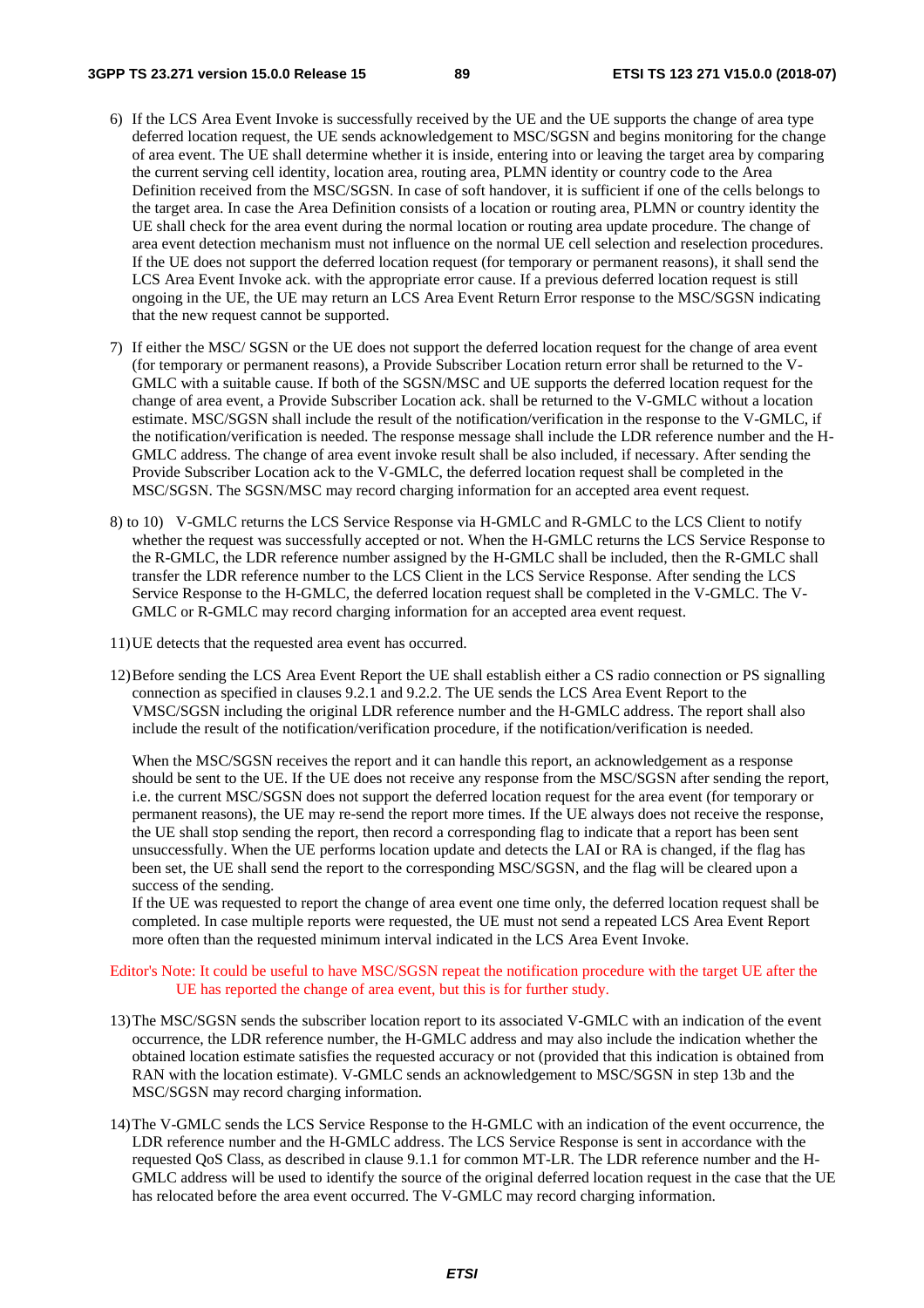- 15) In case the UE moves to another PLMN of the PLMN identities list, according to the PLMN identity the UE shall determine whether the Area Definition of the target area is available. If it is not available, the UE shall report that it has roamed into a new PLMN, including the new PLMN identity and the LDR reference number. The H-GMLC shall transfer the original area event request to the V-GMLC of the new PLMN. The procedure should be continued as described in step 2 and onwards where the Area Definition of the new PLMN shall be downloaded to the UE. Otherwise, the UE monitors the area event in the new PLMN, does not inform the H-GMLC that it has entered into a new PLMN.
- 16) The H-GMLC performs the privacy check as described in clause 9.1.1.
- 17) If the H-GMLC finds the indication of the requested location estimate is stored, the H-GMLC should generate a new immediate LCS Service Request with the QoS specified in the original request. Then the H-GMLC sends the new request as described in clause 9.1.1 to the V-GMLC and waits the result the location request, the subsequent procedures in clause 9.1.1 are continued.

 The H-GMLC sends the LCS Service Response to R-GMLC with the LDR reference number. If the location estimate of the target UE is requested in the request and the location estimate was successfully obtained, the H-GMLC shall put the obtained location estimate into the LCS Service Response. If the location estimate of the target UE is requested in the request but the location estimate could not be obtained, the H-GMLC sends the LCS Service Response without the location estimate. Unless multiple reports were requested, the deferred location request shall be completed in the H-GMLC after sending the LCS Service Response to the R-GMLC. The H-GMLC may record charging information.

18) The R-GMLC sends the LCS Service Response to the LCS client. Unless multiple reports were requested, the deferred location request shall be completed in the R-GMLC after sending the LCS Service Response to the LCS client. The R-GMLC may record charging information.

### 9.1.9.1 Cancellation of a Deferred Location Request – Change of Area event

Figure 9-7b illustrates the procedure for cancelling the Deferred Location Request for the change of area event.



### **Figure 9.7b: Cancellation of a Deferred MT-LR with change of area event procedure**

1) The LCS Client requests the cancellation of a previously requested Deferred Location Request. The LDR reference number that was included in the previous LCS Service Response sent by the GMLC shall be included in the request to indicate which outstanding LDR should be cancelled.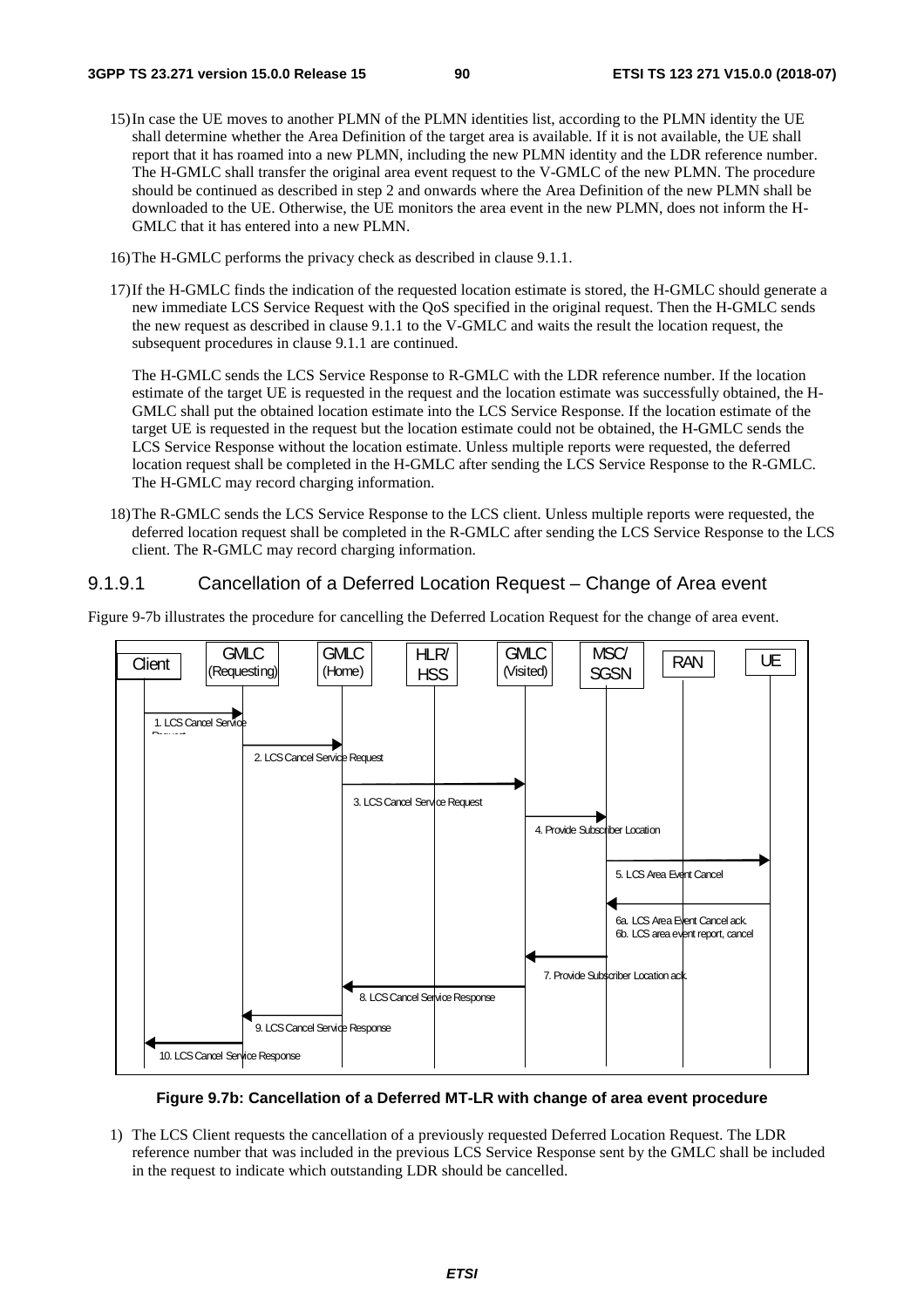- 2) The R-GMLC sends the cancellation request to H-GMLC, including the LDR reference number. R-GMLC may itself initiate the cancellation for some other reason, e.g. the expiry of the validity timer specified by the start time and stop time; or the expiry of an implementation dependent timer specified by the Operator as a default value in the R-GMLC when the stop time is undefined or exceeds the maximum allowed value.
- 3) The H-GMLC forwards the LCS Cancel Service Request to V-GMLC with the LDR reference number which is received from the R-GMLC, and the H-GMLC address. The H-GMLC may itself initiate the cancellation procedure, when the UE's privacy profile stored in the H-GMLC or in the PPR was changed. For every outstanding Deferred Location Request against that UE, the H-GMLC shall perform or ask the PPR to perform a new privacy check based on the updated privacy profile. If the privacy check passes, i.e. the LCS Client is still allowed to position the target UE, the handling of the outstanding Deferred Location Request should be continued. Otherwise, if the privacy check does not pass, i.e. the Location estimate of the target UE is not allowed to be provided to the LCS Client, the H-GMLC shall initiate a cancellation procedure.
- NOTE: The H-GMLC shall know that the UE subscriber's privacy profile has been changed in the PPR when the LCS Privacy Profile Update has been sent from PPR to H-GMLC as described in clause 9.1.1.2.
- 4) The V-GMLC sends the Provide Subscriber Location request to SGSN/MSC, indicating a cancellation of a deferred location request and including the LDR reference number specified by the LCS Client in the LCS Cancel Service Request and the H-GMLC address received from the H-GMLC.
- 5) The SGSN/MSC sends the LCS Area Event Cancellation, including the LDR reference number and the H-GMLC address, request to UE.
- 6a) The UE cancels the Area event deferred location request and sends the LCS Area Event cancellation ack., with no area event information included to VMSC/SGSN.
- 6b) While the UE is monitoring for the area event to occur, the UE may cancel or terminate the deferred location request for the change of area on its own behalf by sending the LCS Area Event report with the LDR reference number, an indication of the cancellation and an appropriate error cause.
- 7) The SGSN/MSC sends the cancellation acknowledgement to the V-GMLC in the Provide Subscriber Location Ack, with the LDR reference number and the H-GMLC address.
- 8) The V-GMLC sends the LCS Cancel Service Response to H-GMLC with the LDR reference number and the H-GMLC address.
- 9) H-GMLC sends the LCS Cancel Service Response to R-GMLC with the LDR reference number. H-GMLC may send the LCS Cancel Service Response to R-GMLC, even if the R-GMLC/LCS client has not requested the cancellation, see step 3.

10) R-GMLC sends the LCS Cancel Service Response to the LCS Client.

# 9.1.10 Circuit Switched Post Positioning Notification and Verification Procedure

Figure 9.10 illustrates the post positioning notification and verification procedure.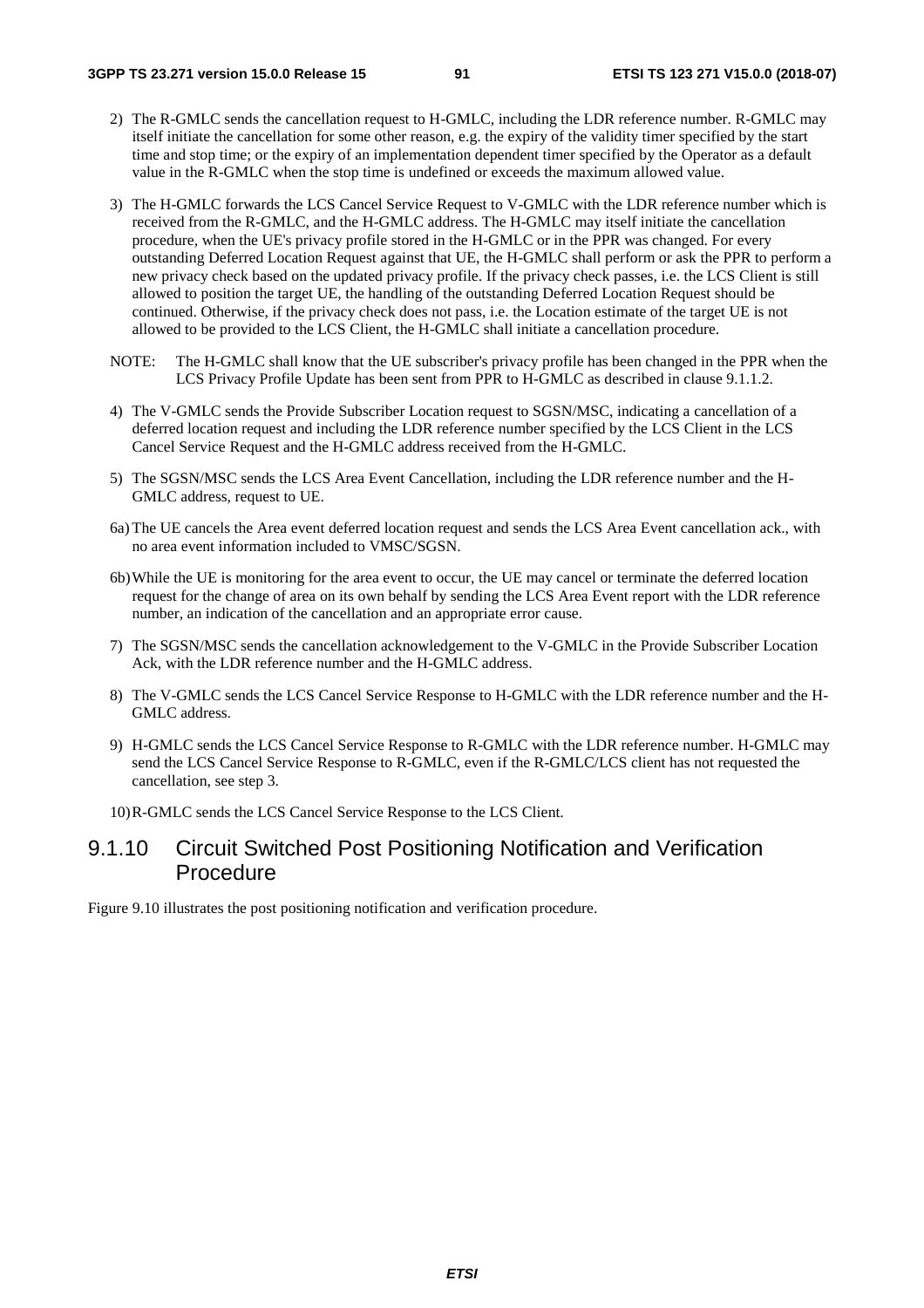**3GPP TS 23.271 version 15.0.0 Release 15 92 ETSI TS 123 271 V15.0.0 (2018-07)**



### **Figure 9.10: CS Post Positioning Notification and Verification Procedure**

- 1) Common PS and CS MT-LR procedure as described in clause 9.1.1.
- 2) The GMLC sends a PROVIDE\_ SUBSCRIBER \_LOCATION message to the MSC/MSC server with an indication of "notification only". This message carries the UE subscriber's IMSI. For a call related location request, the message also carries the LCS client's called party number. For a value added LCS client, the message shall carry the client name, the external identity of the LCS client and the Requestor Identity (if that is both supported and available). Also the message may carry the type of the LCS client name and also the type of the Requestor identity if the requestor identity was included. For a PLMN operator LCS client, the message shall carry the internal identity of the LCS client. Moreover the message may also carry the Service Type. If the result of the privacy check at H-GMLC/PPR indicated that the codeword shall be sent to the UE user, the message may carry also the codeword received from the LCS client. For a PLMN operator LCS client, the message shall carry the internal identity of the LCS client. If the Requestor Identity is provided, the GMLC shall send it as separate information. In addition, in order to display the requestor identity in case of pre Rel-5 network elements (i.e. MSC and/or UE), the requestor identity may be also added to the LCS client name by the GMLC. When the Requestor identity is added to the LCS client name the practice described in the Annex D should be followed.
- 3) If the UE is in idle mode, the Core Network performs paging, authentication and ciphering. The MSC will page a GPRS attached UE either through A/Iu or Gs interface, depending on the presence of the Gs interface.
- 4) An LCS Location Notification Invoke message is sent to the target UE indicating a location type of notification and verification only, the identity of the LCS client, the Requestor Identity (if that is both supported and available) and whether privacy verification is required. Also the message may indicate the type of the LCS client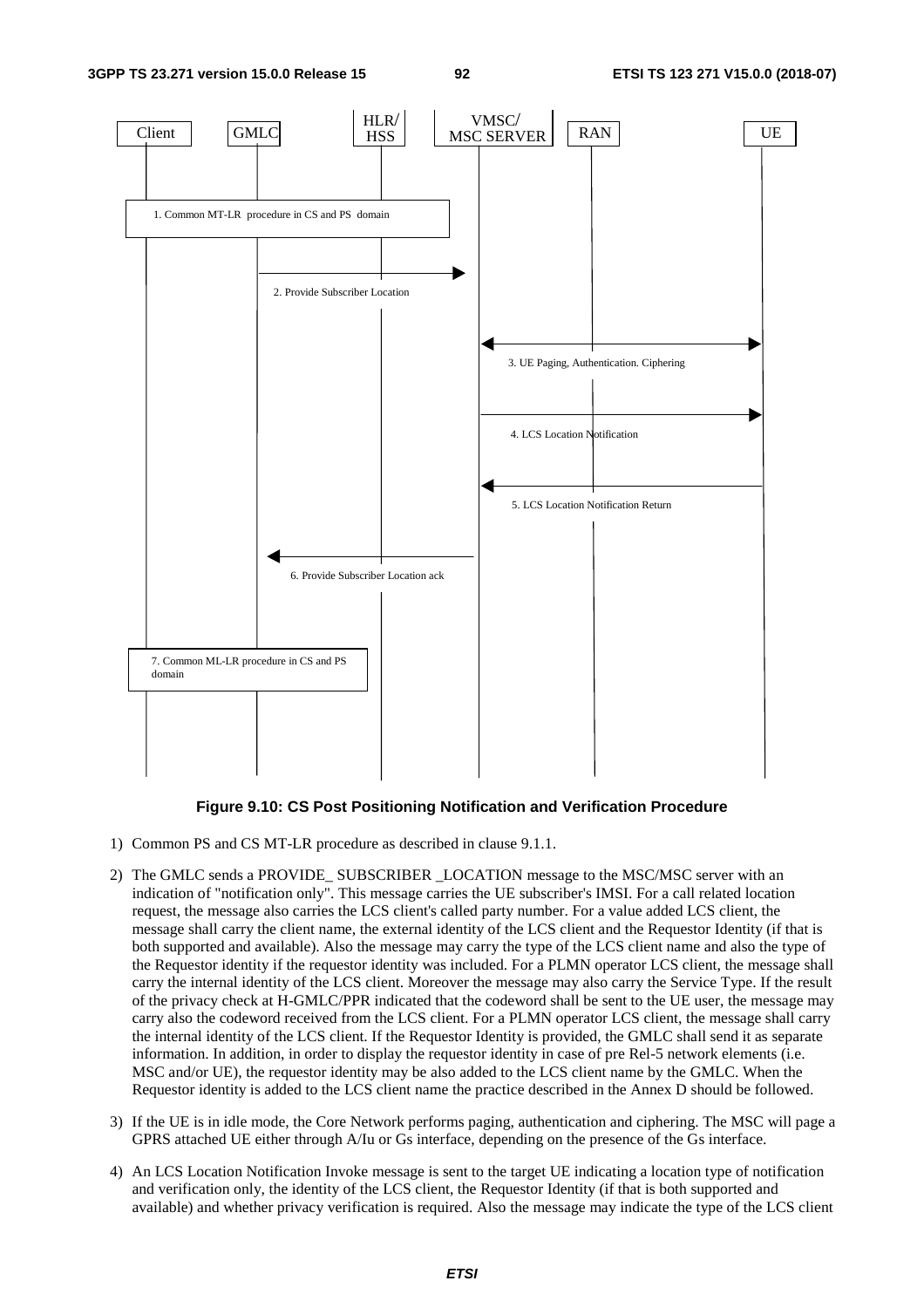name and also the type of the Requestor identity if the requestor identity was included. Moreover, the message may carry also the service type and the codeword.4).

- 5) The target UE notifies the UE user of the location request. If privacy verification was requested, the target UE indicates to the UE user whether the location report will be allowed or not allowed in the absence of a response and waits for the user to grant or withhold permission. The UE then returns an LCS Location Notification Return Result to the VMSC/MSC server indicating, if privacy verification was requested, whether permission is granted or denied. If the UE user does not respond after a predetermined time period, the VMSC/MSC server shall infer a "no response" condition. The VMSC/MSC server shall return an error response to the GMLC if privacy verification was requested and either the UE user denies permission or there is no response with the UE subscription profile indicating barring of the location request in the absence of a response.
- 6) The VMSC/MSC server returns the indication of successful notification and verification result, if it has received a LCS Location Notification Return Result indicating that permission is granted. If a LCS Location Notification Return Result message indicating that permission is not granted is received, or there is no response, with the requested privacy action or the UE subscription profile indicating barring of location in the absence of a response, the VMSC/MSC server shall return an error response to the GMLC. The MSC/MSC server may then release the Mobility Management connection to the UE, if the UE was previously idle, and the MSC/MSC server may record charging information.

7) Common MT-LR procedure in PS and CS domain as described in clause 9.1.1.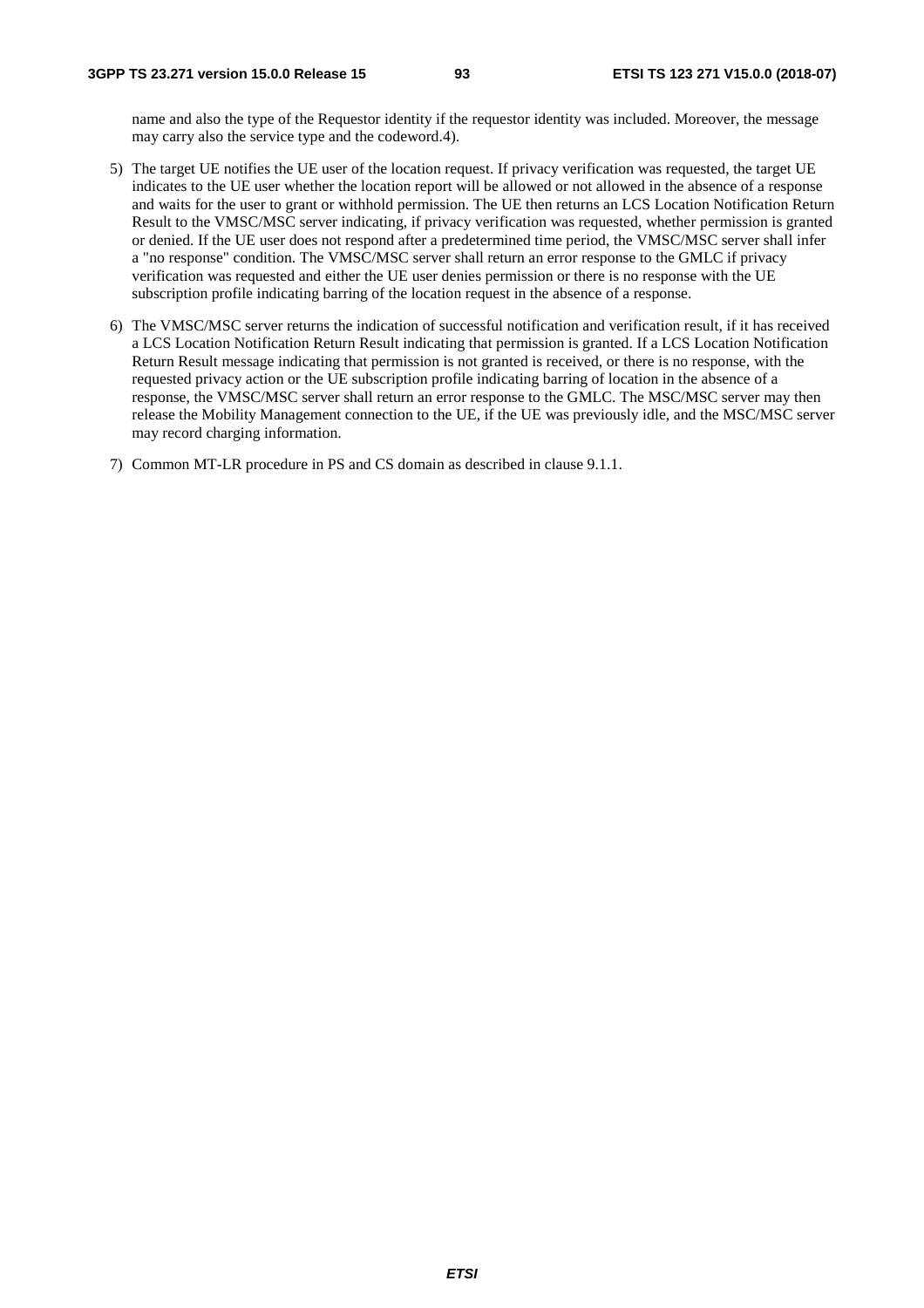# 9.1.11 Packet Switched Post Positioning Notification and Verification Procedure

Figure 9.11 illustrates the post positioning notification and verification procedure.





- 1) Common PS and CS MT-LR procedure as described in clause 9.1.1.
- 2) The GMLC sends a Provide Subscriber Location message to the SGSN with an indication of "notification only". This message carries the UE subscriber's IMSI. For a session related location request, the message also carries the APN-NI to which the user has established the session. For a value added LCS client, the message shall carry the client name, the external identity of the LCS client and the Requestor Identity (if that is both supported and available), optionally the message may also carry the Service Type. Also the message may carry the type of the LCS client name and also the type of the Requestor identity if the requestor identity was included. If the result of the privacy check at H-GMLC/PPR indicated that the codeword shall be sent to the UE user, the message may carry also the codeword received from the LCS client. For a PLMN operator LCS client, the message shall carry the internal identity of the LCS client. If the Requestor Identity is provided, the GMLC shall send it as separate information. In addition, in order to display the requestor identity in case of pre Rel-5 network elements (i.e. SGSN and/or UE), the requestor identity may be also added to the LCS client name by the GMLC. When the Requestor identity is added to the LCS client name the practice described in the Annex D should be followed.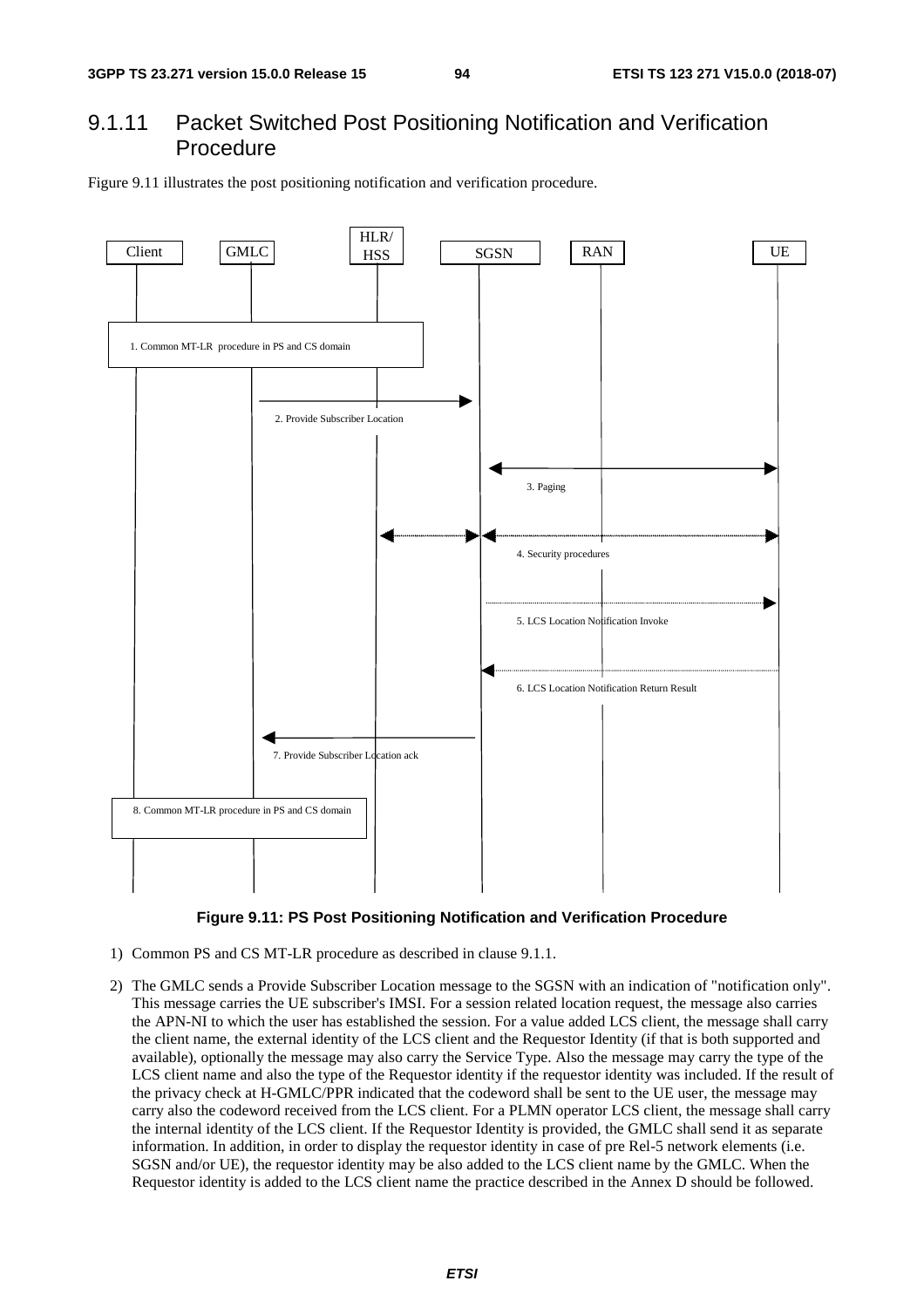- 3) The SGSN determines a required privacy related action as described in Annex A.3 based on the indicators of privacy related action in the PSL message from the GMLC. If the UE is in idle mode, the SGSN performs paging. The paging procedure is defined in TS 23.060 [15].
- 4) Security functions may be executed. These procedures are defined in TS 23.060 [15].
- 5) A notification invoke message is sent to the target UE indicating a location type of notification and verification only, the identity of the LCS client and the Requestor Identity (if that is both supported and available), whether privacy verification is required. Also the message may indicate the type of the LCS client name and also the type of the Requestor identity if the requestor identity was included. Moreover, the message may carry also the service type and the codeword.
- 6) The target UE notifies the UE user of the location request and, if privacy verification was requested, waits for the user to grant or withhold permission. The UE then returns a notification result to the SGSN indicating, if privacy verification was requested, whether permission is granted or denied. If the UE user does not respond after a predetermined time period, the SGSN shall infer a "no response" condition. The SGSN shall return an error response to the GMLC if privacy verification was requested and either the UE user denies permission or there is no response with the UE subscription profile indicating barring of the location request.
- 7) The SGSN returns the indication of successful notification and verification result, if it has received a LCS Location Notification Return Result indicating that permission is granted. If a LCS Location Notification Return Result message indicating that permission is not granted is received, or there is no response, with the requested privacy action or the UE subscription profile indicating barring of location, the SGSN shall return an error response to the GMLC.
- 8) Common MT-LR procedure in PS and CS domain as described in clause 9.1.1.

## 9.1.12 Deferred Location Request Procedure for the Periodic Location Event

This clause describes the procedures for a Deferred Location Request where a Location Report is returned to the network each time the periodic reporting event occurs within the UE.



### 9.1.12.1 Instigation of an MT-LR Request for Periodic Location

**Figure 9.12: Deferred MT-LR Initiation Procedure for Periodic Location**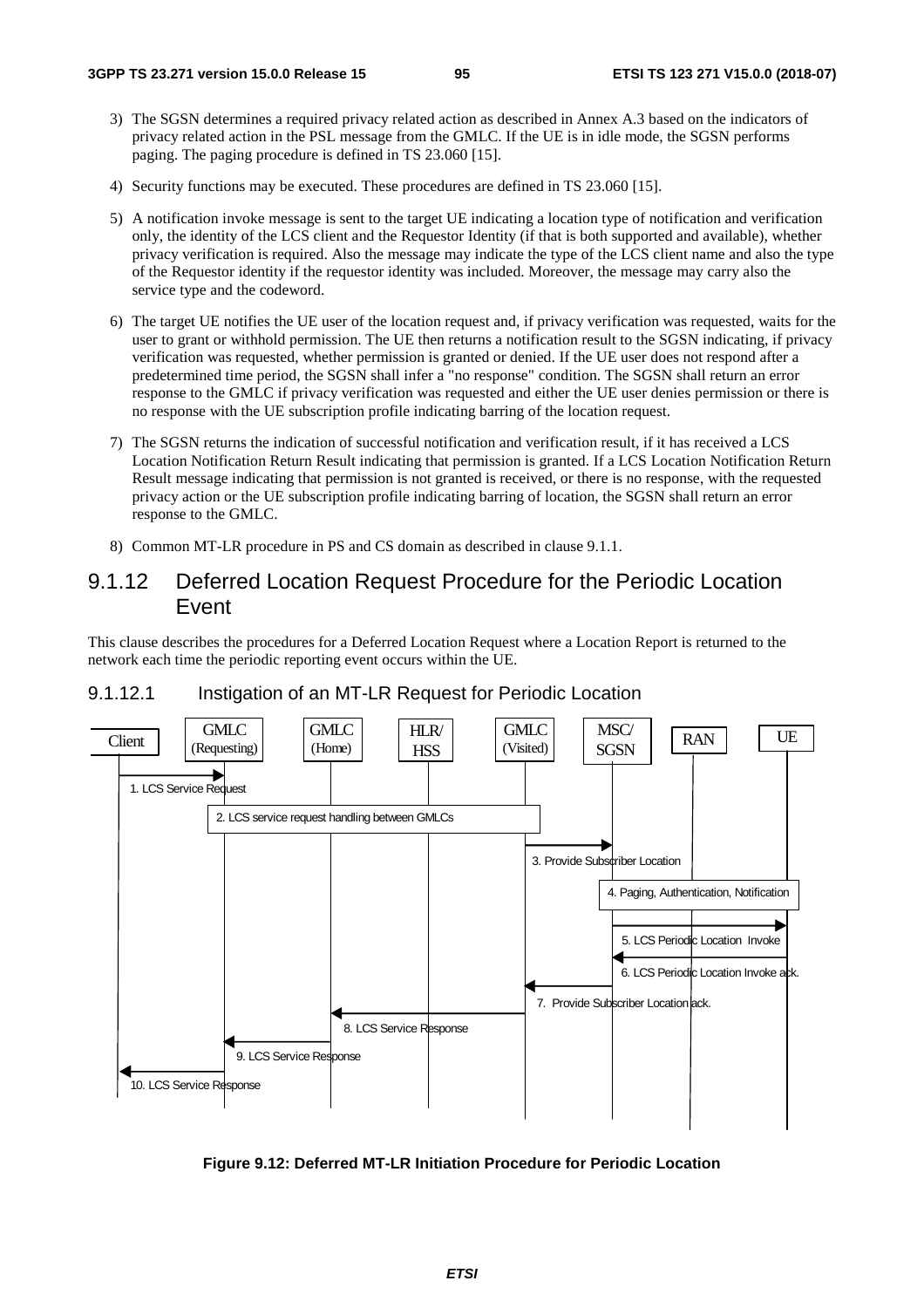- 1) The LCS Service Request contains the periodic location request information, such as time interval between successive location reports and total number of reports.
- 2) LCS service request handling between GMLCs as described in clause 9.1.1. The information received by the R-GMLC is transferred to the H-GMLC. The R-GMLC also indicates whether MO-LR Short Circuit is allowed. The H-GMLC assigns a LDR reference number to this LCS Service Request and may include a list of PLMNs and possibly associated radio access technologies (e.g. GSM, UMTS), either prioritized or non-prioritized, in which subsequent MO-LR TTTP requests must be made by the UE (according to the procedure in clause 9.1.12.2) and an indication for each PLMN (and possibly associated radio access technology) as to whether the PLMN supports periodic location in the RAN. If no list is included by the H-GMLC, subsequent MO-LR TTTP requests are restricted to the current serving PLMN only. The H-GMLC then transfers the information to the V-GMLC, including the LDR reference number, any reporting PLMN list and the H-GMLC address.
- NOTE 1: Any preference for using MO-LR Short Circuit needs to consider the list of PLMNs in which subsequent MO-LR TTTP requests will be made (if this was included by the H-GMLC) since this agreement applies to all of these PLMNs.
- 3) The V-GMLC conveys the periodic location request to MSC/SGSN in the Provide Subscriber Location request including the LDR reference number, any reporting PLMN list and the H-GMLC address in the request, as well as an indication of whether MO-LR Short Circuit is permitted.
- 4) The MSC/SGSN verifies the UE capabilities with regard to the support of location service related call independent supplementary services (e.g. notification for LCS). If either the UE does not support any location service related call independent supplementary service or the MSC/SGSN does not support the deferred location request for the periodic location event (for temporary or permanent reasons), a Provide Subscriber Location return error shall be returned with a suitable cause in step 7. If the UE is in idle mode, the core network performs paging, authentication and ciphering. If privacy notification/verification is requested, the MSC/SGSN sends an LCS Location Notification Invoke message to the target UE with a location type indicating activation of a deferred location request, a deferred location event type indicating periodic location and an indication as to whether privacy verification is required. LCS Location Notification is further specified in clauses 9.1.2 and 9.1.6. If privacy verification was requested, the UE returns an LCS Location Notification Return Result to the MSC/SGSN indicating whether permission is granted or denied. If a previous deferred location request is ongoing in the UE and the MSC/SGSN proceeds with the

current deferred request, the UE may return an LCS Location Notification Return Error response to the MSC/SGSN indicating that the new request cannot be supported.

- NOTE 2: There is no UE capability information directly indicating support of a periodic deferred location request. However, if the UE supports at least one location service related call independent supplementary service (such as notification for LCS), the MSC/SGSN can assume support for a periodic deferred location request and attempt to request it in step 5. If the UE does not recognize this request, it may return a Facility Rejected indication in step 6 (as defined in TS 24.008 [24]) to the MSC/SGSN. The return of at least this minimal indication of non-support (as opposed to the UE ignoring the request and sending back nothing) is ensured by support of at least one location service related call independent supplementary service.
- 5) The MSC/SGSN sends an LCS Periodic Location Invoke to the UE containing the periodic location related parameters (reporting interval and total number of reports) and other relevant information (QoS, LCS Client External ID, H-GMLC address, LDR reference number, any reporting PLMN list and use of MO-LR Short Circuit).
- 6) If the LCS Periodic Location Invoke is successfully received by the UE and the UE supports the periodic location according to the request received in step 5, the UE sends an acknowledgement to MSC/SGSN including the MO-LR Short Circuit indication if received in step 5. If the MO-LR Short Circuit indication is received in step 5 and the UE does not support MO-LR Short Circuit (for temporary or permanent reasons), the UE sends the LCS Periodic Location Invoke Ack without the MO-LR Short Circuit indication indicating to the MSC/SGSN that MO-LR Short Circuit will not be used. If a previous deferred location request is still ongoing in the UE, the UE may return an LCS Periodic Location Return Error response to the MSC/SGSN indicating that the new request cannot be supported.

7) If either the MSC/SGSN or the UE does not support the periodic location request (for temporary or permanent reasons), a Provide Subscriber Location return error shall be returned to the V-GMLC with a suitable error cause.

If both of the MSC/SGSN and UE supports the periodic location request, a Provide Subscriber Location Ack.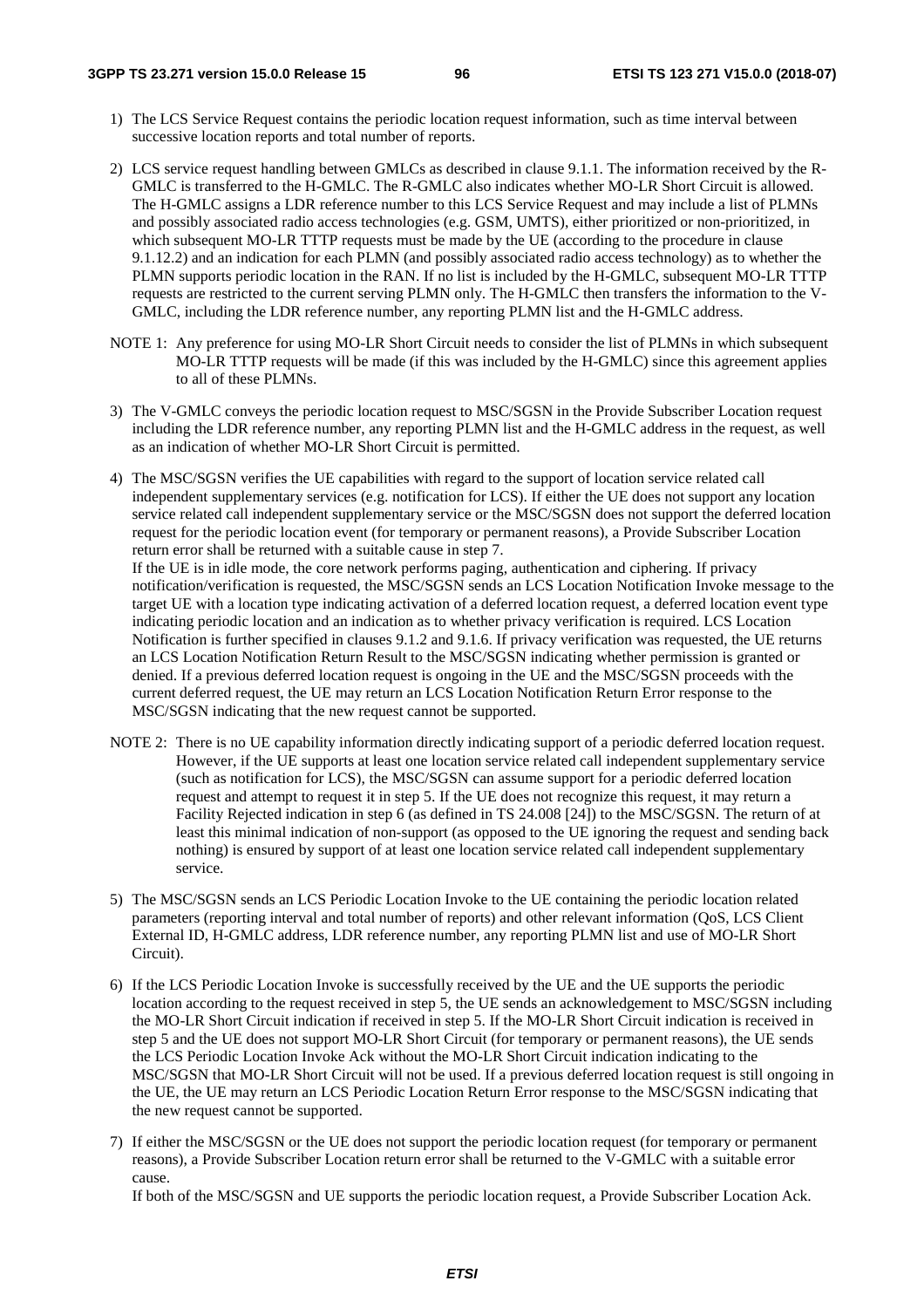shall be returned to the V-GMLC. The MSC/SGSN shall include an MO-LR Short Circuit indication in the response to the V-GMLC, if the use of MO-LR Short Circuit was requested and accepted by the UE in step 6.

- 8) to 10) The V-GMLC returns the LCS Service Response via H-GMLC and R-GMLC to the LCS Client to notify whether the periodic location request was successfully accepted or not. When the H-GMLC returns the LCS Service Response to the R-GMLC, the LDR reference number assigned by the H-GMLC shall be included, and the R GMLC may transfer the LDR reference number to the LCS Client in the LCS Service Response.
- NOTE 3: If the R-GMLC receives an error response in step 9 indicating that the MT-LR request for periodic location cannot be supported (for temporary or permanent reasons), the R-GMLC may invoke periodic location using the common MT-LR procedure defined in clause 9.1.1.

### 9.1.12.2 Reporting of Periodic Location

Once the periodic location reporting has been successfully instigated using the procedure in figure 9.12 (or 9.8a in case the UE subscriber or an application in the UE is the instigator), the UE is responsible for sending location estimates periodically to the LCS Client using MO-LR TTTP procedure illustrated in figure 9.13 below. This procedure begins immediately or, in the case of MO-LR short circuit, almost immediately after the procedure in figure 9.12 (or 9.8a) and continues until the specified number of reports for this request is attained or the procedure is cancelled by the UE, R-GMLC or H-GMLC using the procedure specified in clause 9.1.12.3.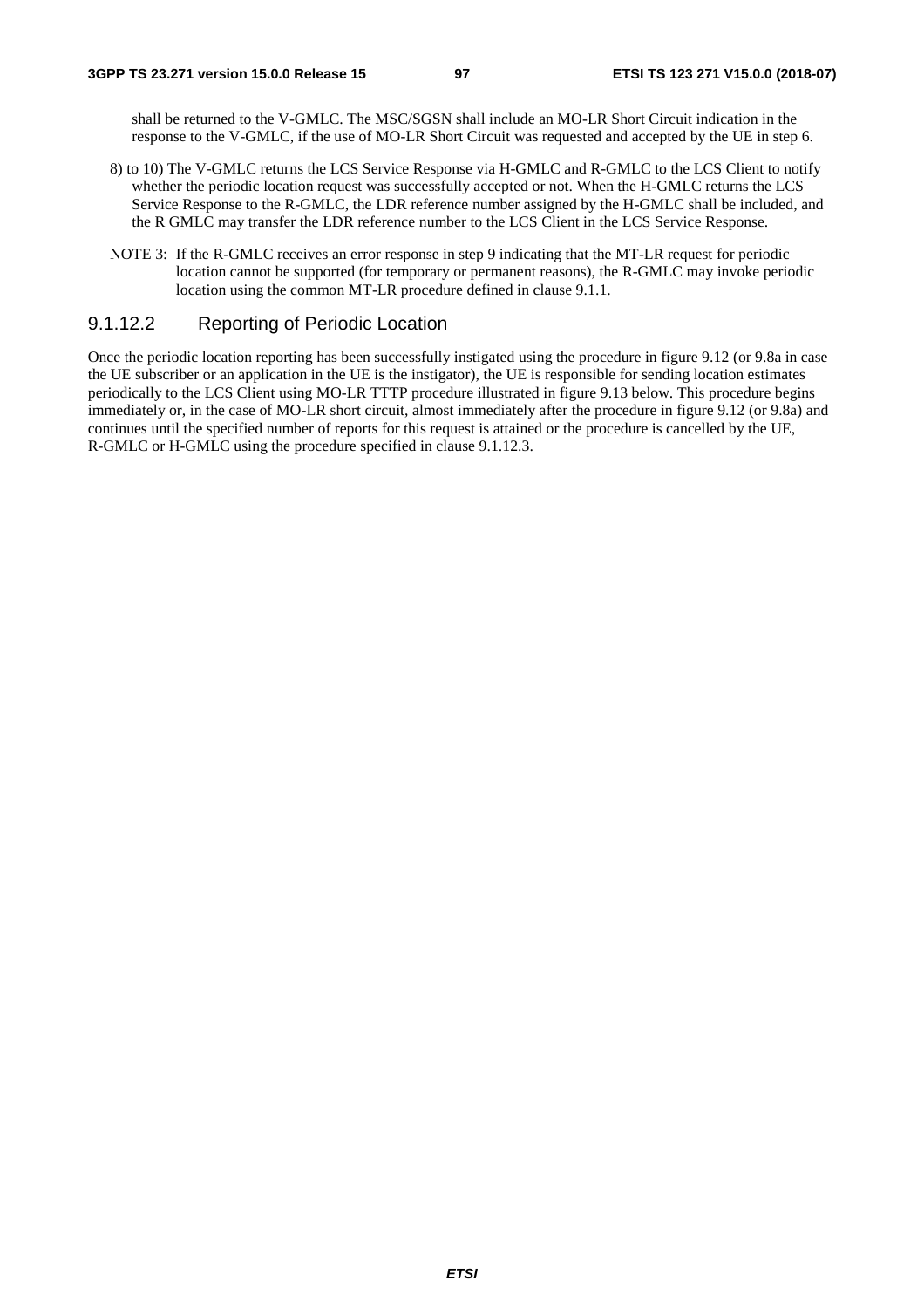#### **3GPP TS 23.271 version 15.0.0 Release 15 98 ETSI TS 123 271 V15.0.0 (2018-07)**



**Figure 9.13: Reporting of Periodic Location** 

1) to 2) If the UE is in idle mode, the UE requests a radio connection setup and sends a CM Service Request indicating a request for call independent supplementary service to the VMSC/MSC server via RAN (CS domain). If the UE is in dedicated mode, the UE sends a CM Service Request on the already established radio connection. The VMSC/MSC server instigates authentication and ciphering if the UE was in idle mode or returns a CM Service Accept if the UE was in dedicated mode.

 For PS domain, in UMTS, if the UE is in idle mode, the UE requests a PS signalling connection and sends a Service Request indicating signalling to the SGSN via RAN. If the UE already has PS signalling connection, the UE does not need to send the Service Request. Security functions may be executed. These procedures are described in TS 23.060 [15]. In GSM this signalling step is not needed.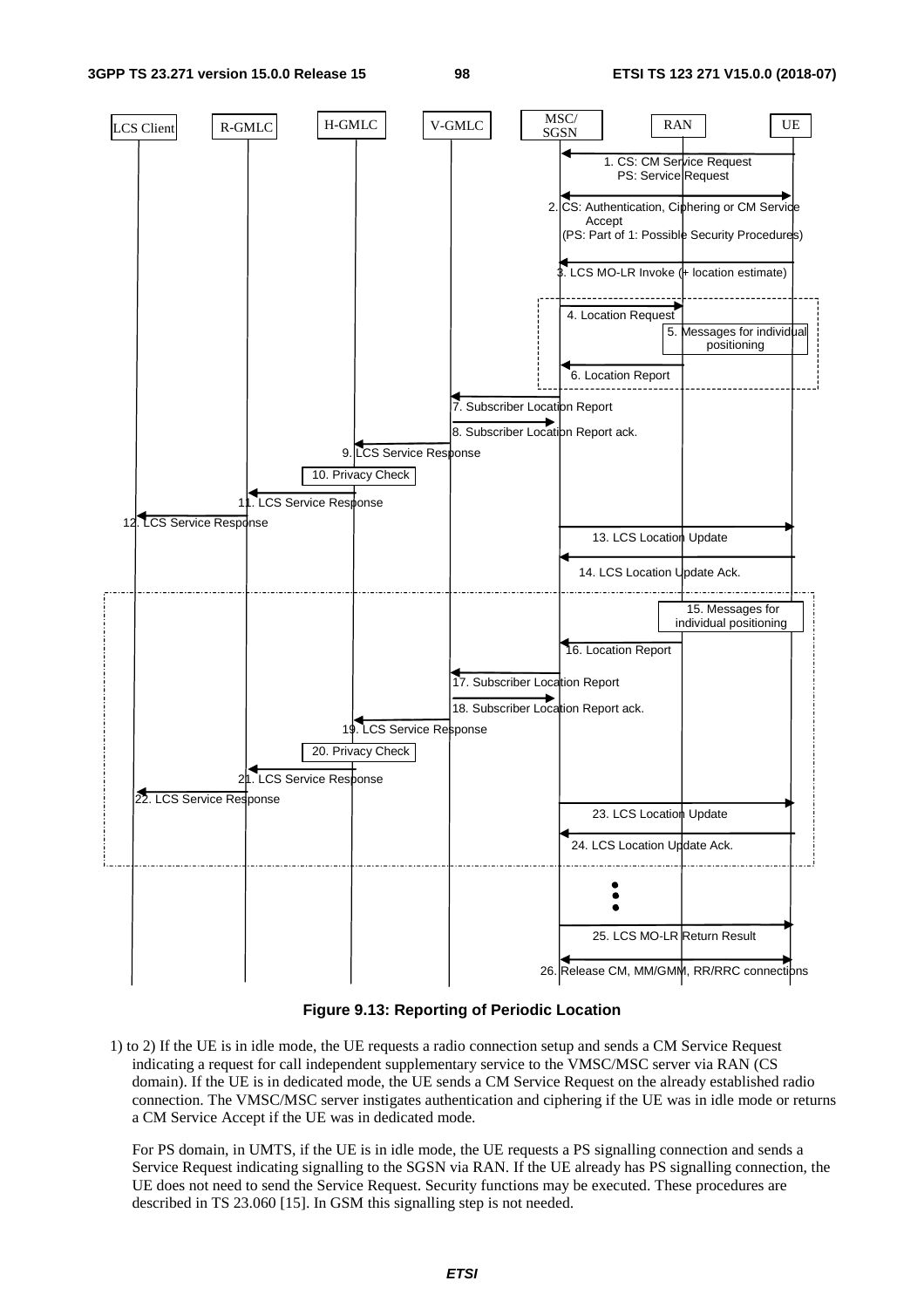3) The UE sends an LCS MO-LR Invoke to the VMSC/MSC Server (CS domain) or to the SGSN (PS domain) for a transfer of the location estimate to a third party LCS client. This message includes the identity of the LCS client and the H-GMLC address received by the UE during execution of the procedure described in clause 9.1.12.1 (or clause 9.2.3).

The LCS MO-LR Invoke also includes the LDR Reference Number. The presence of the LDR Reference Number indicates that the transfer and its attributes (e.g. use of MO-LR Short Circuit) have been previously authorized by the R-GMLC, H-GMLC and V-GMLC, using the procedure described in clause 9.1.12.1 (or clause 9.2.3).

This message also includes a location estimate if MO-LR Short Circuit was requested and has been acknowledged by the UE. If MO-LR Short Circuit has been acknowledged and the UE was not able to obtain a location estimate, the LCS MO-LR Invoke shall still be sent when the reporting event occurs indicating that no location estimate is available.

If MO-LR Short circuit has not been agreed or was not requested, the LCS MO-LR Invoke message does not include any location estimate or error indication, but includes QoS information and optional periodic location information (reporting interval and number of reports), as well as an optional request for location update notification (see steps 13 and 14).

- 4) to 6) If MO-LR Short Circuit is not used (i.e. no location estimate or no error indicating unavailability of a location estimate is included in step 3), the MSC/SGSN obtains a location estimate by sending a Location Request to RAN associated with the target UE in step 4. The Location Request includes the LCS QoS. If supported by the serving RAN and included by the UE in step 3, the Location Request can include periodic location information (e.g. reporting interval and number of reports). In step 5, RAN determines the positioning method and instigates the particular message sequence for this method, as specified in UTRAN Stage 2, TS 25.305 [1] and GERAN Stage 2, TS 43.059 [16]. When a location estimate best satisfying the requested QoS has been obtained, RAN returns it to the MSC/SGSN in a Location Report message in step 6.
- 7) If a location estimate has been received from the UE in step 3 (i.e. use of MO-LR Short Circuit) or was successfully obtained in step (6), the MSC/SGSN sends a Subscriber Location Report to its associated V-GMLC with an indication of the periodic event occurrence, the LDR reference number, the H-GMLC address and may also include the indication whether the obtained location estimate satisfies the requested accuracy or not (provided that this indication is obtained from RAN or the UE with the location estimate). If no location estimate was obtained in step 3 or 6 (e.g. positioning failure or time out), a report indicating this shall be returned.
- 8) The V-GMLC sends an acknowledgement to the MSC/SGSN and the MSC/SGSN may record charging information.
- 9) The V-GMLC sends an LCS Service Response to the H-GMLC with an indication of the periodic event occurrence, the LDR reference number and the location estimate if this was successfully obtained. If the location estimate could not be obtained, the V-GMLC sends the LCS Service Response without the location estimate. The LDR reference number will be used by the H-GMLC to identify the source of the original periodic location request. The V-GMLC may record charging information.
- 10) The H-GMLC may perform a privacy check as described in clause 9.1.1.
- 11) The H-GMLC sends an LCS Service Response to the R-GMLC with an indication of the periodic event occurrence, the LDR reference number and the location estimate if this was successfully obtained. If the location estimate could not be obtained, the H-GMLC sends the LCS Service Response without the location estimate. If this is the final location report, the periodic location request shall be completed in the H-GMLC. The H-GMLC may record charging information.
- 12) The location information is passed to the LCS Client. If this is the final location report, the periodic location request shall be completed in the R-GMLC. The R-GMLC may record charging information.
- 13) to 14) If periodic reporting in the RAN was instigated in step 4 and location update notification was requested in step 3, an LCS Location Update is sent to the UE to indicate successful transfer of the first location estimate (or possibly transfer of a location failure report) towards the LCS Client. The UE acknowledges this. The UE may employ the LCS Location Update ack. to cancel the procedure (see Note 2).
- 15) to 24) If periodic reporting in the RAN was instigated in step 4, RAN obtains a new location estimate in step 15 and transfers this to the MSC/SGSN in step 16 after the reporting interval has transpired. The MSC/SGSN transfers the location estimate to the LCS client in steps 17 to 22. Steps 17 to 22 are as in steps 7 to 12. An LCS Location Update is then sent to the UE in step 23 and acknowledged in step 24 if requested in step 3. Steps 23 and 24 are as in steps 13 and 14. Steps 15-24 are repeated at the periodic location interval (as the RAN provides each new location estimate to the MSC/SGSN) until the number of reports is attained, or until there is a request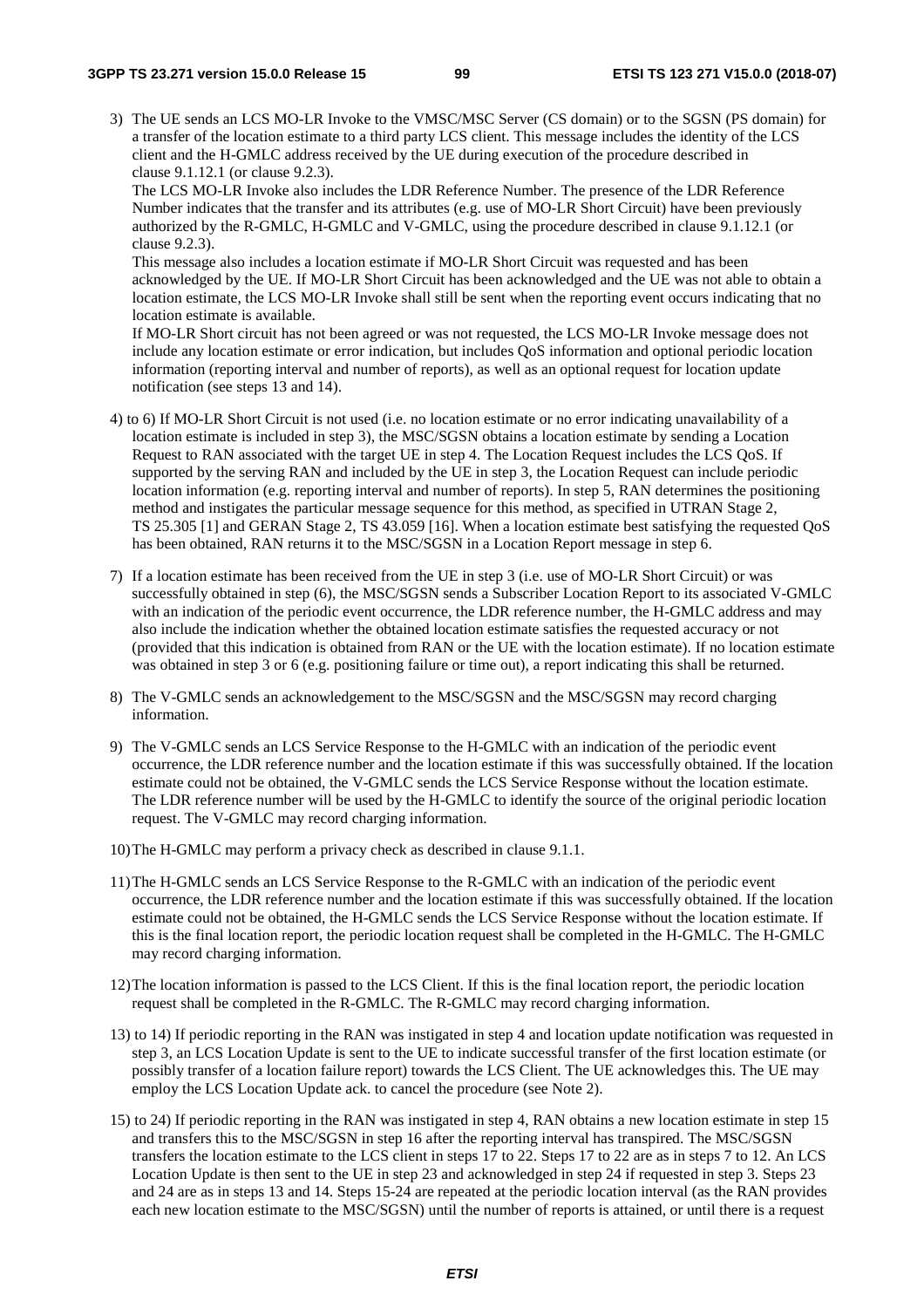from the RAN to hand the UE over to a different MSC/SGSN. Following transfer of the final location estimate to the LCS Client, the transfer and acknowledgment of an LCS Location Update in steps 23 and 24, if requested in step 3, could be omitted as an implementation option.

- 25) The MSC/SGSN returns an LCS MO-LR Return Result to the UE indicating that the location estimate (or location estimates in case of periodic reporting in RAN was instigated at step 4 has been successfully transferred to the LCS client or not.
- 26) The MSC/SGSN may release the CM, MM or GMM and radio connection to the UE, if the UE was previously idle.

The UE is responsible for restarting the procedure at step 1 or 3 if the total number of location reports has not yet been reached. In the case of restarting at step 3, the CM, MM/GMM and radio connections would not be released.

- NOTE 1: In case of periodic reporting in the RAN is used, the LCS MO-LR TTTP invoke request sent by the UE in step 3 could include, besides the periodic reporting interval, a number of reports less than or equal to the remaining number of reports for the whole procedure. When a smaller number of reports was requested, the target UE would be responsible for reissuing further MO-LR requests, after periodic reporting from the RAN was completed, until the overall number of reports was attained.
- NOTE 2: After each location estimate (or possibly location failure report) has been transferred to the LCS client (e.g. after step 12, 22), the MSC/SGSN sends an LCS Location Update Invoke message to the UE indicating that the location estimate (or possibly location failure report) has been successfully transferred if this was requested by the UE in step 3. The UE acknowledges the receipt of the LCS Location Update Invoke message and a cancellation of location could be included if the UE subscriber wishes to cancel the periodic location procedure at that point. In the event that the UE cancels the procedure, the MSC/SGSN shall notify the V-GMLC, H-GMLC, R-GMLC and LCS Client using the procedure in clause 9.1.12.4.

 If the UE moves out of coverage of the PLMN(s) in which the location reports are allowed or if a conflict with the PLMNs preferred by the UE for other services prevents access to the PLMN(s) for periodic location, the UE terminates the procedure and stops sending LCS MO-LR Invoke. The UE may determine the need for termination if it is unable to instigate an MO-LR TTTP request for some period of time (e.g. some multiple of the required periodic location interval).

If any LCS MO-LR Invoke TTTP request is rejected by the current serving PLMN with a cause indicating that the procedure cannot be supported (for temporary or permanent reasons) – e.g. MO-LR Short Circuit was initially agreed, but can no longer be supported or cannot be supported in the new PLMN – and the UE is unable to instigate the procedure in any other PLMN allowed when the procedure was originally started, the UE terminates the procedure and stops sending LCS MO-LR Invoke TTTP requests.

### 9.1.12.3 LCS Client cancellation of a Deferred Location Request – Periodic Location Event

Figure 9.14 illustrates the procedure for cancelling the Deferred Location Request for the periodic location event when cancellation is requested by the LCS Client.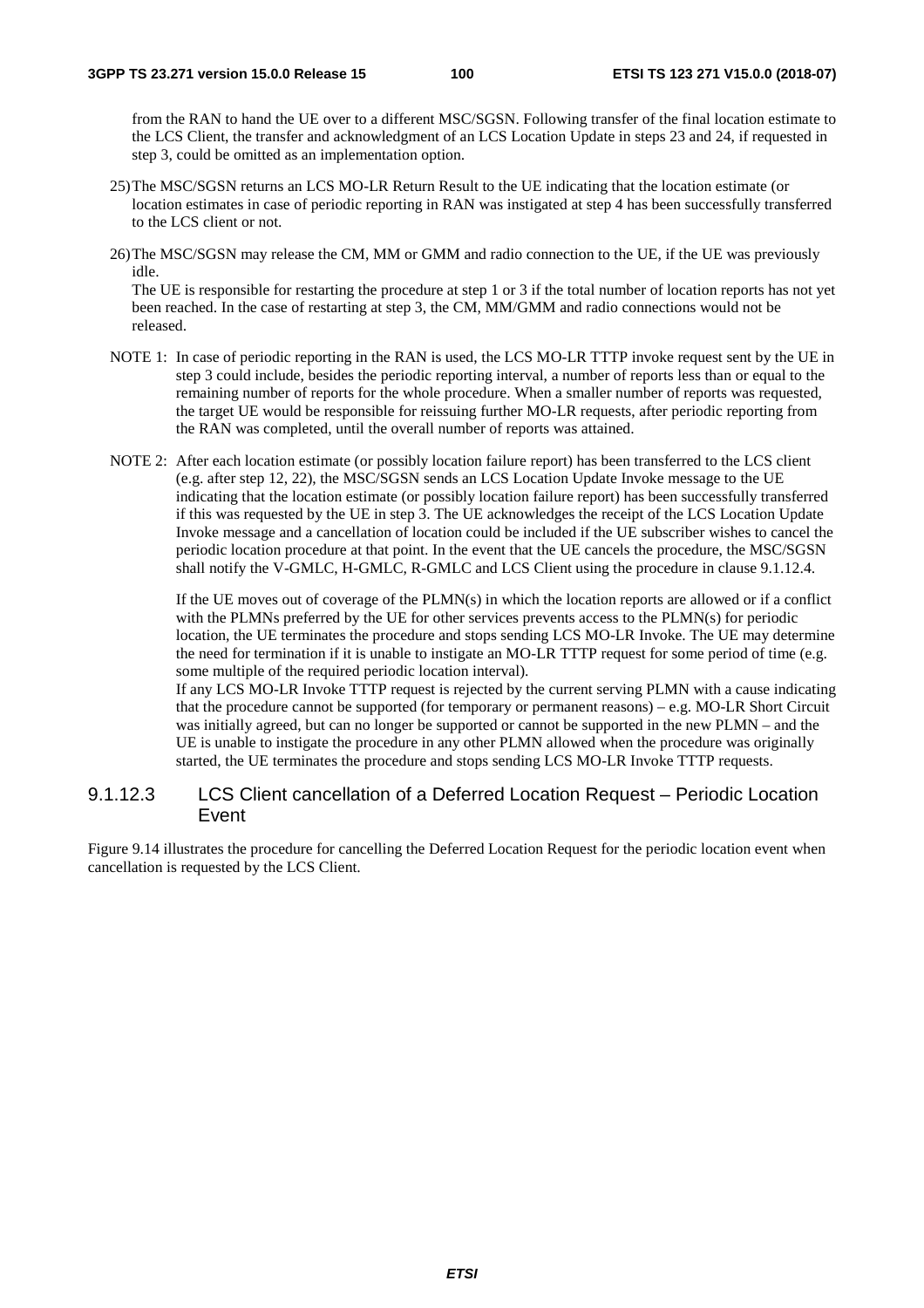

**Figure 9.14: LCS Client cancellation of a Deferred MT-LR for Periodic Location** 

- 1) The LCS Client requests the cancellation of a previously requested Deferred Location Request. The LDR reference number that was included in the previous LCS Service Response sent by the R-GMLC shall be included in the request to indicate which outstanding LDR should be cancelled.
- 2) The R-GMLC sends the cancellation request to H-GMLC, including the LDR reference number. The R-GMLC may itself initiate the cancellation for some other reason, e.g. whenever the R-GMLC infers from the absence of periodic location reports that the service may have been terminated.
- 3) The H-GMLC may send a SEND\_ROUTING\_INFO\_FOR\_LCS message to the home HLR/HSS of the UE with the IMSI or MSISDN of this UE. This may be needed if the UE may no longer be served by the original V-PLMN or by the original SGSN or VMSC/MSC server.
- 4) The HLR/HSS returns the current SGSN and/or VMSC/MSC server for the UE and the V-GMLC address.
- 5) The H-GMLC forwards the LCS Cancel Service Request to V-GMLC with the LDR reference number which is received from the R-GMLC, the H-GMLC address and the SGSN or VMSC/MSC server address (e.g. received from the HLR/HSS). The H-GMLC may itself initiate the cancellation procedure, when the UE's privacy profile stored in the H-GMLC or in the PPR was changed. For every outstanding Deferred Location Request against that UE, the H-GMLC shall perform or ask the PPR to perform a new privacy check based on the updated privacy profile. If the new privacy check passes, i.e. the LCS Client is still allowed to position the target UE, the handling of the outstanding Deferred Location Request should be continued. Otherwise, if the new privacy check does not pass, i.e. the location estimate of the target UE is not allowed to be provided to the LCS Client, the H-GMLC shall initiate a cancellation procedure. If the H-GMLC cannot complete the new privacy check (e.g., because it requires information, such as UE location, not currently available to the H-GMLC), then the H-GMLC may initiate a cancellation procedure according to H-PLMN privacy policy.
- NOTE: The H-GMLC shall know that the UE subscriber's privacy profile has been changed in the PPR when the LCS Privacy Profile Update has been sent from PPR to H-GMLC as described in clause 9.1.1.2.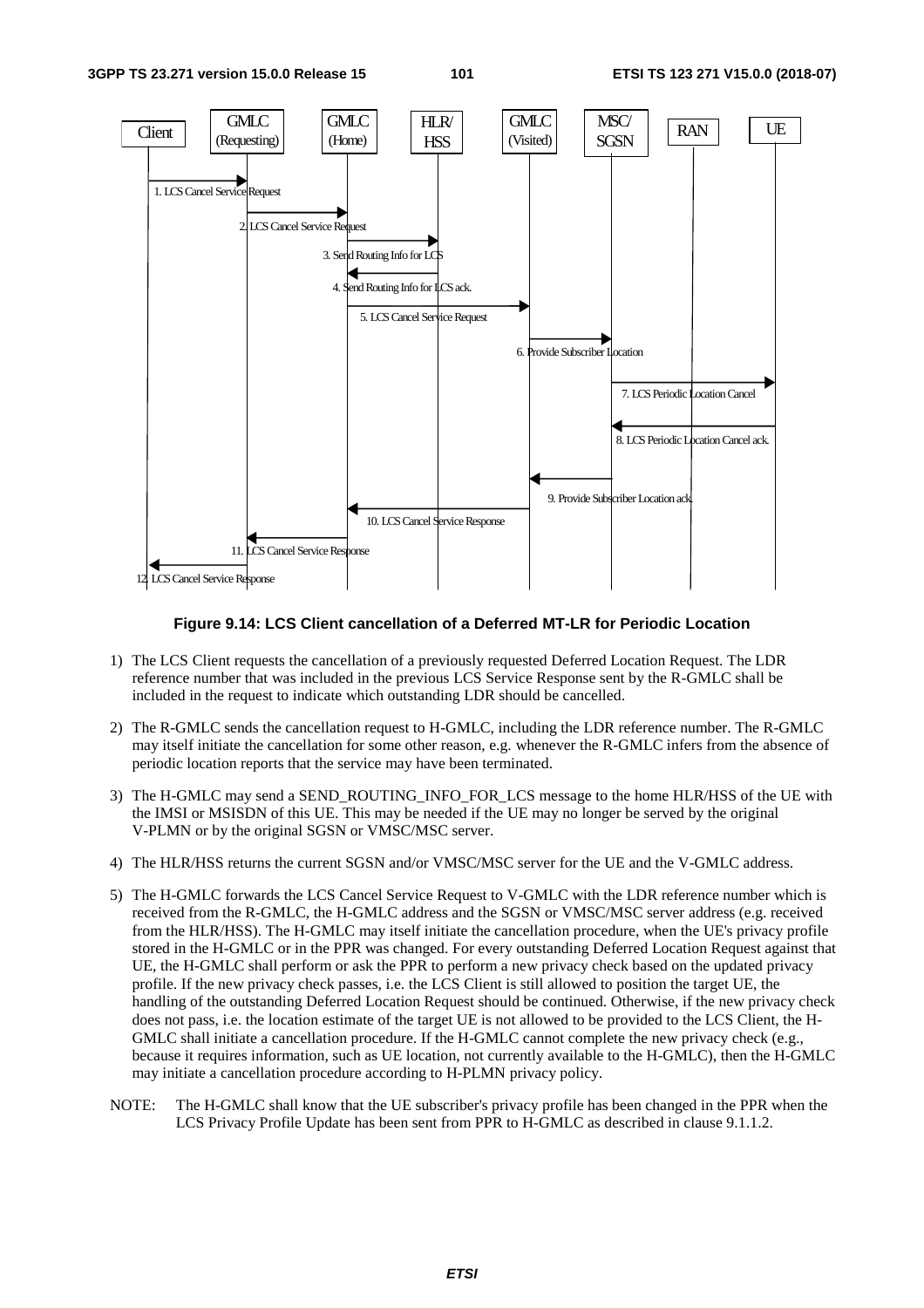- 6) The V-GMLC sends the Provide Subscriber Location request to MSC/SGSN, indicating a cancellation of a deferred location request and including the LDR reference number specified by the LCS Client in the LCS Cancel Service Request and the H-GMLC address received from the H-GMLC. The V-GMLC shall transfer the location cancellation even when the V-GMLC was not involved in establishing the periodic location request – e.g. if the target UE is now served by another V-PLMN.
- 7) The MSC/SGSN sends the LCS Periodic Location Cancellation request, including the LDR reference number and H-GMLC address, to the UE. If the periodic reporting is via the serving RAN as described in step 4 of figure 9.13, the periodic location cancellation request is also sent to RAN.
- 8) The UE stops the periodic location reporting and returns the LCS Periodic Location cancellation ack. to the MSC/SGSN. Return of an LCS Periodic Location cancellation ack. shall apply even when the UE has no knowledge of the periodic location procedure being cancelled (e.g. UE was powered off during the procedure).
- 9) The MSC/SGSN sends the cancellation acknowledgement to the V-GMLC in the Provide Subscriber Location Ack, with the LDR reference number and the H-GMLC address.
- 10) The V-GMLC sends the LCS Cancel Service Response to H-GMLC with the LDR reference number and the H-GMLC address.
- 11) H-GMLC sends the LCS Cancel Service Response to R-GMLC with the LDR reference number.

12) R-GMLC sends the LCS Cancel Service Response to the LCS Client.

### 9.1.12.4 UE cancellation of a Deferred Location Request – Periodic Location Event

Figure 9.15 illustrates the procedure for cancelling the Deferred Location Request for the periodic location event when cancellation is requested by the UE. If a network entity (e.g. H-GMLC, V-GMLC, SGSN/MSC) cancels the Deferred Location Request, the procedure in clause 9.1.12.3 for LCS Client cancellation shall be used to cancel towards the UE and the procedure in this clause shall be used to cancel towards the LCS Client.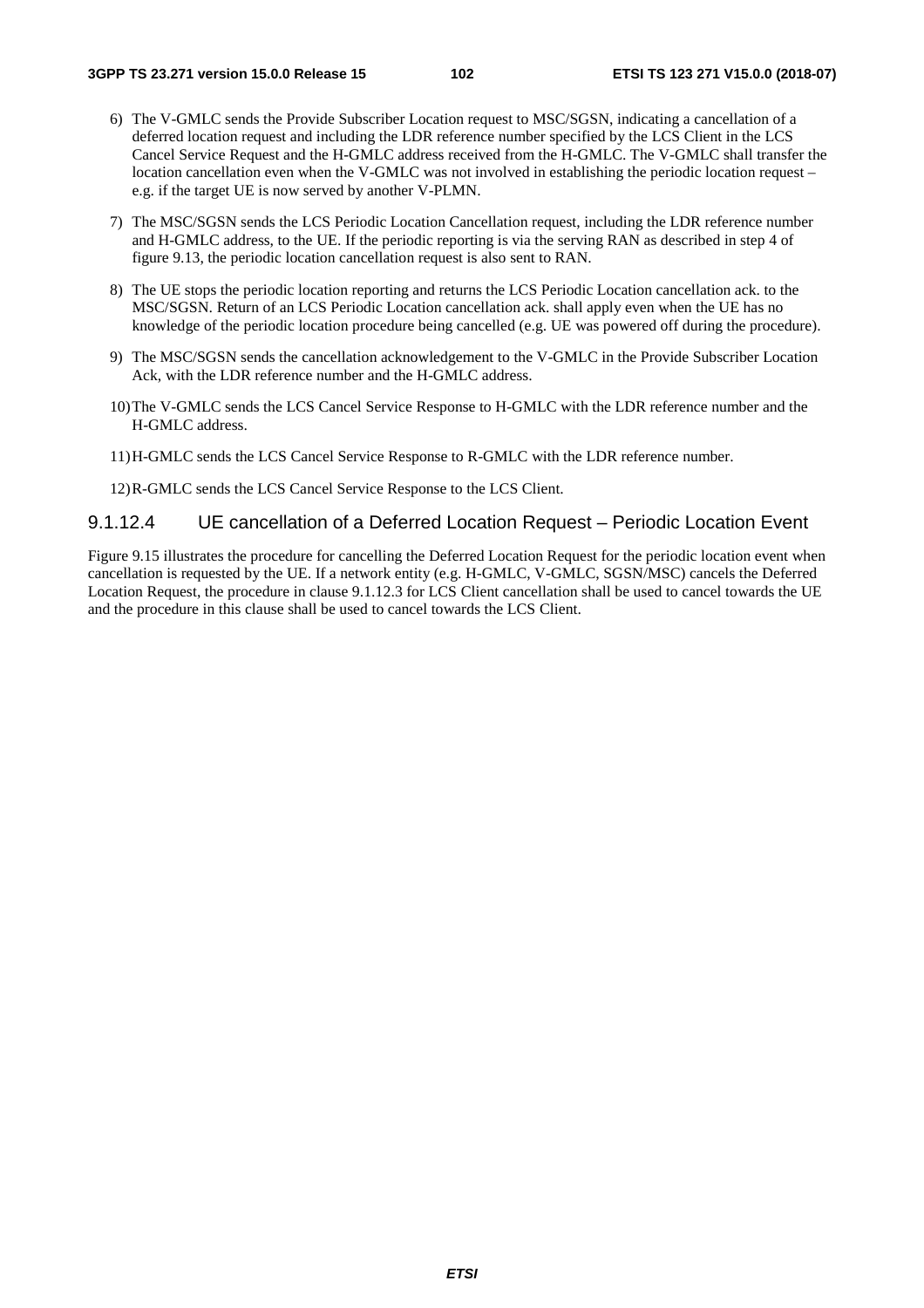#### **3GPP TS 23.271 version 15.0.0 Release 15 103 ETSI TS 123 271 V15.0.0 (2018-07)**



**Figure 9.15: UE cancellation of a Deferred MT-LR for Periodic Location** 

1) to 2) If the UE is in idle mode, the UE requests a radio connection setup and sends a CM Service Request indicating a request for call independent supplementary service to the VMSC/MSC server via RAN (CS domain). If the UE is in dedicated mode, the UE sends a CM Service Request on the already established radio connection. The VMSC/MSC server instigates authentication and ciphering if the UE was in idle mode or returns a CM Service Accept if the UE was in dedicated mode.

 For PS domain, in UMTS, if the UE is in idle mode, the UE requests a PS signalling connection and sends a Service Request indicating signalling to the SGSN via RAN. If the UE already has PS signalling connection, the UE does not need to send the Service Request. Security functions may be executed. These procedures are described in TS 23.060 [15]. In GSM this signalling step is not needed.

- 3) The UE sends an LCS MO-LR Invoke to the VMSC/MSC Server (CS domain) or to the SGSN (PS domain) for cancellation of a transfer of location to a third party LCS client. This message includes the identity of the LCS client, the H-GMLC address, a termination cause (e.g. subscriber terminates the procedure) and the LDR Reference Number. The presence of the LDR Reference Number indicates that the cancellation is for a previously authorized periodic location request.
- 4) to 7) The cancellation request shall be transferred in succession from the MSC/SGSN to the V-GMLC, H-GMLC, R-GMLC serving the LCS client and finally may be transferred to the LCS client (e.g. if the LCS Client originated the periodic location request or was informed of a periodic location request originated by the UE as in clause 9.2.3).
- 8) to 11) The response transferred back to the MSC/SGSN acknowledges the cancellation.
- 12) The MSC/SGSN returns the acknowledgment to the UE in a LCS MO-LR Return Result message.
- 13) The UE may instigate release of the CM, MM/GMM and radio connections.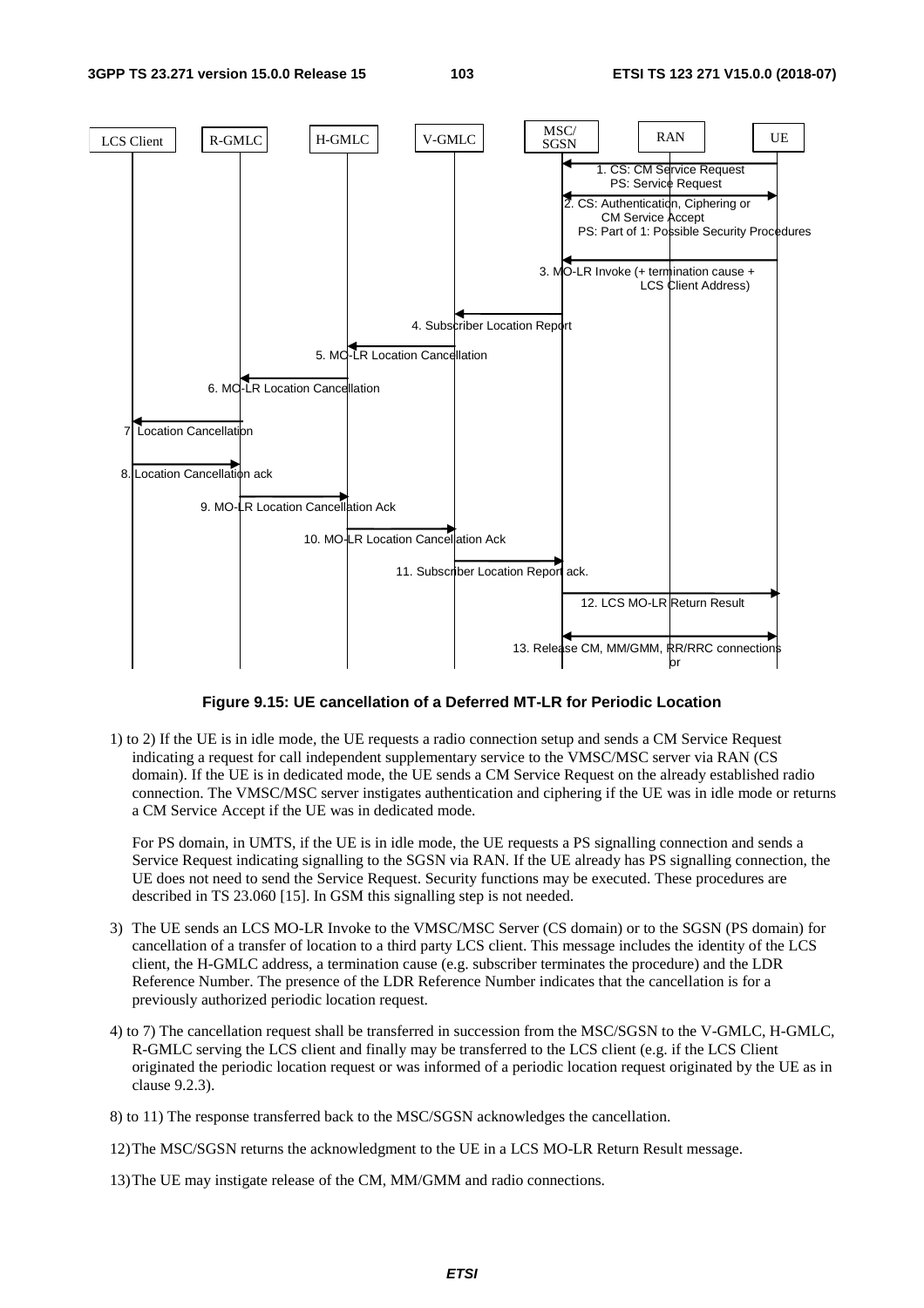# 9.1.13 IW-MT-LR Procedure

Figure 9.16 describes the IW-MT-LR procedure. This procedure is applicable to the I-WLAN defined in TS 23.234 [52] and it is no longer maintained.



**Figure 9.16: IW-MT-LR in I-WLAN** 

- NOTE 1: Even though figure 9.16 does not specify the specific services with IW-MT-LR, this flow can be applicable for both immediate and triggered services (e.g. periodic or change of area event case).
- 1. A WLAN UE selects a WLAN AN and establishes the WLAN connection and is authenticated in I-WLAN. The WLAN AN may send the current location of WLAN AN to the WLAN UE. The WLAN AN may send its location to the AAA. The tunnel may be established with between WLAN UE and one of PDGs in PLMN.
- 2. An external LCS client sends the LCS request to the GMLC. An external LCS client requests the current location, e.g. immediate location request, from a GMLC. The LCS Client may also request a triggered location request, e.g. periodic or change of area event. The GMLC verifies the identity of the LCS client and its subscription to the LCS service requested and derives the MSISDN or IMSI or pseudonym of the target UE to be located and the LCS QoS from either subscription data or data supplied by the LCS client.

 The LCS request may carry also the Service Identity and the Codeword. The GMLC may verify that the Service Identity received in the LCS request matches one of the service identities allowed for the LCS client. If the service identity does not match one of the service identities for the LCS client, the GMLC shall reject the LCS request. Otherwise, the GMLC can map the received service identity in a corresponding service type.

 If the location request is originated by a Requestor, the Requestor Identity may be added to the LCS service request. The LCS client should authenticate the Requestor Identity but this is outside the scope of this specification. The LCS service request may also contain the type of the Requestor identity if the requestor identity was included.

The GMLC performs privacy check on the basis of the UE user's privacy profile stored in the GMLC or PPR.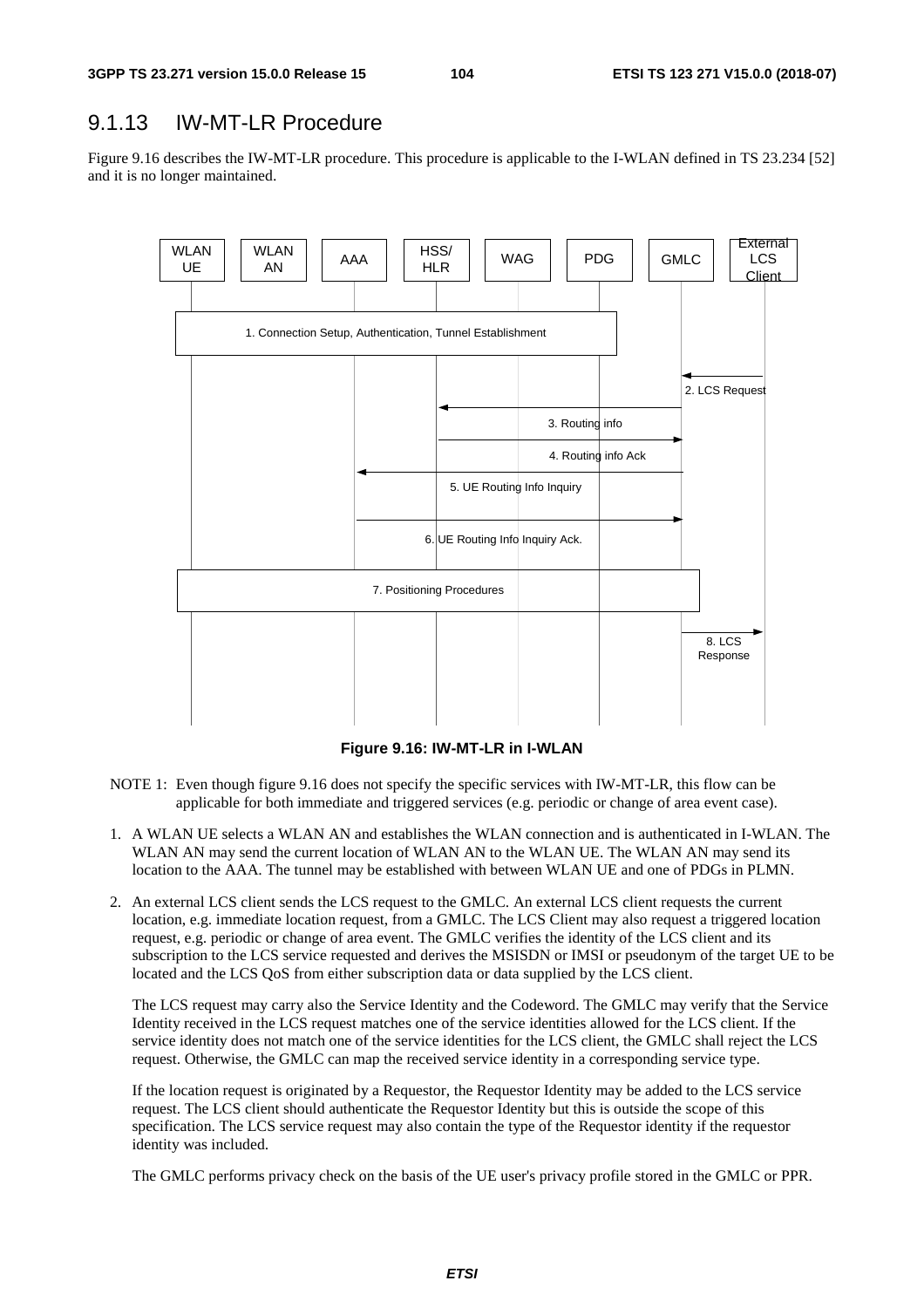- 3. Steps 3 and 4 may be skipped if the GMLC already has the address of the AAA server. Steps 3 to 6 may be skipped if the GMLC has alternative access to the UE's IP address (e.g. using dynamic DNS or from a previous interaction with the UE) or is able to instigate step 7 without knowing this address (e.g. using MT-SMS or WAP Push in the case of SUPL). GMLC requests the address of AAA server and WLAN UE capability to the HSS. In this case, the capability information of the WLAN UE refers to capability information of the terminal relevant to positioning such as whether the terminal supports the OMA SUPL (OMA AD SUPL [38], OMA TS ULP [39]) or whether it supports another location procedures.
- 4. HSS returns the address of AAA server of the target WLAN UE and the capability of the WLAN UE to GMLC.
- 5. If the target WLAN UE supports the OMA SUPL, GMLC queries AAA to obtain the address of WLAN UE. GMLC may request the location of WLAN UE.
- 6. If its location is available and the quality of position meets the LCS QoS requested by GMLC, then AAA responds with available location information of the WLAN UE to the GMLC. Otherwise, GMLC retrieves the address of WLAN UE from AAA. If there is no tunnel is available between the PDG and the WLAN UE, the AAA will return an indication that UE is not reachable.
- 7. GMLC initiates positioning procedure. This shall use SUPL procedures based on OMA SUPL (OMA AD SUPL [38], OMA TS ULP [39]). If the tunnel between the WLAN UE and the PDG is available and the GMLC has obtained the UE IP address, GMLC generates an SUPL initiation message, and transmits it to the WLAN UE by using the address of WLAN UE over available IP connection between the WLAN UE and the PDG. If the tunnel between the WLAN UE and the PDG is not available or if the GMLC did not obtain the UE IP address, GMLC sends an SUPL initiation message using the UE IP address if available or by other means (e.g. MT-SMS or WAP Push).
- 8. The location information obtained will be transferred to external LCS client.
- NOTE 2: The GMLC may, as an implementation option, cache the results received in step 4 and/or step 6 in order to avoid further queries when a location request is received for the same target UE at a later time and the AAA server address and/or WLAN UE address, respectively, has not changed.

# 9.1.14 IW-MT-LR Procedure without HLR/HSS or AAA Query

This procedure is applicable to the I-WLAN defined in TS 23.234 [52] and it is no longer maintained.

Figure 9.17 illustrates current or last known location requests for an emergency services call, where an emergency services client (i.e. a Public Safety Answering Point) requests updated location information for the target UE. In order to support location of emergency call s from UICC-less terminals, TS 23.167 [36a] specifies that the IMS core shall push information identifying the terminal to the PSAP and GMLC during establishment of the emergency call.

NOTE 1: In some regions, based on regional specifications, the GMLC may use correlation information that was previously provided to it by the IMS Core to identify the target UE.

The IMS core also sends the correlation information to the PSAP during the call establishment as described in TS 23.167 [36a]. Using the correlation key the PSAP may request the initial or updated location information from the GMLC. The management of this regional correlation information (e.g. ESQK in North America) and support of the Le interface to the external LCS Client may be handled by a separate functional entity from the GMLC, e.g. a RDF as defined in TS 23.167 [36a].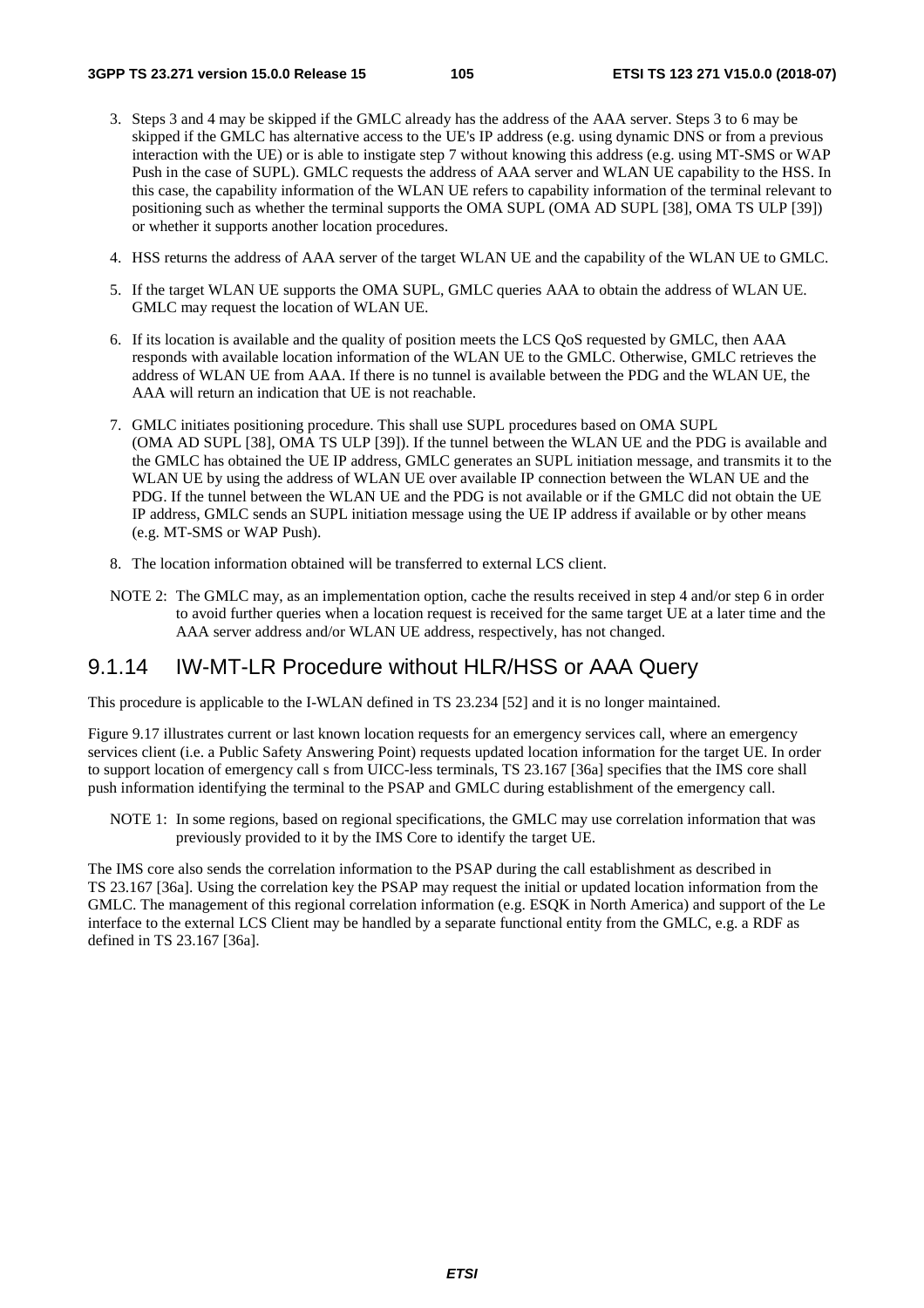

**Figure 9.17: IW-MT-LR without an HLR/HSS or AAA Query** 

- 1. The WLAN UE selects a WLAN AN and establishes the WLAN connection and may be authenticated in I-WLAN. The tunnel is established between the WLAN UE and a PDG in PLMN.
- 2. The WLAN UE establishes an emergency services call as described in TS 23.167 [36a]. The UE determines its own location if possible. The UE may include the identifier of access node (e.g., MAC address of the AP), if available, as location identifier in the session request and possibly other readily available location information, e.g. GPS based coordinates or the street address of the UE or the AP as provided by the user of the UE. If the UE is not able to determine its own location, the UE may, if capable, request the location information from the IP-CAN or SLP. The case when the UE requests its own location information or enhanced location information from the SLP using OMA-SUPL is described in clause 9.2.5. The IP-CAN may return a representation of the location information to the UE. During this step, the IMS core may push the WLAN UE's identification and the location information provided by the UE to the LRF (GMLC) along with correlation information, if applicable. The GMLC may record this information but in some regions only for the duration of the call as the case may be. The correlation information may be regionally specific (e.g. as is the case for support of location for an emergency call in the CS domain in clause 9.1.3). The IMS core shall also send the correlation information to the PSAP/ emergency centre during the call establishment as specified in TS 23.167 [36a].
- NOTE 2: The mechanism used by the UE to obtain location information from the I-WLAN IP-CAN is out of scope. One method that could be used is the mechanism defined by IEEE 802.11k Task Group for carrying location information (per RFC 3825) from one IEEE 802.11 station/AP to another IEEE 802.11 station/AP.
- 3. An external LCS client associated with the emergency centre PSAP sends a location request to the GMLC for the initial location or an updated location for the WLAN UE. The request may include the address and the identification of the WLAN UE and in some regions may include correlation information that enables the GMLC to associate the request with the information stored in step 2.
- 4. If initial location was requested the procedure continues from step 5. If updated location was requested the GMLC initiates a positioning procedure where either the UE or GMLC determines the position of the UE. GMLC/SLP shall request the UE to establish a so called user plane connection with the GMLC/SLP and use the OMA SUPL mechanism specified by OMA (OMA AD SUPL [38], OMA TS ULP [39]) to transport location related assistance data and location information between the UE and GMLC/SLP. The UE may send the identifier of the access node (e.g. MAC address of the AP) to the GMLC and GMLC, possibly using an external database, maps this location identifier to the corresponding geographical information, e.g. coordinates or street address. GMLC may return this geographical information to the UE.
- NOTE 3: The location information obtained based on the mapping of an identifier of access node (e.g. MAC address of the AP) to location information stored in a database may not be correct, e.g. the location of the AP might be changed without any updates to the database.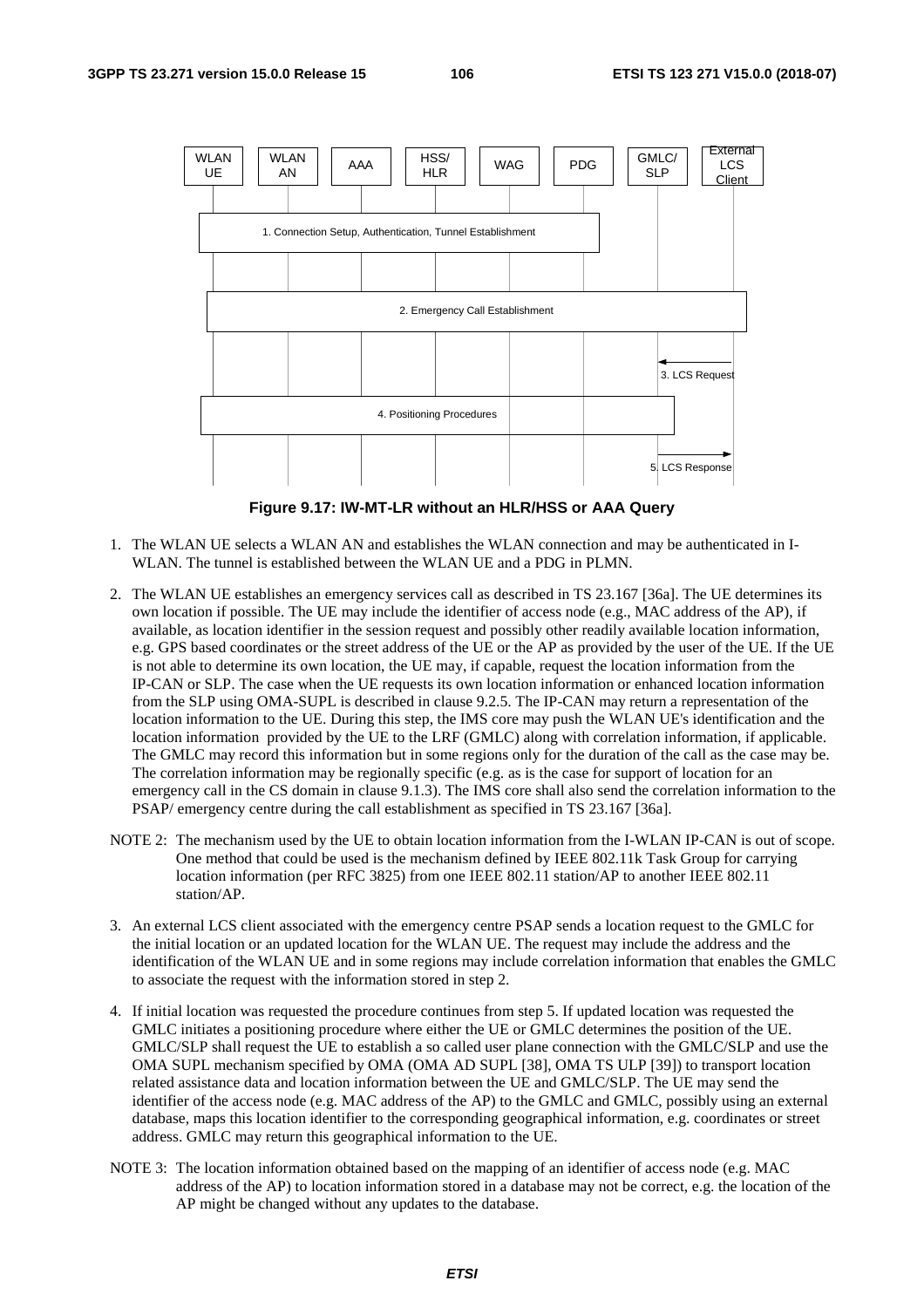5. GMLC sends the initial location information, if so requested, or the updated location information obtained in step 4 to the external LCS client.

# 9.1.15 EPC Mobile Terminating Location Request (EPC-MT-LR)

Figure 9.18 illustrates the general network positioning for LCS clients external to the PLMN for EPC services. In this scenario, it is assumed that the target UE is identified using an MSISDN or IMSI. This procedure is applicable to a request from an LCS client for a current location, current or last known location or a deferred location for the UE availability event.





### 9.1.15.1 Location Preparation Procedure

- 1) For a request for a current location or a current or last known location the common PS and CS MT-LR procedure is performed as described in clause 9.1.1. For a request for a deferred location for the UE availability event, steps 1 and 2 of the deferred location request procedure are performed as described in clause 9.1.8.1.
- 2) GMLC sends a Provide Subscriber Location message to the MME indicated in step 1. This message carries the type of location information requested (e.g. current location and optionally, velocity), the UE subscriber's IMSI, LCS QoS information (e.g. accuracy, response time) and an indication of whether the LCS client has the override capability. For a session related location request, the message also carries the APN-NI to which the UE user has established the session. For a value added LCS client, the message shall carry the client name, the external identity of the LCS client and the Requestor Identity (if that is both supported and available), optionally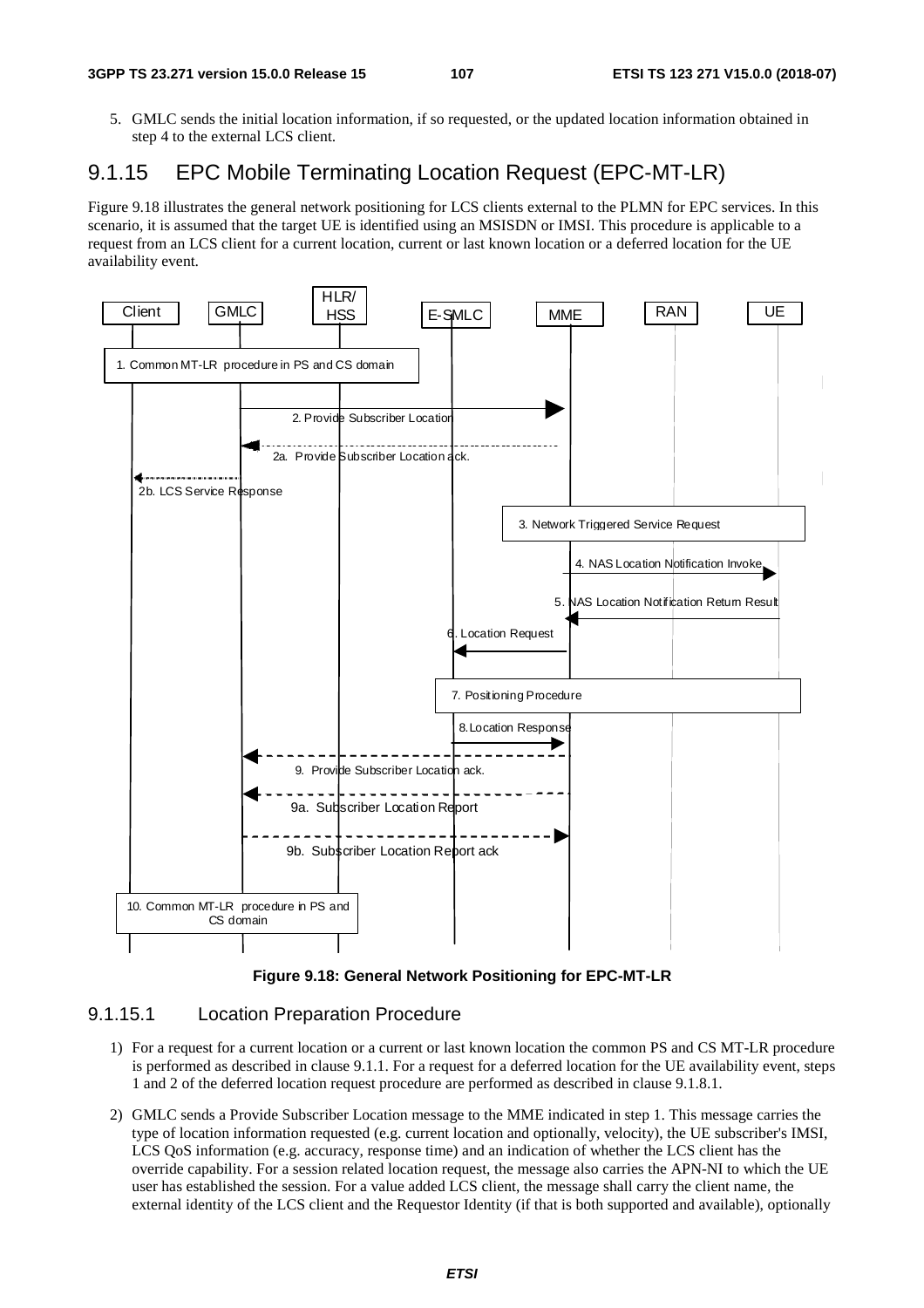the message may also carry the Service Type. Also the message may carry the type of the LCS client name and also the type of the Requestor identity if the requestor identity was included. If the result of the privacy check at H-GMLC/PPR indicated that the codeword shall be sent to the UE user, the message may carry also the codeword received from the LCS client. For a PLMN operator LCS client, the message shall carry the internal identity of the LCS client. If the Requestor Identity is provided, the GMLC shall send it as separate information. The message also shall carry the indicators of privacy related action which is described in clause 9.5.4, if it is provided by H-GMLC. If a deferred location was requested in step 1 for the UE availability event and if the GMLC supports delayed location reporting for UEs transiently not reachable ( i.e. because they are in extended idle mode DRX or PSM), the GMLC shall indicate support of delayed location reporting in this message.

- NOTE 1: For a deferred location request for the UE availability event, the GMLC interworks the procedure in clause 9.1.8 as applicable to the LCS client, R-GMLC, H-GMLC, HSS and V-GMLC with the procedure in this clause as applicable to the GMLC, MME, E-SMLC, RAN and UE. This means, for example, that the LDR reference number assigned by the H-GMLC in step 2 in clause 9.1.8.1 is not transferred by the GMLC to the MME in step 2 but is returned by the GMLC to the H-GMLC in steps 2b and 10.
- 2a) If the GMLC indicates support of delayed location reporting in step 2 and the MME supports delayed location reporting for UEs transiently not reachable, the MME sends a Provide Subscriber Location ack message with a "UE transiently not reachable" indication. In this case, steps 9a and 9b are executed instead of step 9. If the GMLC indicates support of delayed location reporting in step 2, and the MME does not support delayed location reporting and the UE is transiently not reachable, a Provide Subscriber Location return error shall be returned with a suitable cause.
- NOTE 2: For compatibility with support of deferred location between an LCS client, R-GMLC and H-GMLC as defined in clause 9.1.8, if the GMLC and MME both support delayed location reporting, the MME returns a Provide Subscriber Location ack message in step 2a even if the UE is currently reachable. This will minimize delay in notifying the LCS client that the deferred location request was accepted.
- 2b) If step 2a occurs, the GMLC returns an LCS Service Response to the LCS Client by instigating steps 5, 6 and 7 of the procedure in clause 9.1.8.1.
- 3) If the GMLC is located in another PLMN or another country, the MME first authenticates that a location request is allowed from this PLMN or from this country. If not, an error response is returned. Secondly the MME checks if the UE is detached or suspended and in either such case an error response is returned. If the PSL message from the GMLC includes the indicators of privacy related action, the MME determines a required privacy related action as described in clause A.3.

 If the UE is not using Control Plane CIoT EPS Optimisation and if the UE is in ECM-IDLE state and is not in power saving mode and is currently reachable, the MME performs a network triggered service request as defined in TS 23.401 [41] in order to establish a signalling connection with the UE and assign a specific eNodeB. If step 2a was performed and the UE is transiently not reachable, the MME waits until the UE next becomes reachable and then performs a network triggered service request if needed to establish a signalling connection with the UE.

 If the UE is using Control CIoT EPS Optimisation, procedures for Mobile Terminated Data Transport in Control Plane CIoT EPS optimisation as defined in TS 23.401 [41] are performed by the MME to establish a signalling connection with the UE.

- 4) If the location request comes from a value added LCS client and the indicators of privacy related action indicates that the UE must either be notified or notified with privacy verification and the UE supports notification of LCS, a notification invoke message is sent to the target UE indicating the type of location request from the LCS Client (e.g. current location or "current or last known location") and the identity of the LCS client and the Requestor Identity (if that is both supported and available), whether privacy verification is required. Also the message may indicate the type of the LCS client name and also the type of the Requestor identity if the requestor identity was included. Moreover, the message may carry also the service type and the codeword. Optionally, the MME may after sending the NAS Location Notification Invoke message continue in parallel the location process, i.e. continue to step 6 without waiting for a LCS Location Notification Return Result message in step 5.
- 5) The target UE notifies the UE user of the location request and, if privacy verification was requested, waits for the user to grant or withhold permission. The UE then returns a notification result to the MME indicating, if privacy verification was requested, whether permission is granted or denied. Optionally, this message can be returned some time after step 4, but before step 9. If the UE user does not respond after a predetermined time period, the MME shall infer a "no response" condition. The MME shall return an error response to the GMLC if privacy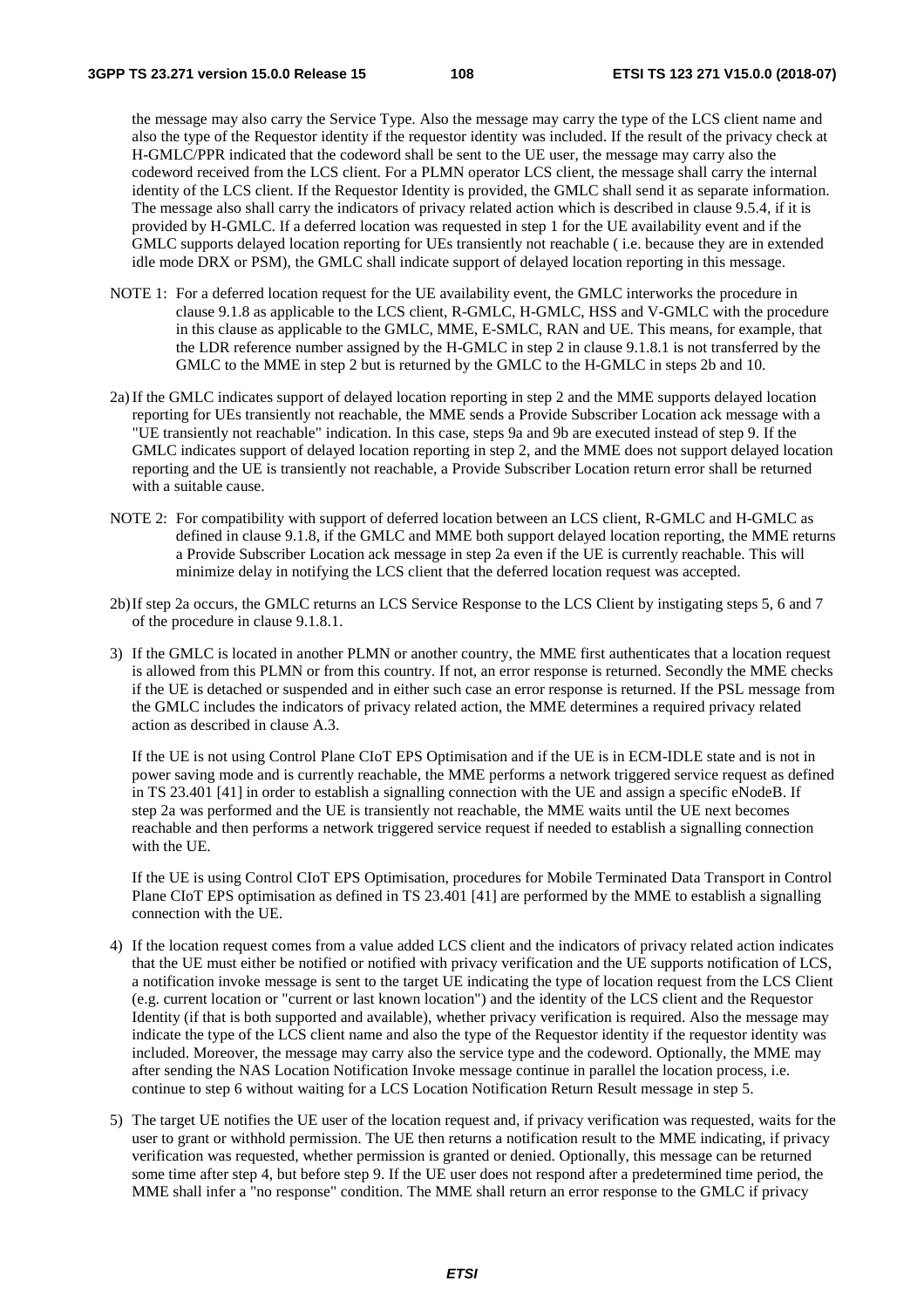verification was requested and either the UE user denies permission or there is no response with the UE privacy profile received from the GMLC indicating barring of the location request.

- 6) The MME selects a E-SMLC as described in clause 6.3.13 and sends a Location Request message to the selected E-SMLC. Once an MME has selected an E-SMLC it must continue to use that E-SMLC for the duration of the session. The Location Request includes the type of location information requested, the requested QoS, identity of serving cell, UE location capabilities and, if available, the Service Type. If the UE is in power saving mode, steps 4 and 5 do not apply, the location request specifies current or last known location and the MME has stored the last serving cell for the UE, this step may be performed to obtain the last known location. The location request also indicates RAT type and/or coverage level if applicable. If this step is performed after the MME receives the NAS Location Notification Return Result in step 5, the Location Request message contains the identity of the serving cell obtained from the S1-AP message that carries the NAS Location Notification Return Result.
- NOTE 3: If the UE is in connected mode and step 6 is performed without receiving NAS Location Notification Return Result in step 5, the MME may not have the most current serving cell identity if there was an intra-eNodeB handover.

### 9.1.15.2 Positioning Measurement Establishment Procedure

7) If the requested location information and the location accuracy within the QoS can be satisfied based on parameters received from the MME, e.g. cell identity, the E-SMLC may send a Location Response immediately. If the requested location information indicates a last known location, the E-SMLC shall determine a last known location based on the cell identity and send a Location Response immediately. Otherwise, the E-SMLC determines the positioning method and instigates the particular message sequence for this method as described in clause 9.3a. If the position method returns position measurements, the E-SMLC uses them to compute a location estimate. If there has been a failure to obtain position measurements, the E-SMLC may use the current cell identity to derive an approximate location estimate. If an already computed location estimate is returned for an UE based position method, the E-SMLC may verify consistency with the current cell. If the location estimate so obtained does not satisfy the requested accuracy and sufficient response time still remains, the E-SMLC may instigate a further location attempt using the same or a different position method. If a vertical location co ordinate is requested but the E-SMLC can only obtain horizontal co-ordinates, these may be returned.

 NB-IoT UEs may perform measurements for some positioning methods only when in ECM-IDLE state. An E-SMLC that is aware of this (e.g. from an indication sent by the UE) may allow additional response time to the UE (e.g. in the QoS) to obtain the measurements. An MME that is aware of this (e.g. from the UE access type) may also allow additional time for a location session to complete.

## 9.1.15.3 Location Calculation and Release Procedure

- 8) When location information best satisfying the requested location type and QoS has been obtained, the E-SMLC returns it to the MME in a Location Response message. E-SMLC shall in its response include an indication whether the obtained location estimate satisfies the requested accuracy or not. The information of the positioning method used may be returned with the location information. If a location estimate could not be obtained, the E-SMLC returns a Location Response message containing a failure cause and no location estimate.
- 9) This step is executed only if step 2a was not executed. The MME returns the location information, its age and obtained accuracy indication to the GMLC, if the MME has not initiated the Privacy Verification process in step 4. If step 4 has been performed for privacy verification, the MME returns the location information only, if it has received a NAS Location Notification Return Result indicating that permission is granted. In these cases, the information about the positioning method used may be sent with the location information. If a NAS Location Notification Return Result message indicating that permission is not granted is received, or there is no response, with the requested privacy action or the UE subscription profile indicating barring of location, the MME shall return an error response to the GMLC. If the MME did not return a successful location estimate, but the privacy checks were successfully executed, the MME may return the last known location of the target UE if this is known and the LCS client is requesting the current or last known location. The MME may record charging information.
- 9a) This step is executed only if step 2a was executed. The MME shall send a Subscriber Location Report to the GMLC, and, if these were obtained in steps 6 to 8, the location information, its age and obtained accuracy indication to the GMLC, if the MME has not initiated the Privacy Verification process in step 4. If step 4 has been performed for privacy verification, the MME sends the location information only, if it has received a NAS Location Notification Return Result indicating that permission is granted. In these cases, the information about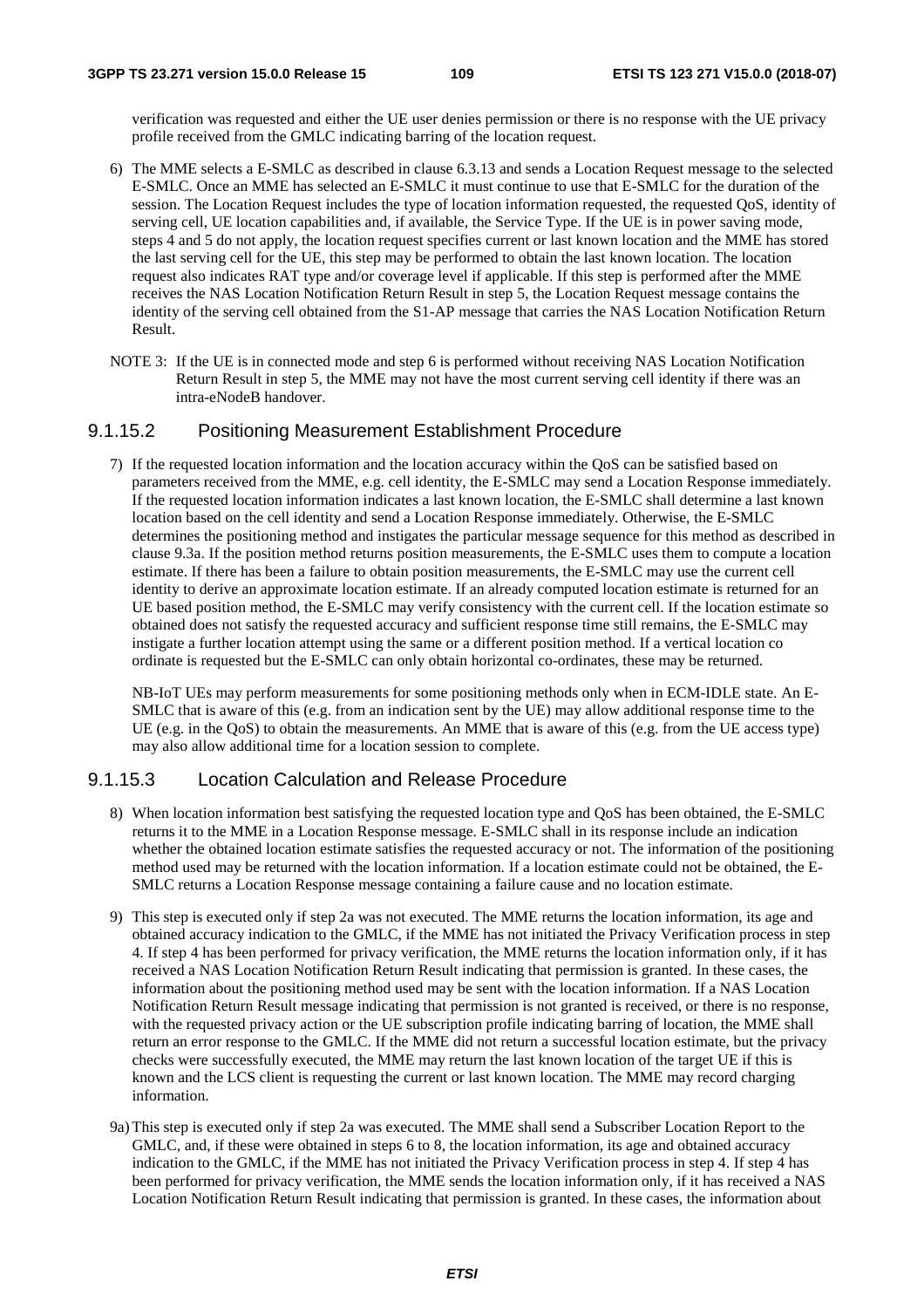the positioning method used may be sent with the location information. If a NAS Location Notification Return Result message indicating that permission is not granted is received, or there is no response, with the requested privacy action or the UE subscription profile indicating barring of location, the MME shall send an error indication to the GMLC. The MME shall include in the Subscriber Location Report any identities for the UE received in step 2. The MME may record charging information. If MME relocation or change of MME happens before location information can be obtained or reported, the old MME includes an error cause code indicating that it cannot proceed with the request and includes the address of the new MME if available. The GMLC may reiterate then its request towards the new MME.

- 9b) If step 9a was executed, the GMLC shall acknowledge receipt of the Subscriber Location Report.
- 10) For a request for a current location or a current or last known location in step 1, the common MT-LR procedure in PS and CS domain as described in clause 9.1.1 is performed. For a request for a deferred location for the UE availability event in step 1, steps 11, 13, 14 and 15 of the procedure in clause 9.1.8.2 are performed.

## 9.1.16 EPC-MT-LR without HLR Query

Figure 9.19 illustrates current or last known location requests for an emergency services call, where an emergency services client (i.e., a Public Safety Answering Point) identifies the target UE and the serving LRF using correlation information that was previously provided to it by the IMS Core. The signalling used to provide the correlation information to the PSAP is defined in TS 23.167 [36a]. The correlation information may be used by the LRF to retrieve other information previously provided to it by the IMS Core as per TS 23.167 [36a] and/or MME as described in clause 9.1.17. This allows the V GMLC associated with the LRF to request location from the MME without first querying the home HLR of the target UE. This scenario therefore supports location of emergency calls from roamers or SIM-less emergency calls, or non-registered (U)SIM emergency calls, and requires that the initial location, as well as UE and MME identifying information had been pushed to the GMLC/LRF as per clause 9.1.17 or as per TS 23.167 [36a].



#### **Figure 9.19: Positioning for a Emergency Services EPC-MT-LR without HLR Query**

- 1) Same as step 1 in figure 9.1 but with the LCS client (PSAP) identifying first the target UE and the serving LRF by previously supplied correlation information for the emergency call.
- 2) The LRF/GMLC may determine the MME by associating the correlation information received from the PSAP with other information received previously from the MME using an EPC NI LR as in clause 9.1.17 and/or from the IMS core as in TS 23.167 [36a]. The Provide Subscriber Location message sent to the MME carries, if available, the MSISDN or the IMSI and, if available, the IMEI for the target UE, as well as the required QoS and an indication of a location request from an emergency services client. The MME identifies the target UE using the IMSI, MSISDN and/or the IMEI. In case of a SIM-less emergency call, or non-registered (U)SIM emergency call, the IMEI shall be always sent.
- 3) The MME sends a Location Request to the E-SMLC, as for a normal EPC MT LR.
- 4) E-SMLC performs positioning as for a normal EPC MT LR.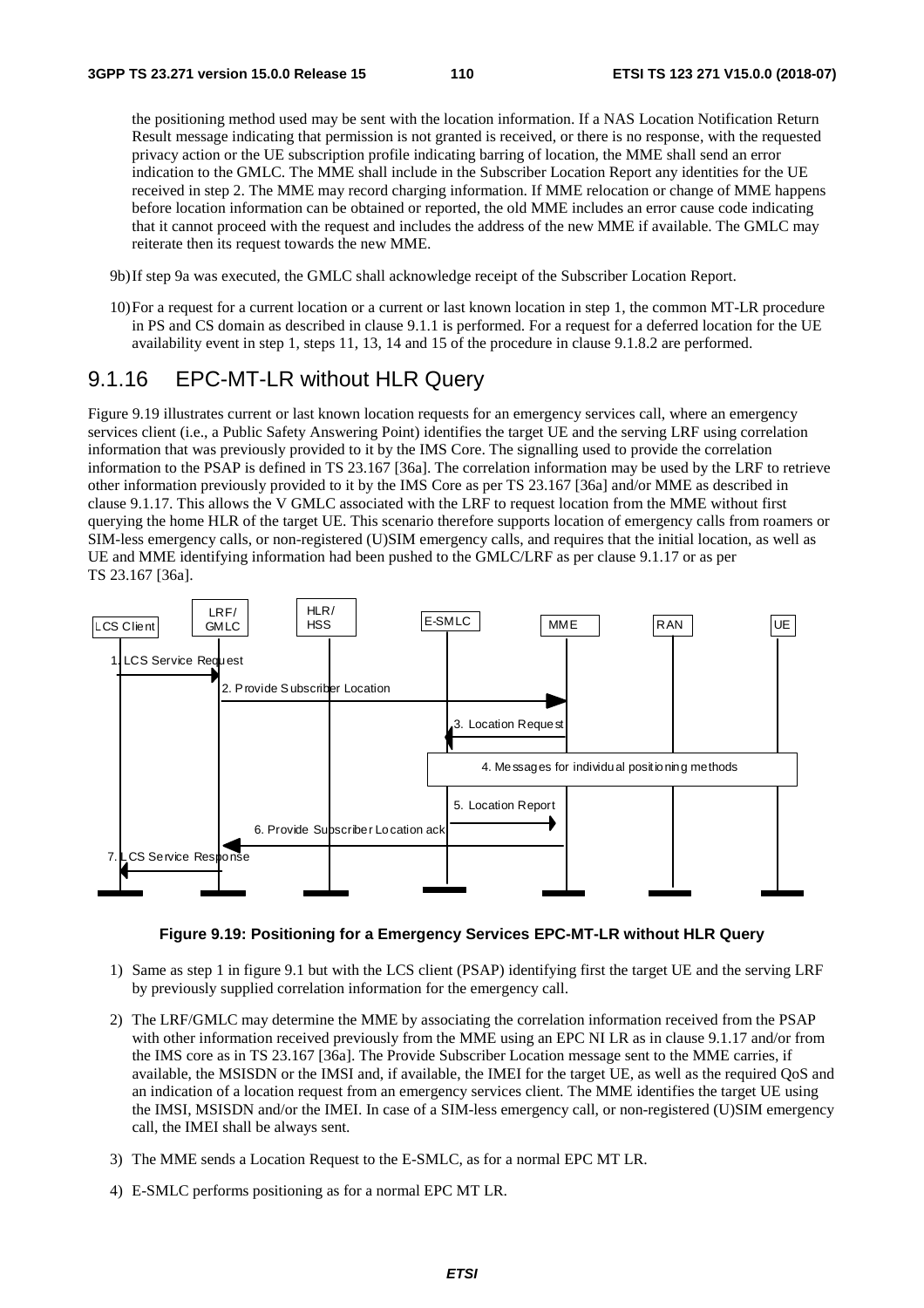- 5) E-SMLC returns a location estimate to the MME as for a normal EPC MT LR.
- 6) The MME returns the location information, its age and obtained accuracy indication to the LRF/GMLC. The information about the positioning method used may be sent with the location information. If the E-SMLC did not return a successful location estimate, the MME may return the last known location of the target UE if this is known and the LCS client is requesting the current or last known location.
- 7) The LRF sends the location service response to the LCS client (PSAP).
- NOTE: The MME determined by the LRF/GMLC in step 2 must be the current MME for the UE. In the event of handover to a new MME, this may require updating of the GMLC using the EPC NI LR procedure in clause 9.1.17.

# 9.1.17 EPC Network Induced Location Request (EPC-NI-LR)

At any time after detecting an emergency situation (i.e. after emergency Attach, UE requested emergency PDN Connectivity), the MME may initiate the EPC Network Induced Location Request (EPC NI LR) procedure. The procedure is illustrated in figure 9.20.



**Figure 9.20: Network Induced Location Request for EPC** 

- 1) For the emergency call invocation from the user, the UE performs emergency attach if not attached or requests emergency PDN connection if already normal attached. As part of the Attach procedure, the UE support of LPP indication is provided by the UE to the MME. When an emergency attach or emergency PDN connection establishment is detected, the MME initiates the EPC-NI-LR procedure.
- 2) The MME selects a E-SMLC as described in clause 6.3.13 and sends a Location Request message to the selected E-SMLC. Once an MME has selected an E-SMLC it must continue to use that E-SMLC for the duration of the session. The Location Request includes the type of location information requested, the requested QoS, identity of serving cell and UE capability to support LPP.
- NOTE: If the UE is in connected mode and step 2 was not performed immediately after step 1, the MME may not have the most current serving cell identity if there was an intra-eNodeB handover.

## 9.1.17.1 Positioning Measurement Establishment Procedure

3) If the requested location information and the location accuracy within the QoS can be satisfied based on parameters received from the MME, e.g. cell identity, the E-SMLC may send a Location Response immediately. Otherwise, the E-SMLC determines the positioning method and instigates the particular message sequence for this method as described in clause 9.3a. If the position method returns position measurements, the E-SMLC uses them to compute a location estimate. If there has been a failure to obtain position measurements, the E-SMLC may use the current cell identity to derive an approximate location estimate. If an already computed location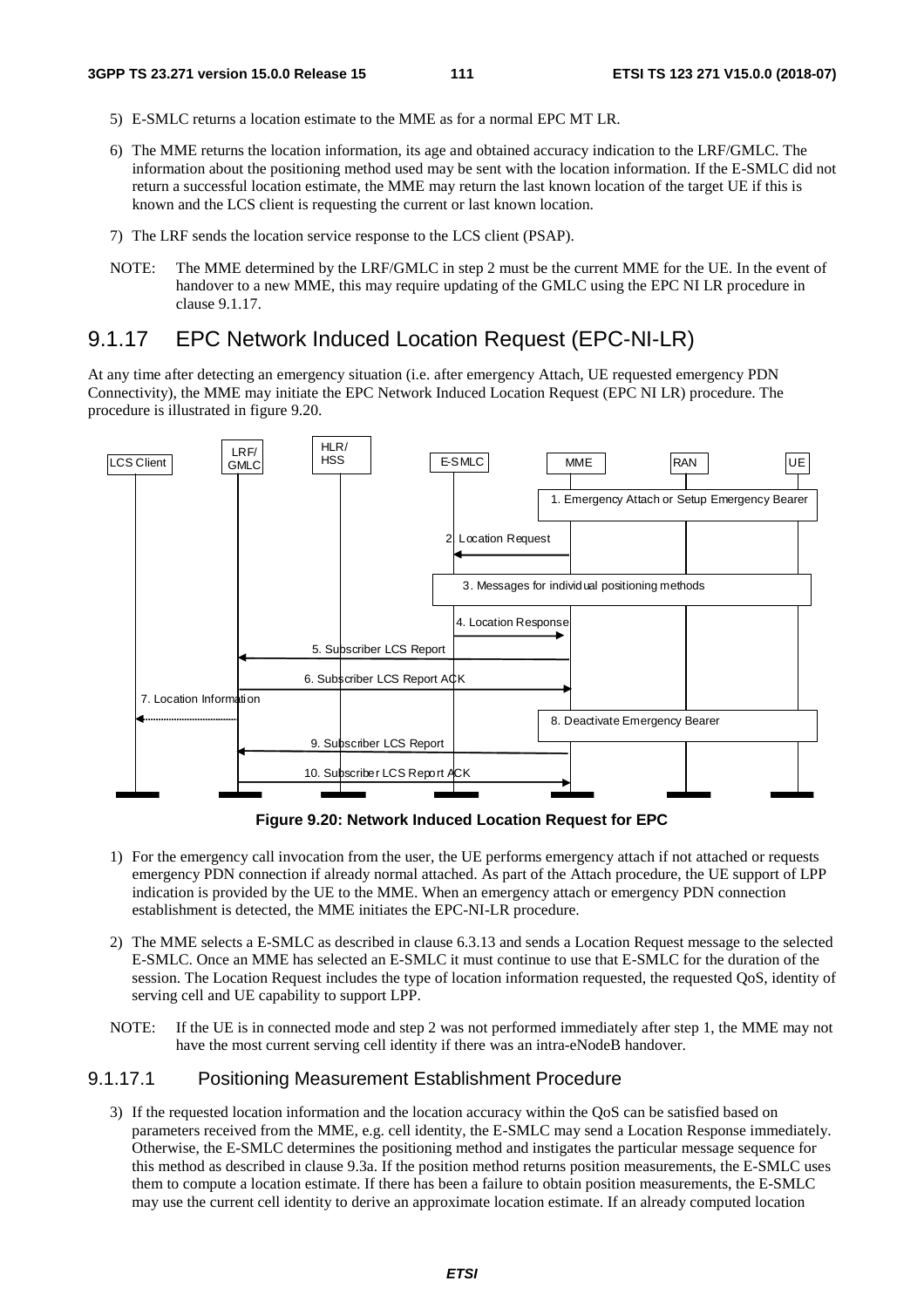estimate is returned for an UE based position method, the E-SMLC may verify consistency with the current cell identity. If the location estimate so obtained does not satisfy the requested accuracy and sufficient response time still remains, the E-SMLC may instigate a further location attempt using the same or a different position method. If a vertical location co-ordinate is requested but the E-SMLC can only obtain horizontal co-ordinates, these may be returned.

## 9.1.17.2 Location Calculation and Release Procedure

- 4) When a location estimate best satisfying the requested QoS has been obtained, the E-SMLC returns a Location Response to the MME with an indication whether the obtained location estimate satisfies the requested accuracy or not. This message carries the location estimate that was obtained. If a location estimate was not successfully obtained, a failure cause is included in the Location Response.
- 5) The MME may determine the GMLC and emergency services client using the cell identity or the location estimate or according to some fixed association for the MME. The MME shall send a Subscriber Location Report to the GMLC carrying the IMEI and if available the IMSI and MSISDN of the UE, the event causing the message (EMERGENCY CALL ORIGINATION), and, if these were obtained in steps 2 to 4, the location estimate and its age and the indication received from E-SMLC whether the obtained location estimate satisfies the requested accuracy or not. The serving cell identity of the UE may also be sent if available. The MME shall include its own address. The MME may record charging information.
- 6) The GMLC shall acknowledge receipt of the location estimate provided that the associated LRF serves the emergency services LCS client and the client is accessible. These conditions would normally be fulfilled if the LRF either already has created, or expects to later create, a record for the UE for the emergency services session as described in clause 9.8.4.
- 7) The LRF associated with the GMLC treats the received location estimate as described in clause 9.8.4: e.g. may use the location information to assist routing of the emergency session to the PSAP/emergency centre and/or may transfer the location information to the emergency services LCS client immediately or upon request from the client. The LRF/GMLC may store the information received in step 5: e.g. may store the UE identity and the address of the MME. The LRF/GMLC may record charging information.
- 8) At some point, MME determines that emergency service is no longer active (e.g. EPS bearer for emergency service is deactivated).
- 9) The MME may send a Subscriber Location Report to the GMLC carrying the same UE's information as in step 5 and the event causing the message (EMERGENCY\_CALL\_RELEASE).
- 10) The GMLC shall acknowledge receipt of the location report from MME.
- NOTE: Determination of the GMLC in step 5 must ensure a match with any LRF/GMLC used by the IMS Core to assist with location retrieval for, and/or routing of, the IMS Emergency call as described in clause 9.8.4.

## 9.1.18 EPC Post Positioning Notification and Verification Procedure

Figure 9.21 illustrates the post positioning notification and verification procedure.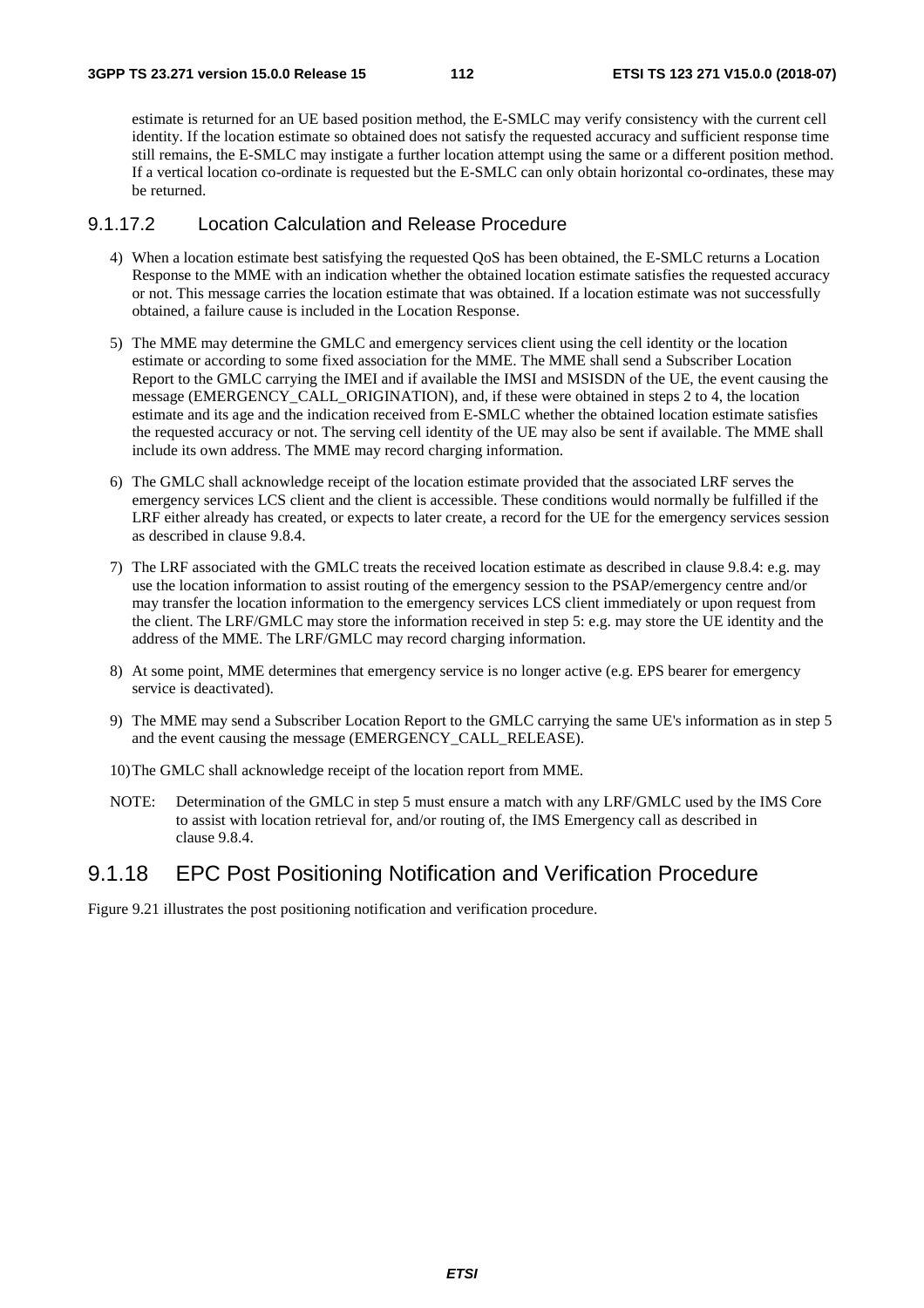#### **3GPP TS 23.271 version 15.0.0 Release 15 113 ETSI TS 123 271 V15.0.0 (2018-07)**



#### **Figure 9.21: EPC Post Positioning Notification and Verification Procedure**

- 1) Common PS and CS MT-LR procedure as described in clause 9.1.1.
- 2) The GMLC sends a Provide Subscriber Location message to the MME with an indication of "notification only". This message carries the UE subscriber's IMSI. For a session related location request, the message also carries the APN-NI to which the user has established the session. For a value added LCS client, the message shall carry the client name, the external identity of the LCS client and the Requestor Identity (if that is both supported and available), optionally the message may also carry the Service Type. Also the message may carry the type of the LCS client name and also the type of the Requestor identity if the requestor identity was included. If the result of the privacy check at H-GMLC/PPR indicated that the codeword shall be sent to the UE user, the message may carry also the codeword received from the LCS client. For a PLMN operator LCS client, the message shall carry the internal identity of the LCS client. If the Requestor Identity is provided, the GMLC shall send it as separate information.
- 3) The MME first checks if the UE is detached or suspended. If this is the case, an error response is returned. The MME determines a required privacy related action as described in Annex A.3 based on the indicators of privacy related action in the PSL message from the GMLC.

 If the UE is not using Control Plane CIoT EPS Optimisation and if the UE is in ECM-IDLE state, the MME performs a network triggered service request as defined in TS 23.401 [41] in order to establish a signalling connection with the UE and assign a specific eNodeB.

 If the UE is using Control Plane CIoT EPS Optimisation, procedures for Mobile Terminated Data Transport in Control Plane CIoT EPS optimisation as defined in TS 23.401 [41] are performed by the MME to establish a signalling connection with the UE.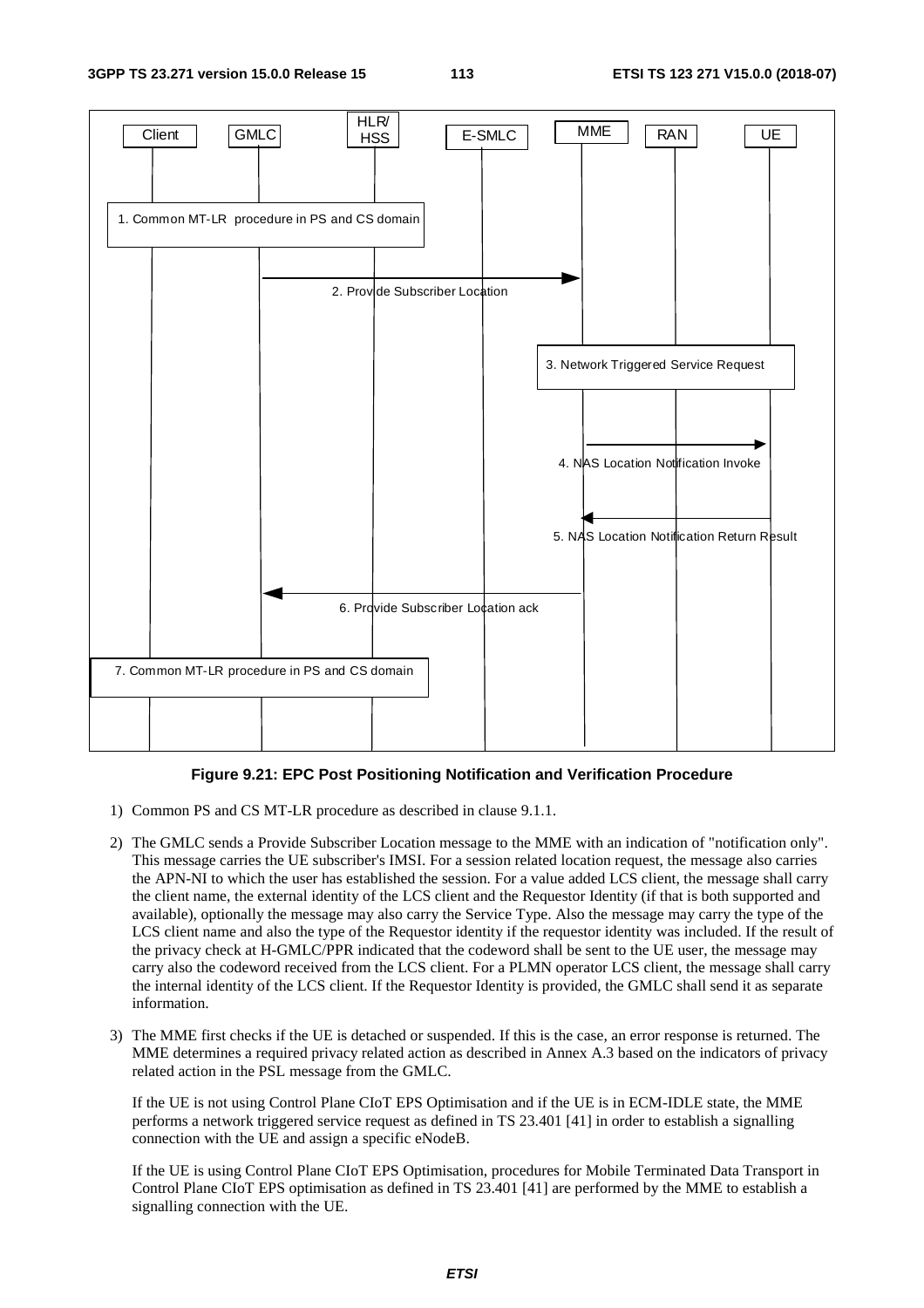- 4) A notification invoke message is sent to the target UE indicating a location type of notification and verification only, the identity of the LCS client and the Requestor Identity (if that is both supported and available), whether privacy verification is required. Also the message may indicate the type of the LCS client name and also the type of the Requestor identity if the requestor identity was included. Moreover, the message may carry also the service type and the codeword.
- 5) The target UE notifies the UE user of the location request and, if privacy verification was requested, waits for the user to grant or withhold permission. The UE then returns a notification result to the MME indicating, if privacy verification was requested, whether permission is granted or denied. If the UE user does not respond after a predetermined time period, the MME shall infer a "no response" condition. The MME shall return an error response to the GMLC if privacy verification was requested and either the UE user denies permission or there is no response with the UE subscription profile indicating barring of the location request.
- 6) The MME returns the indication of successful notification and verification result, if it has received a NAS Location Notification Return Result indicating that permission is granted. If a LCS Location Notification Return Result message indicating that permission is not granted is received, or there is no response, with the requested privacy action or the UE subscription profile indicating barring of location, the MME shall return an error response to the GMLC.
- 7) Common MT-LR procedure in PS and CS domain as described in clause 9.1.1.

# 9.1.19 Deferred EPC-MT-LR for Periodic and Triggered Location

The procedures for periodic and triggered location for EPC services support instigation and cancellation of location reporting at periodic intervals or whenever some other trigger event is detected by the UE. The supported trigger events comprise an area event (where a UE enters, leaves or remains within a predefined area) and a motion event. In this version of the specification, only one type of reporting may be included in any request from among periodic, area event and motion event. In the case of the area event, a target area can be defined by a geographical area, PLMN identity, country code or geopolitical name. Details of the target area are contained in the LCS Service Request message, see clause 5.5.1. In the case of the motion event, motion corresponds to movement by the UE exceeding a linear distance threshold from a previous location. The procedure supports UE mobility between different serving MMEs and different serving PLMNs without interruption of event reporting.

## 9.1.19.1 Instigation and Reporting of Periodic and Triggered Location

Figure 9.1.19.1-1 illustrates the procedure used to instigate and perform event reporting for a periodic and triggered EPC-MT-LR request from an LCS client.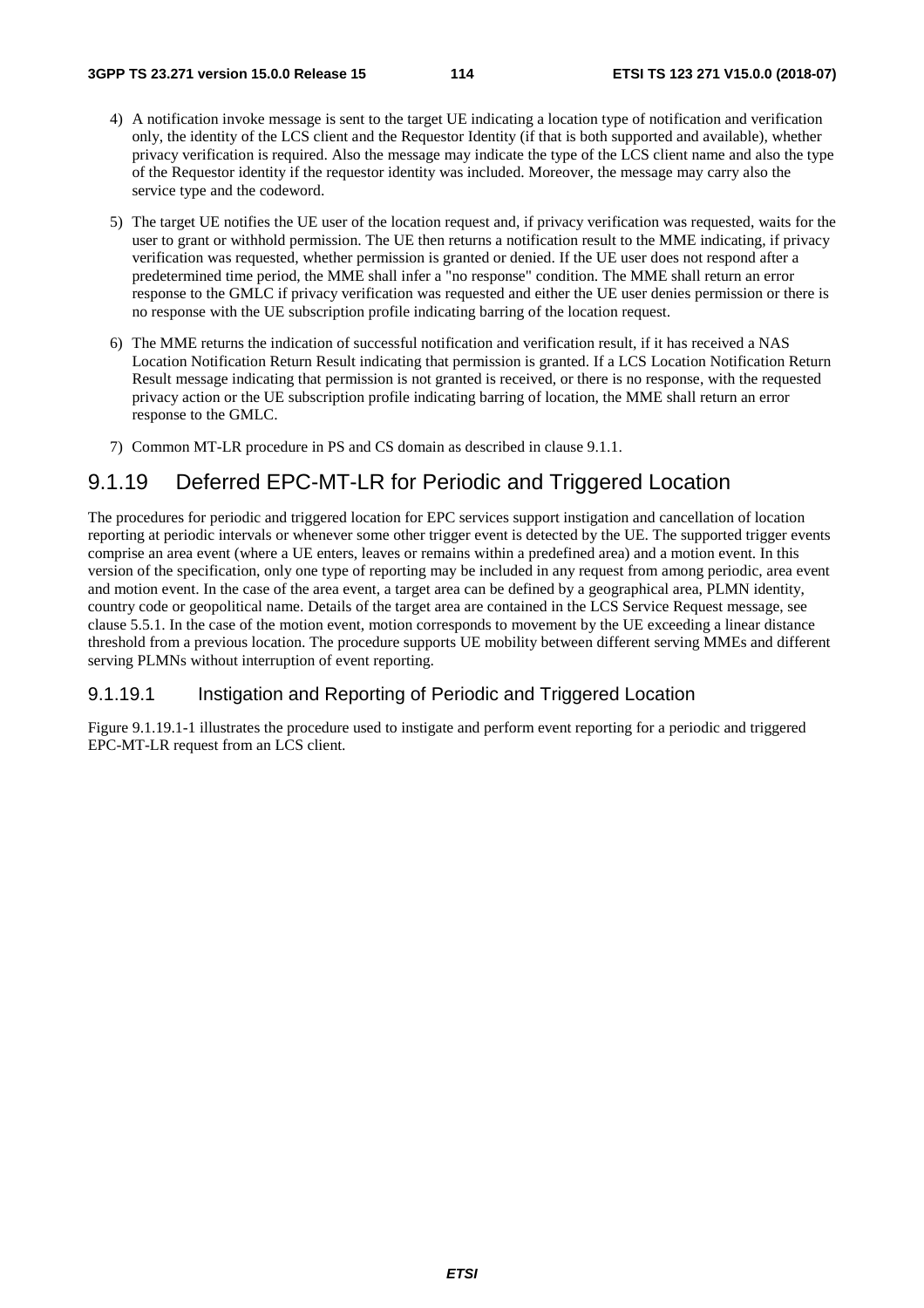



- 1) The LCS Service Request provides the type of periodic or triggered location reporting being requested and associated parameters. For periodic location, the LCS Service Request includes the time interval between successive location reports, the total number of reports and may include location QoS. For area event reporting, the LCS Service Request includes details of the target area, whether the event to be reported is the UE being inside, entering into or leaving the target area, the duration of event reporting, the minimum and maximum time intervals between successive event reports, the maximum event sampling interval, whether location estimates shall be included in event reports (and associated location QoS), and whether only one location report is required or more than one. If the target area is expressed by a local coordinate system or a geopolitical name, the R-GMLC shall convert the target area to a geographical area expressed by a shape as defined in TS 23.032 [11]. For motion event reporting, the LCS Service Request includes the threshold linear distance, the duration of event reporting, the minimum and maximum time intervals between successive event reports, the maximum event sampling interval, whether location estimates shall be included in event reports (and associated location QoS), and whether only one location report is required or more than one.
- 2) LCS service request handling is performed between GMLCs as described in clause 9.1.1. The information received by the R-GMLC is transferred to the H-GMLC. The H-GMLC should record the received information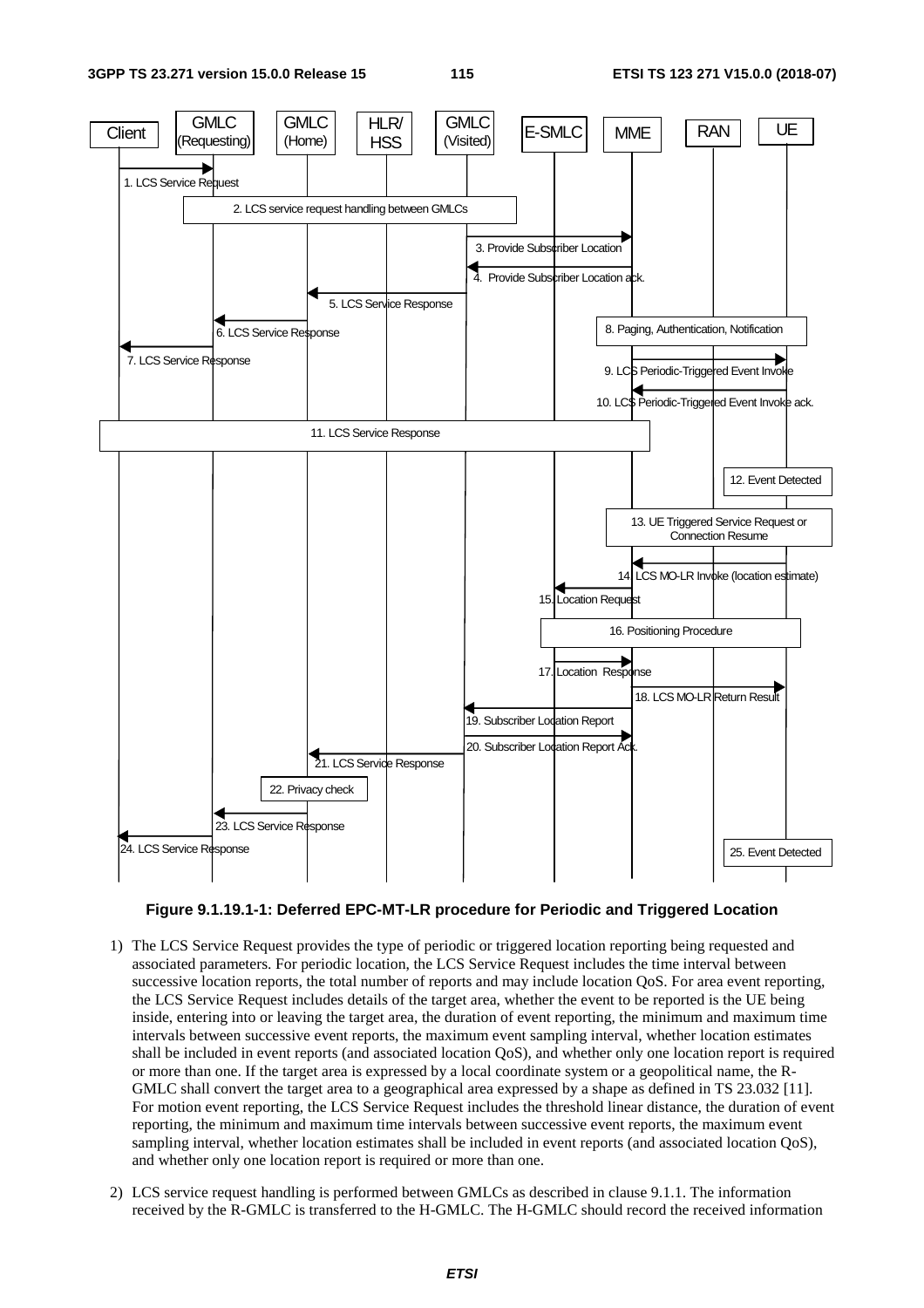and relevant parameters. The H-GMLC assigns an LDR reference number to the LCS Service request and an optional list of reporting PLMNs (which should include the serving PLMN), then transfers the information to the V-GMLC, including the LDR reference number, the H-GMLC address and any list of reporting PLMNs.

- 3) In case area event reporting is requested, if the target area is defined by a shape in TS 23.032 [11], the V-GMLC converts the target area into a corresponding list of cell identities and/or tracking areas. If the V-GMLC cannot convert the entire target area into network identities, it shall reject the request and send an LCS service response to the H-GMLC with the appropriate error cause. The V-GMLC then conveys the location request to the MME in a Provide Subscriber Location request including details of the events to be reported, the LDR reference number, the H-GMLC address and any list of reporting PLMNs.
- 4) The MME verifies the UE capabilities with regard to the support of location service related call independent supplementary services (e.g. notification for LCS). If either the UE does not support location service related call independent supplementary services or the MME does not support the deferred location request for periodic and triggered location (for temporary or permanent reasons), a Provide Subscriber Location error response shall be returned with a suitable error cause. Otherwise, the MME returns a Provide Subscriber Location Ack. to confirm that the request has been accepted by the MME.
- NOTE 1: There is no UE capability information directly indicating support of a deferred periodic and triggered location request. However, if the UE supports at least one location service related call independent supplementary service (such as notification for LCS), the MME can assume support for deferred periodic and triggered location. If the UE does not recognize the request in step 9, it may return a Facility Rejected indication in step 10 (as defined in TS 24.008 [24]) to the MME in which case, the MME would terminate the request by instigating steps 19-24 with an appropriate error cause in the Subscriber Location Report sent at step 19.
- 5) to 7) The V-GMLC returns the LCS Service Response via the H-GMLC and R-GMLC to the LCS Client to notify whether the periodic and triggered location request was accepted or not. When the H-GMLC returns the LCS Service Response to the R-GMLC, the LDR reference number assigned by the H-GMLC shall be included, and the R-GMLC may transfer the LDR reference number, or another reference number assigned by the R-GMLC, to the LCS Client in the LCS Service Response.
- NOTE 2: The LCS Service Response does not confirm that location reporting was activated in the UE or that the UE will necessarily be able to support the request. However, the response does confirm the capability and intent to support the request on the network side and may be useful to the LCS client when a response from the UE is delayed due to the UE being temporarily unreachable (e.g. if in PSM).
- 8) If the UE is currently not reachable (e.g. when in PSM), the MME waits until the UE again becomes reachable. When the UE is reachable, if the UE is in ECM-IDLE state, the MME performs paging, authentication and ciphering. If privacy notification/verification was requested and the UE supports location service related call independent supplementary services, the MME sends an LCS Location Notification Invoke message to the target UE with a location type indicating activation of a deferred location request, a deferred location event type indicating the type of event (i.e. entering into area, leaving from area, being inside area, periodic or motion) and an indication as to whether privacy verification is required. LCS Location Notification is further specified in clause 9.1.15. If privacy verification was requested, the UE returns an LCS Location Notification Return Result to the MME indicating whether permission is granted or denied. If the UE denies permission or does not return a response when a response is required, the MME terminates the request as described for step 11. If the UE changes serving MME before becoming reachable from the MME, the MME returns a Subscriber Location Report to the V-GMLC indicating a change of MME and including the new MME address if available. The V-GMLC may then forward the error to the LCS client via the H-GMLC and R-GMLC or repeat step 3 to transfer the periodic and triggered location request to the new MME if provided. In this case, when step 4 recurs, the V-GMLC does not repeat steps 5-7 as the LCS client was already informed of network acceptance of the request.
- 9) The MME sends an LCS Periodic-Triggered Event Invoke to the UE carrying all of the event related information received from the V-GMLC, the LDR reference number, the H-GMLC address, the list of reporting PLMNs if provided and any requested QoS in the case that location estimates are required.
- 10) If the UE supports periodic and triggered location according to the request received in step 9 and currently has resources to service the request, the UE sends an acknowledgement to the MME. Otherwise, the UE sends a return error response to the MME with a suitable error cause.
- 11) If the UE cannot support the periodic and triggered location request, a Subscriber Location Report shall be returned to the V-GMLC with a suitable error cause and including the LDR reference number and H-GMLC address. Otherwise, if the UE confirms support of the periodic and triggered location request, a Subscriber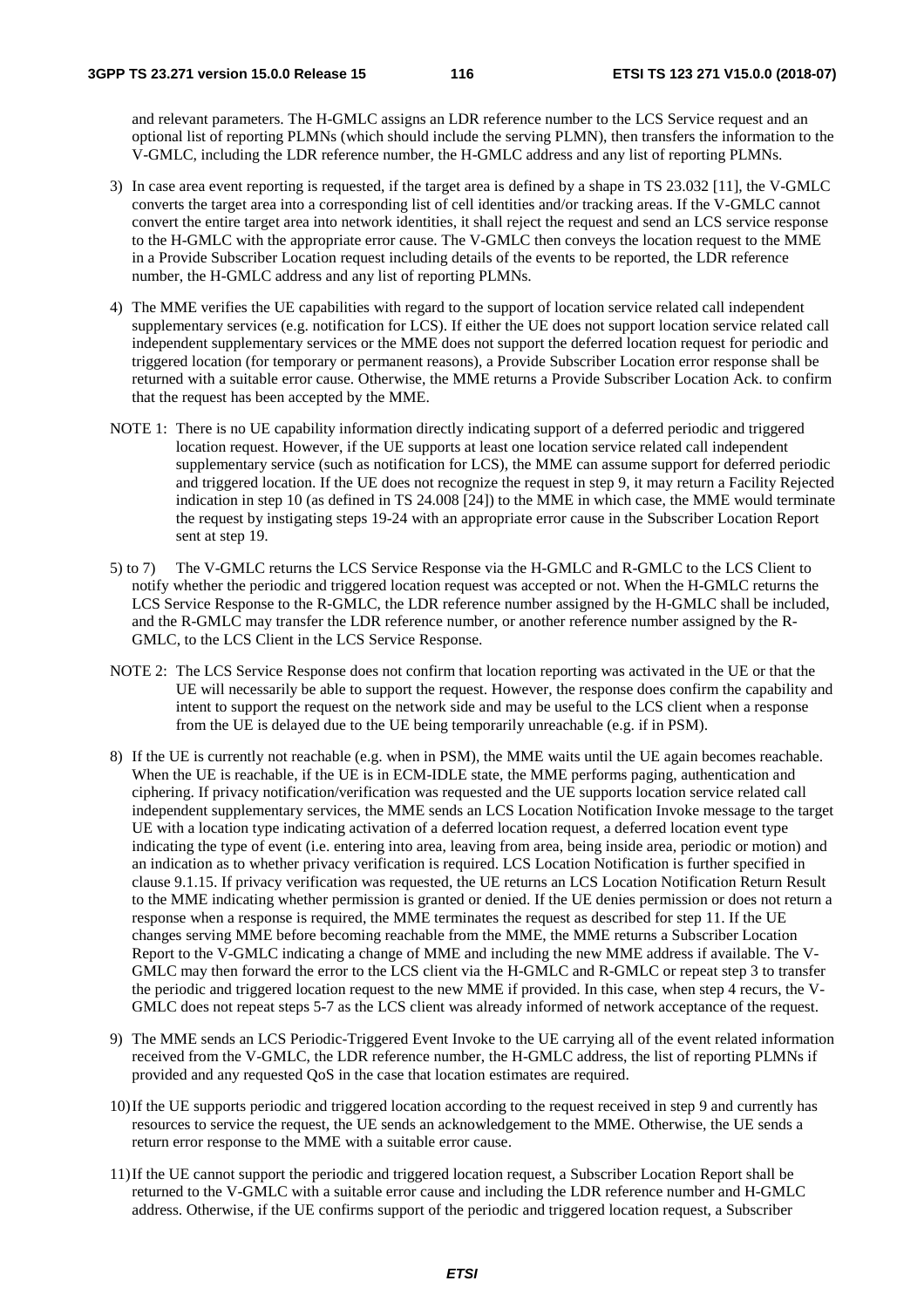Location Report shall be returned to the V-GMLC indicating that event reporting was activated in the UE and including the LDR reference number and H-GMLC address. If location estimates are required for subsequent event reports, the MME should obtain the current UE location as in steps 15-17 and include the location estimate in the Subscriber Location Report. The V-GMLC returns an LCS Service Response via the H-GMLC and R-GMLC to the LCS Client to notify whether the periodic and triggered location request was activated in the UE. When the H-GMLC returns the LCS Service Response to the R-GMLC, the LDR reference number assigned by the H-GMLC and H-GMLC address shall be included, and the R GMLC may transfer the LDR reference number to the LCS Client in the LCS Service Response. The V-GMLC, H-GMLC and/or R-GMLC may record charging information for the request. Following step 11, the MME and V-GMLC may release all resources for the request including any state information.

- NOTE 3: The LCS Service Response with an activation indication confirms to the LCS client that event reporting has started in the UE.
- 12) For the area event or motion event, the UE monitors the requested event at intervals equal to or less than the maximum event sampling interval. An event trigger is detected by the UE when any of the following occur: (i) a requested area event or motion event has been detected and the minimum reporting time interval has elapsed since the last report (if this is not the first event report); (ii) a requested periodic location event has occurred; or (iii) the maximum reporting time for an area event or motion event has expired. When an event trigger is detected, the UE proceeds to step 13 once the UE can register via E-UTRAN access with a PLMN in the list of reporting PLMNs received at step 9 or with the original serving PLMN if no list of reporting PLMNs was provided or if the UE does not support the list of reporting PLMNs. If the UE cannot register with a permitted PLMN, the UE waits until a permitted PLMN can be accessed in order to report the event, or for the periodic and triggered location request to terminate due to cancellation by the LCS client, cancellation by the UE or expiration of the allowed duration.
- NOTE 4: If the UE uses a different serving PLMN to report occurrence of the area event, the UE still continues to use the target area provided by the original serving PLMN which contains cell IDs and/or TAs for the original serving PLMN.
- NOTE 5: The restriction to use only permitted PLMNs does not affect PLMN selection.
- 13) If the UE is not using Control Plane CIOT EPS Optimisation and if the UE is in ECM-IDLE state, the UE performs a UE triggered service request or connection resume as defined in TS 23.401 [41] in order to obtain a signalling connection to a serving MME.

 If the UE is using Control Plane CIoT EPS Optimisation, procedures for Mobile Originated Data Transport in Control Plane CIoT EPS optimisation as defined in TS 23.401 [41] are performed by the UE to establish a signalling connection with the MME.

NOTE 6: The MME and V-GMLC for steps 13 to 24 may be different to the MME and V-GMLC for steps 1 to 11.

- 14) The UE sends an LCS MO-LR Invoke to the MME indicating an event report for a deferred periodic and triggered location request. The message includes the type of event trigger being reported (e.g. whether a normal event or expiration of the maximum reporting interval), the LDR reference number, H-GMLC address and whether a location estimate is required. When a location estimate is required (e.g. for a periodic location event or for an area event or motion event if requested by the LCS client), the UE shall include any QoS received in step 9 and a location estimate if a location estimate is currently available. The UE shall also indicate whether the periodic and triggered location request is now terminated in the UE (e.g. due to expiration of the reporting duration or because only one event report was requested).
- NOTE 7: Provision of a location estimate when requested also applies to the trigger event corresponding to expiration of the maximum reporting interval for an area event or motion event.
- 15-17) If the UE indicates that a location estimate is required in step 14, the MME shall instigate location of the UE as described in steps 6-8 of clause 9.1.15 if a location estimate is not provided by the UE in step 14 and may optionally instigate location of the UE if a location estimate is provided by the UE in step 14. In the latter case, the location estimate provided by the UE shall be included in the location request sent to the E-SMLC in step 15.
- 18) The MME sends an MO-LR Return Result to the UE confirming that the event report will be sent. If the MME is unable to send the event report (e.g. because this capability is not supported by the MME), an MO-LR return error is returned to the UE. The UE may terminate event reporting after an implementation defined number of MO-LR return errors are received.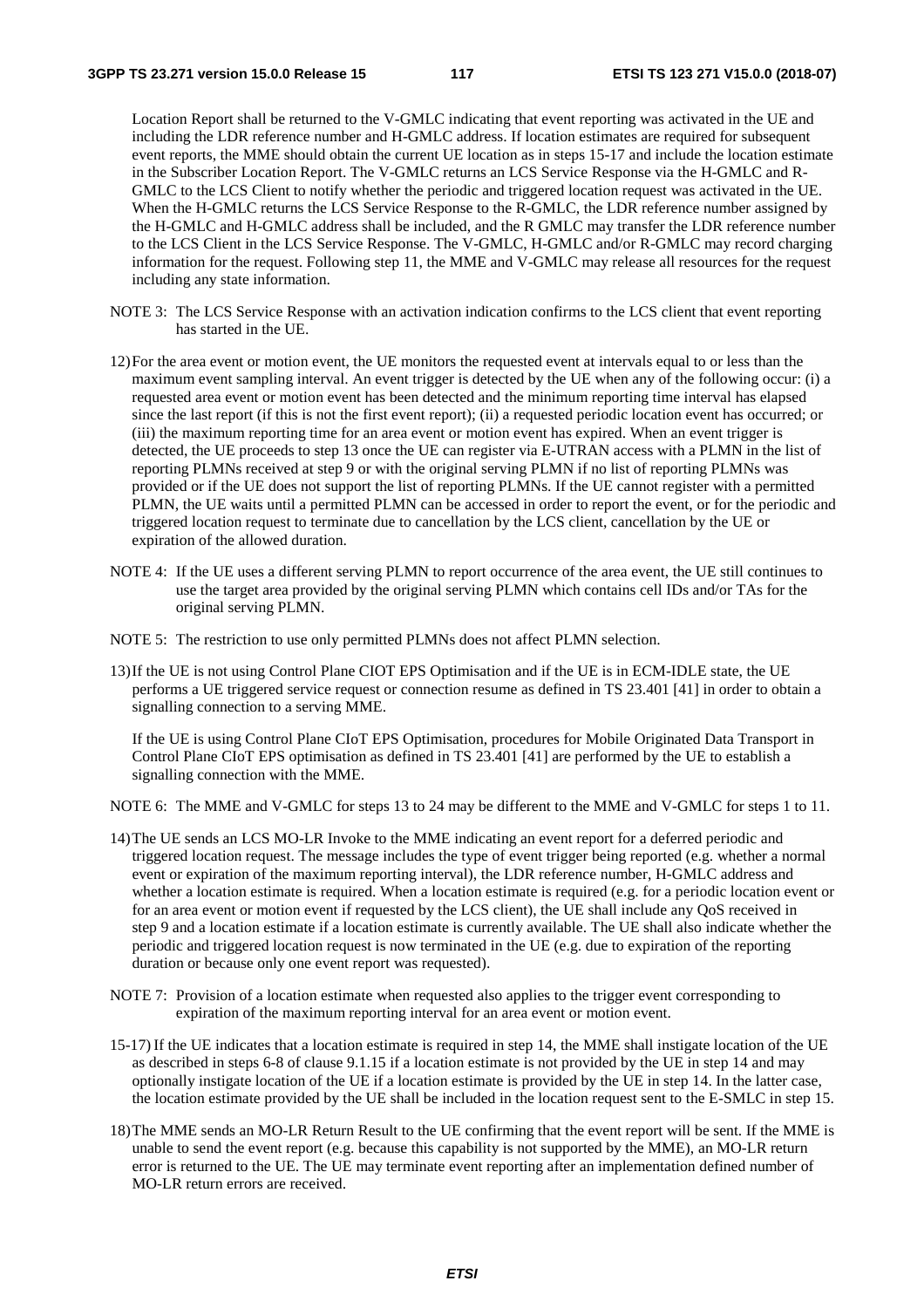- 19) The MME selects a V-GMLC in the same network and sends a Subscriber Location Report to the V-GMLC with an indication of the type of event being reported, the LDR reference number, the H-GMLC address, whether the location request is now terminated in the UE, any location estimate provided in step 13 or obtained in steps 14- 16 and information on positioning methods used for the location estimate. The MME shall also include the UE IMSI.
- 20) The V-GMLC sends an acknowledgement to the MME and the MME may record charging information.
- 21) The V-GMLC forwards the information received in step 19 to the H-GMLC. The V-GMLC may record charging information.
- 22) The H-GMLC identifies the location request to which the message received in step 21 applies using the LDR reference number and IMSI. The H-GMLC may perform a privacy check as described in clause 9.1.1.
- 23) The H-GMLC forwards the information received from the V-GMLC in an LCS Service Response to the R-GMLC. If the UE indicates termination of the location request, the periodic location request shall be completed in the H-GMLC. The H-GMLC may record charging information.
- 24) The R-GMLC transfers the event report and any included location estimate to the LCS Client. If the UE indicates termination of the location request, the location request shall be completed in the R-GMLC. The R-GMLC may record charging information.
- 25) If the UE did not terminate the location request following step 18, the UE continues to monitor for the requested event as in step 12 and reports each occurrence of the requested event as in steps 13-24 until expiration of the requested duration or until the UE terminates reporting for other reasons.

## 9.1.19.2 LCS Client cancellation of a Deferred Location Request for Periodic and Triggered Location

Figure 9.1.19.2-1 illustrates the procedure for cancelling a Deferred Location Request for periodic and triggered location when cancellation is requested by the LCS Client.



**Figure 9.1.19.2-1: LCS Client cancellation of a Deferred MT-LR for Periodic and Triggered Location**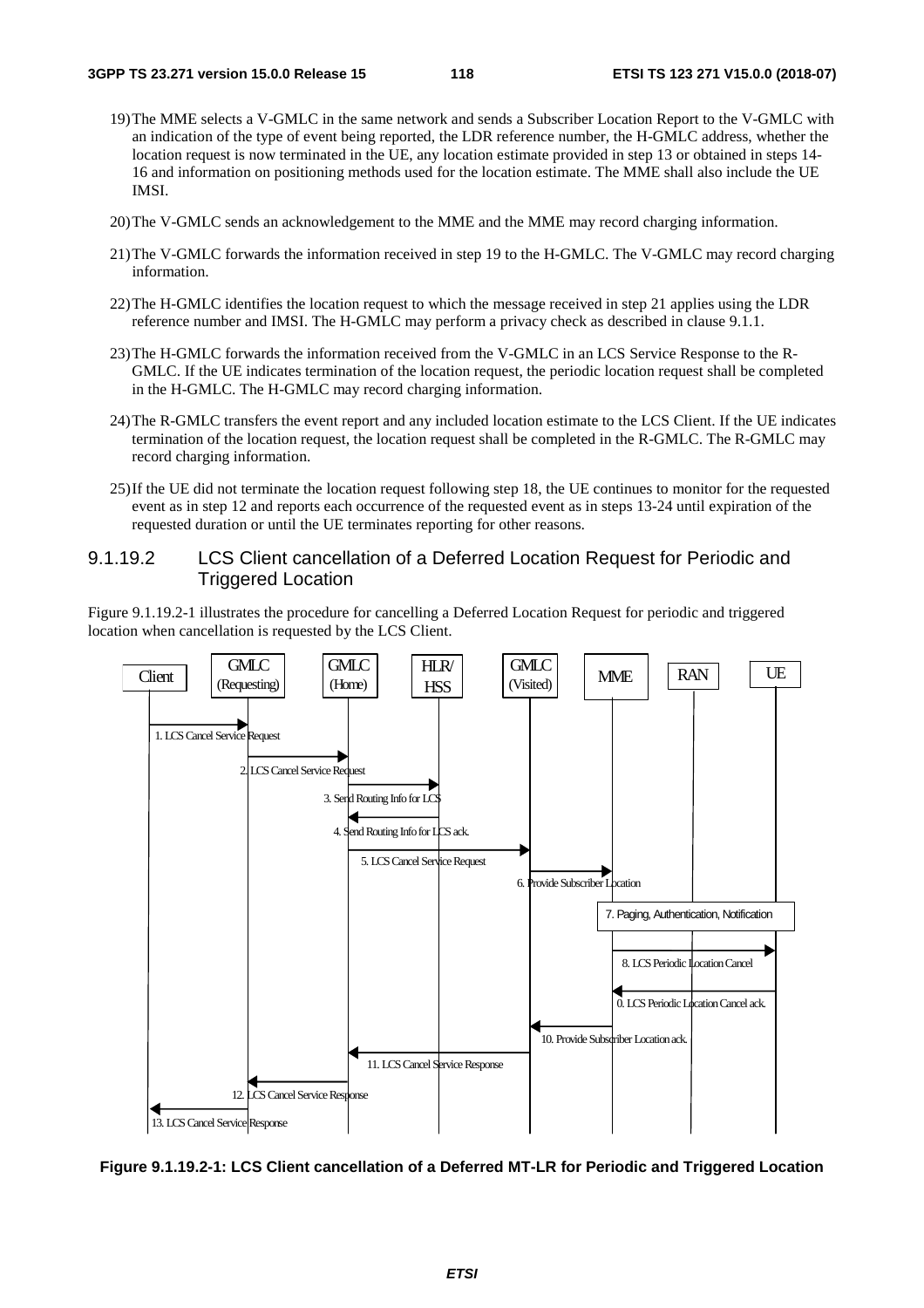- 1) The LCS Client requests the cancellation of a previously requested Deferred Location Request for periodic and triggered location. The LDR (or other) reference number that was included in the previous LCS Service Response sent by the R-GMLC shall be included in the request to indicate which outstanding LDR should be cancelled.
- 2) The R-GMLC sends the cancellation request to the H-GMLC, including the LDR reference number. The R GMLC may itself initiate the cancellation, e.g. whenever the R-GMLC infers from the absence of location reports for a long period that the service may have been terminated by the UE.
- 3) The H-GMLC may send a SEND\_ROUTING\_INFO\_FOR\_LCS message to the home HLR/HSS of the UE with the IMSI or MSISDN of this UE. This may be needed if the UE is no longer served by the original V PLMN or by the original MME.
- 4) The HLR/HSS returns the current serving MME for the UE and the V-GMLC address.
- 5) The H-GMLC forwards the LCS Cancel Service Request to the V-GMLC with the LDR reference number received from the R-GMLC, the H-GMLC address and the serving MME address (e.g. received from the HLR/HSS). The H-GMLC may itself initiate the cancellation procedure, when the UE's privacy profile stored in the H-GMLC or in the PPR was changed in a manner that no longer allows the LCS Client to receive event and location reports for the UE.
- NOTE: The H-GMLC shall know that the UE subscriber's privacy profile has been changed in the PPR when the LCS Privacy Profile Update has been sent from PPR to H-GMLC as described in clause 9.1.1.2.
- 6) The V-GMLC sends the Provide Subscriber Location request to the serving MME, indicating a cancellation of a deferred location request for periodic and triggered location and including the LDR reference number specified by the LCS Client in the LCS Cancel Service Request and the H-GMLC address received from the H-GMLC. The V-GMLC shall transfer the location cancellation even when the V-GMLC was not involved in establishing the location request.
- 7) If the UE is currently not reachable (e.g. during an eDRX cycle or when in PSM), the MME waits until the UE becomes reachable. When the UE is reachable, if the UE is in ECM-IDLE state, the MME performs paging, authentication and ciphering.
- 8) The MME sends an LCS Periodic Location Cancellation request, including the LDR reference number and H-GMLC address, to the UE.
- 9) The UE stops the periodic and triggered event reporting and returns an LCS Periodic Location cancellation ack. to the MME. Return of an LCS Periodic Location cancellation ack. shall apply even when the UE has no knowledge of the location procedure being cancelled (e.g. if the UE was powered off during the procedure).
- 10) The MME sends the cancellation acknowledgement to the V-GMLC in a Provide Subscriber Location Ack, with the LDR reference number and the H-GMLC address. If the MME was unable to perform steps 7-8 (e.g. due to a change of MME or PLMN by the UE), the MME returns a Provide Subscriber Location error response with a suitable error cause. The V-GMLC then returns the error to the H-GMLC which may retry the cancellation with a different MME or different PLMN if applicable.
- 11) The V-GMLC sends an LCS Cancel Service Response to the H-GMLC with the LDR reference number and the H GMLC address.
- 12) The H-GMLC sends an LCS Cancel Service Response to the R-GMLC with the LDR reference number.

13) The R-GMLC sends an LCS Cancel Service Response to the LCS Client.

## 9.1.19.3 UE cancellation of a Deferred Location Request for Periodic and Triggered Location

Figure 9.1.19.3-1 illustrates the procedure for cancelling the Deferred Location Request for the periodic and triggered location event when cancellation is requested by the UE. If a network entity (e.g. H-GMLC, V-GMLC, MME) cancels the Deferred Location Request, the procedure in clause 9.1.19.2 for LCS Client cancellation shall be used to cancel towards the UE and the procedure in this clause shall be used to cancel towards the LCS Client.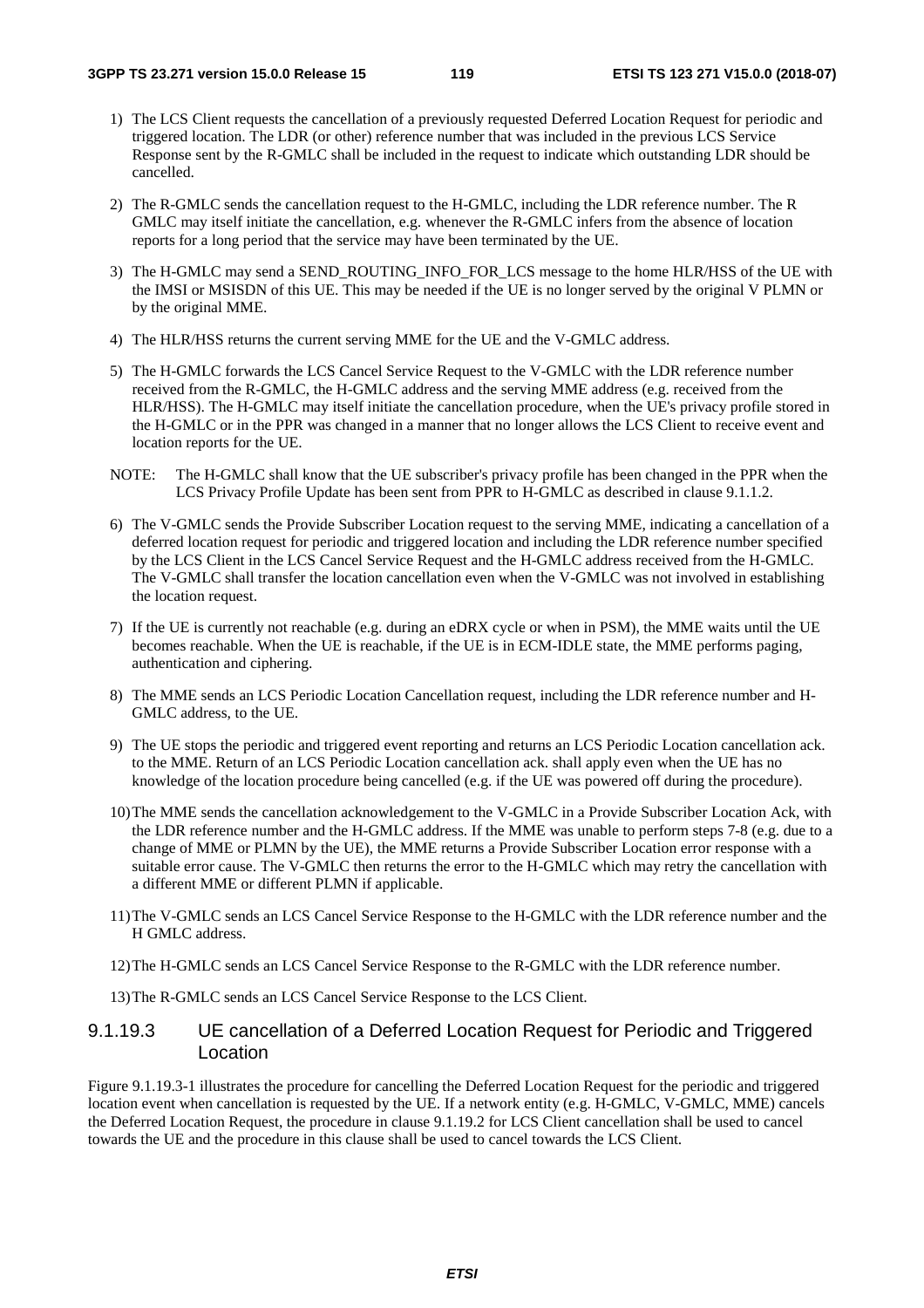#### **3GPP TS 23.271 version 15.0.0 Release 15 120 ETSI TS 123 271 V15.0.0 (2018-07)**



#### **Figure 9.1.19.3-1: UE cancellation of a Deferred MT-LR for Periodic and Triggered Location**

1) The UE waits until the UE is registered or can register via E-UTRAN access with a PLMN in the list of reporting PLMNs received at step 9 of the procedure in clause 9.1.19.1 or with the original serving PLMN for the procedure in clause 9.1.19.1 if no list of reporting PLMNs was provided or if the UE does not support the list of reporting PLMNs.

 If the UE is not using Control Plane CIoT EPS Optimisation and if the UE is in ECM-IDLE state, the UE performs a UE triggered service request or connection resume as defined in TS 23.401 [41] in order to obtain a signalling connection to a serving MME.

 If the UE is using Control Plane CIoT EPS Optimisation, procedures for Mobile Originated Data Transport in Control Plane CIoT EPS optimisation as defined in TS 23.401 [41] are performed by the UE to establish a signalling connection with the MME.

- 2) The UE sends an LCS MO-LR Invoke to the serving MME for cancellation of a deferred MR-LR for periodic and triggered location. This message includes the H-GMLC address, a termination cause (e.g. subscriber terminates the procedure) and the LDR Reference Number.
- 3) The cancellation request shall be transferred from the MME to a V-GMLC and shall include the H-GMLC address, LDR reference number and IMSI of the UE.
- 4) to 6) The cancellation request shall be transferred to the H GMLC, R GMLC serving the LCS client and finally to the LCS client.
- 7) to 10) The response transferred back to the MME acknowledges the cancellation.
- 11) The MME returns the acknowledgment to the UE in a LCS MO-LR Return Result message.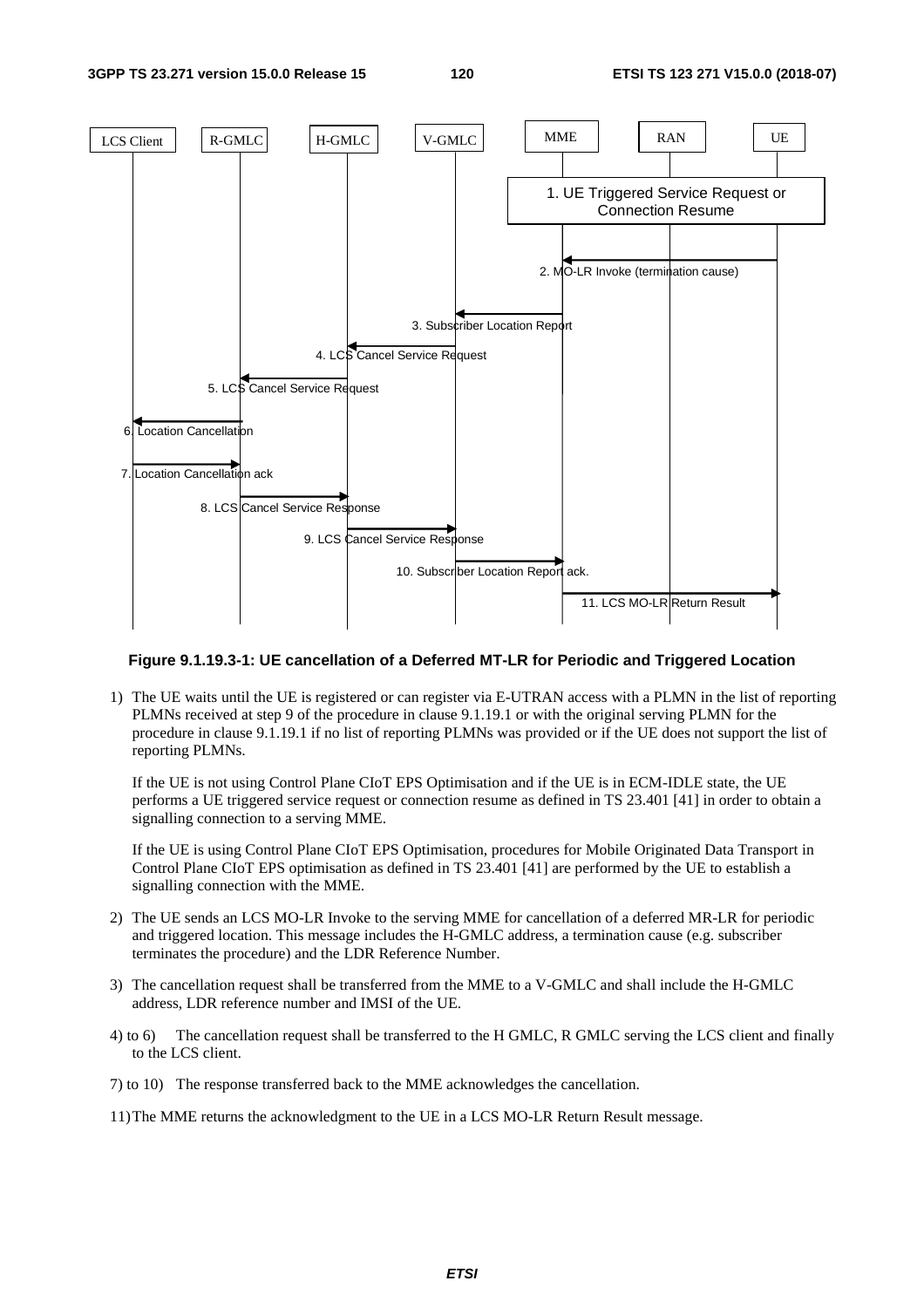# 9.2 Mobile Originating Location Request

# 9.2.1 Mobile Originating Location Request, Circuit Switched (CS-MO-LR)

The following procedure shown in figure 9.7 allows an UE to request either its own location and optionally, velocity, location assistance data or broadcast assistance data message ciphering keys from the network. Location assistance data may be used subsequently by the UE to compute its own location throughout an extended interval using a mobile based position method. The ciphering key enables the UE to decipher other location assistance data broadcast periodically by the network. The MO-LR after location update request may be used to request ciphering keys or GNSS assistance data using the follow-on procedure described in TS 24.008 [24]. The procedure may also be used to enable an UE to request that its own location be sent to an external LCS client.



#### **Figure 9.7: General Network Positioning for CS-MO-LR**

## 9.2.1.1 Location Preparation Procedure

- 1) If the UE is in idle mode, the UE requests a radio connection setup and sends a CM service request indicating a request for a call independent supplementary services to the VMSC/MSC server via RAN.
- 2) RAN shall convey the CM service request to the core network. If the UE is in dedicated mode, the UE sends a CM Service Request on the already established radio connection.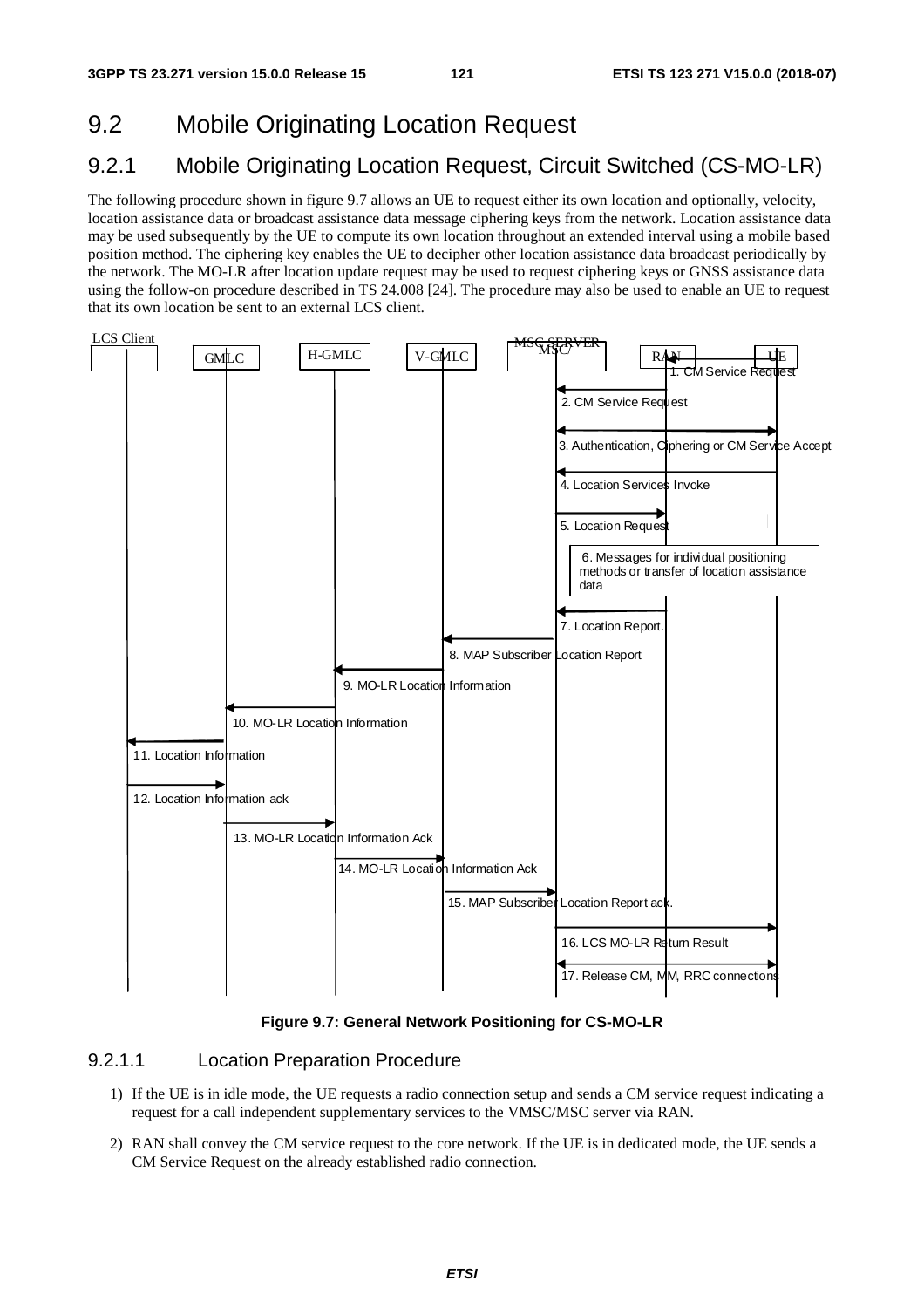#### **3GPP TS 23.271 version 15.0.0 Release 15 122 ETSI TS 123 271 V15.0.0 (2018-07)**

- 3) The VMSC/MSC server instigates authentication and ciphering if the UE was in idle mode or returns a Direct Transfer CM Service Accept if the UE was in dedicated mode. The UE will inform the network about its LCS capabilities, as described in clause 6.3.4.
- 4) The UE sends a LCS CS-MO-LR Location Services invoke to the VMSC/MSC server. Different types of location services can be requested: location estimate of the UE, location estimate of the UE to be sent to an external LCS client, location assistance data or broadcast assistance data message ciphering keys. If the UE is requesting its own location estimate or that its own location be sent to an external LCS client, this message carries LCS requested QoS information (e.g. accuracy, response time, LCS QoS Class), the requested maximum age of location and the requested type of location (e.g. "current location", "current or last known location"). If the UE is requesting that its location be sent to an external LCS client, the message shall include the identity of the LCS client and may include the address of the GMLC through which the LCS client should be accessed. In addition, a Service Identity indicates which MO-LR service of the LCS Client is requested by the UE may be included. The message also may include a pseudonym indicator to indicate a pseudonym should be assigned by the network and transferred to the LCS Client as the UE's identity. If the UE is instead requesting location assistance data or ciphering keys, the message specifies the type of assistance data or deciphering keys and the positioning method for which the assistance data or ciphering applies. For an LCS CS-MO-LR Location Services invoke, the VMSC/MSC server shall assign a GMLC address, i.e. V-GMLC address, which is stored in the VMSC/MSC server. If a V-GMLC address is not available, the VMSC/MSC server may reject the location request. The VMSC/MSC server verifies in the UE's subscription profile that the UE has permission to request its own location, request that its location be sent to an external LCS client or request location assistance data or deciphering keys (whichever applies). If the UE is requesting positioning and has an established call, the VMSC/MSC server may reject the request for certain non-speech call types.
- 5) In case the requested type of location is "current or last known location" and the requested maximum age of location information is sent from UE, the VMSC/MSC server verifies whether it stores the previously obtained location estimate of the target UE. If the VMSC/MSC server stores the location estimate and the location estimate satisfies the requested maximum age of location, this step and steps 6 and 7 may be skipped. Otherwise the VMSC/MSC server sends a Location Request message to RAN associated with the Target UE. The message indicates whether a location estimate or location assistance data is requested and, in GSM, includes the UE's location capabilities. If the UE's location is requested, the message also includes the requested QoS. If location assistance data is requested, the message carries the requested types of location assistance data.

## 9.2.1.2 Positioning Measurement Establishment Procedure

6) If the UE is requesting its own location, RAN determines the positioning method and instigates the particular message sequence for this method, as specified in UTRAN Stage 2, TS 25.305 [1] and GERAN Stage 2, TS 43.059 [16]. If the UE is instead requesting location assistance data, RAN transfers this data to the UE as described in subsequent clauses in TS 25.305 [1] and TS 43.059 [16] UE.

## 9.2.1.3 Location Calculation and Release Procedure

- 7) When a location estimate best satisfying the requested QoS has been obtained or when the requested location assistance data has been transferred to the UE, RAN returns a Location Report to the VMSC/MSC server with an indication whether the obtained location estimate satisfies the requested accuracy or not. This message carries the location estimate or ciphering keys if this was obtained. If a location estimate or deciphering keys were not successfully obtained or if the requested location assistance data could not be transferred successfully to the UE, a failure cause is included in the Location Report.
- 8) If the location estimate was successfully obtained, the VMSC/MSC server shall send a MAP Subscriber Location Report to the V-GMLC assigned in the step 4, carrying the MSISDN/IMSI of the UE, the event causing the location estimate (CS-MO-LR) and the location estimate, its age, obtained accuracy indication and the LCS QoS Class requested by the target UE. In addition, the MAP Subscriber Location Report may include the pseudonym indicator, the identity of the LCS Client, the GMLC address and the Service Identity specified by the UE, if available.
- 9) Upon receipt of the MAP Subscriber Location Report, the V-GMLC shall determine whether the UE requests transfer of its location estimate to an external LCS Client. If the identity of the LCS Client is not available, this step and steps 10 to 14 are skipped. Otherwise, the V-GMLC shall send the MO-LR Location Information to the H-GMLC (the V-GMLC may query the HLR/HSS of the UE to obtain the address of the H-GMLC), carrying the MSISDN/IMSI of the UE, the event causing the location estimate (CS-MO-LR), the location estimate and its age and the identity of the LCS Client. The pseudonym indicator and/or the GMLC address specified by the UE may also be included if available.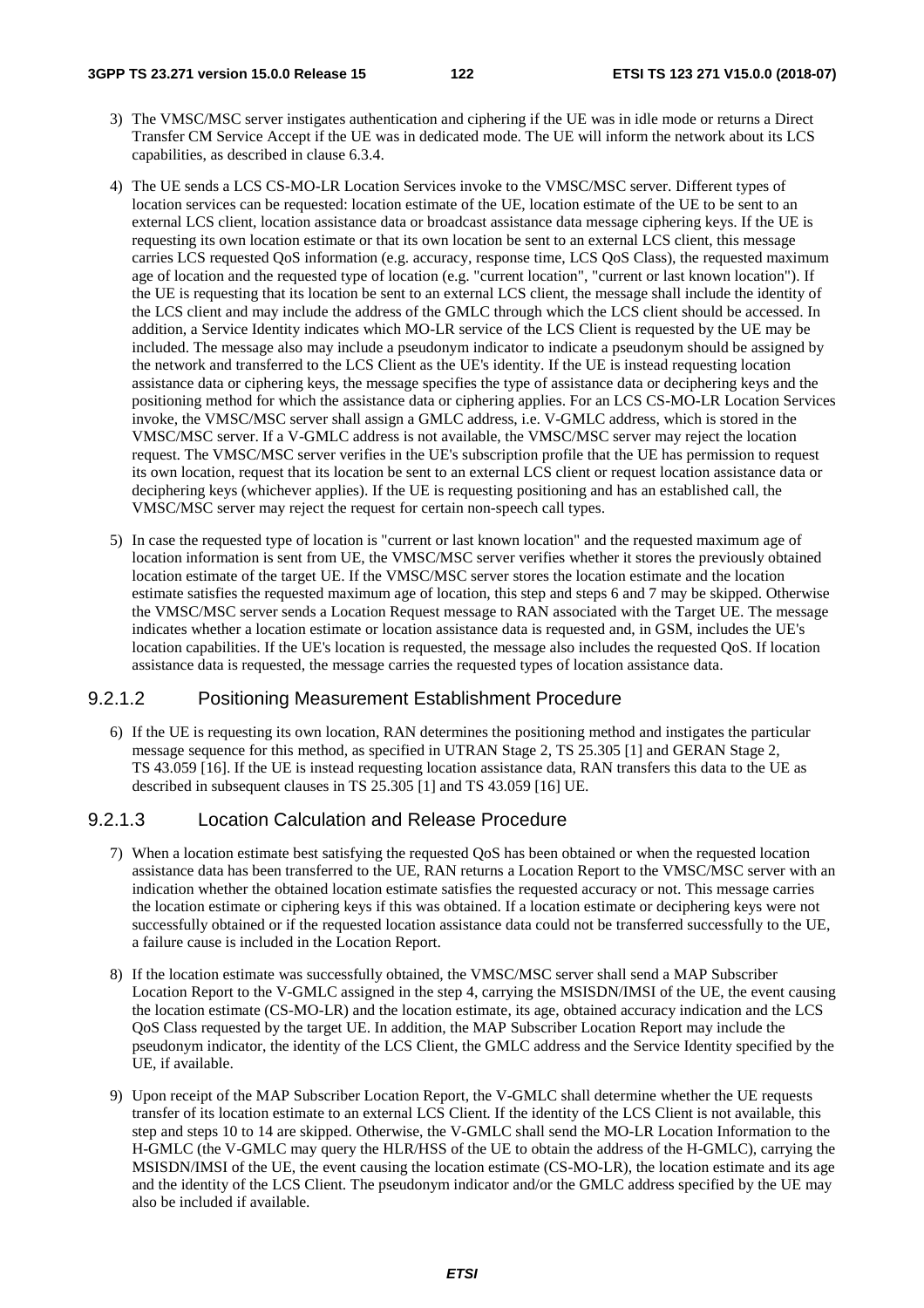- 10) If the pseudonym indicator is included in the MO-LR Location Information, the H-GMLC assigns or asks the PMD to assign a pseudonym to the UE. If the identity of the LCS Client and the GMLC address access to the LCS Client are available, the H-GMLC shall send the MO-LR Location Information to the specified GMLC. If the identity of the LCS Client is available but the GMLC address access to the LCS Client is not available, the H-GMLC determines whether the specified LCS Client is accessible. If yes, the H-GMLC shall send the Location Information to the LCS Client, then the H-GMLC itself act as the specified GMLC, this step and step 13 are skipped. If not, according to the LCS Client identity, the H-GMLC shall determine a GMLC that can access the LCS Client, and send the MO-LR Location Information to the GMLC, carrying the MSISDN or the pseudonym of the UE, the identity of the LCS client, the event causing the location estimate (CS-MO-LR), location estimate and its age.
- 11) If the identified LCS Client is not accessible, this step and step 12 are skipped. Otherwise the GMLC transfers the location information to the LCS client, carrying the MSISDN/IMSI or the pseudonym of the UE, the event causing the location estimate (CS-MO-LR), the Service Identity, if available, and the location estimate and its age, in accordance with the LCS QoS Class requested by the target UE. If the UE requested LCS QoS class was Assured, GMLC sends the result to the LCS client only if the result has been indicated to fulfil the requested accuracy. If the UE requested LCS QoS class was Best Effort, GMLC sends whatever result it received to the LCS client with an appropriate indication if the requested accuracy was not met.
- 12) If the LCS Client does not support MO-LR (for temporary or permanent reasons) or can not handle the location estimate of the UE, e.g. the LCS Client does not know the Service Identity, or the UE does not register to the LCS Client, the LCS Client have no corresponding data of the UE, the LCS Client shall return the Location Information ack message to the GMLC or the H-GMLC (in case the LCS Client received Location Information is sent from H-GMLC) with a suitable error cause. Otherwise, the LCS Client handles the location estimate according to the Service Identity, sends the GMLC or the H-GMLC the Location Information ack message signalling that the location estimate of the UE has been handled successfully.
- 13) If the identified LCS Client is not accessible, the GMLC sends MO-LR Location Information Acknowledgement to the H-GMLC with an appropriate error cause. Otherwise, the GMLC shall send MO-LR Location Information Acknowledgement to the H-GMLC. The message shall specify whether the location estimate of the UE has been handled successfully by the identified LCS Client, and if not, the corresponding error cause obtained in step 12. The GMLC may record charging information both for the LCS Client and inter-operator revenue charges.
- 14) In case the H-GMLC receives the MO-LR Location Information Acknowledgement from the GMLC, it shall forward the MO-LR Location Information Acknowledgement from the GMLC to the V-GMLC, and record charging information both for the UE and inter-working revenue charges.

 In case the H-GMLC receives the Location Information Acknowledgement from the LCS Client, it shall send MO-LR Location Information Acknowledgement to the V-GMLC. The message shall specify whether the location estimate of the UE has been handled successfully by the identified LCS Client, and if not, the corresponding error cause obtained in step 12. The H-GMLC shall record charging information both for the UE and inter-working revenue charges.

15) In case the V-GMLC receives the MO-LR Location Information Acknowledgement from the H-GMLC, the V-GMLC shall record charging information both for the UE and inter-working revenue charges and send the MAP Subscriber Location Report Acknowledgement to the VMSC/MSC server, carrying the information specifies whether the location estimate of the UE has been handled successfully by the identified LCS Client, and if not success, the corresponding error cause obtained in step 14.

 In case the V-GMLC receives the MAP Subscriber Location Report from the VMSC/MSC server and it is not required to send to any LCS Client, the V-GMLC shall record charging information for the UE and response the MAP Subscriber Location Report Acknowledgement to the VMSC/MSC server.

- 16) The VMSC/MSC server returns a CS-MO-LR Return Result to the UE carrying any location estimate requested by the UE including the indication received from RAN whether the obtained location estimate satisfies the requested accuracy or not, ciphering keys or an indicator whether a location estimate was successfully transferred to the identified LCS client. If the location estimate was successfully transferred to the identified LCS Client, the CS-MO-LR Return Result message shall specify whether the location estimate of the UE has been handled successfully by the identified LCS Client, and if not, the corresponding error cause obtained in step 15.
- 17) The VMSC/MSC server may release the CM, MM and radio connections to the UE, if the UE was previously idle, and the VMSC/MSC server may record charging information.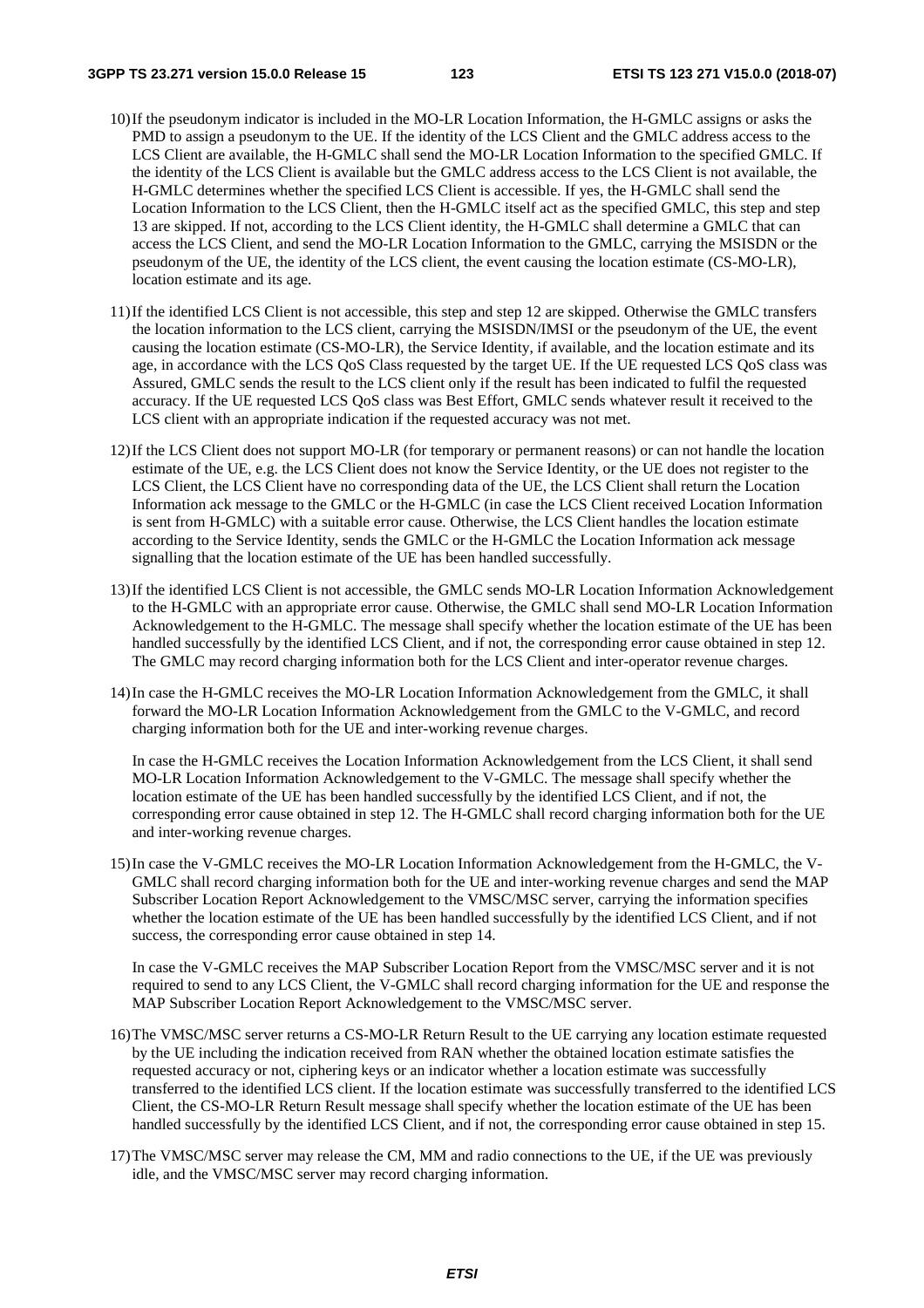# 9.2.2 Mobile Originating Location Request, Packet Switched (PS-MO-LR)

The following procedure shown in figure 9.8 allows an UE to request either its own location and optionally, velocity; location assistance data or broadcast assistance data message ciphering keys from the network. Location assistance data may be used subsequently by the UE to compute its own location throughout an extended interval using a mobile based position method. A ciphering key enables the UE to decipher other location assistance data broadcast periodically by the network. The PS-MO-LR may be used to request ciphering keys or GNSS assistance data. The procedure may also be used to enable an UE to request that its own location be sent to an external LCS client.





## 9.2.2.1 Location Preparation Procedure

- 1) In UMTS, if the UE is in idle mode, the UE requests a PS signalling connection and sends a Service request indicating signalling to the SGSN via the RAN. If the UE already has PS signalling connection, the UE does not need to send Service request. Security functions may be executed. These procedures are described in TS 23.060 [15]. In GSM this signalling step is not needed.
- 2) The UE sends a LCS PS-MO-LR Location Services invoke message to the SGSN. Different types of location services can be requested: location estimate of the UE, location estimate of the UE to be sent to an external LCS client, location assistance data or broadcast assistance data message ciphering keys. If the UE is requesting its own location or that its own location be sent to an external LCS client, this message carries LCS requested QoS information (e.g. accuracy, response time, LCS QoS Class), the requested maximum age of location and the requested type of location (e.g. "current location", "current or last known location"). If the UE is requesting that its location be sent to an external LCS client, the message shall include the identity of the LCS client and may include the address of the GMLC through which the LCS client should be accessed. In addition, a Service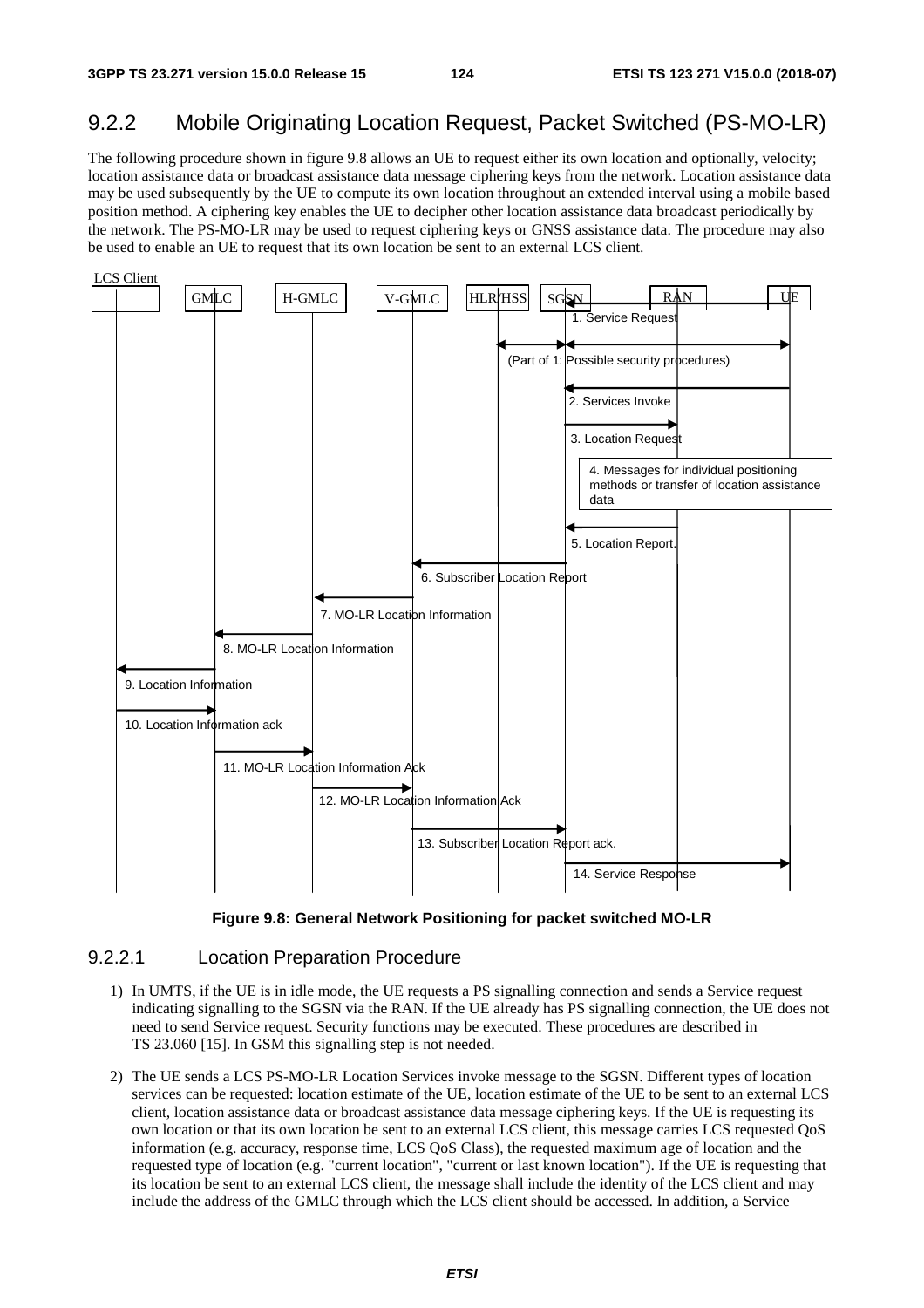Identity indicates which MO-LR service of the LCS Client is requested by the UE may be included. The message also may include a pseudonym indicator to indicate a pseudonym should be assigned by the network and transferred to the LCS Client as the UE's identity. If the UE is instead requesting location assistance data or ciphering keys, the message specifies the type of assistance data or deciphering keys and the positioning method for which the assistance data or ciphering applies. For an LCS PS-MO-LR Location Services invoke, the SGSN shall assign a GMLC address, i.e. V-GMLC address, which is stored in the SGSN. If a V-GMLC address is not available, the SGSN may reject the location request. The SGSN verifies the subscription profile of the UE and decides if the requested service is allowed or not.

3) In case the requested type of location is "current or last known location" and the requested maximum age of location information is sent from UE, the SGSN verifies whether it stores the previously obtained location estimate of the target UE. If the SGSN stores the location estimate and the location estimate satisfies the requested maximum age of location, this step and steps 4 and 5 may be skipped. Otherwise the SGSN sends a Location Request message to the RAN associated with the Target UE's location. The message indicates whether a location estimate or location assistance data is requested. If the UE's location is requested, the message also includes the requested QoS. If location assistance data is requested, the message carries the requested types of location assistance data. The message carries also location parameters received in the Service Invoke message.

### 9.2.2.2 Positioning Measurement Establishment Procedure

4) If the UE is requesting its own location, the actions described in UTRAN Stage 2, TS 25.305 [1] or GERAN stage 2 TS 43.059 [16] are performed. If the UE is instead requesting location assistance data, the RAN transfers this data to the UE as described in subsequent clauses. The RAN determines the exact location assistance data to transfer according to the type of data specified by the UE, the UE location capabilities and the current cell.

## 9.2.2.3 Location Calculation and Release Procedure

- 5) When a location estimate best satisfying the requested QoS has been obtained or when the requested location assistance data has been transferred to the UE, the RAN returns a Location Report to the SGSN with an indication whether the obtained location estimate satisfies the requested accuracy or not. This message carries the location estimate or ciphering keys if this was obtained. If a location estimate or deciphering keys were not successfully obtained or if the requested location assistance data could not be transferred successfully to the UE, a failure cause is included in the Location Report.
- 6) If the location estimate was successfully obtained, the SGSN shall send a Subscriber Location Report to the V-GMLC assigned in the step 2, carrying the MSISDN/IMSI of the UE, the event causing the location estimate (PS-MO-LR) and the location estimate, its age, obtained accuracy indication and the LCS QoS Class requested by the target UE. In addition, the Subscriber Location Report may include the pseudonym indicator, the identity of the LCS Client, the GMLC address and the Service Identity specified by the UE, if available.
- 7) Upon receipt of the Subscriber Location Report, the V-GMLC shall determine whether the UE requests transfer of its location estimate to an external LCS Client. If the identity of the LCS Client is not available, this step and steps 8 to 12 are skipped. Otherwise, the V-GMLC shall send the MO-LR Location Information to the H-GMLC (the V-GMLC may query the HLR/HSS of the UE to obtain the address of the H-GMLC), carrying the MSISDN/IMSI of the UE, the event causing the location estimate (PS-MO-LR), the location estimate and its age, and the identity of the LCS Client. The pseudonym indicator and/or the GMLC address specified by the UE may also be included if available.
- 8) If the pseudonym indicator is included in the MO-LR Location Information, the H-GMLC assigns or asks the PMD to assign a pseudonym to the UE. If the identity of the LCS Client and the GMLC address access to the LCS Client are available, the H-GMLC shall send the MO-LR Location Information to the specified GMLC. If the identity of the LCS Client is available but the GMLC address access to the LCS Client is not available, the H-GMLC determines whether the specified LCS Client is accessible. If yes, the H-GMLC shall send the Location Information to the LCS Client, then the H-GMLC itself act as the specified GMLC, this step and step 11 are skipped. If not, according to the LCS Client identity, the H-GMLC shall determine a GMLC that can access the LCS Client, and send the MO-LR Location Information to the GMLC, carrying the MSISDN or the pseudonym of the UE, the identity of the LCS client, the event causing the location estimate (PS-MO-LR), location estimate and its age.
- 9) If the identified LCS Client is not accessible, this step and step 10 are skipped. Otherwise the GMLC transfers the location information to the LCS client, carrying the MSISDN/IMSI or the pseudonym of the UE, the event causing the location estimate (PS-MO-LR), the Service Identity, if available, and the location estimate and its age, in accordance with the LCS QoS Class requested by the target UE. If the UE requested LCS QoS class was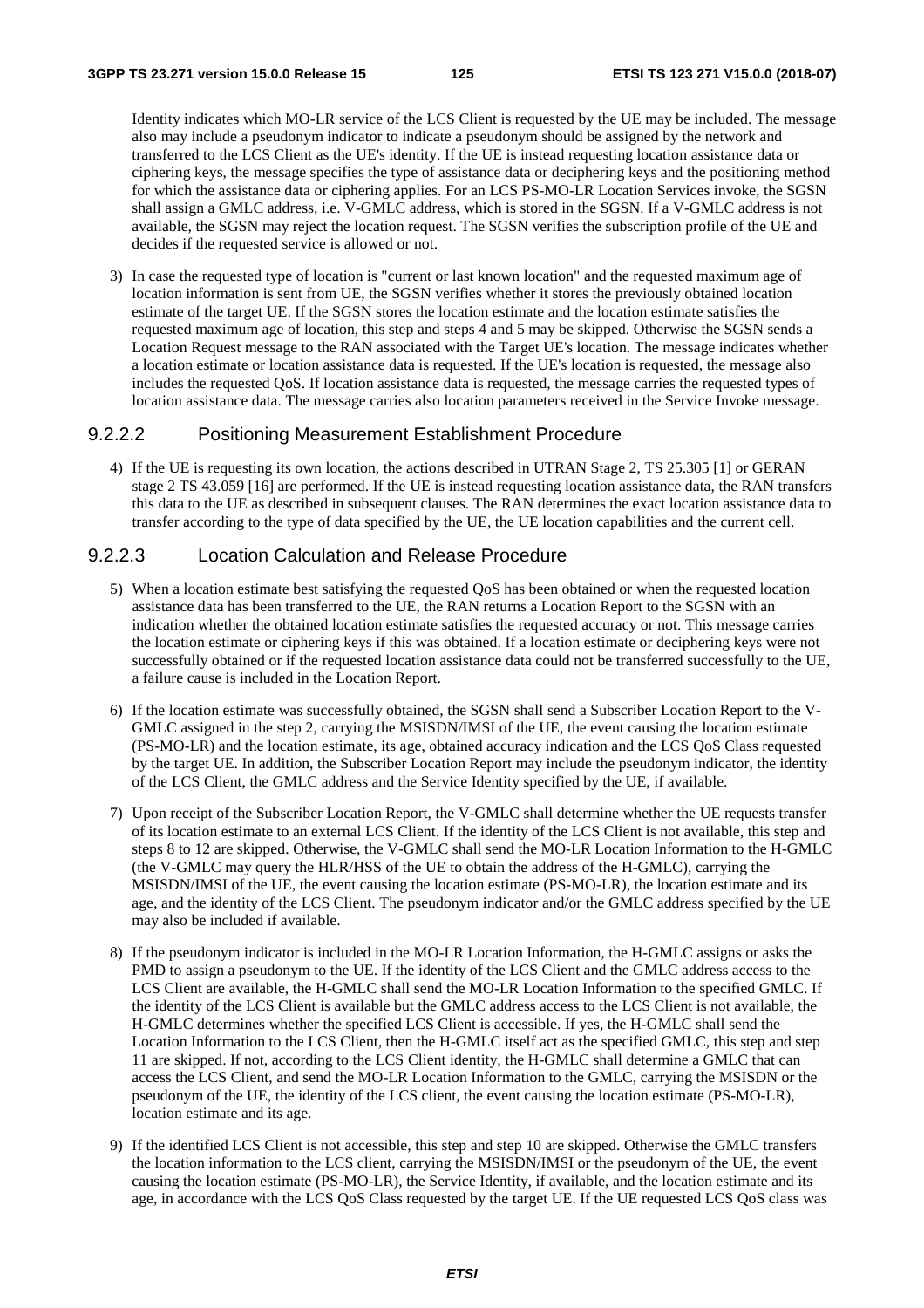Assured, GMLC sends the result to the LCS client only if the result has been indicated to fulfil the requested accuracy. If the UE requested LCS QoS class was Best Effort, GMLC sends whatever result it received to the LCS client with an appropriate indication if the requested accuracy was not met.

- 10) If the LCS Client does not support MO-LR (for temporary or permanent reasons) or can not handle the location estimate of the UE, e.g. the LCS Client does not know the Service Identity, or the UE does not register to the LCS Client, the LCS Client have no corresponding data of the UE, the LCS Client shall return the Location Information ack message to the GMLC or the H-GMLC (in case the LCS Client received Location Information is sent from H-GMLC) with a suitable error cause. Otherwise, the LCS Client handles the location estimate according to the Service Identity, sends the GMLC or the H-GMLC the Location Information ack message signalling that the location estimate of the UE has been handled successfully.
- 11) If the identified LCS Client is not accessible, the GMLC sends MO-LR Location Information Acknowledgement to the H-GMLC with an appropriate error cause. Otherwise, the GMLC shall send MO-LR Location Information Acknowledgement to the H-GMLC. The message shall specify whether the location estimate of the UE has been handled successfully by the identified LCS Client, and if not, the corresponding error cause obtained in step 10. The GMLC may record charging information both for the LCS Client and inter-operator revenue charges.
- 12) In case the H-GMLC receives the MO-LR Location Information Acknowledgement from the GMLC, it shall forward the MO-LR Location Information Acknowledgement from the GMLC to the V-GMLC, and record charging information both for the UE and inter-working revenue charges.

 In case the H-GMLC receives the Location Information Acknowledgement from the LCS Client, it shall send MO-LR Location Information Acknowledgement to the V-GMLC. The message shall specify whether the location estimate of the UE has been handled successfully by the identified LCS Client, and if not, the corresponding error cause obtained in step 10. The H-GMLC shall record charging information both for the UE and inter-working revenue charges.

13) In case the V-GMLC receives the MO-LR Location Information Acknowledgement from the H-GMLC, the V-GMLC shall record charging information both for the UE and inter-working revenue charges and send the Subscriber Location Report Acknowledgement to the SGSN, carrying the information specifies whether the location estimate of the UE has been handled successfully by the identified LCS Client, and if not success, the corresponding error cause obtained in step 12.

 In case the V-GMLC receives the Subscriber Location Report from the SGSN and it is not required to send to any LCS Client, the V-GMLC shall record charging information for the UE and response the Subscriber Location Report Acknowledgement to the SGSN.

14) The SGSN returns a Service Response message to the UE carrying any location estimate requested by the UE including the indication received from RAN whether the obtained location estimate satisfies the requested accuracy or not, ciphering keys or an indicator whether a location estimate was successfully transferred to the identified LCS client. If the location estimate was successfully transferred to the identified LCS Client, the Service Response message shall specify whether the location estimate of the UE has been handled successfully by the identified LCS Client, and if not, the corresponding error cause obtained in step 13. The SGSN may record charging information.

# 9.2.3 MO-LR Request for Periodic Location Transfer to a Third Party

The following procedure shown in figure 9.8a allows a UE to instigate a periodic transfer of location to an external LCS client. The procedure would be executed once after which it would be followed by the procedure described in clause 9.1.12.2.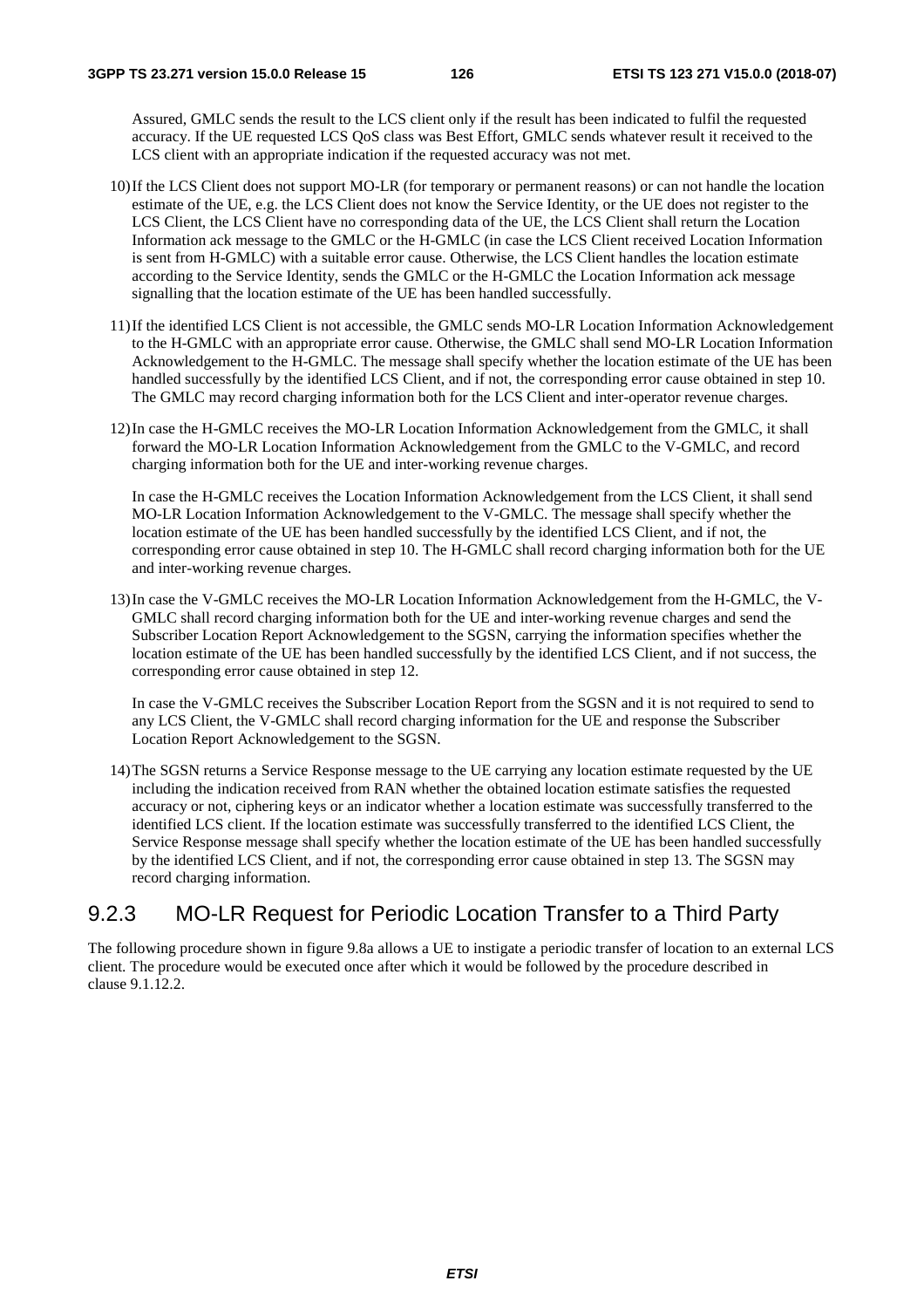

#### **Figure 9.8a: Deferred MO-LR Initiation for Periodic Location in CS and PS domain**

1) to 2) If the UE is in idle mode, the UE requests a radio connection setup and sends a CM Service Request indicating a request for call independent supplementary service to the VMSC/MSC server via RAN (CS domain). If the UE is in dedicated mode, the UE sends a CM Service Request on the already established radio connection. The VMSC/MSC server instigates authentication and ciphering if the UE was in idle mode or returns a CM Service Accept if the UE was in dedicated mode.

 For PS domain, in UMTS, if the UE is in idle mode, the UE requests a PS signalling connection and sends a Service Request indicating signalling to the SGSN via RAN. If the UE already has PS signalling connection, the UE does not need to send the Service Request. Security functions may be executed. These procedures are described in TS 23.060 [15]. In GSM this signalling step is not needed.

- 3) The UE sends an LCS MO-LR Invoke for periodic transfer of location to a third party LCS client. The UE shall include the periodic location related parameters (reporting interval and total number of reports). The UE shall also include the identity of the LCS client and may include the address of the GMLC through which the LCS client can be accessed. The UE may include a request for use of MO-LR Short Circuit (e.g. if the UE supports UE based positioning). The absence of an H-GMLC assigned LDR reference number in this case indicates that the request has not yet been authorized.
- 4) to 7) The request to initiate periodic location shall be transferred in succession from the MSC/SGSN to the V-GMLC, H-GMLC, R-GMLC serving the LCS client and finally may be transferred to the LCS client. The periodic location parameters (reporting interval and number of reports) are included as well as any request for use of MO-LR Short Circuit. Any entity (MSC/SGSN, V-GMLC, H-GMLC, R-GMLC and, if notified, LCS Client) is enabled to accept or refuse the request. In addition, if the request was accepted, any entity is free to reject use of MO-LR Short Circuit. If the request is accepted, a LDR reference number is assigned by the H-GMLC.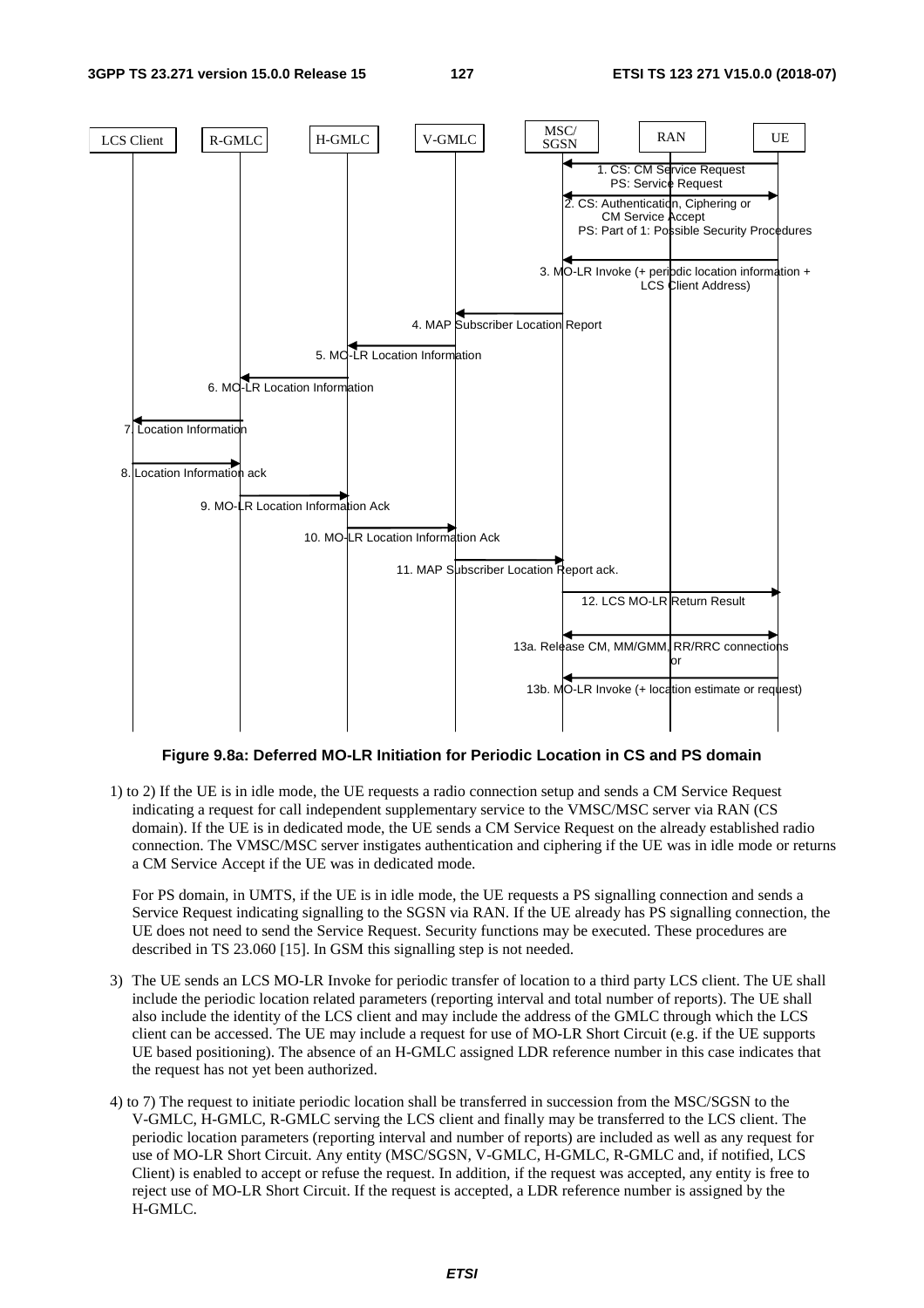- 8) to 11) The response transferred back to the MSC/SGSN shall indicate acceptance or rejection and whether MO-LR short circuit (if requested) has been accepted. The response also includes the LDR reference number assigned by the H-GMLC and the H-GMLC address. The H-GMLC may include in the response a list of PLMNs and possibly associated radio access technologies, either prioritized or non-prioritized, in which subsequent location estimates must be obtained and an indication for each PLMN (and possibly each associated radio access technology) of whether periodic location in the RAN is supported. If no list is included, subsequent locations are restricted to the current serving PLMN only
- 12) The MSC/SGSN returns the result of the request to the UE in a LCS MO-LR Return Result message including the LDR reference number, the H-GMLC address any reporting PLMN list and an indication whether MO-LR Short Circuit is allowed (if requested by the UE in step 3.
- 13a) The UE may instigate release of the CM, MM/GMM and radio connections e.g. if the request was rejected or if the MSC/SGSN provided a list of PLMNs that did not include the serving PLMN (or if the serving PLMN was included in a prioritized list with a lower priority). Assuming the request was accepted, the UE may then initiate reporting of the first location estimate using the procedure described in clause 9.1.12.2 and beginning at step 1.
- 13b) If the request was accepted and the serving PLMN can be used for subsequent location, the UE may initiate reporting of the first location estimate by sending an MO-LR request indicating transfer of location to the LCS Client using the procedure described in clause 9.1.12.2 and beginning at step 3.
- NOTE: If the UE receives a response in step 12 indicating that the MO-LR request for periodic location transfer to a third party cannot be supported (for temporary or permanent reasons), the UE may periodically invoke the MO-LR procedure for location transfer to a third party defined in clause 9.2.1 for the CS domain (CS-MO-LR) and in clause 9.2.2 for the PS domain (PS-MO-LR).

# 9.2.4 MO-LR Request for Periodic Self Location

The following procedure shown in figure 9.8b allows an UE to request its own location periodically if the RAN serving the target UE supports periodic location. This procedure is useful if a UE only supports UE-assisted positioning or has no positioning capability.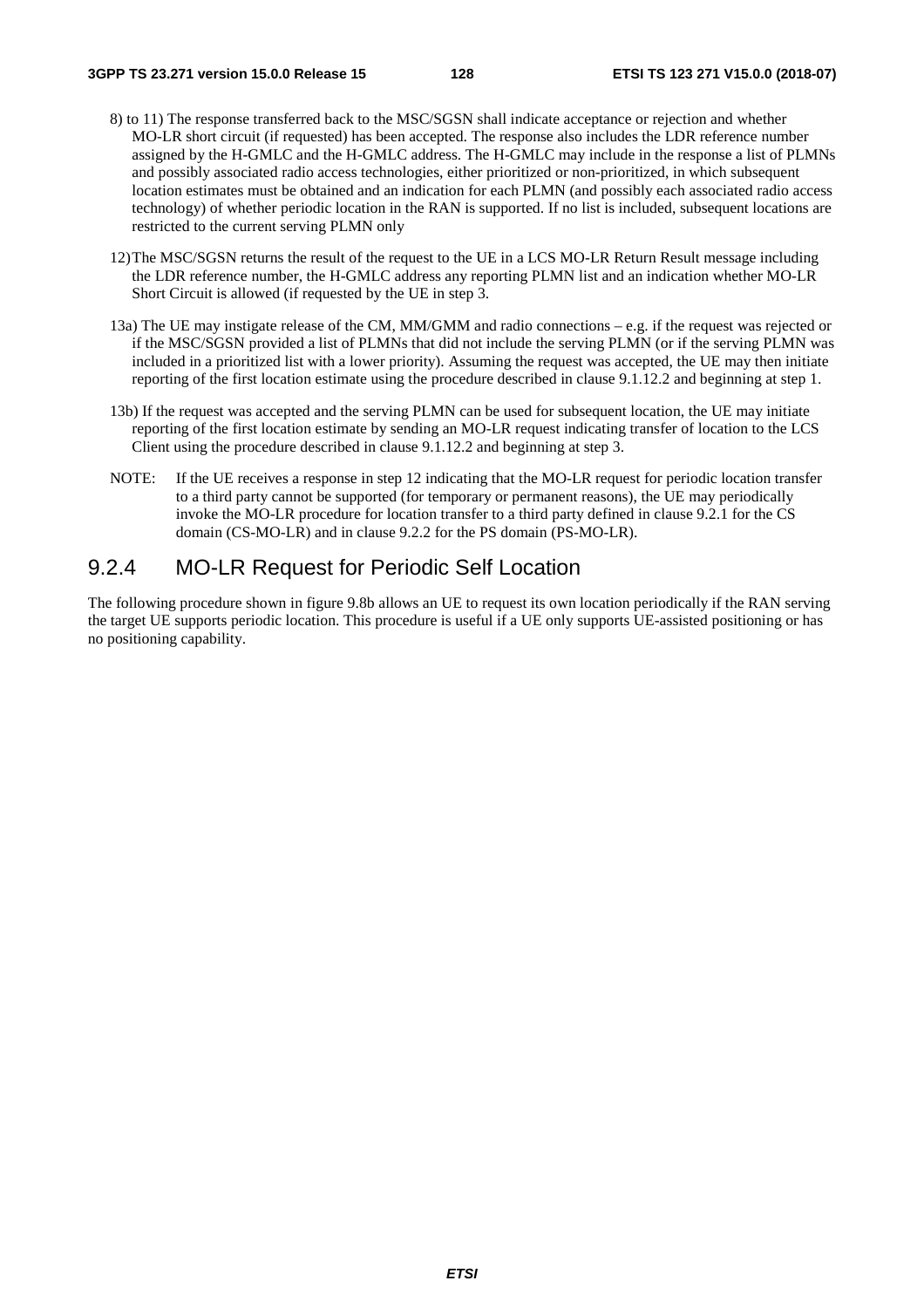#### **3GPP TS 23.271 version 15.0.0 Release 15 129 ETSI TS 123 271 V15.0.0 (2018-07)**



#### **Figure 9.8b: MO-LR for Periodic Self Location with Periodic Positioning in the RAN**

1) to 2) If the UE is in idle mode, the UE requests a radio connection setup and sends a CM Service Request indicating a request for call independent supplementary service to the VMSC/MSC server via RAN (CS domain). If the UE is in dedicated mode, the UE sends a CM Service Request on the already established radio connection. The VMSC/MSC server instigates authentication and ciphering if the UE was in idle mode or returns a CM Service Accept if the UE was in dedicated mode.

 For PS domain, in UMTS, if the UE is in idle mode, the UE requests a PS signalling connection and sends a Service Request indicating signalling to the SGSN via RAN. If the UE already has PS signalling connection, the UE does not need to send the Service Request. Security functions may be executed. These procedures are described in TS 23.060 [15]. In GSM this signalling step is not needed.

- 3) The UE sends an MO-LR invoke requesting periodic self location. The request includes the required QoS, the periodic location interval and the total number of reports.
- 4) The MSC/SGSN sends a location request to the RAN containing the QoS and periodic location information received in step 3.
- 5) RAN determines the positioning method and instigates the particular message sequence for this method, as specified in UTRAN Stage 2, TS 25.305 [1] and GERAN Stage 2, TS 43.059 [16].
- 6) When a location estimate best satisfying the requested QoS has been obtained, RAN returns it to the MSC/SGSN.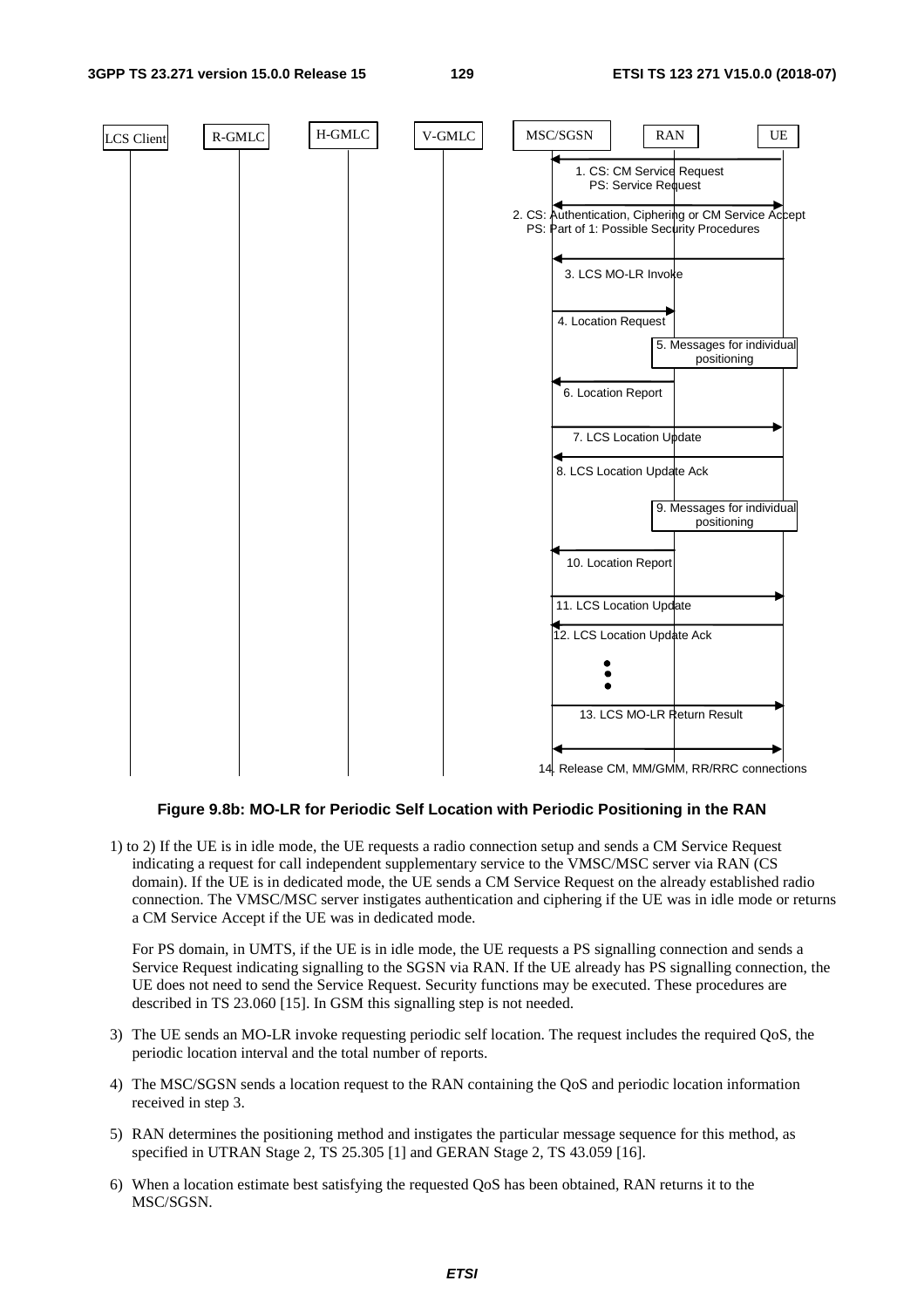- 7) The MSC/SGSN sends an LCS Location Update invoke to the UE containing the first location estimate.
- 8) The UE acknowledges receipt of the first location estimate. If the UE wished to cancel the periodic location procedure at that point, an additional parameter (e.g. flag or cause value) is included in this message.
- 9-12) As steps 5-8 for the second location estimate and thereafter repeated at the periodic location interval until the total number of reports is attained.
- 13) After the final location estimate has been transferred in step 12, the MSC/SGSN returns an MO-LR return result to the UE to indicate completion of the periodic location request in step 3. As an implementation option, the final location estimate may be returned in the MO-LR return result in step 13 rather than in an LCS Location Update in step 11.
- 14) The MSC/SGSN instigates clearing of the CM, MM/GMM and radio connections.
- NOTE: If the UE receives a response in step 13 indicating that the MO-LR request for periodic self location cannot be supported (for temporary or permanent reasons), the UE may periodically invoke the MO-LR procedure for self location defined in clause 9.2.1 for the CS domain (CS-MO-LR) and in clause 9.2.2 for the PS domain (PS-MO-LR).

# 9.2.5 WLAN UE Originated Procedure in I-WLAN

This procedure is applicable to a UE connected to I-WLAN defined in TS 23.234 [52] and it is no longer maintained.

Figure 9.8c describes the MO-LR procedure for LCS for I-WLAN.



**Figure 9.8c: WLAN UE Originated Procedure in I-WLAN** 

- 1. The WLAN UE selects a WLAN AN and establishes the WLAN connection and is authenticated in I-WLAN. The tunnel is established with between WLAN UE and one of PDGs in PLMN.
- 2. WLAN UE initiates positioning procedure by establishing a so called user plane connection with the GMLC/SLP and shall use the OMA SUPL mechanism specified by OMA (OMA AD SUPL [38], OMA TS ULP [39]) to transport location related assistance data and location information between the UE and GMLC/SLP. The UE may receive assistance data and determine its own location and send its location information to the GMLC/SLP or the UE sends measurement results to the GMLC/SLP. In case GMLC/SLP determines the location of the UE, the GMLC/SLP shall send the location information to the WLAN UE. The UE may also send the identifier of the access node (e.g., MAC address of the AP) to the GMLC and GMLC, possibly using an external database, maps this location identifier to the corresponding geographical information, e.g. coordinates or street address and returns the result to the UE.
- 3. The location information obtained is transferred to external LCS client if requested by WLAN UE. The estimated position of a WLAN UE can be stored in the GMLC after WLAN UE originated positioning procedure for future uses subject to the privacy settings of the WLAN UE. If there is an LCS request from an external LCS Client, the stored location information can be delivered to the external LCS client if the stored location information satisfies LCS QoS requested.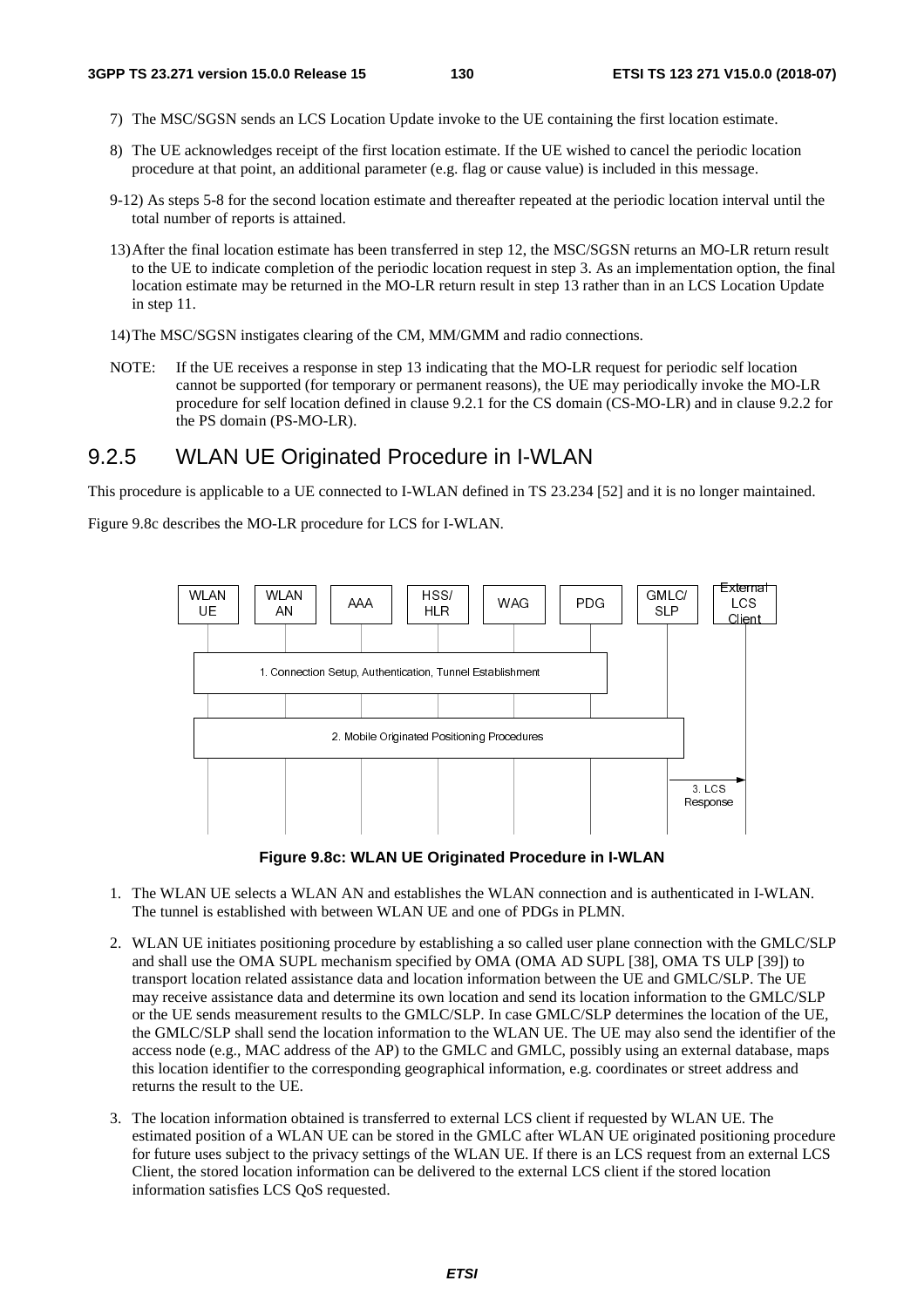# 9.2.6 Mobile Originating Location Request, EPC (EPC-MO-LR)

The following procedure shown in figure 9.8d allows an UE to request either, its own location and optionally, velocity or location assistance data. Location assistance data may be used subsequently by the UE to compute its own location throughout an extended interval using a mobile based position method. The EPC MO LR may be used to request GNSS assistance data. The procedure may also be used to enable an UE to request that its own location be sent to an external LCS client.



**Figure 9.8d: General Network Positioning for packet switched MO-LR** 

## 9.2.6.1 Location Preparation Procedure

1) If the UE is not using Control Plane CIoT EPS Optimisation and if the UE is in ECM-IDLE state, the UE performs a UE triggered service request as defined in TS 23.401 [41] in order to establish a signalling connection with the MME and assign a specific eNodeB.

 If the UE is using Control Plane CIoT EPS Optimisation, procedures for Mobile Originated Data Transport in Control Plane CIoT EPS optimisation as defined in TS 23.401 [41] are performed by the UE to establish a signalling connection with the MME.

2) The UE sends a NAS PDU containing an MO-LR Request inside an RRC UL Information Transfer message to the eNodeB. The MO-LR Request may optionally include an LPP positioning message. The eNodeB forwards the MO-LR Request (including any embedded LPP message) to the MME inside an S1AP Uplink NAS Transport message. Different types of location services can be requested: location estimate of the UE, location estimate of the UE to be sent to an external LCS client or location assistance data. If the UE is requesting its own location or that its own location be sent to an external LCS client, this message carries LCS requested QoS information (e.g. accuracy, response time, LCS QoS Class), the requested maximum age of location and the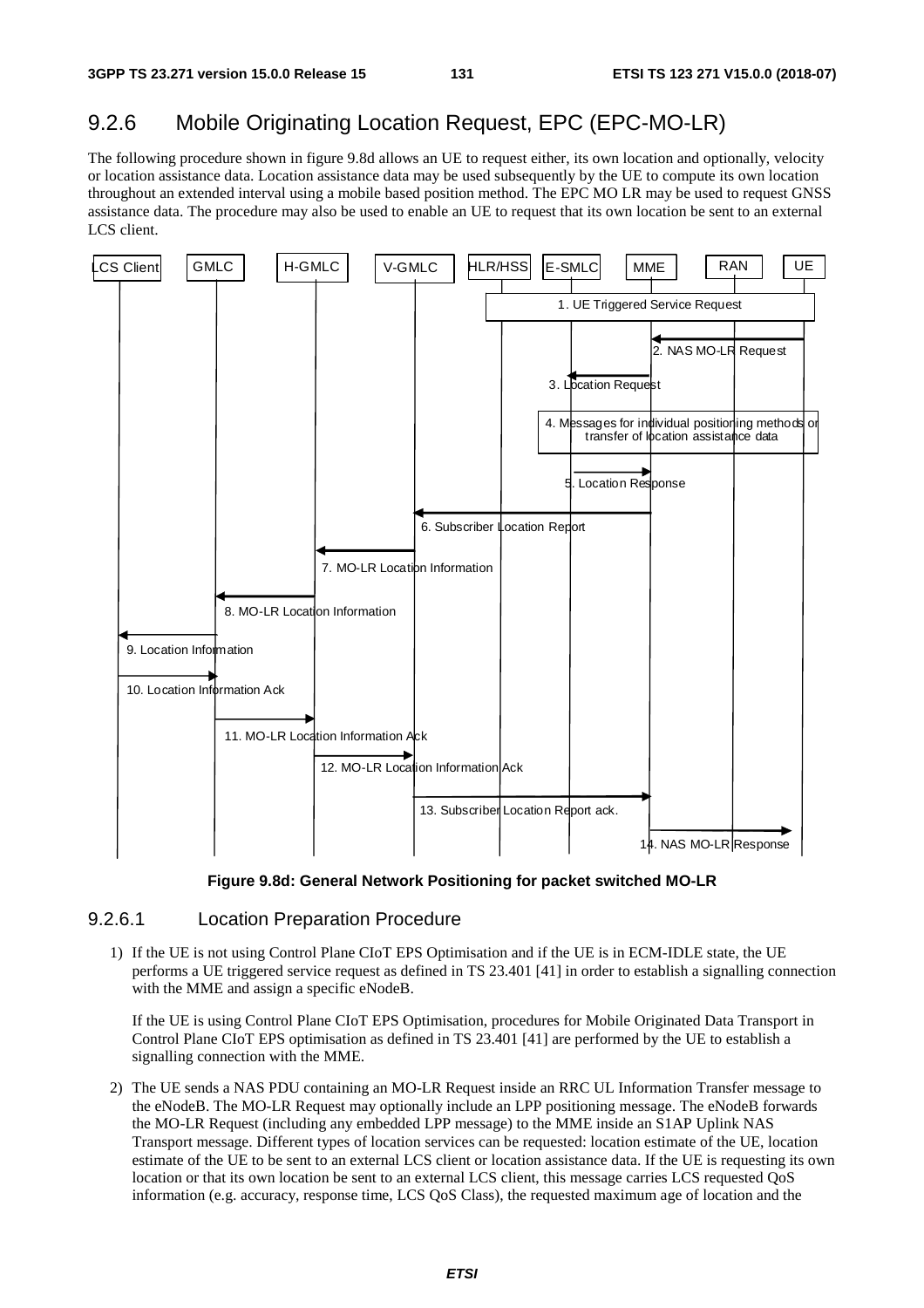requested type of location (e.g. "current location", "current or last known location"). If the UE is requesting that its location be sent to an external LCS client, the message shall include the identity of the LCS client and may include the address of the GMLC through which the LCS client should be accessed. In addition, a Service Identity indicates which MO-LR service of the LCS Client is requested by the UE may be included. The message also may include a pseudonym indicator to indicate a pseudonym should be assigned by the network and transferred to the LCS Client as the UE's identity. If the UE is instead requesting location assistance data, the embedded LPP message specifies the type of assistance data and the positioning method for which the assistance data applies. For an LCS EPC-MO-LR requesting location transfer to an external LCS Client, the MME shall assign a GMLC address, i.e. V-GMLC address, which is stored in the MME. If a V-GMLC address is not available, the MME may reject the location request. The MME verifies the subscription profile of the UE and decides if the requested service is allowed or not.

3) The MME selects a E-SMLC as described in clause 6.3.13 and sends a Location Request message to the selected E-SMLC. The Location Request message conveys any embedded LPP message in the MO-LR Request. Once an MME has selected an E-SMLC it must continue to use that E-SMLC for the duration of the session. The Location Request message indicates whether a location estimate or location assistance data is requested. If the UE's location is requested, the message also includes the requested QoS. If location assistance data is requested, the embedded LPP message will convey the requested types of location assistance data. The message carries also other location parameters received in the MO-LR Request message, the current cell identity obtained from S1- AP message that carries the NAS MO-LR Request, and the UE capability to support LPP. The message also indicates RAT type and/or coverage level if applicable.

### 9.2.6.2 Positioning Measurement Establishment Procedure

4) If the UE is requesting its own location, the actions described in clause 9.3a are performed. If the UE is instead requesting location assistance data, the E-SMLC transfers this data to the UE as described in clause 9.3a.1. The E-SMLC determines the exact location assistance data to transfer according to the type of data specified by the UE, the UE location capabilities and the current cell.

 NB-IoT UEs may perform measurements for some positioning methods only when in ECM-IDLE state. An E-SMLC that is aware of this (e.g. from an indication sent by the UE) may allow additional response time to the UE (e.g. in the QoS) to obtain the measurements. An MME that is aware of this (e.g. from the UE access type) may also allow additional time for a location session to complete.

## 9.2.6.3 Location Calculation and Release Procedure

- 5) When a location estimate best satisfying the requested QoS has been obtained or when the requested location assistance data has been transferred to the UE, the E-SMLC returns a Location Response to the MME with an indication whether the obtained location estimate satisfies the requested accuracy or not. This message carries the location estimate if this was obtained. If a location estimate was not successfully obtained, or if the requested location assistance data could not be transferred successfully to the UE, a failure cause is included in the Location Response.
- 6) If the UE did not request transfer of its location to an external LCS Client in step 2, steps 6 to 13 are skipped. Otherwise, if the location estimate was successfully obtained, the MME shall send a Subscriber Location Report to the V-GMLC assigned in the step 2, carrying the MSISDN/IMSI of the UE, the event causing the location estimate (EPC-MO LR) and the location estimate, its age, obtained accuracy indication and the LCS QoS Class requested by the target UE. In addition, the Subscriber Location Report may include the pseudonym indicator, the identity of the LCS Client, the GMLC address and the Service Identity specified by the UE, if available.
- 7) This step is the same as step 7 for a PS-MO-LR in clause 9.2.2.3.
- 8) This step is the same as step 8 for a PS-MO-LR in clause 9.2.2.3.
- 9) This step is the same as step 9 for a PS-MO-LR in clause 9.2.2.3.
- 10) This step is the same as step 10 for a PS-MO-LR in clause 9.2.2.3.
- 11) This step is the same as step 11 for a PS-MO-LR in clause 9.2.2.3.
- 12) This step is the same as step 12 for a PS-MO-LR in clause 9.2.2.3.
- 13) If the V-GMLC receives the MO-LR Location Information Acknowledgement from the H-GMLC, the V-GMLC shall record charging information both for the UE and inter-working revenue charges and send the Subscriber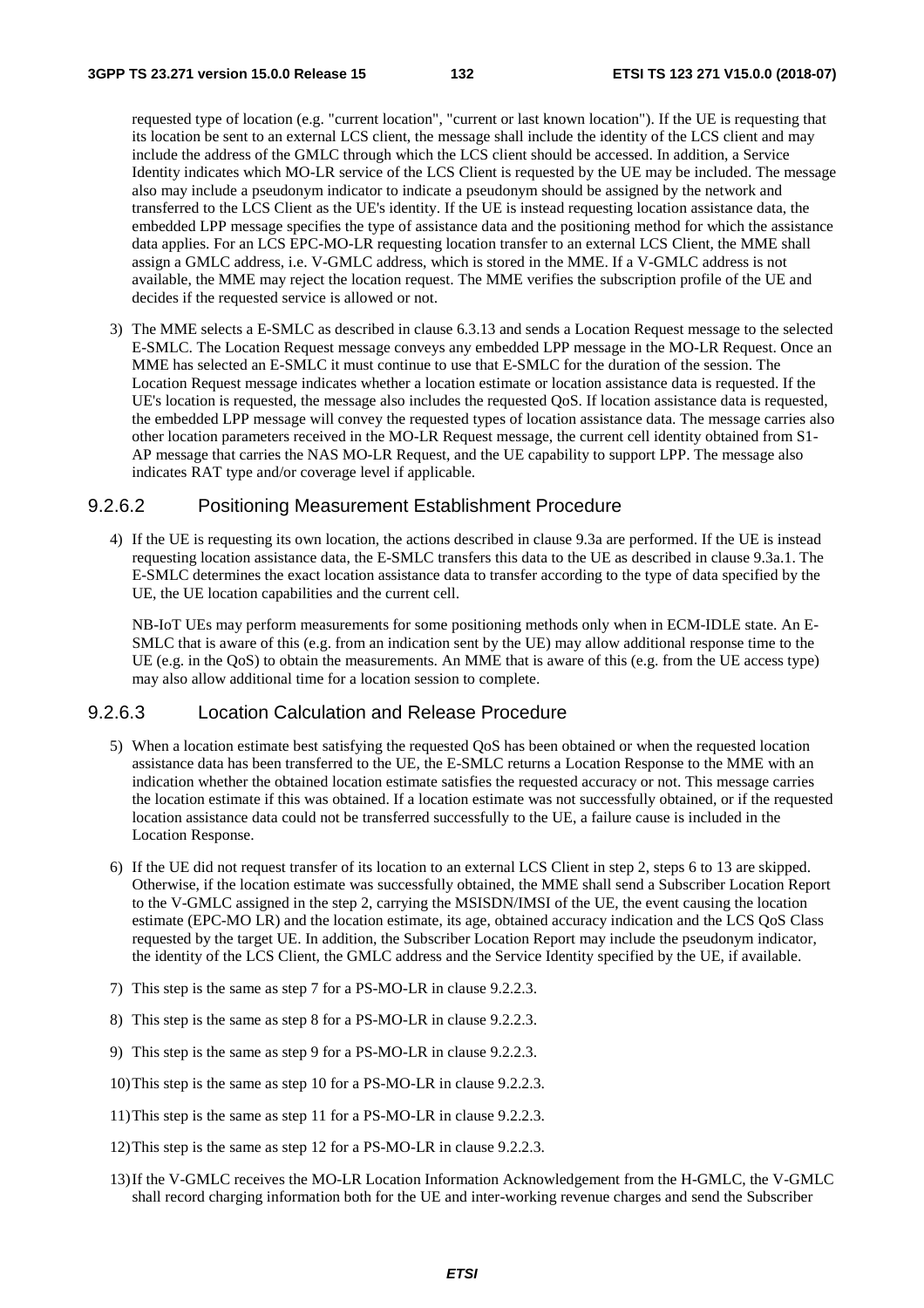Location Report Acknowledgement to the MME, carrying the information specifies whether the location estimate of the UE has been handled successfully by the identified LCS Client, and if not success, the corresponding error cause obtained in step 12.

 If the V-GMLC receives the Subscriber Location Report from the MME and it is not required to send to any LCS Client, the V-GMLC shall record charging information for the UE and response the Subscriber Location Report Acknowledgement to the MME.

14) The MME returns a NAS MO-LR Response message to the UE carrying any location estimate requested by the UE including the indication received from E-SMLC whether the obtained location estimate satisfies the requested accuracy or not, or an indicator whether a location estimate was successfully transferred to the identified LCS client. If the location estimate was successfully transferred to the identified LCS Client, the MO-LR Response message shall specify whether the location estimate of the UE has been handled successfully by the identified LCS Client, and if not, the corresponding error cause obtained in step 13. The MME may record charging information.

# 9.3 LCS signalling procedures specified in UTRAN and GERAN Stage 2

The signalling procedures in UTRAN and GERAN are defined in TS 25.305 [1] and TS 43.059 [16] respectively.

# 9.3a LCS signalling procedures applicable to E-UTRAN

# 9.3a.1 UE Assisted and UE Based Positioning and Assistance Delivery

The following procedure depicts a positioning service transaction that is used by the E-SMLC to support UE based positioning, UE assisted positioning and delivery of assistance data. A single location request from the MME may invoke one or more transactions, in which each transaction may perform a single positioning service (e.g. UE assisted positioning, UE capability retrieval). RAN positioning procedures related to E-SMLC and UE communication are specified in TS 36.355 [47].



**Figure 9.8e: UE Assisted and UE Based Positioning and Assistance Delivery Procedure** 

**Precondition:** A Correlation identifier allocated by MME had been passed to the E-SMLC when the location session (i.e. EPC-MT-LR, EPC-MO-LR, or ECP-NI-LR) was initiated. The Correlation identifier must be assigned such that it can be used to identify the E-SMLC serving the location session.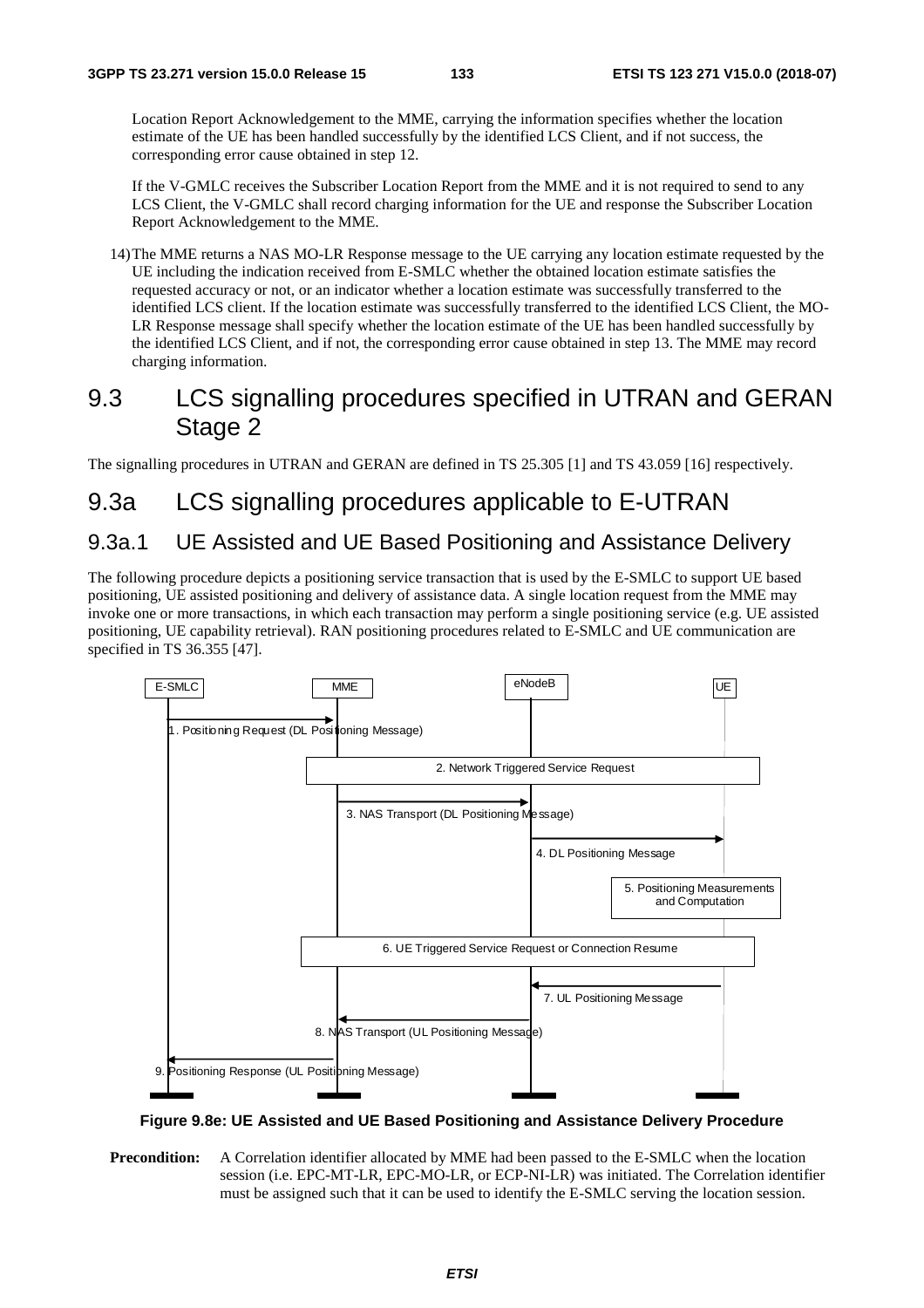- 1. The E-SMLC sends a Location Information message to the MME carrying a Downlink Positioning Information and the Correlation identifier which may request location information from the UE, provide assistance data to the UE or query for the UE capabilities.
- 2. If the UE is not using Control Plane CIoT EPS Optimisation and if the UE is in ECM-IDLE state (e.g. if the S1 connection was previously released due to data and signalling inactivity), the MME performs a network triggered service request as defined in TS 23.401 [41] in order to establish a signalling connection with the UE.

 If the UE is using Control Plane CIoT EPS Optimisation, procedures for Mobile Terminated Data Transport in Control Plane CIoT EPS optimisation as defined in TS 23.401 [41] are performed by the MME to establish a signalling connection with the UE.

- 3. The MME forwards the Downlink Positioning Information to the serving eNodeB in a NAS Transport message conveyed by the S1-AP Transport Message. The MME includes a Routing identifier, in the NAS transport message, representing the Correlation identifier associated with the location session between the MME and E-SMLC.
- 4. The eNodeB forwards the Downlink Positioning Information and Routing identifier to the UE by NAS Transport Message.
- 5. The UE stores any assistance data provided in the Downlink Positioning Information and performs any positioning measurements and location computation requested by the Downlink Positioning Information.

 NB-IoT UEs may perform measurements for some positioning methods only when in ECM-IDLE state. In this case, the UE delays performing positioning measurements in step 5 until after the UE enters ECM-IDLE state.

6. If the UE is not using Control Plane CIoT EPS Optimisation and if the UE is in ECM-IDLE state, the UE instigates a UE triggered service request or, when User Plane CIoT EPS optimization applies, the Connection Resume procedure as defined in TS 23.401 [41] in order to establish a signalling connection with the MME.

 If the UE is using Control Plane CIoT EPS Optimisation, procedures for Mobile Originated Data Transport in Control Plane CIoT EPS optimisation as defined in TS 23.401 [41] are performed by the UE to establish a signalling connection with the MME.

- 7. The UE returns any location information obtained in step 5 or returns any capabilities requested in step 4 to the eNodeB in an Uplink Positioning Information included in the NAS Transport message. The Uplink Positioning Information may alternatively carry a request for further assistance data. The UE shall also include the Routing identifier in the NAS Transport Message received in step 4.
- 8. The eNodeB forwards the Uplink Positioning Information and Routing identifier to the MME in a NAS Transport message.
- 9. The MME forwards the Uplink Positioning Information and the Correlation identifier to the E-SMLC, based on the received Routing identifier, in a Positioning Response. Steps 6 to 9 may be repeated if the UE needs to send multiple messages to respond to the request received in Step 4. Steps 1 to 9 may be repeated to send new assistance data, and to request further location information and further UE capabilities.
- NOTE: The DL Positioning Information messages can be asynchronous. Once the E-SMLC sends at least one DL Positioning Information message towards the UE (steps 1-4), the UE can then send zero or more UL Positioning Information messages towards the E-SMLC (steps 6-9). The UE includes the same Routing identifier in each subsequent message.

## 9.3a.2 Network Assisted and Network Based Positioning Procedure

The following procedure is used by the E-SMLC to support network assisted and network based positioning. RAN positioning procedures related to E-SMLC and eNodeB communication are specified in TS 36.455 [48].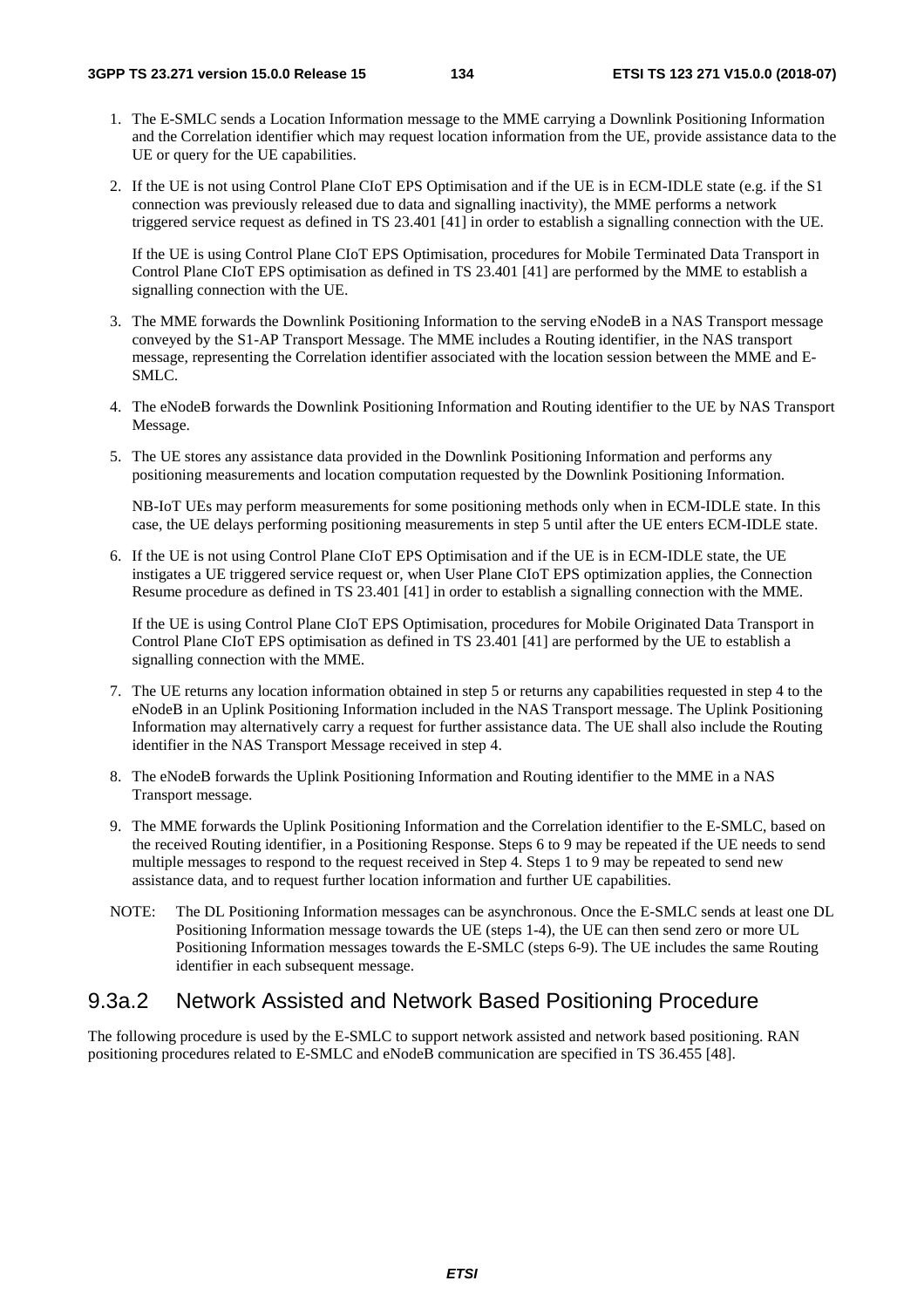

**Figure 9.8f: Network Assisted and Network Based Positioning Procedure** 

**Precondition:** A Correlation identifier allocated by the MME had been passed to the E-SMLC when the location session (i.e. EPC-MT-LR, EPC-MO-LR, or EPC-NI-LR) was initiated.

- 1. The E-SMLC sends a Location Information message to the MME carrying Network Positioning Information and Correlation identifier which may request location information for the UE from the E-UTRAN.
- 2. If the UE is not using Control Plane CIoT EPS Optimisation Data Transport in Control Plane CIoT EPS Optimisation and if the UE is in ECM-IDLE state (e.g. if the S1 connection was previously released due to data and signalling inactivity), the MME performs a network triggered service request as defined in TS 23.401 [41] in order to establish a signalling connection with the UE.

 If the UE is using Control Plane CIoT EPS Optimisation, procedures for Mobile Terminated Data Transport in Control Plane CIoT EPS optimisation as defined in TS 23.401 [41] are performed by the MME to establish a signalling connection with the UE.

- 3. The MME sends a Network Positioning Information message conveyed in a S1-AP Transport Message to the serving eNodeB for the UE. The MME includes a Routing identifier in the S1-AP Transport Message, representing the E-SMLC associated with the location session.
- 4. The eNodeB obtains any location information for the UE requested in step 3.
- 5. The eNodeB returns a Network Positioning Information message to the MME, conveyed in a S1-AP Transport Message, containing the location information obtained in step 4. The eNodeB shall also include the Routing identifier in the S1-AP Transport Message received in step 3.
- 6. The MME returns the Network Positioning Information received in step 5 to the E-SMLC based on the received Routing identifier. Steps 1 to 6 may be repeated to request further location information and further E-UTRAN capabilities.
- NOTE: The Network Positioning Information messages can be asynchronous. Once the E-SMLC sends at least one Network Positioning Information message towards the eNodeB (steps 1-3), the eNodeB can then send zero or more Network Positioning Information messages towards the E-SMLC (steps 5-6). The eNodeB includes the same Routing identifier in each subsequent message.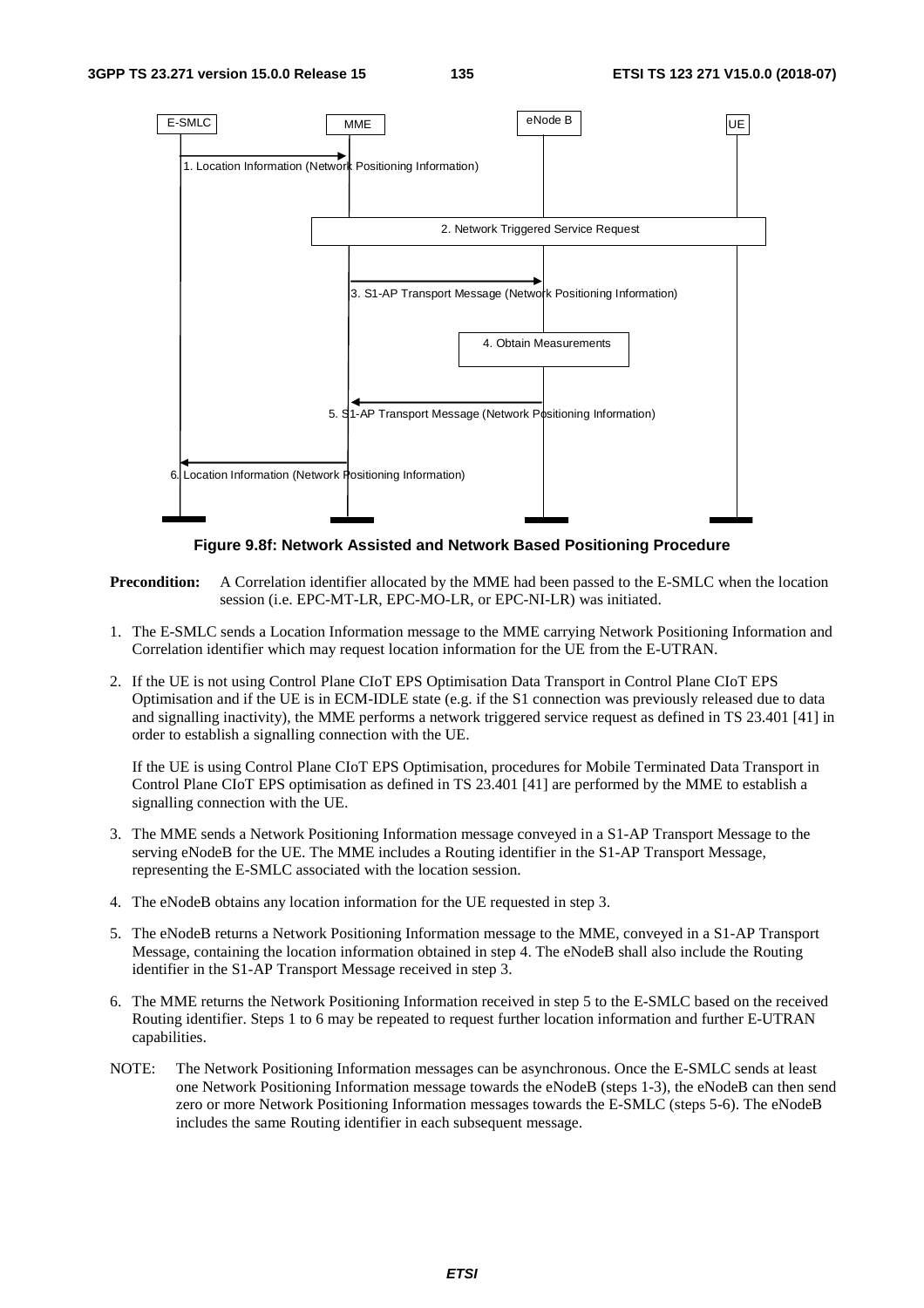# 9.3a.3 Obtaining Non-UE Associated Network Assistance Data

The following procedure is used by the E-SMLC to support network assisted and network based positioning. This procedure is not associated with a UE location session. It is used in a MME LCS stateless manner to obtain network assistance data from an eNodeB. RAN positioning procedures related to E-SMLC and eNodeB communication are specified in TS 36.455 [48].



**Figure 9.8g: Obtaining Network Assisted Data** 

- 1. The E-SMLC sends a Location Information message to the MME carrying a Network Positioning Information which may request eNodeB position related information from the E-UTRAN. The target eNodeB identity and E-SMLC identity are included for MME routing purposes.
- 2. The MME sends a Network Positioning Information message to the eNodeB, conveyed in a S1-AP Transport Message. The MME includes a Routing identifier that represents the E-SMLC identity in a S1-AP Transport Message. This Routing identifier is not dynamically retained at the MME (i.e., the MME remains LCS stateless).
- 3. The eNodeB obtains position information related to the eNodeB.
- 4. The eNodeB returns a Network Positioning Information message to the MME, conveyed in a S1-AP Transport Message containing the location information obtained in step 3. The eNodeB also includes the Routing identifier in a S1-AP Transport Message received in step 2.
- 5. The MME returns the Network Positioning Information received in step 4 to the E-SMLC. The MME determines the E SMLC from the Routing identifier received in step 4. Steps 4 and 5 may be repeated, using the same Routing identifier if the eNB has multiple messages to respond to the request in Step 2. Steps 1 to 5 may be repeated to request further location information and further E-UTRAN capabilities.
- NOTE: The Network Positioning Information messages can be asynchronous. Once the E-SMLC sends at least one Network Positioning Information message towards the eNodeB (steps 1-2), the eNodeB can then send zero or more Network Positioning Information messages towards the E-SMLC (steps 4-5).

## 9.3a.4 Broadcasting Network Assistance Data

The following procedure is used by the E-SMLC to support broadcasting of network assistance data to target UEs. This procedure is not associated with a UE location session. It is used in a MME LCS stateless manner to send network assistance data to an eNodeB for broadcasting by the eNodeB to target UEs. RAN positioning procedures related to E-SMLC and eNodeB communication are specified in TS 36.455 [48].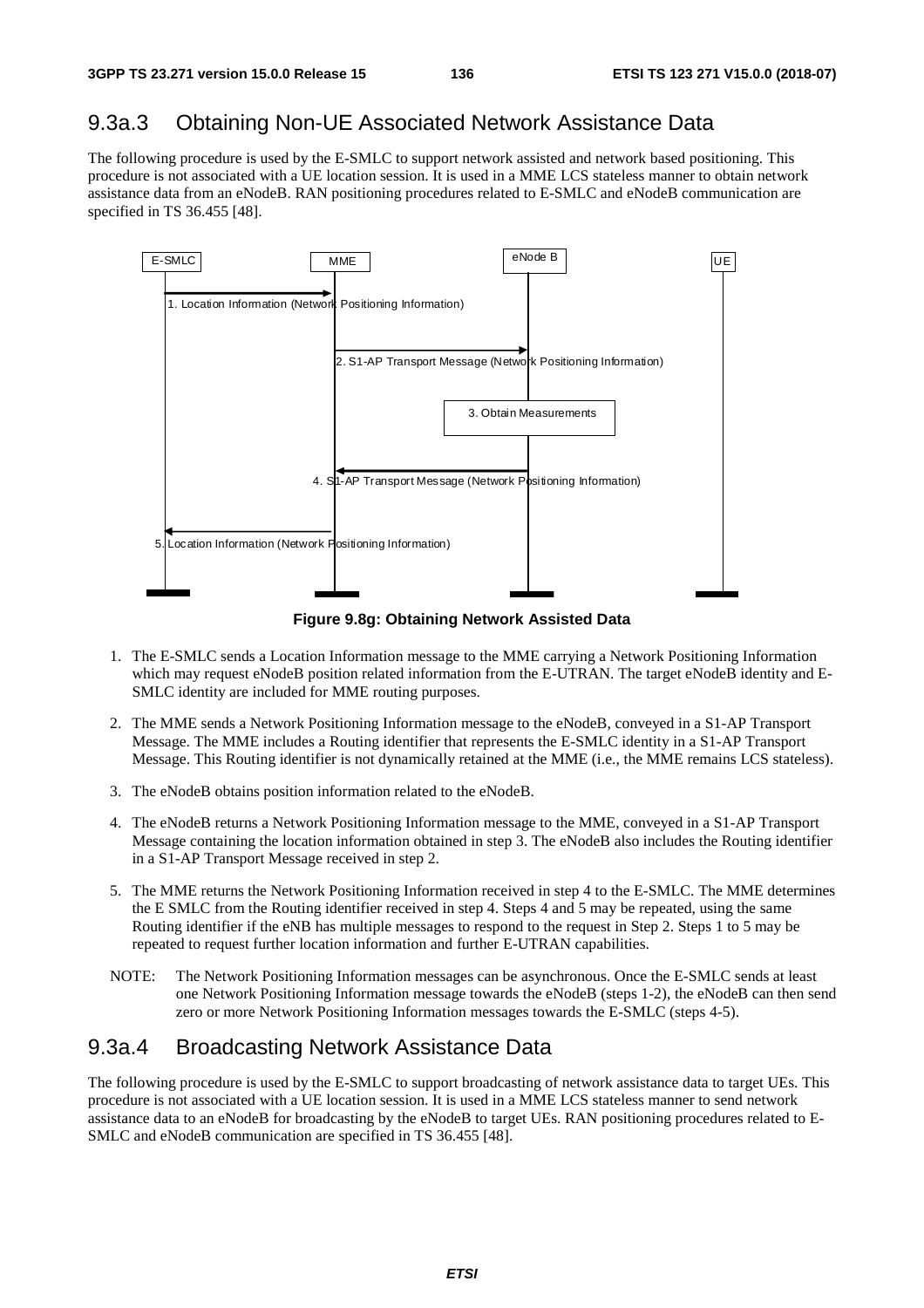

**Figure 9.8h: Broadcasting Network Assistance Data** 

- 1. The E-SMLC sends a Location Information message to the MME carrying a Network Assistance Data message. The Network Assistance Data message includes assistance data which may be optionally ciphered. The target eNodeB identity and E-SMLC identity are included for MME routing purposes.
- 2. The MME sends the Network Assistance Data message to the eNodeB, conveyed in a S1-AP Transport Message. The MME includes a Routing identifier that represents the E-SMLC identity in a S1-AP Transport Message. This Routing identifier is not dynamically retained at the MME (i.e., the MME remains LCS stateless).
- 3. The eNodeB broadcasts the assistance data contained in the Network Assistance Data message.
- Editor's note: Details of broadcast support by E-UTRAN are still ongoing in RAN WG2 and RAN WG3. The procedure above captures what has so far been agreed but may need to be updated after RAN support is finalized.

# 9.3a.5 Delivery of Ciphering Keys to UEs for Broadcast Assistance Data

The following procedure depicts a procedure that is used by the E-SMLC and the MME to distribute ciphering keys to UEs to enable UEs to decipher broadcast assistance data that was ciphered by the E-SMLC. This procedure is not associated with a UE location session. The procedure makes use of the Attach and Tracking Area Update (TAU) procedures defined in TS 23.401 [41].



**Figure 9.8i: Delivery of Ciphering Keys to UEs for Broadcast Assistance Data** 

1. The E-SMLC sends a Ciphering Key Data message to the MME carrying one or more ciphering keys used to cipher network assistance data that is broadcast to UEs according to the procedure in clause 9.3a.4. For each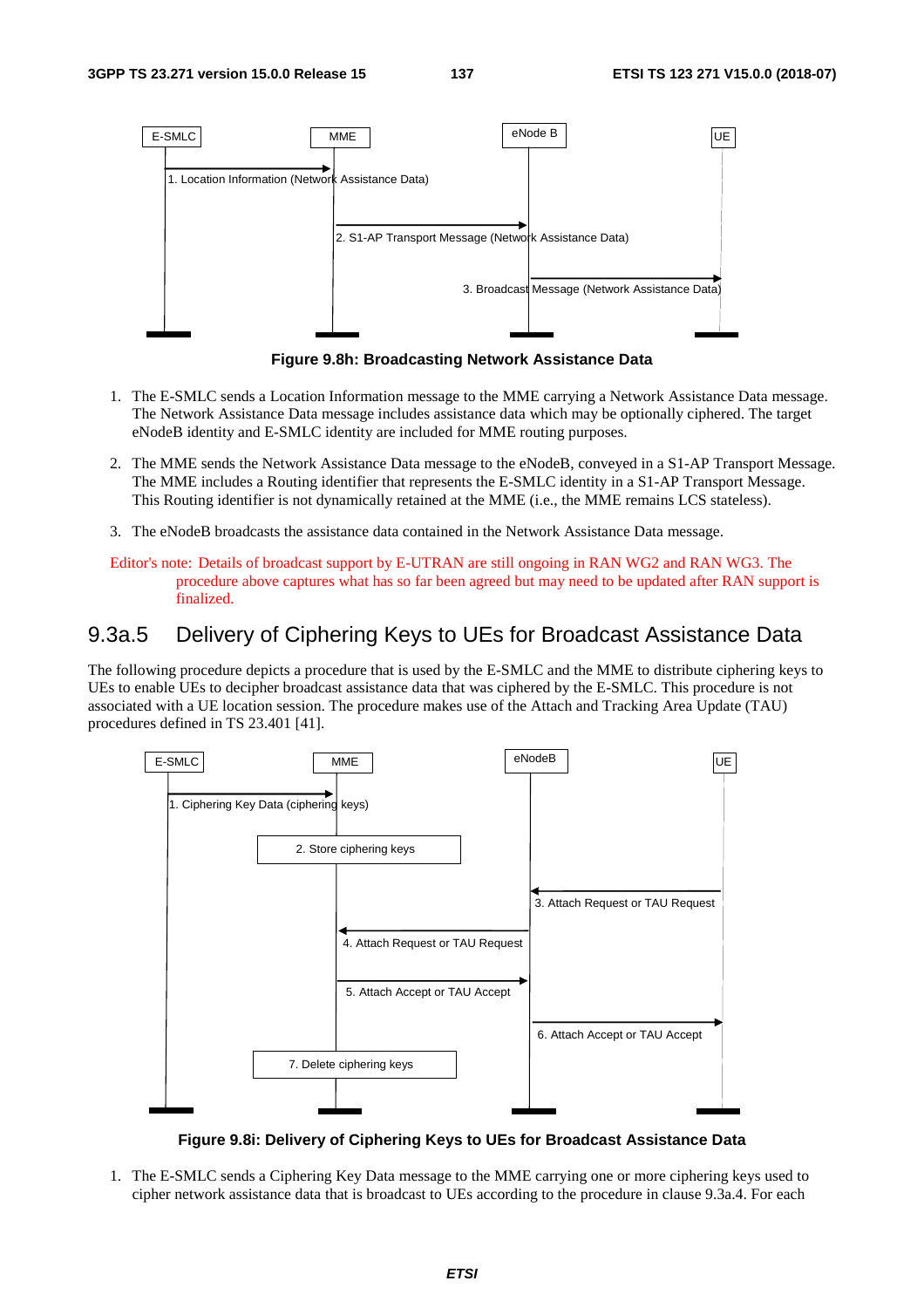ciphering key, the E-SMLC includes a validity period, a set of applicable tracking areas and the type of the ciphering key.

- 2. The MME stores the ciphering keys including the validity periods, applicable tracking areas and the key type.
- 3. A UE sends an Attach Request or a TAU Request to the eNodeB. The Attach Request or TAU Request may be sent as part of normal mobility management, A TAU request may also be sent specifically to request and obtain ciphering keys. The UE includes in the Attach Request or TAU Request an indication that ciphering keys are requested. Other details of the Attach Request and TAU Request are as defined in TS 23.401 [41].
- NOTE 1: A UE should request new ciphering keys using a TAU Request caused by expiration of the periodic TAU timer if the remaining validity period for one or more ciphering keys received earlier by the UE is less than the TAU timer value. This can help avoid all UEs initiating a TAU procedure at the same time to obtain new ciphering keys when a validity period for a ciphering key is about to expire. A UE should also request new ciphering keys for a TAU Request caused by entering a new tracking area if previous ciphering keys are not applicable to the new tracking area.
- 4. The eNodeB forwards the Attach Request or TAU Request to the serving MME.
- 5. The serving MME returns an Attach Accept or TAU Accept to the eNodeB as defined in TS 23.401 [41]. The MME includes in the Attach Accept or TAU Accept one or more ciphering keys applicable to the current tracking area for the UE and the key types which the UE is allowed to receive. The MME also includes for each ciphering key the validity period, the set of applicable tracking areas and the key type.
- NOTE 2: The MME does not need to keep a record of ciphering keys delivered to a UE and may instead send all ciphering keys stored at step 2 that are applicable to the current tracking area, for which the UE has a subscription and whose validity period had not yet expired.
- 6. The eNodeB forwards the Attach Accept or TAU Accept to the UE. The UE may start to use each ciphering key to decipher network assistance data that is broadcast according to the procedure in clause 9.3a.4 once the validity period for the ciphering key has started and if the UE is currently in an applicable tracking area. The UE shall cease using a ciphering key when entering a tracking area not applicable to the ciphering key. The UE shall cease using and shall delete a ciphering key when the validity period for the ciphering key has expired.
- NOTE 3: A UE that receives no ciphering keys in response to a request for ciphering keys may assume that the UE does not have a subscription to receive ciphering keys in the serving PLMN.
- 7. The MME deletes all information for a ciphering key when the validity period has expired.

# 9.4 Exception Procedures

The procedures in this clause apply to all variants of an MT-LR, NI-LR and MO-LR where a Location Request message has been sent either to RAN, for a UE with GERAN or UTRAN access, or to an E-SMLC, for a UE with E-UTRAN access, in order to request some location service (e.g. provision of a location estimate for a target UE or transfer of assistance data to a target UE).

## 9.4.1 Procedures in the VMSC /MSC server

After the VMSC /MSC server has requested a location service for a particular UE from RAN, certain events may occur that may temporarily or permanently interfere with the location service attempt. For each such event notified to the VMSC /MSC server, the VMSC /MSC server shall employ one of the following error recovery actions.

#### **Restart the Location Service**

This action shall be employed for any event that temporarily impedes a location service attempt and cannot be delayed until the location service attempt is complete. When such an event is notified to the VMSC /MSC server, it shall immediately cancel the location service attempt and the associated signalling dialogue with RAN, if this still exists by sending a "stop reporting" message to RAN. The "stop reporting" message shall contain the reason for the location procedure cancellation in A/Gb mode or the indication about the type of location request to cancel (e.g. direct) in Iu mode.

After aborting the location request dialogue with RAN, the VMSC /MSC server may queue the location service request until the event causing the restart has terminated (if not already terminated). The VMSC /MSC server may optionally wait for an additional time period (e.g. if the queuing delay is minimal) to ensure that any resources allocated in and by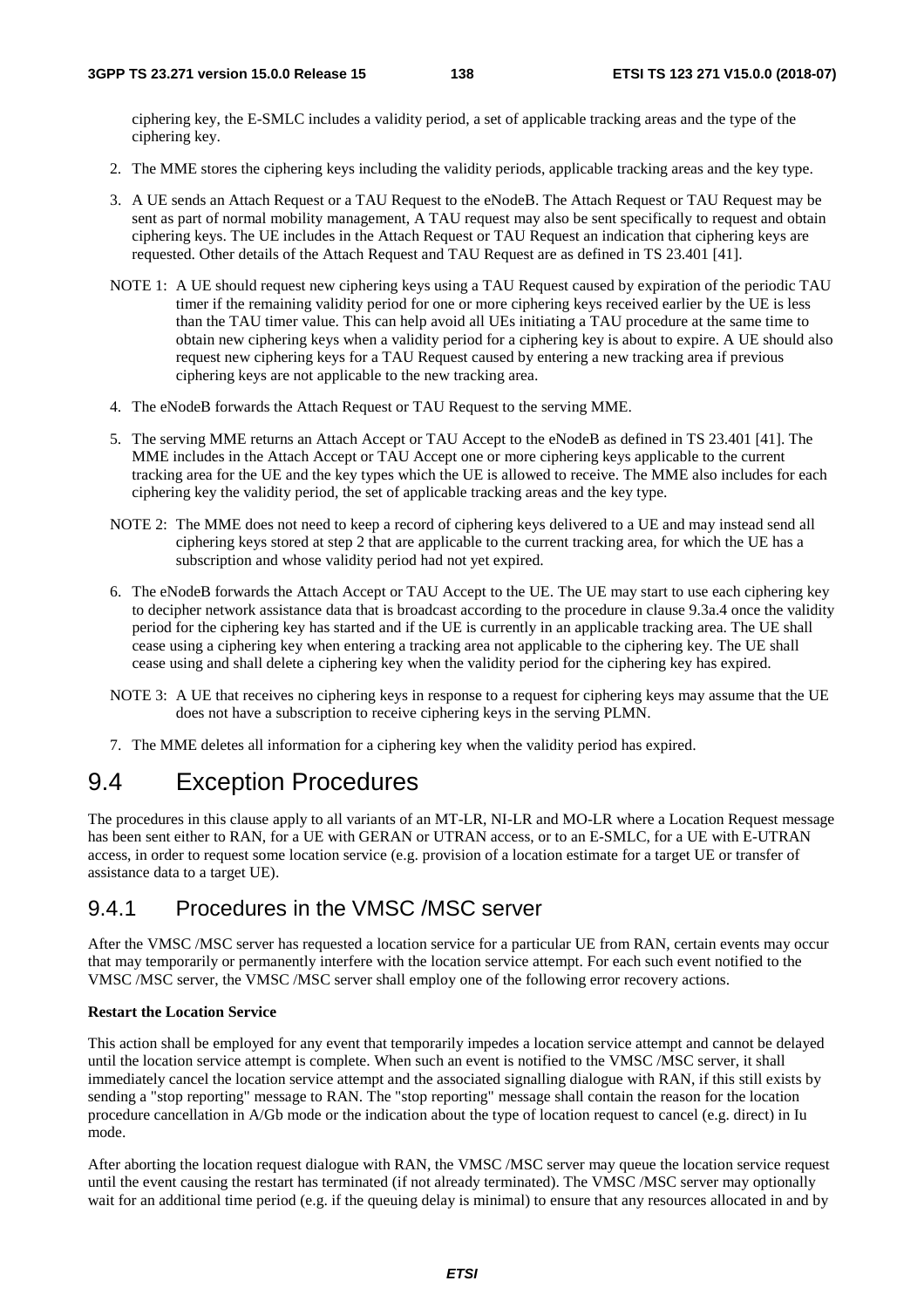RAN have time to be released. The VMSC /MSC server may then send another location service request to RAN associated with the target UE.

#### **Abort the Location Service**

This action shall be employed for any event that permanently impedes a location service attempt, such as loss of the dedicated signalling channel to the target UE. When such an event is notified to the VMSC /MSC server, it shall cancel the current location service attempt and the associated signalling dialogue with RAN, if still existing, by sending a "stop reporting" message to RAN. The "stop reporting" message shall contain the reason for the location procedure cancellation in A/Gb mode or the indication about the type of location request to cancel (e.g. direct) in Iu mode. The VMSC /MSC server shall then return an error response to the client or network entity from which the location request was originally received. The VMSC /MSC server shall also release all resources specifically allocated for the location attempt.

The following table indicates the appropriate error recovery procedure for certain events. For events not listed in the table, the VMSC /MSC server need take no action.

#### **Table 9.1: LCS Error Recovery Procedures in the VMSC /MSC server for certain Events**

| Event                                                                  | <b>VMSC /MSC server Error Recovery</b> |
|------------------------------------------------------------------------|----------------------------------------|
| Release of radio channel to the UE                                     | Abort                                  |
| Any error response from RAN except for SRNC relocation or inter- Abort |                                        |
| <b>IMSC handover</b>                                                   |                                        |
| In Iu mode inter RNC hard handover, SRNC relocation and inter-         | Abort on lu level                      |
| IMSC or MSC server handover                                            | Restart after process is completed     |
|                                                                        |                                        |
| In A/Gb mode inter-MSC Handover and inter-BSC handover                 | Restart after handover is completed    |
| InterSystem handover                                                   | Restart after handover is completed    |

If RAN is in an overload condition, it may reject a location request by indicating congestion. The VMSC /MSC server may reduce the frequency of future location service requests until rejection due to overload has ceased.

## 9.4.2 Void

# 9.4.3 Procedures in the SGSN

After the SGSN has requested a location service for a particular UE from RAN, certain events may occur that may temporarily or permanently interfere with the location service attempt. For each such event notified to the SGSN, the SGSN shall employ one of the following error recovery actions.

#### **Restart the Location Service**

This action shall be employed for any event that temporarily impedes a location service attempt and cannot be delayed until the location service attempt is complete. When such an event is notified to the SGSN, it shall immediately cancel the location service attempt and the associated signalling dialogue with RAN, if this still exists by sending a "stop reporting" (Iu mode) or "location abort" (A/Gb mode) message to RAN. The "stop reporting"/"location abort" message shall contain the reason for the location procedure cancellation.

After aborting the location request dialogue with RAN, the SGSN may queue the location service request until the event causing the restart has terminated (if not already terminated). The SGSN may optionally wait for an additional time period (e.g. if the queuing delay is minimal) to ensure that any resources allocated in and by RAN have time to be released. The SGSN may then send another location service request to RAN associated with the target UE.

#### **Abort the Location Service**

This action shall be employed for any event that permanently impedes a location service attempt, such as loss of the radio channel to the target UE. When such an event is notified to the SGSN, it shall cancel the current location service attempt and the associated signalling dialogue with RAN, if still existing, by sending a "stop reporting"/"location abort" message to RAN. The "stop reporting"/"location abort" message shall contain the reason for the location procedure cancellation. The SGSN shall then return an error response to the client or network entity from which the location request was originally received. The SGSN shall also release all resources specifically allocated for the location attempt.

The following table indicates the appropriate error recovery procedure for certain events. For events not listed in the table, the SGSN need take no action.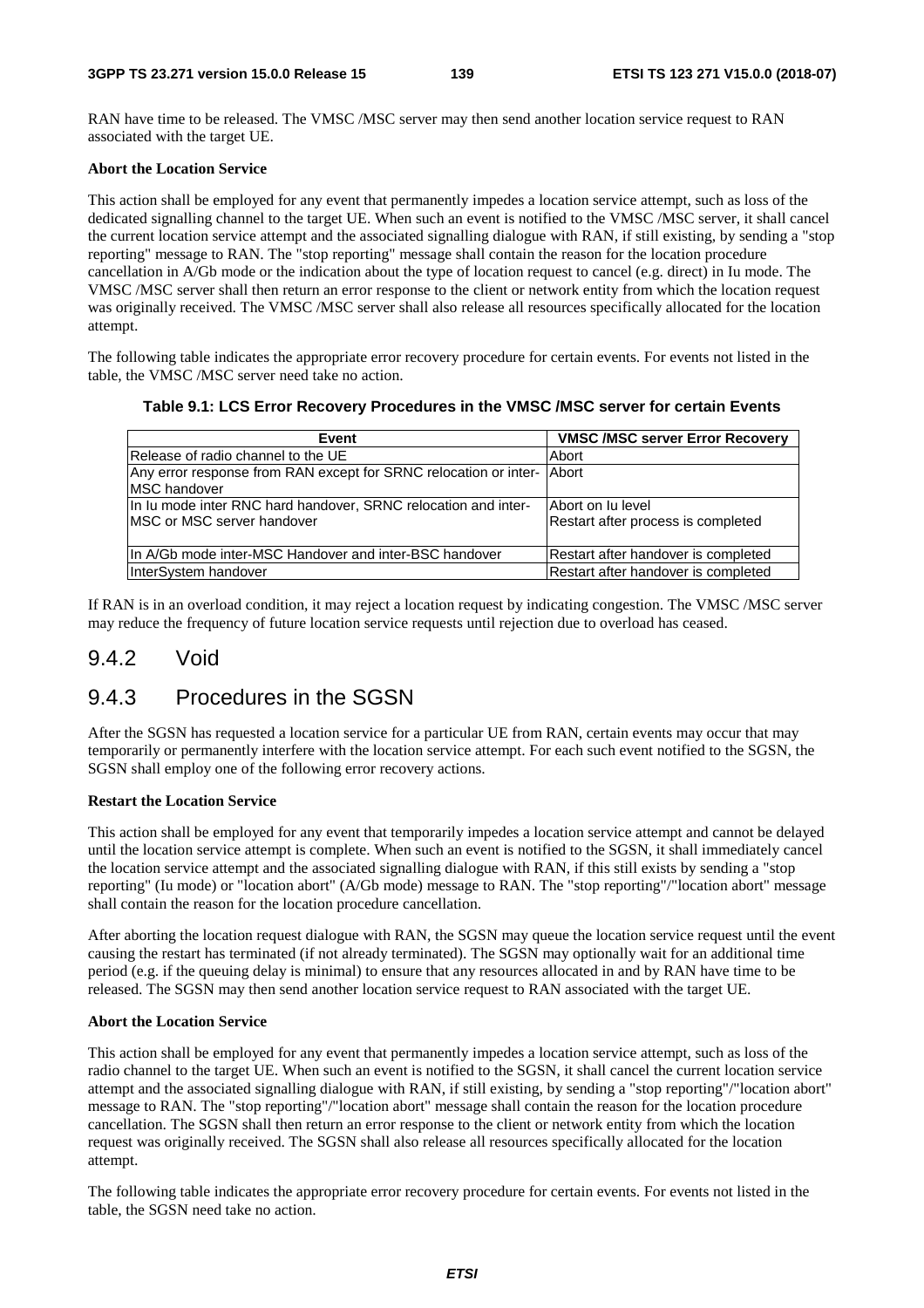| Event                                                      | <b>SGSN Error Recovery</b>         |  |
|------------------------------------------------------------|------------------------------------|--|
| Release of radio channel to the UE                         | Abort                              |  |
| Any error response from RAN causing unavailable signalling | Abort                              |  |
| connections                                                |                                    |  |
| Inter RNC hard handover, Inter SRNC relocation (Iu mode    | Abort on lu level                  |  |
| only)                                                      | Restart after process is completed |  |
|                                                            |                                    |  |
| Suspend of GPRS services (A/Gb mode only) (During CS       | Abort                              |  |
| connection for class B UE)                                 |                                    |  |
| Intra SGSN Routing Area Update (A/Gb mode only)            | Restart                            |  |
| Inter SGSN Routing Area Update, inter SGSN relocation      | Abort (Note: GMLC may restart)     |  |
| Standalone P-TMSI Reallocation (A/Gb mode only)            | Restart                            |  |

**Table 9.2: LCS Error Recovery Procedures in the SGSN for certain Events** 

# 9.4.3a Procedures in the MME

After the MME has requested a location service for a particular UE from an E-SMLC, certain events may occur that may temporarily or permanently interfere with the location service attempt. For each such event notified to the MME, the MME shall employ one of the following error recovery actions.

#### **Abort the Location Service:**

This action shall be employed for any event that permanently impedes a location service attempt, such as loss of the radio channel to the target UE or handover to a different MME. When such an event is notified to the MME, it shall cancel the current location service attempt and the associated signalling dialogue with the E-SMLC by sending a "location abort" message to the E-SMLC. The "location abort" message shall contain the reason for the location procedure cancellation. The MME shall then return an error response to the client or network entity (e.g. GMLC) from which the location request was originally received. The MME shall also release all resources specifically allocated for the location attempt.

The following table indicates the appropriate error recovery procedure for certain events. For events not listed in the table, the MME need take no action.

| Event                                                                                               | <b>MME Error Recovery</b> |  |  |
|-----------------------------------------------------------------------------------------------------|---------------------------|--|--|
| <b>IUE</b> Detach                                                                                   | Abort                     |  |  |
| Inter MME Tracking Area Update                                                                      | Abort                     |  |  |
| E-UTRAN to UTRAN Routing Area Update                                                                | Abort                     |  |  |
| Inter MME and inter RAT handover                                                                    | Abort                     |  |  |
| <b>RRC</b> or S1 connection release not due to User Inactivity                                      | Abort                     |  |  |
| (NOTE)                                                                                              |                           |  |  |
| NOTE:<br>The MME can determine the reason for an S1 connection release requested by the eNodeB from |                           |  |  |
| the Cause IE included in the UE Context Release Request message - see TS 36.413 [49].               |                           |  |  |

**Table 9..4.3a: LCS Error Recovery Procedures in the MME for certain Events** 

#### **Release S1 Connection and Preserve the Location Service**

This action shall be employed when the MME receives a UE Context Release Request from the serving eNodeB where the cause IE indicates user inactivity. The MME shall release the S1 connection but shall preserve and retain associated context information for the location service.

# 9.4.4 Void

## 9.4.5 Handover handling

## 9.4.5.1 VMSC /MSC server procedure for Inter-VMSC /MSC server Handover

When a location estimate is required for a target UE with an established call in a state of inter-VMSC /MSC server handover, the serving location area ID shall be used by the visited MSC /MSC server to identify the correct RAN to serve the location request. All location request related messages shall be sent via MAP/E interface piggy-backed in MAP\_FORWARD\_ACCESS\_SIGNALLING and MAP PROCESS\_ACCESS\_SIGNALLING between the visited and serving MSCs /MSC servers.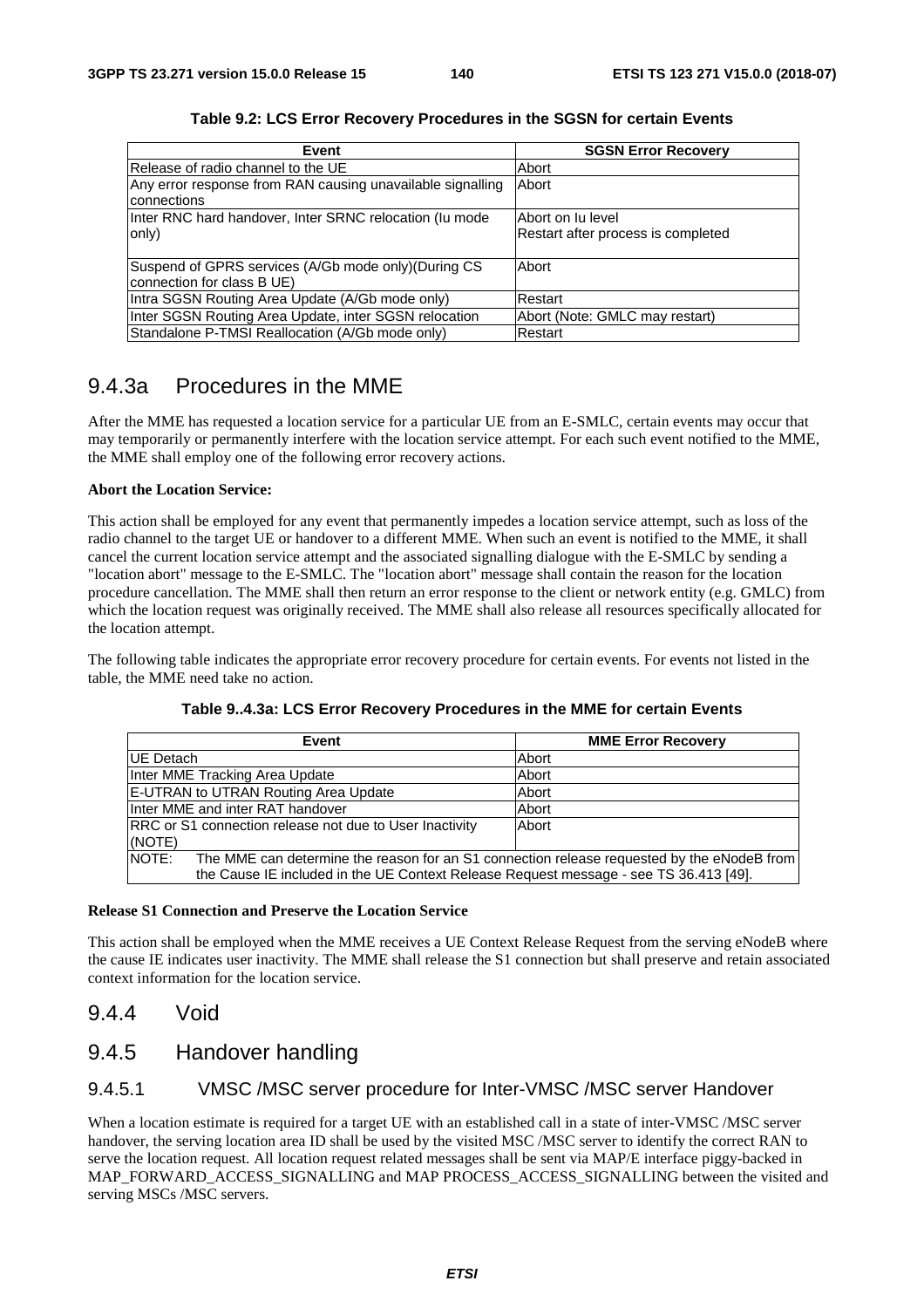## 9.4.5.2 Handling of an ongoing handover while a request for positioning arrives

If during an ongoing handover procedure a request for location information arrives, the request shall be suspended until the handover is completed. On completion of the handover, the location preparation procedure shall continue.

## 9.4.5.3 Handover handling in Iu mode

In case of hard handovers in Iu mode, e.g. inter RNC hard handover, or Serving RNC relocation, and inter- MSC, MSC Server or SGSN handovers, the ongoing positioning process is aborted on Iu level. In soft handovers where the Serving RNS and Iu are relocated, any ongoing positioning process is also aborted on Iu level. The MSC, MSC Server or SGSN shall restart the Iu aborted location requests with the new Serving RNC. The new SGSN, however, shall not restart the location request after inter SGSN Routing Area Update or inter SGSN relocation. During intra and inter RNC soft and softer handovers the existing RRC connection can normally be used without any need to abort the on-going positioning process on Iu level.

## 9.4.5.4 Handover of an IMS Emergency Call with EPS/GPRS/WLAN Access

## 9.4.5.4.1 Common Requirements

Handover of the PS bearer for an established or not yet established IMS emergency call may occur within the PS domain (i.e. intra E-UTRAN, intra UTRAN, E-UTRAN to UTRAN, UTRAN to E-UTRAN, E-UTRAN to HRPD, WLAN to E-UTRAN, or E-UTRAN to WLAN) as defined in TS 23.401 [41], TS 23.402 [44] and TS 23.060 [15]. Handover of an already established IMS emergency call may also occur from the PS domain to the CS domain using SRVCC as defined in TS 23.216 [43] or DRVCC as defined in TS 23.237 [53]. When such an event occurs in a context where location support for the emergency call is required on the source side, continuity of location support may be required on the target side. In this case, the location solution employed on the source and target access sides may stay the same or may change. In addition, some reconfiguration of the associated location server or servers (e.g. GMLC, LRF, E-SLP) may be needed whether or not the solution changes. Table 9.2a summarizes the support of all possible handover scenarios. Note that in all cases, the LRF that was originally assigned to the IMS emergency call as described in clause 9.8.4 must be retained after handover in order to avoid any impact to the emergency centre/PSAP. However, other location server changes (e.g. addition or removal of a GMLC) may occur following handover as summarized in Table 9.2a.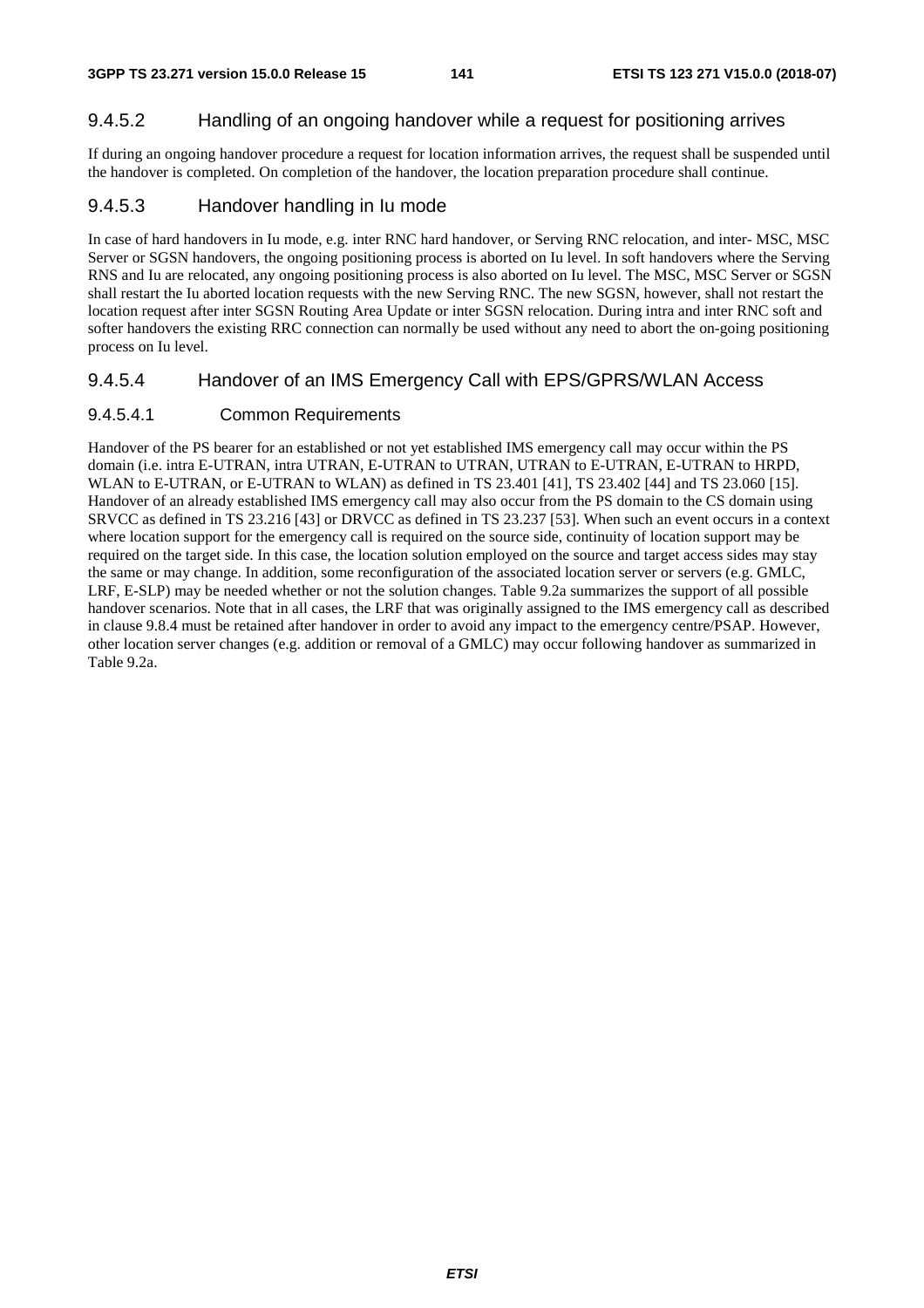**Table 9.2a: Location Reconfiguration Requirements for handover of an Emergency PS Bearer or IMS Emergency Call to support Location Continuity (Note 1)**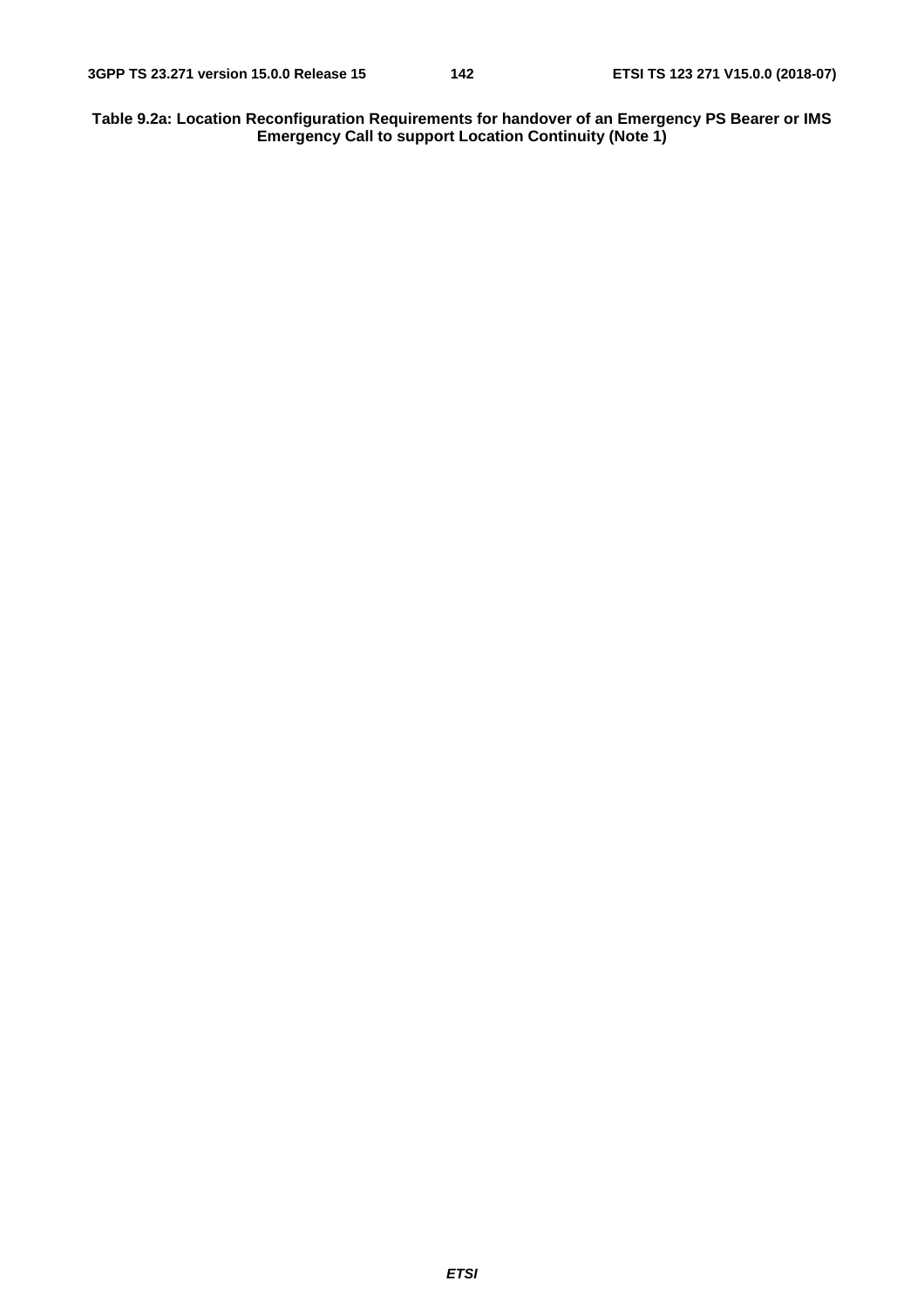NOTE: The source side can choose to send an update even with no active location.

| <b>Source</b><br><b>Access</b><br>Side(s) | <b>Target</b><br><b>Access</b><br>Side(s) | <b>Source</b><br>Location<br><b>Solution</b> | <b>Target</b><br>Location<br><b>Solution</b>   | <b>Reconfiguration Requirements</b>                                                                                                                                                                                                                                                                          |
|-------------------------------------------|-------------------------------------------|----------------------------------------------|------------------------------------------------|--------------------------------------------------------------------------------------------------------------------------------------------------------------------------------------------------------------------------------------------------------------------------------------------------------------|
| E-UTRAN,<br>UTRAN PS                      | E-UTRAN,<br><b>UTRAN PS</b>               | TS 23.271                                    | TS 23.271                                      | Either (a) Source side SGSN or MME<br>transfers the target side SGSN or MME<br>identity to the source side GMLC<br>Or (b) Target side SGSN or MME transfers its<br>own identity to the target side GMLC (Note 2)<br>Source or target side GMLC updates the LRF<br>LRF replaces the source side GMLC with the |
| E-UTRAN,<br><b>UTRAN PS</b>               | E-UTRAN,<br><b>UTRAN PS</b>               | TS 23.271                                    | <b>OMA SUPL</b><br>$[38]$ , $[39]$<br>(Note 3) | target side GMLC if the GMLCs are different<br>Source side SGSN or MME transfers the<br>target side SGSN or MME identity to the<br>source side GMLC (Note 2)                                                                                                                                                 |
|                                           |                                           |                                              |                                                | Source side GMLC updates the LRF                                                                                                                                                                                                                                                                             |
|                                           |                                           |                                              |                                                | LRF replaces the source side GMLC with a<br>target side E-SLP                                                                                                                                                                                                                                                |
|                                           |                                           |                                              |                                                | LRF transfers the UE identity or address (e.g.<br>IP address) to the target side E-SLP when the<br>UE location is next needed.                                                                                                                                                                               |
| E-UTRAN,<br><b>UTRAN PS</b>               | E-UTRAN,<br><b>UTRAN PS</b>               | OMA SUPL<br>$[38]$ , $[39]$                  | TS 23.271<br>(Note 3)                          | Target side SGSN or MME transfers its own<br>identity to the target side GMLC (Note 2)                                                                                                                                                                                                                       |
|                                           |                                           |                                              |                                                | Target side GMLC updates the LRF                                                                                                                                                                                                                                                                             |
|                                           |                                           |                                              |                                                | LRF replaces the source side SUPL E-SLP<br>with the target side GMLC                                                                                                                                                                                                                                         |
| E-UTRAN,<br>UTRAN PS,<br><b>WLAN</b>      | E-UTRAN,<br>UTRAN PS,<br><b>WLAN</b>      | OMA SUPL<br>$[38]$ , $[39]$                  | <b>OMA SUPL</b><br>$[38]$ , $[39]$             | None identified                                                                                                                                                                                                                                                                                              |
| E-UTRAN                                   | <b>HRPD</b>                               | TS 23.271                                    | OMA SUPL<br>$[38]$ , $[39]$                    | Source side MME transfers an HRPD<br>indication and an HRPD identity if known (e.g.<br>cell ID) to the source side GMLC (Note 2)                                                                                                                                                                             |
|                                           |                                           |                                              |                                                | Source side GMLC updates the LRF                                                                                                                                                                                                                                                                             |
|                                           |                                           |                                              |                                                | LRF replaces the source side GMLC with a<br>target side E-SLP                                                                                                                                                                                                                                                |
|                                           |                                           |                                              |                                                | LRF transfers the UE identity or address (e.g.<br>IP address) to the target side E-SLP when the<br>UE location is next needed.                                                                                                                                                                               |
| E-UTRAN,<br><b>UTRAN PS</b>               | <b>UTRANCS</b><br><b>GERANCS</b>          | TS 23.271                                    | TS 23.271                                      | Either (a) Source side SGSN or MME<br>transfers the target side SRVCC MSC identity<br>to the source side GMLC<br>Or (b) Target side SRVCC MSC transfers its<br>own identity to the target side GMLC (Note 2)                                                                                                 |
|                                           |                                           |                                              |                                                | Source or target side GMLC updates the LRF                                                                                                                                                                                                                                                                   |
|                                           |                                           |                                              |                                                | LRF replaces the source side GMLC with the<br>target side GMLC if the GMLCs are different                                                                                                                                                                                                                    |
| E-UTRAN,<br><b>UTRAN PS</b>               | <b>UTRANCS</b><br><b>GERANCS</b>          | OMA SUPL<br>$[38]$ , $[39]$                  | TS 23.271                                      | Target side SRVCC MSC transfers its own<br>identity to the target side GMLC (Note 2)                                                                                                                                                                                                                         |
|                                           |                                           |                                              |                                                | Target side GMLC updates the LRF                                                                                                                                                                                                                                                                             |
|                                           |                                           |                                              |                                                | LRF replaces the source side SUPL E-SLP<br>with the target side GMLC                                                                                                                                                                                                                                         |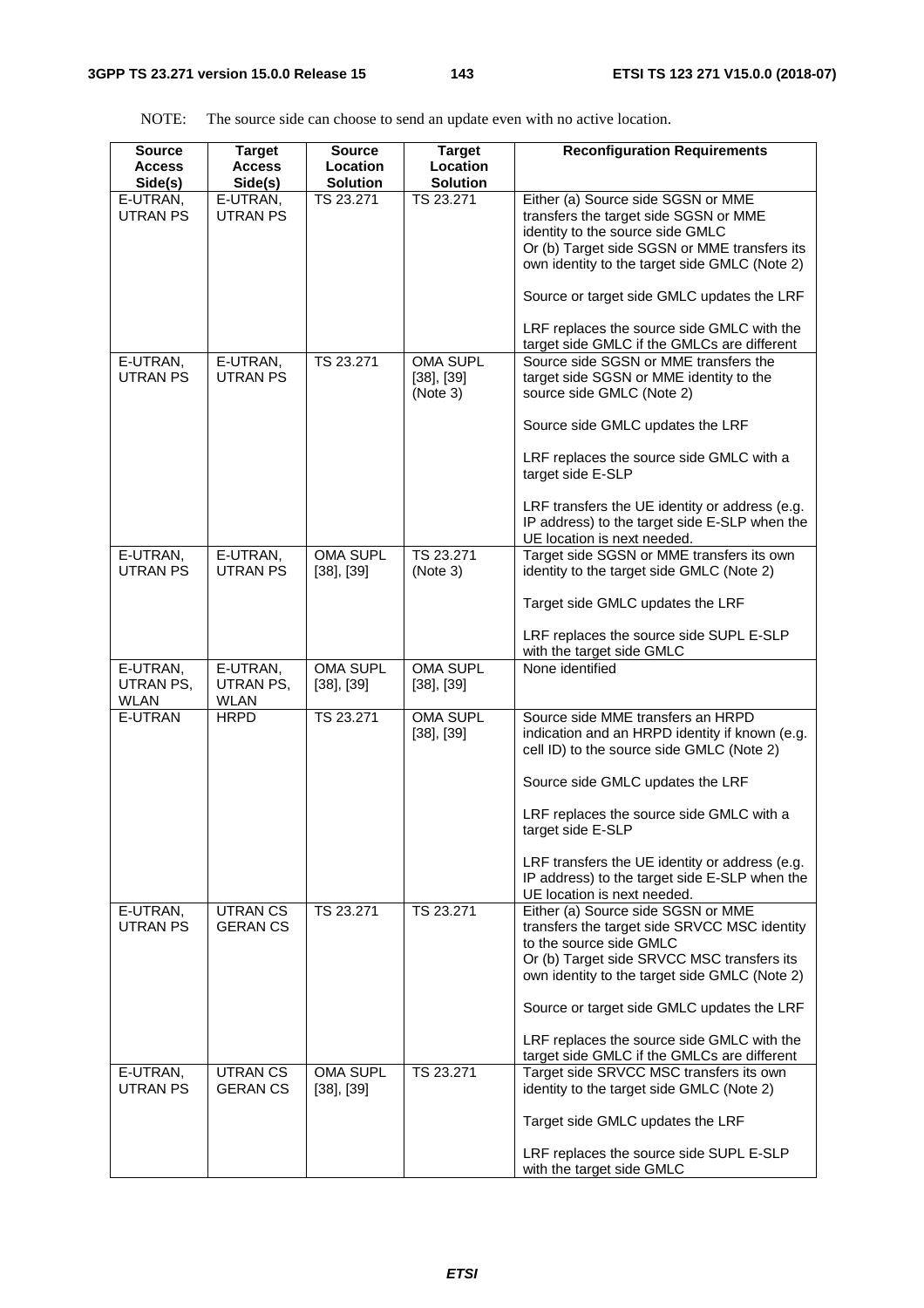| E-UTRAN                                                                                                                                                                                                                                                                                                                                                                                                                                                                                                                                                                                                                                                                                                                                                                                                                                                                                                                                                                                                                   | 1xRTT                            | TS 23.271                          | J-STD-036B<br>$[32]$<br>(Note 4)                        | Either (a) Source side MME transfers the<br>1xRTT Reference Cell ID to the source side<br><b>GMLC</b><br>Or (b) A target side update occurs (Note 2,<br>Note 4)<br>Source side GMLC or Target side updates |  |  |
|---------------------------------------------------------------------------------------------------------------------------------------------------------------------------------------------------------------------------------------------------------------------------------------------------------------------------------------------------------------------------------------------------------------------------------------------------------------------------------------------------------------------------------------------------------------------------------------------------------------------------------------------------------------------------------------------------------------------------------------------------------------------------------------------------------------------------------------------------------------------------------------------------------------------------------------------------------------------------------------------------------------------------|----------------------------------|------------------------------------|---------------------------------------------------------|------------------------------------------------------------------------------------------------------------------------------------------------------------------------------------------------------------|--|--|
|                                                                                                                                                                                                                                                                                                                                                                                                                                                                                                                                                                                                                                                                                                                                                                                                                                                                                                                                                                                                                           |                                  |                                    |                                                         | the LRF (Note 4)<br>LRF replaces the source side GMLC with                                                                                                                                                 |  |  |
| E-UTRAN                                                                                                                                                                                                                                                                                                                                                                                                                                                                                                                                                                                                                                                                                                                                                                                                                                                                                                                                                                                                                   | 1xRTT                            | <b>OMA SUPL</b><br>$[38]$ , $[39]$ | J-STD-036B<br>$[32]$<br>(Note 4)                        | location support on the target side (Note 4)<br>The target side updates the LRF (Note 4)<br>The LRF replaces the source side E-SLP with                                                                    |  |  |
|                                                                                                                                                                                                                                                                                                                                                                                                                                                                                                                                                                                                                                                                                                                                                                                                                                                                                                                                                                                                                           |                                  |                                    |                                                         | location support on the target side (Note 4)                                                                                                                                                               |  |  |
| E-UTRAN                                                                                                                                                                                                                                                                                                                                                                                                                                                                                                                                                                                                                                                                                                                                                                                                                                                                                                                                                                                                                   | <b>WLAN</b>                      | TS 23.271                          | OMA SUPL<br>$[38]$ , $[39]$<br>or<br>UPLI/NPLI<br>[36a] | Source side MME transfers an indication of<br>handover to a non-3GPP access to the<br>source side GMLC (Note 2)<br>Source side GMLC updates the LRF                                                        |  |  |
|                                                                                                                                                                                                                                                                                                                                                                                                                                                                                                                                                                                                                                                                                                                                                                                                                                                                                                                                                                                                                           |                                  |                                    |                                                         | LRF removes use of the GMLC                                                                                                                                                                                |  |  |
|                                                                                                                                                                                                                                                                                                                                                                                                                                                                                                                                                                                                                                                                                                                                                                                                                                                                                                                                                                                                                           |                                  |                                    |                                                         | If SUPL is used on the target side, the LRF<br>assigns a target side E-SLP and transfers the<br>UE identity or address (e.g. IP address) to the<br>E-SLP when the UE location is next needed.              |  |  |
| <b>WLAN</b>                                                                                                                                                                                                                                                                                                                                                                                                                                                                                                                                                                                                                                                                                                                                                                                                                                                                                                                                                                                                               | <b>E-UTRAN</b>                   | OMA SUPL<br>$[38]$ , $[39]$        | TS 23.271                                               | Target side MME transfers its own identity to<br>the target side GMLC (Note 2)                                                                                                                             |  |  |
|                                                                                                                                                                                                                                                                                                                                                                                                                                                                                                                                                                                                                                                                                                                                                                                                                                                                                                                                                                                                                           |                                  | or<br><b>UPLI/NPLI</b><br>[36a]    |                                                         | Target side GMLC updates the LRF                                                                                                                                                                           |  |  |
|                                                                                                                                                                                                                                                                                                                                                                                                                                                                                                                                                                                                                                                                                                                                                                                                                                                                                                                                                                                                                           |                                  |                                    |                                                         | LRF uses the target side GMLC and removes<br>the source side SUPL E-SLP if previously<br>used.                                                                                                             |  |  |
| <b>WLAN</b>                                                                                                                                                                                                                                                                                                                                                                                                                                                                                                                                                                                                                                                                                                                                                                                                                                                                                                                                                                                                               | <b>UTRANCS</b><br><b>GERANCS</b> | <b>OMA SUPL</b><br>$[38]$ , $[39]$ | TS 23.271                                               | Target side MSC server transfers its own<br>identity to the target side GMLC (Note 5)                                                                                                                      |  |  |
|                                                                                                                                                                                                                                                                                                                                                                                                                                                                                                                                                                                                                                                                                                                                                                                                                                                                                                                                                                                                                           |                                  | or<br>UPLI/NPLI<br>[36a]           |                                                         | Target side GMLC updates the LRF                                                                                                                                                                           |  |  |
|                                                                                                                                                                                                                                                                                                                                                                                                                                                                                                                                                                                                                                                                                                                                                                                                                                                                                                                                                                                                                           |                                  |                                    |                                                         | LRF uses the target side GMLC and removes<br>the source side SUPL E-SLP if previously<br>used.                                                                                                             |  |  |
|                                                                                                                                                                                                                                                                                                                                                                                                                                                                                                                                                                                                                                                                                                                                                                                                                                                                                                                                                                                                                           |                                  |                                    |                                                         | NOTE 1: It is assumed that all handovers are intra-operator and that a single LRF is used by an operator for                                                                                               |  |  |
| all IMS emergency calls. Use of more than one LRF is FFS.<br>NOTE 2: A source side update should be configured if the control plane location is used on the source side<br>but will not be used on the target side. A target side update should be configured if the control plane<br>location will be used on the target side but was not used on the source side. An update on either the<br>source or target side but not both should be configured when the control plane location solution is or<br>may be used on both sides. No update is needed when a user plane location solution is used on<br>both sides. The knowledge of the location solution can also be configured - e.g. and may depend on<br>the access type, the location capabilities of the UE and whether a UE is roaming or not<br>it is allowed to change location solution for an intra E-UTRAN or intra UTRAN PS handover as well<br>NOTE 3:<br>as for inter-RAT PS handover although this is expected to be an unlikely scenario for handover |                                  |                                    |                                                         |                                                                                                                                                                                                            |  |  |
| within the same operator's networks.<br>NOTE 4: actions on the target 1xRTT side are outside the scope of this TS.<br>The target side MSC server needs to be aware of E-STN-DR association with an emergency call.<br>NOTE 5:                                                                                                                                                                                                                                                                                                                                                                                                                                                                                                                                                                                                                                                                                                                                                                                             |                                  |                                    |                                                         |                                                                                                                                                                                                            |  |  |

9.4.5.4.2 Location Continuity for Handover between 3GPP and 3GPP2 Access Types

Details concerning the interactions between the LRF, GMLCs, E-SLPs and any 1xRTT location servers to support the reconfiguration requirements in Table 9.2a are outside the scope of this TS. Support of location continuity by other entities is defined below in association with Figure 9.8h.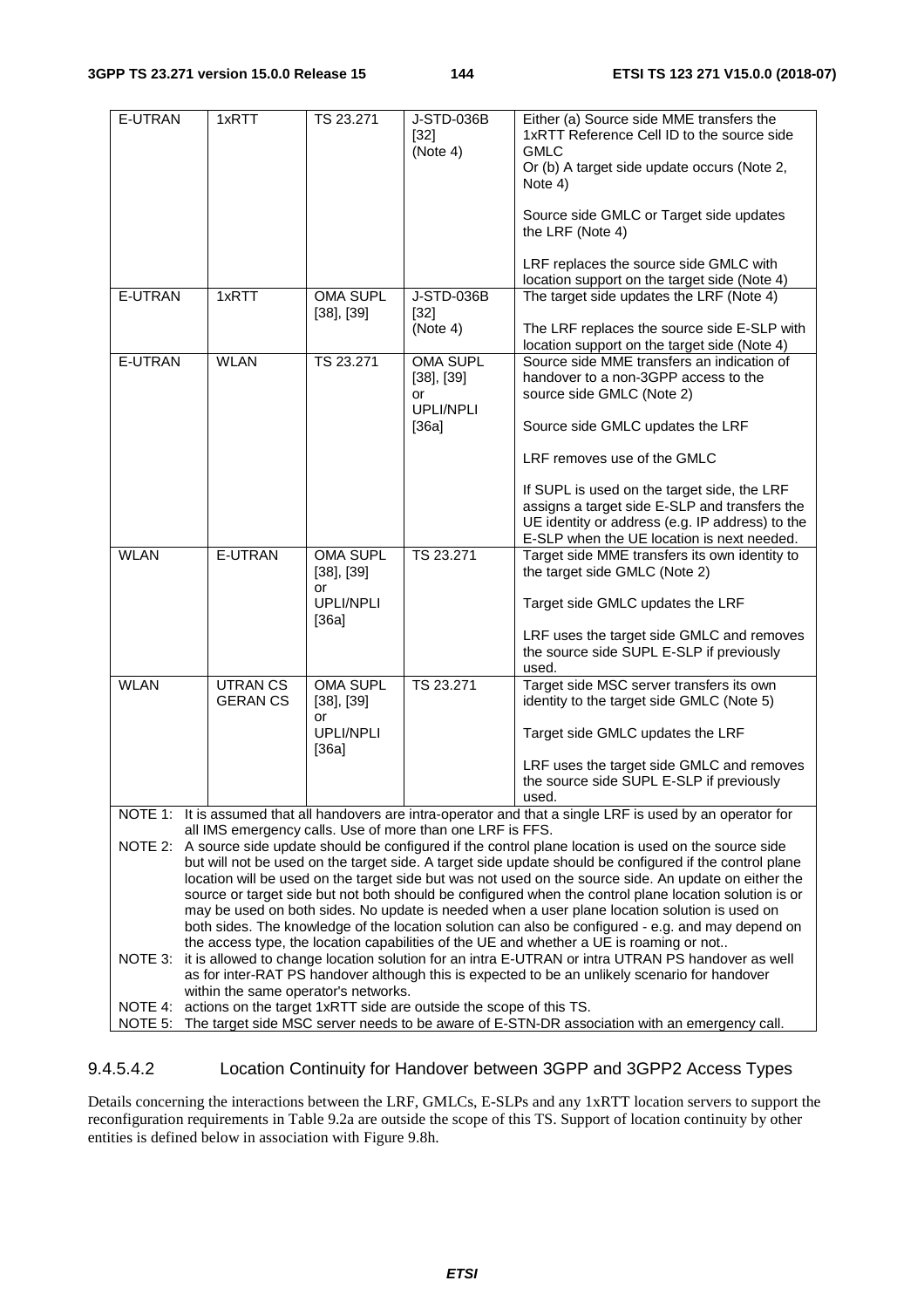**3GPP TS 23.271 version 15.0.0 Release 15 145 ETSI TS 123 271 V15.0.0 (2018-07)**



#### **Figure 9.8h: Support of Location Continuity for Handover of an IMS Emergency Call**

- 1. Following the request for an emergency call, the UE establishes an emergency PDN connection for E-UTRAN access as defined in TS 23.401 [41] or an emergency PDP context for UTRAN PS access as defined in TS 23.060 [15]. The UE may then establish an IMS emergency call as defined in TS 23.167 [36a] during which an LRF is assigned and a source location server (e.g. GMLC) may be chosen as described in clause 9.8.4
- 2. At some later time, the serving MME or SGSN (hereafter referred to as the source SGSN or MME) may receive a request from an associated GMLC (hereafter referred to as the source GMLC) for the location of the UE if the location solution defined in this TS is used on the source access side.
- 3. If step 2 occurs or if support for an NI-LR is required, the source SGSN or MME starts a location session with the serving RNC or an E-SMLC, in each case respectively, to obtain the location of the UE.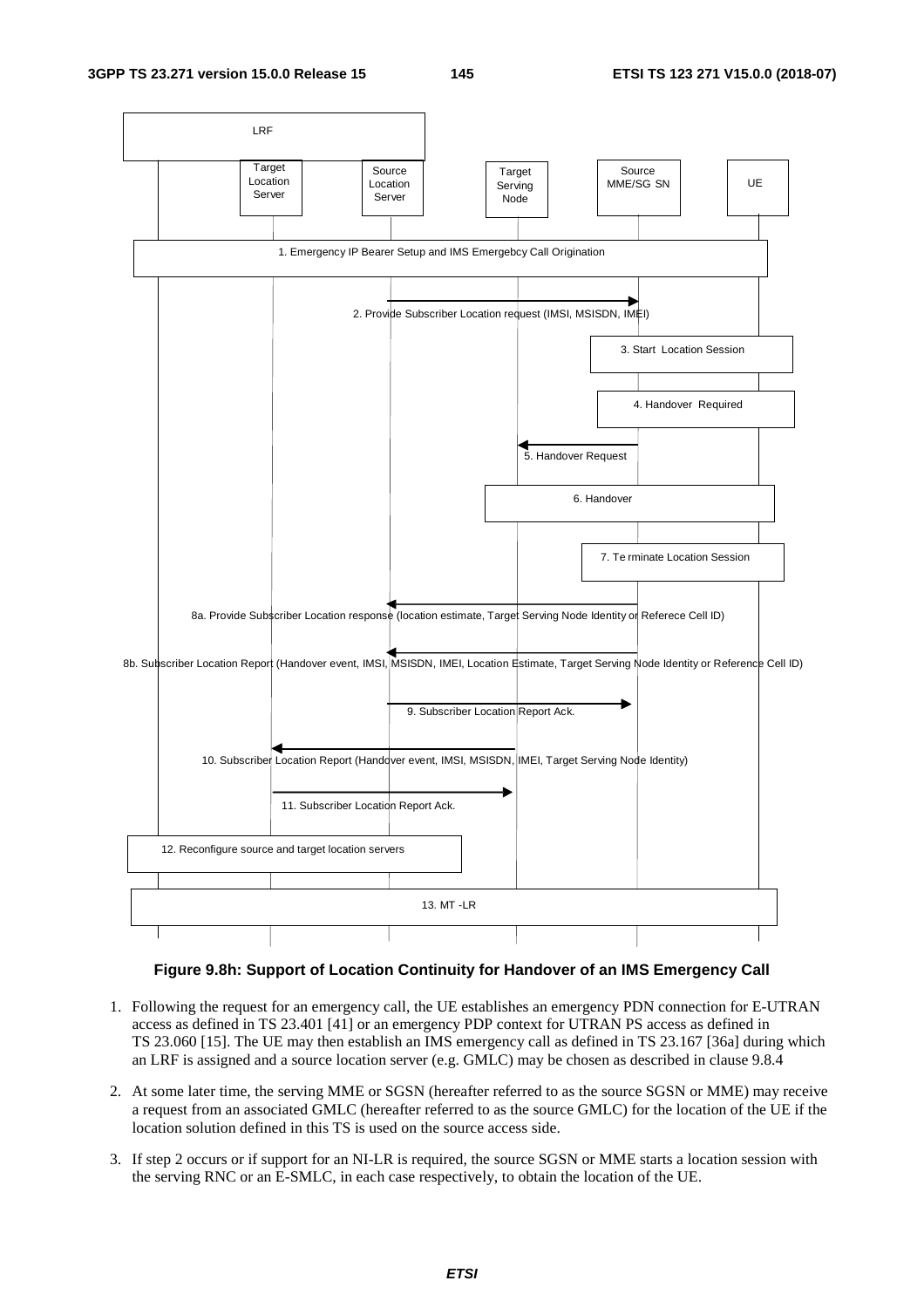- 4. A request is later sent to the source SGSN or MME from the serving eNodeB (for E-UTRAN access) or serving RNC (for UTRAN access) for a handover to a particular target eNodeB (for handover to E-UTRAN) or target RNC (for handover to UTRAN PS) or target MSC server (for handover to UTRAN CS or GERAN CS) or target cell associated with a particular 1xRTT MSC (for handover to 1xRTT) or HRPD target cell (for handover to HRPD).
- 5. For handover to E-UTRAN, UTRAN PS, UTRAN CS or GERAN CS, the source MME or SGSN sends a Handover Request message to the target MME, SGSN, MSC server or MSC server (hereafter referred to as the target serving node) in each case respectively as defined in TS 23.401 [41], TS 23.060 [15] or TS 23.216 [43]. For handover from E-UTRAN to 1xRTT, the source MME initiates a handover to a target 1xRTT IWS using single radio voice call continuity procedures as described in TS 23.216 [43]. For handover from E-UTRAN to HRPD, this step does not occur.
- 6. The rest of the handover preparation and execution procedure is completed as defined in TS 23.401 [41], TS 23.402 [44], TS 23.060 [15] or TS 23.216 [43].
- 7. The location session started in step 3 may terminate normally before step 6 is complete. If not, the source SGSN or MME shall abort the session once step 6 is complete. This may lead to provision of a location estimate for the UE to the source SGSN or MME.
- 8a. If the location solution defined in this TS is used on the source side and step 2 occurred, the source SGSN or MME returns a Provide Subscriber Location response to the source GMLC carrying any location estimate obtained previously for the UE. Depending on configuration information in the source SGSN or MME (e.g. which may be related to the source and target serving node identities, the location capabilities of the UE and whether the UE is roaming or not), the Provide Subscriber Location response may, except for handover to HRPD, convey the identity of the target serving node. In the case of handover to 1xRTT, the Provide Subscriber Location response may convey the Reference Cell ID.
- 8b. If the location solution defined in this TS is used on the source side but steps 2 and 8a do not occur, the source SGSN or MME may depending on configuration information in the source SGSN or MME (e.g. as in step 8a) send a Subscriber Location Report to the source GMLC carrying the UE identity (IMSI, MSISDN and/or IMEI), an event type indicating handover and, except for handover to HRPD, the identity of the target serving node. In the case of handover to 1xRTT, the Subscriber Location Report may convey the Reference Cell ID.
- 9. The source GMLC acknowledges the message in step 8b if this occurs.
- 10. Steps 10 and 11 only apply when the target side supports a 3GPP access type (e.g. do not apply to 1xRTT or HRPD). Depending on configuration information in the target serving node (e.g. which may be related to the source and target serving node identities, the location capabilities of the UE and whether the UE is roaming or not), the target serving node may after handover in step 6 is complete send a Subscriber Location Report to a GMLC on the target side if the location solution defined in this TS will be used on the target side. The Subscriber Location Report carries the UE identity (IMSI, MSISDN and/or IMEI), an event type indicating handover and the identity of the target serving node. If the target serving node is an MSC, it will send the UE identity as received from source MME/SGSN in Handover Request message in step 5. If the MSC does not receive MSISDN from source MME/SGSN, MSISDN may be populated with a non-dialable callback number as specified in clause 6.4.3. However, no location estimate is included. The target serving node may determine the address of the target GMLC from configuration information.
- 11. The target GMLC acknowledges the message in step 10.
- 12. Reconfiguration of the LRF and the source and target location servers may occur as summarized in Table 9.2a which may involve removal of a source GMLC or E-SLP, assignment of a new target GMLC or E-SLP and/or updating of information in the LRF and in the source/target location server(s). The details of this step are outside the scope of this TS.
- 13. If the LRF needs a location estimate for the UE after handover has occurred, it may instigate an MT-LR request via either the target GMLC if the location solution defined in this TS will be used on the target side or a target E-SLP if the location solution defined in OMA SUPL [38], [39] will be used. This will involve a repetition of step 2 on the target side if the location solution defined in this TS is used. Steps 2 to 12 may also be repeated on the target side to support a further handover if the previous handover was to either E-UTRAN or UTRAN PS.

If target serving node is MME and it determines that emergency service is no longer active, the MME may send a Subscriber Location Report to the GMLC with the event (EMERGENCY\_CALL\_RELEASE) causing the message, see step 8-10 of figure 9-20.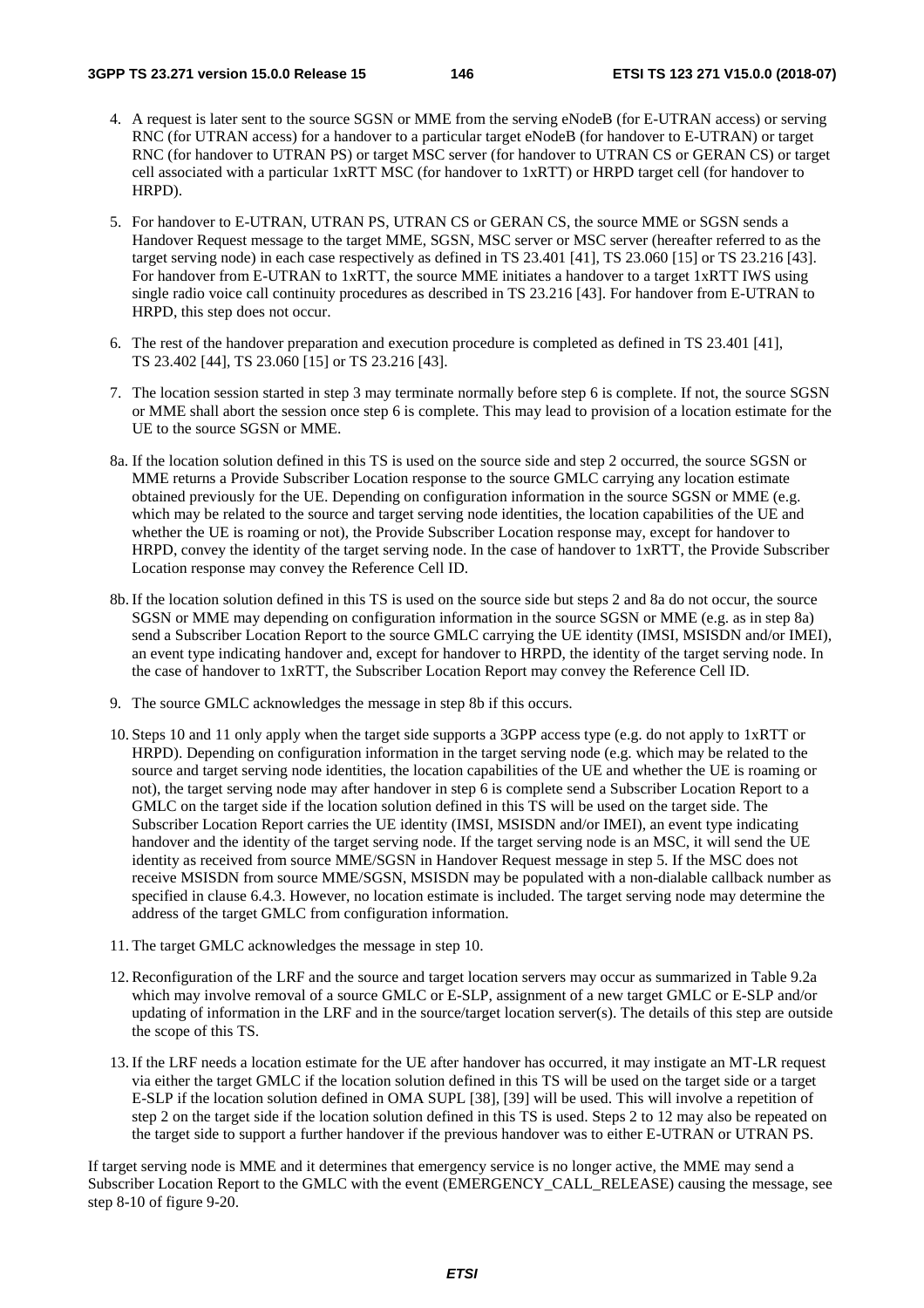#### 9.4.5.4.3 Location Continuity for E-UTRAN Handover to WLAN

Support of location continuity for E-UTRAN handover to WLAN is defined below in association with Figure 9.8i.



#### **Figure 9.8i: Location Continuity for Handover of an IMS Emergency Call from E-UTRAN to WLAN**

- 1. Following the request for an emergency call, the UE establishes an emergency PDN connection for E-UTRAN access as defined in TS 23.401 [41]. The UE may then establish an IMS emergency call as defined in TS 23.167 [36a] during which an LRF is assigned and a source location server (e.g. a GMLC) may be chosen as described in clause 9.8.4.
- 2. At some later time, the serving MME (hereafter referred to as the source MME) may receive a request from an associated GMLC (hereafter referred to as the source GMLC) for the location of the UE if the location solution defined in this TS is used on the source access side.
- 3. If step 2 occurs or if support for an NI-LR is required, the source MME starts a location session with the serving E-SMLC to obtain the location of the UE.
- 4. A handover of the UE to WLAN access occurs as defined in TS 23.402 [44]. The source MME is informed of the handover to a non-3GPP access through the PDN GW Initiated PDN Disconnection at the end of the handover procedure (see TS 23.401 [41] and TS 23.402 [44]).
- 5. The location session started in step 3 may terminate normally before step 4 is complete. If not, the source MME shall abort the session once step 4 is complete. This may lead to provision of a location estimate for the UE to the source MME.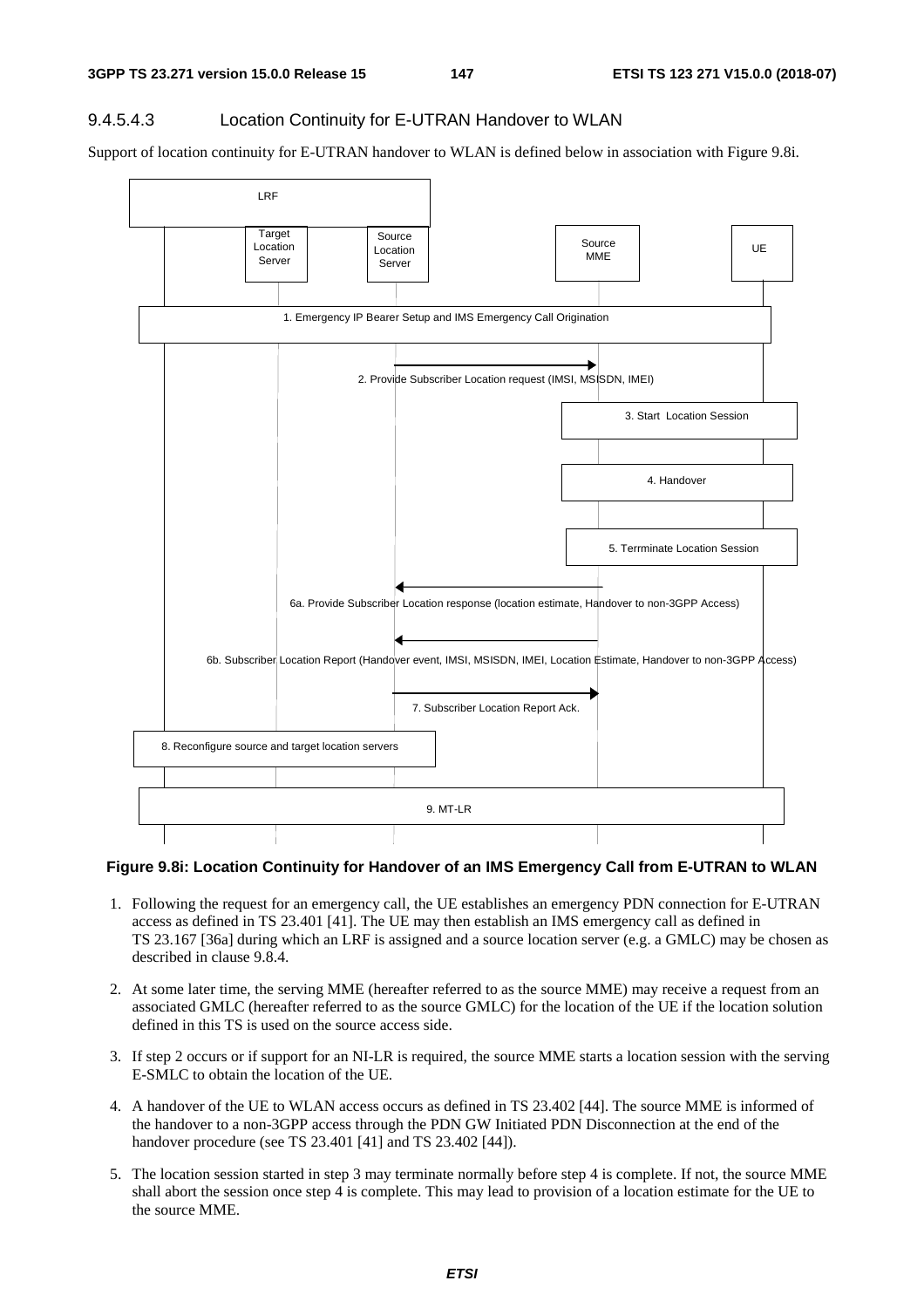- 6a. If the location solution defined in this TS is used on the source side and step 2 occurred, the source MME returns a Provide Subscriber Location response to the source GMLC carrying any location estimate obtained previously for the UE and including an indication of handover to a non-3GPP access.
- 6b. If the location solution defined in this TS is used on the source side but steps 2 and 6a do not occur, the source MME shall send a Subscriber Location Report to the source GMLC carrying the UE identity (IMSI, MSISDN and/or IMEI), an event type indicating handover and an indication of handover to a non-3GPP access.
- 7. The source GMLC acknowledges the message in step 6b if this occurs.
- 8. Reconfiguration of the LRF and the source and target location servers may occur as summarized in Table 9.2a which may involve removal of a source GMLC, assignment of a new target E-SLP and/or updating of information in the LRF and in the source/target location server(s). The details of this step are outside the scope of this TS.
- 9. If the LRF needs a location estimate for the UE after handover has occurred, it may either instigate an MT-LR request via a target E SLP if the location solution defined in OMA SUPL [38], [39] will be used on the target side or instigate a location request for a UPLI or NPLI as defined in TS 23.167 [36a].

#### 9.4.5.4.4 Location Continuity for WLAN Handover to E-UTRAN, UTRAN or GERAN

Support of location continuity for WLAN handover to E-UTRAN, UTRAN or GERAN is defined below in association with Figure 9.8j.



#### **Figure 9.8j: Location Continuity for Handover of an IMS Emergency Call from WLAN to E-UTRAN, UTRAN or GERAN**

- 1. Following the request for an emergency call, the UE establishes an emergency PDN connection for WLAN access as defined in TS 23.402 [44]. The UE may then establish an IMS emergency call as defined in TS 23.167 [36a] during which an LRF is assigned and a source location server (e.g. an E-SLP) may be chosen as described in clause 9.8.4.
- 2. A handover of the UE to either E-UTRAN access or UTRAN/GERAN CS access occurs as defined in TS 23.402 [44] or TS 23.237 [53], respectively. For handover to E-UTRAN, the target MME is informed of the handover through the UE Attach Request indicating "handover for emergency services" at the start of the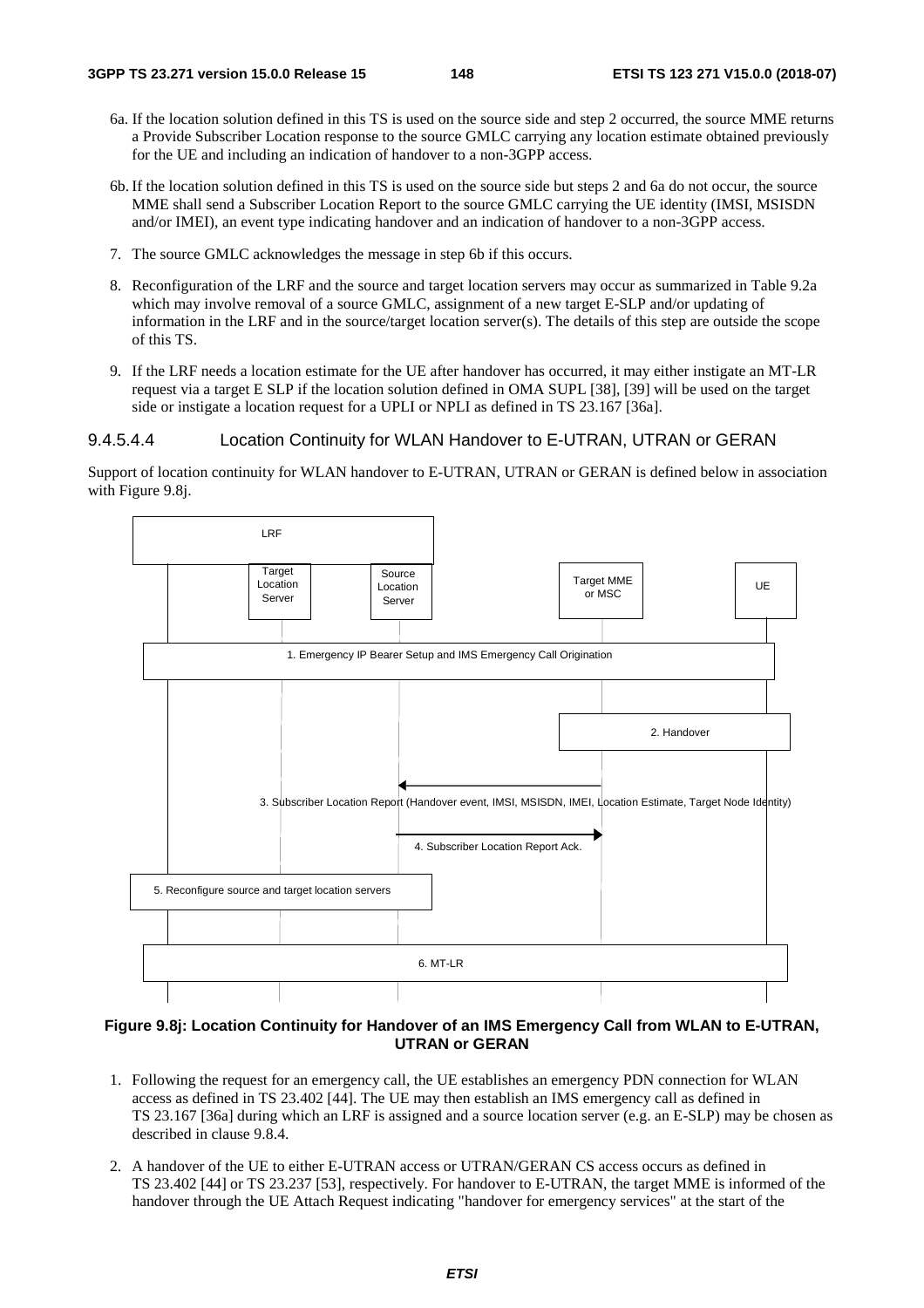handover procedure as defined in TS 23.402 [44]. For handover to GERAN or UTRAN CS access, the target MSC server is informed of the handover through receipt of a normal CS call setup request from the UE using an E-STN-DR assigned by the serving network as defined in TS 23.237 [53].

- 3. After the handover in step 2 is complete, the target MME or MSC server shall send a Subscriber Location Report to a GMLC on the target side if the location solution defined in this TS will be used on the target side. The Subscriber Location Report carries the UE identity (IMSI, MSISDN and/or IMEI), an event type indicating handover and the identity of the target serving node. The target serving node may determine the address of the target GMLC from configuration information.
- 4. The target GMLC acknowledges the message in step 3.
- 5. Reconfiguration of the LRF and the source and target location servers may occur as summarized in Table 9.2a which may involve removal of a source E-SLP, assignment of a new target GMLC and/or updating of information in the LRF and in the source/target location server(s). The details of this step are outside the scope of this TS.
- 6. If the LRF needs a location estimate for the UE after handover has occurred, it may instigate an MT-LR request via the target GMLC if the location solution defined in this TS will be used on the target side.

If the location solution defined in this TS will be used on the target side and the target MME or MSC server determines that emergency service is no longer active, the MME or MSC server may send a Subscriber Location Report to the GMLC with the event (EMERGENCY\_CALL\_RELEASE) causing the message, see steps 8-10 of Figure 9.20 in the case of a target MME or steps 11-12 of Figure 9.4 in the case of a target MSC server.

### 9.5 Privacy

### 9.5.1 Privacy Override Indicator (POI)

The POI is used to determine whether the privacy settings of the subscriber to be positioned shall be overridden by the request for location services. The POI is applicable only to Emergency service and Lawful intercept service. The assignment of a POI value with an "override" or "not override" value in the LCS client profile is done during the LCS client provisioning. The type of LCS client requesting location information (i.e. emergency, law-enforcement etc.) shall determine the value of the POI assigned to the LCS client profile.

POI is not sent to the MME.

There are two distinct cases regarding the handling of the privacy override indicator.

**Procedure A:** If the subscriber to be positioned is in the same country as the GMLC or if the subscriber to be positioned is in a different country than the GMLC and an appropriate bilateral agreement exists between operators, then the POI shall override the subscriber's privacy options, as allowed by regulatory requirements.

**Procedure B:** Otherwise the POI shall not override the subscriber's privacy options.

### 9.5.2 Privacy Procedures

The privacy profile of the UE subscriber (SLPP) may for GSM and UMTS be stored in HLR/HSS and/or in H-GMLC/PPR. The privacy profile of the UE subscriber (SLPP) shall for EPS be stored in H-GMLC/PPR. If the privacy profile data are stored in SLPP of H-GMLC/PPR, then the pseudo external identities, if required, shall be contained in the SLPP of the HLR/HSS. Also if the privacy profile data are stored in H-GMLC/PPR, H-GMLC/PPR sends the indicators of privacy related action or the pseudo external identities to the serving nodes in order to inform the results of the privacy check procedures in H-GMLC/PPR.

The SLPP stored in the HLR/HSS shall be downloaded to the VMSC, MSC Server and SGSN together with the rest of his subscription information in the existing operation INSERT\_SUBSCRIBER\_DATA. It will be deleted with the existing operation DELETE\_SUBSCRIBER\_DATA.

In case of an Emergency Services location request, based on the location of the VMSC/MSC Server/SGSN and the R-GMLC, the V -GMLC evaluates whether to accept or ignore the received POI, according to the definition in clause 9.1.5. If privacy override is not allowed, then the V-GMLC rejects the request.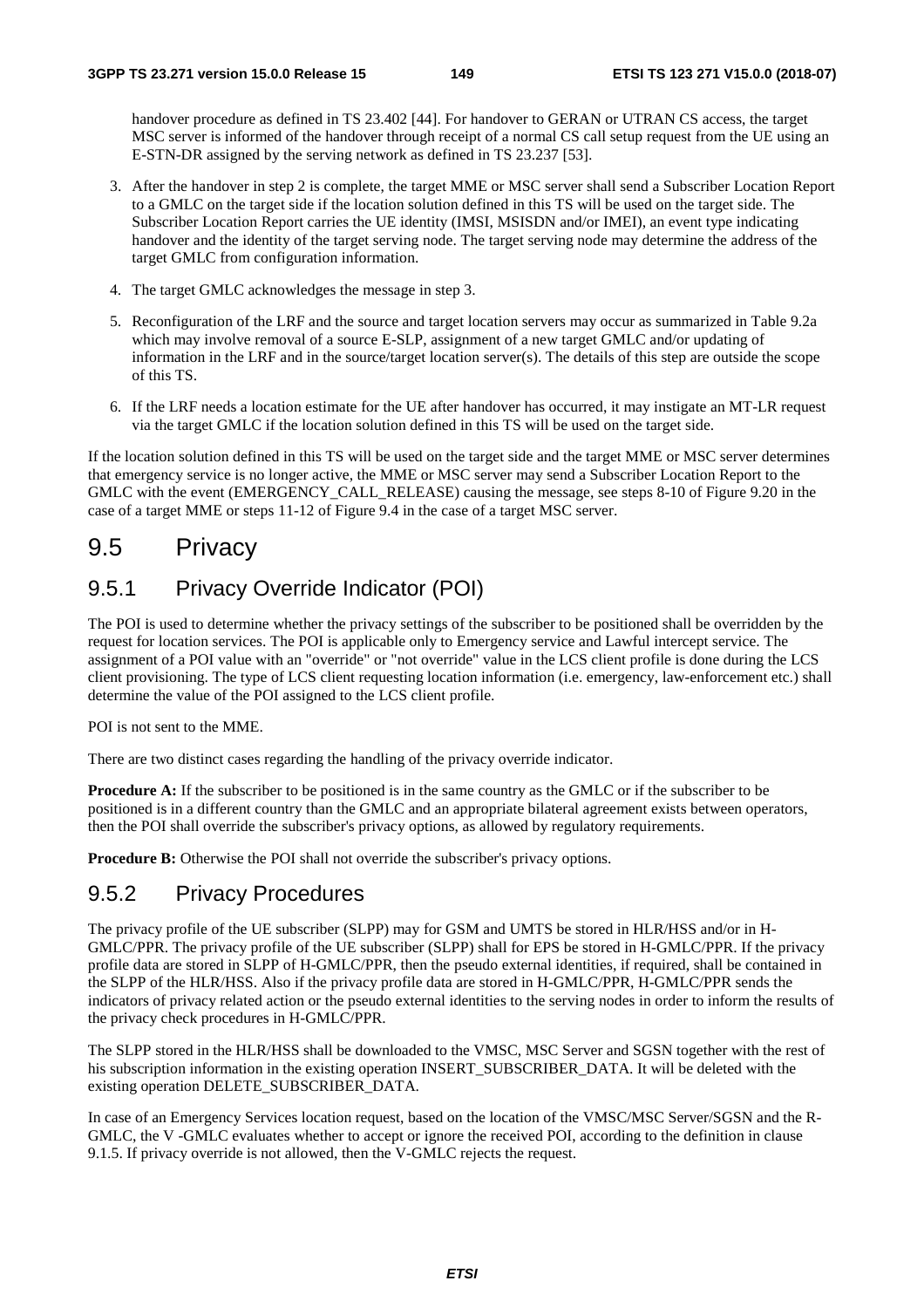In case the privacy override i s allowed, the POI is transferred from the GMLC to the VMSC/MSC Server/SGSN in the location request. Based on the location of the GMLC the VMSC/MSC Server/SGSN evaluates whether to accept or ignore the received POI according to the definition in clause 9.5.1.

If the POI is accepted the location requested is unconditionally performed. Otherwise the VMSC/MSC Server/SGSN evaluates the privacy options in the UE subscriber's subscription profile (assuming this is held in the VLR/MSC Server/SGSN) or evaluates the received privacy related action indicators. If the corresponding register does not contain the UE subscription profile, LCS will rely on the existing GSM recovery mechanisms to obtain the profile.

If local regulatory requirements mandate it, any MT-LR for an emergency services LCS client and any NI-LR for an emergency services call origination shall be allowed by the VMSC/MSC Server/SGSN/MME.

If the location request is allowed by the privacy options the location request is performed. Otherwise, if the location request is barred by the privacy options, the location request is refused an error response is returned to the LCS client with a cause code indicating that the request was rejected by the subscriber.

### 9.5.3 UE Privacy Options

The UE privacy options in the SLPP apply to an CS-MT-LR/PS-MT-LR or NI-LR/PS-NI-LR and either indicate that no CS-MT-LR/PS-MT-LR or NI-LR/PS-NI-LR is allowed for the UE (except as may be overridden by the POI or local regulatory requirements) or define the particular classes of LCS client for which an CS-MT-LR/PS-MT-LR or NI-LR/PS-NI-LR for location are allowed, with the following classes being possible:

- [Editor's note: An e-mail comment pointed out that there are different cases still to be covered in the description of the classes: 1. the LCS Client identity is included in SLPP or 2. the LCS Client identity is NOT included in SLPP. Also some GMLC restriction conditions need to be mentioned.]
- a) Universal Class allow positioning by all LCS clients;
- b) Call/Session related Class
- c) Call/Session-unrelated Class
- d) PLMN operator Class

Moreover the SLPP may contain the service types allowed by the subscriber.

All UE privacy options of above four classes are commonly used for both CS and PS domain.

The privacy classes are selected according to the rules described in the ANNEX A. If more than one privacy class are subscribed in the UE's SLPP, the looser privacy setting shall be selected. ANNEX A applies also in case service types privacy checking are subscribed together with one or more other privacy classes.

- NOTE 1: If a privacy option setting in a domain is updated, the same modification will be applied to the other domain.
- NOTE 2: The options for each privacy class and the service type are described in the subsequent clauses independently from the options of the other privacy classes. The combination of the privacy class and service type options are described in the rules of Annex A

#### 9.5.3.1 Universal class

When the user of the UE subscribes to the "Universal Class" the CS-MT-LR/PS-MT-LR or NI-LR/PS-NI-LR positioning is allowed by all LCS clients.

If the UE subscribes to the universal class, any CS-MT-LR or NI-LR shall be allowed by the VMSC/MSC Server and any PS-MT-LR or PS-NI-LR shall be allowed by the SGSN.

If the UE subscribes to the universal class and H-GMLC/PPR knows that the serving node supports the indicator of privacy check related action, H-GMLC/PPR sends the indicators for call/session unrelated class, which indicates "Location allowed without notification". If the UE subscribes to the universal class and H-GMLC/PPR knows that the serving node does not support the indicator of privacy check related action, H-GMLC/PPR may sends the appropriate pseudo external identity as described in Annex C.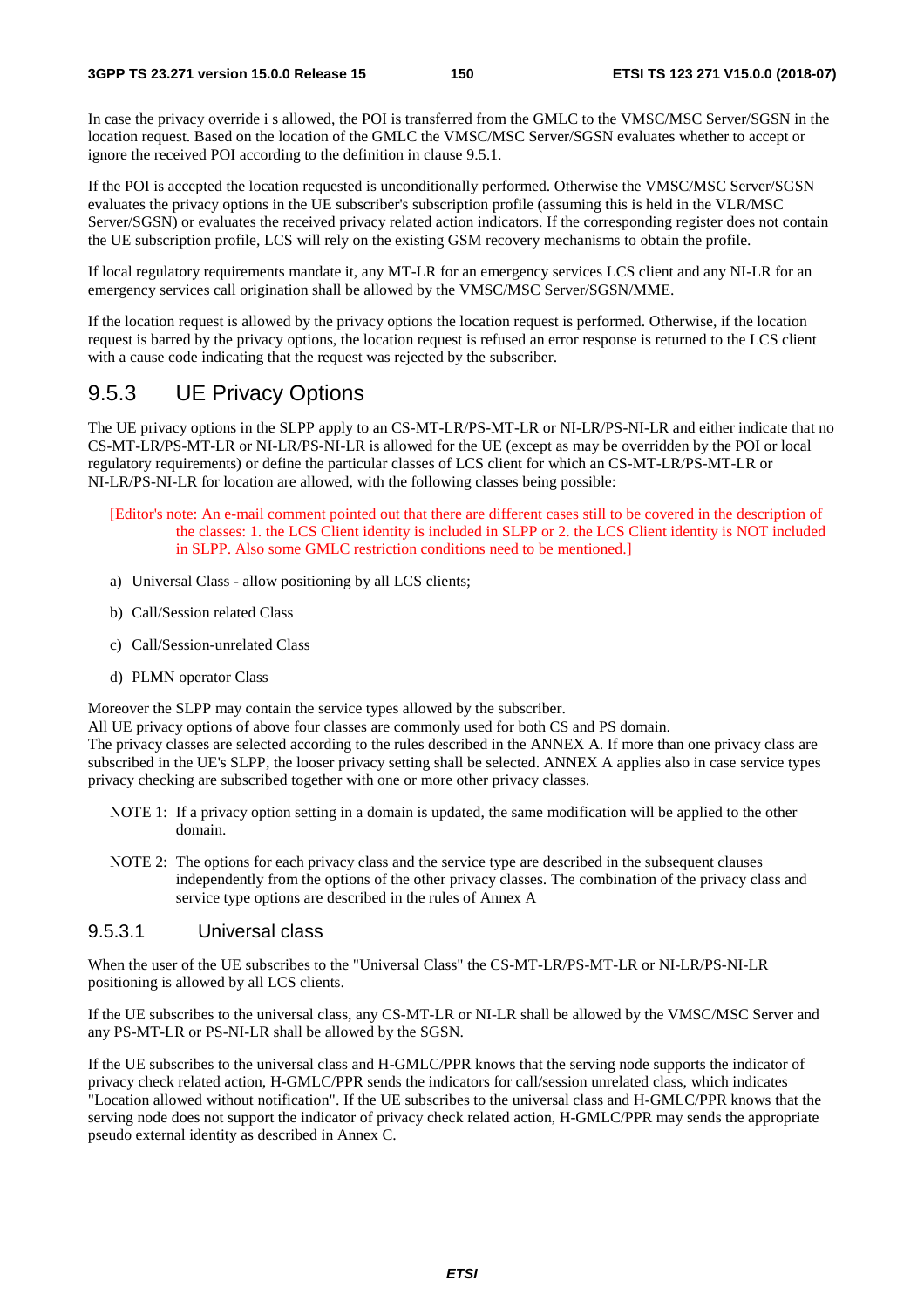#### 9.5.3.2 Call/Session related class

When the user of the UE subscribes to the "Call/Session related Class" the CS-MT-LR/PS-MT-LR/EPC-MT-LR or NI-LR/PS-NI-LR positioning is allowed in the following cases:

Allow positioning by specific identified value added LCS client or groups of value added LCS Client to which the UE originated a call in CS domain or a value added LCS client with which the UE has a session via an active PDP context in PS domain indicated by a specific APN-NI. For each identified LCS client or group of LCS Clients, one of the following subscription options shall apply:

- \* location request allowed only from GMLCs identified in the SLPP;
- location request allowed only from a GMLC in the home country;
- \* location request allowed from any GMLC (default case).

 For each identified value added LCS client or group of LCS Clients in the privacy exception list, one of the following subscription options shall apply:

- \* positioning allowed without notifying the UE user (default case);
- \* positioning allowed with notification to the UE user;
- \* positioning requires notification and verification by the UE user; positioning is allowed only if granted by the UE user or if there is no response to the notification;
- positioning requires notification and verification by the UE user; positioning is allowed only if granted by the UE user.

 For all value added LCS clients sending a call related CS-MT-LR/PS-MT-LR/EPC-MT-LR that are not identified in the privacy exception list, one of the following subscription option shall apply:

- \* positioning not allowed;
- \* positioning allowed without notifying the UE user (default case);
- \* positioning allowed with notification to the UE user;
- \* positioning requires notification and verification by the UE user; positioning is allowed only if granted by the UE user or if there is no response to the notification;
- \* positioning requires notification and verification by the UE user; positioning is allowed only if granted by the UE user.

NOTE 2: The usage of Call/Session related Class in the IM subsystem is FFS.

#### 9.5.3.2.1 Call/session-related class in the CS-domain

If the UE subscribes to the call/session-related class, an CS-MT-LR may be allowed if both of following conditions are met:

- The UE previously originated a call in CS domain that is still established and the called party number dialled by the UE matches the called party number received from the GMLC.
- The identity of the LCS client or LCS client group supplied by the GMLC matches the identity of any LCS Client or LCS Client group contained in the UE's SLPP and any other GMLC restrictions associated with this LCS Client identity in the SLPP are also met

If these conditions are satisfied, the CS-MT-LR shall be allowed if the UE user subscribes to either location without notification or location with notification. If the UE user subscribes to location with notification and privacy verification, the CS-MT-LR shall be allowed following notification to the UE if the UE user either returns a response indicating that location is allowed or returns no response but subscribes to allowing location in the absence of a response. In all other cases, the CS-MT-LR shall be restricted.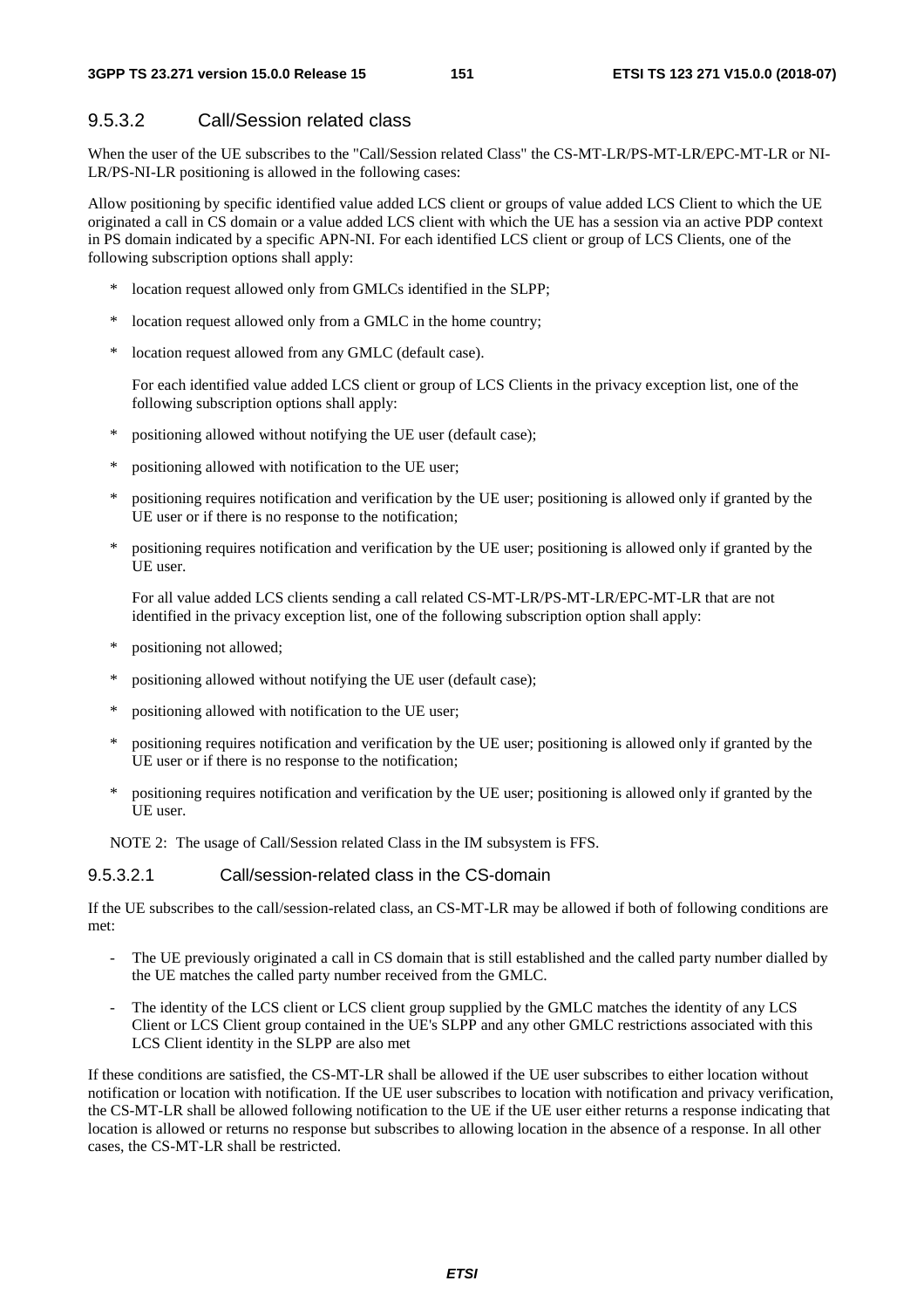#### 9.5.3.2.2 Call/session-related class in the PS-domain

If the UE subscribes to the call/session-related class, a PS-MT-LR/EPC-MT-LR may be allowed if all of the following conditions are met:

- The UE previously originated a PDP/EPS Bearer-context towards the network where the external client is located and that this context is still established.
- The APN-NI negotiated between the UE and SGSN/MME matches the APN-NI received from the GMLC.
- The identity of the LCS client or LCS client group supplied by the GMLC matches the identity of any LCS Client or LCS Client group contained in the UE's SLPP and any other GMLC restrictions associated with this LCS Client identity in the SLPP are also met.

If these conditions are satisfied, the PS-MT-LR/EPC-MT-LR shall be allowed if the UE user subscribes to either location without notification or location with notification. If the UE user subscribes to location with notification and privacy verification, the PS-MT-LR/EPC-MT-LR shall be allowed following notification to the UE if the UE user either returns a response indicating that location is allowed or returns no response but subscribes to allowing location in the absence of a response. In all other cases, the PS-MT-LR/EPC-MT-LR shall be restricted.

#### 9.5.3.2.3 Call/session-related class when LCS client not in SLPP

If the UE subscribes to the call/session related class, a CS-MT-LR, PS-MT-LR or EPC-MT-LR from an LCS client that is NOT contained in the SLPP of the target UE shall be allowed or restricted according to the following conditions:

- For any non-matched LCS client, the CS-MT-LR, PS-MT-LR or EPC-MT-LR shall be allowed, if the UE user subscribes to either location without notification or location with notification.

If the UE user subscribes to location with notification and privacy verification, the CS-MT-LR, PS-MT-LR or EPC-MT-LR shall be allowed following notification to the UE if the UE user either returns a response indicating that location is allowed or returns no response but subscribes to location in the absence of a response. In all other cases, the CS-MT-LR, PS-MT-LR or EPC-MT-LR shall be restricted.

#### 9.5.3.3 Call/Session-unrelated class

When the user of the UE subscribes to the "Call/Session unrelated Class" the CS-MT-LR/PS-MT-LR/EPC-MT-LR or NI-LR/PS-NI-LR positioning is allowed in the following cases:

Allow positioning by specific identified value added LCS Clients or groups of value added LCS Client with the following restrictions allowed for each identified value added LCS Client or group of value added LCS Clients:

- \* location request allowed only from GMLCs identified in the SLPP;
- \* location request allowed only from a GMLC in the home country;
- \* location request allowed from any GMLC (default case).

 For each identified value added LCS client in the privacy exception list, one of the following subscription options shall apply:

- \* positioning allowed without notifying the UE user (default case);
- positioning allowed with notification to the UE user;
- positioning requires notification and verification by the UE user; positioning is allowed only if granted by the UE user or if there is no response to the notification;
- positioning requires notification and verification by the UE user; positioning is allowed only if granted by the UE user.

 For all value added LCS clients sending a non-call/session related CS-MT-LR/PS-MT-LR/EPC-MT-LR that are not identified in the privacy exception list, one of the following subscription option shall apply:

- positioning not allowed (default case);
- positioning allowed with notification to the UE user;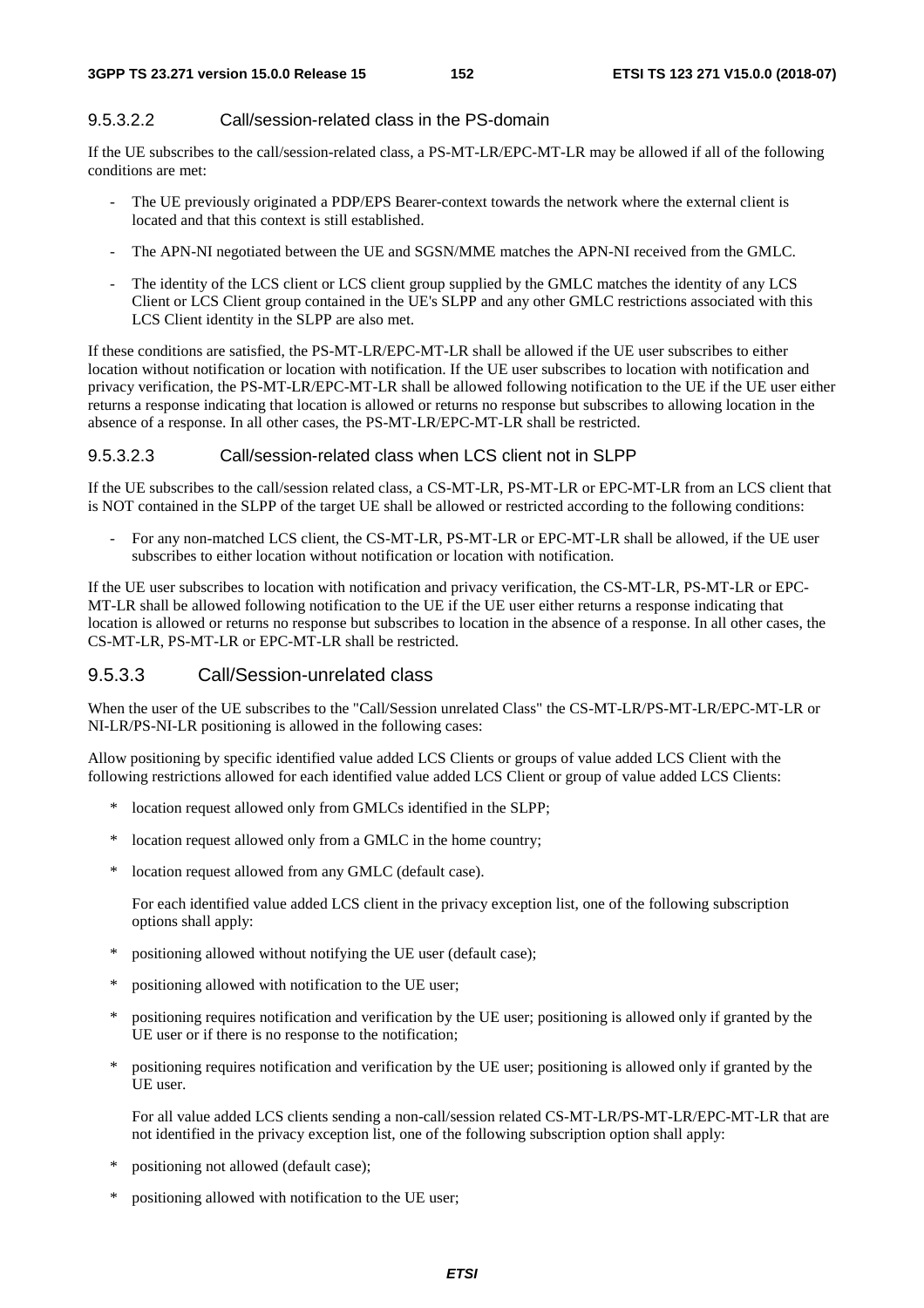- \* positioning requires notification and verification by the UE user; positioning is allowed only if granted by the UE user or if there is no response to the notification;
- \* positioning requires notification and verification by the UE user; positioning is allowed only if granted by the UE user.

#### 9.5.3.3.1 Call/session-unrelated class when LCS client identities match

If the UE subscribes to the call/session-unrelated class, an CS-MT-LR/PS-MT-LR/EPC-MT-LR may be allowed by the MSC/MSC server, SGSN or MME if the identity of the LCS client or LCS client group supplied by the GMLC matches the identity of any LCS Client or LCS Client group contained in the UE's SLPP and any other GMLC restrictions associated with this LCS Client identity in the SLPP are also met.

If the LCS client is correctly matched in this way and any GMLC restrictions are satisfied, the CS-MT-LR/PS-MT-LR/EPC-MT-LR shall be allowed if the UE user subscribes to either location without notification or location with notification. If the UE user subscribes to location with notification and privacy verification, the CS-MT-LR/PS-MT-LR/EPC-MT-LR shall be allowed following notification to the UE if the UE user either returns a response indicating that location is allowed or returns no response but subscribes to location in the absence of a response. In all other cases, the CS-MT-LR/PS-MT-LR/EPC-MT-LR shall be restricted.

#### 9.5.3.3.2 Call/session-unrelated class when LCS client identities do not match

If the UE subscribes to the call/session-unrelated class, an CS-MT-LR/PS-MT-LR/EPC-MT-LR from an LCS client that is not contained in the UE's SLPP shall be allowed or restricted according to the following conditions. For any nonmatched LCS client, the CS-MT-LR/PS-MT-LR/EPC-MT-LR shall be allowed if the UE user subscribes to location with notification. If the UE user subscribes to location with notification and privacy verification, the CS-MT-LR/PS-MT-LR/EPC-MT-LR shall be allowed following notification to the UE if the UE user either returns a response indicating that location is allowed or returns no response but subscribes to location in the absence of a response. In all other cases, the CS-MT-LR/PS-MT-LR/EPC-MT-LR shall be restricted.

#### 9.5.3.4 PLMN operator class

When the user of the UE subscribes to the " PLMN operator Class" the CS-MT-LR/PS-MT-LR or NI-LR/PS-NI-LR positioning is allowed in the following cases:

Allow positioning by specific types of client within or associated with the VPLMN, with the following types of client identified:

- \* clients providing a location related broadcast service;
- \* O&M client in the HPLMN (when the UE is currently being served by the HPLMN);
- \* O&M client in the VPLMN;
- \* clients recording anonymous location information without any UE identifier;
- \* clients enhancing or supporting any supplementary service, IN service, bearer service or teleservice subscribed to by the target UE subscriber.

If the UE subscribes to the PLMN class, an NI-LR/PS-NI-LR or CS-MT-LR/PS-MT-LR shall be allowed if the client within the VPLMN, for an NI-LR/PS-NI-LR, or the client identified by the GMLC, for an CS-MT-LR/PS-MT-LR, either matches a generic type of client contained in the UE's SLPP or is otherwise authorized by local regulatory requirements to locate the UE. If H-GMLC/PPR knows that the serving node supports LCS capability set 4 or later, then H-GMLC/PPR will send the indicators for call/session unrelated class, which indicates 'location allowed without notification'. If H-GMLC/PPR is notified that the serving node does not support the LCS capability set 4 or later, then it will not send any indicator.

#### 9.5.3.5 Service type checking

If the SLPP contains service types, a CS-MT-LR/PS-MT-LR may be allowed if the service type supplied by the LCS client matches the identity of any service type contained in the UE's SLPP and any other GMLC restrictions associated with this service type in the SLPP are also met.

If the service type is correctly matched in this way and any GMLC restrictions are satisfied, the CS-MT-LR/PS-MT-LR shall be allowed if the UE user subscribes to either location without notification or location with notification. If the UE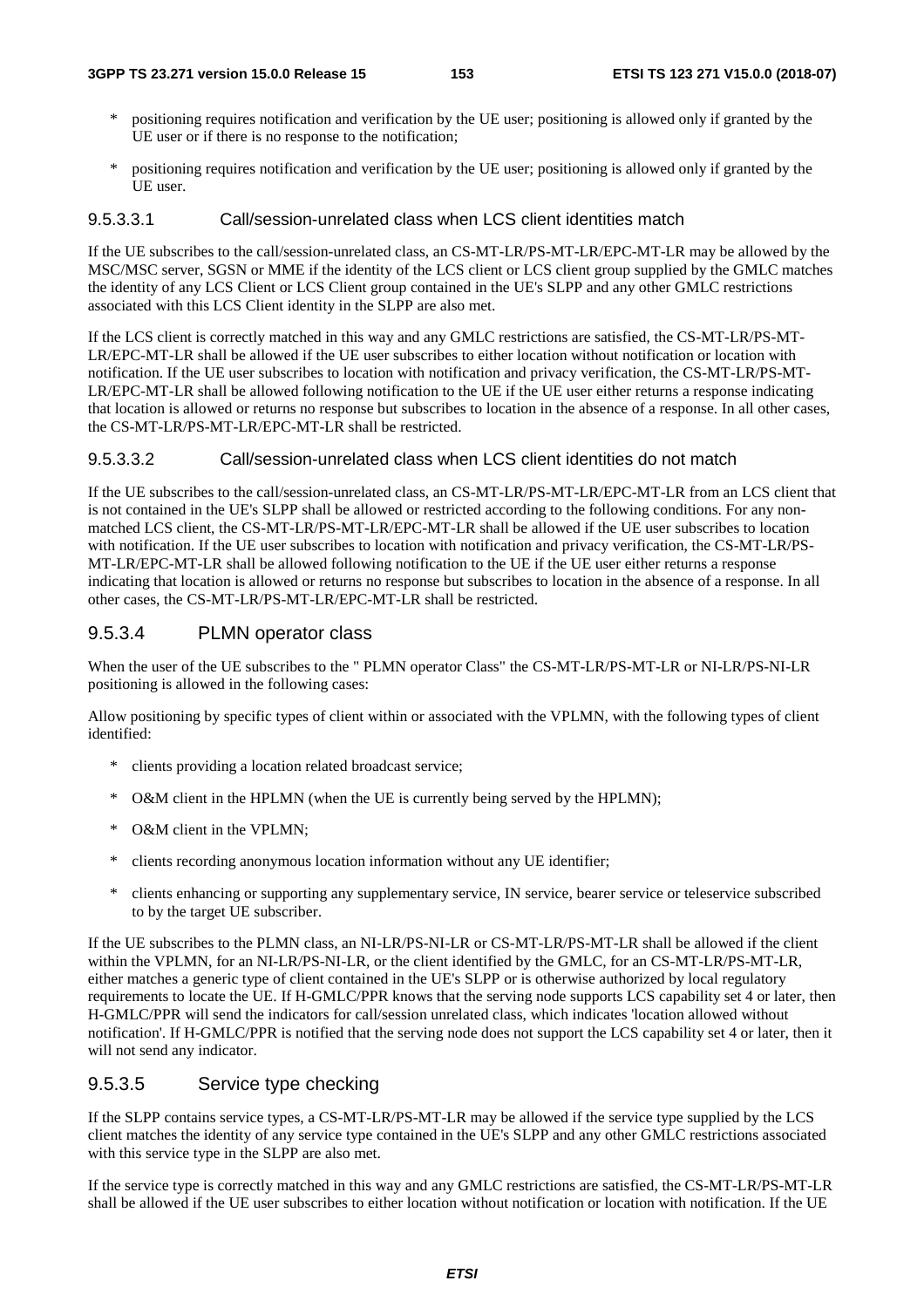user subscribes to location with notification and privacy verification, the CS-MT-LR/PS-MT-LR shall be allowed following notification to the UE if the UE user either returns a response indicating that location is allowed or returns no response but subscribes to location in the absence of a response. In all other cases, the CS-MT-LR/PS-MT-LR shall be restricted.

#### 9.5.3.6 Matching of LCS client identities

In evaluating privacy where any address "A" associated with the LCS client (e.g. LCS client ID or GMLC address) needs to be compared with a corresponding address "B" in the target UE's SLPP, a match shall be determined if a match is found for each of the following components of each address:

- a) numbering plan;
- b) nature of address indicator;
- c) corresponding address digits for all digits in "B" (the digits or initial digits in "A" must match all the digits in "B", but "A" may contain additional digits beyond those in "B").

All addresses shall be transferred to the MSC/VLR, MSC server or SGSN in international format, except for the called party number received from the GMLC during a Call-Related CS MT-LR when the LCS client was reached via IN or abbreviated number routing (e.g. toll-free number or emergency call routing). In these cases it is up to the GMLC to use the valid national specific number of the visited country.

In evaluating privacy where an APN-NI associated with the LCS client notified by the GMLC needs to be compared with a corresponding APN-NI that is used to set up the associated PDP context, a match shall be determined if a match is found for each component of APN-NI.

### 9.5.4 Indicator of privacy check related action

When the client type indicates value added service and the serving node supports LCS capability set 4 or later, H-GMLC/PPR shall select indicators for privacy check related action and the indicators shall be included in the Provide\_Subscriber\_Location request towards the serving node. The indication is sent to the serving node directly from the H-GMLC or via V-GMLC. There shall be an indicator for the call/session unrelated. For GSM and UMTS there shall be an optional indicator for the call/session related and it shall be sent only if call/session related identity, i.e. the number dialled by UE or APN-NI, is sent to the serving node. For EPS, there shall be an optional indicator for the session related and it shall be sent only if session related identity, i.e. APN-NI, is sent to the serving node.

The possible values of the indicator of privacy check related action for call/session unrelated case shall be:

- Location allowed without notification
- Location allowed with notification
- Location with notification and privacy verification; location allowed if no response
- Location with notification and privacy verification; location restricted if no response
- Location not allowed (only applicable when the indicator for call/session related case is sent, or the POI is included in the provide subscriber location request)

The possible values of the indicator of privacy check related action for call/session related case shall be:

- Location allowed without notification
- Location allowed with notification
- Location with notification and privacy verification; location allowed if no response
- Location with notification and privacy verification; location restricted if no response

If both indicators are sent but indicating different actions and the call/session related criteria met in the serving node then an action according to the indicator with the looser action according to the definition in Annex A shall be chosen as shown in Annex A.3.

If the UE subscribes service types, then the result of the service type checking may be included in any of the privacy check indicators, as it is described in annex A.3.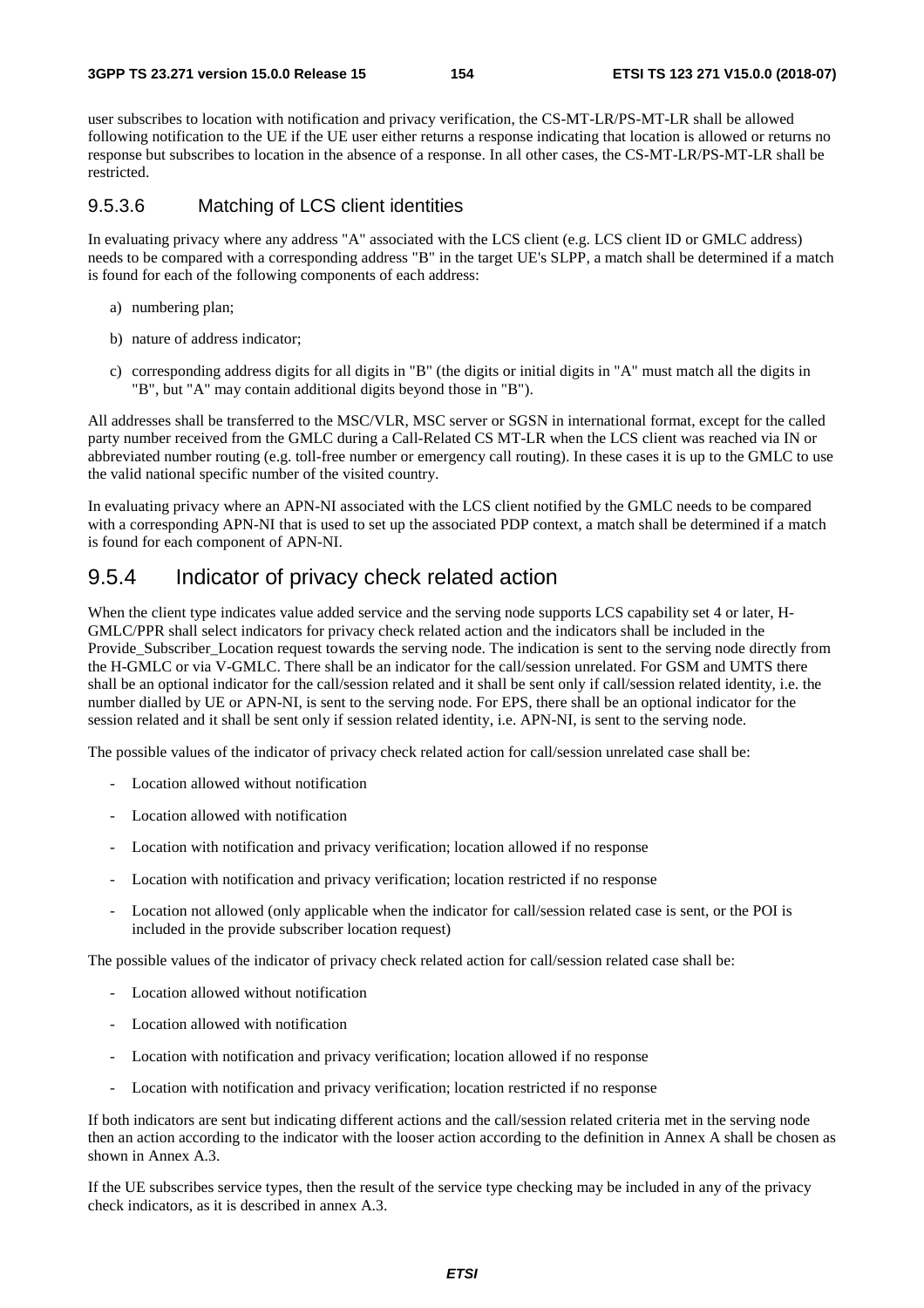If the UE subscribes either to PLMN class or to the universal class, H-GMLC/PPR sends the indicator for call/session unrelated class with the value of "Location allowed without notification".

### 9.6 Mobile Originating Location

An UE may subscribe to any of the following classes of mobile originating location:

- a) Basic Self Location;
- b) Autonomous Self Location;
- c) Transfer to Third Party.

An MO-LR shall be allowed by the serving node (VMSC/MSC Server/SGSN/MME) if the type of request is supported by the appropriate subscription according to the following table.

#### **Table 9.3: Required UE Subscription Options for MO-LR Requests**

| <b>Type of MO-LR Request</b>                               | <b>Required UE Subscription</b> |
|------------------------------------------------------------|---------------------------------|
| UE requests own location                                   | <b>Basic Self Location</b>      |
| UE requests location assistance data                       | <b>Autonomous Self Location</b> |
| UE requests transfer of own location to another LCS Client | Transfer to Third Party         |

### 9.7 CM Procedures

### 9.7.1 Location request for a mobile in idle-mode

When a request for location information is received at the serving node the LCS-layer shall order paging of the UE subscriber. In case of first unsuccessful paging, normal paging procedures should apply. After successful paging the LCS-layer shall invoke the location preparation procedure.

### 9.7.2 Location request for a mobile in dedicated-mode

When a request for location information is received at the serving node, if the UE is already busy on CM level, the LCS-layer shall attempt to establish a parallel transaction to the existing one. If successful, the LCS-layer shall invoke the location preparation procedure.

### 9.8 Interworking with the IMS

### 9.8.1 Standard Location Request using a SIP-URI

An external LCS Client shall use the same interface to the LCS Server regardless of the target UE's identity.

If a location request from an external LCS client uses a SIP-URI as the target UE's identity, the requesting GMLC shall invoke a LIMS-IWF (Location IMS Interworking Function) to route the request to the user's home network. This routing mechanism may use standard technologies like pre-configuration of destination addresses or DNS lookups to determine the address of a LIMS-IWF in the home network of the user. The interface between two LIMS-IWF in different networks shall be Lr.

If the LIMS-IWF in the home network is not co-located with the home GMLC, it shall use the same interface towards the home GMLC as the requesting GMLC, i.e. the Lr interface. The LIMS-IWF in the home network has to determine the HSS serving the user. This may be done e.g. by a Dh SLF query or the HSS address is known to the LIMS-IWF through configuration. The LIMS-IWF retrieves the MSISDN from the HSS through Sh Pull and use MAP Send Routing Info for LCS to get the home GMLC IP address from the HLR/HSS. Afterwards the LIMS-IWF in the home network can forward the LCS service request (including the target UE's MSISDN) on the Lr interface to the home GMLC.

The following figure shows the principle call flow when a GMLC receives a location request where the target UE's identity is an IMS Public User Identity (SIP-URI).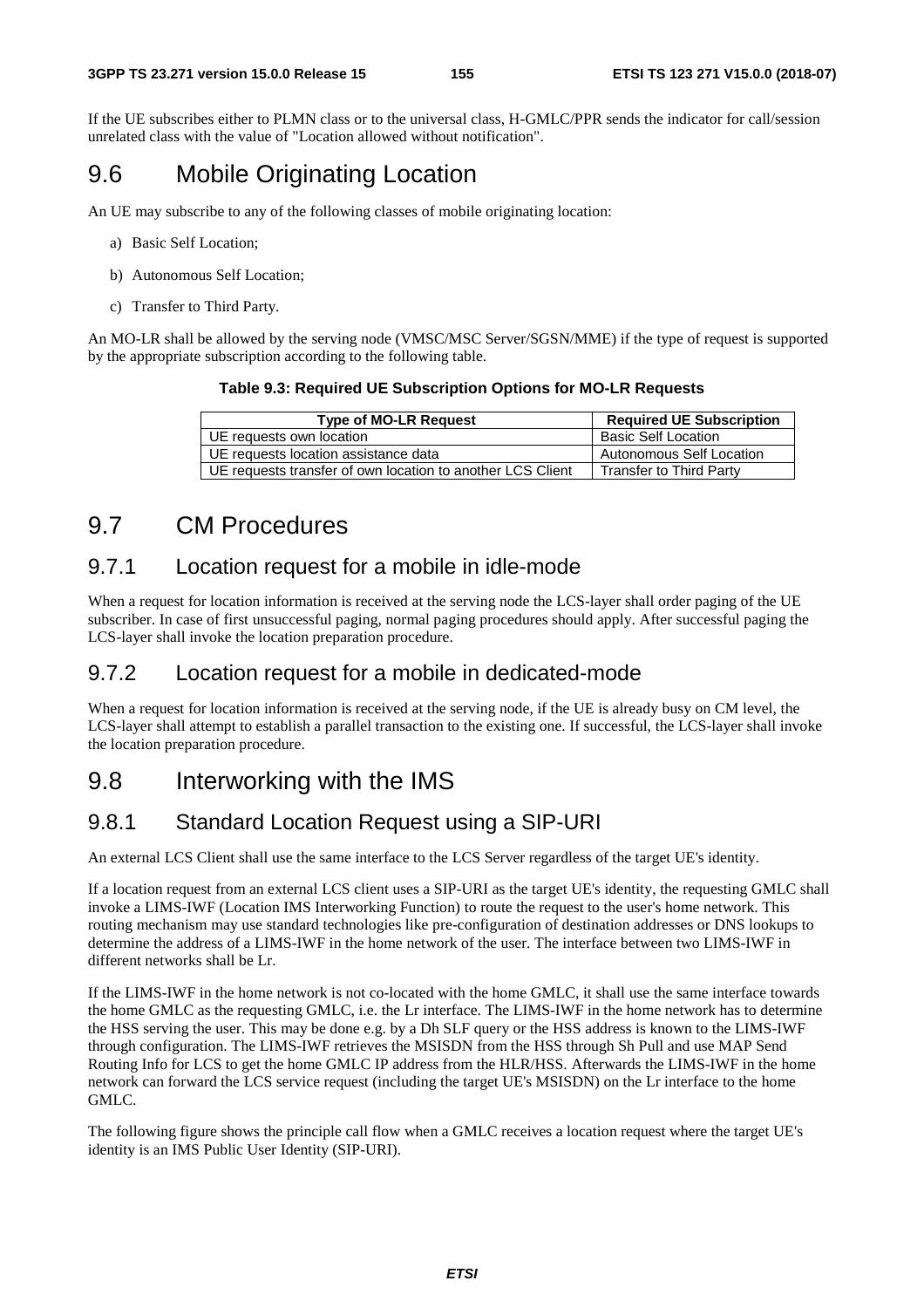#### **3GPP TS 23.271 version 15.0.0 Release 15 156 ETSI TS 123 271 V15.0.0 (2018-07)**



**Figure 9.9: MT-LR procedure for IMS Public User Identities** 

- 1. An external LCS Client requests the current location of a target UE from a R-GMLC using the Public User Identity (SIP-URI) associated with the target UE.
- 2. The R-GMLC selects a LIMS-IWF in the requesting network. The LIMS-IWF address may be pre-configured or DNS is used for this purpose. The R-GMLC forwards the LCS service request to the requested LIMS-IWF via Lr interface.
- 3. The LIMS-IWF in the requesting network determines the LISM-IWF address in the home network. This may be done by using a pre-configured address or by DNS. The requesting LIMS-IWF forwards the LCS service request to the home LIMS-IWF via Lr interface.
- 4. The home LIMS-IWF queries the SLF via Dh interface to get the HSS address (using the Dh interface to retrieve the HSS address is an option).
- 5. The home LIMS-IWF retrieves the HSS address from the SLF via Dh SLF Response.
- 6. The home LIMS-IWF queries the HSS via Sh PULL (including the SIP-URI) to get the user's MSISDN.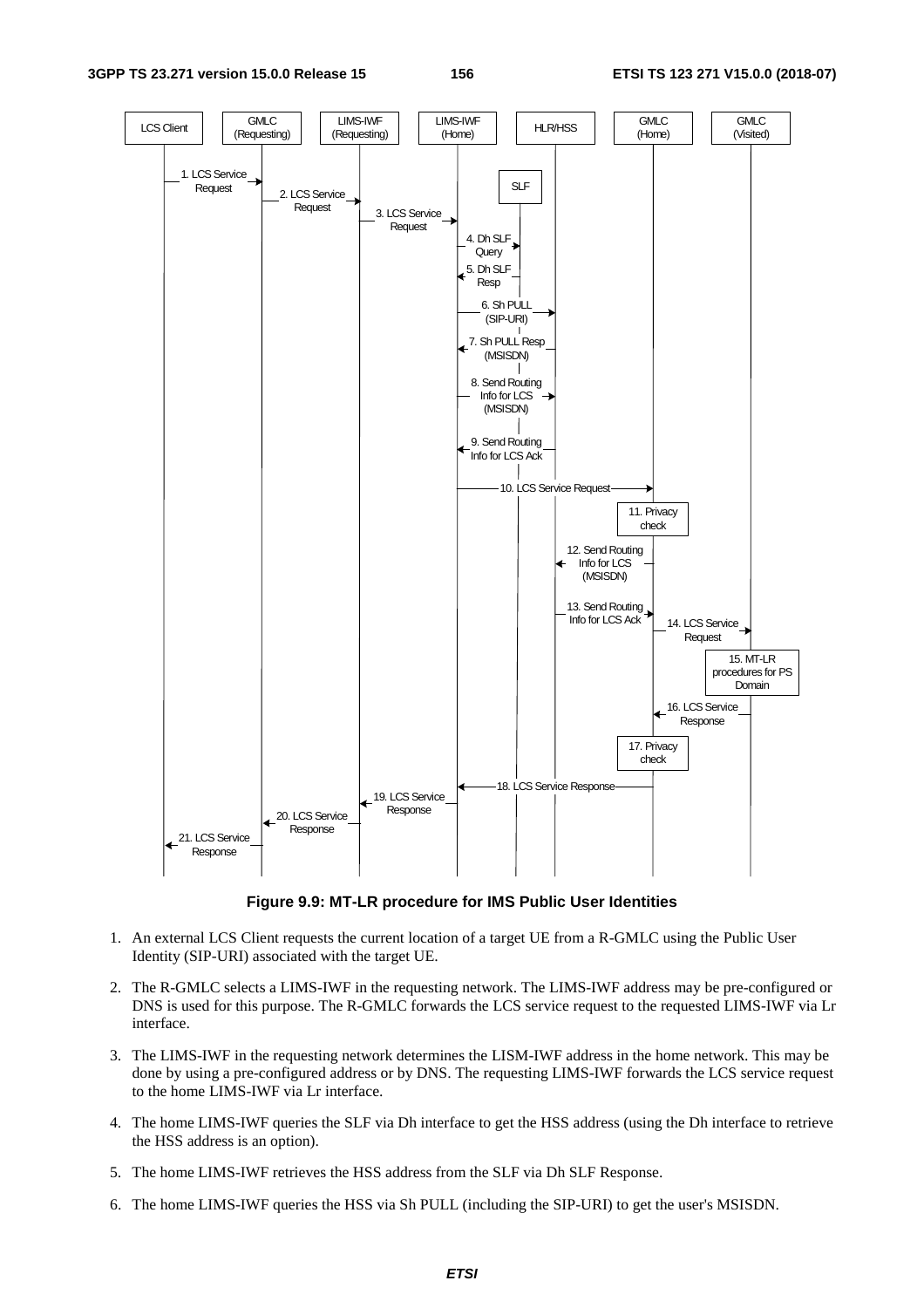- 7. The home LIMS-IWF retrieves the user's MSISDN from the HSS via Sh PULL Response.
- 8. The LIMS-IWF uses MAP Send Routing Info for LCS to get the H-GMLC address from the HLR/HSS.
- 9. The LIMS-IWF retrieves the H-GMLC address from the HLR/HSS.
- 10. The LCS service request is forwarded to the H-GMLC through Lr interface.
- 11. The H-GMLC performs the privacy check.
- 12. The H-GMLC queries the HLR/HSS using MAP Send Routing Info for LCS to get the V-GMLC address.
- 13. The H-GMLC retrieves the V-GMLC address from the HLR/HSS.
- 14. The H-GMLC forwards the LCS service request to the V-GMLC.
- 15. The standard MT-LR procedure is performed.
- 16. The LCS service response is send from the V-GMLC to the H-GMLC.
- 17. The H-GMLC performs the privacy check.
- 18. The LCS service response is send from the H-GMLC to home LIMS-IWF.
- 19. The LCS service response is send from the home LIMS-IWF to the requesting LIMS-IWF.
- 20. The LCS service response is send from the requesting LIMS-IWF to the R-GMLC.
- 21. The LCS service response is send from the R-GMLC to the external LCS Client.

### 9.8.2 Standard Location Request using a TEL-URL

IF a location request from an external LCS client uses a TEL-URL as the target UE's identity, the requesting GMLC shall convert the TEL-URL into a MSISDN, use this MSISDN in the location request as the target UE's address and continue with the MT-LR procedure for the PS domain.

### 9.8.3 Mobile Originated Location Requests in the IMS

Mobile Originated Location Requests will not specifically require IMS interworking and therefore are not covered within this specification.

### 9.8.4 IMS Emergency Location Procedure

A common procedure to support location and PSAP/Emergency Centre selection for any type of access network is shown in TS 23.167 [36a] "Retrieving Location information for Emergency Session". The procedure may be used dependent on the access type and the requirements of the applicable regulatory authority.

# 10 Information storage

This clause describes information storage structures that are mandatory (M), conditional (C) or optional (O) for LCS, and the recovery and restoration procedures needed to maintain service if inconsistencies in databases occur and for lost or invalid database information. Information storage in RAN network elements is specified in UTRAN Stage 2 (TS 25.305 [1]) and GERAN Stage 2 (TS 43.059 [16]) specifications.

## 10.1 HLR and HSS

The HLR/HSS holds LCS data for both UE subscribers and LMUs. If the privacy profile data for UE subscribers are stored in H-GMLC/PPR, HLR/HSS needs to store the corresponding pseudo-external identities and MO-LR related subscription data shown in Table 10.4 and 10.5. The pseudo-external identities are stored in the privacy exception list shown in Table 10.2. The details of the pseudo-external identity are described in Annex C.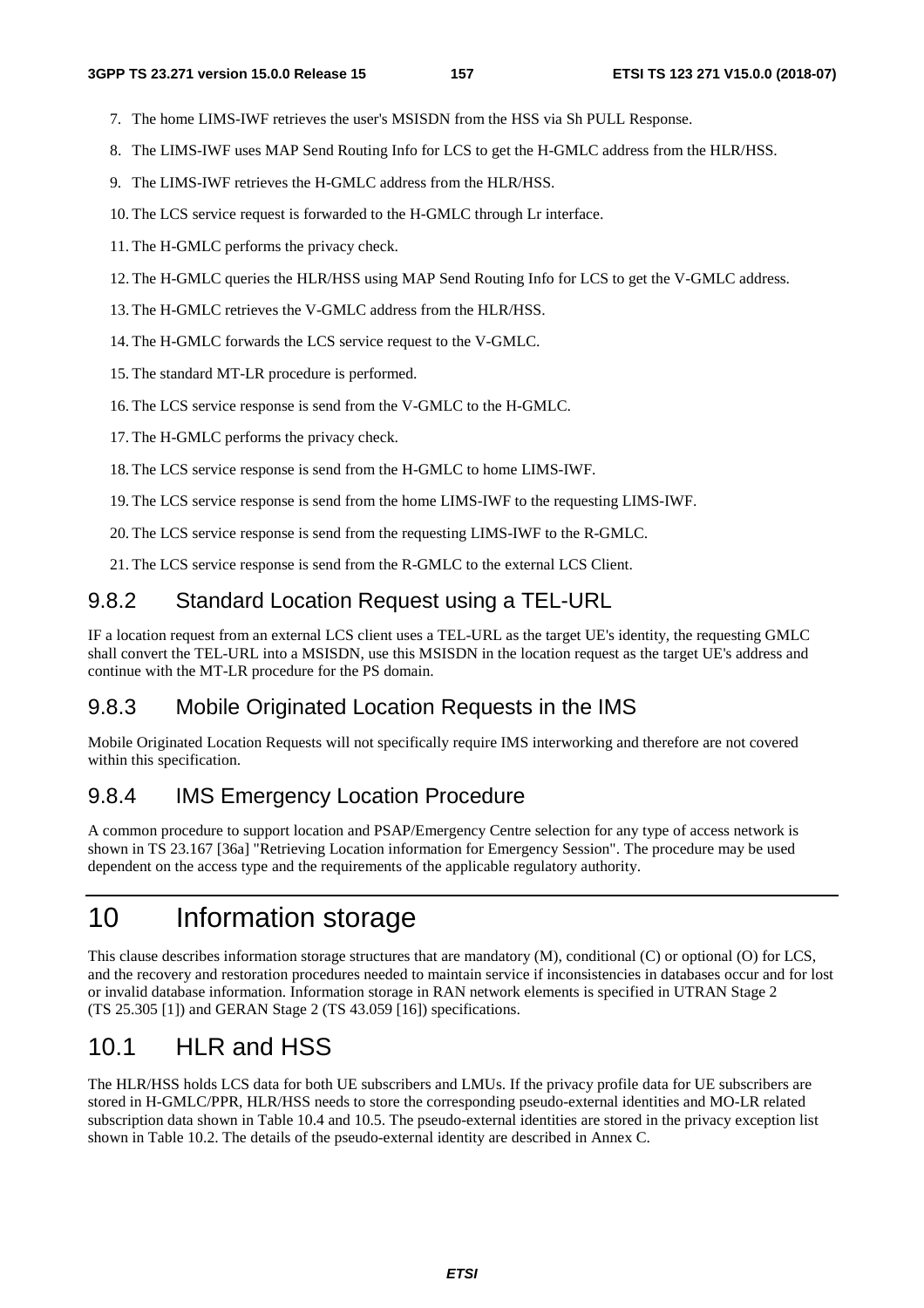### 10.1.1 LCS Data in the HLR/HSS for an UE Subscriber

The IMSI is the primary key for LCS UE subscription data in the HLR/HSS. This subscription data may be stored in a Multiple Subscriber Profile (MSP), with the HLR/HSS able to hold a number of MSPs per IMSI.

For GSM and UMTS, the LCS UE subscription data includes a privacy exception list containing the privacy classes for which location of the target UE is permitted. Each privacy class is treated as a distinct supplementary service with its own supplementary service code. The following logical states are applicable to each privacy class (refer to TS 23.011 [22] for an explanation of the notation).

#### **Table 10.1: Logical States for each LCS Privacy Class**

| <b>Provisioning State</b> | <b>Registration State</b> | <b>Activation State</b> | <b>HLR Induction State</b> |
|---------------------------|---------------------------|-------------------------|----------------------------|
| (Not Provisioned,         | Not Applicable,           | Not Active.             | <b>Not Induced</b> )       |
| (Provisioned,             | Not Applicable,           | Active and Operative.   | Not Induced)               |

For each LCS privacy class, the HLR/HSS shall store the logical state of the class on a per-subscriber (or per subscriber MSP) basis. In addition, the permanent data indicated below shall be stored on a per subscriber (or per subscriber MSP) basis when the logical provisioning state of the associated LCS privacy class is "provisioned". For the meaning of each LCS privacy class, refer to clause 9 and to TS 22.071 [4].

Moreover a list of allowed service types may be stored. The meaning of service types is defined in TS 22.071 [4].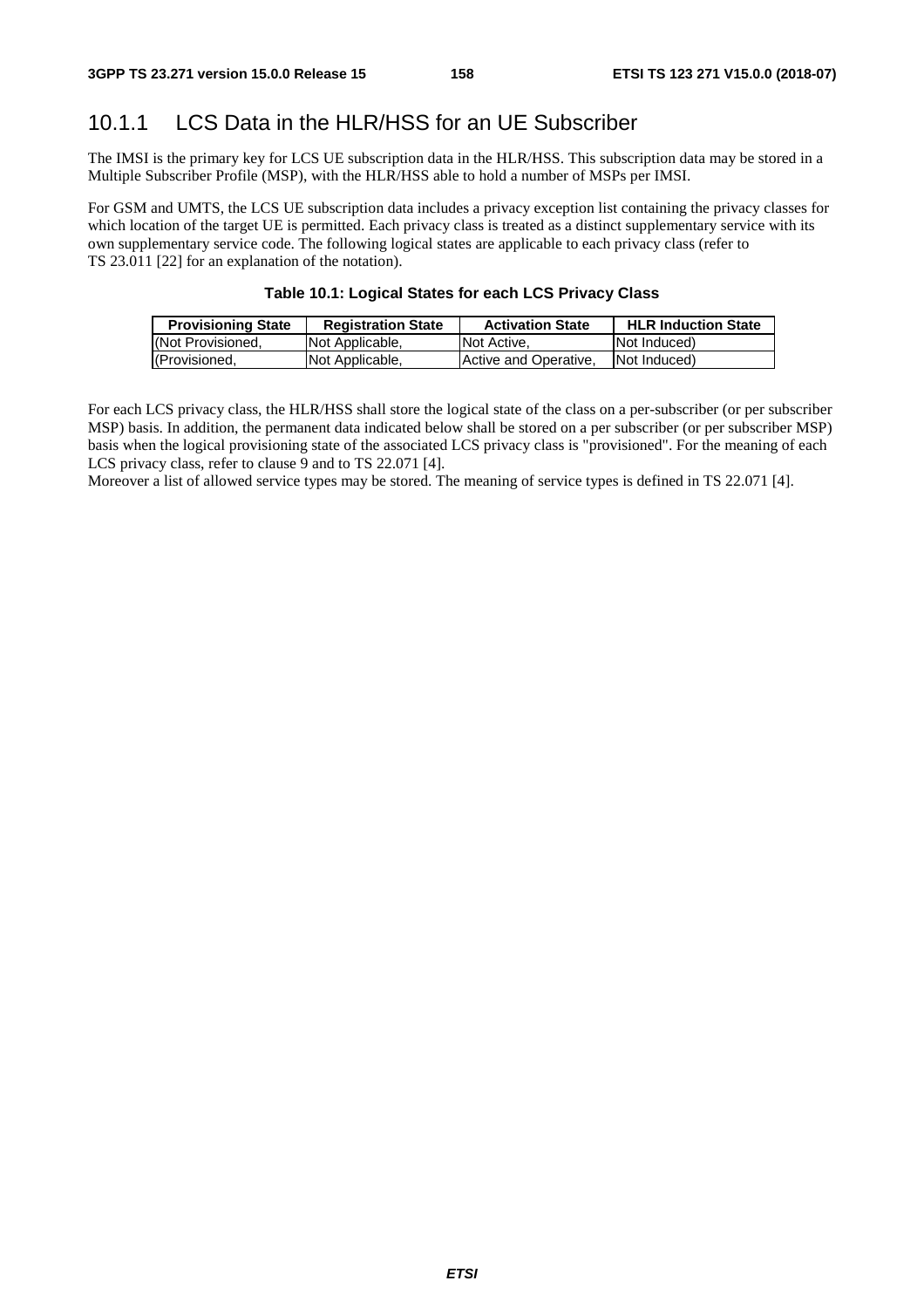| <b>Universal Class</b><br>No additional data<br><b>Call/session Related Class</b><br>M<br>Indication of one of the following mutually exclusive options for any LCS<br>client not in the external LCS client list:<br>- Location not allowed<br>- Location allowed without notification (default case)<br>Location allowed with notification<br>- Location with notification and privacy verification; location allowed if no<br>response<br>Location with notification and privacy verification; location restricted if<br>no response<br>External LCS client list: a list of zero or more LCS clients, with the following<br>data stored for each LCS client in the list:<br>O<br>- International E.164 address identifying a single LCS client or a single<br>C<br>group of LCS clients that are permitted to locate this target UE<br>Restriction on the GMLC. If no value is stored for this data, there is no<br>$\overline{a}$<br>restriction on GMLC and any GMLC is allowed to request location<br>O<br>information for the UE. Possible values are:<br>Identified GMLCs only<br>Any GMLC in the home country<br>C<br>Indication of one of the following mutually exclusive options:<br>$\overline{a}$<br>Location allowed without notification (default case)<br>Location allowed with notification<br>Location with notification and privacy verification; location allowed if |                                                                                  |
|-------------------------------------------------------------------------------------------------------------------------------------------------------------------------------------------------------------------------------------------------------------------------------------------------------------------------------------------------------------------------------------------------------------------------------------------------------------------------------------------------------------------------------------------------------------------------------------------------------------------------------------------------------------------------------------------------------------------------------------------------------------------------------------------------------------------------------------------------------------------------------------------------------------------------------------------------------------------------------------------------------------------------------------------------------------------------------------------------------------------------------------------------------------------------------------------------------------------------------------------------------------------------------------------------------------------------------------------------------------------------------------------|----------------------------------------------------------------------------------|
|                                                                                                                                                                                                                                                                                                                                                                                                                                                                                                                                                                                                                                                                                                                                                                                                                                                                                                                                                                                                                                                                                                                                                                                                                                                                                                                                                                                           |                                                                                  |
|                                                                                                                                                                                                                                                                                                                                                                                                                                                                                                                                                                                                                                                                                                                                                                                                                                                                                                                                                                                                                                                                                                                                                                                                                                                                                                                                                                                           |                                                                                  |
|                                                                                                                                                                                                                                                                                                                                                                                                                                                                                                                                                                                                                                                                                                                                                                                                                                                                                                                                                                                                                                                                                                                                                                                                                                                                                                                                                                                           |                                                                                  |
|                                                                                                                                                                                                                                                                                                                                                                                                                                                                                                                                                                                                                                                                                                                                                                                                                                                                                                                                                                                                                                                                                                                                                                                                                                                                                                                                                                                           |                                                                                  |
|                                                                                                                                                                                                                                                                                                                                                                                                                                                                                                                                                                                                                                                                                                                                                                                                                                                                                                                                                                                                                                                                                                                                                                                                                                                                                                                                                                                           |                                                                                  |
|                                                                                                                                                                                                                                                                                                                                                                                                                                                                                                                                                                                                                                                                                                                                                                                                                                                                                                                                                                                                                                                                                                                                                                                                                                                                                                                                                                                           |                                                                                  |
|                                                                                                                                                                                                                                                                                                                                                                                                                                                                                                                                                                                                                                                                                                                                                                                                                                                                                                                                                                                                                                                                                                                                                                                                                                                                                                                                                                                           |                                                                                  |
|                                                                                                                                                                                                                                                                                                                                                                                                                                                                                                                                                                                                                                                                                                                                                                                                                                                                                                                                                                                                                                                                                                                                                                                                                                                                                                                                                                                           |                                                                                  |
|                                                                                                                                                                                                                                                                                                                                                                                                                                                                                                                                                                                                                                                                                                                                                                                                                                                                                                                                                                                                                                                                                                                                                                                                                                                                                                                                                                                           |                                                                                  |
|                                                                                                                                                                                                                                                                                                                                                                                                                                                                                                                                                                                                                                                                                                                                                                                                                                                                                                                                                                                                                                                                                                                                                                                                                                                                                                                                                                                           |                                                                                  |
|                                                                                                                                                                                                                                                                                                                                                                                                                                                                                                                                                                                                                                                                                                                                                                                                                                                                                                                                                                                                                                                                                                                                                                                                                                                                                                                                                                                           |                                                                                  |
|                                                                                                                                                                                                                                                                                                                                                                                                                                                                                                                                                                                                                                                                                                                                                                                                                                                                                                                                                                                                                                                                                                                                                                                                                                                                                                                                                                                           |                                                                                  |
|                                                                                                                                                                                                                                                                                                                                                                                                                                                                                                                                                                                                                                                                                                                                                                                                                                                                                                                                                                                                                                                                                                                                                                                                                                                                                                                                                                                           |                                                                                  |
|                                                                                                                                                                                                                                                                                                                                                                                                                                                                                                                                                                                                                                                                                                                                                                                                                                                                                                                                                                                                                                                                                                                                                                                                                                                                                                                                                                                           |                                                                                  |
|                                                                                                                                                                                                                                                                                                                                                                                                                                                                                                                                                                                                                                                                                                                                                                                                                                                                                                                                                                                                                                                                                                                                                                                                                                                                                                                                                                                           |                                                                                  |
|                                                                                                                                                                                                                                                                                                                                                                                                                                                                                                                                                                                                                                                                                                                                                                                                                                                                                                                                                                                                                                                                                                                                                                                                                                                                                                                                                                                           |                                                                                  |
|                                                                                                                                                                                                                                                                                                                                                                                                                                                                                                                                                                                                                                                                                                                                                                                                                                                                                                                                                                                                                                                                                                                                                                                                                                                                                                                                                                                           |                                                                                  |
|                                                                                                                                                                                                                                                                                                                                                                                                                                                                                                                                                                                                                                                                                                                                                                                                                                                                                                                                                                                                                                                                                                                                                                                                                                                                                                                                                                                           |                                                                                  |
|                                                                                                                                                                                                                                                                                                                                                                                                                                                                                                                                                                                                                                                                                                                                                                                                                                                                                                                                                                                                                                                                                                                                                                                                                                                                                                                                                                                           |                                                                                  |
|                                                                                                                                                                                                                                                                                                                                                                                                                                                                                                                                                                                                                                                                                                                                                                                                                                                                                                                                                                                                                                                                                                                                                                                                                                                                                                                                                                                           |                                                                                  |
|                                                                                                                                                                                                                                                                                                                                                                                                                                                                                                                                                                                                                                                                                                                                                                                                                                                                                                                                                                                                                                                                                                                                                                                                                                                                                                                                                                                           |                                                                                  |
|                                                                                                                                                                                                                                                                                                                                                                                                                                                                                                                                                                                                                                                                                                                                                                                                                                                                                                                                                                                                                                                                                                                                                                                                                                                                                                                                                                                           |                                                                                  |
| no response                                                                                                                                                                                                                                                                                                                                                                                                                                                                                                                                                                                                                                                                                                                                                                                                                                                                                                                                                                                                                                                                                                                                                                                                                                                                                                                                                                               |                                                                                  |
| Location with notification and privacy verification; location restricted                                                                                                                                                                                                                                                                                                                                                                                                                                                                                                                                                                                                                                                                                                                                                                                                                                                                                                                                                                                                                                                                                                                                                                                                                                                                                                                  |                                                                                  |
| if no response                                                                                                                                                                                                                                                                                                                                                                                                                                                                                                                                                                                                                                                                                                                                                                                                                                                                                                                                                                                                                                                                                                                                                                                                                                                                                                                                                                            |                                                                                  |
| Indication of one of the following mutually exclusive options for any LCS<br>Call/session Unrelated<br>M                                                                                                                                                                                                                                                                                                                                                                                                                                                                                                                                                                                                                                                                                                                                                                                                                                                                                                                                                                                                                                                                                                                                                                                                                                                                                  |                                                                                  |
| Class<br>client not in the external LCS client list:                                                                                                                                                                                                                                                                                                                                                                                                                                                                                                                                                                                                                                                                                                                                                                                                                                                                                                                                                                                                                                                                                                                                                                                                                                                                                                                                      |                                                                                  |
| - Location not allowed (default case)<br>Location allowed with notification                                                                                                                                                                                                                                                                                                                                                                                                                                                                                                                                                                                                                                                                                                                                                                                                                                                                                                                                                                                                                                                                                                                                                                                                                                                                                                               |                                                                                  |
| - Location with notification and privacy verification; location allowed if no                                                                                                                                                                                                                                                                                                                                                                                                                                                                                                                                                                                                                                                                                                                                                                                                                                                                                                                                                                                                                                                                                                                                                                                                                                                                                                             |                                                                                  |
| response                                                                                                                                                                                                                                                                                                                                                                                                                                                                                                                                                                                                                                                                                                                                                                                                                                                                                                                                                                                                                                                                                                                                                                                                                                                                                                                                                                                  |                                                                                  |
| Location with notification and privacy verification; location restricted if                                                                                                                                                                                                                                                                                                                                                                                                                                                                                                                                                                                                                                                                                                                                                                                                                                                                                                                                                                                                                                                                                                                                                                                                                                                                                                               |                                                                                  |
| no response                                                                                                                                                                                                                                                                                                                                                                                                                                                                                                                                                                                                                                                                                                                                                                                                                                                                                                                                                                                                                                                                                                                                                                                                                                                                                                                                                                               |                                                                                  |
|                                                                                                                                                                                                                                                                                                                                                                                                                                                                                                                                                                                                                                                                                                                                                                                                                                                                                                                                                                                                                                                                                                                                                                                                                                                                                                                                                                                           |                                                                                  |
| data stored for each LCS client in the list:<br>O                                                                                                                                                                                                                                                                                                                                                                                                                                                                                                                                                                                                                                                                                                                                                                                                                                                                                                                                                                                                                                                                                                                                                                                                                                                                                                                                         |                                                                                  |
| - International E.164 address identifying a single LCS client or a single                                                                                                                                                                                                                                                                                                                                                                                                                                                                                                                                                                                                                                                                                                                                                                                                                                                                                                                                                                                                                                                                                                                                                                                                                                                                                                                 | External LCS client list: a list of zero or more LCS clients, with the following |
| group of LCS clients that are permitted to locate this target UE<br>С                                                                                                                                                                                                                                                                                                                                                                                                                                                                                                                                                                                                                                                                                                                                                                                                                                                                                                                                                                                                                                                                                                                                                                                                                                                                                                                     |                                                                                  |
|                                                                                                                                                                                                                                                                                                                                                                                                                                                                                                                                                                                                                                                                                                                                                                                                                                                                                                                                                                                                                                                                                                                                                                                                                                                                                                                                                                                           |                                                                                  |
| Restriction on the GMLC. If no value is stored for this data there is no                                                                                                                                                                                                                                                                                                                                                                                                                                                                                                                                                                                                                                                                                                                                                                                                                                                                                                                                                                                                                                                                                                                                                                                                                                                                                                                  |                                                                                  |
|                                                                                                                                                                                                                                                                                                                                                                                                                                                                                                                                                                                                                                                                                                                                                                                                                                                                                                                                                                                                                                                                                                                                                                                                                                                                                                                                                                                           |                                                                                  |
| O                                                                                                                                                                                                                                                                                                                                                                                                                                                                                                                                                                                                                                                                                                                                                                                                                                                                                                                                                                                                                                                                                                                                                                                                                                                                                                                                                                                         | restriction on GMLC and any GMLC is allowed to request location                  |
|                                                                                                                                                                                                                                                                                                                                                                                                                                                                                                                                                                                                                                                                                                                                                                                                                                                                                                                                                                                                                                                                                                                                                                                                                                                                                                                                                                                           | information for the UE. Possible values are:                                     |
|                                                                                                                                                                                                                                                                                                                                                                                                                                                                                                                                                                                                                                                                                                                                                                                                                                                                                                                                                                                                                                                                                                                                                                                                                                                                                                                                                                                           | Identified GMLCs only                                                            |
| C<br>Indication of one of the following mutually exclusive options:                                                                                                                                                                                                                                                                                                                                                                                                                                                                                                                                                                                                                                                                                                                                                                                                                                                                                                                                                                                                                                                                                                                                                                                                                                                                                                                       | Any GMLC in the home country                                                     |
| Location allowed without notification (default case)                                                                                                                                                                                                                                                                                                                                                                                                                                                                                                                                                                                                                                                                                                                                                                                                                                                                                                                                                                                                                                                                                                                                                                                                                                                                                                                                      |                                                                                  |
|                                                                                                                                                                                                                                                                                                                                                                                                                                                                                                                                                                                                                                                                                                                                                                                                                                                                                                                                                                                                                                                                                                                                                                                                                                                                                                                                                                                           |                                                                                  |
|                                                                                                                                                                                                                                                                                                                                                                                                                                                                                                                                                                                                                                                                                                                                                                                                                                                                                                                                                                                                                                                                                                                                                                                                                                                                                                                                                                                           | Location allowed with notification                                               |
| no response                                                                                                                                                                                                                                                                                                                                                                                                                                                                                                                                                                                                                                                                                                                                                                                                                                                                                                                                                                                                                                                                                                                                                                                                                                                                                                                                                                               | Location with notification and privacy verification; location allowed if         |
| if no response                                                                                                                                                                                                                                                                                                                                                                                                                                                                                                                                                                                                                                                                                                                                                                                                                                                                                                                                                                                                                                                                                                                                                                                                                                                                                                                                                                            |                                                                                  |
| O<br>LCS client list: a list of one or more generic classes of LCS client that are<br><b>PLMN Operator Class</b>                                                                                                                                                                                                                                                                                                                                                                                                                                                                                                                                                                                                                                                                                                                                                                                                                                                                                                                                                                                                                                                                                                                                                                                                                                                                          | Location with notification and privacy verification; location restricted         |
| allowed to locate the particular UE. The following classes are distinguished:                                                                                                                                                                                                                                                                                                                                                                                                                                                                                                                                                                                                                                                                                                                                                                                                                                                                                                                                                                                                                                                                                                                                                                                                                                                                                                             |                                                                                  |
| LCS client broadcasting location related information                                                                                                                                                                                                                                                                                                                                                                                                                                                                                                                                                                                                                                                                                                                                                                                                                                                                                                                                                                                                                                                                                                                                                                                                                                                                                                                                      |                                                                                  |
| O&M LCS client in the HPLMN                                                                                                                                                                                                                                                                                                                                                                                                                                                                                                                                                                                                                                                                                                                                                                                                                                                                                                                                                                                                                                                                                                                                                                                                                                                                                                                                                               |                                                                                  |
| O&M LCS client in the VPLMN                                                                                                                                                                                                                                                                                                                                                                                                                                                                                                                                                                                                                                                                                                                                                                                                                                                                                                                                                                                                                                                                                                                                                                                                                                                                                                                                                               |                                                                                  |
|                                                                                                                                                                                                                                                                                                                                                                                                                                                                                                                                                                                                                                                                                                                                                                                                                                                                                                                                                                                                                                                                                                                                                                                                                                                                                                                                                                                           |                                                                                  |
| LCS Client supporting a bearer service, teleservice or supplementary<br>$\qquad \qquad \blacksquare$                                                                                                                                                                                                                                                                                                                                                                                                                                                                                                                                                                                                                                                                                                                                                                                                                                                                                                                                                                                                                                                                                                                                                                                                                                                                                      | LCS client recording anonymous location information                              |

#### **Table 10.2: LCS data stored in the HLR privacy exception list for an UE Subscriber (or UE Subscriber MSP)**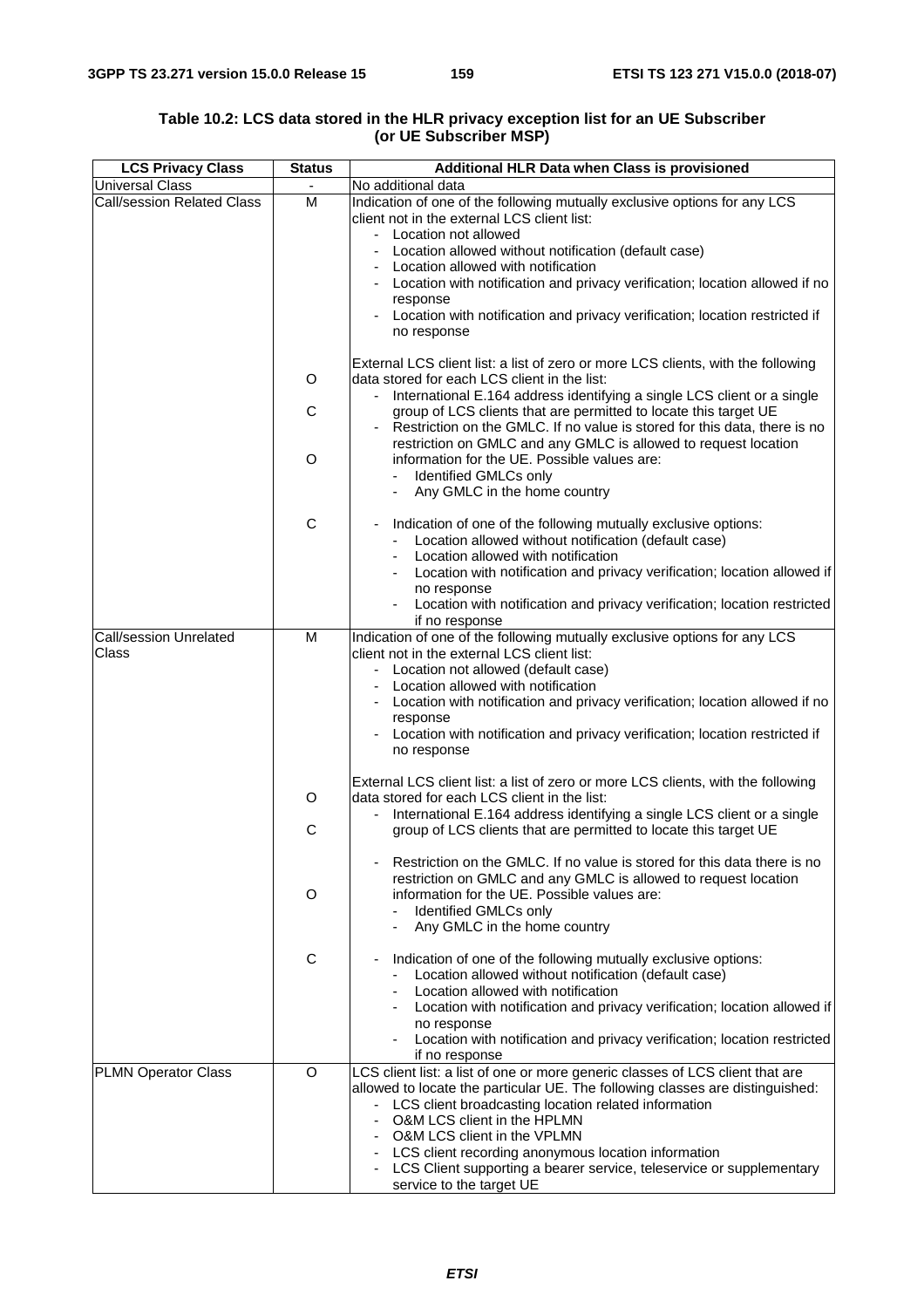| Service type indication | <b>Status</b> | Additional HLR data when the indication is stored                                                                                                                                                                                                               |
|-------------------------|---------------|-----------------------------------------------------------------------------------------------------------------------------------------------------------------------------------------------------------------------------------------------------------------|
| Service Types           | O             | Service types list: a list of one or more service types for which the LCS client<br>is allowed to locate the particular UE. The possible service types are defined<br>in TS 22.071 [4]. The following data may be present for each service type in<br>the list: |
|                         | $\circ$       | Restriction on the GMLC. If no value is stored for this data, there is<br>no restriction on GMLC and any GMLC is allowed to request<br>location information for the UE. Possible values are:                                                                    |
|                         | C             | Identified GMLCs only                                                                                                                                                                                                                                           |
|                         |               | Any GMLC in the home country                                                                                                                                                                                                                                    |
|                         |               | Indication of one of the following mutually exclusive options:                                                                                                                                                                                                  |
|                         |               | Location allowed without notification (default case)                                                                                                                                                                                                            |
|                         |               | Location allowed with notification                                                                                                                                                                                                                              |
|                         |               | Location with notification and privacy verification; location<br>allowed if no response                                                                                                                                                                         |
|                         |               | Location with notification and privacy verification; location<br>restricted if no response                                                                                                                                                                      |

**Table 10.3: LCS Service types stored in the HLR/HSS per UE subscriber** 

In case that UE's privacy profile is stored and is checked in the GMLC (H-GMLC) or in the PPR, pseudo-external identities may be set in the external LCS client list of the HLR privacy exception list shown in Table 10.2. The pseudoexternal identity is not the identity of real external LCS client but the identity which is used for notifying SGSN/MSC of the location request class (call/session related or non-call/session related) and the required type of indication for each class. Operator allocates E.164 addresses for the pseudo-external identities.

Fourteen pseudo-external identities are needed to be defined. The pseudo-external identities are summarized in the Table C.1. The pseudo-external identities are registered in SLPP of each UE in advance.

LCS UE subscription data may include a mobile originating list containing the LCS mobile originating classes that an UE is permitted to request. Each LCS mobile originating class is treated as a distinct supplementary service with its own supplementary service code. The following logical states are applicable to each mobile originating class (refer to TS 23.011 [22] for an explanation of the notation).

|  | Table 10.4: Logical States for each Mobile Originating LCS Class |  |
|--|------------------------------------------------------------------|--|
|  |                                                                  |  |

| <b>Provisioning State</b> | <b>Registration State</b> | <b>Activation State</b> | <b>HLR Induction State</b> |
|---------------------------|---------------------------|-------------------------|----------------------------|
| (Not Provisioned.)        | Not Applicable,           | Not Active,             | Not Induced)               |
| (Provisioned,             | Not Applicable,           | Active and Operative.   | Not Induced)               |

For each LCS Mobile Originating class, the HLR/HSS shall store the logical state of the class on a per-subscriber (or per subscriber MSP) basis. In this version of LCS, there is no additional permanent data in the HLR. The table below shows the defined mobile originating classes. For the meaning of each LCS mobile originating class, refer to clause 8 and to TS 22.071 [4].

| Table 10.5: Data stored in the HLR for the LCS Mobile Originating List for an UE |
|----------------------------------------------------------------------------------|
| (or UE Subscriber MSP)                                                           |

| <b>LCS Mobile Originating</b><br><b>Class</b> | <b>Status</b>            | Additional HLR Data when Class is provisioned |
|-----------------------------------------------|--------------------------|-----------------------------------------------|
| <b>Basic Self Location</b>                    | $\overline{\phantom{0}}$ | No additional data                            |
| Autonomous Self Location                      |                          | No additional data                            |
| Transfer to Third Party                       | -                        | No additional data                            |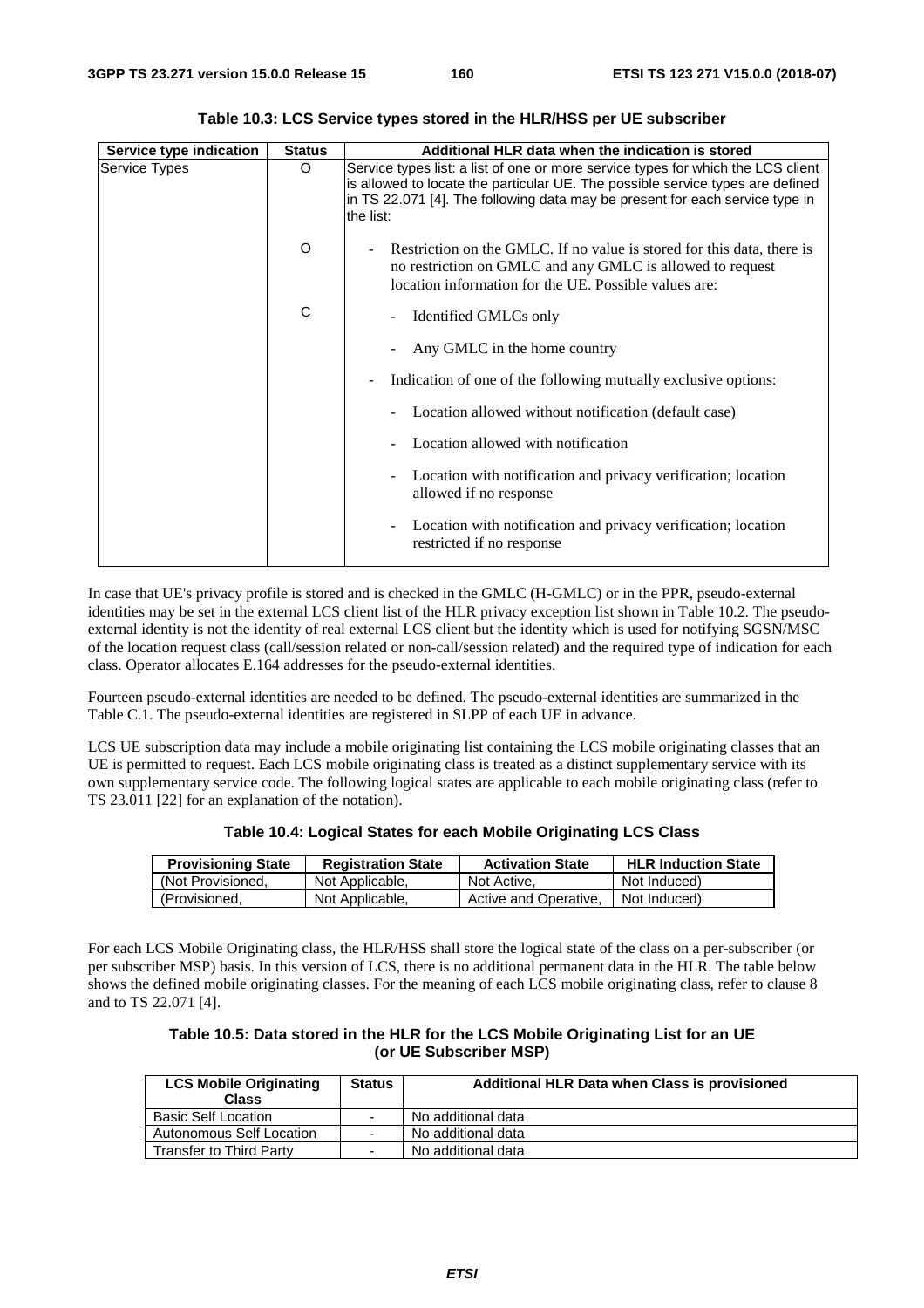In addition to the privacy exception list, the following other data items may be stored in the UE subscription profile in the HLR to support LCS.

| Other Data in the HLR | <b>Status</b> | <b>Description</b>                                                                                                                                                                                                                                                                                     |
|-----------------------|---------------|--------------------------------------------------------------------------------------------------------------------------------------------------------------------------------------------------------------------------------------------------------------------------------------------------------|
| <b>GMLC List</b>      |               | List of one or more E.164 addresses of the GMLCs from which a<br>location request for an MT-LR is allowed, The addresses are only<br>relevant to an LCS client that is restricted (in the UE privacy exception<br>list) to making call/session related or call/session unrelated location<br>requests. |

**Table 10.6a: Temporary LCS data in the HLR** 

To support broadcast of assistance data for E-UTRAN access where assistance data is ciphered, the following data items may be stored in the HSS for a UE subscriber.

Editor's note: Details of broadcast support by E-UTRAN are still ongoing in RAN2 and RAN3. Table 10.6b may therefore need to be updated after RAN support is finalized.

#### **Table 10.6b: Data stored in the HSS to support broadcast of ciphered assistance data for E-UTRAN access**

| Data in the HSS         | <b>Status</b> | <b>Description</b>                                                       |
|-------------------------|---------------|--------------------------------------------------------------------------|
| List of Assistance Data |               | A list of one or more types of ciphering keys that should be provided to |
| $\tau$ ypes             |               | the UE if requested by the UE when the assistance data is broadcast      |
|                         |               | using ciphering.                                                         |

# 10.2 VLR/SGSN

The VLR/SGSN contains the same LCS permanent data for each registered UE subscriber, as does the HLR/HSS. This data is downloaded to the VLR/SGSN as part of the location update procedure between the VLR/SGSN and HLR/HSS for an UE subscriber.

## 10.2a MME

The MME contains the same LCS permanent data for each registered UE subscriber, as does the HSS. This data is downloaded to the MME as part of the Attach and Tracking Area Update procedures between the MME and HSS for a UE subscriber.

## 10.3 GMLC

### 10.3.1 LCS Data in the GMLC for a LCS Client

The GMLC holds data for a set of external LCS clients that may make call related or non-call related MT-LR requests to this GMLC. The permanent data administered for each LCS client is as follows.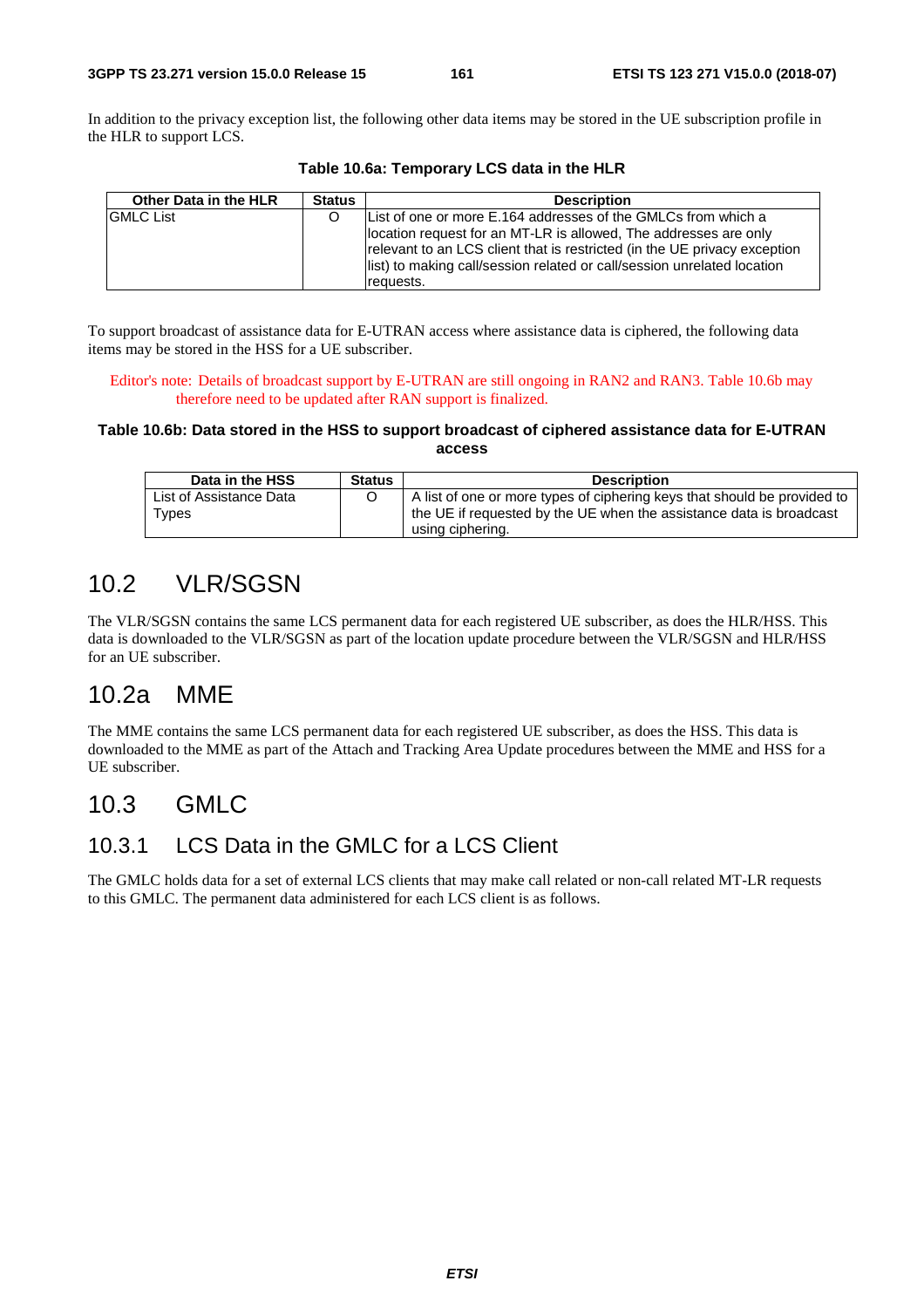**Table10.7: GMLC Permanent Data for a LCS Client**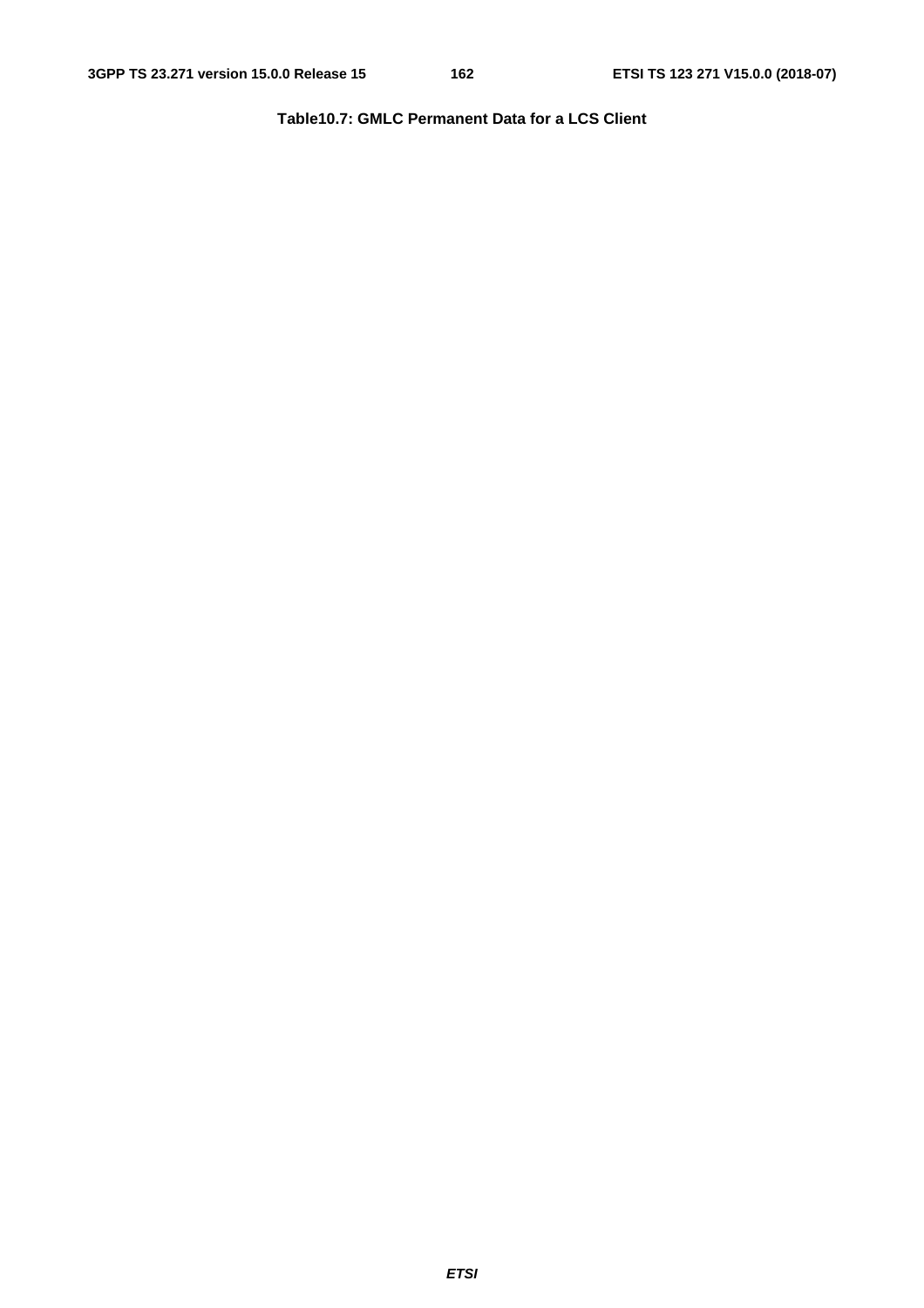| <b>LCS Client data in GMLC</b> | <b>Status</b>  | <b>Description</b>                                                         |
|--------------------------------|----------------|----------------------------------------------------------------------------|
| <b>LCS Client Type</b>         | M              | Identifies the type LCS client from among the following:                   |
|                                |                | <b>Emergency Services</b>                                                  |
|                                |                |                                                                            |
|                                |                | Value Added Services                                                       |
|                                |                |                                                                            |
|                                |                | <b>PLMN</b> Operator Services                                              |
|                                |                | Lawful Intercept Services                                                  |
| <b>External identity</b>       | O              | A list of one or more identifiers used to identify an external LCS client. |
|                                |                | The identity may be used when making an MT-LR and/or MO-LR. The            |
|                                |                | format of the identity is an international E.164 address [35a]. Each       |
|                                |                | external identity shall be associated with a logical client name.          |
| Authentication data            | M              | Data employed to authenticate the identity of an LCS client - details are  |
|                                |                | outside the scope of the present document                                  |
| Call/session related identity  | O              | A list of one or more international E.164 addresses [35a], which are used  |
|                                |                | to make calls by mobile subscribers, or APN-NIs (see NOTE) to identify     |
|                                |                | the client for a call related MT-LR                                        |
|                                |                | In case the LCS client was reached via IN or abbreviated number routing    |
|                                |                | (e.g. toll free number or emergency call routing), the E.164 number(s)     |
|                                |                | stored in the GMLC shall be the number(s) that the UE has to dial to       |
|                                |                | reach the LCS Client. In these cases the E.164 number is not to be in      |
|                                |                | international format. The country in which the national specific number(s) |
|                                |                | is (are) applicable is (are) also stored (or implied) in this case.        |
|                                |                | Each call related identity may be associated with a specific external      |
|                                |                | identity. Each call/session-related identity shall be associated with a    |
|                                |                | logical client name.                                                       |
| Internal identity              | $\Omega$       | Identifies the type PLMN operator services and the following classes are   |
|                                |                | distinguished:                                                             |
|                                |                | LCS client broadcasting location related information<br>$\sim$             |
|                                |                |                                                                            |
|                                |                | O&M LCS client in the HPLMN                                                |
|                                |                | O&M LCS client in the VPLMN                                                |
|                                |                | LCS client recording anonymous location information                        |
|                                |                |                                                                            |
|                                |                | LCS Client supporting a bearer service, teleservice or                     |
|                                |                | supplementary service to the target UE                                     |
|                                |                | This identity is applicable only to PLMN Operator Services.                |
| <b>Client name</b>             | O              | An address string which is associated with LCS client's external identity  |
|                                |                | (i.e., E.164 address). See note 2.                                         |
| Client name type               | O              | Indication what is the type of the LCS client name. The type of the LCS    |
|                                |                |                                                                            |
|                                |                | client name can be one of the following:                                   |
|                                |                | Logical name                                                               |
|                                |                | <b>MSISDN</b>                                                              |
|                                |                |                                                                            |
|                                |                | E-mail address (RFC 2396 [33])                                             |
|                                |                | URL (RFC 2396 [33])                                                        |
|                                |                | SIP URL (RFC 3261 [34])                                                    |
|                                |                | IMS public identity (TS 23.228 [35])                                       |
|                                |                |                                                                            |
| Override capability            | O              | Indication of whether the LCS client possesses the override capability     |
|                                |                | (not applicable to a value added and PLMN operator service)                |
| Authorized UE List             | $\overline{O}$ | A list of MSISDNs or groups of MSISDN for which the LCS client may         |
|                                |                | issue a non-call related MT-LR. Separate lists of MSISDNs and groups of    |
|                                |                | MSISDN may be associated with each distinct external or non-call related   |
|                                |                | client identity.                                                           |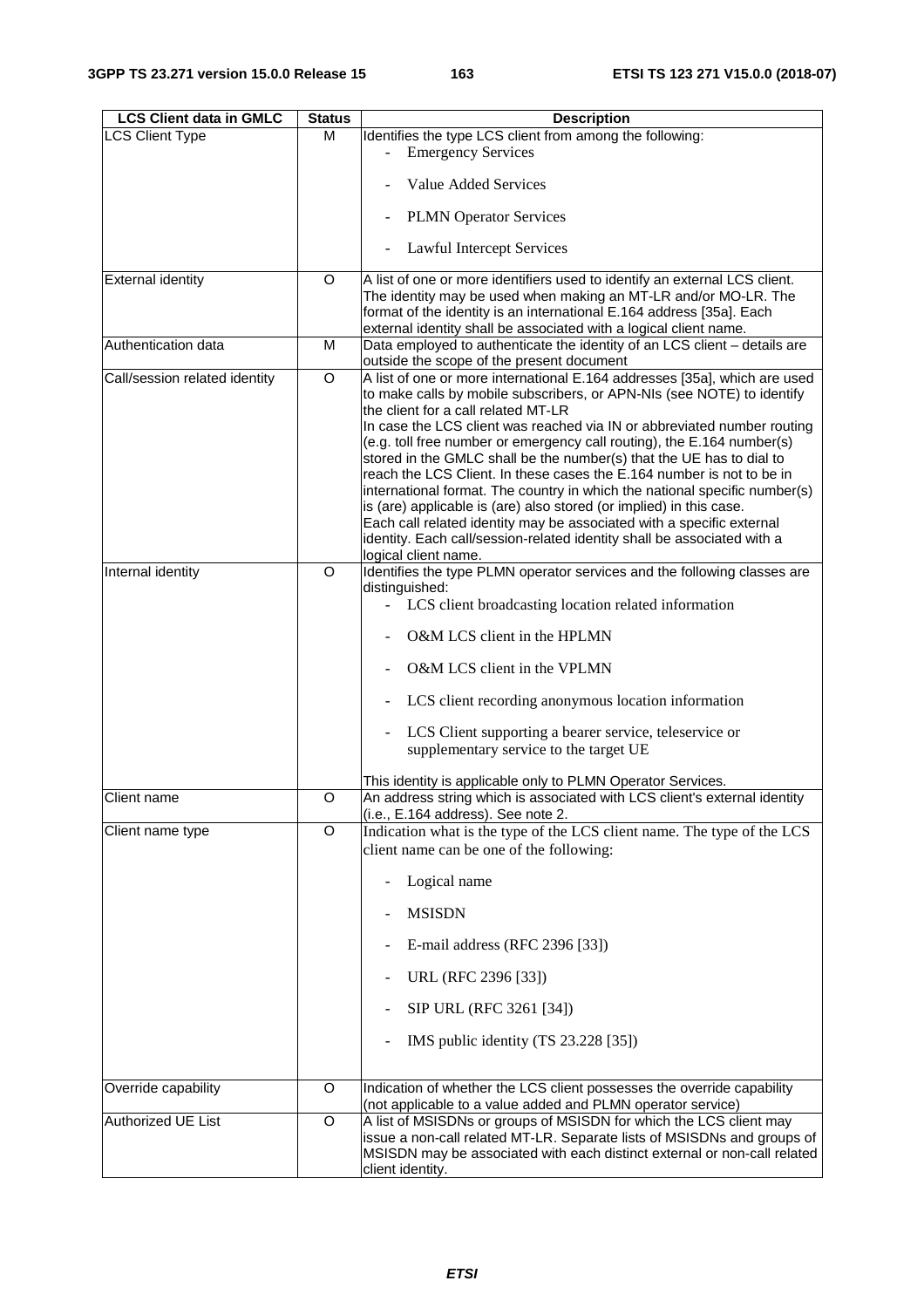| Priority                  | M       | The priority of the LCS client $-$ to be treated as either the default priority<br>when priority is not negotiated between the LCS server and client or the<br>highest allowed priority when priority is negotiated |
|---------------------------|---------|---------------------------------------------------------------------------------------------------------------------------------------------------------------------------------------------------------------------|
| QoS parameters            | M       | The default QoS requirements for the LCS client, comprising:                                                                                                                                                        |
|                           |         | Accuracy                                                                                                                                                                                                            |
|                           |         |                                                                                                                                                                                                                     |
|                           |         | Response time                                                                                                                                                                                                       |
|                           |         | <b>LCS QoS Class</b>                                                                                                                                                                                                |
|                           |         | Separate default QoS parameters may be maintained for each distinct<br>LCS client identity (external, non-call related, call related)                                                                               |
| Service Coverage          | O       | A list of E.164 country codes for geographic areas [35a] where the LCS                                                                                                                                              |
|                           |         | client offers its location services.                                                                                                                                                                                |
| Allowed LCS Request Types | M       | Indicates which of the following are allowed:                                                                                                                                                                       |
|                           |         | Non-call related CS-MT-LR/PS-MT-LR/EPC-MT-LR                                                                                                                                                                        |
|                           |         |                                                                                                                                                                                                                     |
|                           |         | Call/session related CS-MT-LR/PS-MT-LR/EPC-MT-LR                                                                                                                                                                    |
|                           |         | Specification or negotiation of priority                                                                                                                                                                            |
|                           |         | Specification or negotiation of QoS parameters                                                                                                                                                                      |
|                           |         | Specification or negotiation of Service Coverage parameter                                                                                                                                                          |
|                           |         | Request of current location                                                                                                                                                                                         |
|                           |         | Request of current or last known location                                                                                                                                                                           |
| Local Co-ordinate System  | O       | Definition of the co-ordinate system(s) in which a location estimate shall                                                                                                                                          |
|                           |         | be provided - details are outside the scope of the present document                                                                                                                                                 |
| Access Barring List(s)    | O       | List(s) of MSISDNs or groups of MSISDN for which a location request is                                                                                                                                              |
|                           |         | barred                                                                                                                                                                                                              |
| Service Identities        | O       | List of service identities allowed for the LCS client.                                                                                                                                                              |
| Maximum Target UE Number  | $\circ$ | The maximum number of the Target UEs in one LCS request. For a                                                                                                                                                      |
|                           |         | specific LCS Client, this parameter may have different values for different                                                                                                                                         |
|                           |         | service identities.                                                                                                                                                                                                 |
|                           |         |                                                                                                                                                                                                                     |

NOTE 1: The LCS Client is identified with E.164 number or APN-NI. APN-NI is specified in TS 23.003 [17].

NOTE 2: The LCS Client name should not contain two equal signs, because those characters are used to separate LCS client name from Requestor ID when GMLC includes them into the same field.

### 10.3.2 LCS Data in the GMLC/PPR for a UE Subscriber

The GMLC (H-GMLC) or PPR may store LCS UE subscription data. This clause describes Rel-5 based privacy profile data stored in GMLC/PPR. If the home network operator uses Rel-5 compatible privacy profile data, the profiles shown in this clause may be stored in GMLC/PPR. If the home network operator supports Rel-6 or later compatible privacy profile data, the profiles stored in the GMLC/PPR may be related to different geographic areas, i.e. subscribers may have different privacy profiles depending on subscribers' locations.

The IMSI or MSISDN is the primary key for LCS UE subscription data in the GMLC/PPR. This subscription data may be stored in a Multiple Subscriber Profile (MSP), with the GMLC/PPR able to hold a number of MSPs per IMSI.

LCS UE subscription data includes a privacy exception list containing the privacy classes for which location of the target UE is permitted. Each privacy class is treated as a distinct supplementary service with its own supplementary service code. The following logical states are applicable to each privacy class (refer to TS 23.011 [22] for an explanation of the notation).

| Table 10.9: Logical States for each LCS Privacy Class |  |  |
|-------------------------------------------------------|--|--|
|-------------------------------------------------------|--|--|

| <b>Provisioning State</b> | <b>Registration State</b> | <b>Activation State</b> | <b>HLR Induction State</b> |
|---------------------------|---------------------------|-------------------------|----------------------------|
| (Not Provisioned.         | Not Applicable,           | Not Active.             | Not Induced)               |
| (Provisioned,             | Not Applicable,           | Active and Operative,   | Not Induced)               |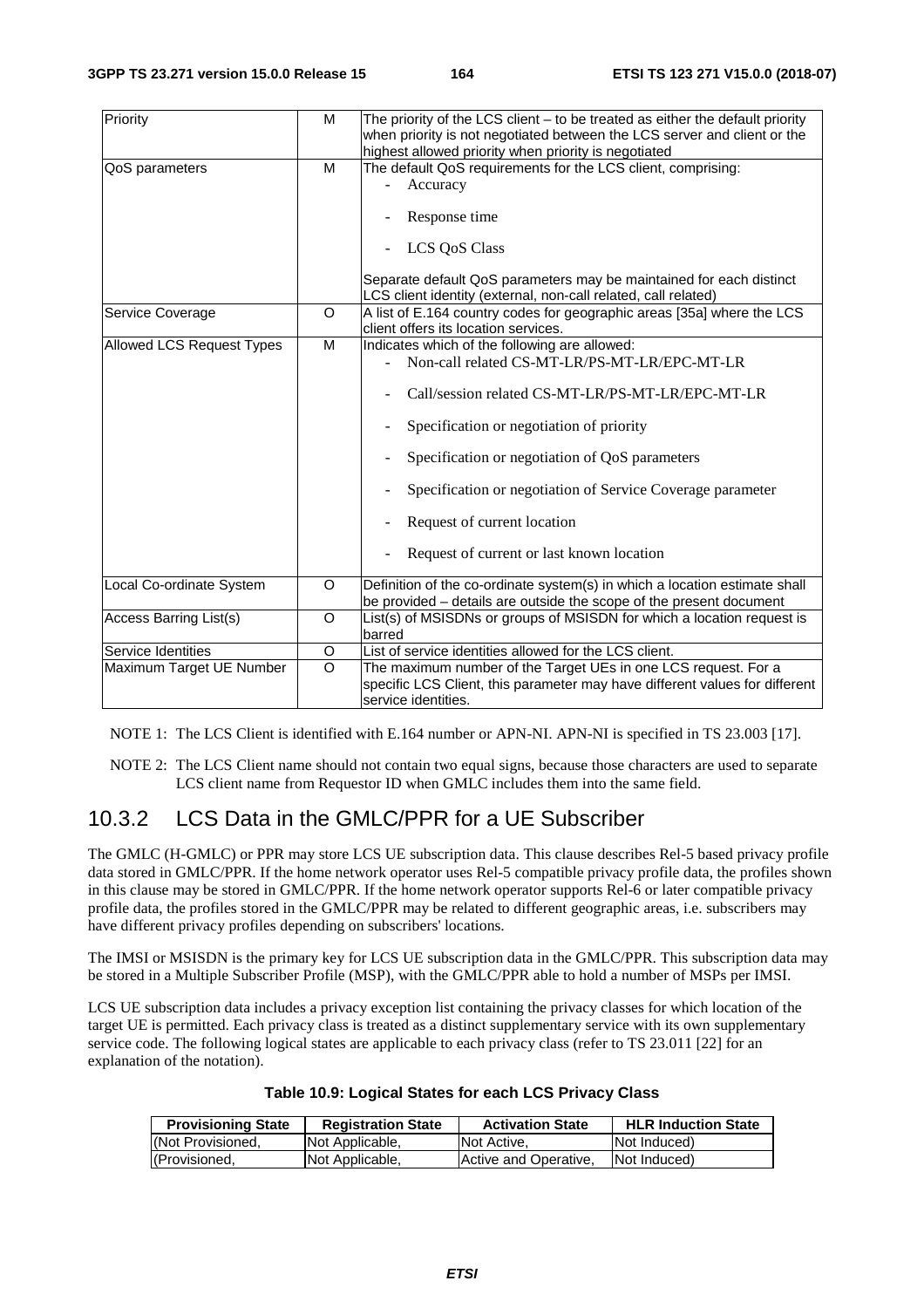For each LCS privacy class, the GMLC/PPR shall store the logical state of the class on a per-subscriber (or per subscriber MSP) basis. In addition, the permanent data indicated in Table 10.10 may be stored on a per subscriber (or per subscriber MSP) basis when the logical provisioning state of the associated LCS privacy class is "provisioned". For the meaning of each LCS privacy class, refer to clause 9 and to TS 22.071 [4].

Moreover a list of allowed service types may be stored. The meaning of service types is defined in TS 22.071 [4]. The numbers assigned to service types are defined in Annex G.

#### **Table 10.10: LCS data stored in the GMLC/PPR privacy exception list for an UE Subscriber (or UE Subscriber MSP)**

| Service Types | O        | Service types list: a list of one or more service types for which the LCS<br>client is allowed to locate the particular UE. The possible service types<br>are defined in TS 22.071 [4] and the assigned numbers are shown in<br>Annex G. The following data may be present for each service type in the<br>list:                                        |
|---------------|----------|---------------------------------------------------------------------------------------------------------------------------------------------------------------------------------------------------------------------------------------------------------------------------------------------------------------------------------------------------------|
|               | $\Omega$ | - Restriction on the GMLC. If no value is stored for this data, there<br>is no restriction on GMLC and any GMLC is allowed to request<br>location information for the UE. Possible values are:<br>- Identified GMLCs only<br>Any GMLC in the home country                                                                                               |
|               | C        | Indication of one of the following mutually exclusive options:<br>Location allowed without notification (default case)<br>Location allowed with notification<br>Location with notification and privacy verification; location allowed<br>if no response<br>- Location with notification and privacy verification; location<br>restricted if no response |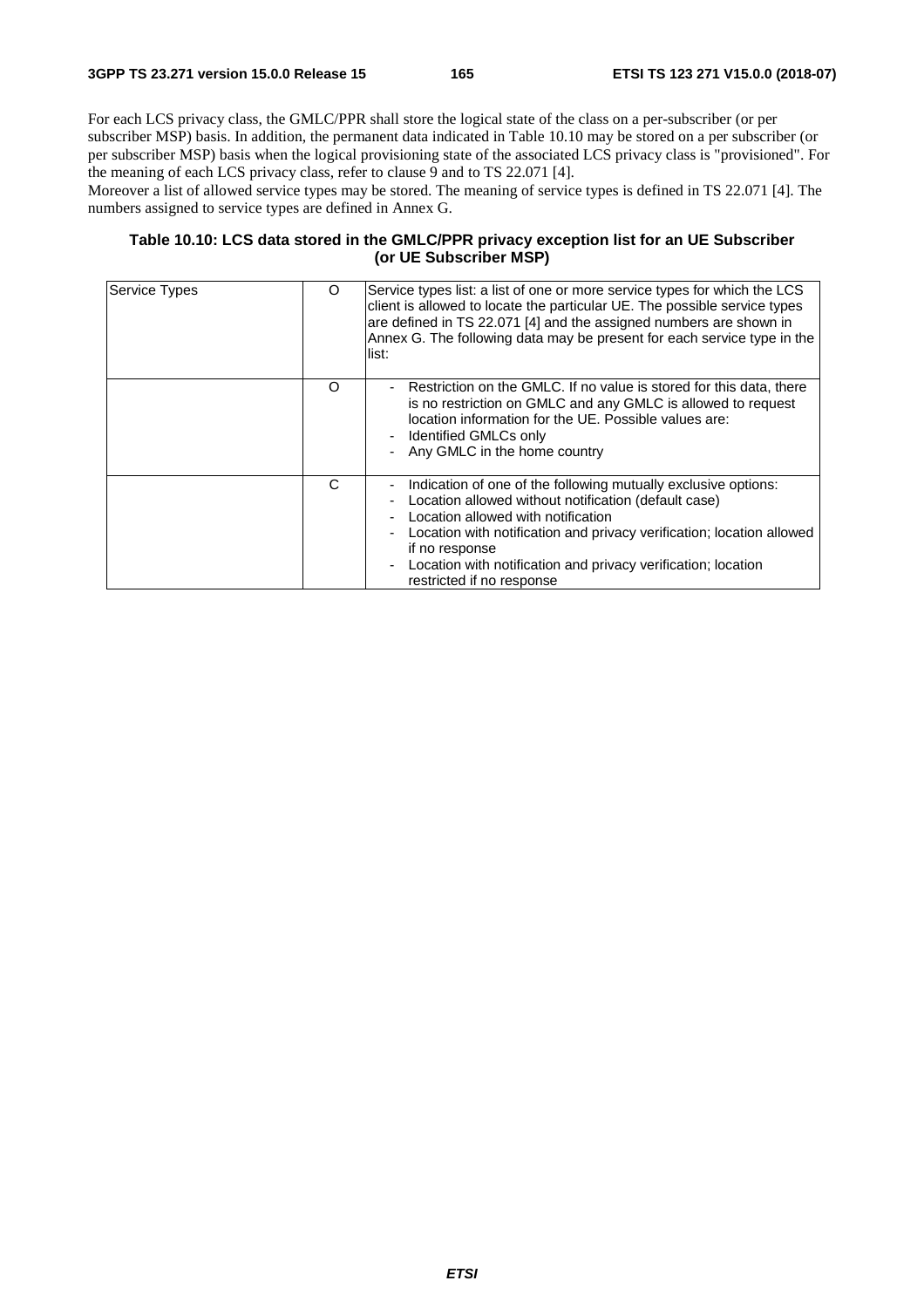| Service type indication | <b>Status</b> | Additional HLR data when the indication is stored                                                                                                                                                                                        |
|-------------------------|---------------|------------------------------------------------------------------------------------------------------------------------------------------------------------------------------------------------------------------------------------------|
| Service Types           | O             | Indication of one of the following mutually exclusive options for any<br>service type not in the service type list:                                                                                                                      |
|                         |               | - Location not allowed (default case)                                                                                                                                                                                                    |
|                         |               | Location allowed with notification                                                                                                                                                                                                       |
|                         |               | Location with notification and privacy verification; location<br>allowed if no response                                                                                                                                                  |
|                         |               | Location with notification and privacy verification; location<br>restricted if no response                                                                                                                                               |
|                         |               | Service types list: a list of one or more service types for which the LCS<br>client is allowed to locate the particular UE. The possible service types<br>are defined in TS 22.071 [4] and the assigned numbers are shown in<br>Annex G. |
|                         |               | Restriction on the GMLC. If no value is stored for this data,<br>there is no restriction on GMLC and any GMLC is allowed to<br>request location information for the UE. Possible values are:                                             |
|                         |               | Identified GMLCs only                                                                                                                                                                                                                    |
|                         |               | Any GMLC in the home country                                                                                                                                                                                                             |
|                         |               | Indication of one of the following mutually exclusive options:                                                                                                                                                                           |
|                         |               | Location allowed without notification (default case)                                                                                                                                                                                     |
|                         |               | Location allowed with notification                                                                                                                                                                                                       |
|                         |               | Location with notification and privacy verification; location<br>$\overline{\phantom{0}}$<br>allowed if no response                                                                                                                      |
|                         |               | Location with notification and privacy verification; location restricted if no<br>response                                                                                                                                               |

**Table 10.11: LCS Service types stored in the GMLC per UE subscriber** 

In case that UE's privacy profile is stored and is checked in the GMLC (H-GMLC) or in the PPR, the GMLC/PPR shall store the same pseudo-external identity table with HLR, which is shown in Annex C.

GMLC (H-GMLC) or PPR may store codeword handling information and a list of codewords given by the UE subscriber in order not to get the location request rejected.

#### **Table 10.12a: Codeword handling information stored in the GMLC**

| Other Data in the GMLC            | <b>Status</b> | <b>Description</b>                                                                                                                                      |
|-----------------------------------|---------------|---------------------------------------------------------------------------------------------------------------------------------------------------------|
| Codeword handling<br>linformation | Ő             | Indication of one of the following mutually exclusive options for<br>codeword:<br>codeword shall be checked in network.<br>codeword shall be sent to UE |

#### **Table 10.12b: LCS data stored in the GMLC for a UE Subscriber**

| <b>LCS Privacy profile</b> | <b>Status</b> | Additional GMLC data when profile is provisioned |
|----------------------------|---------------|--------------------------------------------------|
| Codeword                   |               | ∖ list of codeword.                              |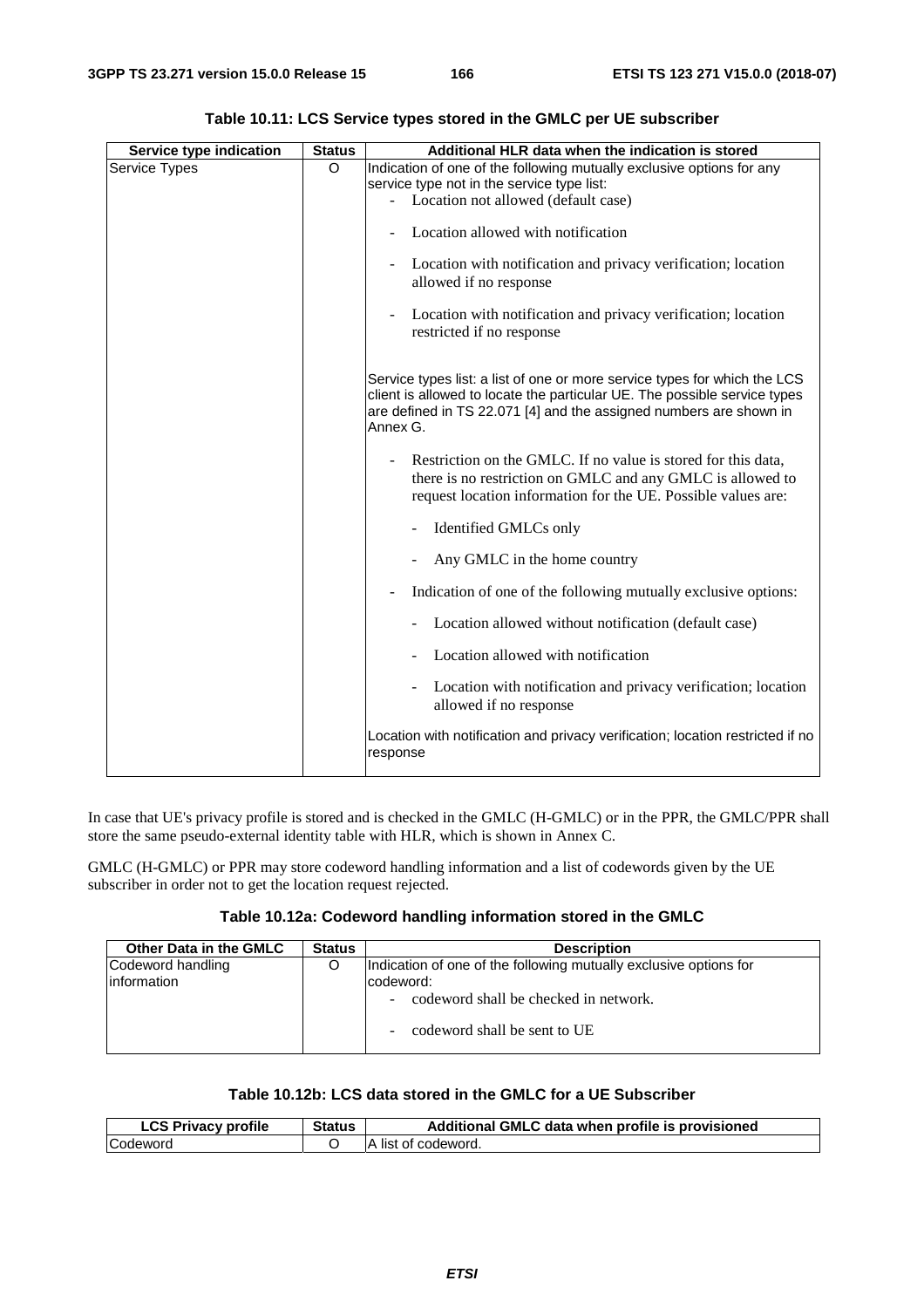The GMLC (H-GMLC) or the PPR may store additional privacy information in order protect UE users privacy. The details of the additional privacy check are defined by each network operator and are outside the scope of this specification.

### 10.4 Recovery and Restoration Procedures

The LCS recovery and restoration procedures allow temporary data to be recovered or reinitialized following loss or corruption of data, such that normal LCS service is rapidly restored and inconsistency between the data held by different LCS network elements is removed. For a full description, refer to TS 23.007 [23].

### 10.5 Interworking between network nodes in different releases

This clause describes possible scenarios for interworking between network nodes in different releases. It is noted that LCS is only supported in A-mode and Iu-mode in the CS domain in Rel-99. LCS is supported in A-mode and Iu-mode in UTRAN CS and PS domains, but not in Gb-mode, in Rel-4. LCS is supported in A/Gb mode and Iu mode in CS and PS domains for UTRAN and GERAN in Rel-5, Rel-6, Rel-7 and Rel-8. LCS is supported in A/Gb mode and Iu mode in CS and PS domains for UTRAN and GERAN and in the PS domain for E-UTRAN in Rel-9 onwards.

The concept of LCS capability set is introduced in Rel-4, so it does not appear in the specifications for R98 and R99 LCS.

### 10.5.1 LCS capability set

The following LCS capabilities are identified in the current version of this specification. The HLR/HSS is notified the LCS capability of the serving node by an indication, which indicates all the LCS the serving node supports, from the serving node during location update procedure.

- LCS capability set 1: R98 and R99 LCS (pre-Rel'4 LCS)
- LCS capability set 2: Rel'4 LCS
- LCS capability set 3: Rel'5 LCS
- LCS capability set 4: Rel'6 LCS
- LCS capability set 5: Rel'7 or later LCS
- NOTE 1: the concept of LCS capability set is introduced in Rel4 so that R98 and R99 serving nodes do not notify HLR/HSS this parameter. Therefore, even if this parameter is absent the serving node may support at most LCS capability set 1.
- NOTE 2: For E-UTRAN access, LCS capability sets 1 through 4 are not applicable. An MME that does not signal an LCS capability to the HSS shall be assumed to provide no LCS support.

The serving node, which notified the HLR/HSS that it supports LCS capability set 2, shall be able to handle the extended LCS Client list and LCS Client List for call-related class from the HLR/HSS.

The serving node, which notified the HLR/HSS that it supports LCS capability set 3, shall support the following capabilities:

- capability to perform the service type privacy check.
- capability to send the codeword to target UE for notification/verification.
- capability to send the requestor ID to target UE for notification/verification.

The serving node, which notified the HLR/HSS that it supports LCS capability set 4, shall support the following capability:

- capability to perform the privacy related action (i.e. checking the on-going call/session and/or notification/verification procedures) which is requested by H-GMLC.

The serving node, which notified the HLR/HSS that it supports LCS capability set 5, shall support the following capability: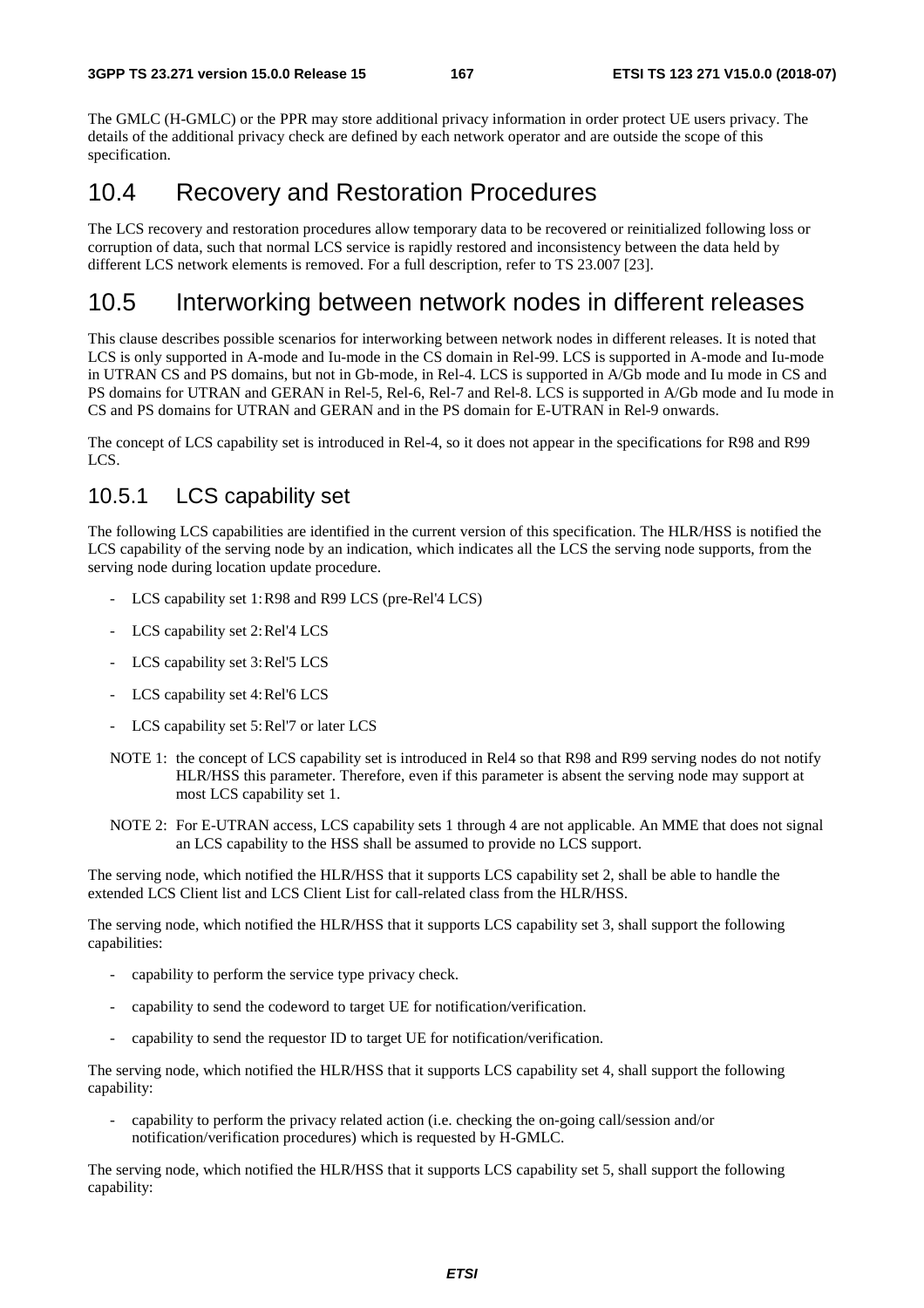- capability to perform the privacy related action (i.e. checking the on-going call/session and/or notification/verification procedures) for notification based on current location which is requested by H-GMLC.

### 10.5.2 Interworking between pre Rel-4 serving node and Rel-4 or later HLR/HSS

The serving node that supports only pre-Rel'4 LCS cannot handle the extended privacy control for call-related/callunrelated class of the Rel'4 and later LCS. That is, the serving node cannot provide the extended call-related/callunrelated class service to the user who subscribes to the Rel'4 LCS. Therefore HLR does not send the LCS subscriber data on call-related/call-unrelated class for users who subscribe to the call-related class of Rel'4 LCS to the serving node that supports only pre-Rel'4 LCS.

### 10.5.3 Interworking between pre Rel-5 serving node and Rel-5 or later HLR/HSS

If the HLR/HSS is notified that the LCS capability set 3 is not supported by the serving node, it may decide not to send the LCS subscriber data to the serving node, in order to protect user privacy.

In addition, if the HLR/HSS is notified that the serving node does not support the LCS capability set 2, the procedures described in 10.5.2 also shall be applied.

### 10.5.4 Interworking between pre Rel-6 network nodes and Rel-6 or later HLR/HSS

In addition to the procedures in this section, if the HLR/HSS is notified that the serving node does not support the LCS capability set 2 and/or set 3, the procedures described in 10.5.3 shall be also taken into consideration.

### 10.5.4.1 Rel-6 or later HLR/HSS with pre Rel-6 serving node

The Rel-6 or later HLR/HSS notifies the H-GMLC about the all LCS capability set supported by the serving node.

In accordance with the notified LCS capability of the serving node and the privacy profile of the target UE, the H-GMLC decides whether the location estimation process can be continued or not.

In order to request the privacy related action (i.e. checking the on-going call/session and/or notification/verification procedures) to the pre Rel-6 serving node, H-GMLC may send the Provide Subscriber Location request message to the serving node with the pseudo-external identity. The detail of the pseudo-external identity is described in Annex C.

# 10.6 LIMS-IWF

As the LIMS-IWF is a simple interworking function that provides routing of LCS service requests and responses based on the target UE's SIP-URI and mapping of SIP-URI to MSISDN it must not store user or LCS Client specific data during or after a location request procedure.

# 11 Operational Aspects

# 11.1 Charging

Charging Information collected by the PLMN serving the LCS Client.

The following charging information shall be collected by the PLMN serving the LCS Client:

- type and identity of the LCS Client;
- identity of the target UE;
- results (e.g. success/failure, method used if known, response time, accuracy) to be repeated for each instance of positioning for a deferred location request;
- identity of the visited PLMN;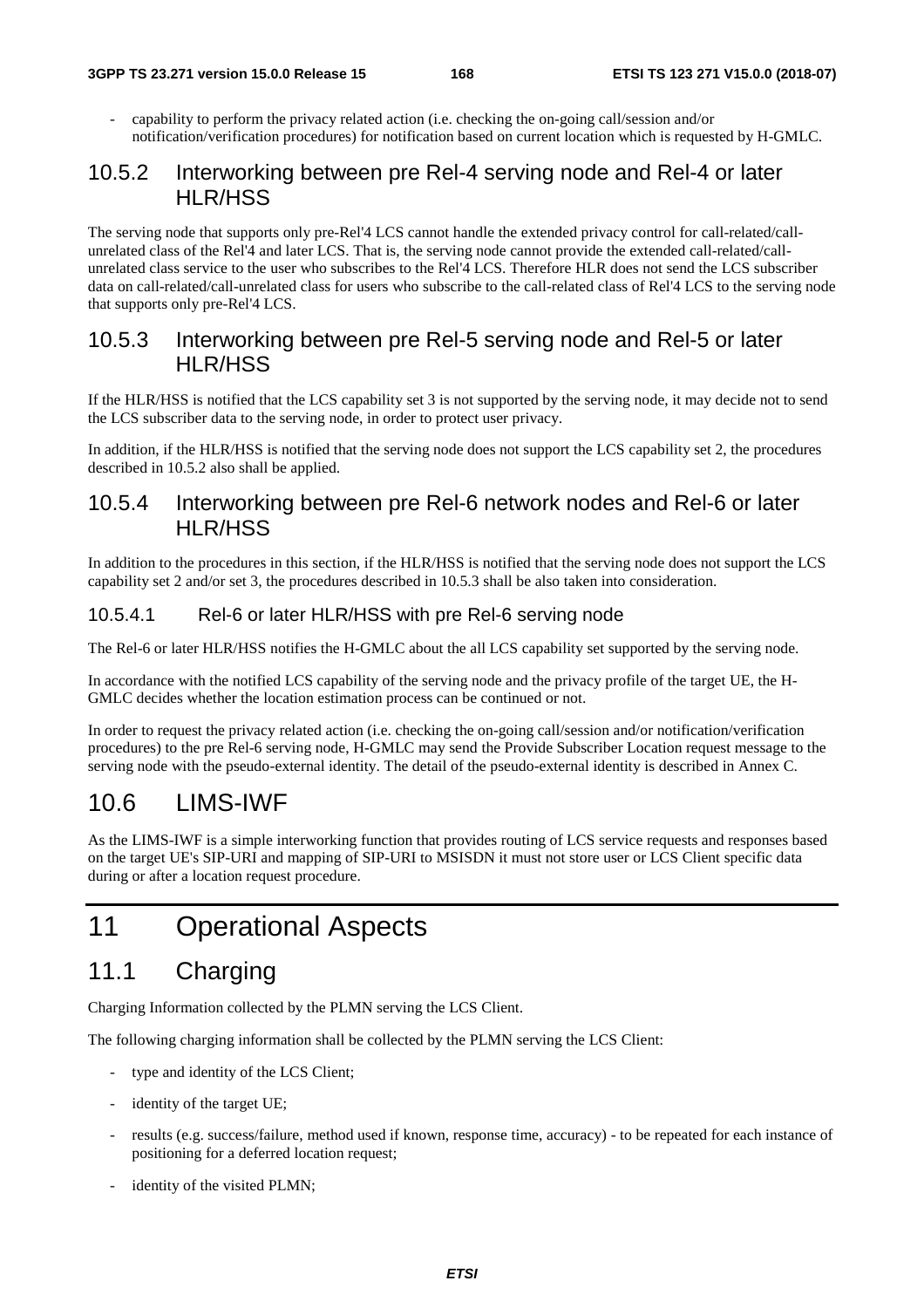- LCS request type (i.e. LDR or LIR);
- requested Quality of Service information;
- state;
- type of event (applicable to LDR requests only);
- time stamp;
- type of co-ordinate system used.

### 11.2 Charging Information Collected by the Visited PLMN

The following charging information shall be collected by the visited PLMN:

- date and time;
- type and identity of the LCS Client (if known);
- identity of the target UE;
- location of the target UE (e.g., MSC, MSC Server, SGSN, MME, tracking area ID, location area ID, cell ID, location co-ordinates);
- which location services were requested;
- requested Quality of Service information;
- results (e.g. success/failure, positioning method used, response time, accuracy) to be repeated for each instance of positioning for a batch location request;
- identity of the GMLC or PLMN serving the LCS Client;
- state;
- type of event (applicable to LDR requests only).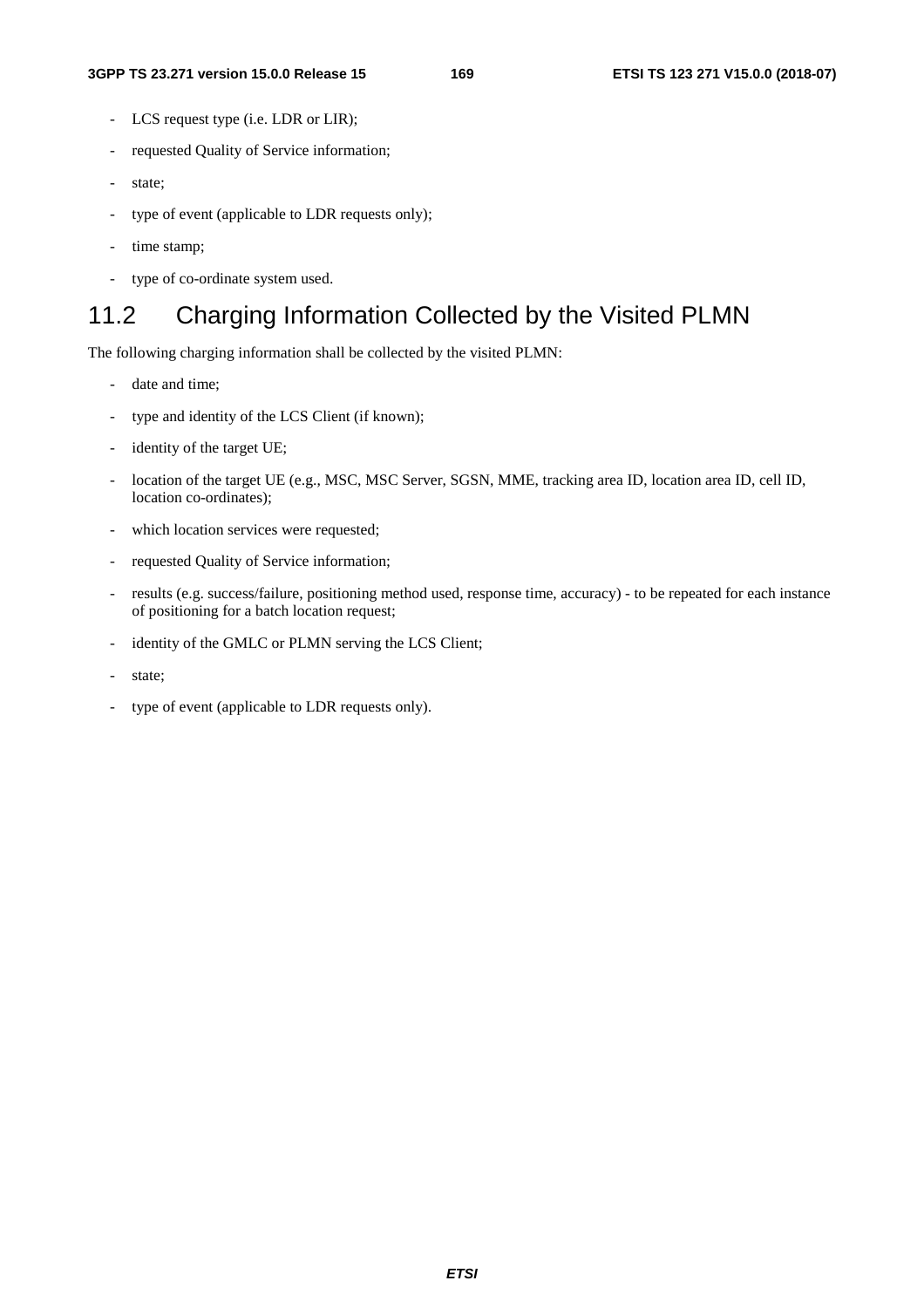# Annex A (normative): Privacy Class selection rule in serving node

# A.1 Interrelation among privacy settings

There are five privacy settings and the interrelation among each privacy setting in terms of privacy strictness is shown as follows:

#### **Table A.1: Privacy settings**

| loose      | Positioning allowed without notifying the UE user                                                 |
|------------|---------------------------------------------------------------------------------------------------|
| $\uparrow$ | Positioning allowed with notification to the UE user                                              |
|            | Positioning requires notification and verification by the UE user; positioning is allowed only if |
|            | granted by the UE user or if there is no response to the notification                             |
|            | Positioning requires notification and verification by the UE user; positioning is allowed only if |
|            | granted by the UE user                                                                            |
| strict     | Positioning not allowed                                                                           |

# A.2 Privacy class selection rule for pre Rel-6 mechanism

In pre Rel-6 network, the users privacy profile (SLPP) is stored HLR/HSS and is downloaded to the serving MSC/SGSN. If more than one privacy class are subscribed or in case Service Types and at least one privacy class are subscribed, privacy class for an MT-LR is selected by the serving MSC/SGSN according to the flow diagram shown in Fig. A-1.

An MT-LR may be applied to more than one privacy class or to Service Types and one or more privacy classes. In this case, looser privacy setting shall be selected. The privacy settings to be compared are the results of the privacy checks for each applicable class and Service Type.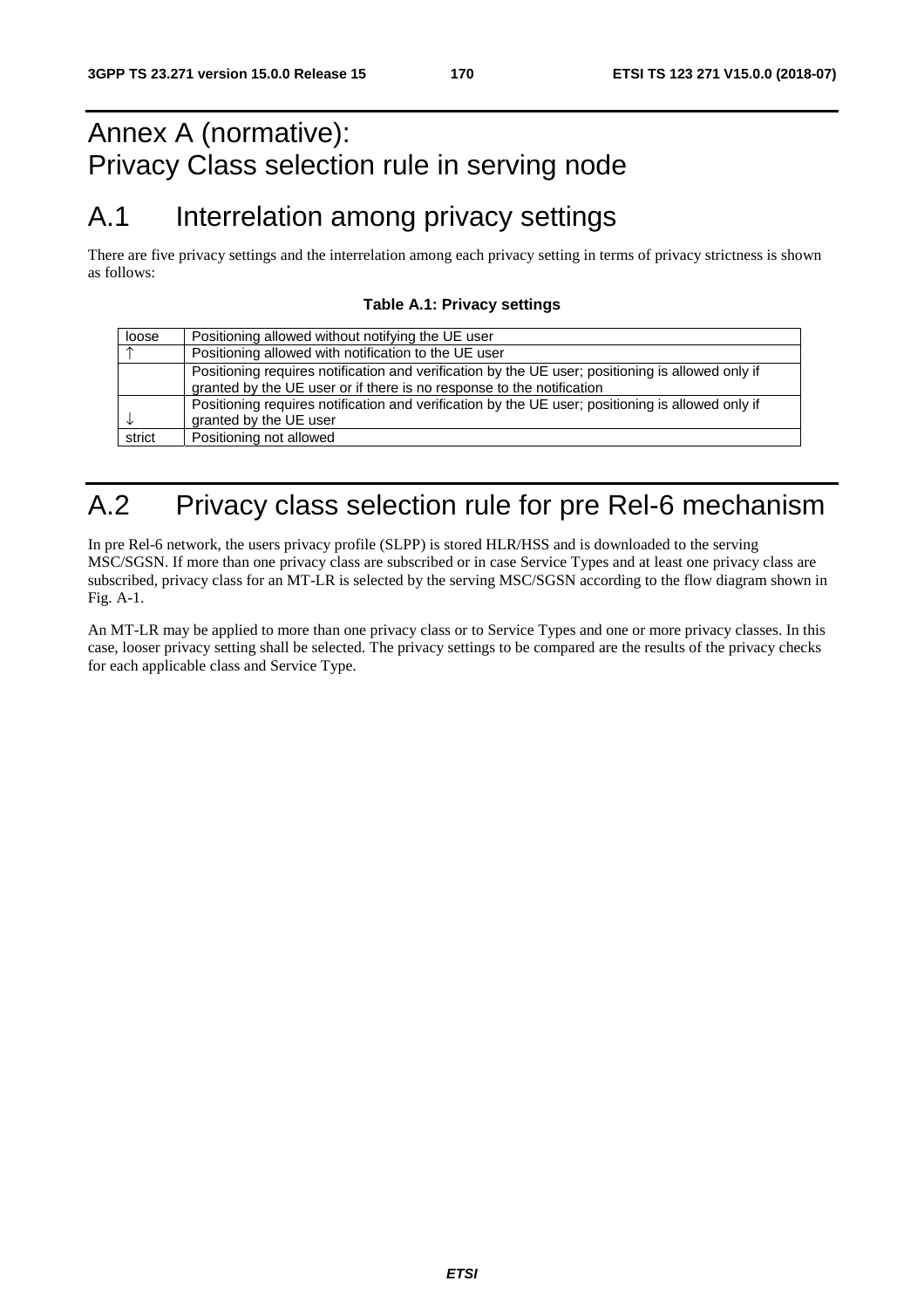

- Note 1: The client type indicates PLMN Operator service, and the client is within or associated with the VPLMN.<br>Note 2: The client type indicates value added service: the UE originated call/session to the requesting LCS cl The client type indicates value added service; the UE originated call/session to the requesting LCS client is established and the address associated to the LCS client used by the UE in call/session set up matches with that contained in the location request.
- Note 3: The client type indicates value added service.
- Note 4: The looser privacy setting shall be selected.

#### **Figure A.1: Privacy Class selection flow diagram**

If the user subscribes Service Types, once that the privacy class has been selected according to figure A.1, the resulting privacy setting shall be compared with the result of Service Type privacy checking, and the looser condition shall be applied to the MT-LR, provided that the LCS client was authorized by the UE user to get location information.

# A.3 Privacy related action selection rule for Rel-6 and later

In Rel-6 and later, the privacy checking function is moved from MSC/SGSN to H-GMLC/PPR of the target UE. This is also applied to EPS location request, i.e. privacy checking is done at H-GMLC/PPR of the target UE. H-GMLC/PPR selects one or two indicators of privacy check related action and sends the indicators to serving MSC/SGSN/MME as shown in the clause 9.5.4. If the user subscribes Service Types, the resulting privacy setting shall be compared with the result of Service Type privacy checking, and the looser condition shall be selected. The Service Type check result may be included in any of the two privacy indicators, provided that the MT-LR is allowed for the relative privacy class.

If the serving MSC/SGSN/MME receives the indicators from H-GMLC, the serving node selects the privacy related action according to the flow diagram shown in Fig. A-2.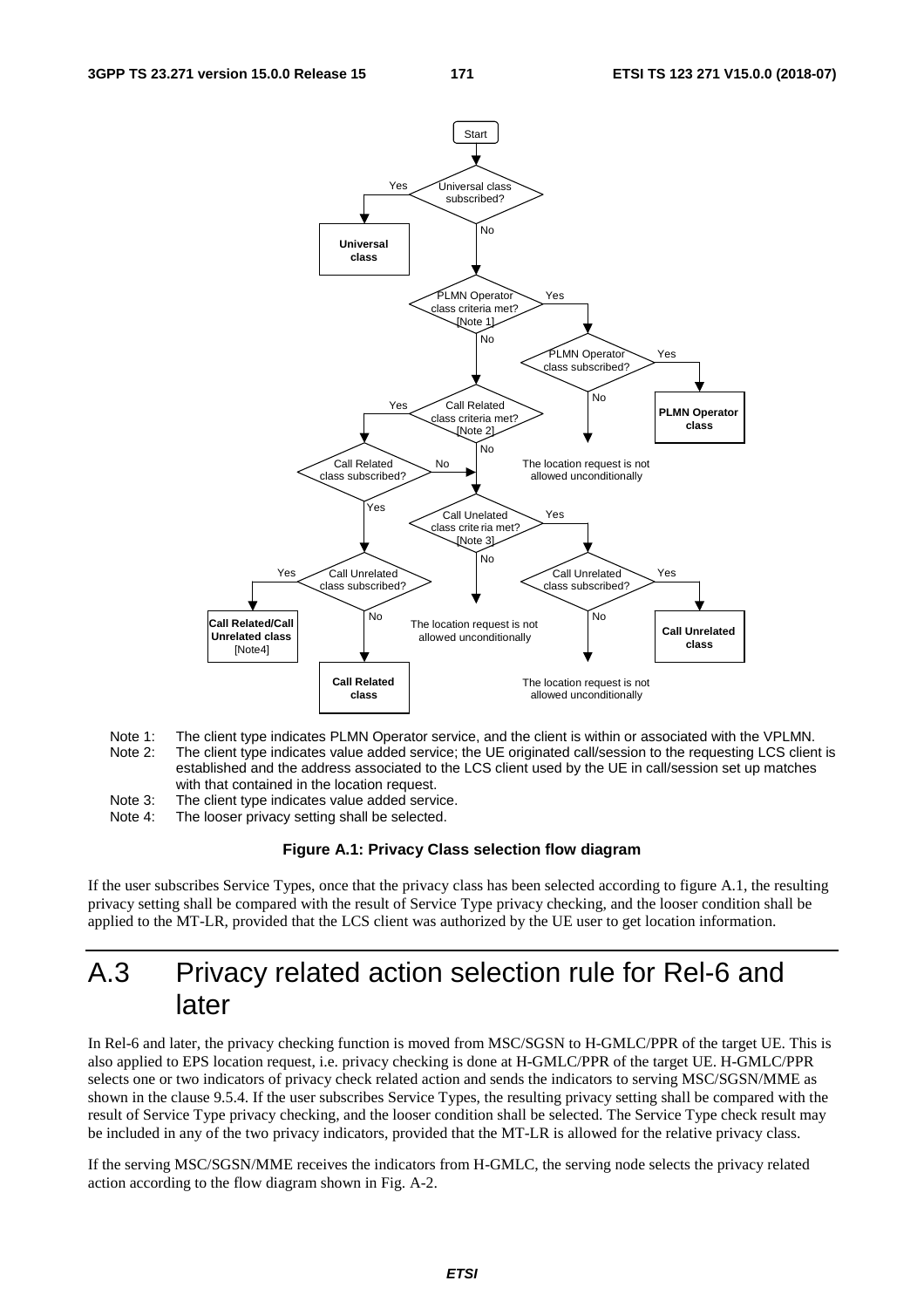

**Figure A.2: Privacy related action selection flow diagram of the serving node** 

- NOTE 1: The UE originated call/session to the requesting LCS client is established and the address associated to the LCS client used by the UE in call/session set up matches with that contained in the location request.
- NOTE 2: A prior change makes this check unnecessary; since the call unrelated indicator is mandatory therefore the result is always "YES".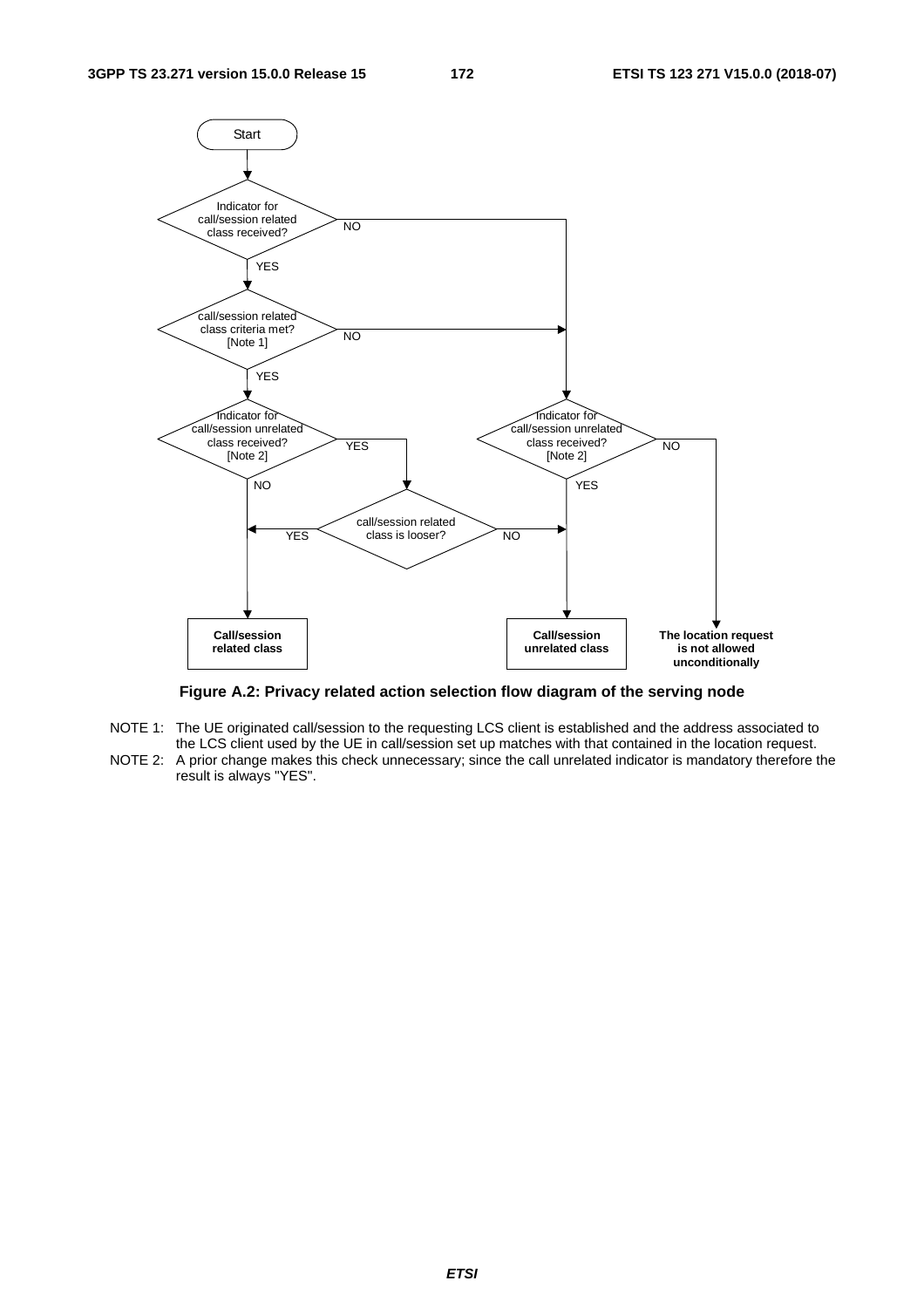# Annex B (normative): Presence of LCS client ID Components in MT-LR

The LCS client identity is composed of one or more than one of the following components: LCS client type, external identity, internal identity, call/session related identity, APN-NI, client name and Requestor Identity. For Value added LCS client type it may contain also Client name and Requestor ID type indicator. The LCS client type shall always be present and for each LCS client type the presence of the other components are defined as follows:

| Component<br>LCS Client type | External<br>identity | Internal<br>identity | Call/session<br>related identity | Client name | Requestor<br>Identity |
|------------------------------|----------------------|----------------------|----------------------------------|-------------|-----------------------|
| Emergency                    |                      | N.A.                 | N.A.                             | N.A.        | N.A.                  |
| Value added                  | M                    | N.A.                 | O [Note]                         | м           |                       |
| <b>PLMN</b> operator         | N.A.                 | M                    | N.A.                             | N.A.        | N.A.                  |
| Lawful Intercept             | N.A.                 | N.A.                 | N.A.                             | N.A.        | N.A.                  |

NOTE: This component shall be present if the MT-LR is associated to either CS call or PS session. If the MT-LR is associated with the CS call, the number dialled by UE is used. Otherwise if the MT-LR is associated with the PS session, the APN-NI is used.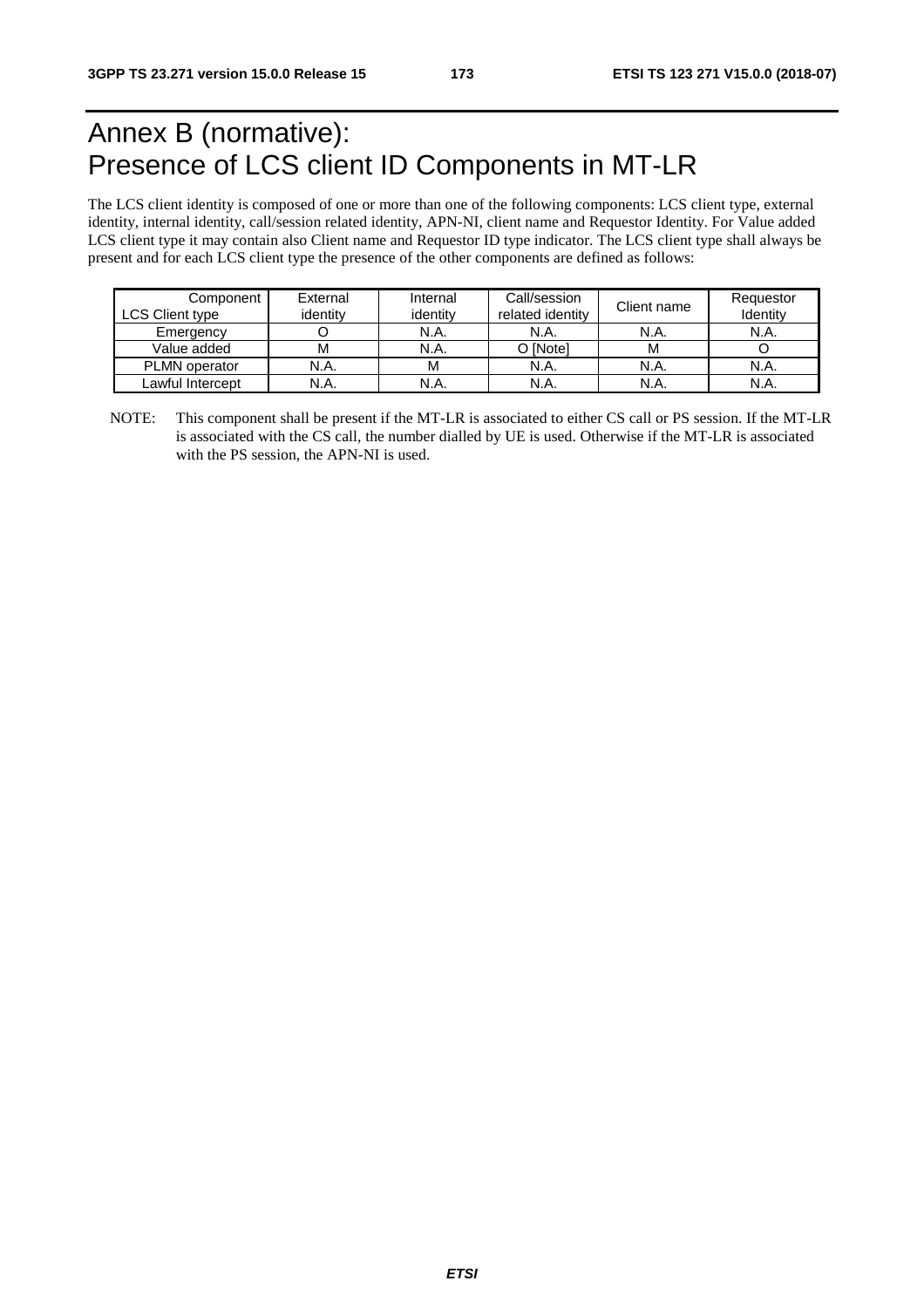# Annex C (Informative): Pseudo external ID

In case that UE's privacy profile is stored and is checked in the GMLC (H-GMLC) or in the PPR, a pseudo-external identity may be selected as a result of the privacy check in GMLC/PPR.

The pseudo-external identities may be set in the external LCS client list of the HLR privacy exception list shown in Table 10.2. The pseudo-external identity is not the identity of real external LCS client but the identity which is used for notifying SGSN/MSC of the location request class (call/session related or non-related) and the required type of indication for each class. Operator allocates E.164 addresses for the pseudo-external identities. The pseudo-external identities are used for interworking with pre Rel-6 serving nodes.

Fourteen pseudo-external identities shall be defined. The pseudo-external identities are summarized in the Table C.1.

| <b>Pseudo-external identity</b>           | <b>Privacy setting for Call/Session</b><br>related class                                      | <b>Privacy setting for Call/Session</b><br>unrelated class                                    |
|-------------------------------------------|-----------------------------------------------------------------------------------------------|-----------------------------------------------------------------------------------------------|
| Pseudo-external identity 1                | N.A.                                                                                          | Location allowed without notification                                                         |
| Pseudo-external identity 2                | N.A.                                                                                          | Location allowed with notification                                                            |
| Pseudo-external identity 3                | N.A.                                                                                          | Location with notification and<br>privacy verification; location allowed<br>if no response    |
| Pseudo-external identity 4                | N.A.                                                                                          | Location with notification and<br>privacy verification; location<br>restricted if no response |
| Pseudo-external identity 5                | Location with notification and<br>privacy verification; location<br>restricted if no response | Location not allowed                                                                          |
| Pseudo-external identity 6<br>Indicator 6 | Location with notification and<br>privacy verification; location                              | Location not allowed                                                                          |
| Pseudo-external identity 7                | allowed if no response                                                                        | Location with notification and<br>privacy verification; location<br>restricted if no response |
| Pseudo-external identity 8                | Location allowed with notification                                                            | Location not allowed                                                                          |
| Pseudo-external identity 9                |                                                                                               | Location with notification and<br>privacy verification; location<br>restricted if no response |
| Pseudo-external identity 10               |                                                                                               | Location with notification and<br>privacy verification; location allowed<br>if no response    |
| Pseudo-external identity 11               | Location allowed without<br>notification                                                      | Location not allowed                                                                          |
| Pseudo-external identity 12               |                                                                                               | Location with notification and<br>privacy verification; location<br>restricted if no response |
| Pseudo-external identity 13               |                                                                                               | Location with notification and<br>privacy verification; location allowed<br>if no response    |
| Pseudo-external identity 14               |                                                                                               | Location allowed with notification                                                            |

#### **Table C.1: Pseudo-external identities**

NOTE: There are five privacy settings shown in Annex A.1 for each class (call/session unrelated class and call/session related class), so there are twenty-five possible combinations of the privacy settings. However, as shown in Annex A.2, even if the call/session related class criteria is met, the privacy setting for call/session unrelated class is selected when the privacy setting for the call/session unrelated class is looser than the privacy setting for the call/session related class. Therefore the twenty-five combinations can be reduced to the above fourteen combinations.

If the UE subscribes to the universal or PLMN class, H-GMLC/PPR sends the pseudo external identity 1 to the serving nodes.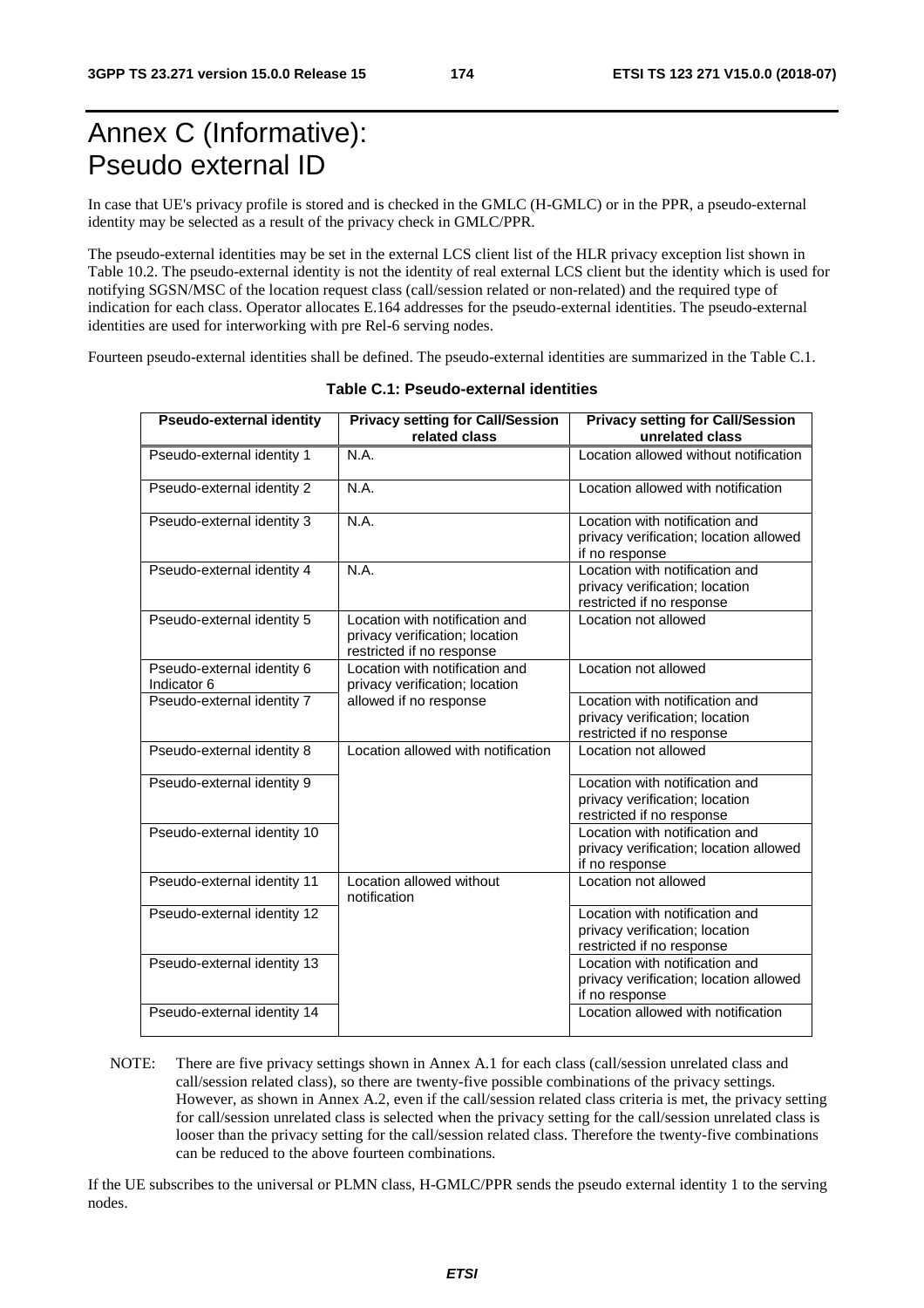Usage of the pseudo-external identities are as follows:

- The pseudo-external identities are registered in SLPP of the HLR/HSS.
- The SLPP is sent to the serving nodes, during the Insert Subscriber Data procedures.
- After the privacy check in the H-GMLC/PPR, the H-GMLC/PPR selects an appropriate pseudo-external identity according to the required privacy related actions (i.e. checking the on-going call/session and/or notification/verification procedures) in the serving node.
- H-GMLC sends Provide Subscriber Location message to the serving node, which includes the pseudo-external identity instead of the real external client identity. The real external client identity may be included in the additional information element and is sent to serving node. The pseudo-external identity is sent to the serving node directly from H-GMLC or via V-GMLC.

Table C.2 and C.3 shows how the pseudo-external identities are set in the SLPP in HLR/HSS.

**Table C.2: Example of SLPP in HLR/HSS for Call/Session unrelated Class** 

| <b>Pseudo-external identity</b> | <b>Privacy Setting</b>                                                                     |
|---------------------------------|--------------------------------------------------------------------------------------------|
| Pseudo-external identity 1      | Location allowed without notification                                                      |
| Pseudo-external identity 2      | Location allowed with notification                                                         |
| Pseudo-external identity 3      | Location with notification and privacy verification; location<br>allowed if no response    |
| Pseudo-external identity 4      | Location with notification and privacy verification; location<br>restricted if no response |
| Pseudo-external identity 5      | Location not allowed                                                                       |
| Pseudo-external identity 6      | Location not allowed                                                                       |
| Pseudo-external identity 7      | Location with notification and privacy verification; location<br>restricted if no response |
| Pseudo-external identity 8      | Location not allowed                                                                       |
| Pseudo-external identity 9      | Location with notification and privacy verification; location<br>restricted if no response |
| Pseudo-external identity 10     | Location with notification and privacy verification; location<br>allowed if no response    |
| Pseudo-external identity 11     | Location not allowed                                                                       |
| Pseudo-external identity 12     | Location with notification and privacy verification; location<br>restricted if no response |
| Pseudo-external identity 13     | Location with notification and privacy verification; location<br>allowed if no response    |
| Pseudo-external identity 14     | Location allowed with notification                                                         |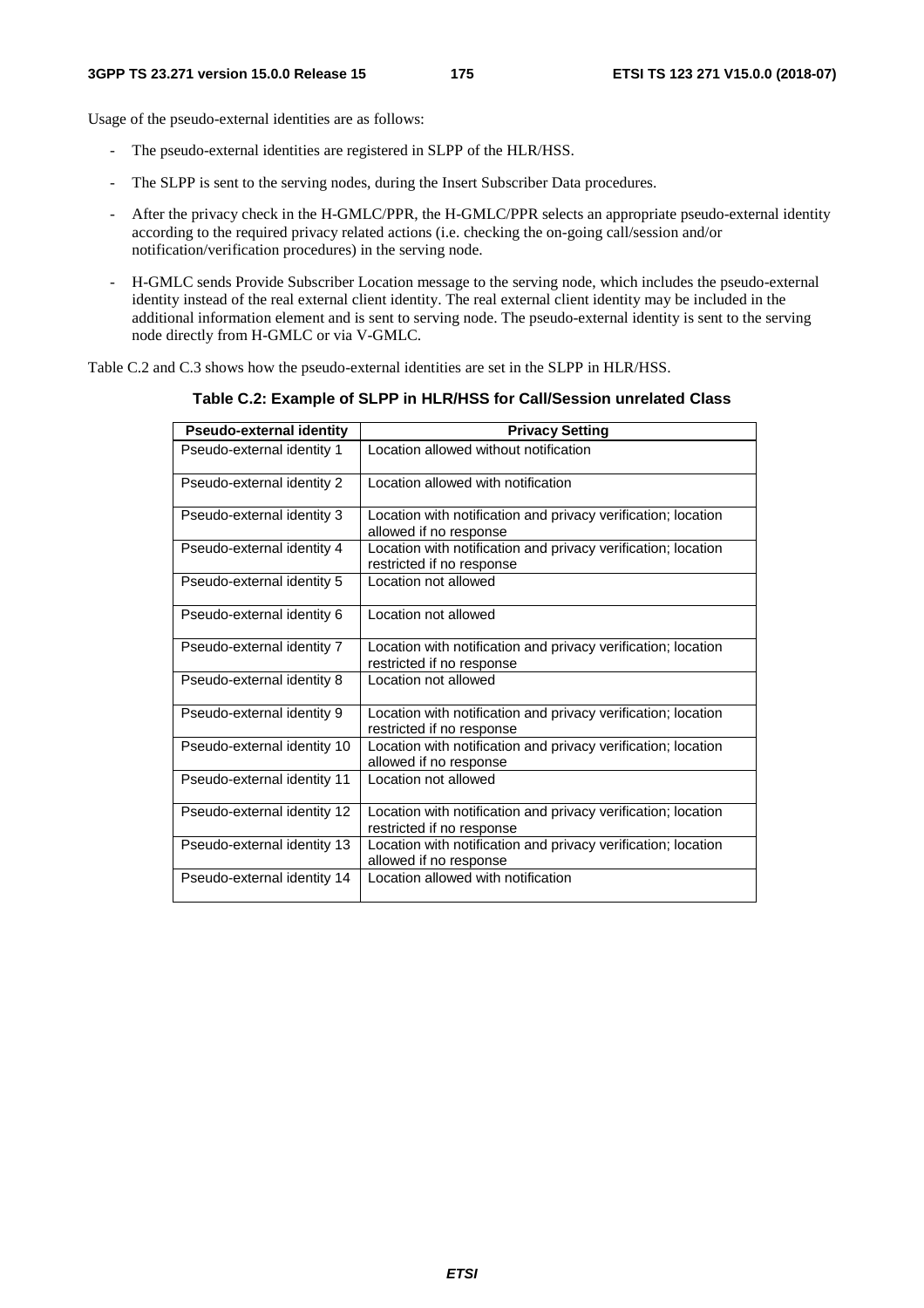| <b>Pseudo-external identity</b> | <b>Privacy Setting</b>                                                                     |
|---------------------------------|--------------------------------------------------------------------------------------------|
| Pseudo-external identity 5      | Location with notification and privacy verification; location<br>restricted if no response |
| Pseudo-external identity 6      | Location with notification and privacy verification; location<br>allowed if no response    |
| Pseudo-external identity 7      | Location with notification and privacy verification; location<br>allowed if no response    |
| Pseudo-external identity 8      | Location allowed with notification                                                         |
| Pseudo-external identity 9      | Location allowed with notification                                                         |
| Pseudo-external identity 10     | Location allowed with notification                                                         |
| Pseudo-external identity 11     | Location allowed without notification                                                      |
| Pseudo-external identity 12     | Location allowed without notification                                                      |
| Pseudo-external identity 13     | Location allowed without notification                                                      |
| Pseudo-external identity 14     | Location allowed without notification                                                      |

**Table C.3: Example of SLPP in HLR/HSS for Call/Session related Class** 

The selection of pseudo-external identity is based on the result of the privacy check in the H-GMLC/PPR. Table C.4 shows the relation between privacy check result and the pseudo-external identities.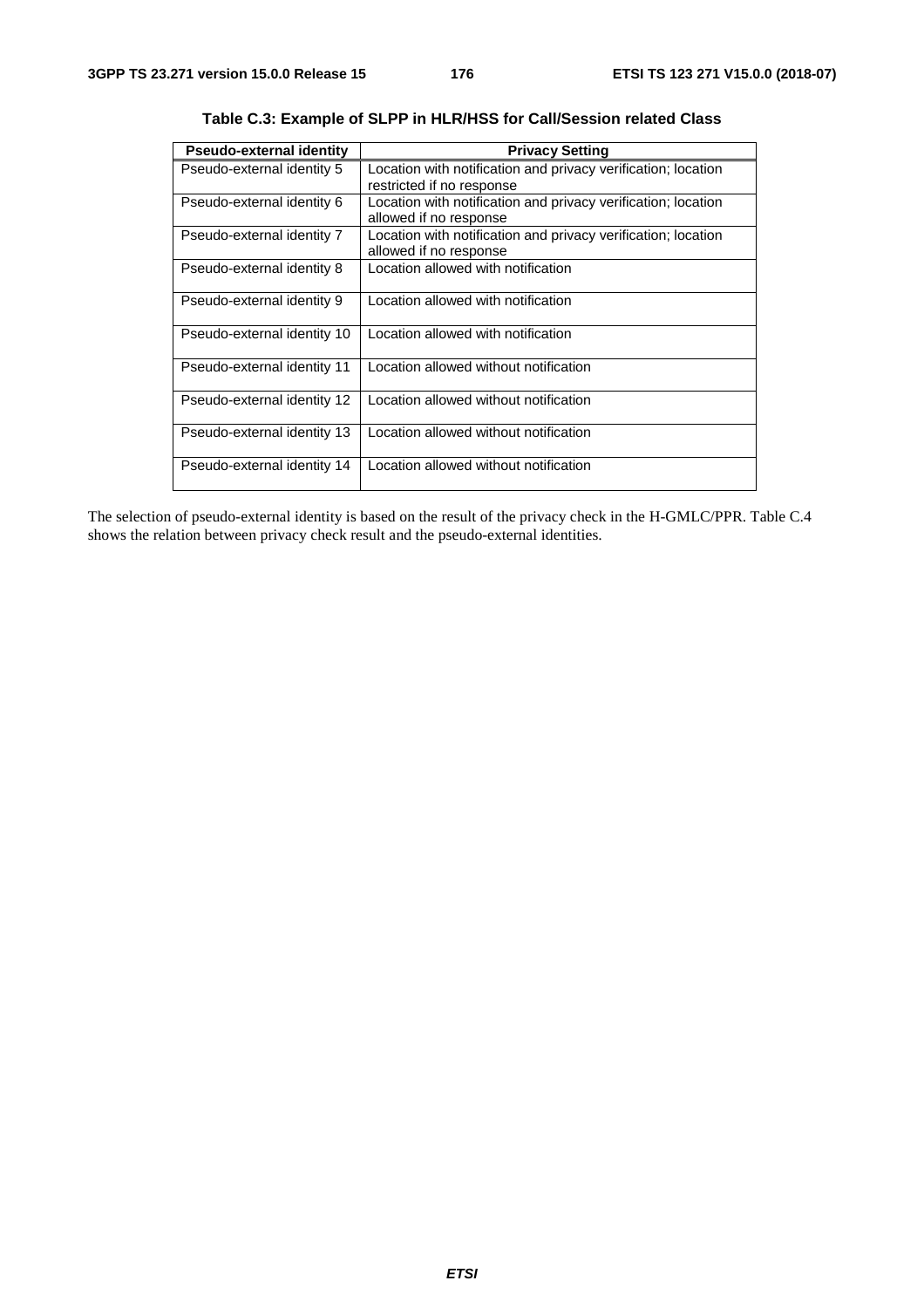| Privacy related actions as a result of privacy check                                                                   | <b>Pseudo-external identity</b> |
|------------------------------------------------------------------------------------------------------------------------|---------------------------------|
| Location request is allowed without notification, regardless                                                           | Pseudo-external identity 1      |
| of on-going call/session.                                                                                              |                                 |
| Location request is allowed with notification, regardless of                                                           | Pseudo-external identity 2      |
| on-going call/session,<br>Location request is allowed with notification and privacy                                    | Pseudo-external identity 3      |
| verification, regardless of on-going call/session. Location                                                            |                                 |
| request is allowed even if there is no response from UE.                                                               |                                 |
| Location request is allowed with notification and privacy                                                              | Pseudo-external identity 4      |
| verification, regardless of on-going call/session. Location                                                            |                                 |
| request is restricted if there is no response from UE.                                                                 |                                 |
| If there is call/session with the client, location request is                                                          | Pseudo-external identity 5      |
| allowed with notification and privacy verification. Location<br>request is restricted if there is no response from UE. |                                 |
| If there is no call/session with the client, location request is                                                       |                                 |
| restricted.                                                                                                            |                                 |
| If there is call/session with the client, location request is                                                          | Pseudo-external identity 6      |
| allowed with notification and privacy verification. Location                                                           |                                 |
| request is allowed even if there is no response from UE.                                                               |                                 |
| If there is no call/session with the client, location request is<br>restricted.                                        |                                 |
| If there is call/session with the client, location request is                                                          | Pseudo-external identity 7      |
| allowed with notification and privacy verification. Location                                                           |                                 |
| request is allowed even if there is no response from UE.                                                               |                                 |
| If there is no call/session with the client, location request is                                                       |                                 |
| allowed with notification and privacy verification. Location                                                           |                                 |
| request is restricted if no response.                                                                                  |                                 |
| If there is call/session with the client, location request is<br>allowed with notification.                            | Pseudo-external identity 8      |
| If there is no call/session with the client, location request is                                                       |                                 |
| restricted.                                                                                                            |                                 |
| If there is call/session with the client, location request is                                                          | Pseudo-external identity 9      |
| allowed with notification.                                                                                             |                                 |
| If there is no call/session with the client, location request is                                                       |                                 |
| with notification and privacy verification. Location request is<br>restricted if no response.                          |                                 |
| If there is call/session with the client, location request is                                                          | Pseudo-external identity 10     |
| allowed with notification.                                                                                             |                                 |
| If there is no call/session with the client, location request is                                                       |                                 |
| allowed even if there is no response from UE.                                                                          |                                 |
| If there is call/session with the client, location request is                                                          | Pseudo-external identity 11     |
| allowed without notification.                                                                                          |                                 |
| If there is no call/session with the client, location request is                                                       |                                 |
| restricted.<br>If there is call/session with the client, location request is                                           | Pseudo-external identity 12     |
| allowed without notification.                                                                                          |                                 |
| If there is no call/session with the client, location request is                                                       |                                 |
| with notification and privacy verification. Location request is                                                        |                                 |
| restricted if no response.                                                                                             |                                 |
| If there is call/session with the client, location request is                                                          | Pseudo-external identity 13     |
| allowed without notification.                                                                                          |                                 |
| If there is no call/session with the client, location request is<br>allowed even if there is no response from UE.      |                                 |
| If there is call/session with the client, location request is                                                          | Pseudo-external identity 14     |
| allowed without notification.                                                                                          |                                 |
| If there is no call/session with the client, location request is                                                       |                                 |
| allowed with notification.                                                                                             |                                 |

|  |  |  | Table C.4: Pseudo-external identity selection at H-GMLC/PPR |
|--|--|--|-------------------------------------------------------------|
|--|--|--|-------------------------------------------------------------|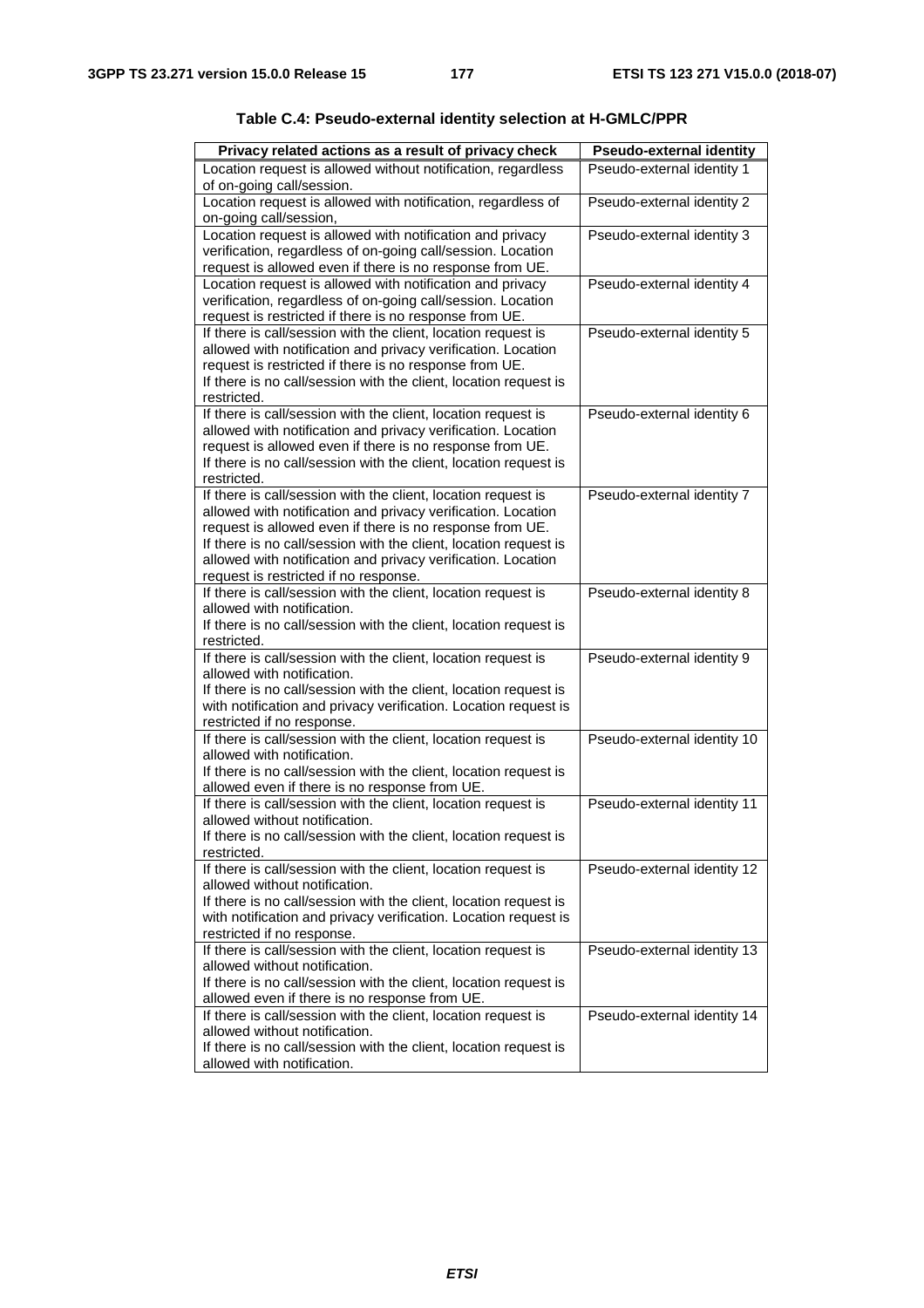# Annex D (normative): including Requestor identity to LCS client name

In case the MSC/SGSN or the UE is pre Rel-5 then there is no possibility to send the Requestor identity to the UE in a new separate parameter. To obtain this backward compatibility the GMLC can add the Requestor identity to LCS client name.

In order to offer best possible service for the end user the UE should be able to differentiate LCS client name and Requestor ID when they are included in to a same parameter. Also it is important that the LCS client name and the Requestor ID are separated with a consistent manner. Therefore there is a need to define a rule how the GMLC should separate LCS client name and Requestor identity. In the box below is described the practice how the LCS client name and Requestor identity should be separated.

*LCS clientName*==*RequestorIdentity* 

LCS client name and Requestor identity are separated with two equal signs.

NOTE: It is possible that the Requestor identity does not fit into the LCS client name field. In that case as many characters as possible from the beginning is added to the LCS client name field.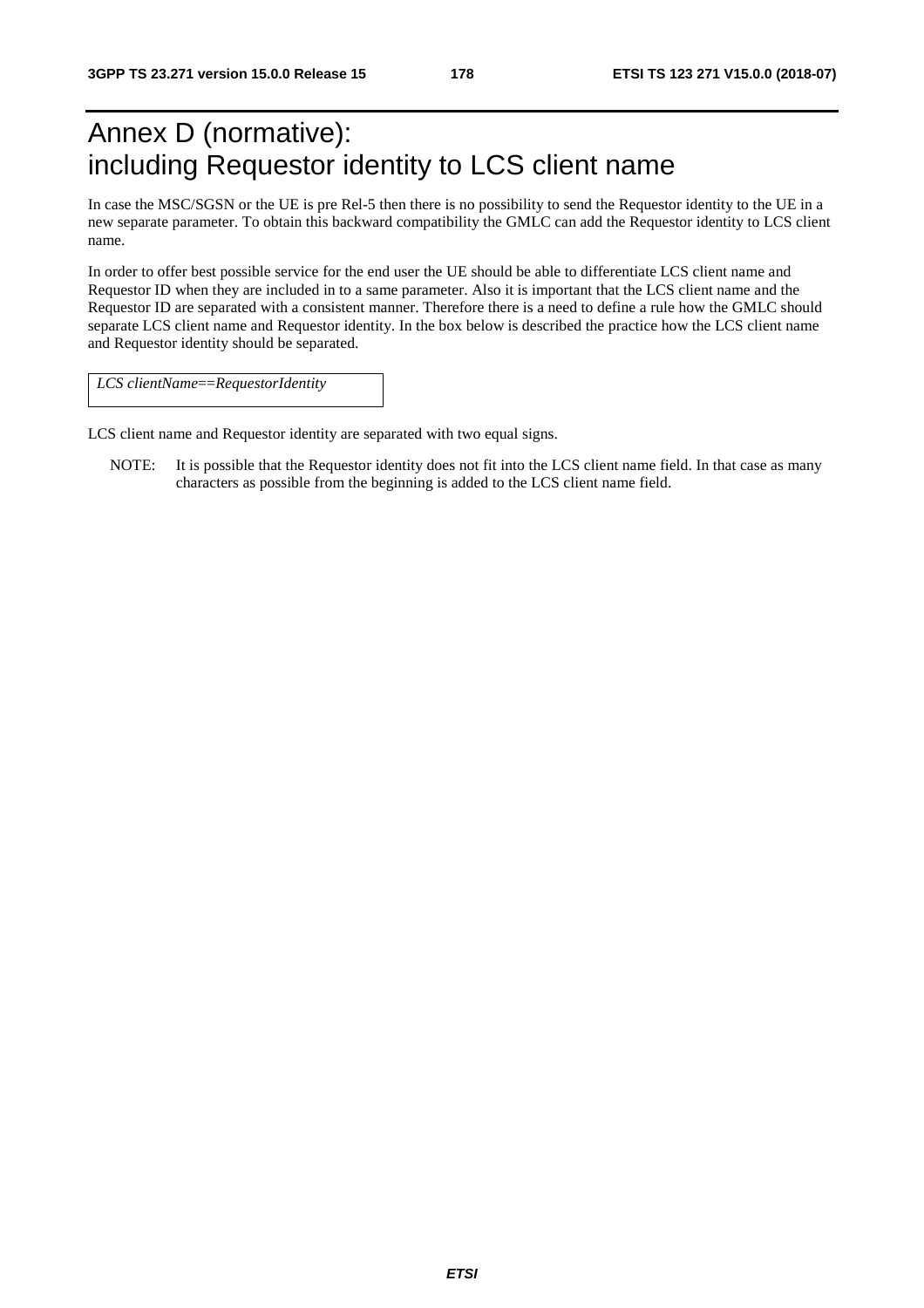# Annex E (Informative): Handling of pseudonyms in location services

There is a requirement in place on anonymity for both the requestor and the target in the LCS Stage 1, TS22.071, and there are or will be regulatory requirements to support anonymity in location services in some countries. It is seen as a basic service requirement that the user should be able to request anonymity at will.

There are various methods available for providing anonymity-support for LCS. One model has been described by the GSM Association in the LS in TD S2-021104 to 3GPP. In short, GSMA's model introduces the following logical architecture.



**Figure E.1: GSMA logical model to support anonymity** 

In this PUSH model the pseudonym of the target UE is always generated for certain LCS clients on behalf of the terminal's subscriber without a specific request.

The PUSH model describes the case when the target UE requests its own location using e.g. SMS or WAP. SMS and WAP functions currently have problems in supporting anonymity, because the SMS/WAP gateways forward the originating MSISDN to the receiver. This weakness may be resolved in practise e.g. such that the SMS or WAP Gateway requests pseudonyms from a common device (PMD), as shown in Figure E.1. In this process the gateway requests a pseudonym from PMD in signalling step 2 and in signalling step 3 the gateway uses the pseudonym in the service request that it sends to the LCS client. The gateway includes the requesting terminal's verinym, i.e. the MSISDN, in the service response it sends to the terminal in step 9. In this way the LCS client only knows the pseudonym of the terminal and not the verinym. This solution is not LCS specific, since the SMS/WAP gateway inserts pseudonyms in all SMS/WAP messages, which the gateway forwards to the receivers (LCS clients) defined by the operator in advance.

The Liberty Alliance Project has standardized methods that can be used to ensure the anonymity of the target UE in location services using pseudonyms as shown by the example in Figure E.2 below. The specifications of the Liberty Alliance project are publicly available at http://www.projectliberty.org/.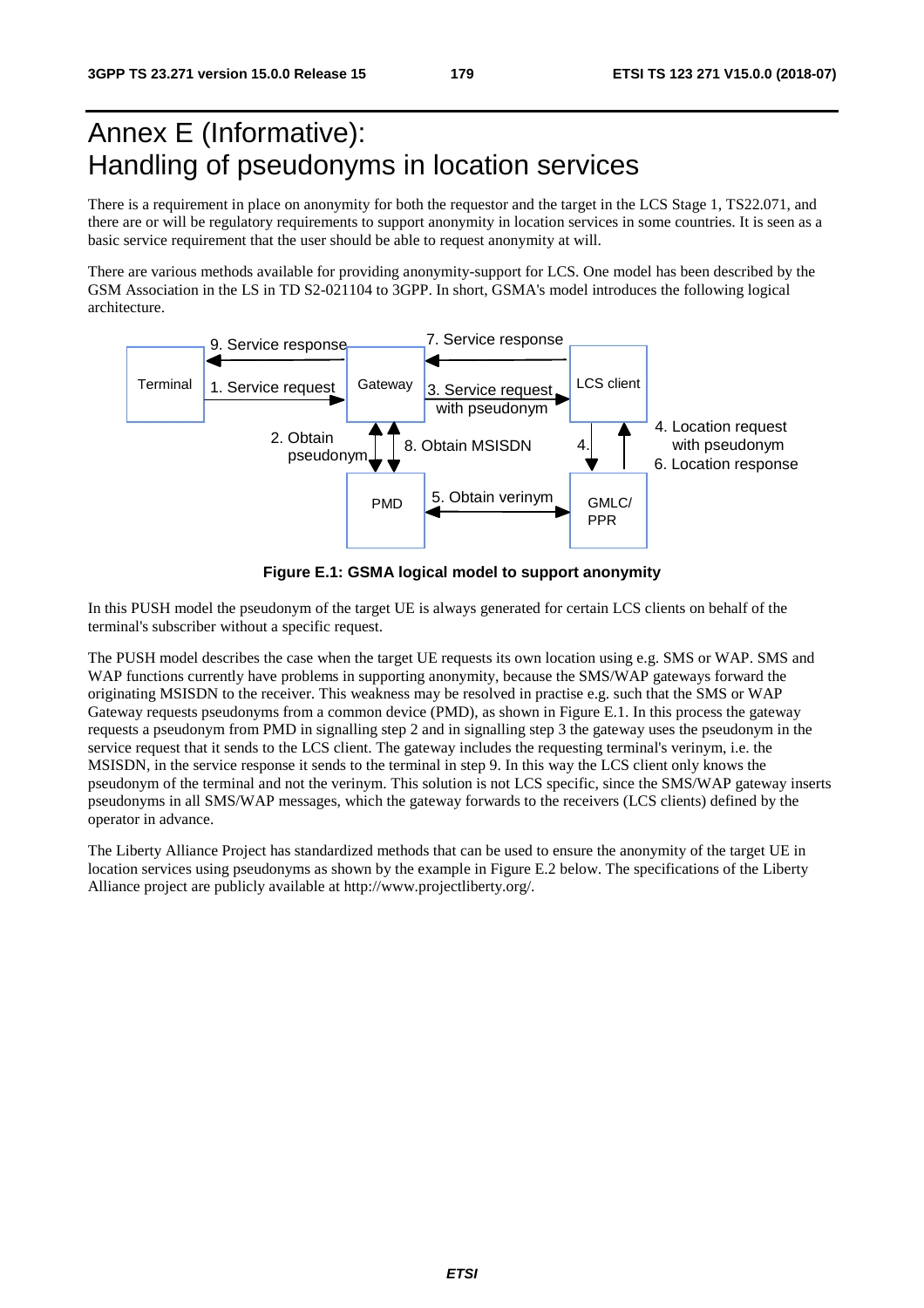

**Figure E.2: Logical model to support anonymity** 

In this PULL model the LCS client requests the pseudonym from the Gateway before accepting the service request from the terminal. The proxy/gateway is a so-called Liberty Enabled Client/Proxy, which also may support standard WAP proxy/gateway functions as described in the appropriate WAP Forum specifications.

- 1. The terminal (UE) sends a standard Wireless Transport Protocol (WTP) –request to the Proxy/Gateway.
- 2. The proxy/gateway converts the service request into an HTTP-request with a dynamic IP address. This HTTPrequest does not contain the MSISDN of the terminal, so it is totally anonymous to the LCS-client.
- 3. The LCS-client needs to get an assertion, i.e. a pseudonym, before it can accept to provide location services to the terminal, so it sends a HTTP-response to the Proxy/Gateway, which includes a request for a pseudonym.
- 4. The proxy/gateway maps the LCS client's HTTP-response to the HTTP-request it sent in step 2 and thus the proxy/gateway also knows to which terminal the LCS client's HTTP-response is related. The proxy/gateway intercepts and interprets the HTTP-response and finds the pseudonym request. It forwards the pseudonym request to PMD and attaches the terminal's MSISDN to allow the PMD to provide a pseudonym related to this MSISDN. In case PMD needs to contact the target UE user for some reason, e.g. to ask for consent to deliver the pseudonym to this specific LCS-client, this interaction is fully supported in the Liberty Enabled Client/Proxy specification.
- 5. The proxy/gateway sends an HTTP-request containing the pseudonym to the LCS-client.
- 6. The LCS-client sends a location service request to GMLC using the pseudonym of the target terminal.
- 7. The PMD may include the MSISDN in the pseudonym by encrypting it in such a way that GMLC is able to determine the MSISDN itself and in such a case step 7 is not needed. In case GMLC cannot find out the verinym of the terminal itself, it requests from PMD the MSISDN that corresponds to the pseudonym it received from the LCS-client.
- 8. GMLC provides location information to the LCS-client using the pseudonym of the target terminal.
- 9. The LCS-client sends an HTTP-response to the proxy/gateway containing the requested location specific service content.
- 10. The proxy/gateway maps the response to the outstanding request sent in step 1 and delivers the result to the correct terminal using MSISDN.

Note that the mechanism described above is a generalized solution to the problem of transporting something from party 1 (PMD) to party 3 (GMLC) so that intermediate party 2 (LCS-client) cannot find out the real content transferred between party 1 and party 3 (verinym in this case). Also note that since the proxy/gateway does not push any pseudonym in step 2, it is not required to understand the destination application and what information it may need. Step 3 allows any application to request a pseudonym or any information it may need, thus making this a generalized solution, which may be used for many types of applications, not only LCS.

It is to be noted that the Liberty release 1.1 specification has been carefully studied by the EU article 29 committee and found to be in accordance with the current EU privacy requirements. It is stressed, however, that it is the responsibility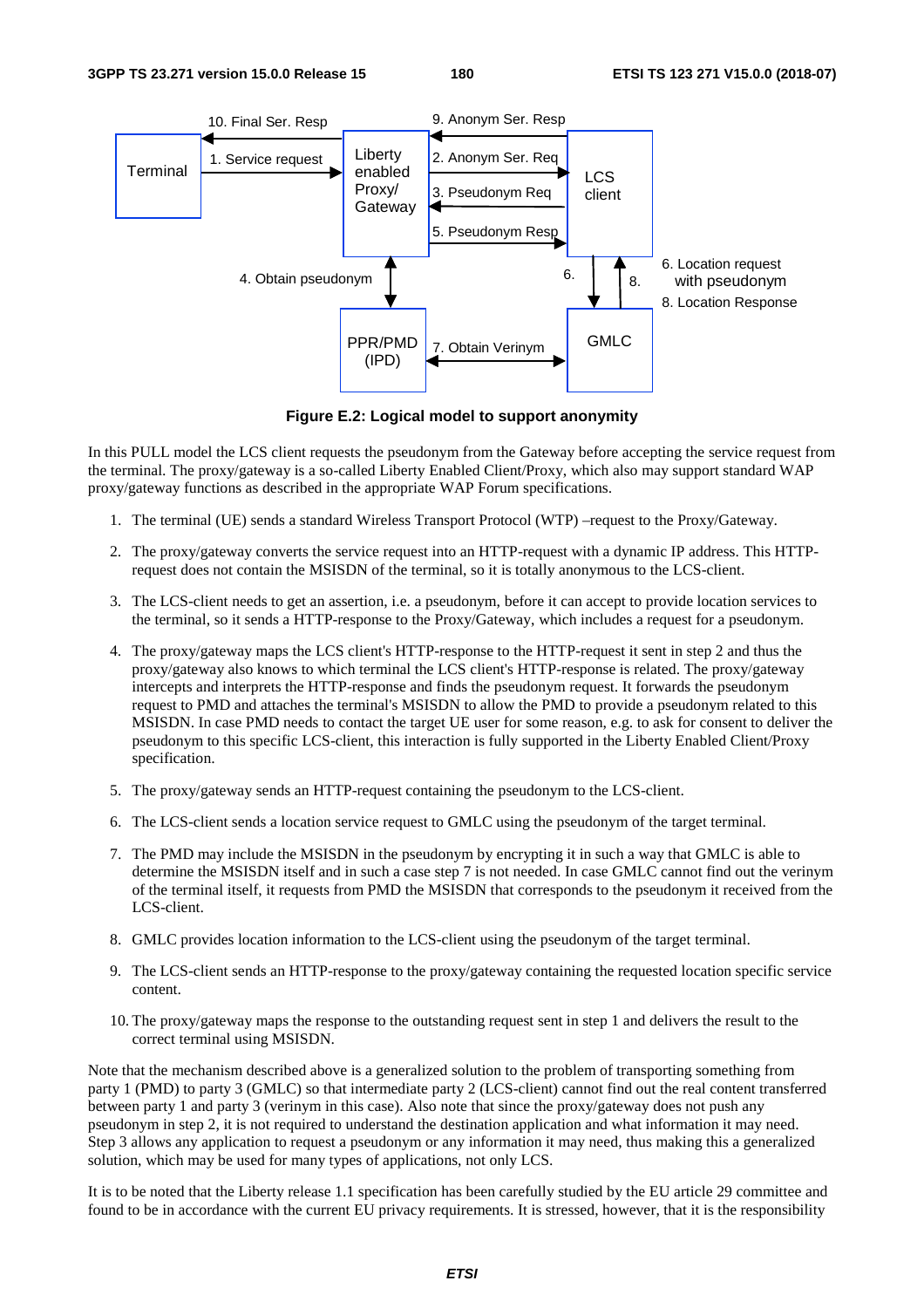of someone implementing or deploying a system in accordance with the Liberty Alliance specifications to comply with EU directives and requirements on privacy.

For roaming cases clause 9.1.1 in this specification describes the cases where the pseudonym contains the address(es) of the target UE's Home-GMLC so that the Requesting-GMLC can forward the location request to H-GMLC, which may determine the corresponding verinym itself or request the verinym from its associated PMD.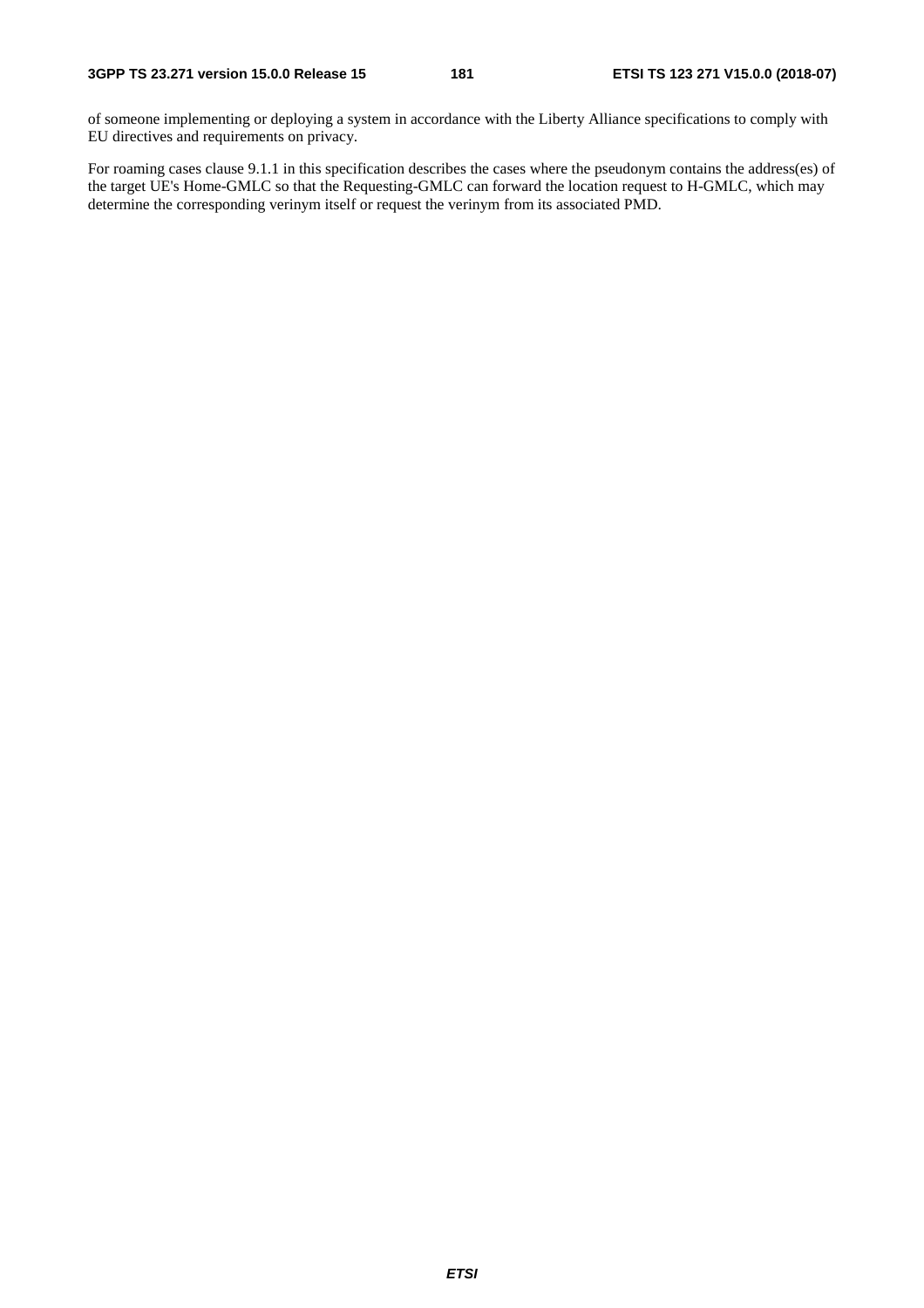## Annex F (Informative): Mechanism for performing Change of Area Event Detection

Note: the classification (i.e. normative or informative) of this Annex is FFS.

As described in section 9.1.9 that there may be alternative mechanisms to transfer the deferred MT-LR with Area Event request to the UE. This annex illustrates one mechanism. In this mechanism a Short Message Service (SMS) is used to transfer, to the UE/(U)SIM, the Area event detection request via an (U)SIM Application Toolkit application.

# F.1 (U)SIM Application Toolkit (USAT) Based Solution

In this (U)SAT based solution, the area event detection mechanism relies on the proactive control of the UE by the (U)SIM using the (U)SAT commands controlled by a specific Change of Area Deferred Location application. Figure F.1 illustrates one possible method for downloading a change of area event application to the UE, but does not detail the operation of the application. The details of the application is outside the scope of this specification. Further information about the possible (U)SAT commands, can be found from TS 31.111 [37].

The following procedure (shown in Figure F.1) replaces Figure 9.6d in clause 9.1.9.



### **Figure F.1: (U)SAT Application Download and Change of Area Event Detection Procedure**

- 1) This step is the same as step 1 in clause 9.1.9.
- 2) This step is similar to step 2 in clause 9.1.9, except the LCS Service Request does not reach the V-GMLC. Also the H-GMLC may request a translation of geographic shape to network identities from a GMLC in the network serving the target UE.
- 3) Information about the event, the (U)SAT application, that shall trigger the sending of the Location Report shall be sent to the UE/(U)SIM. If privacy action (notification and/or verification) was requested as a result of the privacy check, the H-GMLC shall also include the required action to the UE/(U)SIM. If notification/verification is required, the request shall indicate the identity of the LCS client, the Requestor Identity (if available), and the reference number. The mechanism by which the trigger detection is performed via (U)SAT application may be operator dependent. However, the (U)SAT Application shall contain the following information: reference number, H-GMLC address, validity period of request, and the area definition (of the target area).
- 4) If privacy verification was requested, the UE/(U)SIM indicates to its user whether the location request will be allowed or not allowed in the absence of a response and waits for the user to grant or deny permission. If privacy verification was requested and the user grants permission, the USAT Application shall be installed and the UE/(U)SIM then returns an acknowledgement to the H-GMLC indicating permission is granted and (U)SAT application is successfully installed. If the UE user does not respond after a predetermined time period (and the request is not allowed in the absence of a response) or denies permission, the UE/(U)SIM shall infer a "no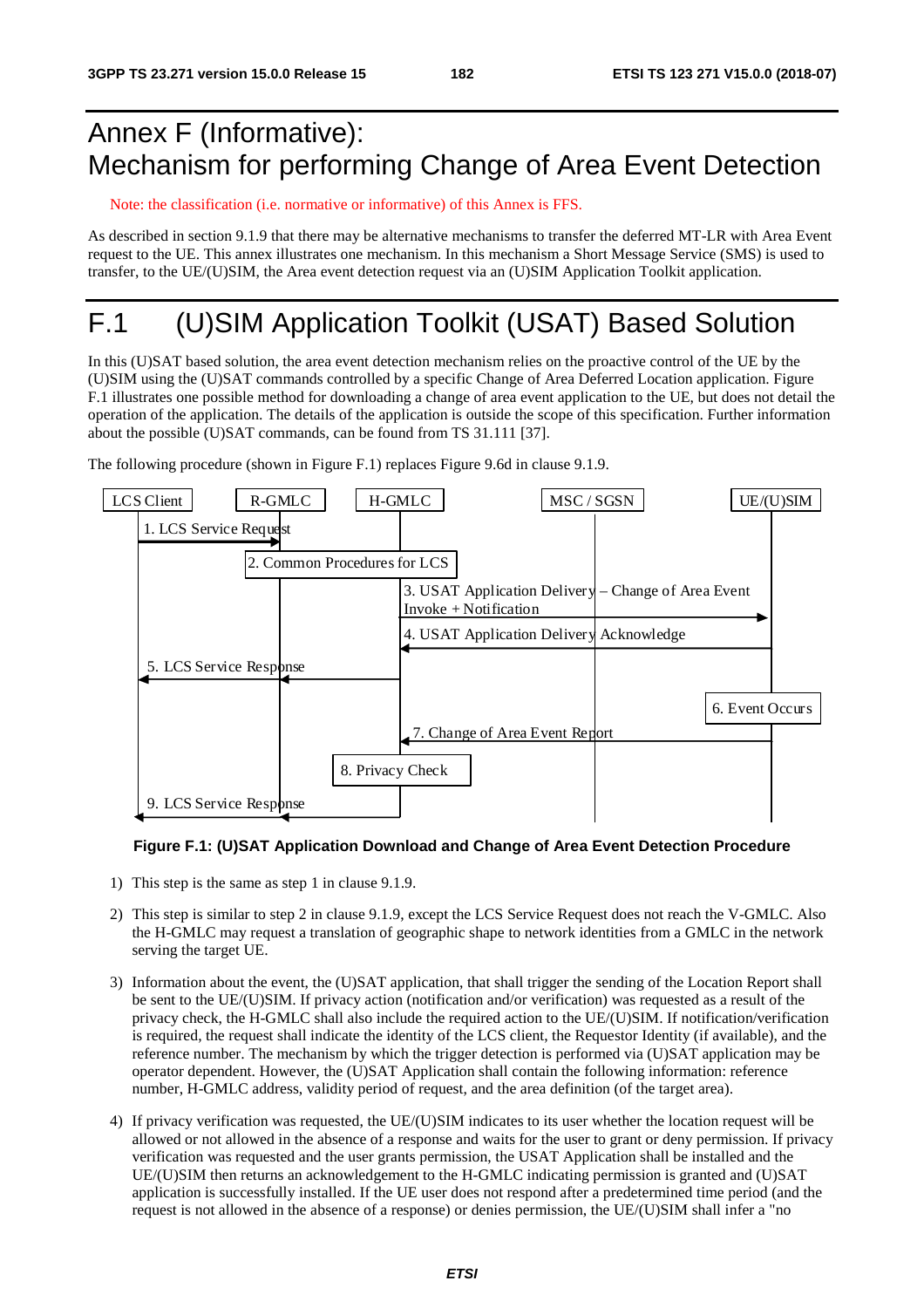response" condition, the USAT Application is not installed, an appropriate error response is returned to the GMLC/LCS Client and the remaining steps are skipped. Otherwise the UE/(U)SIM notifies the UE user of the location request (if required by the privacy action) and shall install the (U)SAT application and acknowledge successful installation to the H-GMLC, including an indication of "no response" but request is allowed if necessary. If at any point the (U)SAT application fails to install, due to lack of support or otherwise, the UE/(U)SIM shall inform the H-GMLC using an appropriate error cause.

- 5) The H-GMLC returns a LCS Service Response via R-GMLC to the LCS Client to notify whether the request was successfully accepted/installed or not, without a location estimate. When the R-GMLC returns the LCS Service Response to the LCS Client, the LDR reference number assigned by the R-GMLC shall be included.
- 6) The UE/(U)SIM detects the desired change of area event.
- 7) The UE/(U)SIM reports the change of area event.
- 8) The H-GMLC may perform another privacy check as described in clause 9.1.1.
- 9) The H-GMLC then returns a LCS Service Response to the LCS Client via the R-GMLC, if applicable, as in clause 9.1.1. When the R-GMLC returns the LCS Service Response to the LCS Client, the LDR reference number that was sent to the LCS Client in step 5 shall be included. If the GMLC for some other reason decides to not wait any longer for the requested event to occur (e.g. timer expires), an LCS Service Response shall be returned with an appropriate error cause indicating termination of the deferred location request.

H-GMLC may be the origination point of the SMS-DELIVER and the USAT Application messages.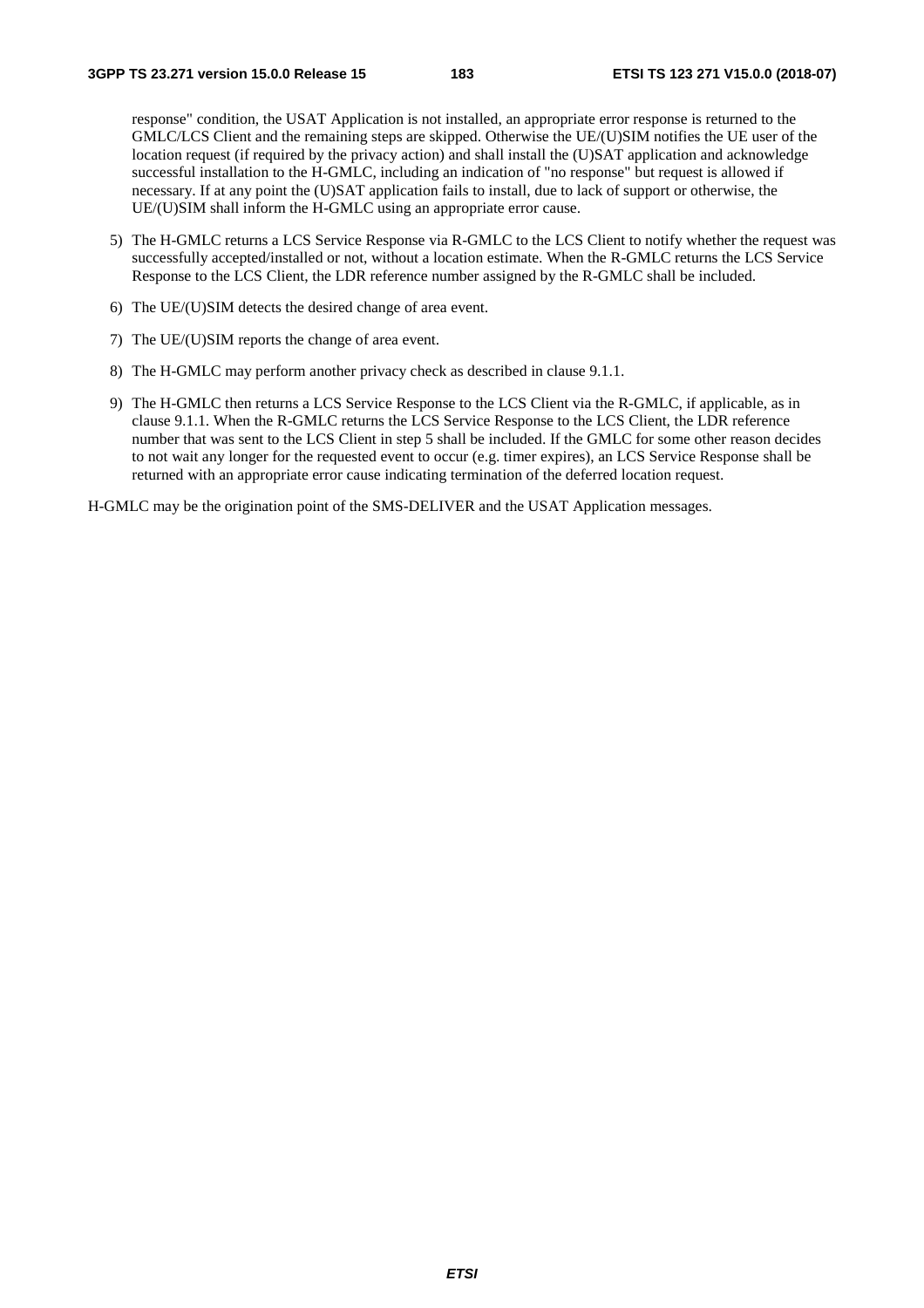## Annex G (normative): Defined Service Types and numbering

The defined Service Types and assigned numbers shall be as defined in TS 29.002 [18], clause 17.7.8.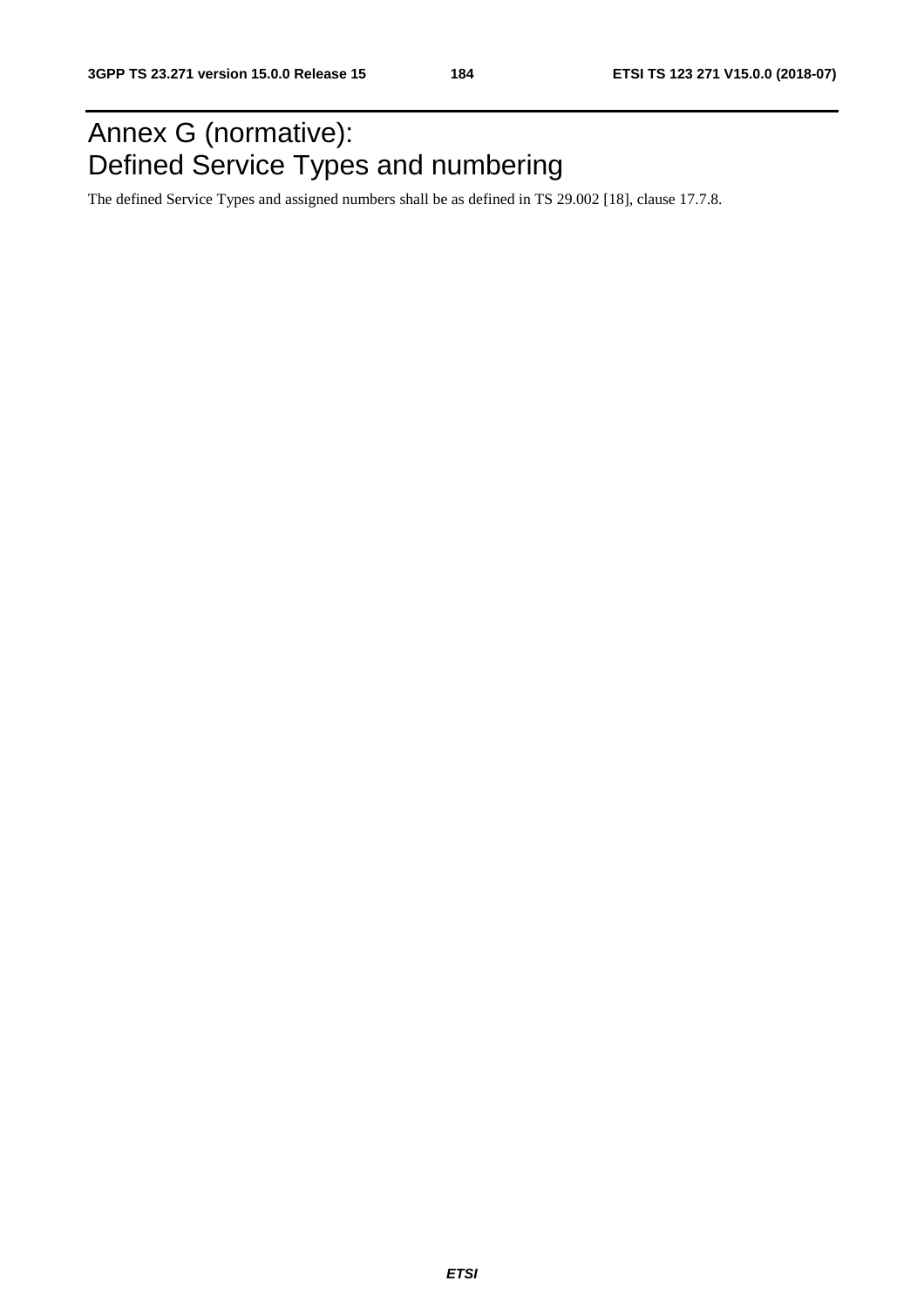## Annex H (informative): Change history

| <b>Change history</b> |                         |           |           |                |                |                                                                                                                                   |                       |
|-----------------------|-------------------------|-----------|-----------|----------------|----------------|-----------------------------------------------------------------------------------------------------------------------------------|-----------------------|
| Date                  | <b>Meetin TDoc</b><br>g |           | <b>CR</b> | <b>Rev</b>     | Cat            | Subject/Comment                                                                                                                   | <b>New</b><br>version |
| 2012-09               |                         |           |           |                |                | Update to Rel-11 version (MCC)                                                                                                    | 11.0.0                |
| 2012-12               | SP-58                   | SP-120711 | 0395      | 2              | A              | Continuation of LCS Session in EPS after S1 Connection Release                                                                    | 11.1.0                |
| 2012-12               | SP-58                   | SP-120726 | 0396      | 3              | B              | Addition of UTDOA technology and SLm interface in LTE                                                                             | 11.1.0                |
| 2013-03               | SP-59                   | SP-130079 | 0399      |                | A              | Use of non-dialable callback number at SR-VCC handover of<br>emergency call.                                                      | 11.2.0                |
| 2013-12               | SP-62                   | SP-130535 | 0400      | 4              | B              | Introduction of Diameter interface between SGSN and GMLC (Lgd)                                                                    | 12.0.0                |
| 2014-06               | SP-64                   | SP-140255 | 0403      | $\overline{2}$ | $\overline{A}$ | Correction on location reporting in emergency 1xSRVCC                                                                             | 12.1.0                |
| 2015-09               | SP-69                   | SP-150503 | 0409      |                | B              | Support of retrieval of Location Information for support of IMS ES for<br>WLAN interworking based on TR 23.771 phase 1 conclusion | 13.0.0                |
| 2015-09               | SP-69                   | SP-150501 | 0410      | 1              | B              | MT Location procedures when a UE is in Idle eDRX mode                                                                             | 13.0.0                |
| 2016-12               | SP-74                   | SP-160825 | 0417      | 1              | F              | EPC-NI-LI procedure with release indication                                                                                       | 14.0.0                |
| 2016-12               | SP-74                   | SP-160822 | 0418      | $\overline{2}$ | B              | Deferred location for the UE availability event with EPC Access                                                                   | 14.0.0                |
| 2016-12               | SP-74                   | SP-160822 | 0419      | $\overline{2}$ | $\overline{B}$ | Indication of UE Access Type for NB-IoT                                                                                           | 14.0.0                |
| 2016-12               | SP-74                   | SP-160822 | 0421      |                | B              | Support of Last Known Location for a UE in power saving mode                                                                      | 14.0.0                |
| 2016-12               | SP-74                   | SP-160822 | 0422      | 2              | B              | Addition of Periodic and Triggered Location for EPC Access                                                                        | 14.0.0                |
| 2016-12               | SP-74                   | SP-160822 | 0423      | $\overline{2}$ | B              | Support of UE positioning measurements in Idle State                                                                              | 14.0.0                |
| 2017-03               | SP-75                   | SP-170050 | 0424      | $\overline{2}$ | F              | Location reporting using Control Plane CIOT EPS Optimisation                                                                      | 14.1.0                |
| 2017-03               | SP-75                   | SP-170053 | 0425      |                | F              | Location Continuity for Emergency Call Handover between E-<br><b>UTRAN and WLAN</b>                                               | 14.1.0                |
| 2017-06               | SP-76                   | SP-170369 | 0427      |                | F              | Support of UE positioning measurements in Idle State                                                                              | 14.2.0                |
| 2017-12               | <b>SP-78</b>            | SP-170911 | 0429      |                | $\overline{A}$ | Positioning methods alignment                                                                                                     | 14.3.0                |
| 2018-03               | SP-79                   | SP-180085 | 0430      |                | F              | Removal of hanging Editor's Note on support for deferred location                                                                 | 14.4.0                |
| 2018-06               | SP-80                   | SP-180496 | 0432      | 3              | B              | Addition of Broadcast of Assistance Data for E-UTRAN                                                                              | 15.0.0                |
| 2018-06               | SP-80                   | SP-180475 | 0433      |                | F              | LCS in 5GC                                                                                                                        | 15.0.0                |